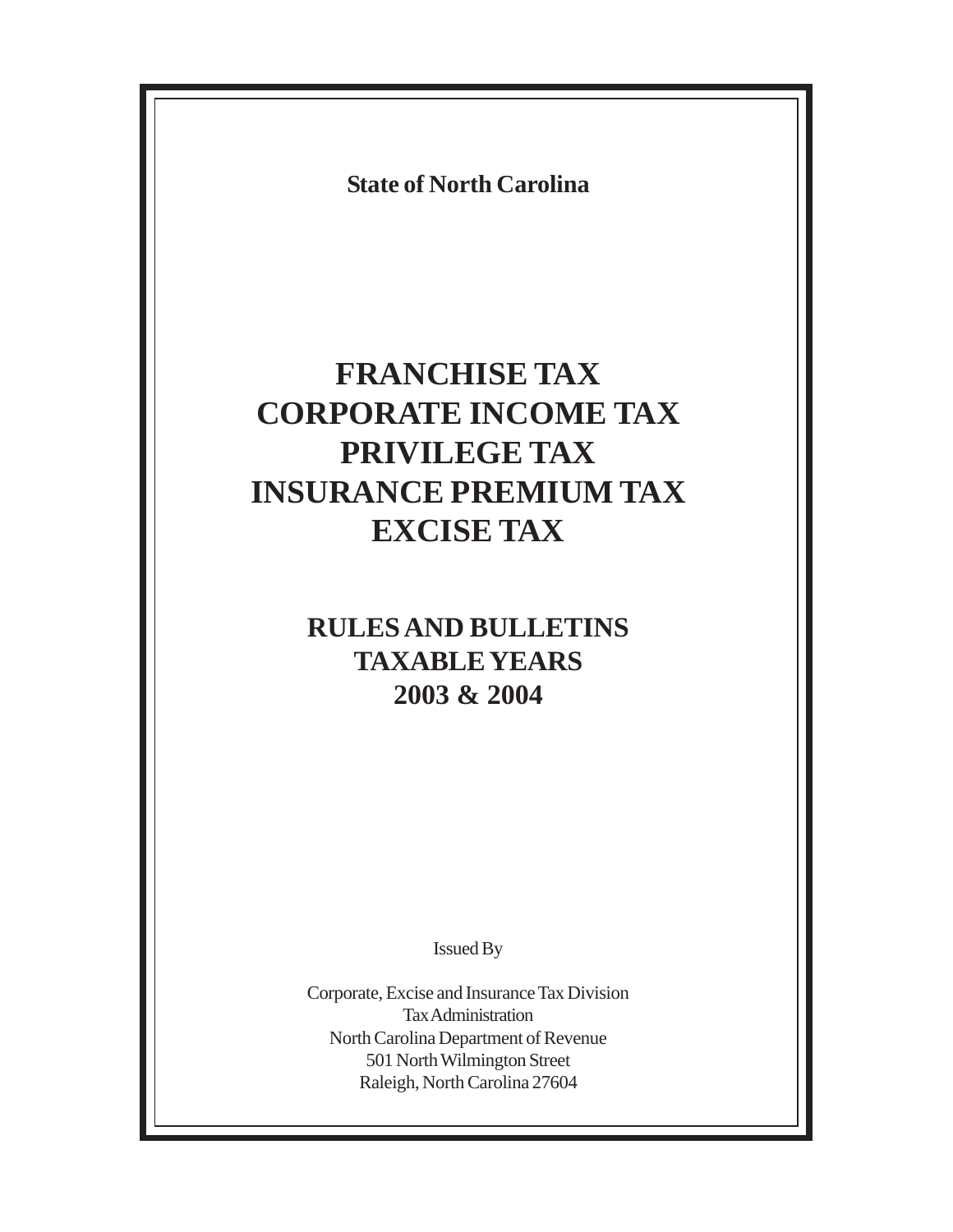#### **PREFACE**

This publication represents the administrative interpretation and application of the North Carolina corporate income, franchise, excise, privilege and insurance premium tax laws. It covers the major provisions of these tax laws but does not cover all phases of them. Illustrative examples are included for some subjects.

Information in this publication is intended as a guide to the corporate taxpayer for the taxable years 2003 & 2004 and consideration must be given to all the facts and circumstances in applying these bulletins to particular situations. The taxpayer should be alert for changes which may result from legislative action, court decisions, Attorney General opinions or from rules adopted or amended under the Administrative Procedures Act, Chapter 150B of the General Statutes.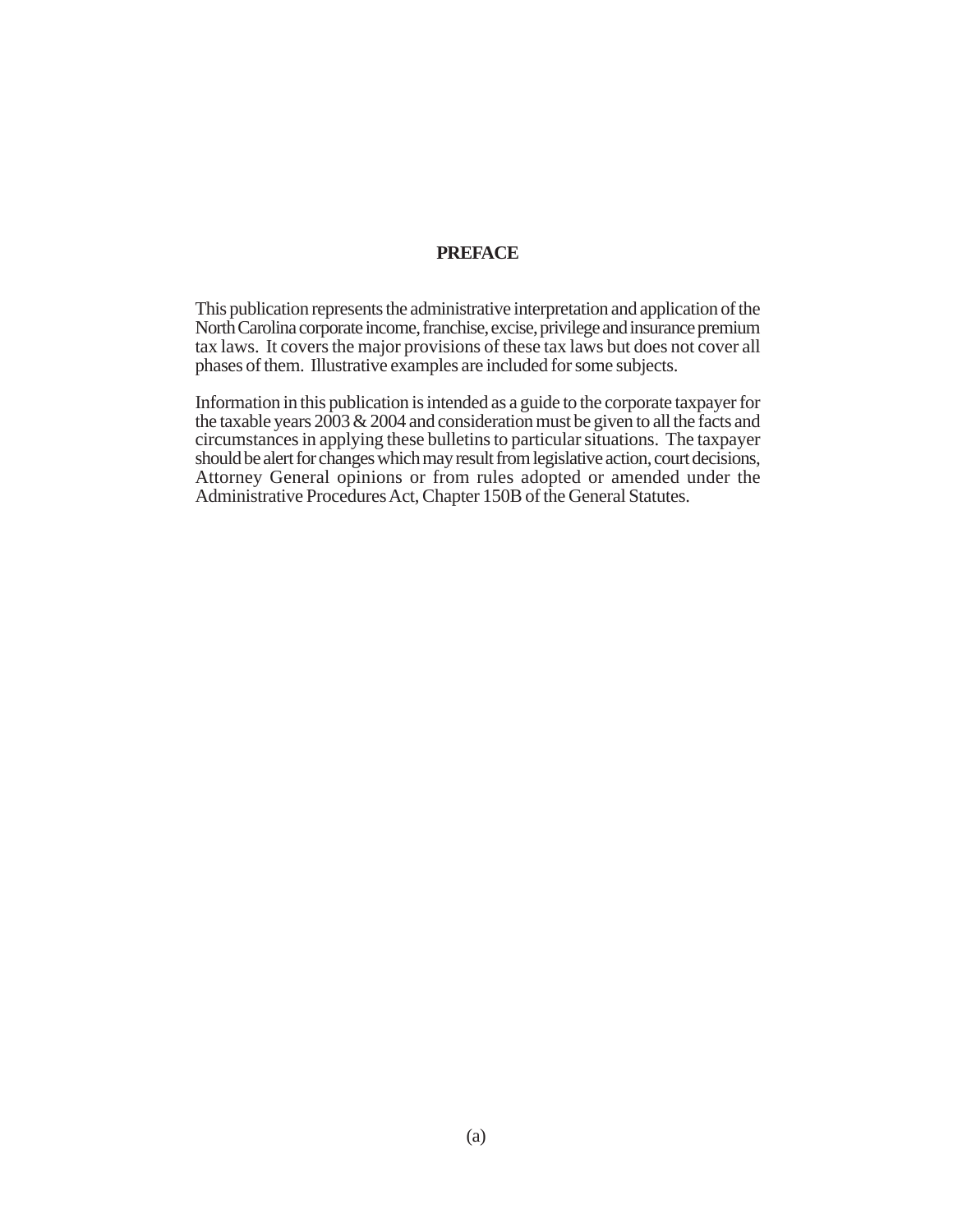# **CONTENTS**

# **I. Franchise Tax**

| Page |
|------|
|      |
|      |
|      |
|      |
|      |
|      |
|      |
|      |
|      |
|      |
|      |
|      |

# **II. Corporate Income Tax**

| A. Corporations Subject to the Tax, Tax Rate and Allocation Requirements  19 |  |
|------------------------------------------------------------------------------|--|
|                                                                              |  |
|                                                                              |  |
|                                                                              |  |
| E. Attribution of Expenses to Nontaxable Income and to                       |  |
|                                                                              |  |
|                                                                              |  |
| G                                                                            |  |
|                                                                              |  |
| I.                                                                           |  |
| J.                                                                           |  |
|                                                                              |  |
|                                                                              |  |
|                                                                              |  |
| N. Transactions Between Affiliated Corporations and Consolidated Returns 56  |  |
|                                                                              |  |
| Р.                                                                           |  |
|                                                                              |  |
|                                                                              |  |
|                                                                              |  |
| Т.                                                                           |  |
|                                                                              |  |
|                                                                              |  |
|                                                                              |  |
|                                                                              |  |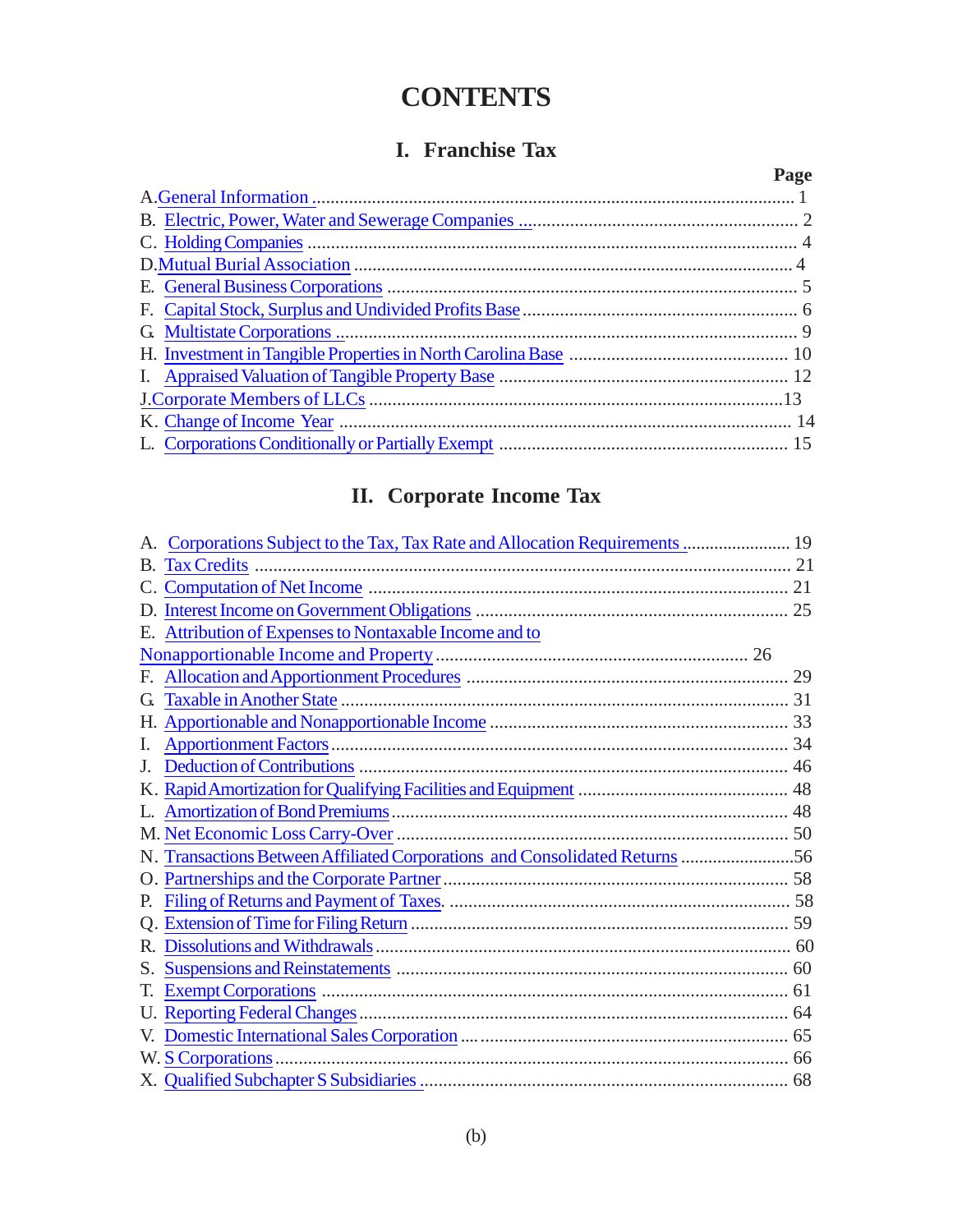# **III. Tax Credits**

# **IV. Declaration of Estimated Income Tax by Corporations**

# **V. Excise Tax**

# **VI. Privilege Tax**

| B. Dances, Athletic Events, Shows, Exhibitions and Other Entertainment  143    |  |
|--------------------------------------------------------------------------------|--|
|                                                                                |  |
| D.Amusements - Certain Exhibitions, Performances and Entertainment Exempt  144 |  |
|                                                                                |  |
|                                                                                |  |
|                                                                                |  |
|                                                                                |  |
|                                                                                |  |
|                                                                                |  |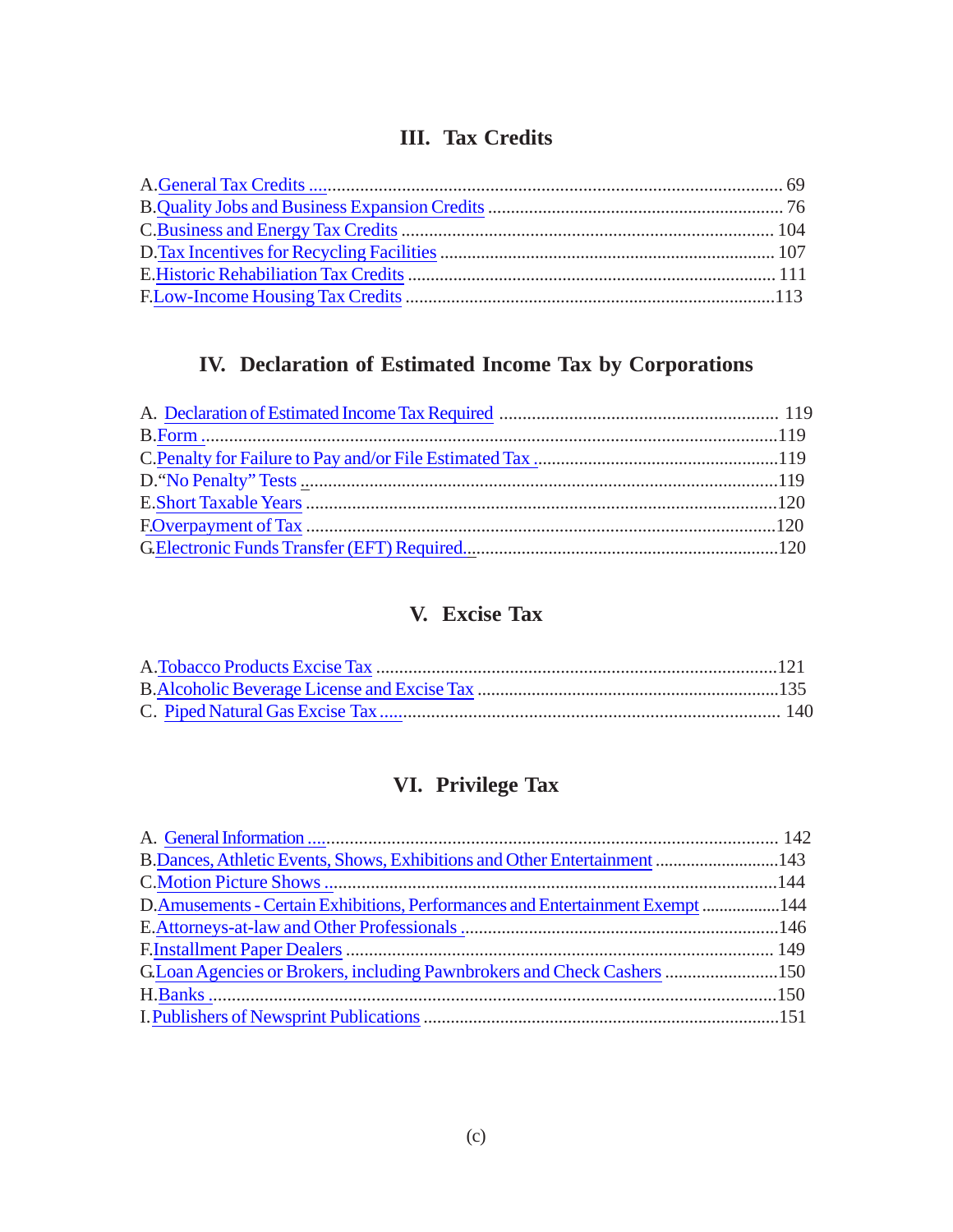# **VII. Insurance Premium Tax**

| J. |  |
|----|--|
|    |  |
|    |  |
|    |  |
|    |  |
|    |  |
|    |  |

# VIII. General Administration

| A. Statute of Limitations; Assessment Procedure; Appeal and Recovery Actions  158 |  |
|-----------------------------------------------------------------------------------|--|
|                                                                                   |  |
|                                                                                   |  |
|                                                                                   |  |

|--|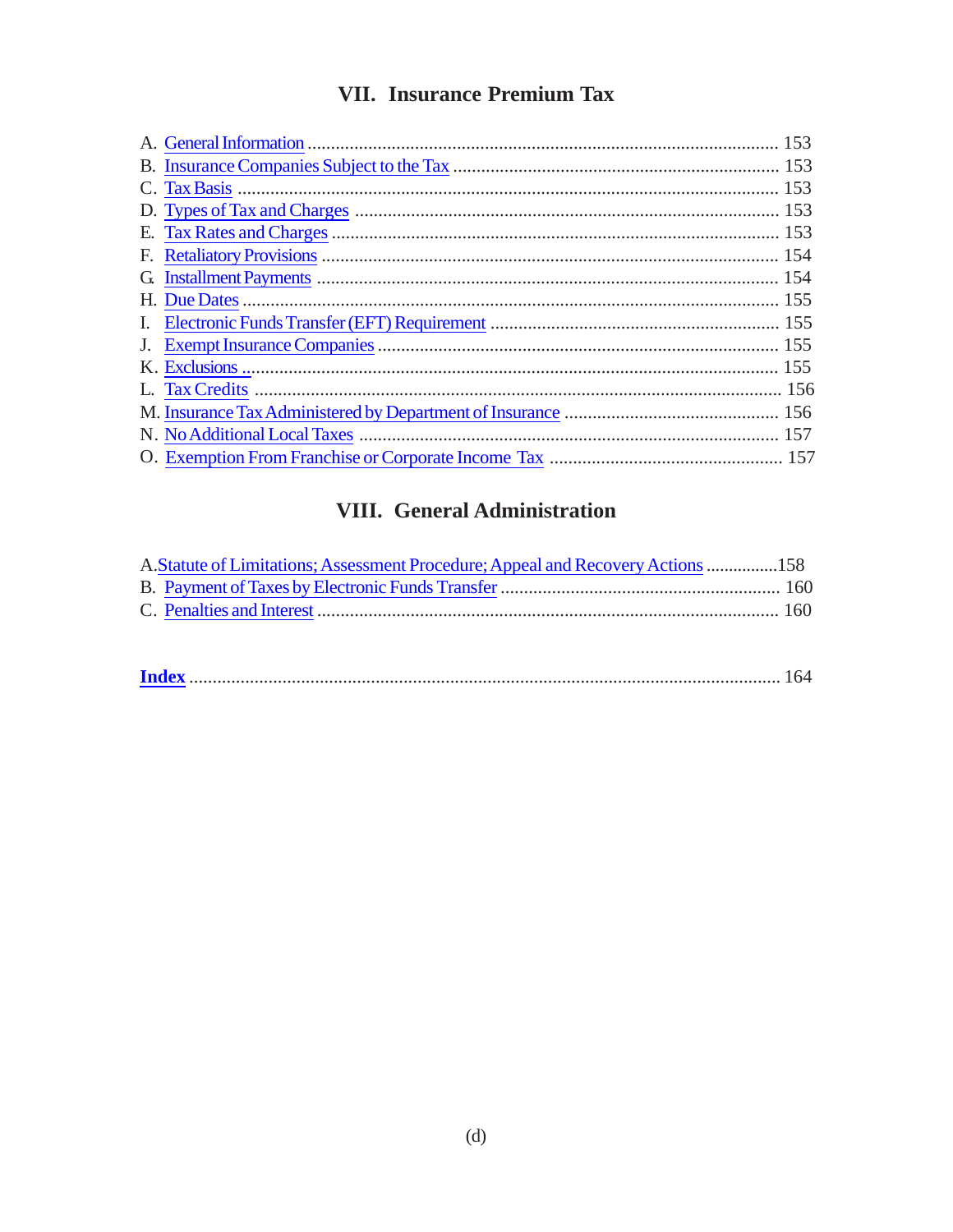# **I. FRANCHISE TAX (Article 3)**

#### <span id="page-5-0"></span>**A. General Information (G.S. 105-114)**

#### **1. Scope and Nature**

North Carolina levies a series of franchise taxes upon corporations, both domestic and foreign, and upon certain persons, LLCs, and partnerships. The taxes levied in this subchapter are for the privilege of engaging in business or doing the act named. Specific sections of the law under which the various corporations and businesses are taxed are as follows:

| G.S. 105-116   | Electric light, power, water, sewerage and other similar |  |
|----------------|----------------------------------------------------------|--|
|                | businesses not other wise taxed                          |  |
| G.S. 105-120.2 | Holding companies                                        |  |
| G.S. 105-121.1 | Mutual burial associations                               |  |
| G.S. 105-122   | General business corporations                            |  |
| G.S. 105-125   | Exempt corporations                                      |  |

The taxes levied upon corporations organized under the laws of North Carolina (domestic corporations) are for the corporate rights and privileges granted by their charters, and the enjoyment of corporate powers, rights, privileges and immunities under the laws of North Carolina.

The taxes levied upon corporations not organized under the laws of North Carolina (foreign corporations) are for the privilege of doing business in this State and for the benefit and protection they receive from the government and laws of this State.

# **2. Corporation Defined**

For franchise tax purposes, the term "corporation" includes not only corporations in the usual meaning of the term, but also associations, joint stock companies, trusts and other organizations formed or operating for pecuniary gain which have capital stock represented by shares and privileges not possessed by individuals or partnerships. The term does not include a limited liability company.

# **3. S Corporations**

S corporations are liable for franchise tax levied under Article 3 of the Revenue Laws. The enactment of the S corporation law for income tax purposes does not affect the franchise tax liability of corporations doing business in this State or that are incorporated or domesticated in this State.

#### **4. Period Covered**

Taxes levied under this Subchapter are for the fiscal year of the State in which they become due, except for the general business franchise tax that is for the income year of the corporation in which such taxes become due.

# **5. Inactive Corporations (17 NCAC 05B.0104)**

A corporation that is inactive and without assets is subject annually to a minimum franchise tax of thirty-five dollars (\$35). Failure to file this return and pay the minimum tax will result in suspension of the Articles of Incorporation or Certificate of Authority. Any corporation that intends to dissolve or withdraw through suspension for nonpayment of franchise tax should indicate its intention in writing to the Department.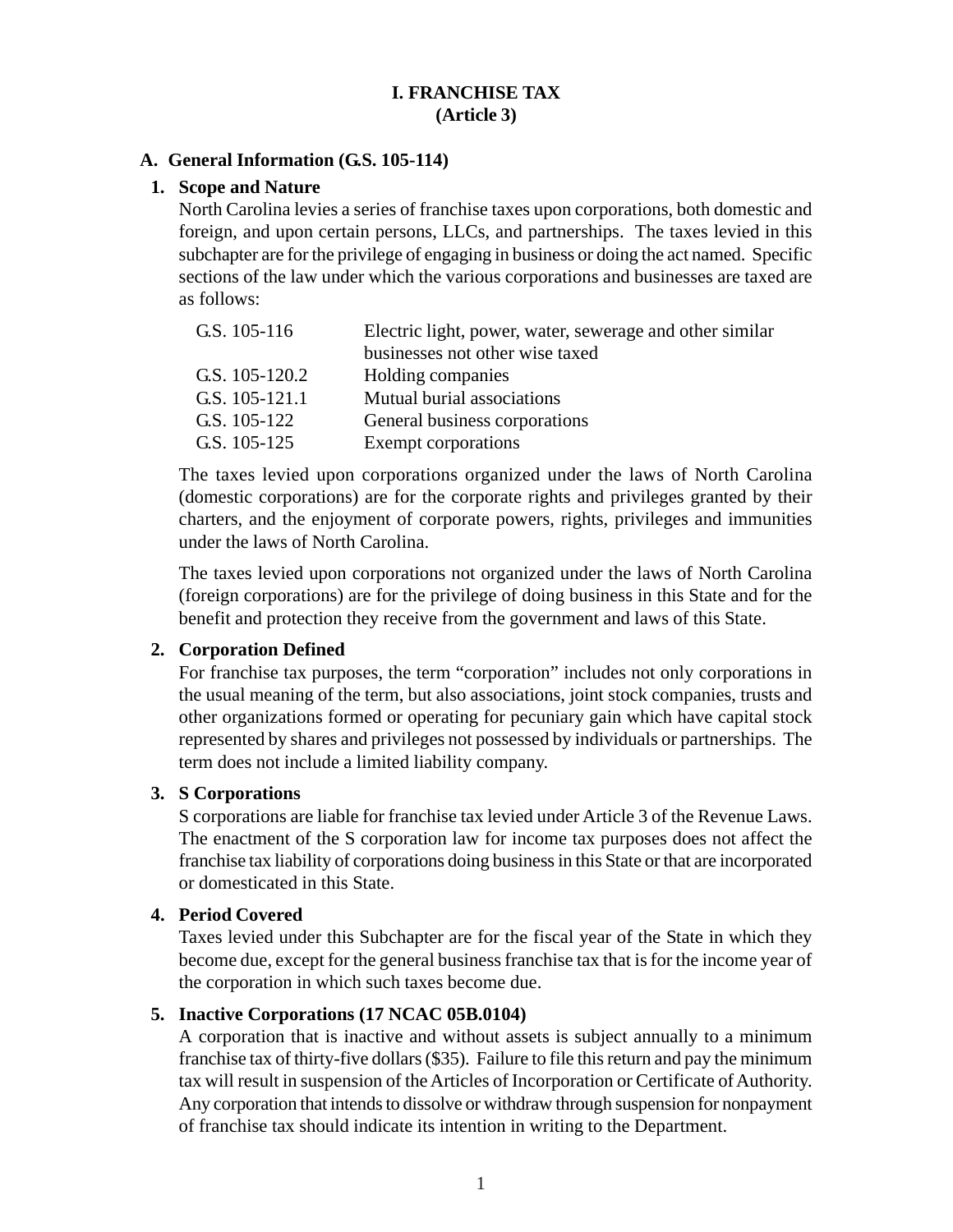# <span id="page-6-0"></span>**6. Dissolution or Withdrawal of Corporate Rights (17 NCAC 05B.0105)**

Corporations are not subject to franchise tax after the end of the income year in which articles of dissolution or withdrawal are filed with the Secretary of State unless they engage in business activities not reasonably incidental to winding up their affairs. Therefore, no franchise tax is required with the income tax return filed for the year in which the application is filed or with any subsequent income tax returns that may be required in connection with winding up the affairs of the corporation.

# Examples:

A calendar year corporation files articles of dissolution or withdrawal during the calendar year 2004. Although its final income tax return will be filed on a combined franchise and income tax form, the franchise tax portion of the return need not be completed since the franchise tax applicable to the calendar year 2004 was due on March 15, 2004 with the combined 2003 return.

A corporation using an income year ending April 30 files articles of dissolution or withdrawal on May 19, 2004. Although its final income tax return will be filed on a combined franchise and income tax form, the franchise tax portion of the final return need not be completed since the franchise tax applicable to the income year beginning May 1, 2004 was due on July 15, 2004 with the combined tax return for the income year ended April 30, 2004. A corporation is not entitled to a partial refund of its franchise tax paid if it files articles of dissolution or withdrawal during the year.

# **7. Payment of Franchise Taxes**

General business corporation franchise and income taxes are due on the statutory filing date of the return, without regard to any extensions.

The utility franchise tax, dependent on various law requirements, may be due semimonthly, monthly or quarterly as stated under the paragraph of "Due Date of the Report and Tax" of each utility tax type. All utility companies, except electric power companies, with an average franchise utility tax of \$20,000 or more per month are required to remit the utility tax by Electronic Funds Transfer. An electric power company is required to pay franchise utility tax by EFT if the company is required to pay sales and use tax by EFT.

For additional information on EFT, refer to the subject, "Payments of Taxes by Electronic Funds Transfer (EFT)", in the General Administration section.

# **8. Extension of Filing Date (17 NCAC 05B.0107)**

Prior to the regular due date, a corporation may apply for an extension of time for filing its return.

For additional detailed information concerning the requirements for obtaining an extension of time for filing a corporate franchise and income tax return, see the subject, "Extension of Time for Filing Return", in the Corporate Income Tax section.

# **B. Electric Power, Water and Sewerage Companies (G.S. 105-116)**

# **1. Basis for Taxation**

Every person, firm or corporation, domestic or foreign, and jointly owned and operated municipal electric projects established under Chapter 159B, engaged in the business of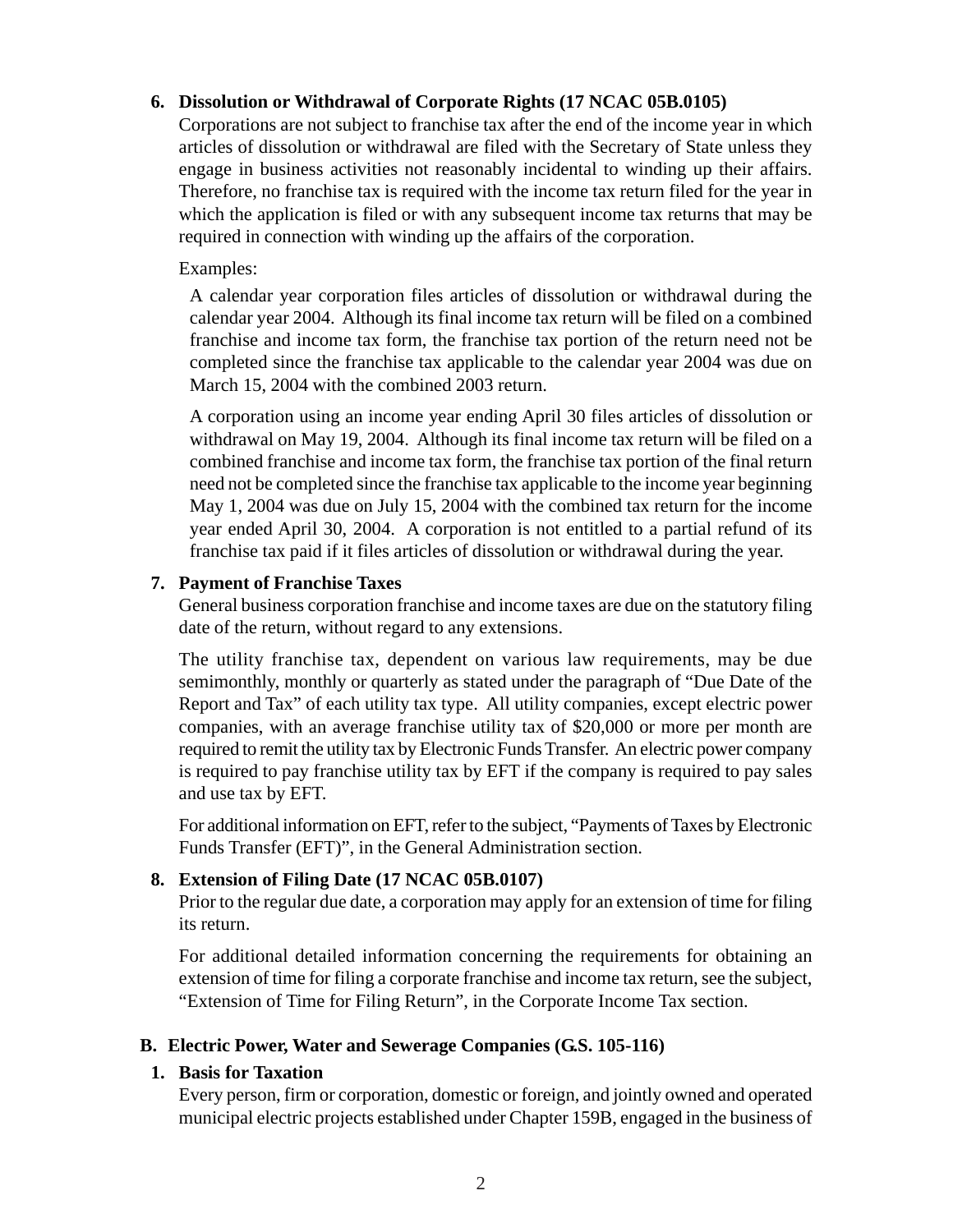furnishing electricity, electric lights, current or power are subject to a franchise or privilege tax at the rate of 3.22% of the total gross receipts derived from such business within this state, less certain statutory deductions. Public sewerage companies are subject to a 6% franchise or privilege tax on total revenues derived from within this state. Water systems are subject to a 4% franchise or privilege tax on total revenues derived from within this state. Receipts received as contributions in aid of construction are not subject to tax.

Companies subject to the 3.22% franchise tax and municipal corporations purchasing power for resale are required to collect and remit to the state a sales tax at the rate of 3% of total billings. Any excess sales tax collected by the vendor is to be remitted to the state.

Electric power companies are not subject to any additional franchise or privilege tax imposed upon it by any city or county as long as the company remits the State franchise tax to the Secretary. (Effective September 24, 2002.)

#### **2. Due Date of the Return and Tax**

The returns are due quarterly and should contain, in addition to the other information, the total gross receipts from such business in North Carolina for the preceding calendar quarter. The return is due by the last day of the month that follows the quarter covered by the return. Payments by EFT are required if the company is required to pay tax semi-monthly. Payments are due as follows:

#### **a. Electric Power Companies**

Effective January 1, 2002, electric power companies must pay their gross receipts franchise tax in accordance with the same schedule by which they pay sales and use taxes on electricity.

A company that consistently remits at least \$10,000 a month in sales and use tax must pay the taxes twice a month. G.S. 105-241(b)(2) requires semi-monthly payments be made by electronic funds transfer.

Companies that remit between \$100 and \$10,000 a month in sales tax pay on a monthly basis, and all other companies pay on a quarterly basis.

The semi-monthly payment that covers the period from the first of the month to the 15<sup>th</sup> day of the month is due by the  $25<sup>th</sup>$  of that month. The semi-monthly payment that covers the period from the  $16<sup>th</sup>$  day to the end of the month is due by the  $10<sup>th</sup>$  day of the following month.

Monthly payments are due by the  $15<sup>th</sup>$  day of the month that follows the month the tax accrues.

A company is not subject to interest and penalty on an underpayment for a semimonthly or monthly payment period if it timely pays at least ninety-five percent (95%) of the amount due for each period and includes the underpayment with the quarterly return for those semi-monthly or monthly payment periods.

#### **b. Water & Sewerage Companies**

Companies pay tax quarterly when filing the quarterly return, which is due by the last day of the month that follows the quarter covered by the report.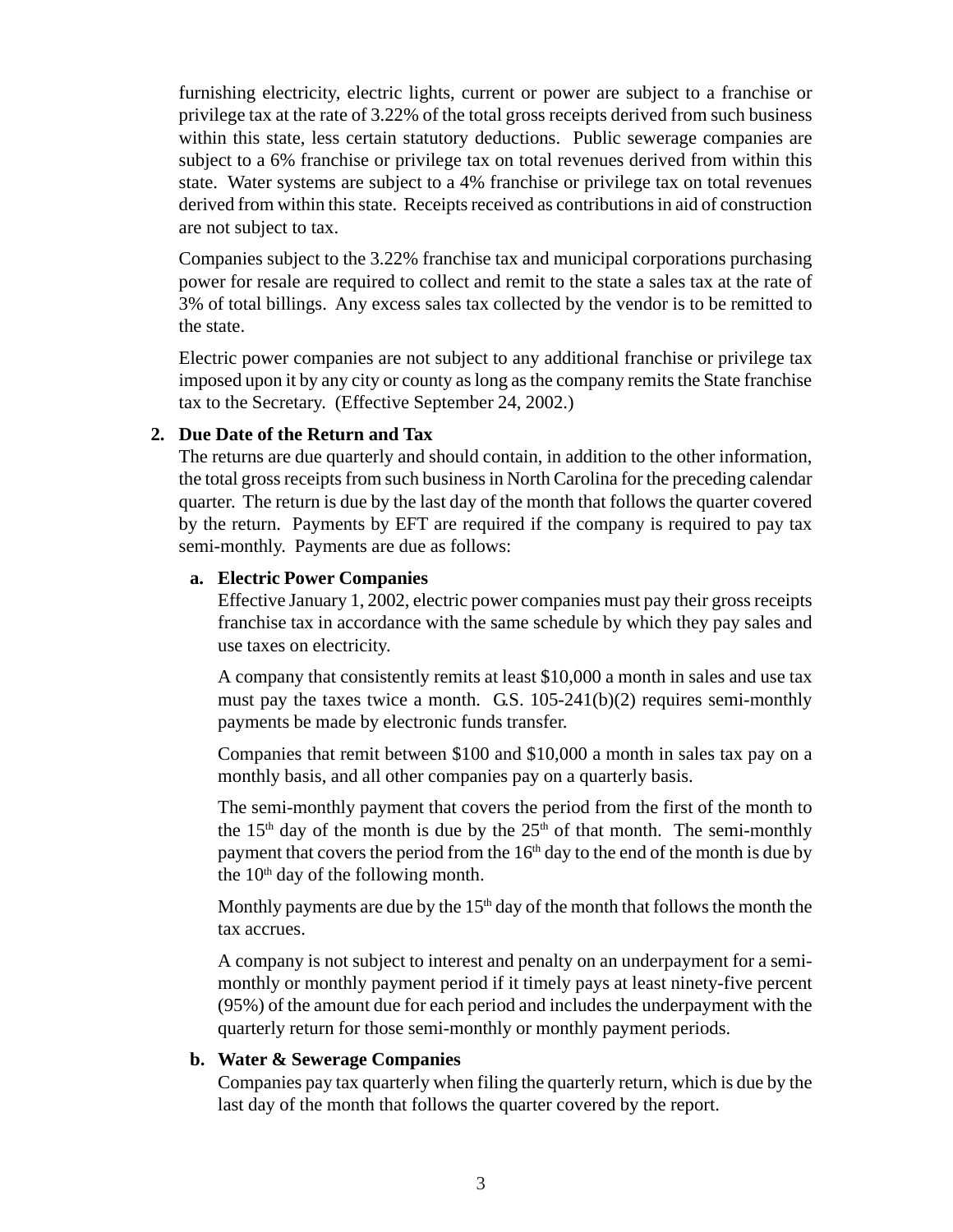#### <span id="page-8-0"></span>**3. Forms to be Used for Filing**

Form CD-310 is to be used by electric companies. Form CD-318 is to be used by water and sewerage companies.

#### **4. Special Exemption**

Municipal corporations are not required to remit a franchise or privilege tax directly to the State, but are required to file returns and remit the utility sales tax of 3%. The total receipts of the vendor subject to franchise tax includes sales made to a municipal corporation.

#### **5. Distribution to Municipalities**

An amount equal to a tax of 3.09% of local service revenues subject to the franchise tax levied by this Section on electric power companies derived from within a legally incorporated municipality having either elected officials or interim officials appointed by the Legislature and from within Urban Service Districts as defined by the governing board in Chapter 160B, Article 2 is distributed to such municipality within 75 days after the end of the calendar quarter.

# **C. Holding Companies (G.S. 105-120.2)**

# **1. Definition**

A holding company is any corporation that receives more than eighty percent (80%) of its gross income during its taxable year from corporations in which it owns, directly or indirectly, more than fifty percent (50%) of the outstanding voting stock.

If a holding company owns one hundred percent (100%) of an LLC doing business in the State and the LLC is treated as a corporation for federal income tax purposes, the parent's share of the operational income of the LLC is included in the denominator, but not in the numerator when computing the holding company test.

#### **2. Basis for Taxation**

The basis of the tax is the same as for general business corporations. However, franchise tax payable by a qualified holding company on its capital stock and surplus tax base shall be limited to an amount not exceeding \$75,000. Any corporation that qualifies as a holding company for franchise tax should fill in the circle next to Line 1 of Page 1 of the appropriate form, CD-405 or CD-401S. There is no limitation on the amount of franchise tax payable where the alternative tax bases of investment in tangible property or appraised value of property apply.

#### **D. Mutual Burial Associations (G.S. 105-121.1)**

#### **1. Basis for Taxation**

All domestic mutual burial associations are subject to an annual franchise or privilege tax ranging from fifteen dollars (\$15) to fifty dollars (\$50). The amount of tax is based on the number of members.

#### **2. Due Date of the Tax**

The tax is due on or before April 1 of each year.

#### **3. Association Billed For the Tax**

There is no form to be completed by the association for the computation of this tax; rather it is billed to the association by the Department of Revenue.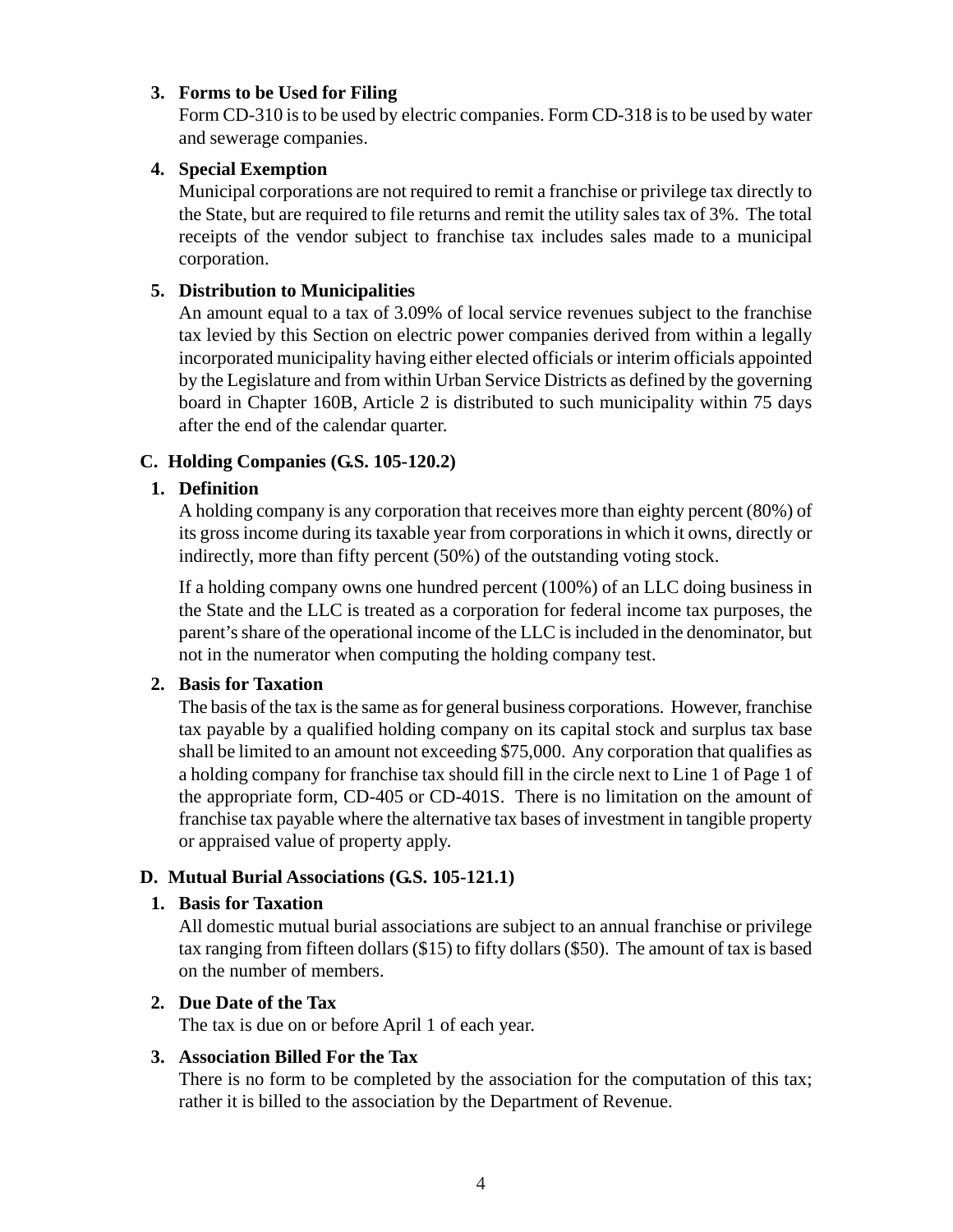#### <span id="page-9-0"></span>**E. General Business Corporations (G.S. 105-122)**

#### **1. Basis For the Tax**

The basis of the tax is total or allocated capital stock, surplus and undivided profits. The basis is the same for both domestic and foreign corporations. Corporations doing business both within and without North Carolina are required to allocate a part of their capital stock, surplus and undivided profits to their business in North Carolina in accordance with a specified statutory allocation formula. Regardless of the actual amount of capital stock, surplus and undivided profits, the amount determined for purpose of this tax cannot be less than fifty-five percent (55%) of appraised ad valorem tax value of all tangible property plus value of intangible property in North Carolina nor less than the actual investment in tangible property in North Carolina.

#### **2. Franchise Tax Bases**

The taxable franchise tax base is the largest of these tax bases:

- a. Capital stock, surplus and undivided profits
- b. Fifty-five percent (55%) of appraised ad valorem tax value of all tangible property plus value of intangible property in N. C.
- c. Actual investment in tangible property in North Carolina

# **3. Corporations Required to File**

Unless specifically exempt under G.S. 105-125, all active and inactive domestic corporations, and all foreign corporations with a Certificate of Authority to do business, or which are in fact doing business in this State, are subject to the annual franchise tax levied under G.S. 105-122.

# **4. Forms to be Used for Filing**

The general business franchise tax is filed on form CD-405 for both domestic and multistate corporations and CD-401S for S corporations. These forms, along with other required corporate forms, and instructions are available from the Department of Revenue in Raleigh or from any of the branch offices located throughout the State. The forms and other related schedules are also available from the Department's web site at www.dor.state.nc.us.

#### **5. Substitute Returns**

Any facsimile or substitute form must be approved by the Department of Revenue prior to its use. The guidelines for producing substitute forms are available in the publication, "Requirements for the Approval of Substitute Tax Forms." The publication is available on the Department's web site, or it can be obtained by contacting the Department's forms coordinator. If you use computer generated returns, the software company is responsible for requesting and receiving an assigned barcode. The Department publishes a list of software developers who have received approval on our web site. Photocopies of the return are not acceptable. Returns that cannot be processed by our imaging and scanning equipment may be returned to the taxpayer with instructions to refile on an acceptable form.

#### **6. Report and Payment Due**

General business corporations must file returns annually on or before the fifteenth day of the third month following the end of the income year. The return is filed as a part of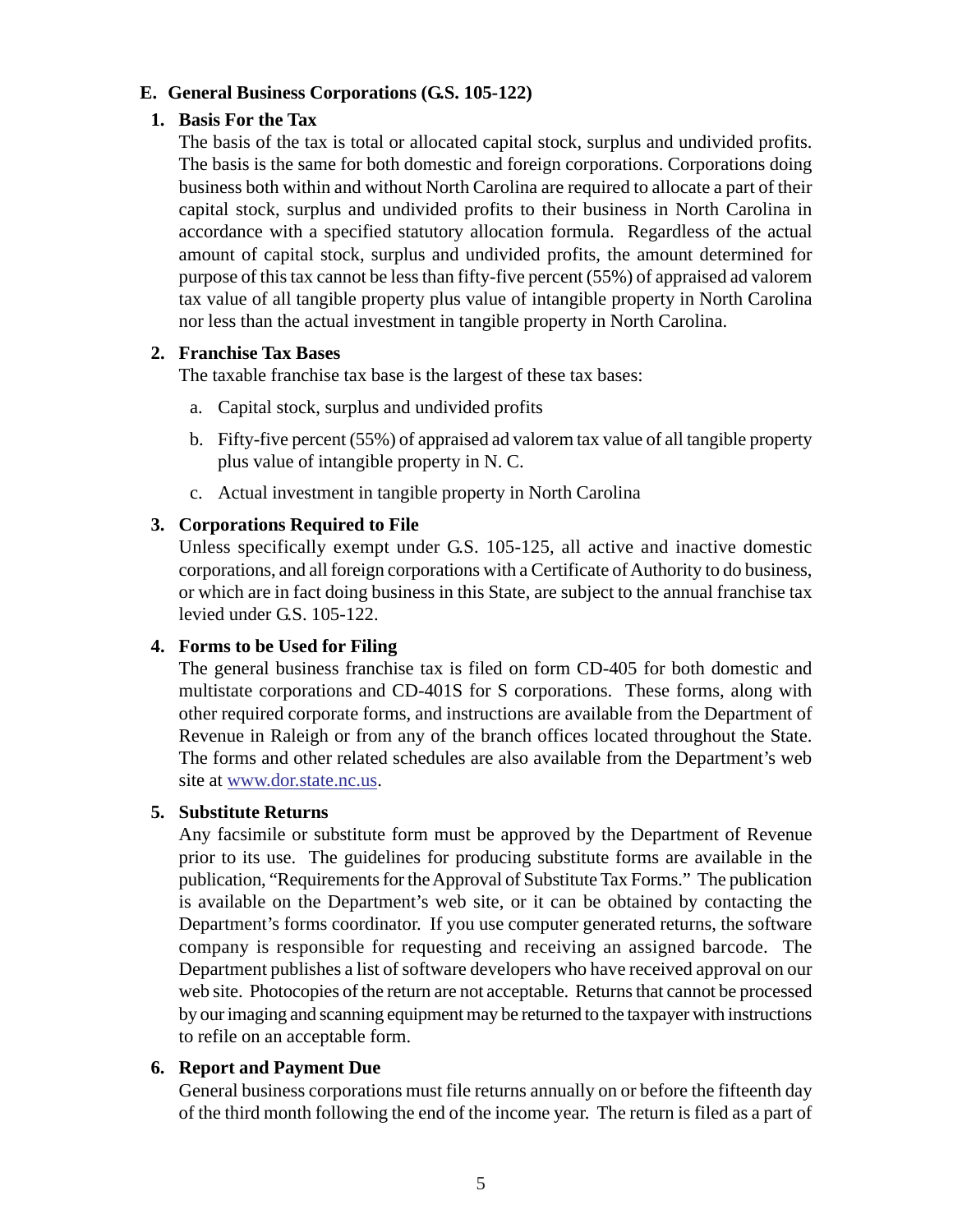<span id="page-10-0"></span>a combined franchise and income tax return. Payment of the entire amount of franchise tax is required by the statutory due date of the return. The tax paid represents an advance payment for the ensuing income year.

Example: A corporation files a franchise and income tax return on December 15, 2004 for the fiscal year ended September 30, 2004. The franchise tax due on the return would apply to the year October 1, 2004 through September 30, 2005.

# **7. Tax Rate**

The franchise tax rate is \$1.50 per \$1,000 and is applied to the greatest base determined as set forth in the law. The minimum franchise tax is thirty-five dollars (\$35).

# **8. Franchise Tax Payable in Advance (G.S. 105-114)**

Franchise tax is payable in advance for the privilege of doing business in North Carolina or for the privilege of existing as a corporation in North Carolina.

Example: A corporation incorporates, domesticates or commences business in North Carolina on October 15, 2003. The corporation has selected the calendar year as its income yearend. The first tax return due on March 15, 2004 will be a short period return covering the income tax period from October 15, 2003 to December 31, 2003. Franchise tax due on this return covers the ensuing calendar year through December 31, 2004 for the privilege of doing business in North Carolina or for the privilege of existing as a corporation in North Carolina.

# **F. Capital Stock, Surplus and Undivided Profits Base (G.S. 105-122(b) & (c))**

# **1. Based on the Year End Balance Sheet**

This base is determined from the corporation's books and records, as reflected by its balance sheet, used for financial accounting purposes, as of the close of the income year immediately preceding the due date of the return.

# **2. Surplus Defined**

The term "surplus" for franchise tax purposes has a broader and more inclusive meaning than the generally accepted accounting definition. It includes, in addition to the balance sheet surplus, all liabilities, reserves and deferred credits.

# **3. Items Includable and Excludable**

In addition to the items listed on the tax form, include stock subscribed, deferred taxes and all other surplus, reserves, deferred credits, inventory valuation reserves, amounts deferred as result of a LIFO valuation method (LIFO "reserves") and liabilities except reserve for depreciation permitted for income tax purposes, accrued taxes, dividends declared, and definite and accrued legal liabilities. Deferred income resulting from customer advances for goods or services may be excluded from this base provided there exists a definite legal liability to render such service or deliver such goods, no part of such advances has been reported or is reportable for income tax purposes, and all related costs and expenses are reflected in the balance sheet as assets. Deferred income arising from the usual installment sale is not deductible since the corresponding liability would have been discharged at the time of delivery.

The following items are *excludable* from capital stock, surplus and undivided profits in arriving at the net base:

a. Cost of treasury stock.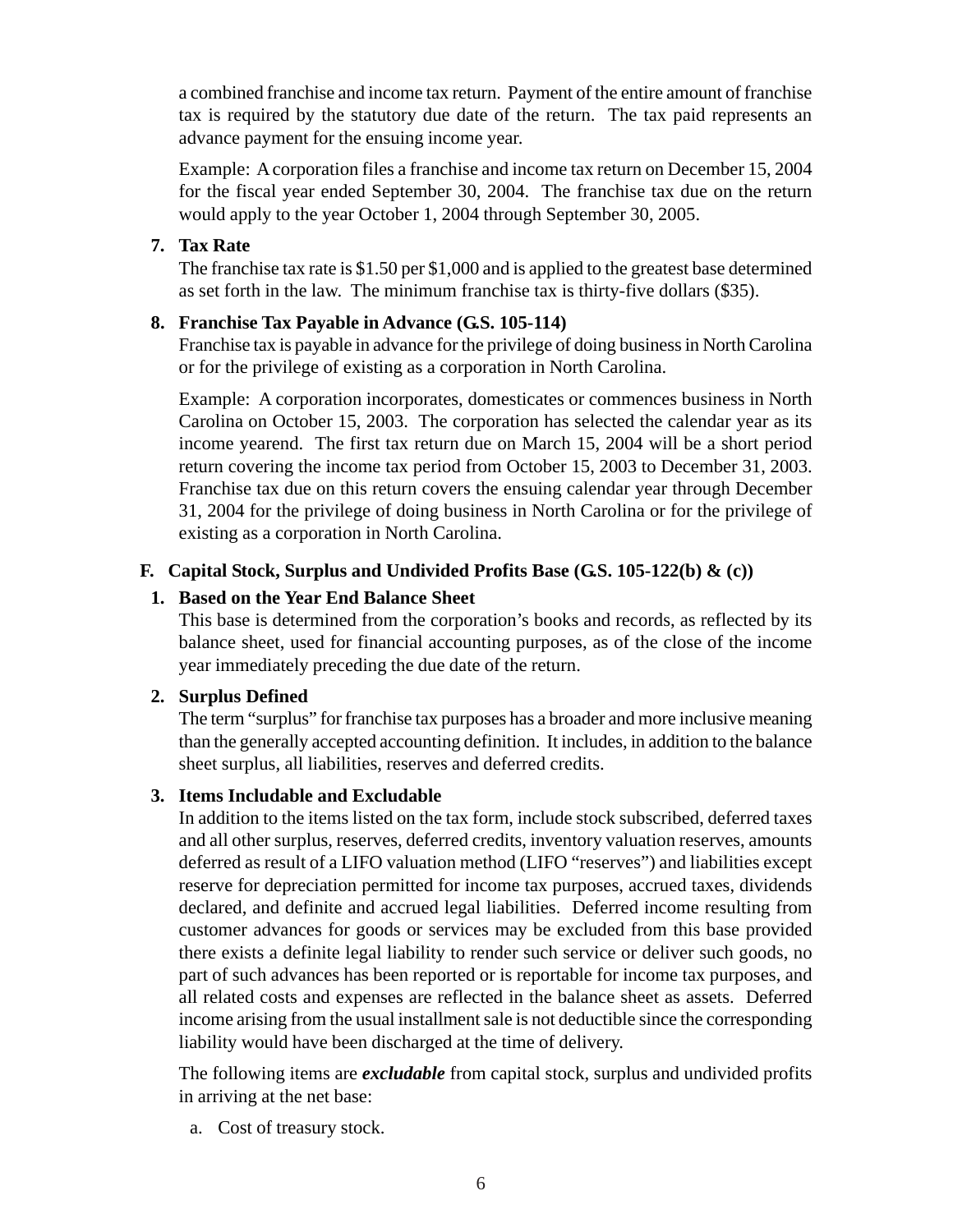- b. Definite and accrued legal liabilities.
- c. Accrued taxes.
- d. Reserve for depreciation permitted for income tax purposes.
- e. Dividends declared.
- f. Reserves for cost of any air-cleaning device or sewage or waste treatment plant, including waste lagoons, and pollution abatement equipment certified by the Department of Environment and Natural Resources or the Environmental Management Commission. Reserves for cost should be net of any depreciation on the equipment excluded from the base.
- g. Cost of purchasing and installing equipment or constructing facilities for the purpose of recycling or resource recovering of or from solid waste certified by the Department of Environment and Natural Resources. Cost should be net of any depreciation on the equipment and facilities excluded from the base.
- h. Cost of constructing facilities of any private or public utility built for the purpose of providing sewer service to residential and outlying areas. Cost should be net of any depreciation on the facility excluded from the base.
- i. Cost of equipment and facilities acquired for the purpose of reducing the volume of hazardous waste generated. Cost should be net of any depreciation on the equipment and facilities excluded from the base.
- j. If a corporation is, in the opinion of the Secretary of Revenue, qualified under the United States Code Annotated Title 26, Section 851 as a "Regulated Investment Company" or "Real Estate Investment Trust" and elects to be treated as such for North Carolina tax purposes it shall be allowed to exclude the aggregate market value of its investments in stocks, bonds, debentures, or other securities or evidences of debt of other corporations, partnerships, individuals, municipalities, governmental agencies, or governments.
- k. All assets of an international banking facility which are employed outside the United States less all liabilities owed to foreign persons by the facility.
- l. The corporation's investment in an LLC if the corporation is required to include a percentage of the LLC's income, assets, liabilities, and equity in the corporation's franchise tax calculation under G.S. 105-114.1.

The following items are *includable*:

- a. Capital stock subscribed.
- b. Appraisal surplus.
- c. Reserve for bad debts.
- d. Deferred income (except as explained above).
- e. Deferred taxes.
- f. Contingent liabilities.
- g. Inventory valuation reserves.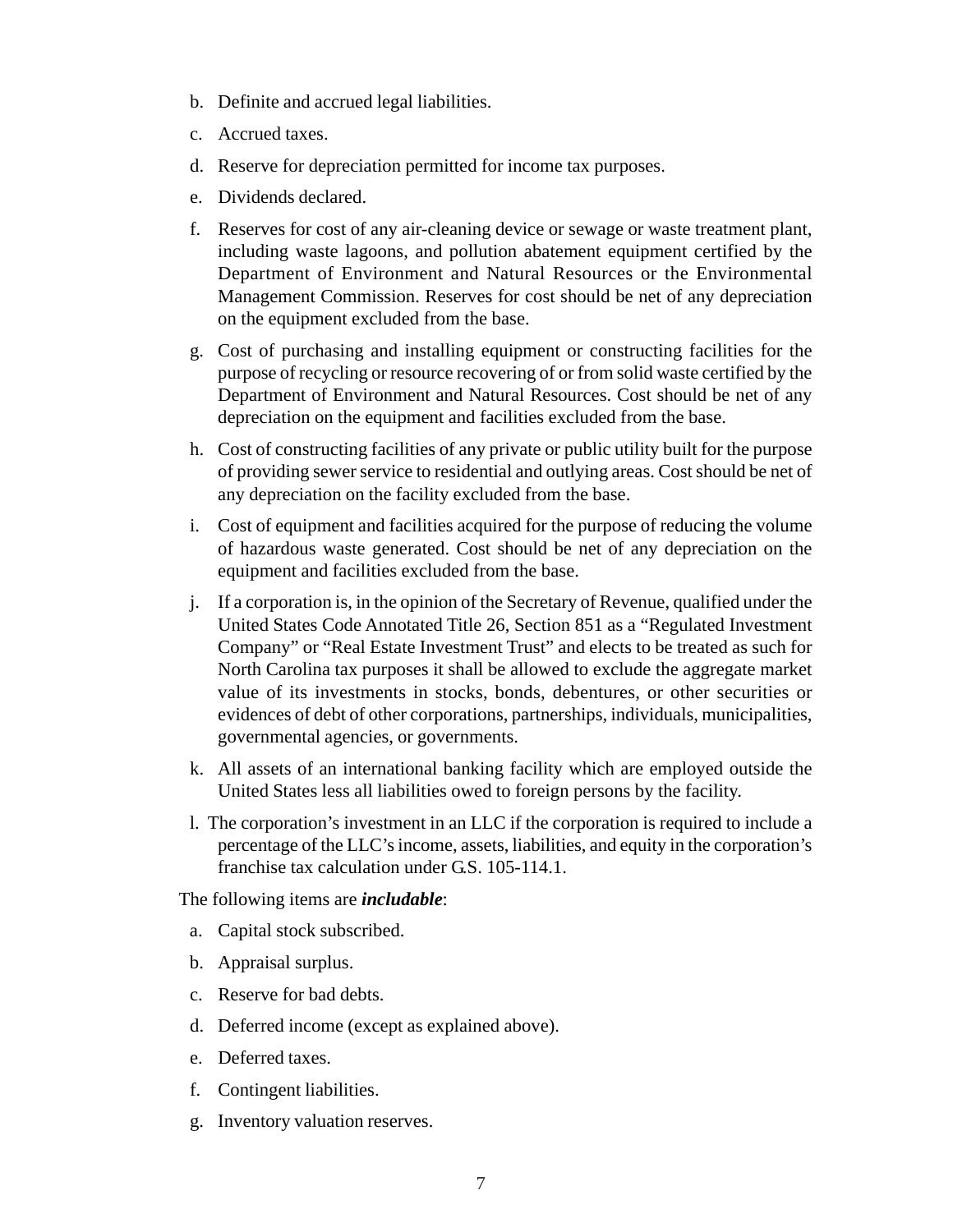- h. LIFO "reserves".
- i. All other reserves and allocations: also, credit items (not exempted above) which do not represent definite and accrued legal liabilities. In determining whether an item is a liability that has been incurred, the Department follows IRC Section 461(h) which states: "...in determining whether an amount has been incurred with respect to an item during any taxable year, the all events test shall not be treated as met any earlier than when economic performance with respect to such item occurs."
- j. Percentage of LLC income, assets, liabilities, and equity under G.S. 105-141.1. For additional information on the filing requirements for members of LLCs, see Subsection J "Corporate Members of LLCs" and Item 5, Subsection L "Corporations Conditionally or Partially Exempt" in this section.
- **4. Exclusion of Retained Earnings by Parent Corporation (17 NCAC 05B.1104)** A parent corporation may exclude any retained earnings of existing subsidiary corporations that it has capitalized or otherwise recorded on its books, through an equity method of accounting.

# **5. Investment in Subsidiary (17 NCAC 05B.1105)**

No reduction of the capital stock base is allowed for the investment in a subsidiary.

#### **6. Borrowed Capital Treatment (Debtor Corporation)**

Indebtedness owed to a parent, subsidiary or affiliated corporation is considered a part of the debtor corporation's capital and must be added to the debtor corporation's capital stock, surplus and undivided profits tax base.

If the creditor corporation has borrowed a part of its capital from outside sources (i.e., sources other than a parent, subsidiary or affiliated corporation), the debtor corporation may exclude a proportionate part of the debt in computing the amount to be added determined on the basis of the ratio of the creditor corporation's capital borrowed from outside sources to the creditor corporation's total assets.

Example: ABC Corporation owes to its parent XYZ Corporation, \$200,000. XYZ's capital borrowed from outside sources is \$75,000 and its assets total \$300,000.

| Indebtedness owed to XYZ Corporation             |                              | \$200,000 |
|--------------------------------------------------|------------------------------|-----------|
| Less proportionate part:                         |                              |           |
| XYZ's borrowed capital                           | \$ 75,000                    |           |
| XYZ's total assets                               | $$300,000 \times $200,000 =$ | 50,000    |
| Net amount to be <i>added</i> by ABC Corporation | \$150,000                    |           |

XYZ Corporation is *entitled to deduct* \$150,000, the net amount added by ABC Corporation, from its capital stock, surplus and undivided profits.

# **7. Borrowed Capital Treatment (Creditor Corporation)**

The creditor corporation, if subject to the tax, can deduct the amount of indebtedness owed to it by a parent, subsidiary or affiliated corporation to the extent that such indebtedness has been added by the debtor organization. If the corporations have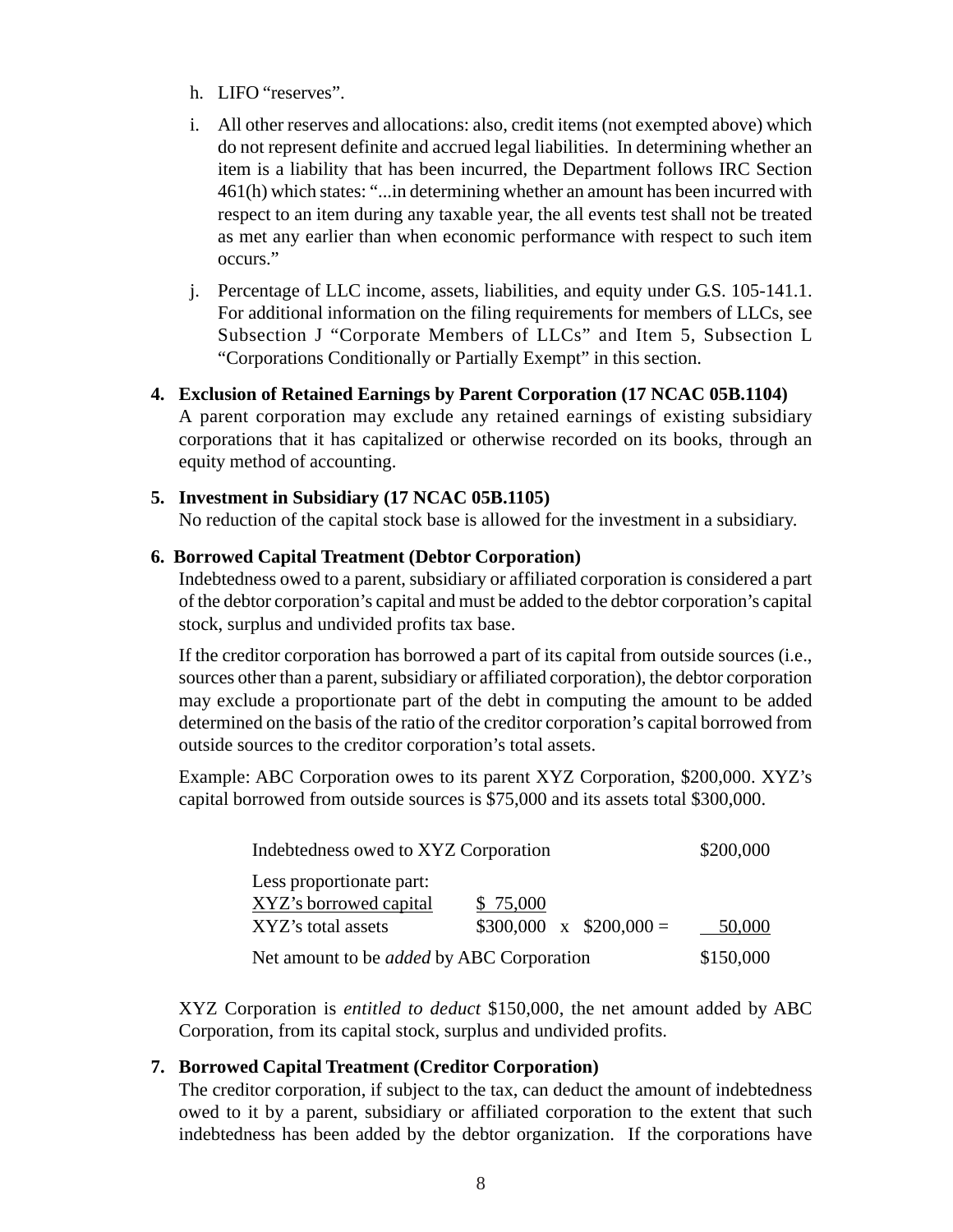<span id="page-13-0"></span>different income years, the creditor corporation shall deduct the amount of indebtedness added back by the parent, subsidiary, or affiliate on the return immediately preceding that of the creditor.

#### **8. Exclusion Provision Limited to Indebtedness Owed (17 NCAC 05B.1108)**

The exclusion permitted the debtor corporation and the deduction permitted the creditor corporation are applicable only to indebtedness owed to or due from a parent, subsidiary or affiliated corporation. These provisions do not apply where the indebtedness in merely endorsed or guaranteed.

# **9. Equity Capital Not Deductible (17 NCAC 05B.1109)**

The equity capital of a wholly owned subsidiary does not represent "indebtedness" owed to a parent corporation which the parent is entitled to deduct from its franchise tax base.

# **10. Reciprocal Indebtedness Between Affiliates (17 NCAC 05B.1110)**

A corporation which owes indebtedness to a parent, subsidiary or affiliated corporation and at the same time is owed indebtedness by the same parent, subsidiary or affiliated corporation may net the payable and receivable for purposes of the indebtedness computation. If the indebtedness is owed to one corporation and the receivable is due from another corporation, each amount must be treated separately.

#### **11. Indebtedness Defined**

The term "indebtedness" as used under G.S. 105-122(b) includes all loans, credits, goods, supplies or other capital of whatever nature furnished by a parent, subsidiary or affiliated corporation. The terms "parent," "subsidiary" and "affiliate" have the meanings specified in General Statutes Section 105-130.6.

# **12. Borrowed Capital Defined**

The term "borrowed capital" as used under G.S. 105-122(b) includes all loans, credits, goods, supplies, or other capital of whatsoever nature furnished by a source other than a parent, subsidiary or affiliated corporation.

# **13. Creditor Corporation Defined**

The creditor corporation is considered to be the parent, subsidiary, or affiliated corporation to which the indebtedness is directly owed.

# **14. Cash Basis Corporations (17 NCAC 05B.1115)**

Corporations using the cash basis method of accounting for income tax purposes may not compute the capital stock, surplus and undivided profits base by this method. Assets and liabilities must be accrued and reported for franchise tax purposes.

# **G. Multistate Corporations (G.S. 105-122(c))**

# **1. Apportionment Formula**

Every corporation permitted to apportion its net income for income tax purposes under the provisions of G.S. 105-130.4 must apportion its capital stock, surplus and undivided profits for franchise tax purposes through use of the same fraction computed for apportionment of its apportionable income under G.S. 105-130.4. A corporation that is subject to the general business franchise tax, but exempt from income tax, must apportion its capital stock, surplus and undivided profits by using the apportionment factor it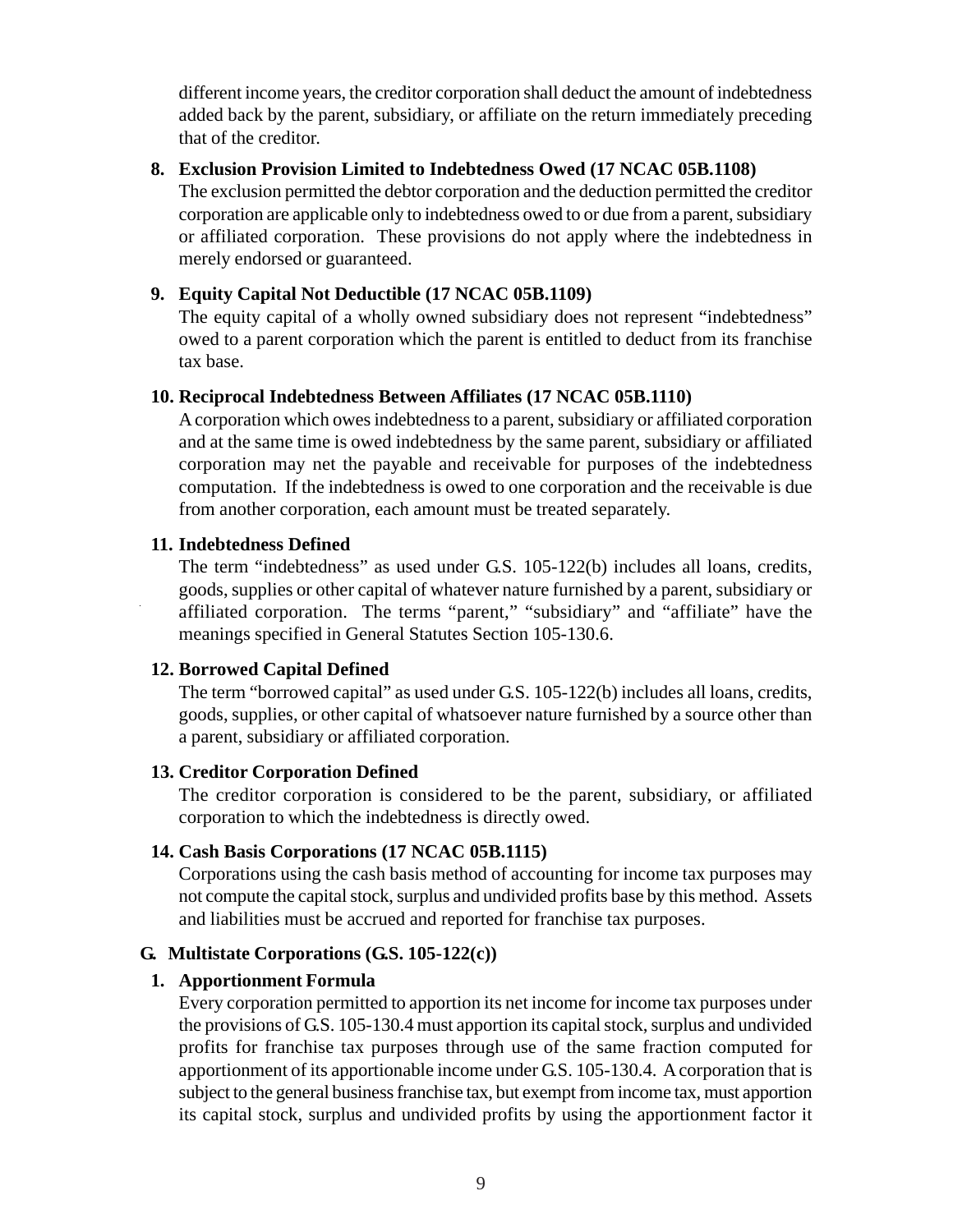<span id="page-14-0"></span>would have used had it been subject to the income tax. Adjustments in the method of apportionment authorized by the Tax Review Board for apportionment of net income do not apply automatically to apportionment of capital stock, surplus and undivided profits. Unless the Board specifically authorizes a modified method of allocation for franchise tax purposes, the statutory formula must be used.

# **2. Alternate Apportionment Formula**

If any corporation believes that the statutory apportionment formula allocates more of its capital stock, surplus and undivided profits to North Carolina than is reasonably attributable to its business in this State, it may petition the Tax Review Board for permission to use an adjusted formula which it believes would more properly allocate its capital stock, surplus and undivided profits to North Carolina. The petition must be filed with the Board not later than 90 days after the regular or extended due date of the tax return. Taxpayers should address all correspondence in connection with such petitions to the Secretary of the Tax Review Board, Department of Revenue, 501 North Wilmington Street, Raleigh, North Carolina 27604.

# **H. Investment in Tangible Properties in North Carolina Base (G.S. 105-122(d))**

# **1. Basis For the Investment Base**

This base includes the original purchase price plus additions and improvements and less reserve for depreciation permitted for income tax purposes of all tangible property, including real estate located in North Carolina at the end of the income year immediately preceding the due date of the return.

# **2. What is Includable in the Investment Base (17 NCAC 05B.1302)**

Include all tangible assets located in North Carolina at original purchase price less reserve for depreciation permitted for income tax purposes. In addition to the types of property listed in the schedule, include all other tangible property owned such as supplies and tools. Typical items of tangible property would include: inventory (valued at actual cost or by method consistent with the actual flow of goods), consigned inventories to be included by consignor, machinery and equipment, furniture and fixtures, containers, tools and supplies, land, buildings, leasehold improvements, and all other tangible assets.

# **3. Treatment of Construction in Progress (17 NCAC 05B.1303)**

Construction in progress is excluded from this base only if such property is not owned by the corporation filing the return.

# **4. Indebtedness Deduction**

- a. A deduction from the tangible property base is allowed for existing indebtedness incurred in the purchase or permanent improvement of real estate. The deductible amount cannot exceed the book value (cost less depreciation) of the real estate acquired or improvements made. Indebtedness incurred in the purchase of personal property is not deductible even though the funds borrowed may have been secured by a lien against real estate.
- b. Indebtedness owed to a parent, subsidiary or affiliated corporation constitutes a part of the debtor corporation's capital and therefore, cannot be deducted from the tangible property tax base (except to the extent explained below) even though such indebtedness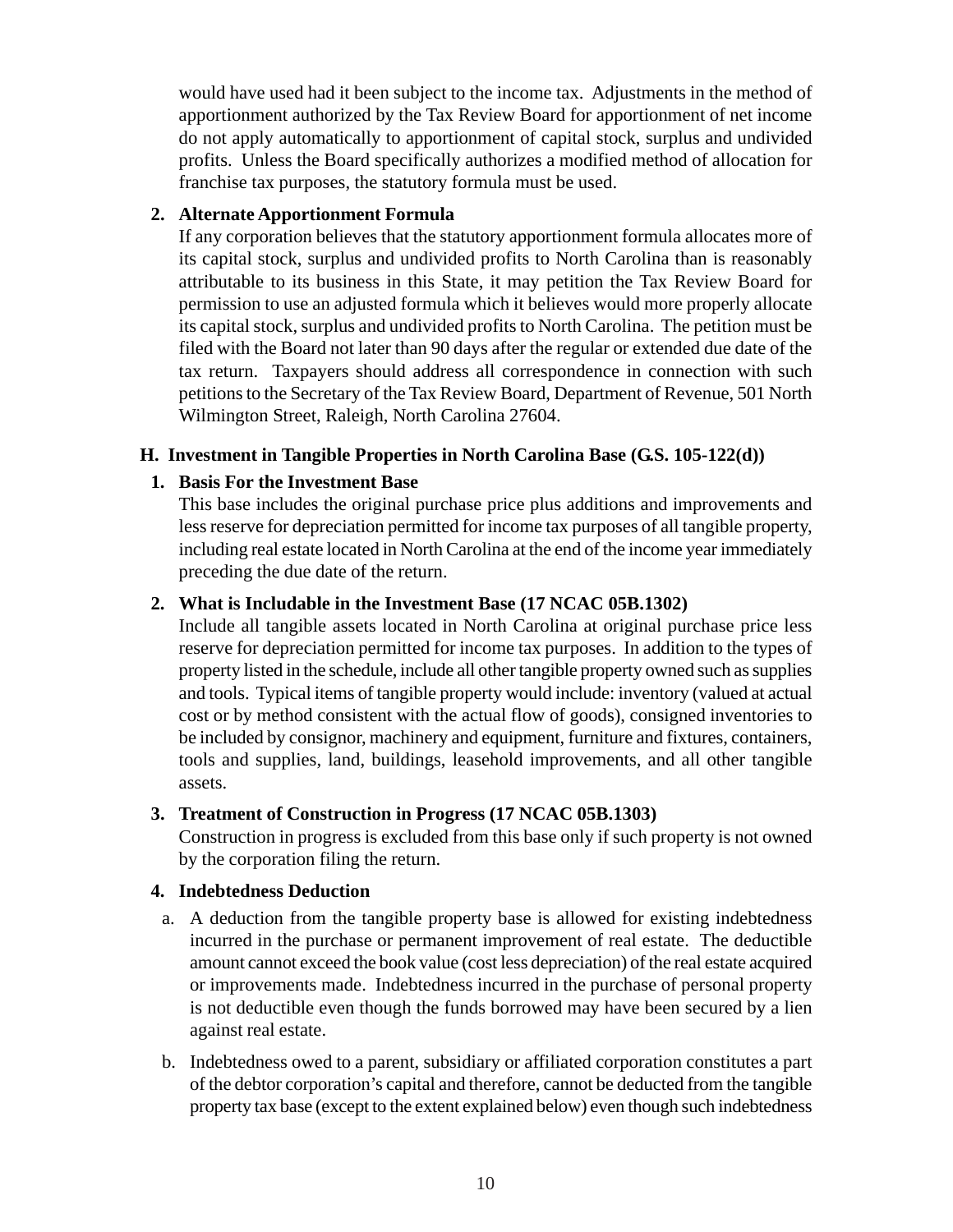was incurred in the purchase or permanent improvement of real estate. The extent to which such indebtedness can be deducted is the amount of the total debt excluded by the debtor corporation from its capital stock, surplus and undivided profits tax base by application of the creditor corporation's borrowed capital ratio.

Example: ABC Corporation owes its parent, XYZ Corporation, \$300,000, which it borrowed for the purchase of real estate. XYZ's borrowed capital from non-affiliated sources is \$500,000 and its assets total \$750,000. Assuming ABC Corporation owns no other tangible property, its tangible property base would be computed as follows:

| Investment in real estate  |           |                                  | \$300,000 |
|----------------------------|-----------|----------------------------------|-----------|
| Deductible indebtedness:   |           |                                  |           |
| XYZ's borrowed capital     | \$500,000 |                                  |           |
| XYZ'S total assets         | \$750,000 | $\text{X}$ \$300,000 = \$200,000 |           |
| Net tangible property base |           |                                  | \$100,000 |

c. When real estate and personal property are acquired at a lump sum price and the specific amount of indebtedness applicable to each type of property cannot be determined, the deductible amount is the proportion of the total amount that the cost assigned to the real estate bears to the total cost of the properties.

Example: ABC Corporation, which operates on a calendar-year basis, purchased an entire plant for \$1,000,000, paying \$100,000 down and giving a mortgage for the balance. Costs were allocated to specific assets as follows:

| Land                                  | 50,000      |
|---------------------------------------|-------------|
| Building                              | 300,000     |
| Machinery and other personal property | 650,000     |
| Total purchase price                  | \$1,000,000 |

As of December 31, 2003 the balance owed on the mortgage was \$850,000. The amount of indebtedness deductible from total investment in tangible properties on the return due on March 15, 2004 would be computed as follows:

Total cost of land and building \$ 350,000 Total cost of plant  $$1,000,000 \times $850,000 = $297,500$ 

No interest accrued on the mortgage would be deductible or used in the computation.

# **5. Refinancing of a Loan (17 NCAC 05B.1306)**

When an existing loan incurred in the purchase or improvement of real estate is refinanced and additional funds are secured and spent for purposes other than the purchase or improvement of real estate, the deductible portion of the new loan is determined on the basis of the unpaid balance of the old loan to the total of the new loan.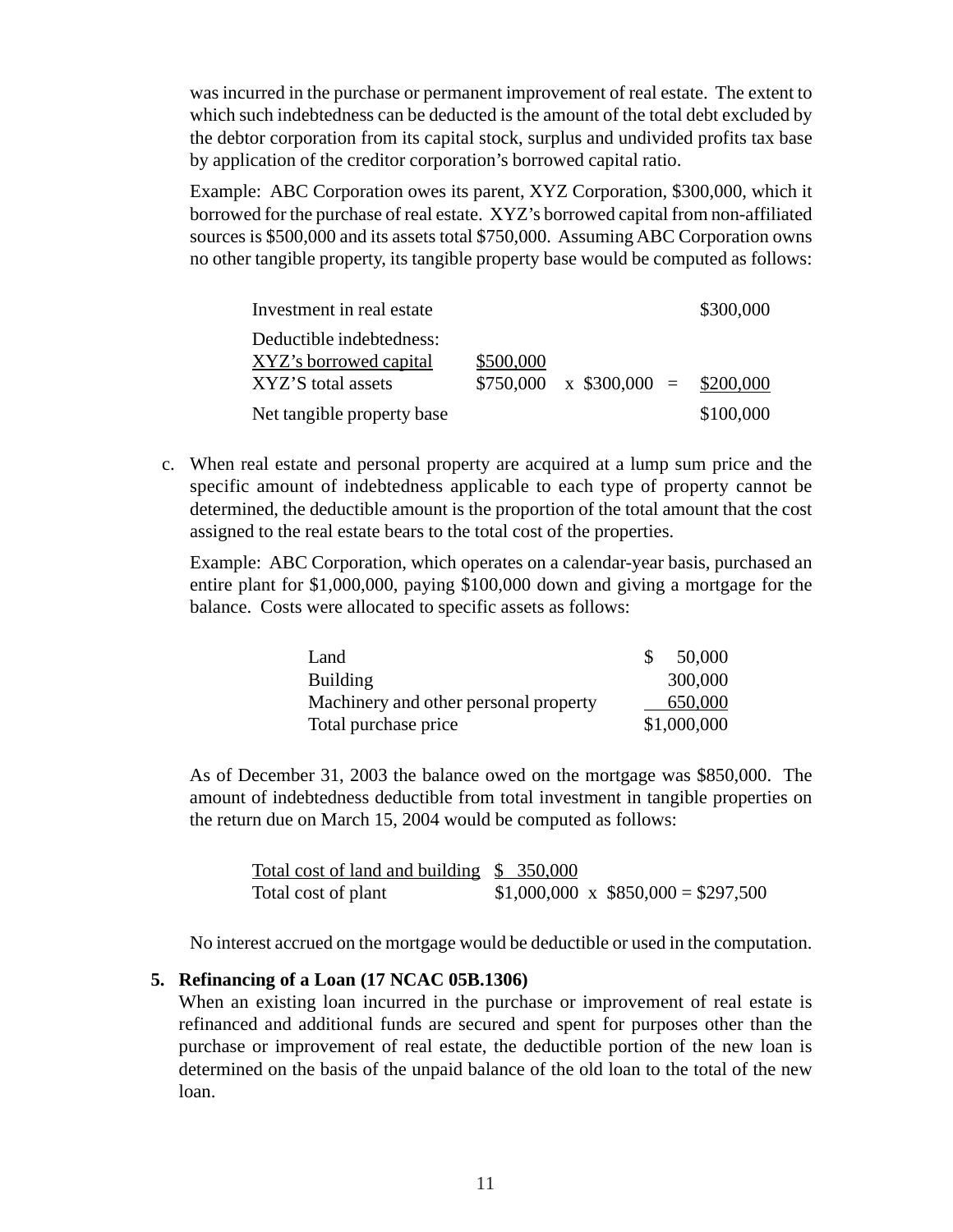<span id="page-16-0"></span>Example: A corporation operating on a March 31 fiscal year purchased land and a building several years ago and incurred a mortgage of \$50,000. The balance of this mortgage at December 31, 2003 was \$30,000. At that time the mortgage ws refinanced and the new loan was \$40,000. The additional \$10,000 was used to buy machinery and for working capital. At March 31, 2004 (end of fiscal year), the mortgage was \$39,000.

| Unpaid balance of original loan | \$30,000                           |
|---------------------------------|------------------------------------|
| Total balance of new loan       | $$40,000 \times $39,000 = $29,250$ |

#### **6. Pollution Abatement Facilities**

A deduction from the tangible property base is provided for the cost of any air-cleaning device, or sewage or waste treatment plant, including waste lagoons, and pollution abatement equipment certified by the Department of Environment and Natural Resources or the Environmental Management Commission. Cost should be net of any depreciation on the equipment excluded from the base.

#### **7. Qualifying Recycling, Sewer Service, and Hazardous Waste Facilities**

A deduction from the tangible property base is provided for the cost of installing equipment or constructing facilities for the purpose of recycling or resource recovering of or from solid waste certified by the Department of Environment and Natural Resources.

Deductions are also provided for the cost of constructing facilities of any private or public utility built for the purpose of providing sewer service to residential and outlying areas and the cost of equipment and facilities acquired for the purpose of reducing the volume of hazardous waste generated.

For purposes of this section, 'cost' should be net of any depreciation on the equipment or facilities excluded from the tangible property base.

**8. Determination of Inclusion Based on Depreciation Deduction (17 NCAC 05B.1309)** When two or more corporations are in doubt as to which should include property, including leased property, in the investment in tangible property base, such property shall be included by the corporation allowed depreciation under the Federal Code.

# **9. Holding Company**

There is no limitation on the franchise tax payable by a holding company on its investment in tangible property tax base.

# **I. Appraised Valuation of Tangible Property Base (G.S. 105-122(d))**

#### **1. Basis For Tangible Property**

Tangible property values for this base are computed on fifty-five percent (55%) of the appraised value of all property listed for county ad valorem tax in North Carolina as of January 1 of the calendar year next preceding the due date of the return.

Note: Also included in the appraised value of property for county ad valorem tax is the appraised value of all vehicles for which the county tax assessor has issued a billing during the income year.

# **2. Holding Company**

There is no limitation on the franchise tax payable by a holding company on its appraised valuation of property tax base.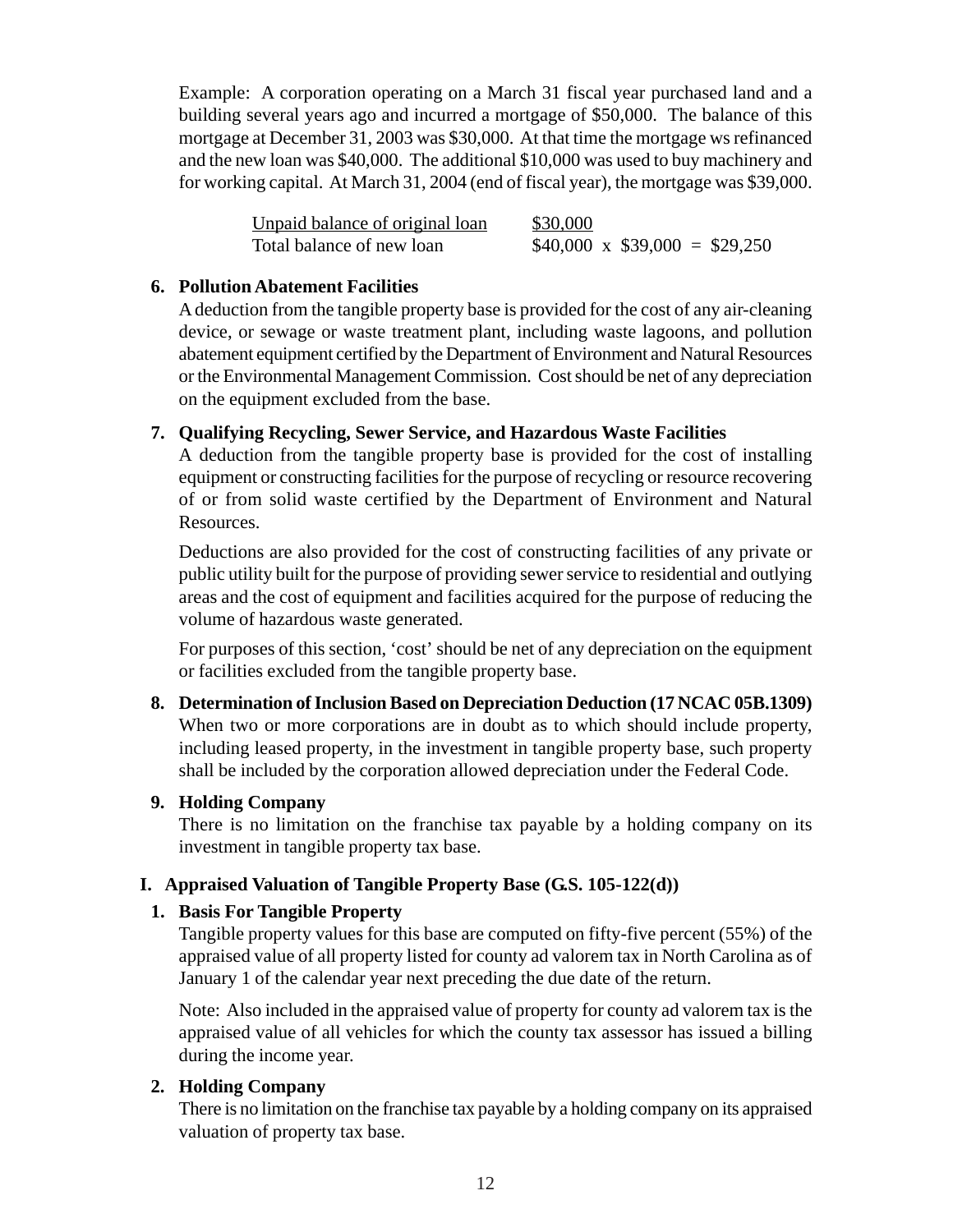# <span id="page-17-0"></span>**3. Investment Base Property Included (17 NCAC 05B.1406)**

A corporation including property in the investment in tangible property base shall also include the value of this property in the appraised valuation base.

#### **J. Corporate Members of LLCs (G.S. 105-114.1)**

Effective January 1, 2002, a corporation that is a member of a limited liability company (LLC) and is entitled to receive at least seventy percent (70%) of the LLC's assets upon dissolution is required to include a percentage of the LLC's income, assets, liabilities, and equity in the corporation's franchise tax calculation. In that case, the corporation's investment in the LLC is not included in the calculation of the corporation's capital stock, surplus and undivided profits base.

Effective January 1, 2003, the LLC's income, assets, liabilities, or equity must be attributed to a corporation if the corporation and its related members together own indirectly seventy percent (70%) or more of the LLC's assets.

The income, assets, liabilities, or equity of an LLC are attributed to a corporation if the corporation and its related members together own indirectly seventy percent (70%) or more of the LLC's assets. A person owns indirectly assets of an LLC if the LLC's governing law provided that seventy percent (70%) or more of its assets, after payments to creditors, must be distributed to the person upon dissolution. The LLC's assets are attributed only to the related members that are corporations. None of the LLC's assets are attributed to the related members that are not corporations. Instead, the amount that would be attributed to that member is also attributed to the corporate members.

Example: A parent corporation, its subsidiary corporation, and an individual that is a shareholder of the parent corporation form a partnership to own an LLC. The parent and subsidiary transfer assets to the LLC. The LLC's governing law provides that upon dissolution, the assets of the LLC will be distributed as follows:

| $\bullet$ | <b>Parent Corporation</b>     | 20% |
|-----------|-------------------------------|-----|
| $\bullet$ | <b>Subsidiary Corporation</b> | 45% |
| $\bullet$ | Individual                    | 35% |

Because the parent corporation and its related members own directly 100% of the LLC's assets, 100% of the LLC's income, assets, liabilities, and equity must be attributed to the related members that are corporation. The attribution percentage is as follows:

| • Parent Corporation     | 31% (its 20% interest / 65% total interest of<br>all corporate members)  |
|--------------------------|--------------------------------------------------------------------------|
| • Subsidiary Corporation | 69% (its 45% interest / 65% total interest of<br>all corporate members). |

Any taxpayer who, because of fraud with intent to evade tax, underpays the tax under this Article (G.S. 105 Article 3) is guilty of a Class H felony in accordance with G.S. 105-236(7). For additional information on the filing requirements for members of LLCs, see Item 5, Subsection M "Corporations Conditionally or Partially Exempt" in this section.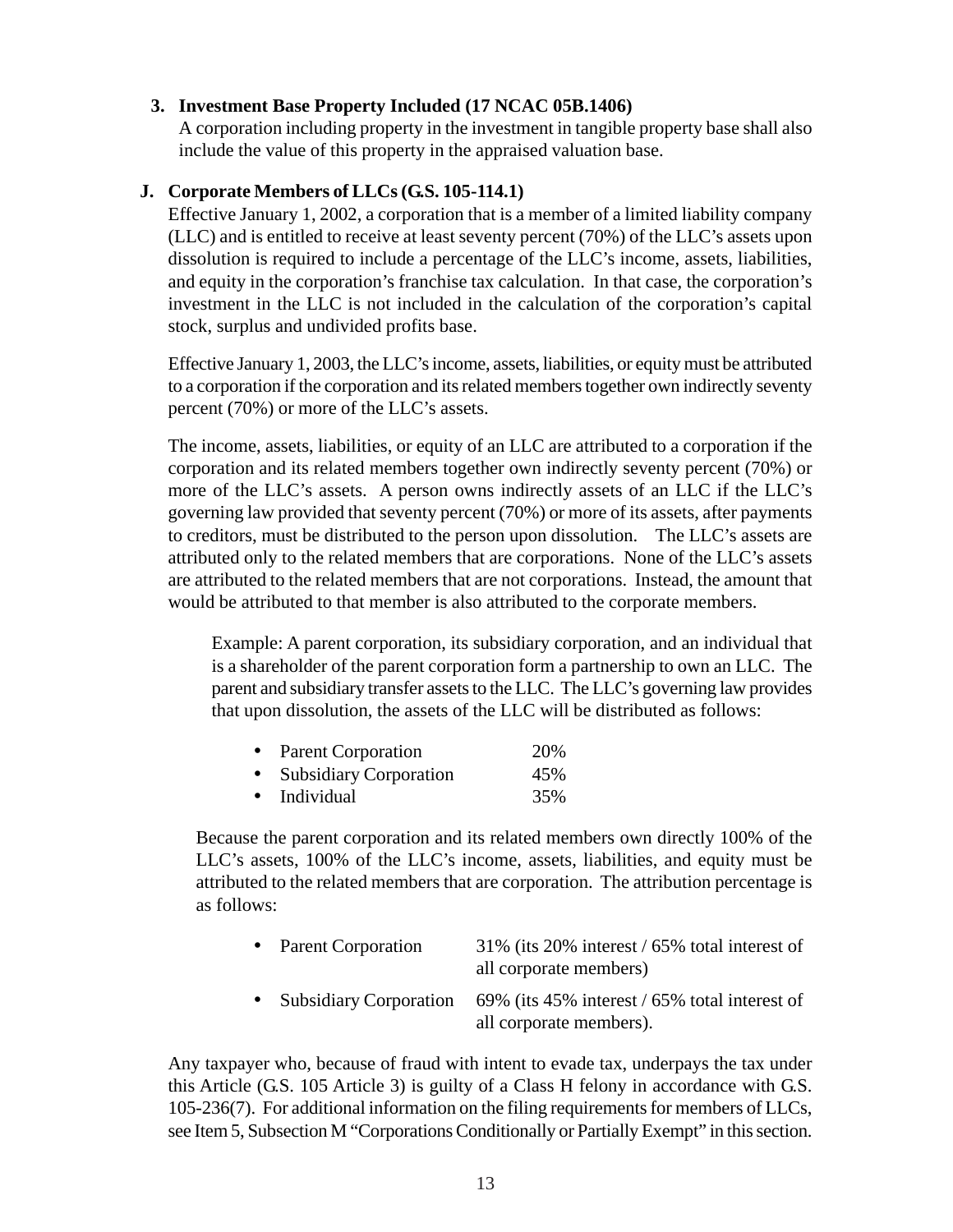#### <span id="page-18-0"></span>**K. Change of Income Year (G.S. 105-122(e))**

#### **1. Computation of Tax (17 NCAC 05B.1501)**

A change in income year automatically establishes a new franchise year. A combined franchise and income tax return is required for the short income period. Credit is permitted on such return against the franchise tax to the extent that the new franchise year overlaps the old year.

Example: A corporation changes it income year from a calendar year to one ending July 31. A combined franchise and income return is required for the short period January 1, 2004 through July 31, 2004 (7 months). Franchise tax paid on the 2003 return applicable to the calendar year 2004 was \$242.88. Franchise tax on the short period would be applicable to the year August 1, 2004 through July 31, 2005, and would be computed as follows:

| Total tax due per return                                            | \$268.00 |
|---------------------------------------------------------------------|----------|
| Less credit for portion of prior year's tax:                        |          |
| Total tax paid on 2003 return                                       | \$242.88 |
| Less amount applicable to short period $(7/12 \text{ of } $242.88)$ | 141.68   |
| Amount applicable beyond short period                               | 101.20   |
| Net franchise tax due on short period return                        | \$166.80 |

#### **2. Computation of Tax When Merger is Involved (17 NCAC 05B.1502)**

Often when two corporations merge, a question arises concerning which corporation is liable for the franchise tax. If the merger is effective at any time after the close of the submerged corporation's year end, then the submerged corporation is liable for the tax. If the merger is effective at any time prior to the close of the submerged corporation's year end, then the surviving corporation is liable for the tax.

Since franchise tax is prepaid, a special computation is sometimes required to prevent a duplication of tax when two or more corporations with different income years merge or otherwise transfer the entire assets from one corporation to the other. The following example illustrates the conditions under which this occurs.

Example: ABC Corporation, whose income year ends July 31, merged into XYZ Corporation, whose income year is the calendar year. The merger occurred on October 31, 2004. ABC filed a combination franchise and income tax return for the year ended July 31, 2004 and paid franchise tax of \$600 applicable to the ensuing year ending July 31, 2005. XYZ filed a combination franchise and income tax return for the calendar year 2005 and paid franchise tax of \$700 applicable to the ensuing calendar year 2006. The assets reflected in ABC's tax base were also reflected in XYZ's tax base since they had been transferred to XYZ in the merger, and therefore, were on its books as of the end of its income year, December 31, 2005. The year to which ABC's payment applied overlapped the year to which XYZ's payment applied by seven months (January 1, 2006 through July 31, 2006) and reflected a duplication of tax to that extent.

When the conditions illustrated in the above example exist, where, the acquiring corporation acquired the entire assets of the disposing corporation, the acquiring and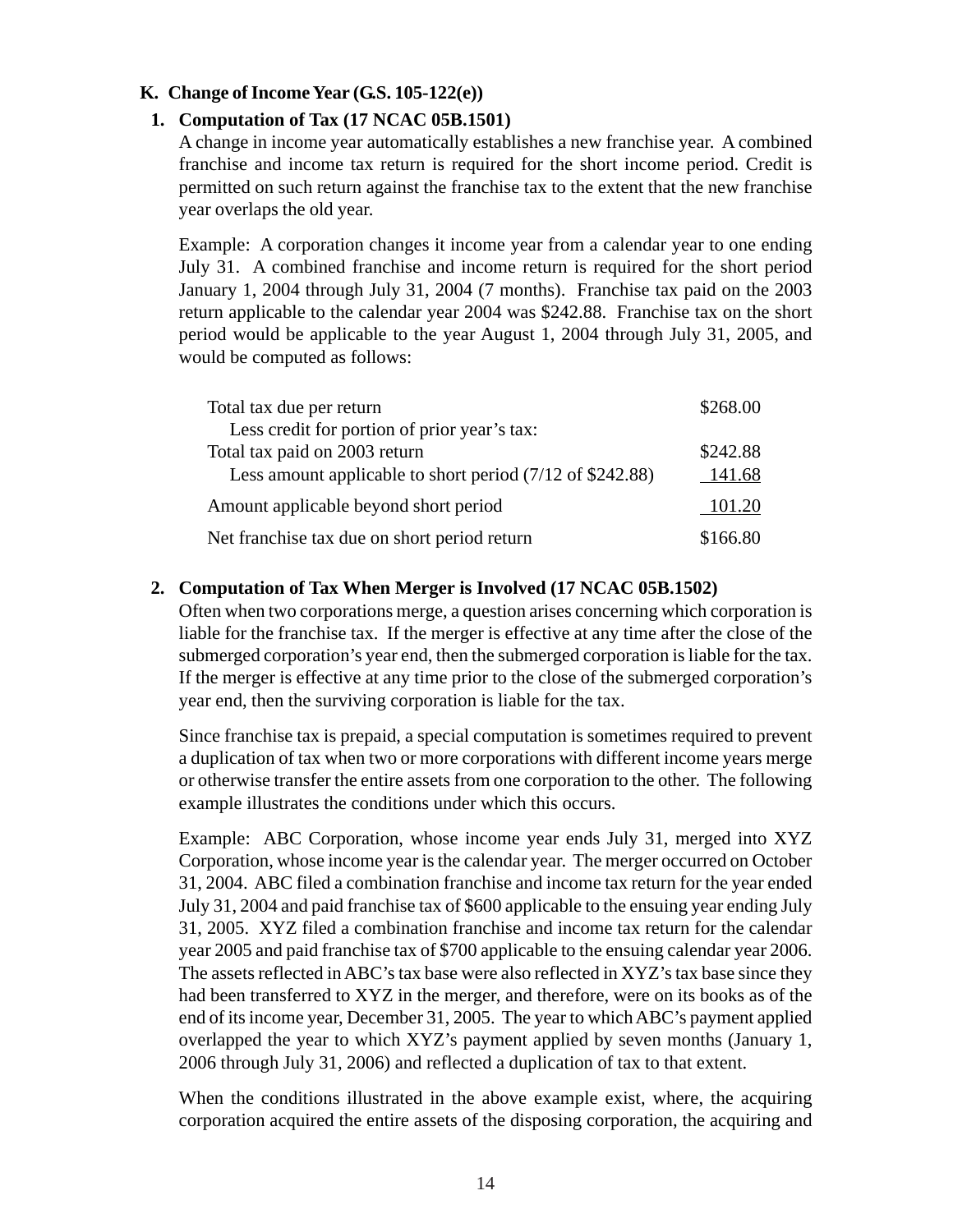<span id="page-19-0"></span>disposing corporations had different income years, the date of merger or transfer was after the end of the disposing corporation's income year next preceding such transfer but before the beginning of the surviving corporation's income year next following such transfers, and the disposing corporation had paid franchise tax applicable to its income year in which the transfer occurred, the acquiring corporation may compute its franchise tax on its franchise and income tax return for the income year in which the transfer occurred as shown in the following example:

| Franchise tax per surviving corporation's return for<br>income year in which transfer occurred |           |  | \$700              |
|------------------------------------------------------------------------------------------------|-----------|--|--------------------|
| Less:<br>Franchise tax paid by submerged corporation per return                                |           |  |                    |
| for income year immediately preceding transfer                                                 |           |  | \$600              |
| Number of months between the ending dates                                                      |           |  |                    |
| on the above returns                                                                           | <u>_5</u> |  |                    |
| Number of months in year                                                                       | 12        |  | $x \, \$600 = 250$ |
| Amount pertaining to overlapping months                                                        |           |  | \$350              |
| Net franchise tax due                                                                          |           |  | \$350              |

#### **L. Corporations Conditionally or Partially Exempt (G.S. 105-122 & 125)**

#### **1. Non-Profit Organizations**

The following organizations and any other organization exempt from federal income tax under the Code referred to under G.S. 105-130.3 are exempt from franchise tax if they are not organized for profit and if no profit inures to the benefit of any member, shareholder or other individual:

- a. Fraternal societies, orders or associations. To qualify for income tax exemption, the organization must operate under the lodge system or for the exclusive benefit of members of a fraternity that is operating under the lodge system, and provide life, sick, accident or other benefits to the members or their dependents.
- b. Corporations organized or trusts created for religious, charitable, scientific or educational purposes, including cemetery corporations and organizations for the prevention of cruelty to children and animals.
- c. Business leagues, chambers of commerce, merchants associations and boards of trade.
- d. Civic leagues or organizations operated exclusively for the promotion of civic welfare.
- e. Clubs organized and operated exclusively for pleasure, recreation and other nonprofit purposes.
- f. Mutual hail, cyclone and fire insurance companies; mutual ditch, irrigation, canning and breeding associations; mutual or cooperative telephone companies; and like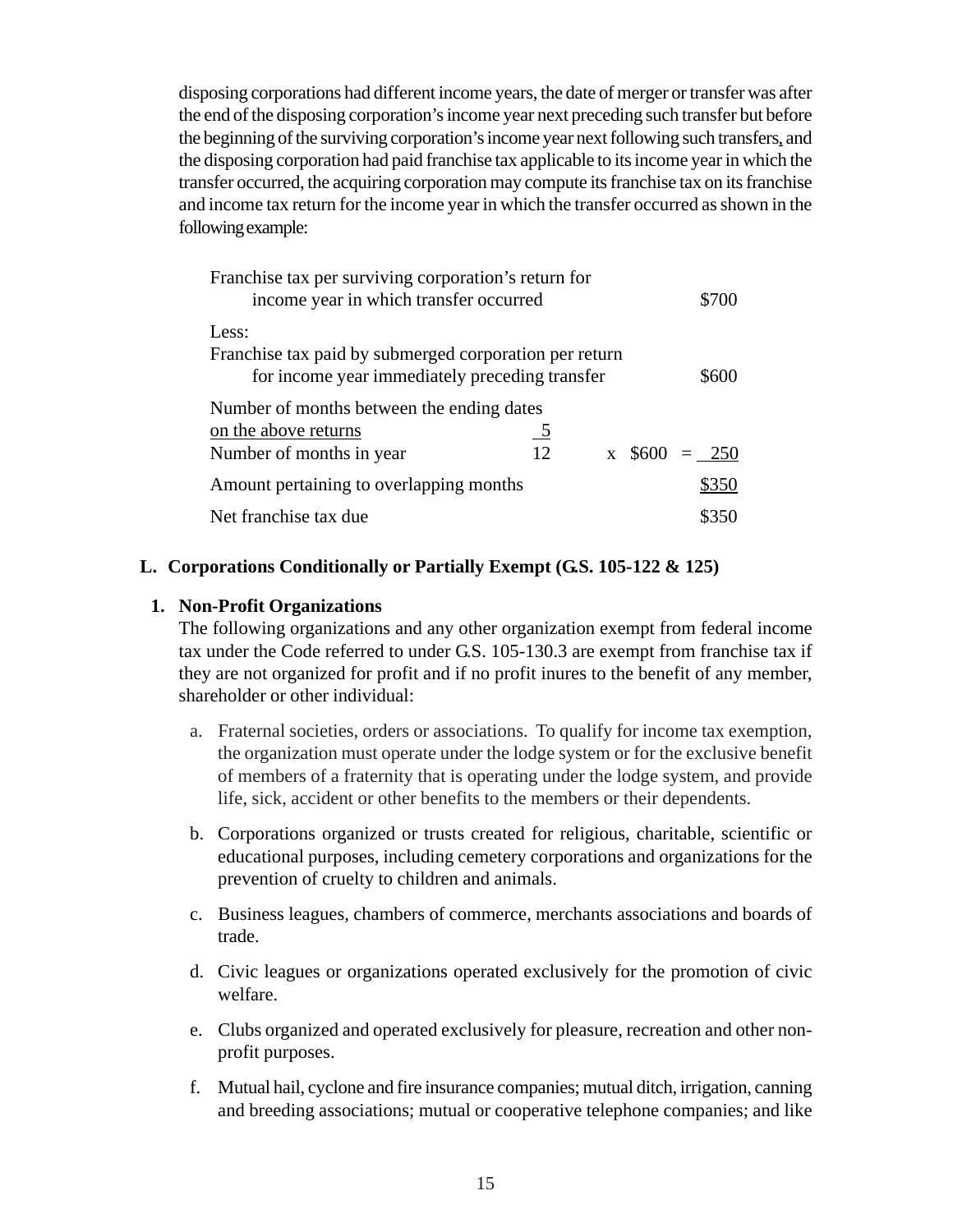organizations of a purely local character which derive their entire income from assessments, dues or fees collected from members for the sole purpose of meeting expenses.

- g. Farmer's marketing associations operating as sales agents to market the products of members or other farmers, and to return to them the proceeds, less the necessary selling expenses, on the basis of the quantity of product furnished by them.
- h. Pension, profit-sharing, stock bonus and annuity trusts established by employers for the purpose of distributing both the principal and income thereof exclusively to eligible employees or the beneficiaries of such employees. There must be no discrimination in favor of any particular employee. The interest of individual employees must be irrevocable and nonforfeitable to the extent of contributions by such employees. Exemption of a trust under the Federal income tax law is a prima facie basis for granting exemption from North Carolina franchise and income taxation.
- i. Condominium associations, homeowner associations or cooperative housing corporations not organized for profit.
- j. Cooperative or mutual associations formed under Section 54-124 of the General Statutes to conduct agricultural business on the mutual plan, and marketing associations formed under Section 54-129 of the General Statutes, are exempt from franchise tax.

#### **2. Corporations Fully Exempt**

Corporations which qualify for the full franchise tax exemption are described below:

- a. Insurance companies subject to the tax on gross premiums are exempt from the general business franchise tax. Effective January 1, 2003, health maintenance organizations will be subject to the gross premiums tax and exempt from the general business franchise tax.
- b. Telephone membership corporations organized under Chapter 117 of the General Statutes of North Carolina are exempt from the general business franchise tax. Electric membership corporations are, however, subject to franchise taxes.

#### **3. Regulated Investment Companies and Real Estate Investment Trusts**

These are organizations or trusts which qualify under the United States Code as a "regulated investment company" or "real estate investment trust" and file an election to be treated as such with the Revenue Department.

They are required to pay franchise tax; however, in determining their "capital stock, surplus, and undivided profits base" they are allowed to deduct the aggregate market value of investments in the stock, bonds, debentures, or other securities or evidences of debt of other corporations, partnerships, individuals, municipalities, governmental agencies or governments.

# **4. Real Estate Mortgage Investment Conduits (REMIC)**

Organizations which qualify under the Code as Real Estate Mortgage Investments Conduits (REMIC) are exempt from franchise tax and are also exempt from income tax to the extent the REMIC is exempt from income tax under the Code.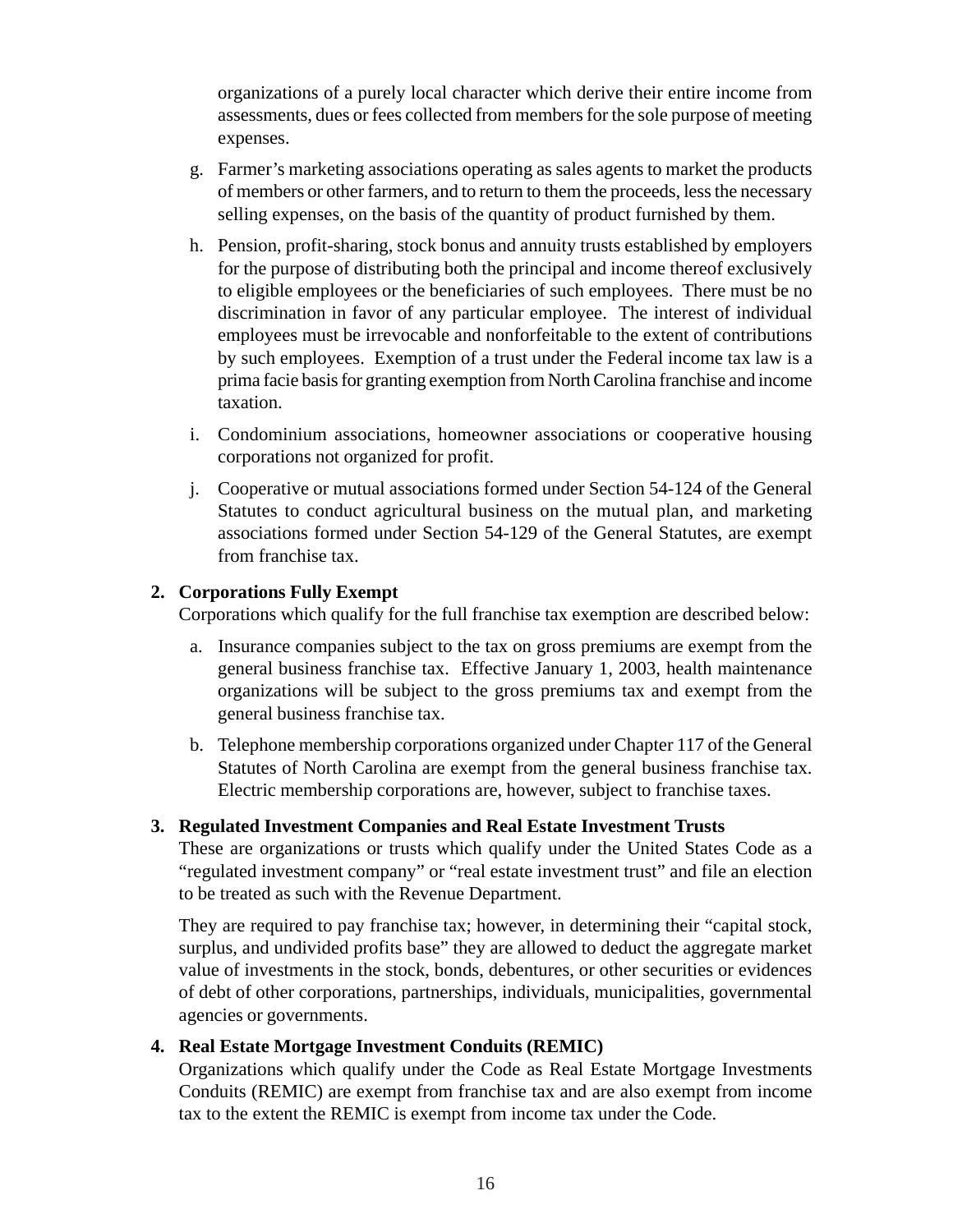#### **5. Limited Liability Company (LLC)**

The "North Carolina Limited Liability Company Act" (Chapter 57C of the North Carolina General Statutes) permits the organization and operation of limited liability companies (LLC). A LLC is a business entity that combines the S corporation characteristic of limited liability with the flow-through features of a partnership. Limited liability companies are not subject to the franchise tax.

Each corporate member of an LLC doing business in North Carolina has nexus in North Carolina, however, not every corporate member is required to file North Carolina corporate income and franchise tax returns. The determining factors are the LLC's entity classification and each corporate member's other activities in this State.

If an LLC is treated as a partnership for federal income tax purposes, each corporate member is required to file a corporate income and franchise tax return even if there are no other activities in the State since the LLC's income, assets, and activities flow through to the members of the LLC. The treatment of a corporate member of an LLC that is treated as a partnership is identical to the treatment of a corporation that is a partner in a partnership.

If the LLC is treated as a corporation for federal tax purposes and each corporate member's only connection to North Carolina is its ownership interest in the LLC, the corporate member(s) is not required to file a North Carolina corporate income and franchise tax return even though the corporate member(s) has nexus in North Carolina as a result of its membership in the LLC. The corporate member(s) is not required to file in this circumstance because the LLC reports its North Carolina income at the entity level and the apportionment attributes of the LLC do not flow through to the corporate member(s) as is the case when the LLC is disregarded or is treated as a partnership.

If the LLC is treated as a corporation for federal tax purposes and each corporate member has activities in this State, in addition to its ownership interest in the LLC, that make the corporate member subject to the franchise tax, the corporate member(s) is required to file a corporate income and franchise tax return.

Effective for taxes due January 1, 2002, through December 31, 2002, a corporation that is a member of an LLC and is entitled to receive at least seventy percent (70%) of the LLC's assets upon dissolution, must include the LLC's assets in the corporation's investment in tangible property franchise tax base. The member corporation's investment in the LLC is excludible from the computation of the corporation's capital stock, surplus and undivided profits base. (G.S. 105-114(c)).

Effective for any taxes due on or after January 1, 2003, the income, assets, liabilities, or equity of an LLC are attributed to a corporation if the corporation and its related members together own indirectly seventy percent (70%) or more of the LLC's assets. A person owns indirectly assets of an LLC if the LLC's governing law provided that seventy percent (70%) or more of its assets, after payments to creditors, must be distributed to the person upon dissolution. The LLC's assets are attributed only to the related members that are corporations. None of the LLC's assets are attributed to the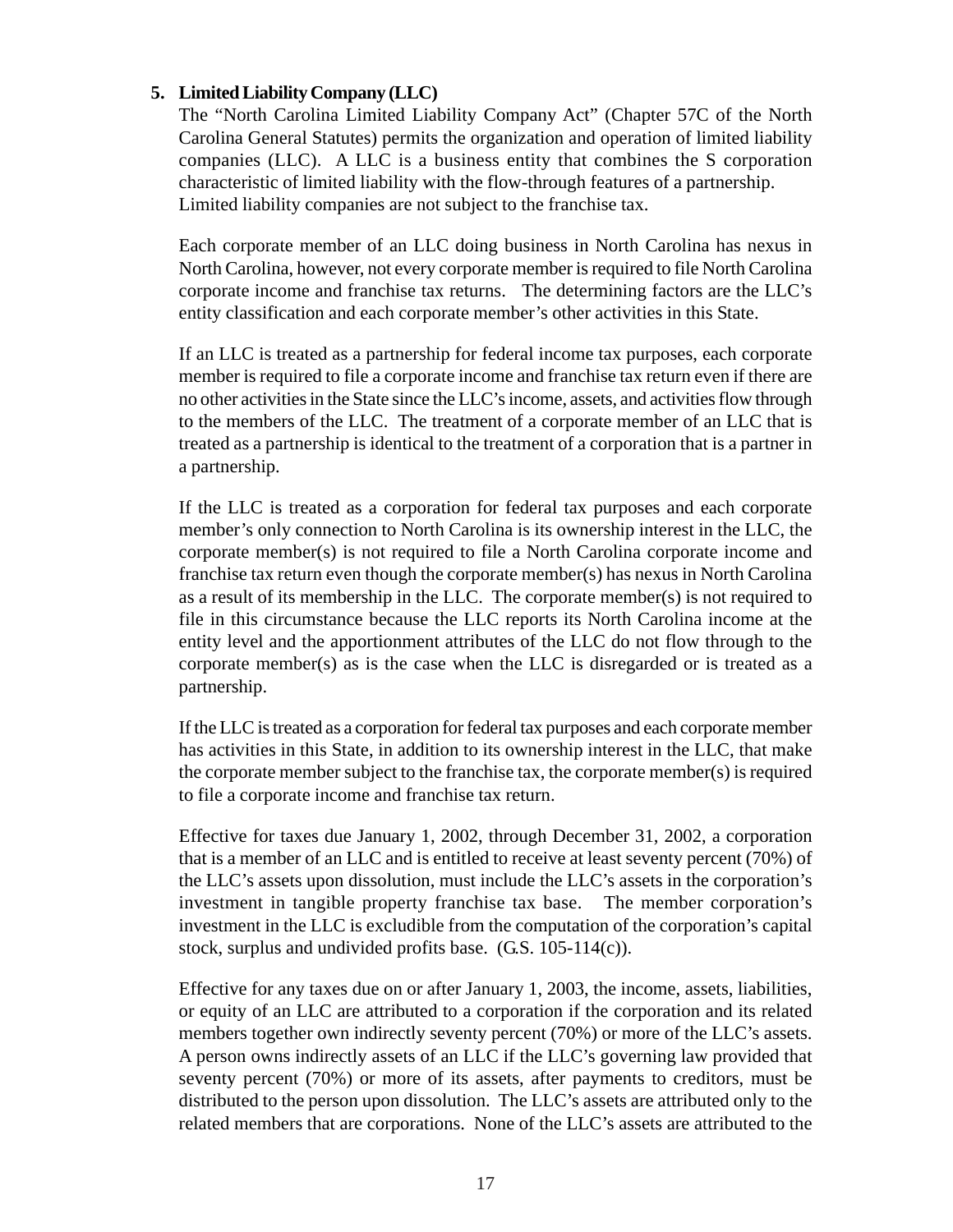related members that are not corporations. Instead, the amount that would be attributed to that member is also attributed to the corporate members. (G.S. 105-114.1) An example of the attribution calculation is included in Item 15, Subsection G "Capital Stock, Surplus and Undivided Profits Base" in this section. The member corporation's actual investment in the LLC is excludible from the member corporation's computation of its capital stock, surplus and undivided profits base.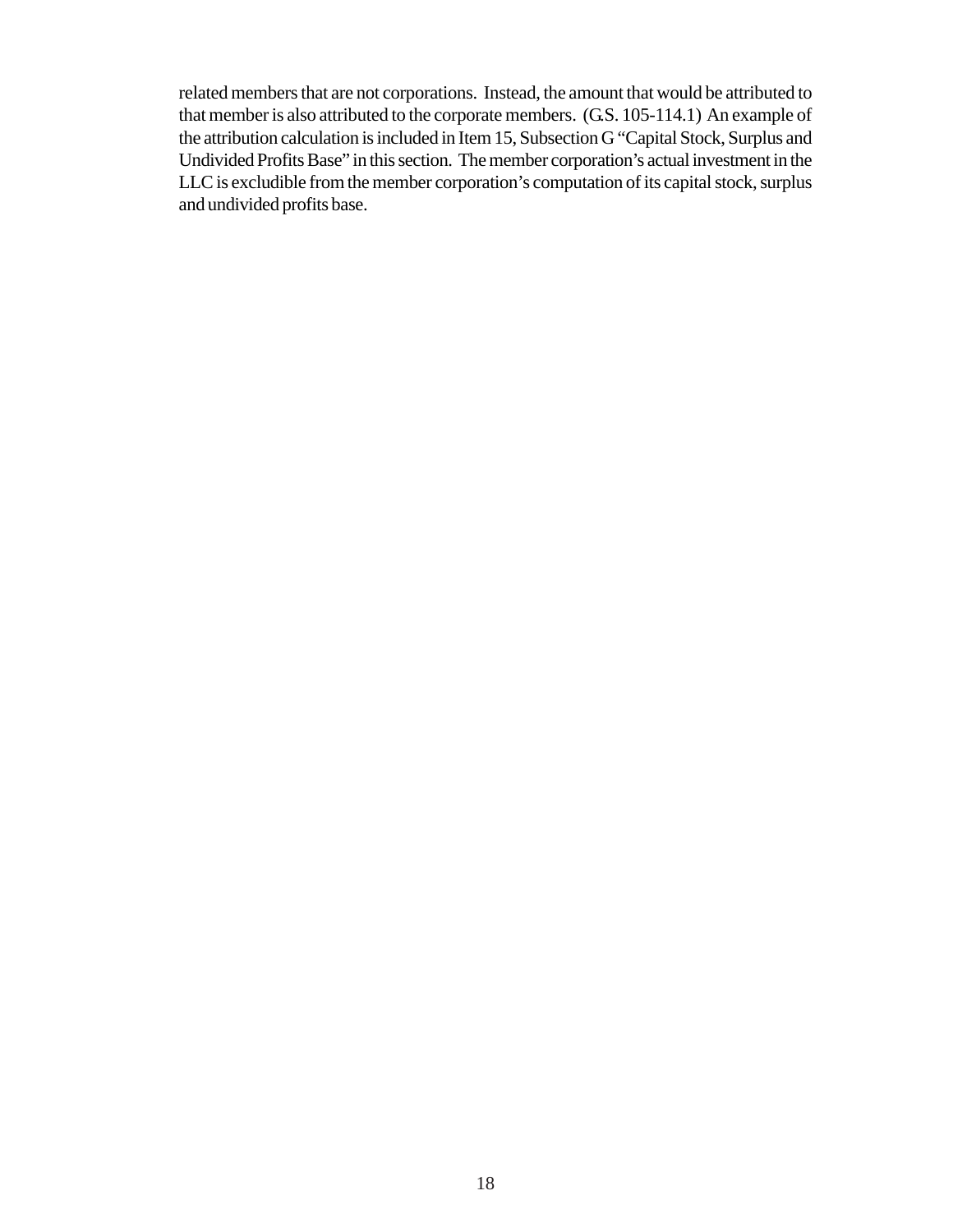# **II. CORPORATE INCOME TAX (Article 4)**

# <span id="page-23-0"></span>**A. Corporations Subject to the Tax, Tax Rate and Allocation Requirements (G.S. 105- 130.3 and 105-130.4) (17 NCAC 05C.0100)**

#### **1. Domestic and Foreign Corporations Required to File (17 NCAC 05C.0101)**

All domestic corporations (those chartered in North Carolina) and all foreign corporations which are doing business in North Carolina are subject to income tax and are required to file annual income tax returns, except corporations specifically exempt from the tax under G.S. 105-130.11, and S corporations exempt under G.S. 105-131.

Because of a difference between the State income tax laws and the laws under the North Carolina Business Corporation Act, a foreign corporation operating in North Carolina may be liable for income tax but, at the same time, not be required to obtain a certificate of authority to do business in North Carolina. For example, a Virginia corporation engaged in the general contracting business which obtains a single job in North Carolina to be completed within six months, would not, under the Business Corporation Act, be required to obtain a certificate of authority to do business in this State but would be subject to income tax.

Note: Even for a year in which it was inactive or did not earn any net income, a corporation must file an income tax return as a matter of record.

#### **2. "Doing Business" Defined (17 NCAC 05C.0102)**

For income tax purposes, the term "doing business" means the operation of any business enterprise or activity in North Carolina for economic gain, including, but not limited to, the following:

- a. The maintenance of an office or other place of business in North Carolina.
- b. The maintenance in North Carolina of an inventory of merchandise or material for sale, distribution or manufacture, regardless of whether kept on the premises of the taxpayer or in a public or rented warehouse.
- c. The selling or distributing of merchandise to customers in North Carolina directly from a company-owned or operated vehicle when title to the merchandise is transferred from the seller or distributor to the customer at the time of the sale or distribution.
- d. The rendering of a service to clients or customers in North Carolina by agents or employees of a foreign corporation.
- e. The owning, renting, or operating of business or income producing property in North Carolina including, but not limited to, the following:
	- i. Realty.
	- ii. Tangible personal property.
	- iii. Trademarks, trade names, franchise rights, computer programs, copyrights, patented processes, licenses.

Corporations who are partners in a partnership or joint venture operating in North Carolina are considered to be "doing business."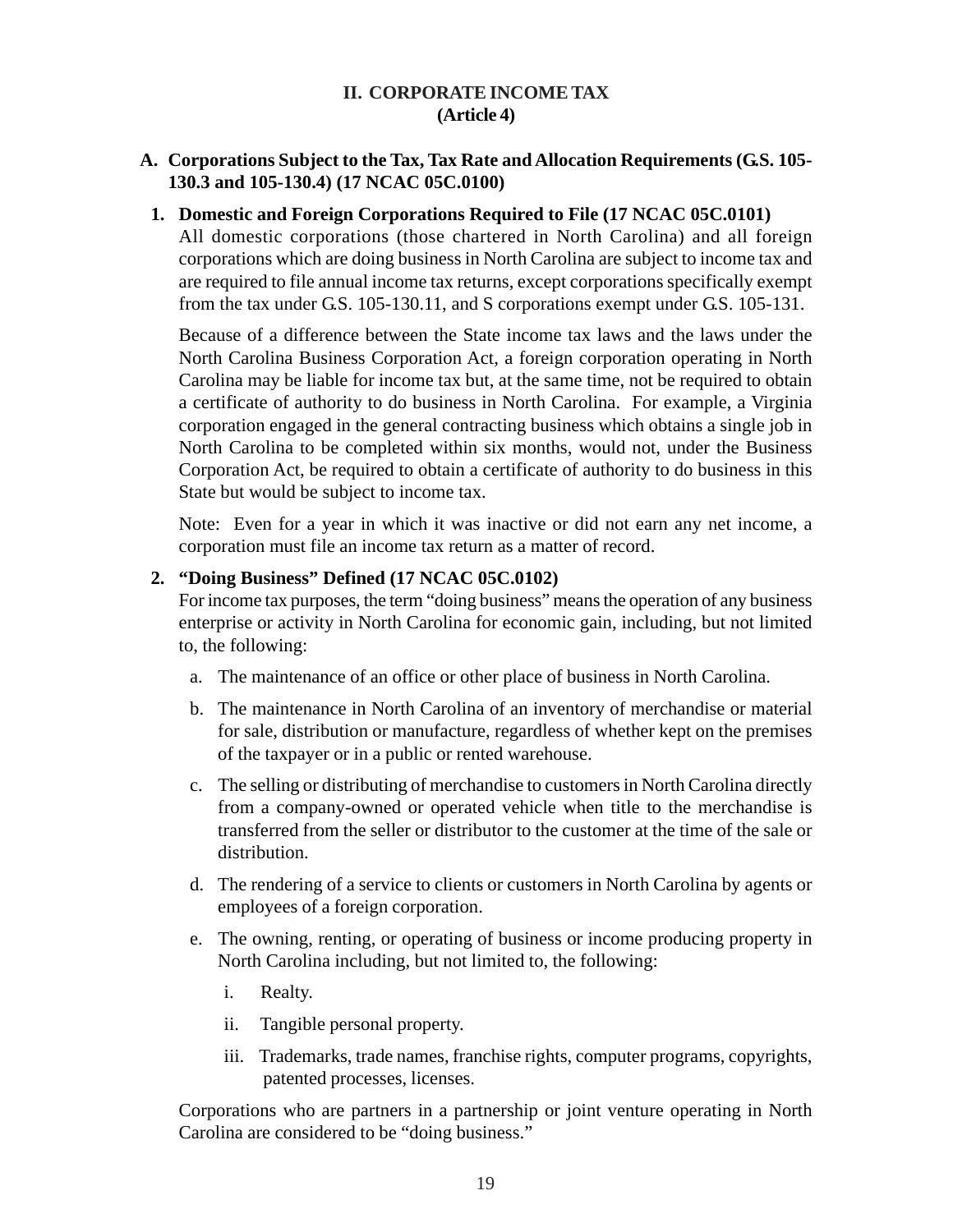"Doing business" by an interstate motor carrier is defined as the performance of any of the following business activities in North Carolina:

- a. The maintenance of an office in the State.
- b. The operation of a terminal or other place of business in the State.
- c. Having an employee working out of the office or terminal of another company.
- d. Dropping off or gathering up shipments in the State.

# **3. Corporations Operating in Interstate Commerce (17 NCAC 05C.0103)**

The fact that a foreign corporation's activities or operations in North Carolina are a part of its over-all interstate business does not exempt the corporation from income tax liability. A corporation doing business in North Carolina in any of the capacities outlined in the preceding paragraph is subject to income tax even if its only operations in this State are a part of its interstate business. A foreign corporation not domesticated in North Carolina whose only activity in this State is the solicitation of sales of tangible personal property by either resident or nonresident salesmen is not required, under the Department's present policy, to file income tax returns. However, if such a corporation maintains an office or other place of business in North Carolina, or if it owns business property in this State, or meets the doing business definition, it is subject to the tax.

# **4. Tax Rate and Basis for the Tax (G.S. 105-130.3, G.S. 105-130.4)**

An income tax is levied on the net taxable income of all corporations chartered in North Carolina or doing business in North Carolina, unless they are specifically exempt from tax under G.S. 105-130.11. Net taxable income shall be the same as taxable income as defined in the Internal Revenue Code in effect for the income year for which the returns are to be filed, subject to the adjustments provided in G.S. 105-130.5.

The corporate income tax rate is 6.90%

In the case of a corporation that has business operations both within and without North Carolina, its net taxable income shall be allocated and apportioned to this State in accordance with G.S. 105-130.4.

- **5. Corporations Required to Allocate Income (G.S. 105-130.4) (17 NCAC 05C.0600)** A corporation taxable both within and without North Carolina is required to use the allocation and apportionment provisions of G.S. 105-130.4 in reporting its net income or net loss to North Carolina. For purposes of allocation and apportionment, a corporation is taxable in another state if:
	- a. The corporation's business activity in that state subjects it to a net income tax or a tax measured by net income, or
	- b. That state has jurisdiction based on the corporation's business activity in that state to subject the corporation to a tax measured by net income regardless of whether that state exercises its jurisdiction.

"Business activity" includes any activity by a corporation that would establish a taxable nexus pursuant to 15 United States Code, Section 381 (P.L. 86-272). The filing of a unitary-combined return in another state with other related corporations does not, by itself, constitute "business activity" for purposes of determining if a corporation subject to income tax in this state is allowed to allocate and apportion income.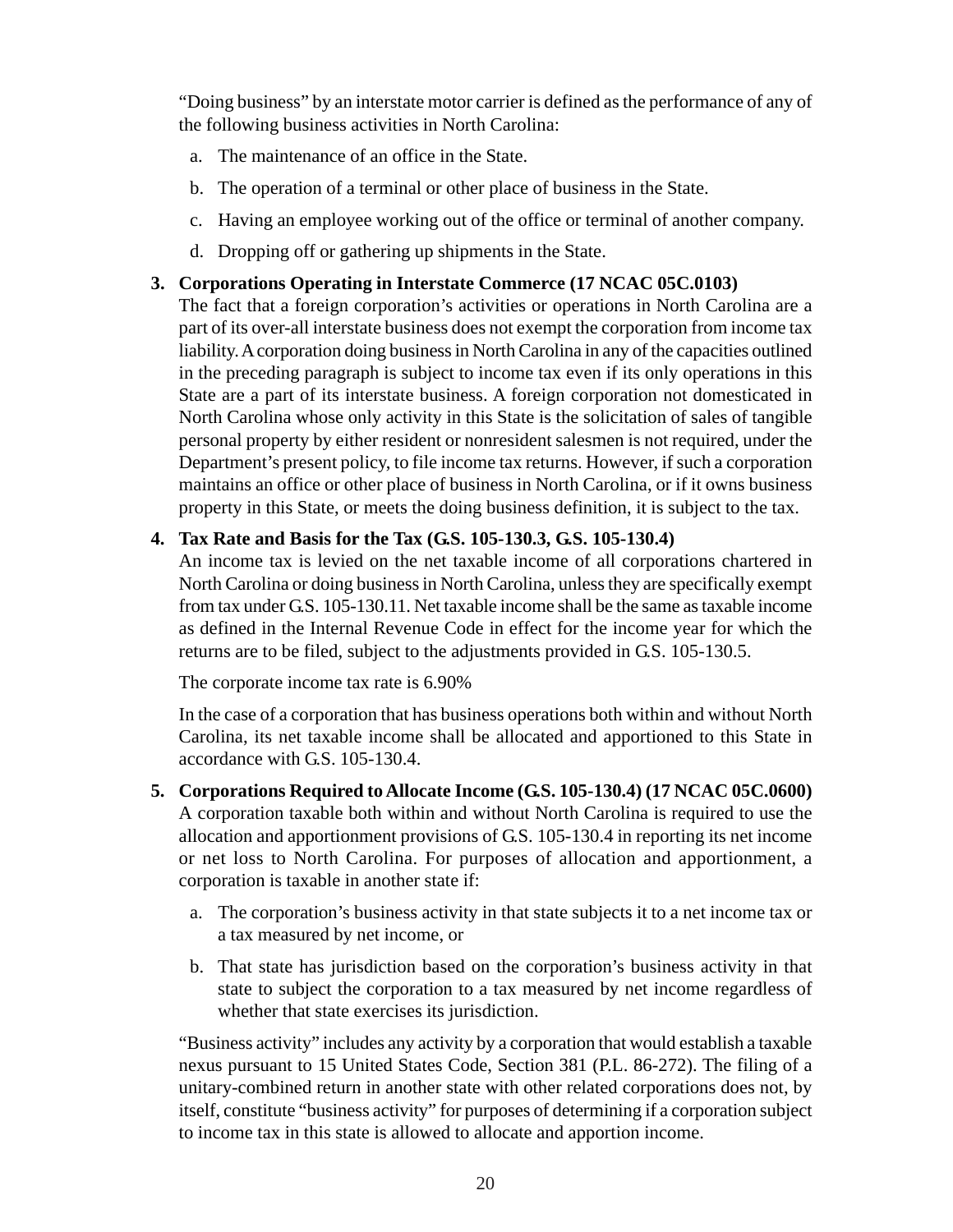# <span id="page-25-0"></span>**6. When in Doubt as to Liability**

Any foreign corporation operating in North Carolina that is not certain of its tax status should promptly apply to the Department for a determination of its status. Complete detailed information as to the corporation's operations should be submitted. All correspondence concerning the matter should be addressed to Corporate Income and Franchise Tax Division, P.O. Box 871, N.C. Department of Revenue, Raleigh, N.C. 27640-0001.

To avoid the possibility of costly penalties and interest charges for delinquent filing of returns, corporations should ask for a determination of their tax status before commencing business in this State.

# **7. Tax Forms**

The corporation income tax return, Form CD-405 or Form CD-401S, is available from the Department of Revenue in Raleigh or from any of the branch offices located throughout the State. The returns and other related schedules are also available from the Department's web site at www.dor.state.nc.us.

# **B. Tax Credits**

Taxpayers are allowed various tax credits in Chapter 105 of the General Statutes. Article 3A provides credits for new and expanding businesses. Article 3B provides business and energy credits. Article 3C provides credits for recycling facilities. Article 3D provides historic rehabilitation credits. Article 3E provides low-income housing credits. Other general credits are provided in G.S. 105-130.22 through 105-130.45. Specific information on these credits is found in the "Tax Credits" section.

# **C. Computation of Net Income (G.S. 105-130.3, G.S. 105-130.5)**

# **1. Preliminary Statement.**

To compute State net income or net loss, a corporation uses its Federal taxable income as defined in the Internal Revenue Code in effect for the tax year for which the return is to be filed as a beginning point and adds thereto or deducts therefrom the items listed below.

To simplify the preparation and filing of its State income tax return, a corporation may attach a copy of its Federal income tax return and supporting schedules in lieu of completing the corresponding schedules in its State return.

# **2. Adjustments to Federal Taxable Income**

The following *additions* to Federal taxable income must be made in determining State net income:

- a. Taxes based on or measured by net income by whatever name called and excess profits taxes.
- b. Interest paid in connection with income exempt from State income taxation. (See Subject: "Attribution of Expenses to Nontaxable Income and to Nonapportionable Income and Property.")
- c. The contributions deduction allowed by the Internal Revenue Code.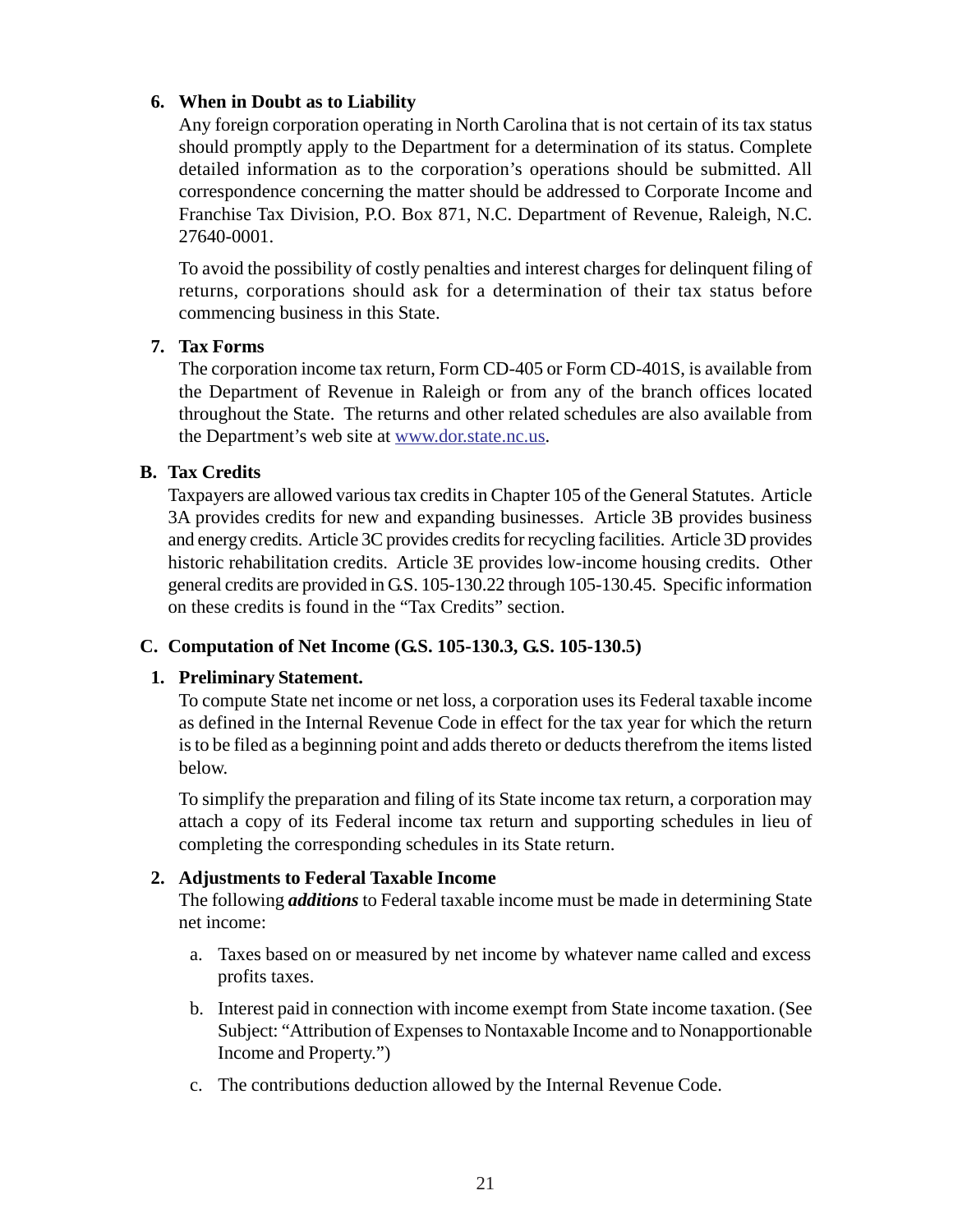- d. Interest income earned on bonds and other obligations of other states or their political subdivisions, less allowable amortization on any bond acquired on or after January 1, 1963.
- e. The amount by which gains have been offset by the capital loss carryover allowed under the Internal Revenue Code. All gains recognized on the sale or other disposition of assets must be included in determining State net income or loss in the year of disposition.
- f. The net operating loss deduction allowed by the Internal Revenue Code.
- g. Payments to or charges by a parent, subsidiary or affiliated corporation in excess of fair compensation in all intercompany transactions of any kind whatsoever.
- h. The amount of all income tax credits claimed against the corporation's income tax liability during the income year. In lieu of the add-back of tax credits to federal taxable income, taxpayers must now reduce the amount of credit available by the current income tax rate. (See Form CD-425, Part 4, Line 26.)
- i. Percentage depletion in excess of cost depletion applicable to mines, oil and gas wells and other natural deposits located outside this State.
- j. The amount allowed under the Code for depreciation or as an expense in lieu of depreciation for a utility plant acquired by a natural gas local distribution company, to the extent the plant is included in the company's rate base at zero cost in accordance with G.S. 62-158.
- k. Royalty payments made to a related member and deducted as an expense by a payer in arriving at federal taxable income if the election is made under G.S. 105- 130.7A for the recipient to exclude the royalty income from its income. (See G.S. 105-130.7A(b)(4) and (5) for definitions of related members.)
- l. The applicable percentage of the amount allowed as a special accelerated depreciation deduction under section 168(k) or section 1400L of the Code. For taxable years beginning on or after January 1, 2003, the applicable percentage is seventy percent (70%). For taxable years beginning on or after January 1, 2005, the applicable percentage is zero percent (0%).

The following *deductions* from Federal taxable income must be made in determining State net income:

- a. Interest upon the obligations of the United States or its possessions, to the extent included in Federal taxable income. However, interest upon the obligations of the United States shall not be an allowable deduction unless interest upon obligations of the State of North Carolina or any of its political subdivisions is exempt from income tax imposed by the United States. (See Subject: "Attribution of Expenses to Nontaxable Income and to Nonapportionable Income and Property.")
- b. Interest (net of expenses) received from obligations of the State of North Carolina, a political subdivision of this State, a commission, authority, or another agency of this State, and a nonprofit educational institution organized or chartered under the laws of this State to the extent included in federal taxable income.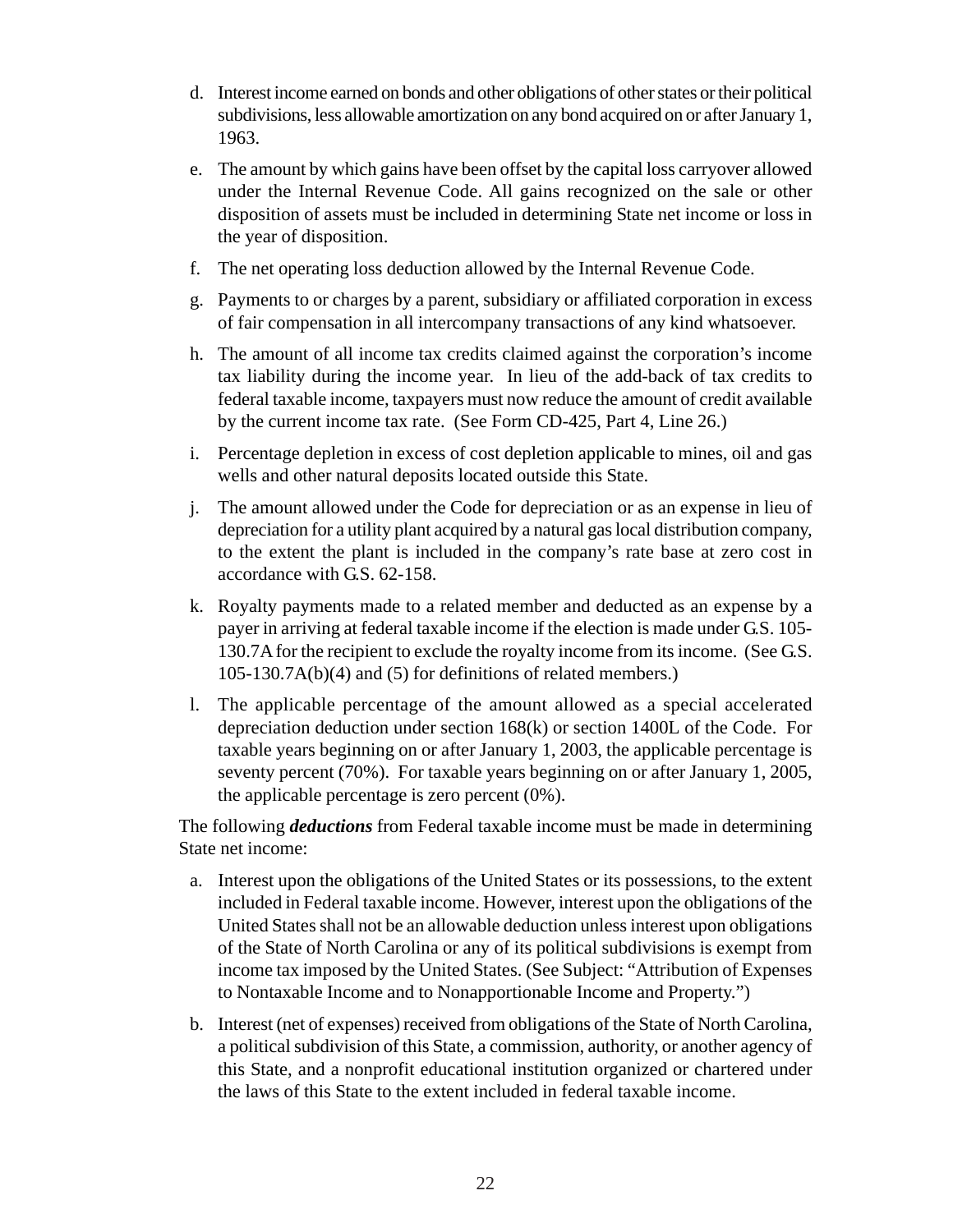- c. Payments received from a parent, subsidiary, or affiliated corporation in excess of fair compensation in intercompany transactions which in the determination of the net income or net loss of such corporation were not allowed as a deduction under this State's revenue laws.
- d. Dividends treated as received from sources outside the United States, as determined under section 862 of the Code, net of related expenses, to the extent included in federal taxable income. The netting of related expenses shall be calculated in accordance with G.S 105-130.5(c)(3) and G.S. 105-130.6A.
- e. Any amount included in federal taxable income under section 78 or section 951 of the Code, net of related expenses.
- f. Net economic losses incurred by the corporation in any or all of the fifteen (15) preceding years pursuant to the provision of G.S. 105-130.8. For specific instructions with respect to net economic loss determination and requirements applicable to multistate corporations, see Subject: "Net Economic Loss Carry-Over."
- g. Contributions or gifts made by the corporation within the income year to the extent provided under G.S. 105-130.9. (See Subject: "Deduction of Contributions.")
- h. Amortization in excess of depreciation allowed for Federal income tax purposes on the cost of sewage, waste or air pollution facilities; recycling and resource recovering facilities; or hazardous waste disposal facilities as provided in G.S. 105-130.10. (See Subject: "Rapid Amortization of Air or Water Pollution Abatement, Recycling and Resource Recovering, Sewage, and Hazardous Waste Facilities.")
- i. Depreciation of emergency facilities acquired prior to January 1, 1955. Any corporation shall be permitted to depreciate any emergency facility, as such is defined in Section 168 of the Internal Revenue Code in effect prior to 1976 over its useful life, provided such facility was acquired prior to January 1, 1955, and no amortization has been claimed on such facility for State income tax purposes.
- j. The amount of losses realized on the sale or other disposition of assets not allowable under Section 1211(a) of the Internal Revenue Code. All losses recognized on the sale or other disposition of assets must be included in determining State net income or loss in the year of disposition.
- k. The portion of undistributed capital gains of regulated investment companies included in federal taxable income and on which the federal tax paid by the regulated investment company is allowed as a credit or refund to the shareholder under Section 852 of the Internal Revenue Code.
- l. The amount by which a deduction for an ordinary and necessary business expense on the corporation's federal income tax return was reduced and not allowable as a deduction because the corporation claimed, in lieu of such amount, a tax credit against its federal income tax due for the income year.
- m. Reasonable expenses, in excess of deductions allowed for federal income tax purposes, paid for reforestation and cultivation of commercially grown trees, except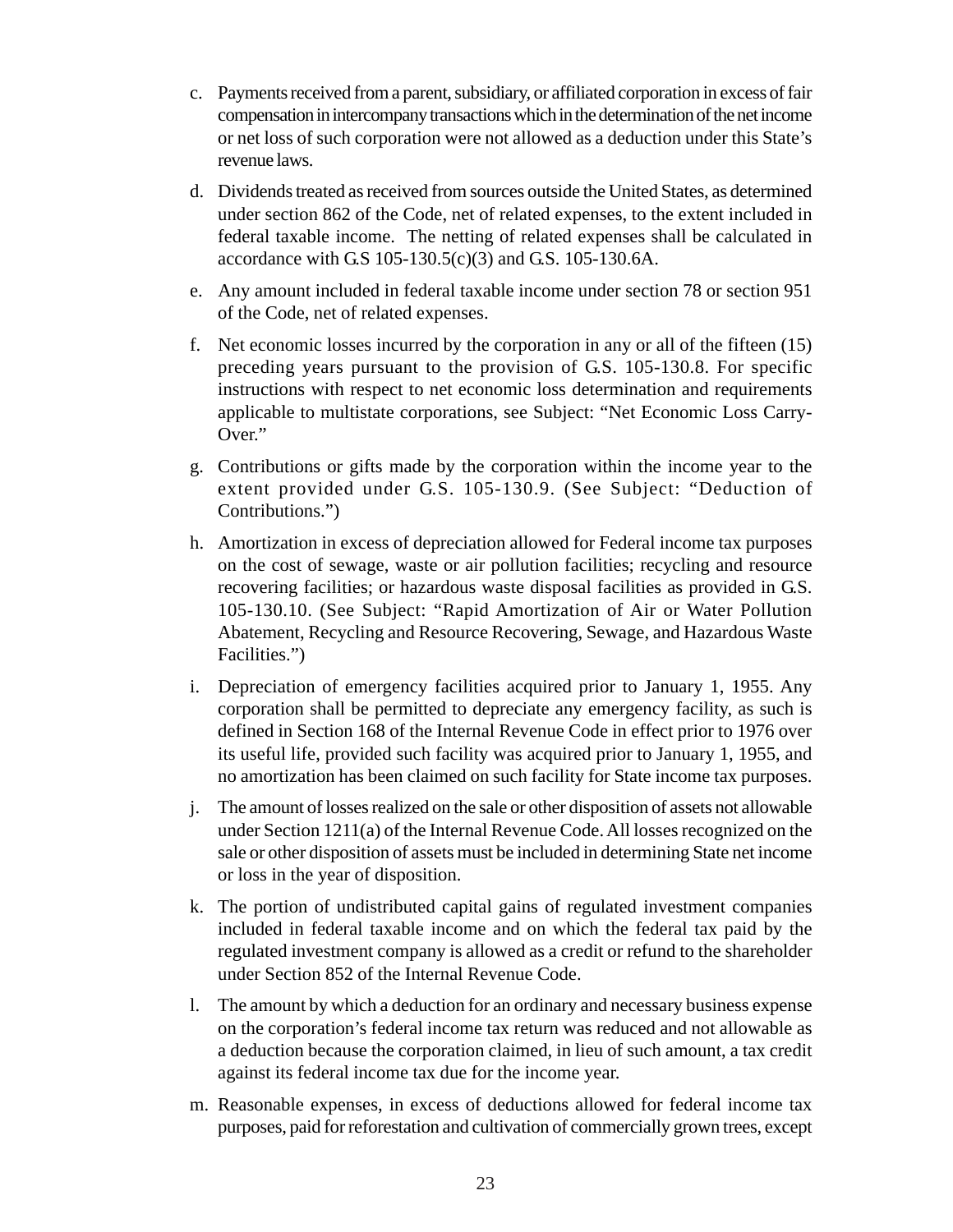that the deduction shall be allowed only to those corporations whose real owners are natural persons actively engaged in the commercial growing of trees, or the spouse, siblings, or parents of such persons. In no case shall a corporation be allowed a deduction for the same cultivation or reforestation expenditure more than once.

- n. The amount by which the basis of a depreciable asset has been reduced on account of a tax credit allowed for federal tax purposes.
- o. Market assessments paid by the corporation on tobacco grown in North Carolina.
- p. The amount of natural gas expansion surcharges collected by a natural gas local distribution company under G.S. 62-158.
- q. The amount of 911 service charges collected under G.S. 62A-5 and remitted to a local government under G.S. 62A-6, and the amount of wireless Enhanced 911 service charges collected under G.S. 62A-23 and remitted to the Wireless Fund under G.S. 62A-24, to the extent included in federal taxable income.
- r. Any interest, investment earnings, and gains of a trust established by two or more manufacturers that signed a settlement agreement with N.C. to settle claims for damages attributable to a product of the manufacturers, if the trust meets all of the conditions set forth in G.S. 105-130.5(b)(18).
- s. Hurricane relief or assistance payments made to taxpayer by the Office of State Budget, Planning, and Management from the Hurricane Floyd Reserve Fund to the extent included in federal taxable income. Compensation paid from the Fund to the taxpayer for goods or services is **not** deductible
- t. Royalty payments received by a recipient from a payer that is a related member, if the election is made under G.S. 105-130.7A for the payer to exclude the royalty payments from its expenses deduction. (See G.S. 105-130.7A(b)(4) and (5) for definitions of related members.)
- u. In each of the taxpayer's first five taxable yers beginning on or after January 1, 2005, an amount equal to twenty percent of the amount added to taxable income in a previous year as accelerated depreciation under G.S. 105-130.5(a)(15).

*Other adjustments* to Federal taxable income that must be made in determining State net income are listed below:

- a. In determining State net income, no deduction shall be allowed for annual amortization of bond premiums applicable to any bond acquired prior to January 1, 1963. The amount of premium paid on any such bond shall be deductible only in the year of sale or other disposition.
- b. Federal taxable income must be increased or decreased to account for any difference in the amount of depreciation, amortization, or gains or losses applicable to property that has been depreciated or amortized by use of a different basis or rate for State income tax purposes than used for Federal income tax purposes.
- c. No deduction is allowed for any direct or indirect expenses related to income not taxed, except no adjustment is made under this subsection for adjustments addressed in G.S. 105-130.5(a) and (b) and in G.S. 105-130.6A. (See Subject: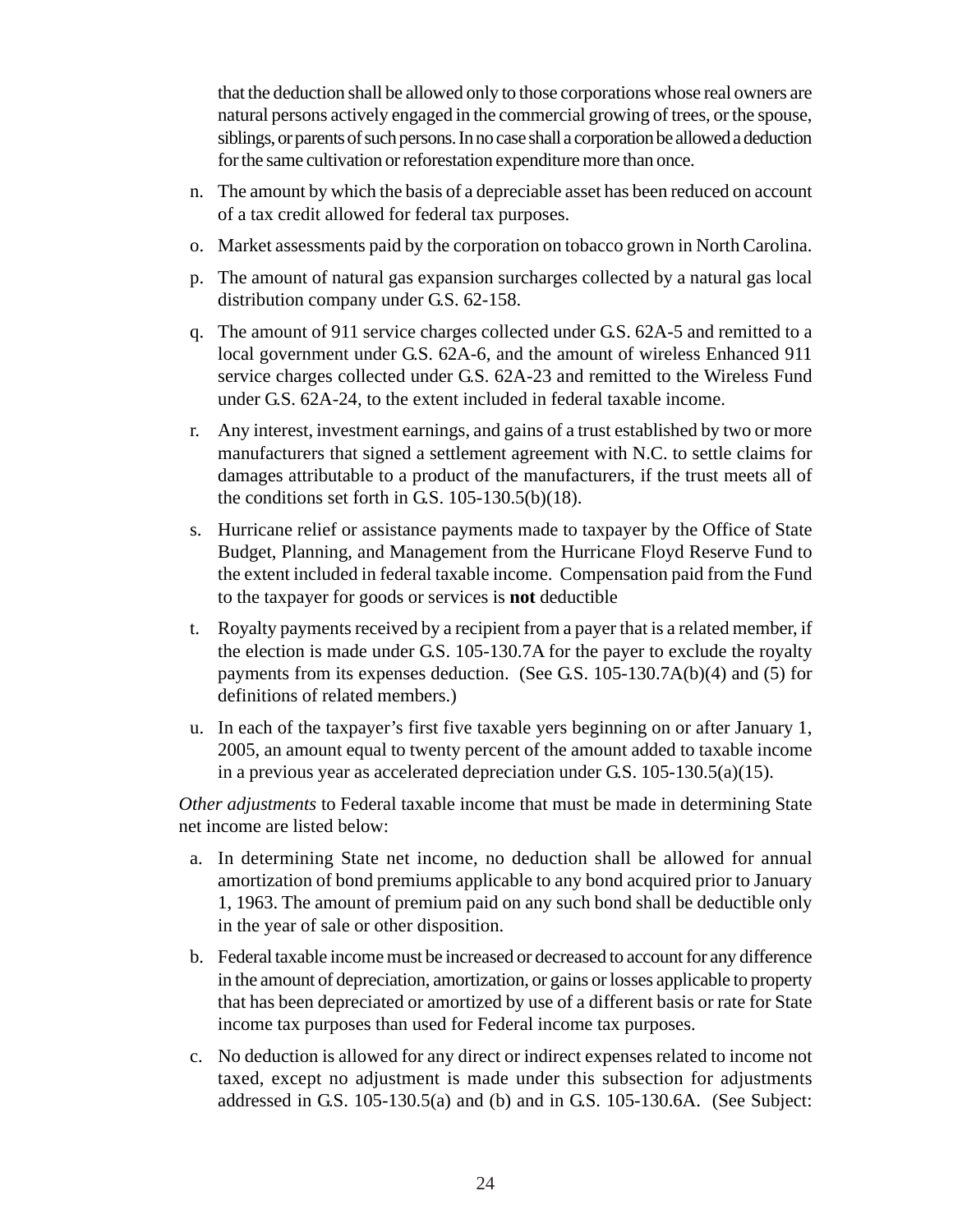<span id="page-29-0"></span>"Attribution of Expenses to Nontaxable Income and to Nonapportionable Income and Property.")

- d. Federal taxable income must be adjusted in instances where the taxable income change caused by the recovery of previously deducted amounts may be different for state income tax purposes.
- e. A saving and loan association may deduct interest earned on deposits at the Federal Home Loan Bank of Atlanta to the extent included in federal taxable income.

#### **3. Miscellaneous**

#### **a. Depreciation Recapture.**

Depreciation recapture under Federal provisions must also be included in State net income. Since depreciation recapture is included in the corporation's Federal taxable income, no adjustment is necessary in computing its State net income.

**b. Unrealized Income from Installment Sales Taxable upon Termination of Business.** A corporation which withdraws from this State, dissolves, merges, or consolidates its business, or terminates its business in this State by any other means whatsoever is required to file a final income tax return within 75 days after the close of business. If the corporation uses the installment method of reporting income, all unrealized or unreported income from installment sales made while doing business in this State must be included in State net income on the final return.

# **c. International Banking Facility.**

Net income or loss from an international banking facility included in the corporation's federal taxable income shall be excluded in determining State taxable income.

# **D. Interest Income on Government Obligations (G.S. 105-130.3, G.S. 105-130.5)**

# **1. North Carolina Obligations (17 NCAC 05C.0401)**

Net interest income received by a corporation on obligations of the State of North Carolina and any of its cities, towns or counties is exempt from income taxes imposed by this State.

# **2. Obligations of Other States (17 NCAC 05C.0402)**

Net interest income earned by a corporation on its investments in obligations issued by states and their political subdivisions other than the State of North Carolina, represents taxable income and is subject to this State's income tax.

# **3. U.S. Obligations (17 NCAC 05C.0403)**

Net interest income earned on bonds, notes or other obligations of the United States or its possessions is exempt from income taxation in this State so long as interest on obligations of the state of North Carolina and its political subdivisions is exempt from income taxes imposed by the United States.

Net interest from obligations issued under the borrowing power of a Federal Land Bank, a Federal Home Loan Bank, a Federal Intermediate Credit Bank, Farm Home Administration, Export-Import Bank of the U.S., Tennessee Valley Authority, Banks for Cooperatives, Student Loan Marketing Association, Federal Farm Credit Bank, Federal Financing Bank, Federal Savings and Loan Insurance Corporation, Commodity Credit Corporation, Resolution Funding Corporation, Production Credit Association,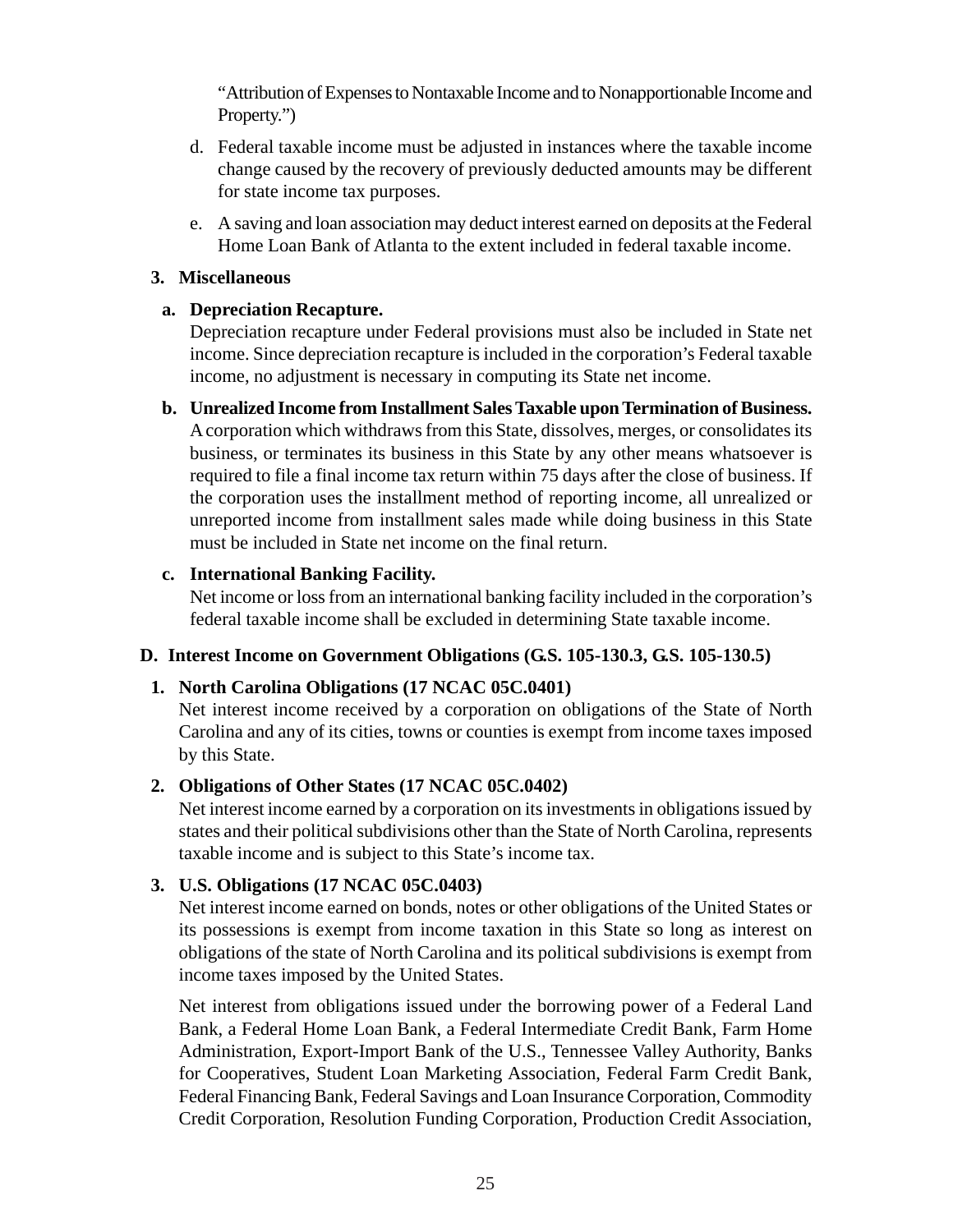<span id="page-30-0"></span>and United States Postal Service is considered to be interest from obligations of the United States and is tax exempt.

# **4. Sales or Exchanges (17 NCAC 05C.0404)**

- a. Gain or loss realized on the sale or other disposition of any type of obligation of the United States or its possessions, the State of North Carolina (which are not exempted by the specific obligation), or its political subdivisions, any other state or its political subdivisions, or of any other government is a taxable transaction and must be included in the computation of a corporation's State taxable income.
- b. Gain or loss realized on the sale or other disposition of obligations is not included in taxable income if North Carolina law under which the obligations were issued specifically exempts the gain or interest from taxation.

Examples:

- i. Interest on bonds, notes debentures or other evidence of the indebtedness issued under G.S. 131E-28 by the North Carolina Hospital Authorities, including gain from the sale or exchanges of these obligations.
- ii. Interest and gain derived from obligations issued by the North Carolina Housing Finance Agency under G.S. 122A-19.
- iii. Interest and gain derived from bonds issued under the Joint Municipal Electric Power and Energy Act under G.S. 159B-26.
- **5. Obligations of Federal National Mortgage Association (17 NCAC 05C.0405)** Interest income or other income realized on obligations of Federal National Mortgage Association is taxable income.
- **6. Mortgage Backed Certificate Guaranteed by Federal Agencies (17 NCAC 05C.0406)**

Interest paid by the issuer to the holder of a mortgage backed certificate guaranteed by the Federal Government, corporations formed by the Federal Government and/or Federal Agencies is not income from an obligation of the United States Government and is taxable.

# **7. Repurchase Agreements (17 NCAC 05C.0407)**

Income attributable to or received from repurchase agreements of U.S. government securities, an agreement to repurchase securities at an agreed price and date, is not considered income derived directly from federal obligations and is taxable income.

# **E. Attribution of Expenses to Nontaxable Income and to Nonapportionable Income and Property (G.S. 105-130.4, G.S. 105-130.5, G.S. 105-130.6A) (17 NCAC 05C.0304)**

# **1. Direct Expenses**

All expenses directly connected with the production of income that is not subject to tax in this State are required to be used to compute the net amount of such untaxed income.

# **2. Interest Expense**

When a corporation earns income which is not taxed by this State (see examples), and/or holds property that does or will produce untaxed income, and incurs interest expense, **which is not specifically related to any particular income or property,** it must attribute a portion of the interest expense to such untaxed income and property in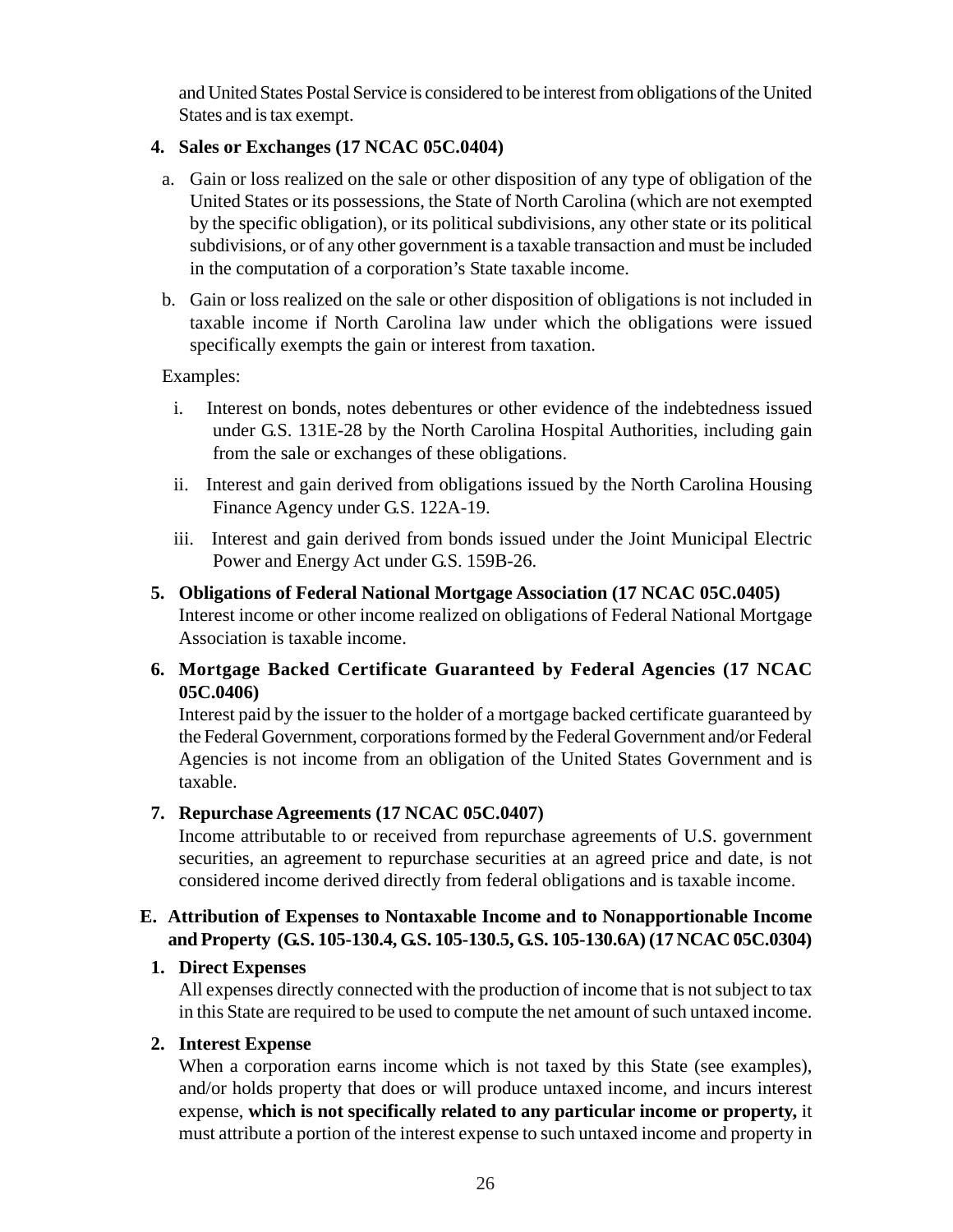determining taxable income reported to this State. The formula for computing the amount of interest expense to be attributed to untaxed income and property is as follows:

- a. Assets
	- i. Value on the tax return balance sheet of assets that produce or which would produce untaxed income **\***
	- ii. Value of all assets on the tax return balance sheet**\*\***
	- iii. Determine the ratio or percentage of *i* to *ii*
- b. Income
	- i. Gross Untaxed Income
	- ii. Total Gross Profits
	- iii. Determine the ratio or percentage of *i* to *ii*
- c. Total of the ratios or percentages determined in *a* and *b* above.
- d. Divide total of *c* by 2
- e. Apply average percentage determined in *d* to the total interest expense on the return filed in this State.

Examples of untaxed income:

Dividend income classified as nonapportionable (G.S. 105-130.4) Interest income classified as nonapportionable (G.S. 105-130.4) Interest income earned on United States obligations (see 3 below) and State of North Carolina obligations Other nonapportionable income and/or exempt income

- **\***When the equity method of accounting is used, the increase or decrease in value as result of such accounting may be excluded from this value.
- **\*\***Equity included in this value may be excluded and the reserve for depreciation reflected on the balance sheet may be restored to the asset value.

# **3. Expense Connected With Interest Income From United States Obligations**

Under G.S. 105-130.5 (b) (1), interest income from obligations of the United States or its possessions is excludable from North Carolina taxable income to the extent such income is included in federal taxable income. Since federal taxable income is in effect a net income, expenses incurred in producing the exempt income must be determined and subtracted from the gross amount earned during a taxable period before the deduction is made in computing the state taxable income. The basis for requiring this adjustment to exempt income is based on federal case law. (First National Bank of Atlanta v. Bartow County Board of Tax Assessors, 470 U.S. 583, 84 L. Ed. 2d 535 (1985) and supported by an advisory opinion of the North Carolina Attorney General.)

In the computation of expenses related to income from United States obligations, the formula described above in Item 2 may be used with respect to interest expense.

# **4. Expenses Related to Dividends Received**

For corporations other than bank holding companies or electric power holding companies, the amount of expenses attributed to dividends is limited to fifteen percent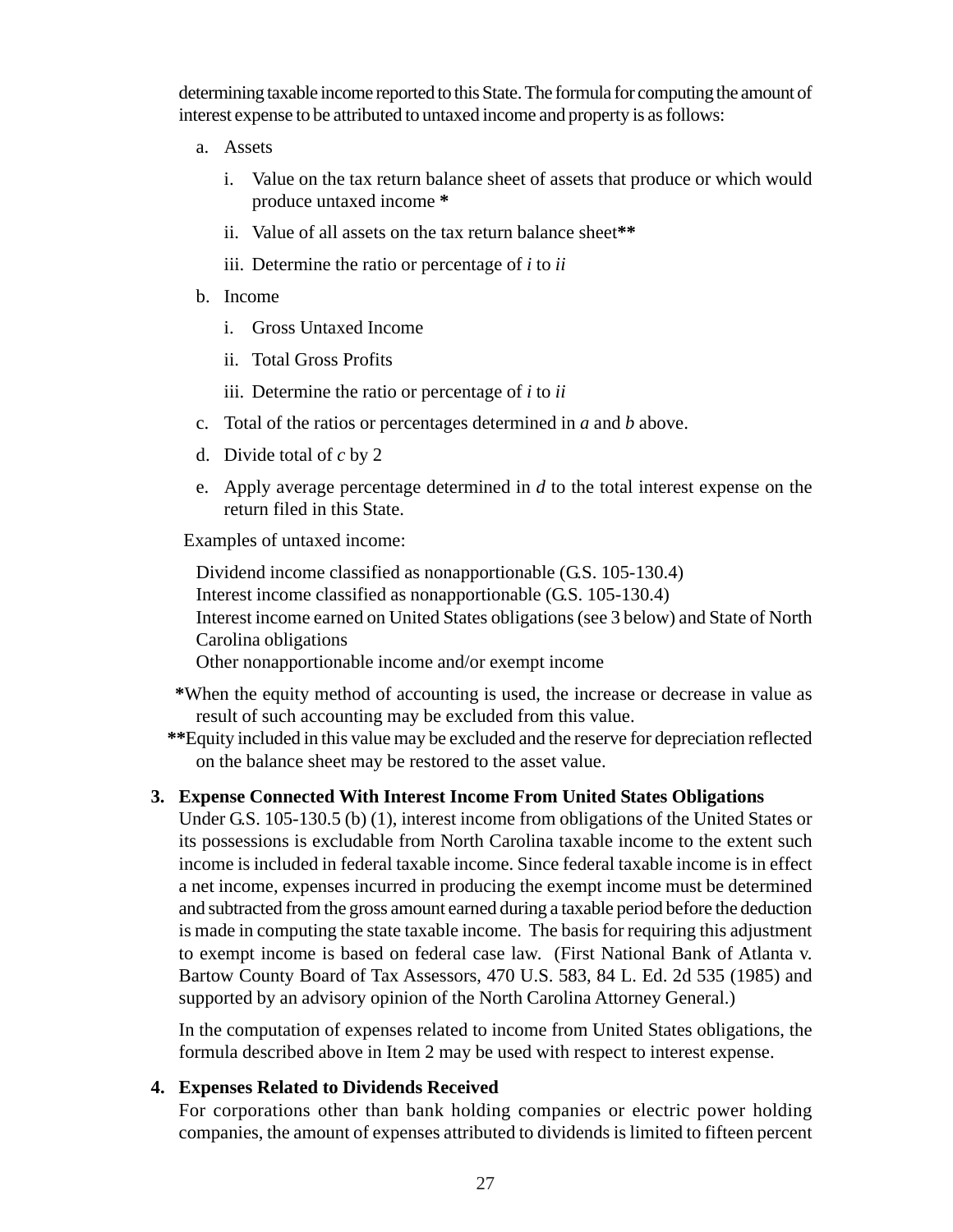(15%) of the dividends. For bank holding companies, the amount of expenses attributed to dividends is limited to twenty percent (20%) of the dividends. For electric power holding companies, the amount of expenses attributed to dividends is limited to fifteen percent (15%) of the company's total interest expenses.

The additional tax that a bank holding company and its related companies must pay as the result of attributing expenses to dividends received shall not exceed eleven million dollars (\$11,000,000). If the attribution of expenses results in additional tax of more than eleven million dollars (\$11,000,000) to the bank holding company group, the group may reduce the attributed expenses so that the additional tax effect is eleven million dollars (\$11,000,000).

The members of the group may allocate the reduction among themselves at their discretion. Each member of the group that has dividends for the year and is required to file a North Carolina return must provide a schedule with its return that lists each member of the group that has dividends, the amount of the dividends, whether that member is a bank holding company, and the amount of expenses attributed to that member in order to reach the cap of eleven million dollars (\$11,000,000). If a member's return is later adjusted so that the tax effect of the attribution of expenses for the group falls below eleven million dollars (\$11,000,000), the Department may increase the amount of attributed expenses for any member of the group to bring the additional tax back to the maximum. The Department may assess any additional tax due within three years of the date on which the member's return was changed that resulted in the group falling below the maximum tax effect.

The members of a bank holding company are allowed a tax credit for a portion of the additional tax liability. This tax credit can be allocated among the group at their discretion. If the bank holding company group pays the maximum additional tax liability of eleven million dollars (\$11,000,000), the credit is two million dollars (\$2,000,000). If the bank holding company group does not pay an additional eleven million dollars (\$11,000,000), the credit is equal to the additional tax the group paid by attributing expenses of up to twenty percent (20%) of dividends instead of fifteen percent (15%) of dividends. The credit is taken in four equal annual installments. For the additional tax paid for tax year 2001, the credit is taken beginning with the tax year 2003. For all other tax years, the credit is taken beginning in the following tax year.

An electric power holding company is allowed a credit equal to one-half of the additional tax paid as a result of attributing expenses to dividends received. The electric power holding company may claim the credit against its own tax liability or may elect to allocate the credit among the members of its affiliated group. If the electric power holding company claims the credit against its own tax liability, the credit is allowed in the following tax year. If the electric power company elects to allocate the credit among the members of its affiliated group, the credit must be taken in four equal installments beginning in the following tax year or the taxable year for which the taxpayer's final return is due for 2004, whichever is later.

The credits allowed for bank holding companies and electric power holding companies can be taken against either the corporate income or franchise tax. However, the credit may be claimed against only one of the taxes. Each taxpayer must elect the tax against which the credit will be taken when filing the return on which the first installment of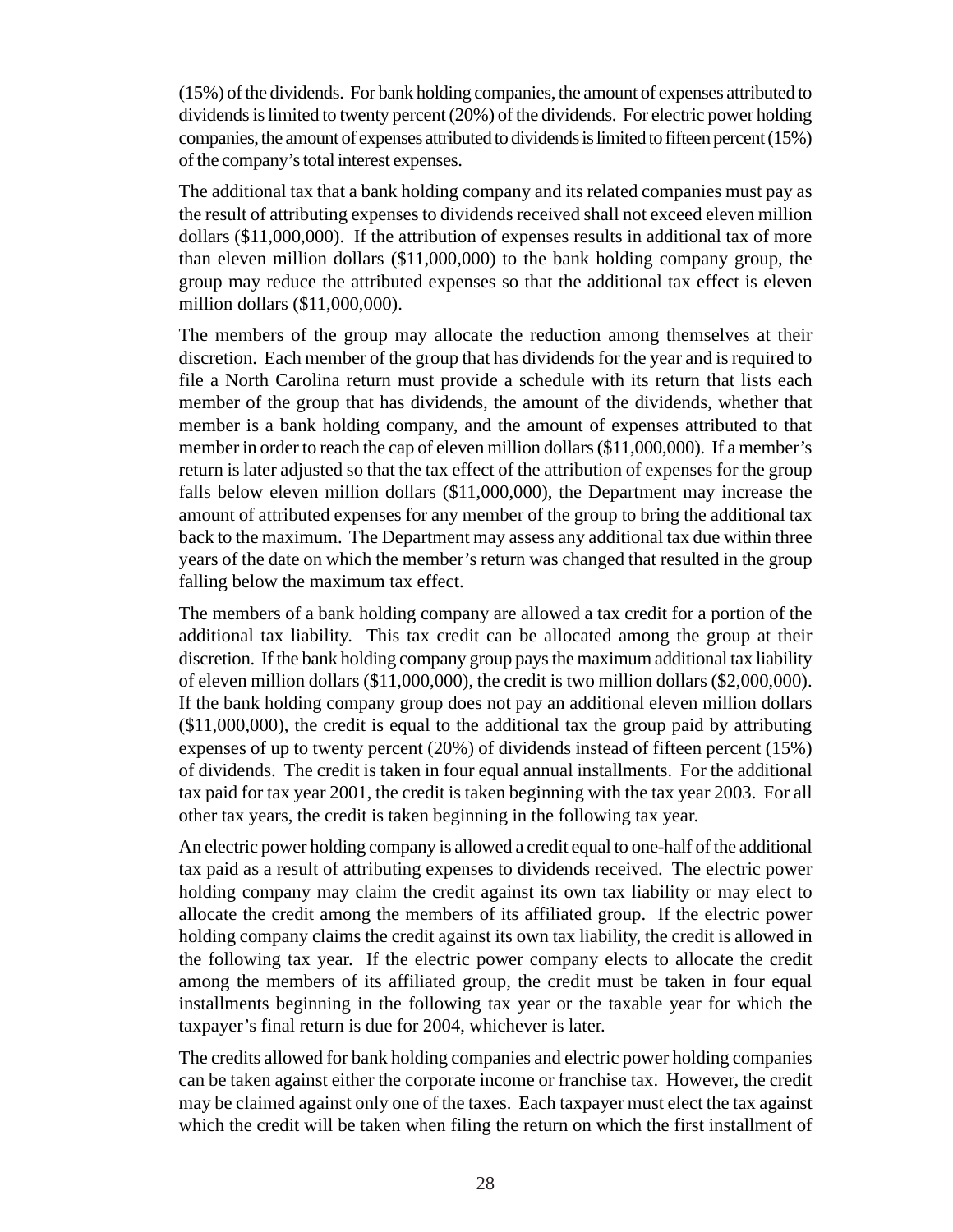<span id="page-33-0"></span>the credit is claimed. This election is binding. All installments and carryforwards of the credit must be taken against the same tax.

In order for a member of an affiliated group to take a credit, each member of the affiliated group that is required to file a corporate income tax or franchise tax return must attach a schedule to its return that shows for every member of the group the amount of the credit taken by it, the tax against which it is taken, and the amount of the resulting tax. In addition, each member must provide any other documentation required by the Secretary.

A credit allowed in this section may not exceed the amount of the tax against which it is taken for the taxable year reduced by the sum of all credits allowable, except tax payments made by or on behalf of the taxpayer. Any unused portion of the credit may be carried forward to succeeding tax years.

# **5. Other Expenses Attributed to Nontaxable Income and to Nonapportionable Income and Property**

In the determination of expenses other than interest expense attributed to untaxed income, the procedure set forth in the Federal Code for determining expenses related to foreign source income generally referred to as stewardship and supportive expenses may be used to determine the expenses allocated to untaxed income and property producing or which would produce untaxed income.

Alternatively, an income formula as outlined above in Item 2 of this subsection may be used to determine the amount of supportive function expenses attributable to untaxed income. In the determination of "supportive function expenses", direct expenses incurred exclusively in a specific identifiable taxable or nontaxable activity should be determined and excluded before application of the attribution percentage to expenses. If direct expenses are determinable for a particular activity resulting in an accurate computation of the net income or loss from such activity, the values of this activity are to be removed from the two ratios when computing the attribution percentage.

# **F. Allocation and Apportionment Procedures (G.S. 105-130.4)**

#### **1. Preliminary Statement**

A corporation that is taxable both within and without North Carolina is required to allocate and apportion its entire net income or loss to North Carolina in accordance with the statutory formula under G.S. 105-130.4.

No corporation is allowed to use any alternative formula or method of reporting its income to North Carolina except upon written order of the Tax Review Board. Any return in which any formula or method other than as prescribed by statute is used without the permission of the Tax Review Board is not a lawful return.

# **2. Alternate Apportionment Formula**

If any corporation believes that the statutory allocation formula allocates a greater portion of its income than is reasonably attributable to business or earnings in this State, it may request permission from the Tax Review Board to use an adjusted allocation formula that it believes would more properly allocate its income to North Carolina.

The petition must be filed with the Board not later than 90 days after the regular or extended due date of the tax return. Taxpayers should address all correspondence in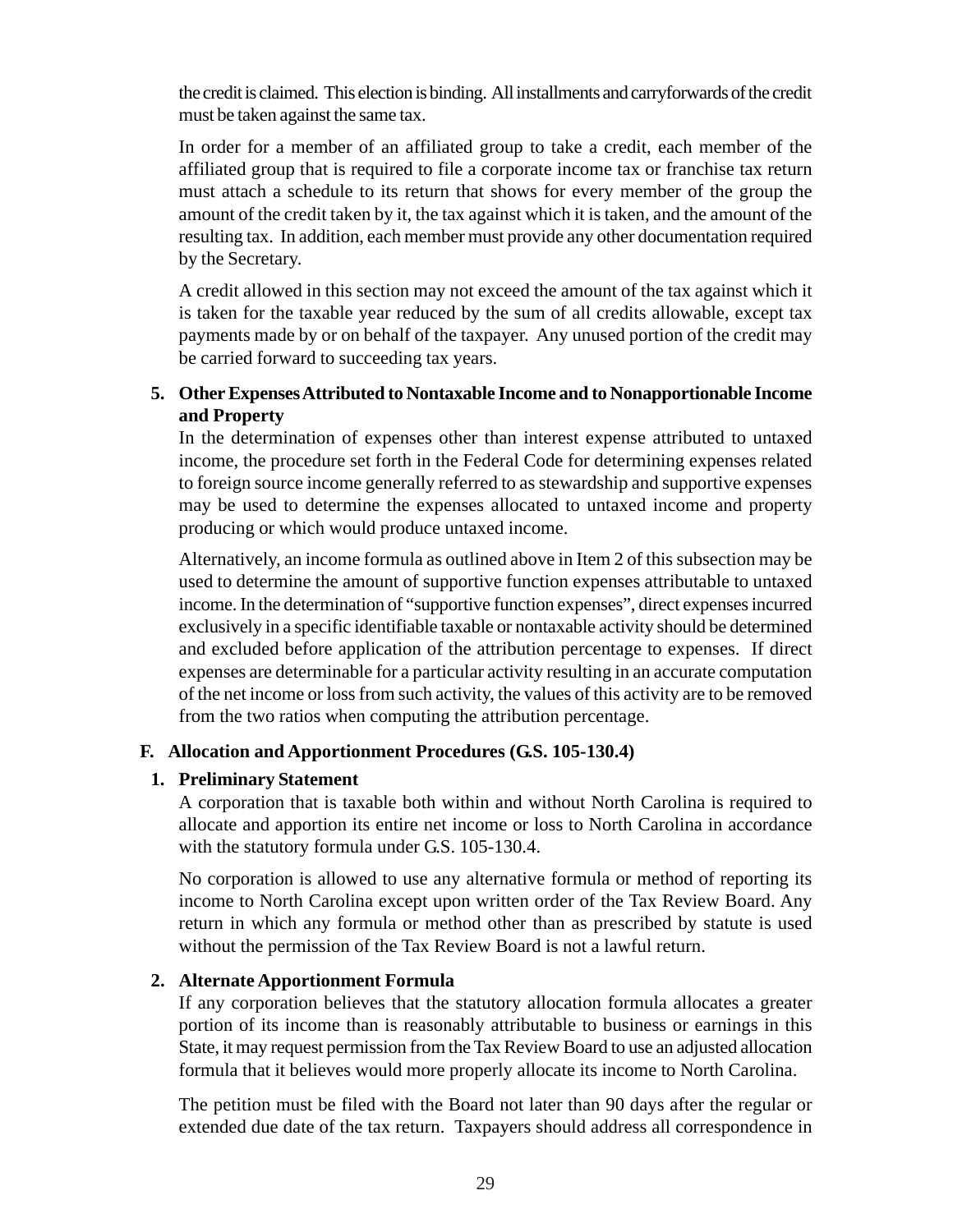connection with such petitions to the Secretary of the Tax Review Board, Department of Revenue, P.O. Box 871, Raleigh, North Carolina 27602-0871.

#### **3. Statutory Procedures for Reporting Net Income or Loss to North Carolina**

#### **a. Determine Net Income Everywhere**

The corporation should determine its net income or loss from its entire operations conducted everywhere during the income year in accordance with the instructions given in the subject, "Computation of Net Income." In computing such net income only contributions to donees outside North Carolina are deductible. Contributions to qualified North Carolina donees are deductible only from total income allocated to North Carolina, computed in Item *h* below*.*

#### **b. Determine Nonapportionable Income**

The corporation should review its entire net income or loss as computed in Item *a* above to determine whether any items of nonapportionable income, loss and expense qualify for direct allocation to North Carolina and other states pursuant to G.S. 105- 130.4, subdivisions (d) through (h). Any expenses directly and/or indirectly related to an activity that produces nonapportionable income must be considered in the computation of nonbusiness income to be allocated. (See Subject: "Attribution of Expenses to Nontaxable Income and to Nonapportionable Income and Property".)

#### **c. Determine Apportionable Income**

The corporation determines its apportionable income or loss by deducting all nonapportionable income or loss directly allocable to North Carolina and other states (computed in Item *b* above) from its entire net income or loss (computed in Item *a* above).

# **d. Compute Apportionment Factors**

The corporation is required to determine and compute the apportionment factor applicable to its principal business operations conducted everywhere during the income year. The value of property, the income from which constitutes nonapportionable income, and items of nonapportionable income, loss, and expense directly allocable to North Carolina and other states must be excluded in computing the apportionment factors.

# **e. Apportion Income to North Carolina**

The corporation determines the amount of its apportionable income or loss attributable to North Carolina by applying the factor computed in Item *d* above to the total business income or loss as computed in Item *c* above.

# **f. Determine Total Income Allocable to North Carolina**

The corporation should review the total amount of nonapportionable income or loss as computed in Item *b* above and list separately the amount of such income or loss directly allocable to North Carolina. This amount, added to the amount of apportionable income or loss apportioned to this State in Item *e* above, represents the total amount of the corporation's entire net income or loss that is subject to North Carolina tax.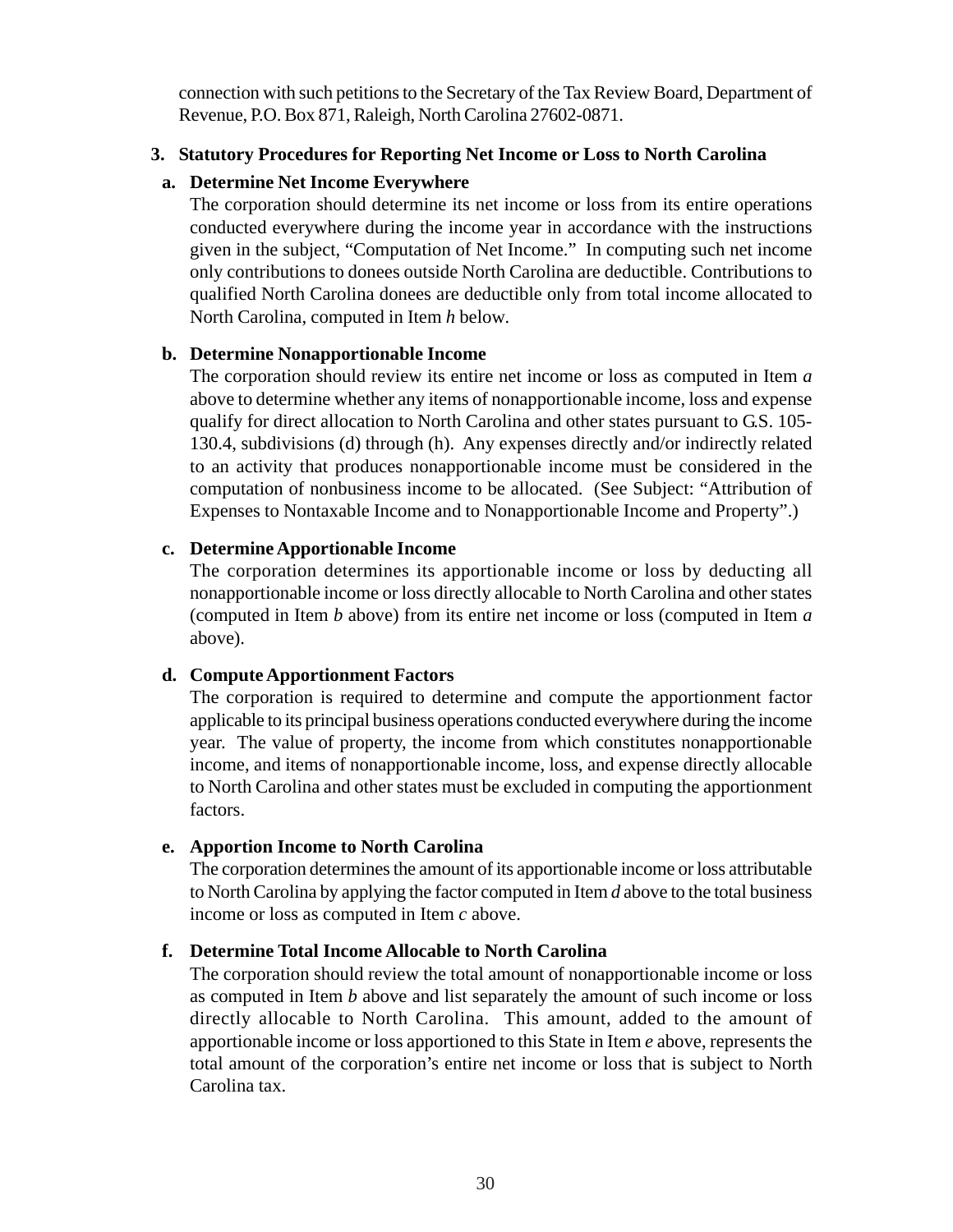#### <span id="page-35-0"></span>**g. Percentage Depletion Deduction Before Net Economic Loss Deduction**

The amount of percentage depletion over cost depletion on North Carolina property must be deducted before claiming any net economic loss carryover deduction.

# **h. Determine Total North Carolina Income Before Deductions for Contributions to North Carolina Donees**

To determine total North Carolina income before the deduction for contributions to North Carolina donees, the corporation deducts the allowable portion of any net economic loss for a prior year or years from the total income determined as described in Item *g* above*.*

#### **i. Determine Total Net Taxable Income in North Carolina**

Finally, the corporation arrives at its net taxable income in North Carolina by deducting contributions made to qualified North Carolina donees from the amount of total North Carolina income as computed in Item *h* above.

#### **G. Taxable in Another State (G.S. 105-130.4) (17 NCAC 05C.0600)**

#### **1. Preliminary Statement**

A taxpayer must have income from business activity taxable by this State and at least one other state to allocate and apportion income. Income from business activity includes apportionable or nonapportionable income. Thus, if a taxpayer has nonapportionable income taxable by one state and apportionable income taxable by another state, the taxpayer's income shall be allocated and apportioned in accordance with G.S. 105- 130.4. Where a corporation is not taxable in any other state on its apportionable income but is taxable in another state only because of nonapportionable income, all apportionable income shall be attributed to this State.

# **2. Definition of Taxpayer**

The word "taxpayer" includes any corporation subject to the tax imposed by Article 4 of Chapter 105 of the General Statutes.

# **3. Taxable in Another State - In General**

A taxpayer is "taxable in another state" if it meets either one of two tests:

- a. If by reason of business activity in another state the taxpayer is "subject to" a net income tax or any other tax measured by net income.
- b. If another state has jurisdiction to subject the taxpayer to a net income tax based on business activity regardless of whether or not that state imposes such a tax on the taxpayer.

# **4. Taxable in Another State - When a Taxpayer is "Subject To" Tax**

- a. A taxpayer is "subject to" one of the taxes specified above only if it carries on business activities in another state. If the taxpayer voluntarily files and pays such tax when not required to do so by the laws of that state or pays a minimal fee for qualification, organization or for the privilege of doing business in that state, but
	- i. Does not actually engage in business activities in that state, or
	- ii. Does actually engage in some activity not sufficient for nexus and the minimum tax bears no relation to the corporation's activities within such state, the taxpayer is not "subject to" tax within that state and is therefore not "taxable" in another state.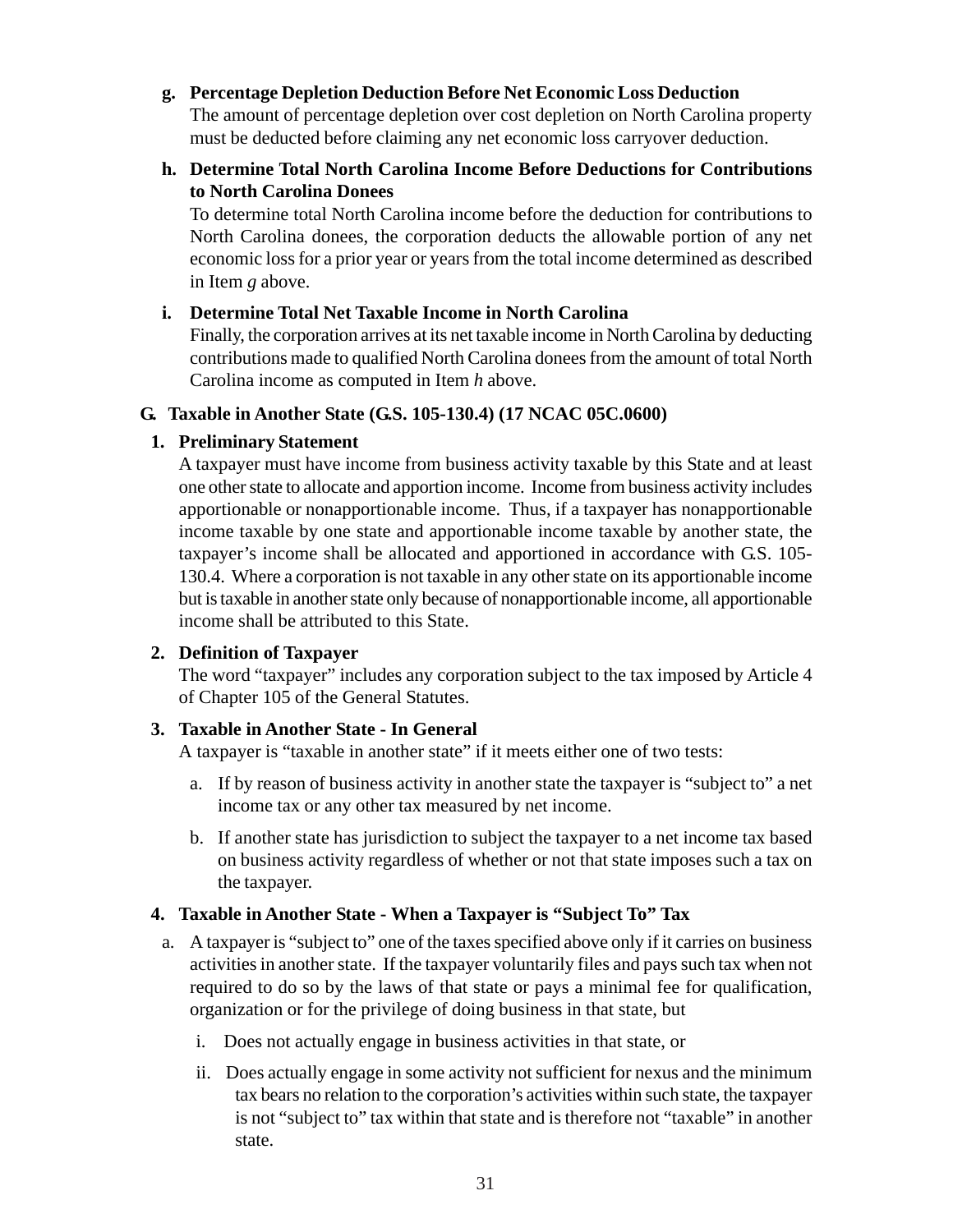Example: State A has a corporation franchise tax measured by net income for the privilege of doing business in that state. Corporation X files a return and pays the \$50 minimum tax, although it carries on no activities in State A. Corporation X is not "taxable" in State A.

b. The concept of taxability in another state is based upon the premise that every state in which the taxpayer is engaged in business activities may impose an income tax even though every state does not do so. In some states other types of taxes may be imposed as a substitute for an income tax. Therefore, only those taxes which may be considered as basically revenue generating rather than regulatory measures shall be considered in determining whether the taxpayer is "taxable in another state."

Example 1: State A requires all nonresident corporations which qualify or register in State A to pay to the Secretary of State an annual license fee or tax for the privilege of doing business in the state regardless of whether the privilege is in fact exercised. The amount paid is determined according to the total authorized capital stock of the corporation; the rates are progressively higher by bracketed amounts. The statute sets a minimum fee of \$50 and a maximum fee of \$500. Failure to pay the tax bars a corporation from utilizing the state courts for enforcement of its rights. State A also imposes a corporation income tax. Nonresident Corporation X is qualified in State A and pays the required fee to the Secretary of State but does not carry on any activities in State A other than utilizing its courts. Corporation X is not "taxable" in State A.

Example 2: Same facts as Example 1 except that Corporation X has sufficient business activities in State A to establish nexus under the criteria followed in this state and is, therefore, subject to and pays the corporate income tax. Corporation X is "taxable" in State A.

Example 3: State B requires all nonresident corporations qualified or registered in State B to pay to the Secretary of State an annual permit fee or tax for doing business in the state. The base of the fee or tax is the sum of (1) outstanding capital stock, and (2) surplus and undivided profits. The fee or tax base attributable to State B is determined by a three-factor apportionment formula. Nonresident Corporation X that operates a plant in State B, pays the required fee or tax to the Secretary of State. Corporation X is "taxable" in State B because of its business activities there.

Example 4: State C has a corporation franchise tax measured by net income for the privilege of doing business in that state. Corporation X files a return based upon its business activities in the state but the amount of computed liability is less than the minimum tax. Corporation  $X$  pays the minimum tax. Corporation  $X$  is "taxable" in State C

### **5. Taxable in Another State - When a State has Jurisdiction to Subject a Taxpayer to a Net Income Tax**

The second test in Example 3 above applies if the taxpayer's business activities are sufficient to give the state jurisdiction to impose a net income tax under the Constitution and statutes of the United States. Jurisdiction to tax is not present where the state is prohibited from imposing the tax by reason of the provisions of Public Law 86-272,15 U.S.C.A. §§ 381-385. In the case of any "state", as defined in G.S. 105-130.4, other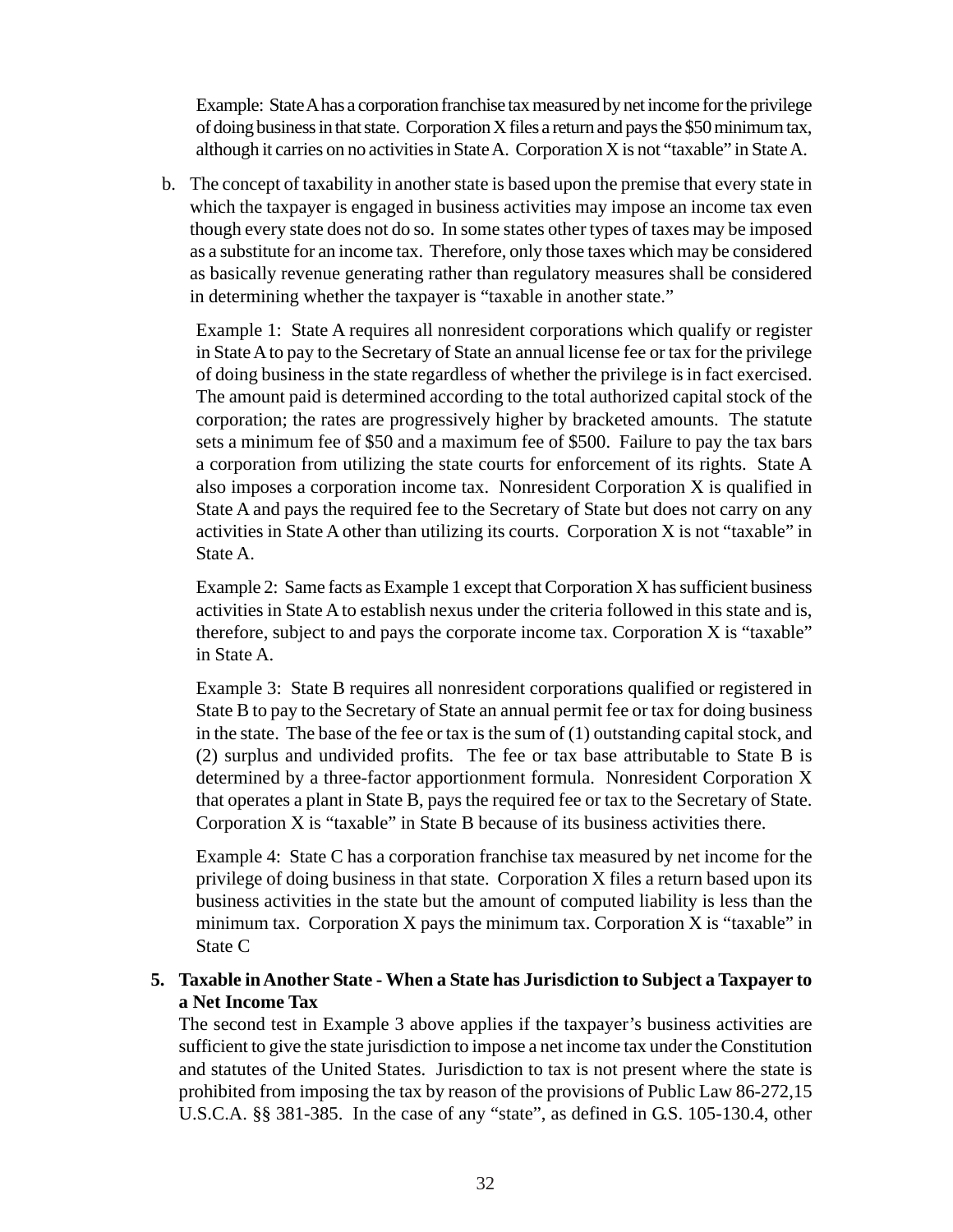than a state of the United States or political subdivision of each state, the determination of whether such "state" has jurisdiction to subject the taxpayer to a net income tax shall be made as though the jurisdictional standards applicable to a state of the United States applied in that "state." If jurisdiction is otherwise present, such "state" is not considered as without jurisdiction by reason of the provisions of a treaty between that state and the United States.

Example: Corporation X is actively engaged in manufacturing farm equipment in State A and in foreign country B. Both State A and foreign country B impose a net income tax but foreign country B exempts corporations engaged in manufacturing farm equipment. Corporation X is subject to the jurisdiction of State A and foreign country B.

#### **H. Apportionable and Nonapportionable Income (G.S. 105-130.4) (17 NCAC 05C.0700)**

#### **1. Division of Income - In General**

 When a taxpayer has income from sources within this State as well as income from sources outside this State, the division of income and the resulting determination of the portion of the taxpayer's entire net income that is attributable to this State shall be determined pursuant to the allocation and apportionment provisions set forth in G.S. 105-130.4. In such cases, the first step is to determine which portion of the taxpayer's entire net income constitutes "apportionable income" and which portion constitutes "nonapportionable income". The various items of nonapportionable income are then directly allocated to specific jurisdictions pursuant to the provisions of subsections (d) through (h) of G.S. 105-130.4. The apportionable income of the taxpayer other than public utilities and excluded corporations is divided between the jurisdictions in which the business is conducted pursuant to the property, payroll and sales apportionment factors set forth in subsections (j) though (1) of G.S. 105-130.4. The sum of (1) the items of nonapportionable income directly allocated to this State, plus (2) the amount of apportionable income attributable to this State by the apportionment formula generally constitutes the amount of the taxpayer's entire net income that is subject to tax under the income tax laws of this State.

The taxpayer shall classify income as apportionable or nonapportionable income on a consistent basis. In the event the taxpayer is not consistent in its reporting, it shall disclose in its return to this State the nature and extent of the inconsistency.

The word "apportionment" generally refers to the division of net income between jurisdictions by the use of a formula containing apportionment factors, and the word "allocation" generally refers to the assignment of net income to a particular jurisdiction.

#### **2. Apportionable and Nonapportionable Income Defined**

The Revenue Act defines "apportionable income" as all income that is apportionable under the United States Constitution. For purposes of administration of G.S. 105- 130.4, the income of the taxpayer is apportionable income unless clearly classifiable as nonapportionable income under the law and these regulations. Nonapportionable income means all income other than apportionable income.

#### **3. Apportionable and Nonapportionable Income - Application of Definitions**

The classification of income by the labels customarily given them, such as interest, rents, royalties, and capital gains, is of no aid in determining whether that income is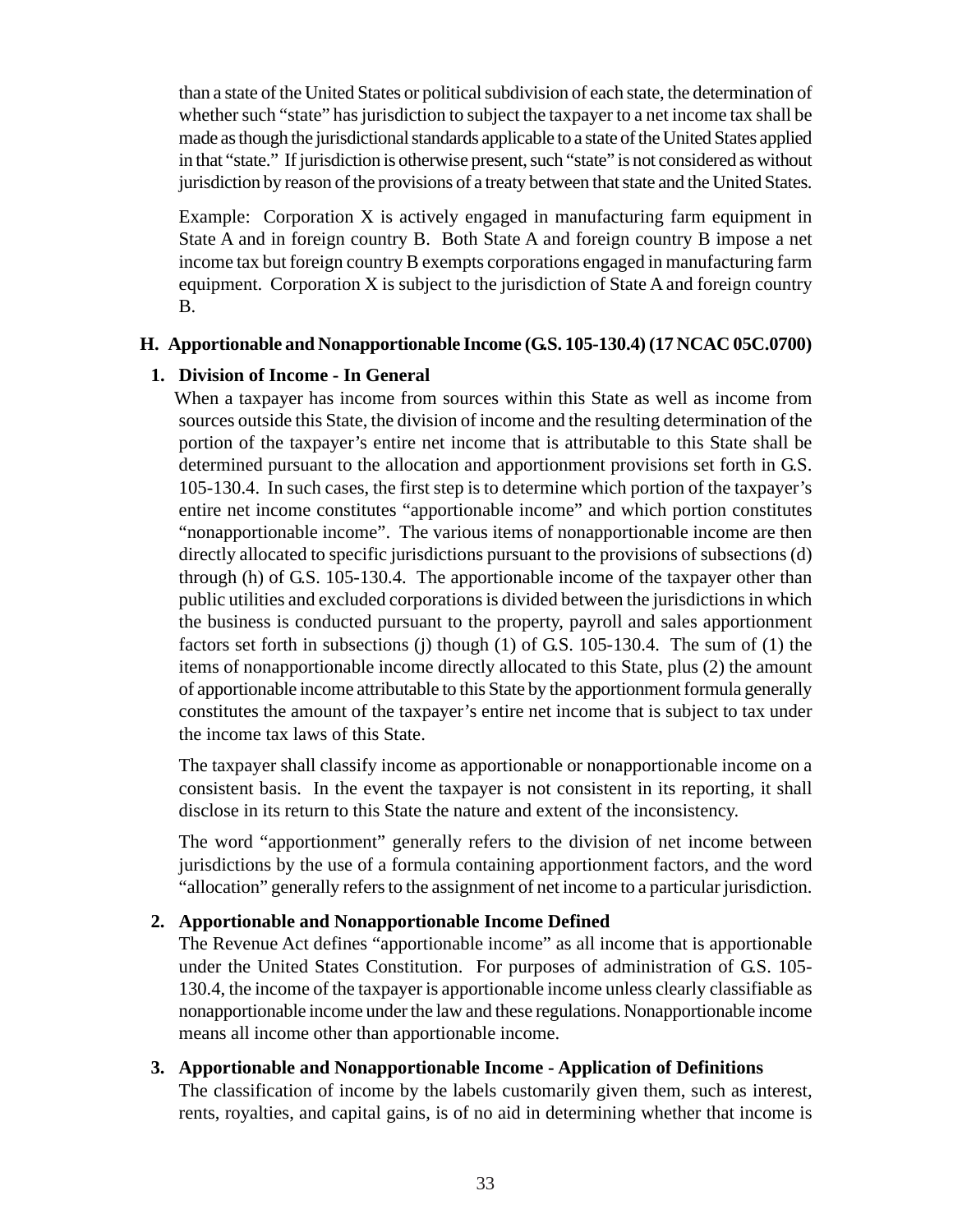apportionable or nonapportionable income. The gain or loss recognized on the sale of property, for example, may be apportionable income or nonapportionable income depending upon the relation to the taxpayer's trade or business. In general, all income from transactions and activites that are dependent upon or contribute to the operations of a taxpayer is apportionable. Income from unrelated business activities that make up a discrete business enterprise is "nonbusiness" income.

**4. Proration of Deductions Related to Apportionable and Nonapportionable Income** Any allowable deduction that is applicable both to apportionable and nonapportionable income or to more than one "trade or business" of the taxpayer shall be prorated to those classes of income or trades or businesses in determining income subject to tax. The taxpayer must be consistent in the proration of such deductions in filing returns under these regulations. (See Subject: "Attribution of Expenses to Nontaxable Income and to Nonapportionable Income and Property").

#### **I. Apportionment Factors (G.S. 105-130.4)**

#### **1. General Business Corporations**

Corporations engaged in multistate business activity, other than public utilities and excluded corporations, are required to apportion to this State all apportionable income by using a four-factor formula. The apportionment formula consists of the sum of the property factor, the payroll factor and twice the sales factor divided by four (4). If the sales factor does not exist, the denominator is the number of existing factors. If a property or payroll factor does not exist, the denominator is the number of existing factors plus one. The only time a factor does not exist is when there is no denominator. When there is a denominator for a particular factor, but no numerator, the factor is zero and becomes part of the apportionment factor.

#### **a. Property Factor (G.S. 105-130.4) (17 NCAC 05C.0800)**

### **i. Property Factor - In General**

The property factor includes all real and tangible personal property owned or rented and used during the income year to produce apportionable income. The term "real and tangible personal property" includes land, buildings, machinery, stocks of goods, equipment and other real and tangible personal property used in connection with the production of apportionable income but does not include coin or currency. See definition of "apportionable income".

Property used in connection with the production of nonapportionable income that is allocated in accordance with subsections (d) through (h) of the law is excluded from the factor.

Property used in connection with the production of both apportionable and nonapportionable income is included in the factor only to the extent the property was used in connection with the production of apportionable income. The method of determining that portion of the value to be included in the factor will depend upon the facts of each case.

The property factor includes the average value of property includible in the factor.

**ii. Property Factor - Property Used for the Production of Apportionable Income** Property is included in the property factor if it is actually used during the income year for the production of apportionable income. Property held as reserves or standby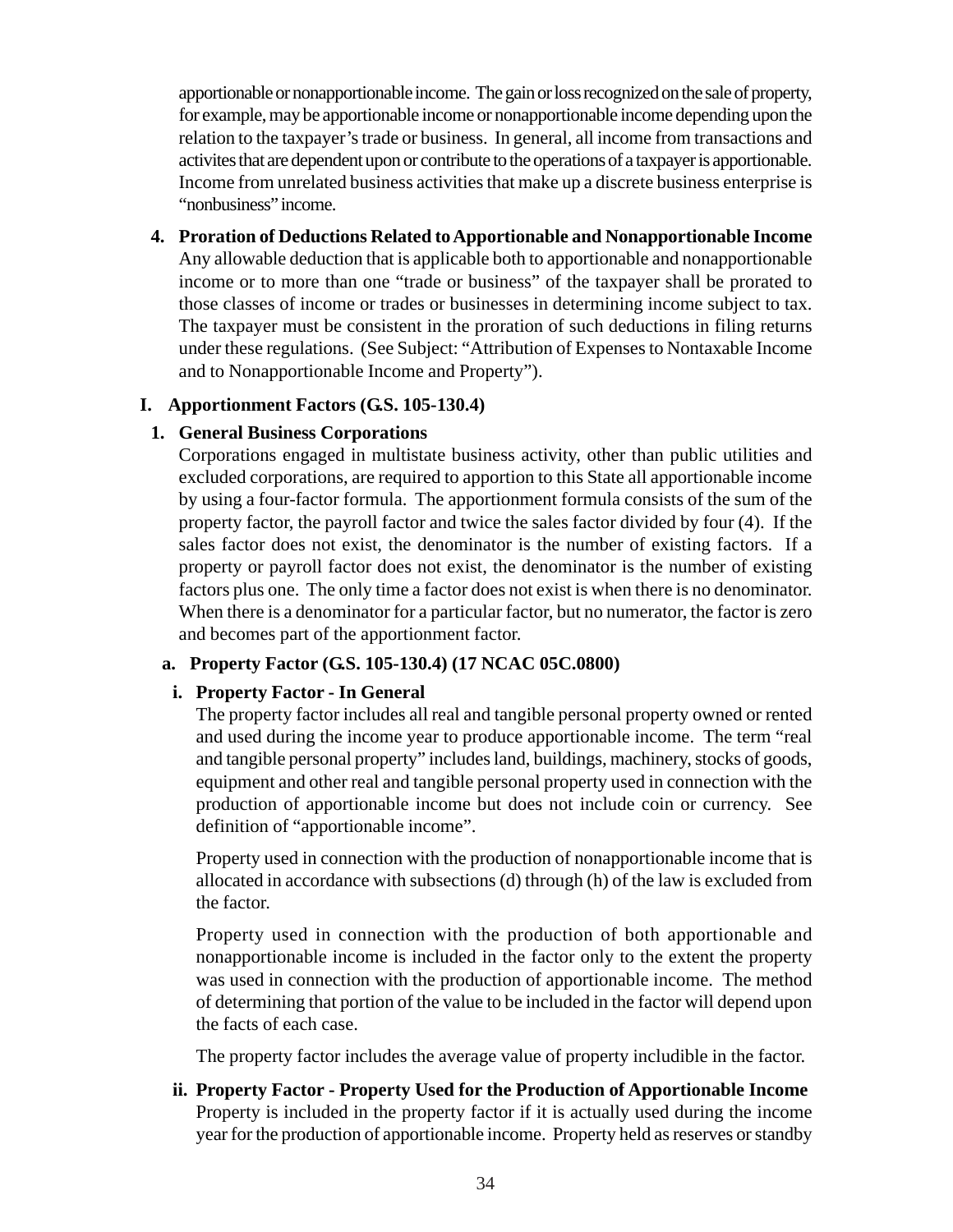facilities or property held as a reserve source of materials shall be included in the factor. For example, a plant temporarily idle or raw material reserves not currently being processed are includible in the factor. Property that is permanently idle or idle for the entire taxable year generally is not included in the factor computation. Property or equipment under construction during the income year (except inventoriable goods in process) is excluded from the factor until such property is actually used for the production of apportionable income. If the property is partially used for the production of apportionable income while under construction, the value of the property to the extent used is included in the property factor.

#### **iii. Property Factor - Consistency in Reporting**

The taxpayer must consistent in the valuation of property and in excluding or including property in the property factor in filing returns with this State. In the event the taxpayer is not consistent in its reporting, it shall disclose in its return to this State the nature and extent of the inconsistency.

#### **iv. Property Factor - Numerator**

- a. The numerator of the property factor includes the average value of the taxpayer's real and tangible personal property owned or rented and used in this State during the income year for the production of apportionable income.
- b. Property in transit between locations of the taxpayer to which it belongs is considered to be at the destination for purposes of the property factor. Property in transit between a buyer and seller which is included by a taxpayer in the denominator of its property factor in accordance with its regular accounting practices is included in the numerator according to the state of destination.
- c. The value of mobile or movable property such as construction equipment, trucks or leased electronic equipment which are located within and without this State during the income year is determined for purposes of the numerator of the factor on the basis of total time within the State during the income year. An automobile assigned to a traveling employee is included in the numerator of the factor of the state to which the employee's compensation is assigned under the payroll factor or in the numerator of the state in which the automobile is licensed.

#### **v. Property Factor - Valuation of Owned Property**

a. Property owned by the taxpayer is valued at its original cost. "Original cost" of property which has a basis other than zero for federal income tax purposes equals the basis of the property for federal income tax purposes at the time of acquisition by the taxpayer and adjusted by subsequent capital additions or improvements thereto and partial disposition thereof, by reason of sale, exchange, abandonment, or any other type of disposition.

"Original cost" of property that has a zero basis for federal income tax purposes shall equal the taxpayer's actual cost of the property at the time of acquisition. If the actual cost is unknown, the original cost shall equal the fair market value of the property, or, at the option of the taxpayer, eight times the net annual rental rate as described in G.S. 105-130.4(j)(2). The valuation method chosen by the taxpayer must be used consistently thereafter.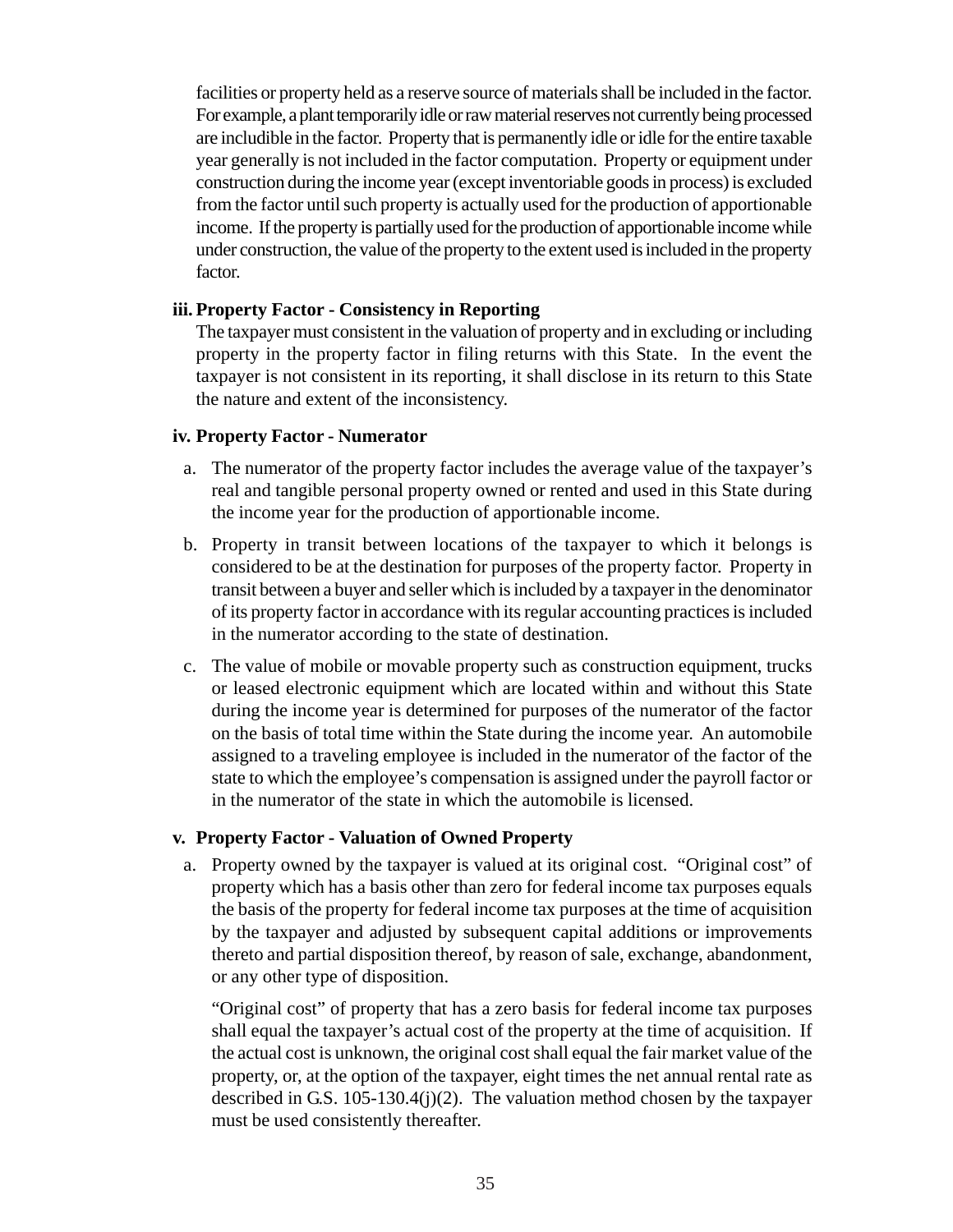Example 1: Taxpayer acquired a factory building in this State at a cost of \$500,000 and years later, expended \$100,000 for major remodeling of the building. Taxpayer files its return on the calendar year basis and claims a depreciation deduction in the amount of \$22,000 on the building. The value of the building includible in the numerator and denominator for the property factor is \$600,000, as the depreciation deduction is not taken into account in determining the value of the building for purposes of the factor.

Example 2: X corporation merges into Y corporation in a tax-free reorganization under the Internal Revenue Code. At the time of the merger, X corporation owns a factory which X built years earlier at a cost of \$1,000,000. X has been depreciating the factory at the rate of two percent per year, and its basis in  $X$ 's hands at the time of the merger is \$600,000. Since the property is acquired by Y in a transaction in which, under the Internal Revenue Code, the basis in Y's hands is the same as the basis in X's, Y includes the property in Y's property factor at X's original cost, without adjustment for depreciation, i.e., \$1,000,000.

Example 3: Corporation Y acquires the assets of corporation X in a liquidation by which Y is entitled to use its stock cost as the basis of the X assets under the Internal Revenue Code. Under these circumstances, Y's cost of the assets is the purchase price of the X stock, prorated over the X assets.

Example 4: Corporation X was deeded from local government a potential manufacturing facility (cost unknown) with a market value of \$1,000,000 as an incentive for locating in the State. Since the property would have a zero basis for federal income tax purposes, [Code 118(a)], Corporation X includes the \$1,000,000 fair market value of the property in the computation of its property factor, or at  $X$ 's option may include eight times the net annual rental rate of the property.

- b. Inventory of stock of goods is included in the factor in accordance with the valuation method used for federal income tax purposes, except when inventory is valued by use of the LIFO method, actual cost of the FIFO valuation method must be used.
- c. Property acquired by gift or inheritance is included in the factor at its basis for determining depreciation for federal income tax purposes.

#### **vi. Property Factor - Rented Property**

a. Property rented by the taxpayer is valued at eight times the net annual rent paid during the current income year. Net annual rent is the total annual rent paid by the taxpayer less amounts received from subrentals. However, subrentals are not deducted when they constitute apportionable income. Rental values so determined are included in the numerator and denominator and are averaged by including such amounts at the beginning and at the end of the income year.

Example 1: The taxpayer receives subrents from a bakery concession in a food market operated by the taxpayer. The subrents are apportionable income and are not deducted from rent paid by the taxpayer for the food market.

Example 2: The taxpayer rents a 20-story office building and uses the lower two stories for its general corporation headquarters. The remaining 18 floors are subleased to others. The subrents are nonapportionable income and are to be deducted from the rent paid by the taxpayer.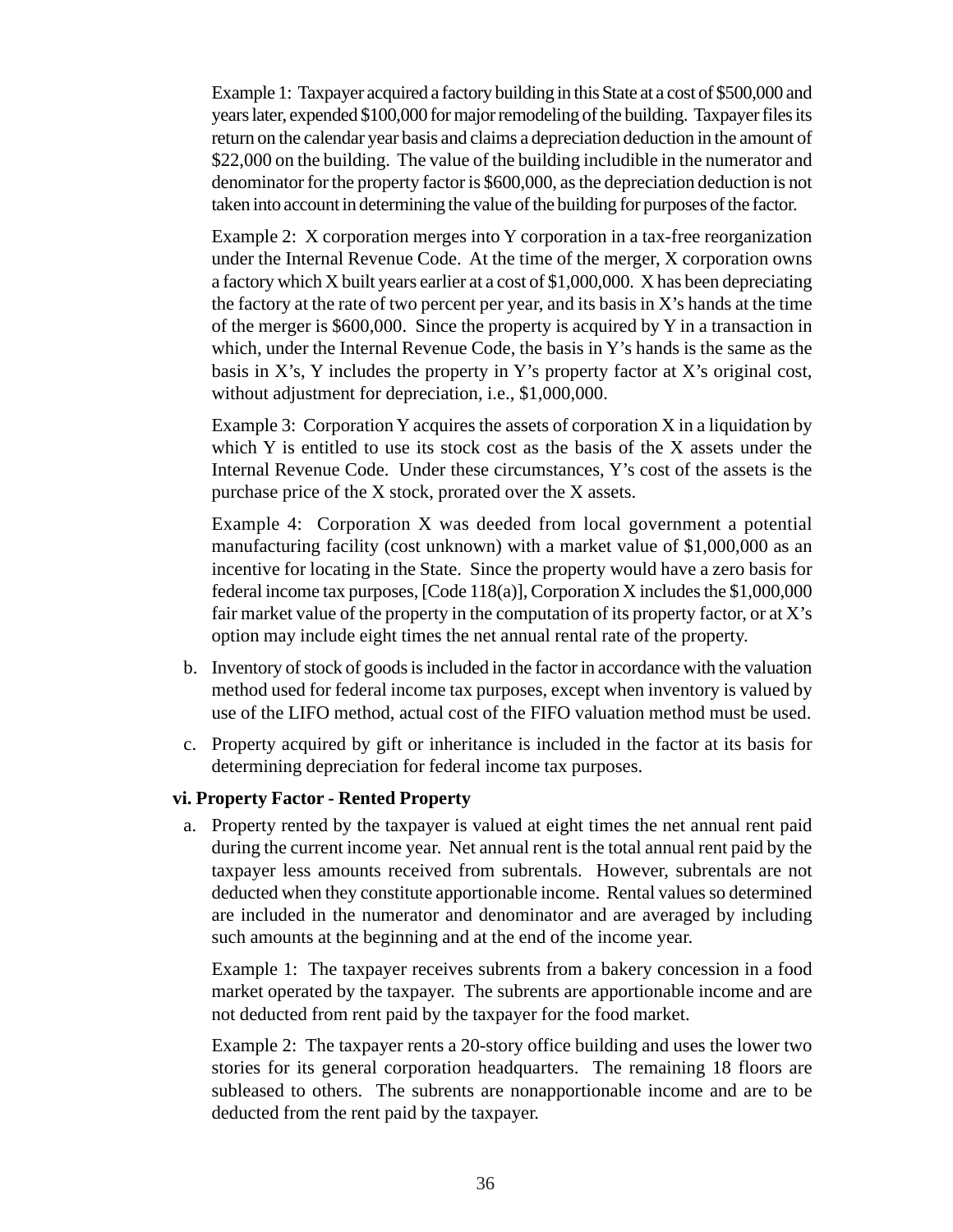- b. "Annual rent" is the actual sum of money or other consideration payable, directly or indirectly, by the taxpayer or for its benefit for the use of the property and includes:
	- i. Any amount payable for the use of real or tangible personal property, or any part thereof, whether designated as a fixed sum of money or as a percentage of sales, profits or otherwise.

Example: A taxpayer, pursuant to the terms of a lease, pays a lessor \$1,000 per month as a base rental and at the end of the year pays the lessor one percent of its gross sales of \$400,000. The annual rent is \$16,000 (\$12,000 plus one percent of \$400,000 or \$4,000).

ii. Any amount payable as additional rent or in lieu of rents, such as interest, taxes, insurance, repairs or any other items which are required to be paid by the terms of the lease or other arrangement, and does not include amounts paid as service charges, such as utilities, janitorial services, etc. If a payment includes rent and other charges unsegregated, the amount of rent is determined by consideration of the relative values of the rent and the other items.

Example 1: A taxpayer, pursuant to the terms of a lease, pays the lessor \$12,000 a year rent plus taxes in the amount of \$2,000 and interest on a mortgage in the amount of \$1,000. The annual rent is \$15,000.

Example 2: A taxpayer stores part of its inventory in a public warehouse. The total charge for the year was \$1,000 of which \$700 was for the use of storage space and \$300 for inventory, insurance, handling and shipping charges and C.O.D. collections. The annual rent is \$700.

- c. "Annual rent" does not include incidental day-to-day expenses such as hotel and motel accommodations, daily rental of automobiles, etc.
- d. Leasehold improvements shall, for the purposes of the property factor, be treated as property owned by the taxpayer regardless of whether the taxpayer is entitled to remove the improvements or the improvements revert to the lessor upon expiration of the lease. Hence, the original cost of leasehold improvements is included in the factor.

#### **vii. Property Factor - Averaging Property Values**

As a general rule the average value of property owned by the taxpayer is determined by averaging the values at the beginning and ending of the income year. However, the Secretary may require averaging by monthly or other periodic values if such method of averaging is required to properly reflect the average value of the taxpayer's property for the income year.

Averaging by monthly or other periodic values will generally be applied if substantial fluctuations in the values of the property exist during the income year or where property is acquired after the beginning of the income year or disposed of before the end of the income year.

#### **b. Payroll Factor (G.S. 105-130.4) (17 NCAC 05C.0900)**

### **i. Payroll Factor - In General**

The payroll factor includes the total amount paid by the taxpayer for compensation in connection with earning apportionable income during the income year.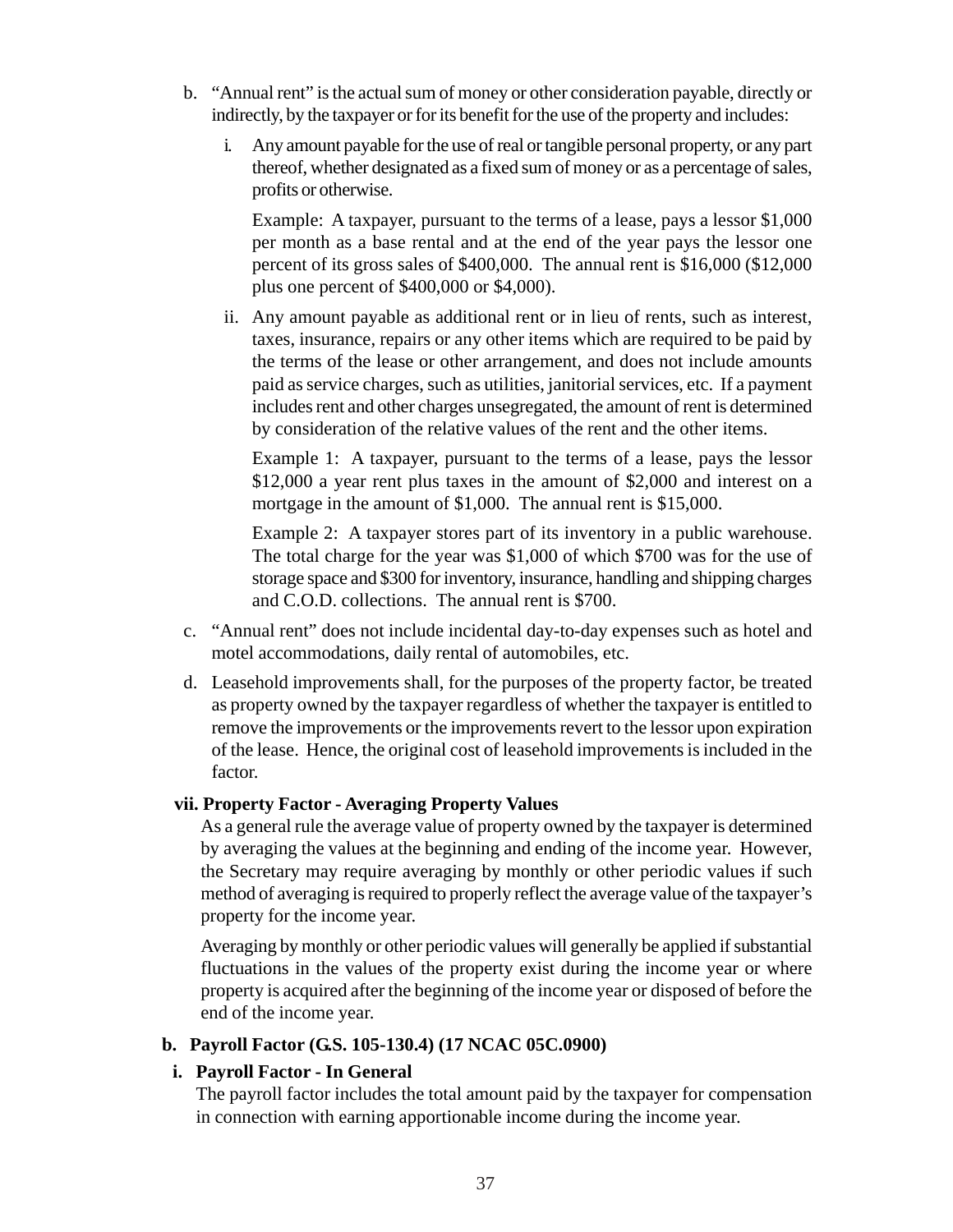#### **ii. Payroll Accounting Method**

The total amount "paid" to employees is determined upon the basis of the taxpayer's accounting method. If the taxpayer has adopted the accrual method of accounting, all compensation properly accrued shall be deemed to have been paid. Notwithstanding the taxpayer's method of accounting, at the election of the taxpayer, compensation paid to employees may be included in the payroll factor by use of the cash method if the taxpayer is required to report such compensation under such method for unemployment compensation purposes.

The taxpayer must be consistent in the treatment of compensation paid in filing returns with this State. In the event the taxpayer is not consistent in its reporting it must disclose in its return to this State the nature and extent of the inconsistency.

#### **iii. The Term "Compensation"**

The term "compensation" means wages, salaries, commissions and any other form of remuneration paid to employees for personal services. **Payments made to an independent contractor or any other person not properly classifiable as an employee are excluded. Only amounts paid directly to employees are included in the payroll factor.** Amounts considered paid directly include the value of board, rent, housing, lodging and other benefits or services furnished to employees by the taxpayer in return for personal services provided that such amounts constitute income to the recipient under the Internal Revenue Code. In the case of employees not subject to the Internal Revenue Code, e.g., those employed in foreign countries, the determination of whether such benefits or services would constitute income to the employees is as though such employees were subject to the Internal Revenue Code.

#### **iv. The Term "Employee"**

The term "employee" means (1) any officer of a corporation, or (2) any individual who, under the usual common-law rules applicable in determining the employeremployee relationship, has the status of an employee. Generally, a person will be considered to be an employee if he is included by the taxpayer as an employee for purposes of the payroll taxes imposed by the Federal Insurance Contributions Act; except that, since certain individuals are included within the term "employees" in the Federal Insurance Contributions Act who would not be employees under the usual common-law rules, it may be established that a person who is included as an employee for purposes of the Federal Insurance Contributions Act is not an employee for purposes of this regulation.

#### **v. Payroll Factor Includes Only Apportionable Income Compensation and Excludes Compensation to General Executive Officers**

The payroll factor includes only compensation that is attributable to the apportionable income subject to apportionment. The compensation of any employee whose activities are connected primarily with nonapportionable income is excluded from the factor. All compensation paid to general executive officers is excluded in computing the payroll factor. General executive officers include the chairman of the board, president, vice-presidents, secretary, treasurer, comptroller and any other office serving in similar capacities.

Example 1: The taxpayer uses some of its employees in the construction of a storage building that, upon completion, is used for the production of apportionable income.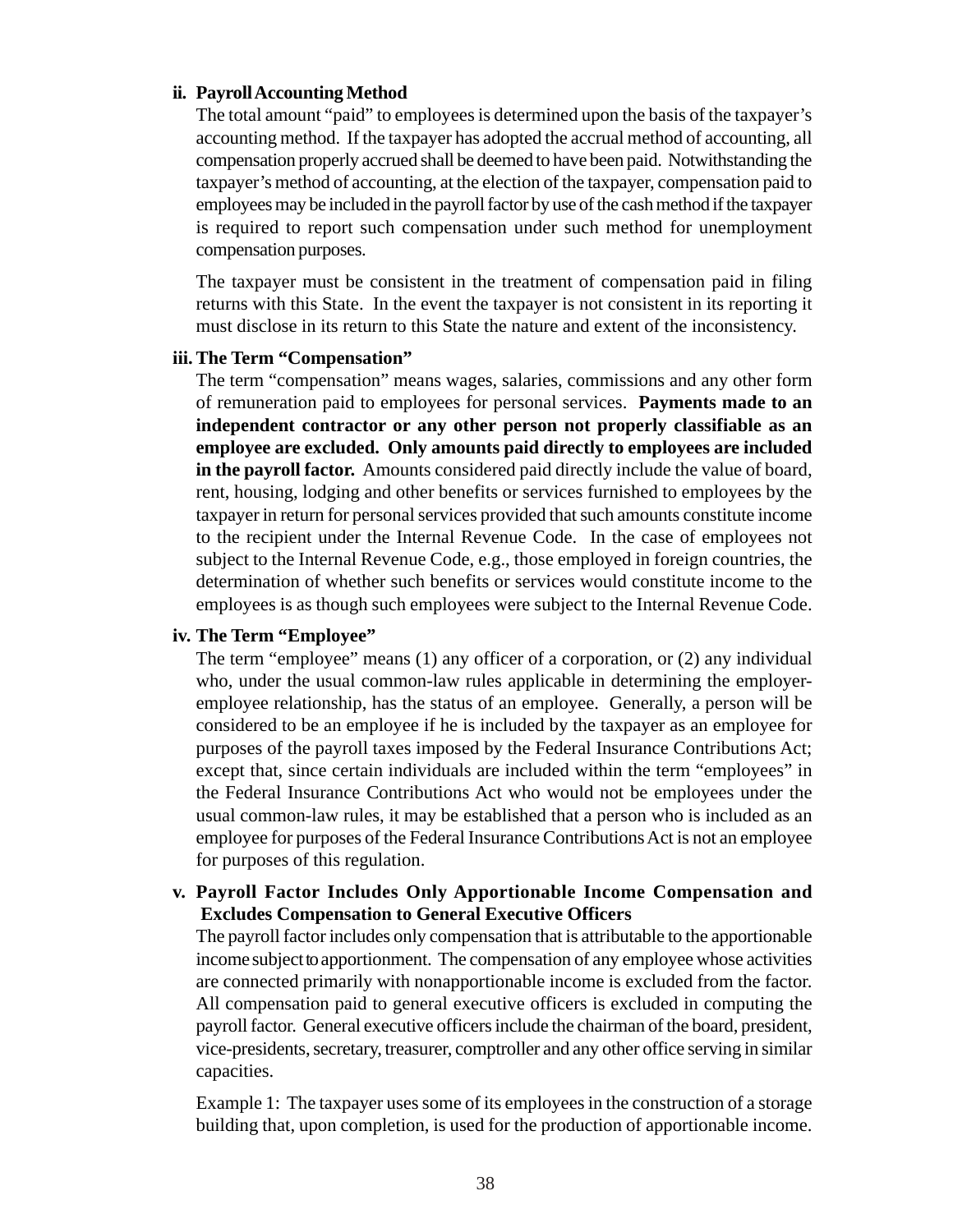The wages paid to those employees are treated as a capital expenditure by the taxpayer. The amount of such wages is included in the payroll factor.

Example 2: The taxpayer owns various securities from which nonapportionable income is derived. The management of the taxpayer's investment portfolio is the only duty of Mr. X, an employee. The salary paid to Mr. X is excluded from the payroll factor.

#### **vi. Denominator of Payroll Factor**

Except as provided above, the denominator of the payroll factor is the total compensation paid everywhere during the income year. Accordingly, compensation paid to employees whose services are performed entirely in a state where the taxpayer is exempt from taxation, for example, by Public Law 86-272, is included in the denominator of the payroll factor.

Example: A taxpayer has employees in its state of legal domicile (State A) and is taxable in State B. In addition the taxpayer has other employees whose services are performed entirely in State C where the taxpayer is exempt from taxation by Public Law 86-272. As to these latter employees, the compensation will be assigned to State C where their services are performed (i.e., included in the denominator only of the payroll factor) even though the taxpayer is not taxable in State C.

#### **vii. Numerator of Payroll Factor**

Except as provided above, the numerator of the payroll factor is the total amount paid in this State during the tax period by the taxpayer for compensation. The tests to be applied in determining whether compensation is paid in this State are derived from the Model Unemployment Compensation Act. Accordingly, if compensation paid to employees is included in the payroll factor by use of the cash method of accounting or if the taxpayer is required to report such compensation under such method for unemployment compensation purposes, it shall be presumed that the total wages reported by the taxpayer to this State for unemployment compensation purposes constitutes compensation paid in this State except for compensation excluded under Item *v* above. The presumption may be overcome by satisfactory evidence that an employee's compensation is not properly reportable to this State for unemployment compensation purposes.

Compensation is paid in this State if any one of the following tests, applied consecutively, is met:

- a. The employee's service is performed entirely within the State.
- b. The employee's service is performed both within and without the State, but the service performed without the State is incidental to the employee's service within the State. The word "incidental" means any service which is temporary or transitory in nature, or which is rendered in connection with an isolated transaction.
- c. If the employee's services are performed both within and without this State, the employee's compensation will be attributed to this State:
	- i. If the employee's base of operations is in this State; or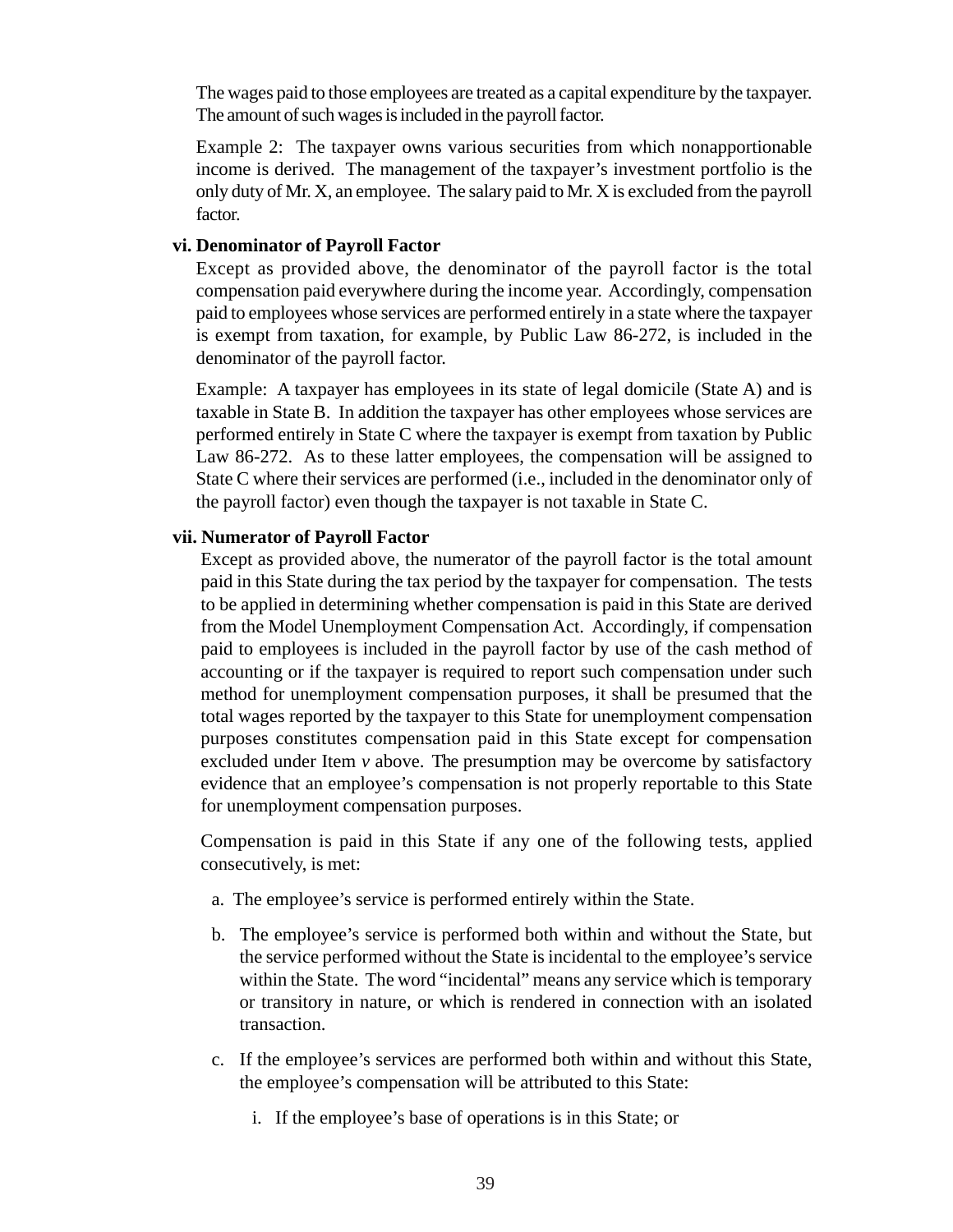- ii. If there is no base of operations in any state in which some part of the service is performed, but the place from which the service is directed or controlled is in this State; or
- iii. If the base of operations or the place from which the service is directed or controlled is not in any state in which some part of the service is performed, but the employee's residence is in this State.

The words "base of operations" means the place of more or less permanent nature from which the employee starts his work and to which he customarily returns in order to receive instructions from the taxpayer or communications from his customers or other persons, or to replenish stock or other materials, repair equipment, or perform any other functions necessary to the exercise of his trade or profession at some other point or points.

The words "place from which the service is directed or controlled" refer to the place from which the power to direct or control is exercised by the taxpayer.

# **viii. Corporations Utilizing Common Paymaster**

- a. A parent corporation or any corporation serving as common paymaster for payroll purposes shall eliminate from the numerator and denominator of its payroll factor computation the amounts paid on behalf of controlled members for which it has charged such member the exact cost and which does not meet the definition of compensation insofar as the common paymaster is concerned. The numerator and denomination of the payroll factor shall be determined in accordance with applicable statute after elimination of the described amounts.
- b. A subsidiary or otherwise controlled corporation which is a member of and/or participant in a common paymaster plan for payroll purposes, shall include in its numerator and denominator of the payroll factor computation amounts paid to its parent corporation or to another corporation of the controlled group as reimbursement in whatever form and by whatever label for employees' compensation as defined. The amounts paid by the subsidiary or controlled corporation includable in the numerator and the denominator of the payroll factor shall be determined in accordance with applicable statute.

### **c. Sales Factor (G.S. 105-130.4) (17 NCAC 05C.1000)**

### **i. Sales Factor - Sales Made in General Business Operations**

Subsection (a)  $(7)$  of G.S. 105-130.4 defines the term "sales" to mean all gross receipts of the taxpayer except receipts from the "casual sale" of property, receipts allocated under subsections (c) through (h) of G.S. 105-130.4, receipts exempt from taxation, and the portion of receipts realized from the sale or maturity of securities or other obligations that represents a return of principal. Thus, for the purposes of the sales factor, the term "sales" means generally all gross receipts derived by a taxpayer from transactions and activities in the course of its regular trade or business operations that produce apportionable income within the meaning of subsection (a) (1) of G.S. 105-130.4.

A "casual sale" of property means the sale of any property that was not purchased, produced or acquired primarily for sale in the corporation's regular trade or business.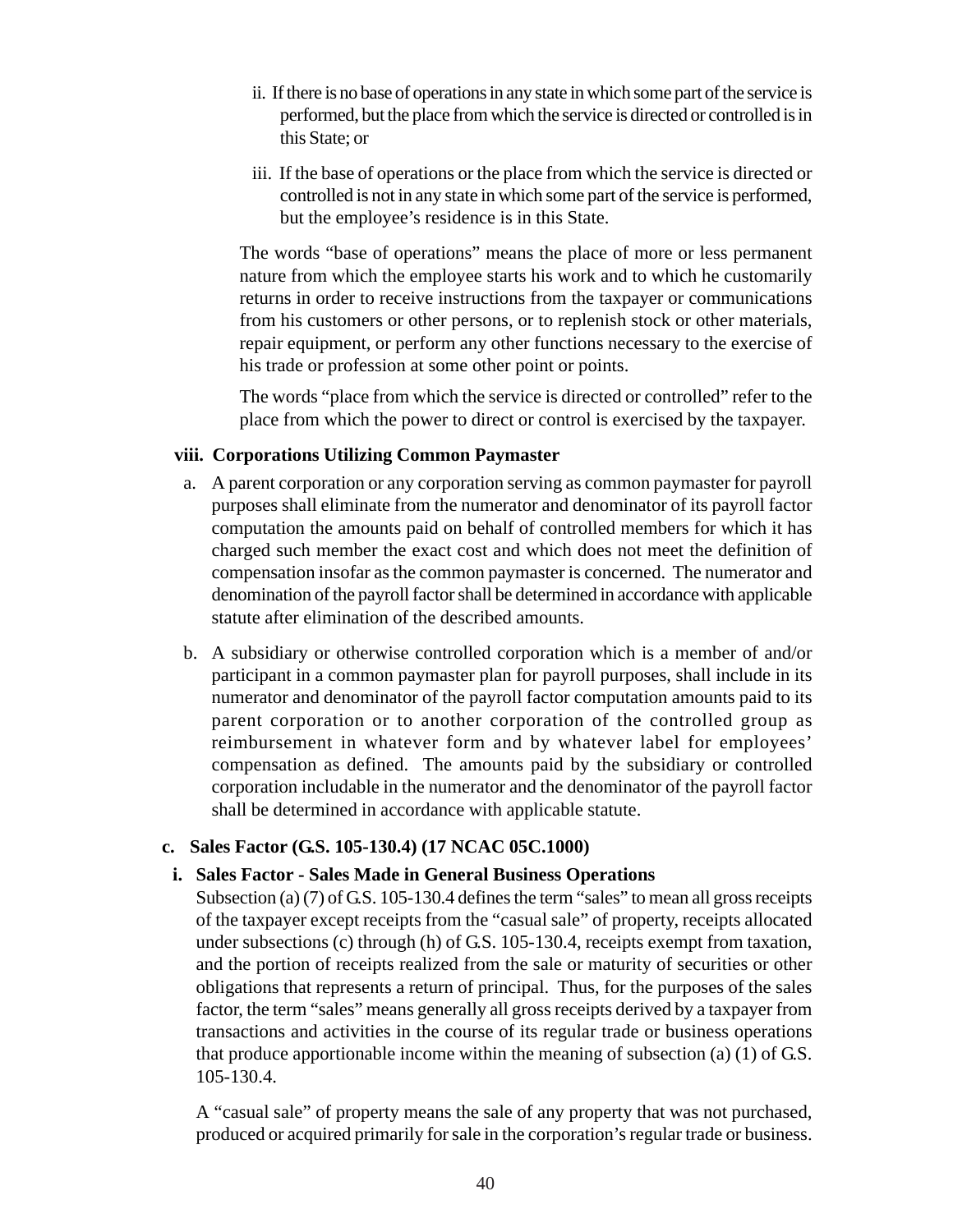In the case of a taxpayer whose business activity consists of manufacturing and selling or purchasing and reselling goods or products, "sales" includes all gross receipts from the sales of such goods or products (or other property of a kind which would properly be included in the inventory of the taxpayer if on hand at the close of the taxable year) held by the taxpayer primarily for sale to customers in the ordinary course of its trade or business. Gross receipts for this purpose means gross sales, less returns and allowances, and includes all interest income, service charges, carrying charges or time-price differential charges incidental to such sales. Federal and state excise taxes (including sales taxes) shall be included as part of such receipts if such taxes are passed on to the buyer or included as part of the selling price of the product.

#### **ii. Sales Factor - Sales Incidental To General Business Operations**

The term "sales," as a general rule, also includes gross receipts derived by a taxpayer from business transactions or activities which are incidental to its principal business activity and which are includable in apportionable income. However, substantial amounts of gross receipts arising from an incidental or occasional sale of a fixed asset used in connection with the taxpayer's regular trade or business will be excluded from the sales factor since such sales constitute a "casual sale" of property and the inclusion of such gross receipts will not fairly apportion to this State the income derived by the taxpayer from its business activity in this State. For example, gross receipts from the sale of a factory or plant will be excluded from the sales factor but the gain or loss on the sale will be included in apportionable income.

Likewise, the "proceeds" from "rollover" of working capital invested in certificates of deposits, money market accounts, etc., on a short-term temporary basis are not considered gross receipts for sales factor purposes. The earnings of such investments whether labeled as gains or interest will be the only amounts includable in the sales factor.

In including or excluding gross receipts, the taxpayer shall be consistent in the treatment of such gross receipts in filing returns with this State. In the event the taxpayer is not consistent in its reporting, it shall disclose in its return to this State the nature and extent of the inconsistency.

#### **iii. Sales Factor - Sales Made In Other Types of Business Activity**

As applied to a taxpayer engaged in business activity other than the manufacturing and selling or purchasing and reselling of property, "sales" includes the gross receipts as defined in this subject.

- a. If the business activity consists of providing services, such as the operation of an advertising agency, or the performance of equipment service contracts, research and development contracts, "sales" includes the gross receipts from the performance of such services including fees, commissions, and similar items.
- b. In the case of cost plus fixed fee contracts, such as the operation of a governmentowned plant for a fee, gross receipts includes the entire reimbursed cost, plus the fee.
- c. If the business activity is the renting of real or tangible personal property, "sales" includes the gross receipts from the rental, lease, or licensing the use of the property.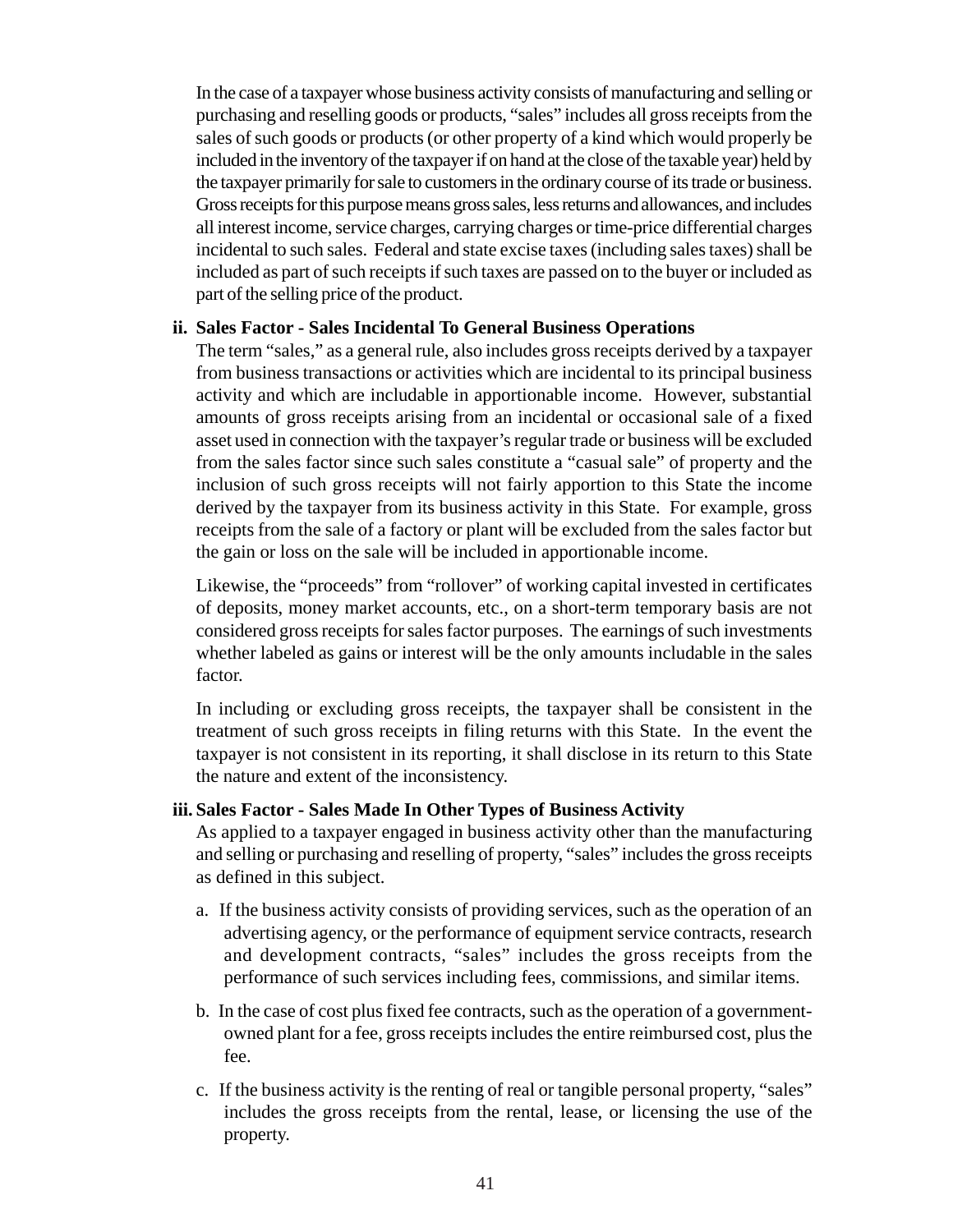d. If the business activity is the sale, assignment, or licensing of intangible personal property such as patents and copyrights, "sales" includes the gross receipts therefrom.

#### **iv. Sales Factor - Numerator**

The numerator of the sales factor will include the gross receipts from sales which are attributable to this State, and includes all interest income, service charges, carrying charges, or time-price differential charges incidental to such sales regardless of the place where the accounting records are maintained or the location of the contract or other evidence of indebtedness.

Where a taxpayer is not taxable in another state on its apportionable income but is taxable in another state only because of nonapportionable income, all sales shall be attributable to this State.

#### **v. Sales Factor - What Sales of Tangible Personal Property Are In This State**

- a. Gross receipts from the sales of tangible personal property are in this State if the property is delivered or shipped to a purchaser within this State regardless of the f.o.b. point or other conditions of sale.
- b. Property shall be deemed to be delivered or shipped to a purchaser within this State if the recipient is located in this State, even though the property is ordered from outside this State.

Example: The taxpayer, with inventory in State A, sold \$100,000 of its products to a purchaser having branch stores in several states including this State. The order for the purchase was placed by the purchaser's central purchasing department located in State B. \$25,000 of the purchase order was shipped directly to purchaser's branch store in this State. The branch store in this State is the "purchaser within this State" with respect to \$25,000 of the taxpayer's sales.

c. Property is delivered or shipped to a purchaser within this State if the shipment terminates in this State, even though the property is subsequently transferred by the purchaser to another state.

Example: The taxpayer makes a sale to a purchaser who maintains a central warehouse in this State at which all merchandise purchased is received. The purchaser reships all the goods to its branch stores in other states for sale.

All of the taxpayer's products shipped to the purchaser's warehouse in this State are property "delivered or shipped to a purchaser within this State."

d. The term "purchaser within this State" shall include the ultimate recipient of the property if the taxpayer in this State, at the designation of the purchaser, delivers to or has the property shipped to the ultimate recipient within this State.

Example: A taxpayer in this State sold merchandise to a purchaser in State A. Taxpayer directed the manufacturer or supplier of the merchandise in State B to ship the merchandise to the purchaser's customer in this State pursuant to the purchaser's instructions. The sale by the taxpayer is "in this State."

e. When property being shipped by a seller from the state of origin to a consignee in another state is diverted while en route to a purchaser in this State, the sales are in this State.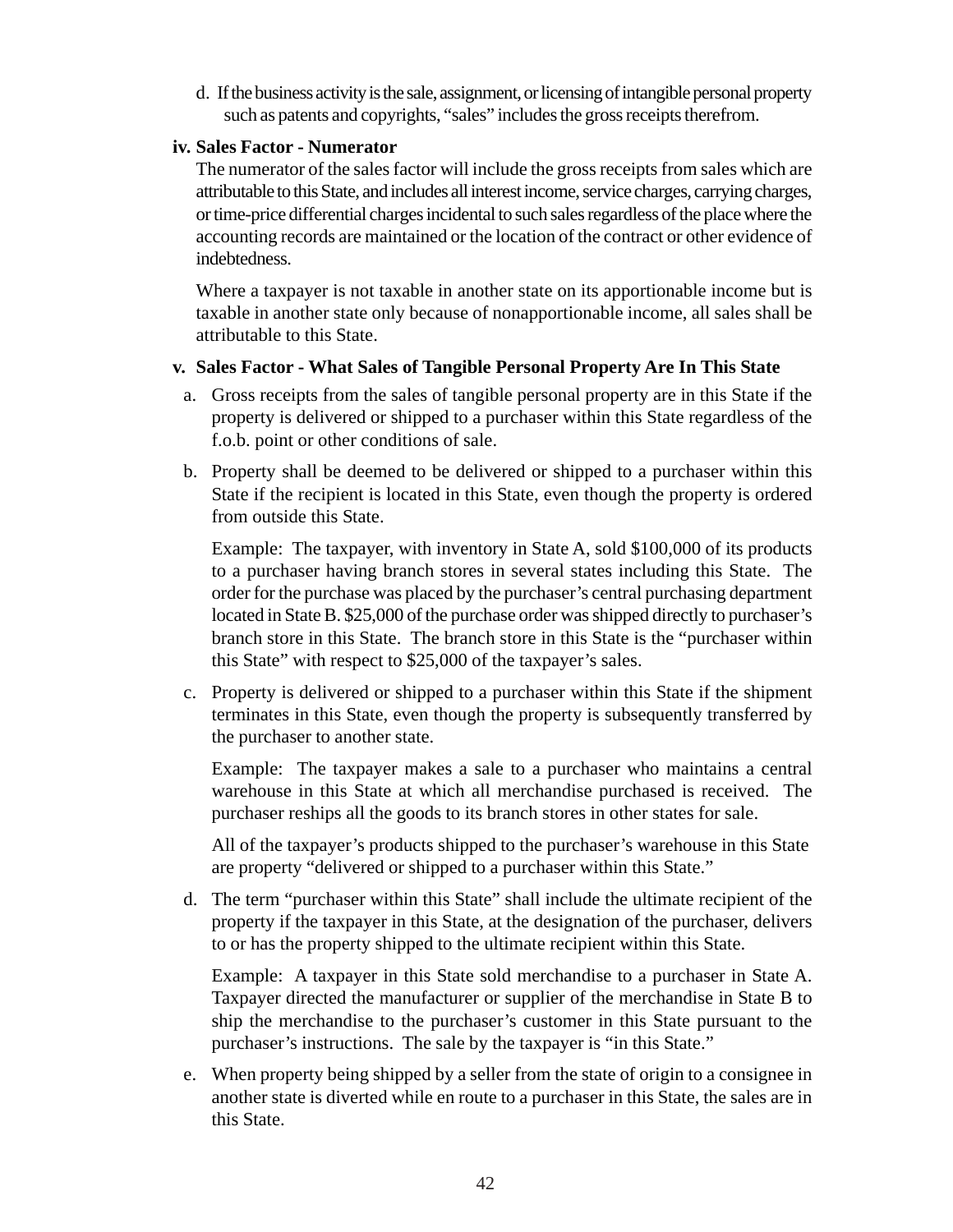Example: The taxpayer, a produce grower in State A, begins shipment of perishable produce to the purchaser's place of business in State B. While en route the produce is diverted to the purchaser's place of business in this State where the taxpayer is subject to tax. The sale by the taxpayer is attributed to this State.

#### **vi. Sales Factor - Sales To United States Government**

a. Gross receipts from the sales of tangible personal property to the United States Government are in this State if the property is shipped to or received or accepted by the United States Government in this State. For the purposes of this regulation, only sales for which the United States Government makes direct payment to the seller pursuant to the terms of its contract constitute sales to the United States Government. Thus, as a general rule, sales by a subcontractor to the prime contractor, the party to the contract with the United States Government, do not constitute sales to the United States Government.

Example 1: A taxpayer contracts with General Services Administration to deliver X number of trucks which were paid for by the United States Government. The United States Government is the purchaser.

Example 2: The taxpayer is a subcontractor to a prime contractor with the National Aeronautics and Space Administration and contracts to build a component of a rocket for \$1,000,000. The sale of the subcontractor to the prime contractor is not a sale to the United States Government.

b. When the United States Government is the purchaser of property which remains in the possession of the taxpayer in this State for further processing under another contract, or for other reasons, "shipment" is deemed to be made at the time of acceptance by the United States Government.

### **vii. Sales Factor, Numerator - Other Receipts Constituting Business Income**

- a. G.S.  $105-130.4(1)(3)$  contains provisions for including gross receipts from other business income transactions in the numerator of the sales factor. Under this subsection gross receipts are attributed to this State if:
	- i. The receipts are from real or tangible personal property located in this State; or
	- ii. The receipts are from intangible property and are received from sources in this State; or
	- iii. The receipts are from services and the income producing activity that gave rise to the receipts is performed within this State.

The term "income producing activity" means the act or acts directly engaged in by the taxpayer, or by anyone acting on the taxpayer's behalf, in the regular course of its trade or business for the ultimate purpose of obtaining gains or profits.

- b. Except for receipts from the casual sale of property, as defined above, receipts described above from other transactions constituting apportionable income shall be attributed to this State as set forth below.
	- i. Gross receipts from the sale, lease, rental or other use of real property are in this State if the real property is located in this State.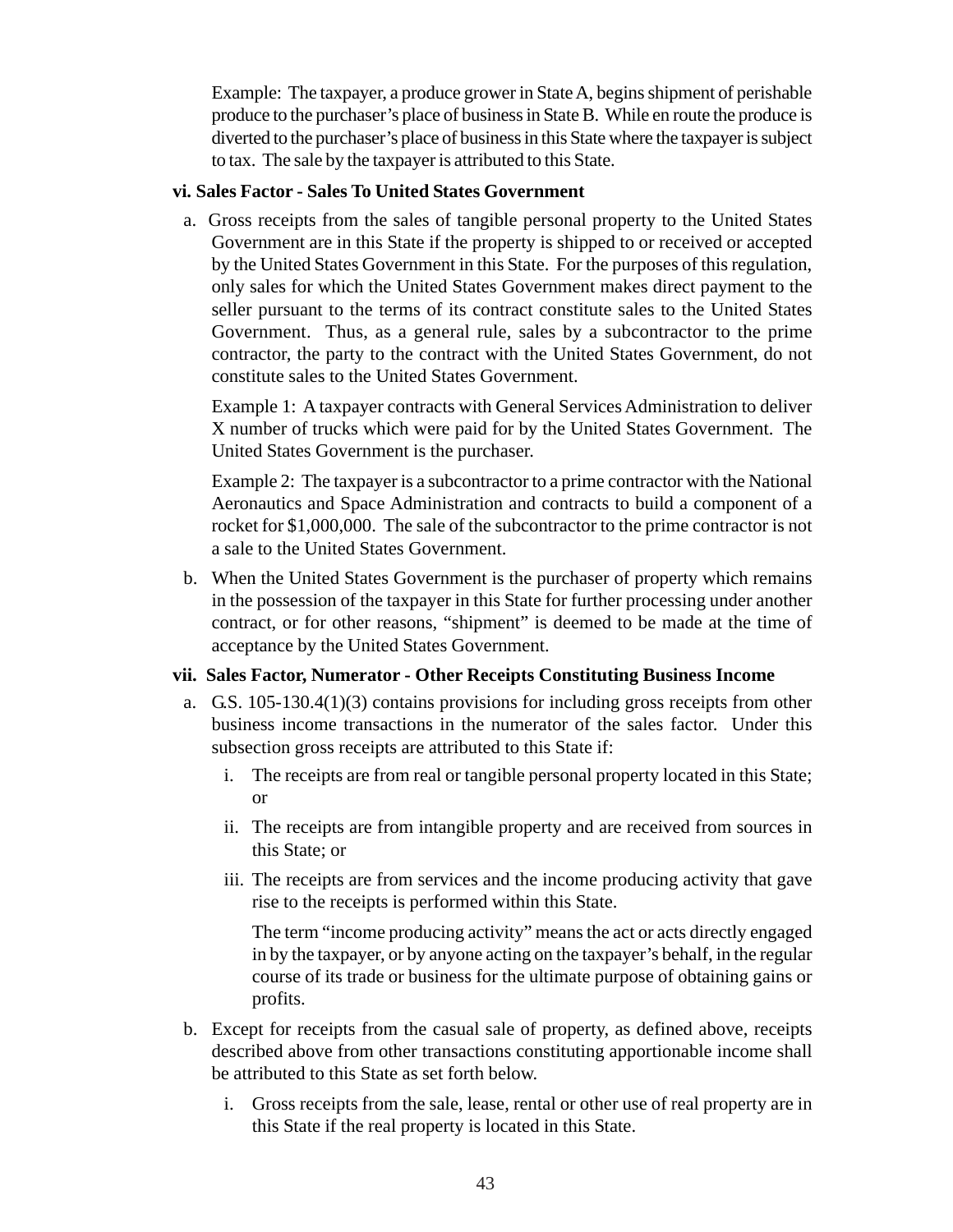- ii. Gross receipts from the rental, lease, licensing the use of, or other use of tangible property shall be assigned to this State if the property is within this State during the entire period of rental, lease, license or other use. If the property is within and without this State during such period, gross receipts attributable to this State shall be based upon the ratio which the time the property was physically present or was used in this State bears to the total time or use of the property everywhere during such period.
- iii. Gross receipts from intangible personal property shall be attributed to this State if they are received from sources within this State.

Example 1: Royalties from trademarks are attributed to this State to the extent the royalties are received as a result sales within this State.

Example 2: Royalties from patents, secret processes, or other similar intangible property are attributed to this State to the extent the patent, secret process, or other similar intangible property is employed in production, fabrication, manufacturing, processing, or other similar use in this State.

Example 3: Royalties from copyrights are attributable to this State to the extent that printing or other publication originates in this State.

Example 4: Dividends are attributable to this State if the payer's commercial domicile is in this State.

Example 5: Interest received from general obligations is attributable to this State if the payer's commercial domicile is in this State.

Example 6: Interest received from specific obligations is attributable to this State if the obligation can be traced to property in this State. For example, interest received from a loan obtained and used by the borrower to buy a piece of real estate in North Carolina is attributable to this State. Interest received from a loan in which real or tangible personal property located in this State is used for collateral is attributable to this State. Interest received as the result of nonpayment or deferred payment of royalties on trademarks is attributable to this State in the same proportion as the royalties are attributable to North Carolina.

iv. Gross receipts for the performance of personal services are attributable to this State to the extent such services are performed in this State. If the services are performed partly within and without this State, such receipts shall be attributed to this State based upon the ratio which the time spent in performing such services in this State bears to the total time spent in performing such services everywhere. Time spent in performing services includes the amount of time expended in the performance of a contract or other obligation which gives rise to such gross receipts. Personal service not directly connected with the performance of the contract or other obligation, as for example, time expended in negotiating the contract, is excluded from the computations.

Example 1: The taxpayer, a road show, gave theatrical performances at various locations in State X and in this State during the income year. All gross receipts from performances given in this State are attributed to this State.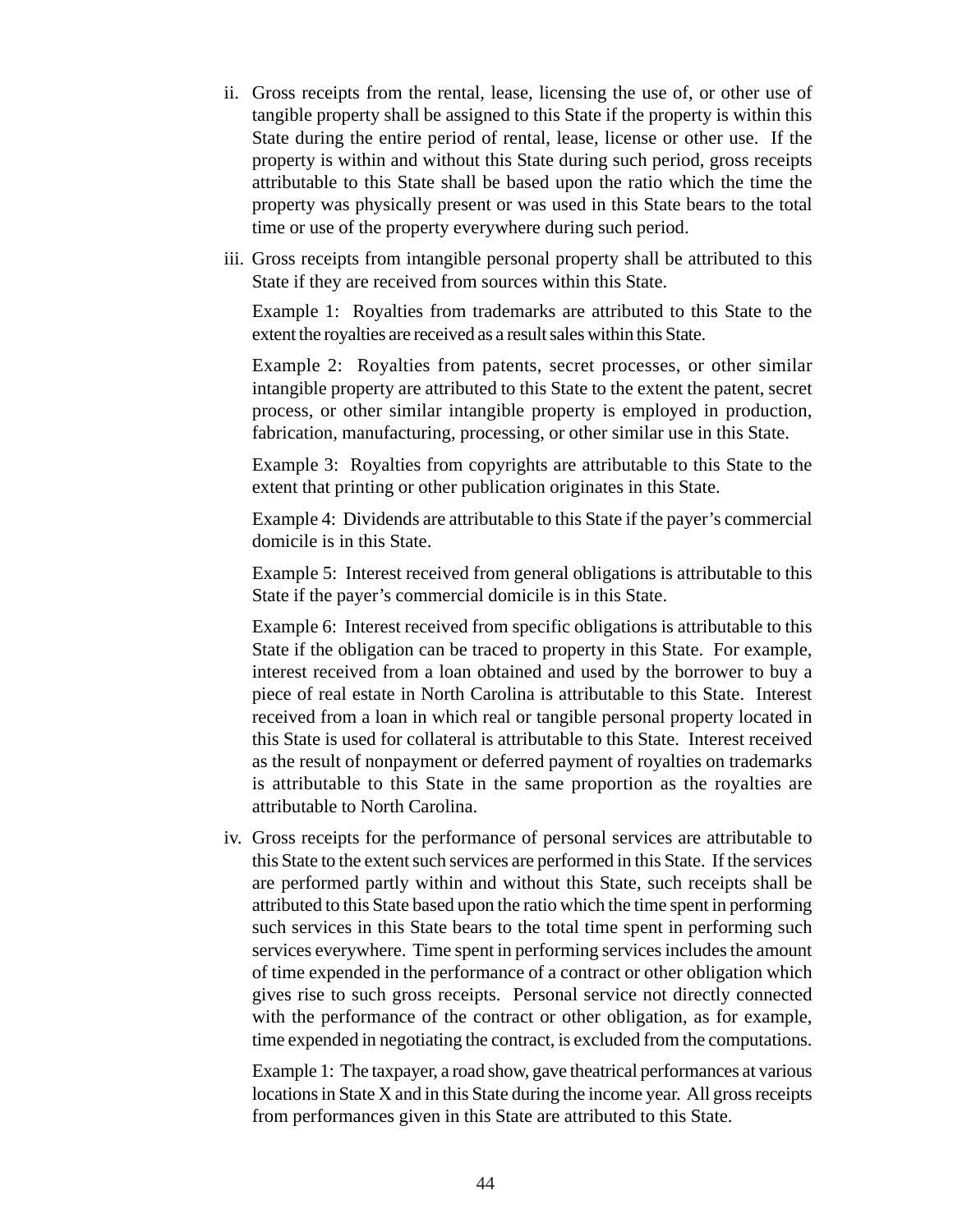Example 2: The taxpayer, a public opinion survey corporation, conducted a poll by its employees in State X and in this State for the sum of \$9,000. The project required 600 man-hours to obtain the basic data and prepare the survey report. Two hundred of the 600 man-hours were expended in this State. The receipts attributable to this State are \$3,000.

| 200 man-hours |             |             |
|---------------|-------------|-------------|
| 600 man-hours | $X$ \$9,000 | $=$ \$3,000 |

## **2. Public Utilities, Excluded Corporations and Air or Water Transportation Corporations Apportionment Factors (G.S. 105-130.4)**

#### **a. Railroad Companies**

All apportionable income of a railroad company must be apportioned to North Carolina by multiplying the income by a fraction, the numerator of which is the railway operating revenue from business done within North Carolina and the denominator of which is the total railway operating revenue everywhere.

### **b. Telephone Companies**

All apportionable income of a telephone company must be apportioned to this State by multiplying the income by a fraction. The numerator of the fraction is gross operating revenue from local service in North Carolina plus gross operating revenue from toll services performed wholly within North Carolina plus the proportion of revenue from interstate toll services attributable to North Carolina as shown by the records of the company plus the gross operating revenue in North Carolina from other services less the uncollectible revenue in North Carolina. The denominator of the fraction is the total gross operating revenue everywhere less total uncollectible revenue.

### **c. Motor Carriers of Property and/or Passengers**

All apportionable income of a motor carrier of property and/or passengers must be apportioned by multiplying the income by a fraction, the numerator of which is the number of vehicle miles in North Carolina and the denominator of which is the total number of vehicle miles of the company everywhere. The word "vehicle miles" shall mean miles traveled by vehicles owned or operated by the company hauling property or passengers for a charge or traveling on a scheduled route.

### **d. Telegraph Companies**

All apportionable income of a telegraph company must be apportioned by multiplying the income by a fraction, the numerator of which is the property factor plus the payroll factor plus the sales factor and the denominator of which is three.

# **e. Excluded Corporations, including Construction Contractors, and Other Public Utilities**

All apportionable income of an excluded corporation and all other public utilities must be apportioned by multiplying apportionable income by the sales factor as defined in G.S. 105-130.4. "Excluded corporation" means any company engaged in business as a building or construction contractor, a securities dealer, loan company or company which receives more than fifty percent (50%) of its ordinary gross income from intangible property. A building or construction contractor is a business so classified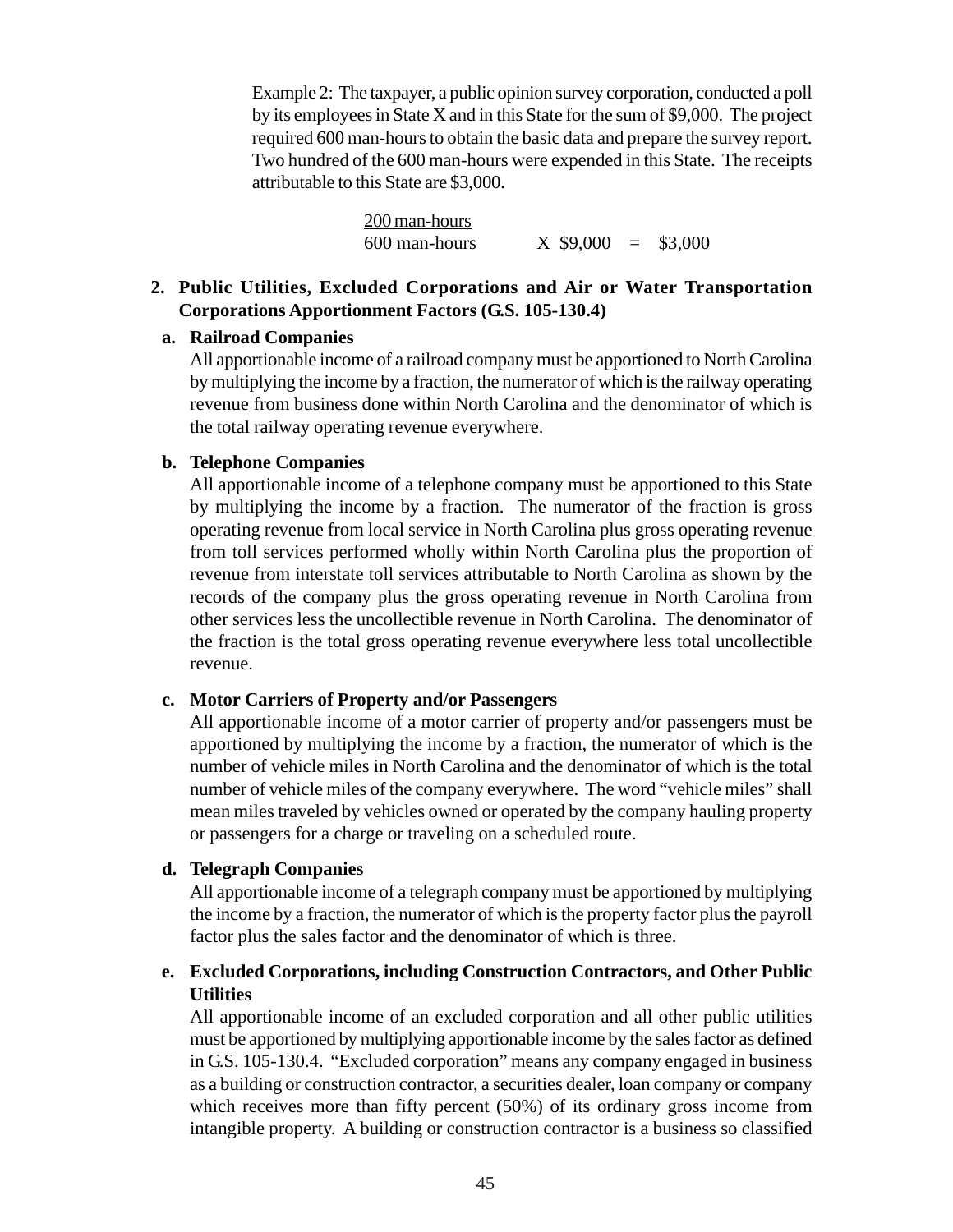in the Standard Industrial Classification Manual published by the Federal Office of Management and Budget.

## **f. Air or Water Transportation Corporations**

All apportionable income of an air or water transportation corporation must be apportioned by a fraction, the numerator of which is the corporation's revenue tonmiles in this state and the denominator of which is the corporation's revenue ton-miles everywhere. The term "revenue ton-mile" means one ton of passengers, freight, rail, or other cargo carried one mile. In making this computation, a passenger is considered to weigh two hundred pounds.

Revenue ton-miles in this State are determined for air transportation companies from the flights, landings and/or departures from locations in this State; and for water transportation companies from dockings and/or departures from locations in this State.

# **J. Deduction of Contributions (G.S. 105-130.9(1), (2) and (3))**

# **1. Preliminary Statement**

Subject to certain limitations, contributions or gifts made by a corporation within the income year to qualified donees are deductible in determining net income.

# **2. Charitable Contribution Defined**

For purposes of this section charitable contributions are defined per section 170 (c) of the Internal Revenue Code.

### **3. Contributions Limited to 5% of Net Income (G.S. 105-130.9(1))**

The deduction for contributions made to qualified organizations other than contributions made to the State of North Carolina, a municipality in North Carolina, or any of their institutions, instrumentalities, or agencies, and to qualified educational institutions located within North Carolina are limited to an amount not exceeding five percent (5%) of the corporation's net income as determined before the deductions for contributions. State law does not permit a corporation to carryover unused contributions to subsequent years.

### **4. Contributions Fully Deductible (G.S. 105-130.9(2))**

Contributions or gifts made by a corporation to the State of North Carolina, a county in North Carolina, a municipality in North Carolina, or any of their institutions, instrumentalities, or agencies, and to qualified educational institutions located within North Carolina are fully deductible in arriving at net income or loss. "Educational institution" means only an educational institution that normally maintains a regular faculty and curriculum and normally has a regularly organized body of students in attendance at the place where the educational activities are carried on. This term, however, is deemed to include the institution's departments, schools and colleges as well as a group of educational institutions and an organization (corporation, trust, foundation, association or other entity) organized and operated exclusively to receive, hold, invest and administer property and to make expenditures to or for the sole benefit of an educational institution or group of such institutions.

Example: Corporation B deducted contributions of \$100 to a North Carolina county agency, \$50 to a college located in North Carolina and \$50 to other qualified donees in determining net income of \$1000 before deduction of a net economic loss of \$500.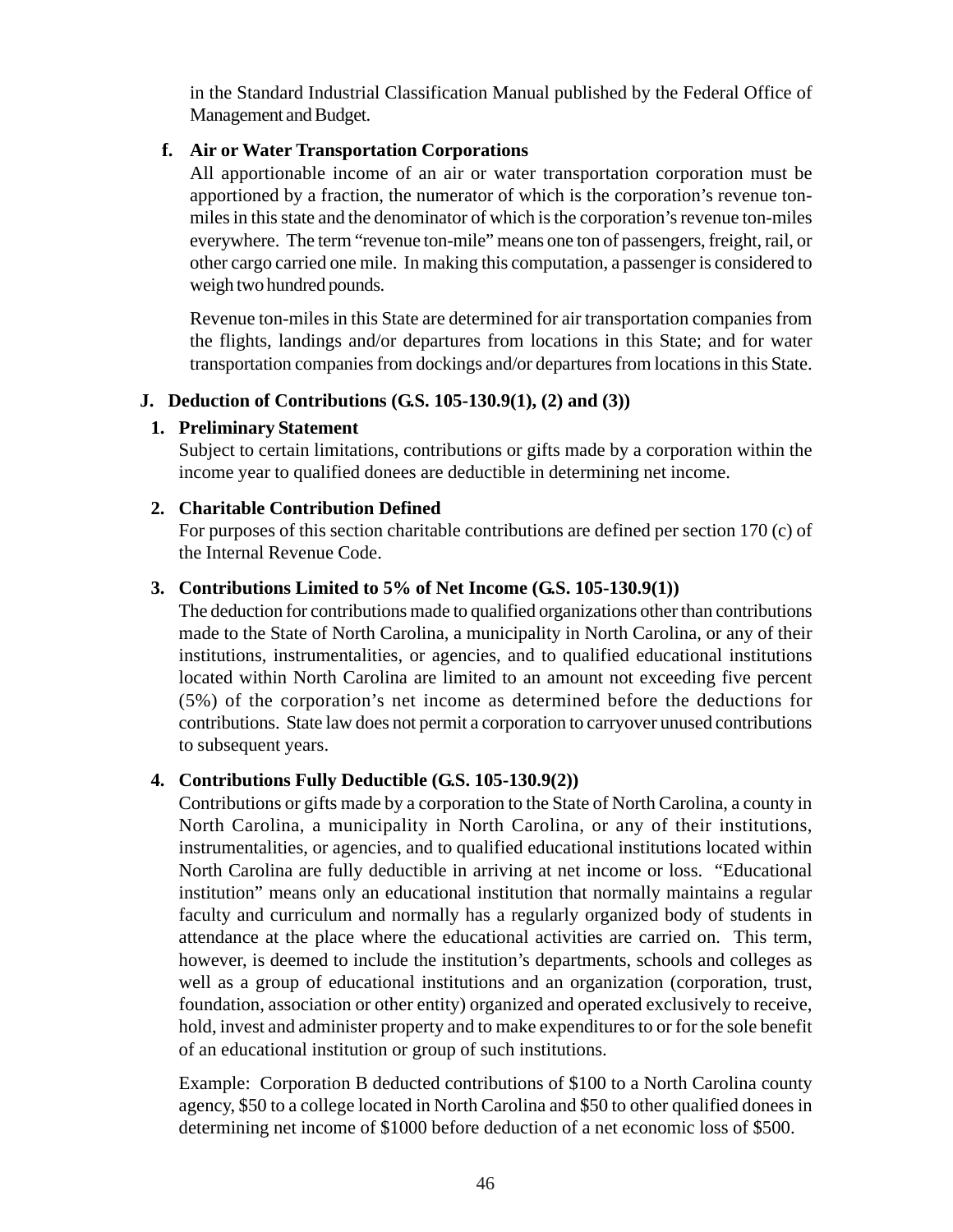The allowable contributions deduction is computed as follows:

| Net income                                         |     | \$1,000 |
|----------------------------------------------------|-----|---------|
| <b>Add: Contributions</b>                          |     | 200     |
| Net income before net economic loss deductions     |     | \$1,200 |
| Less: Net economic loss brought forward            |     | 500     |
| Net income before contributions deduction          | S   | 700     |
| Less allowable contributions:                      |     |         |
| Other qualified donees (not to exceed 5% of \$700) | 35  |         |
| College located in North Carolina                  | 50  |         |
| North Carolina county agency                       | 100 |         |
|                                                    | S   | 185     |
| Net taxable income                                 |     |         |

#### **5. Contributions by Corporations Allocating Net Income (G.S. 105-130.9(3))**

A corporation which is required to apportion its total net income to North Carolina by using the allocation and apportionment methods in G.S. 105-130.4 must deduct from total net income allocable to North Carolina the contributions it made to North Carolina donees qualified in subdivisions (1) and (2) of G.S. 105-130.9.

However, the deduction for contributions made to North Carolina donees qualified in subdivision (1) of G.S. 105-130.9 is limited to 5% of total net income allocated to North Carolina as computed before this deduction. Furthermore, the contributions that qualify as a direct deduction from total net income allocated to North Carolina cannot be deducted in arriving at the corporation's total net income subject to apportionment.

Example: Corporation C's records show net income of \$114,000 before the deductions for a net economic loss and contributions. Contributions total \$6,200 and include \$200 to a North Carolina agency, \$2,000 to other North Carolina donees and \$4,000 to qualified donees located outside North Carolina. The deduction for contributions is determined as follows:

| Net income before contributions and net economic loss deduction | 114,000     |
|-----------------------------------------------------------------|-------------|
| Less: Contributions to donees outside North Carolina            | 4,000       |
| Total                                                           | \$110,000   |
| Less: Total nonapportionable income                             | 10,000      |
| Total apportionable income                                      | \$100,000   |
| Apportionable to North Carolina —35%                            | \$35,000    |
| Add: Nonapportionable income directly                           |             |
| allocated to North Carolina                                     | 1.000       |
| Total income allocated to North Carolina                        | S<br>36,000 |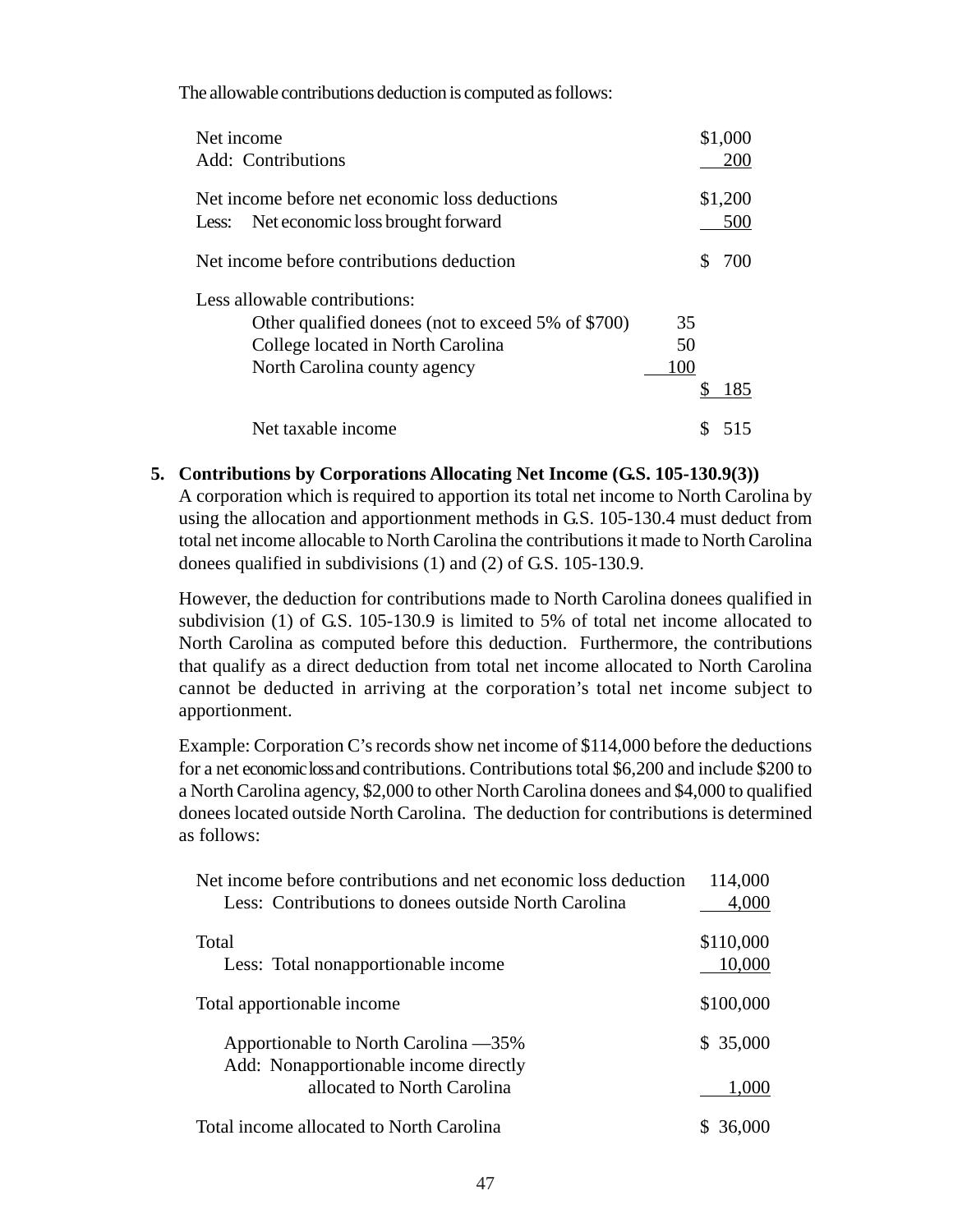| Total income allocated to North Carolina                                            | \$36,000  |
|-------------------------------------------------------------------------------------|-----------|
| Less: Allowable portion of net economic loss deduction                              | 6,000     |
| Total income allocated to N C before contributions to donees                        | \$ 30,000 |
| Total income allocated to N C before contributions to donees<br>Less: Contributions | \$30,000  |
| North Carolina donees (not to exceed 5% of \$30,000)                                | \$1,500   |
| North Carolina county agency                                                        | 200       |
|                                                                                     | 1.700     |
| Net taxable income                                                                  | 28.300    |

### **K. Rapid Amortization for Qualifying Facilities and Equipment (G.S. 105-130.10, G.S. 105-130.10A)**

**1. Rapid Amortization of Air or Water Pollution Abatement, Recycling and Resource Recovering, Sewage and Hazardous Wastes Facilities**

A corporation may, at its option and in lieu of any regular depreciation allowance, recover over a period of sixty (60) months its costs of any air-cleaning device; sewer or waste treatment plant including waste lagoons; pollution abatement equipment; recycling and resource recovering facilities; sewer service facilities to residential and outlying areas built by public or private utilities; and facilities built to reduce the volume of hazardous wastes generated.

## **2. Certification of Facilities Required**

The deduction for rapid amortization of the facilities and equipment described above shall be allowed only upon the condition that the corporation furnish the Secretary of Revenue a certificate from the Department of Environment and Natural Resources or the Environmental Management Commission certifying the air cleaning and waste treatment facilities comply with the Commission's requirements. The recycling facilities also require a certificate from the Department of Environment and Natural Resources.

# **3. Rapid Amortization of Equipment Mandated by OSHA**

A corporation may also at it option and in lieu of any regular depreciation allowance recover over a period of 60 months its cost of any equipment mandated by the Occupational Safety and Health Act (OSHA). "Cost" shall include the cost of planning, acquiring, constructing, modifying, and installing such equipment.

"Equipment mandated by OSHA" refers to any tangible personal property and other buildings and structural components of buildings in which the corporation must acquire, contract, install, or make available in order to comply with the occupational safety and health standards adopted and promulgated by the United States Secretary of Labor or the Commissioner of Labor of North Carolina.

### **L. Amortization of Bond Premiums (G.S. 105-130.5) (17 NCAC 05C.1400)**

# **1. Preliminary Statement**

If a corporation purchases a bond at more than its face value, the amount of premium paid may be amortized over the life of the bond. However, the allowance of a deduction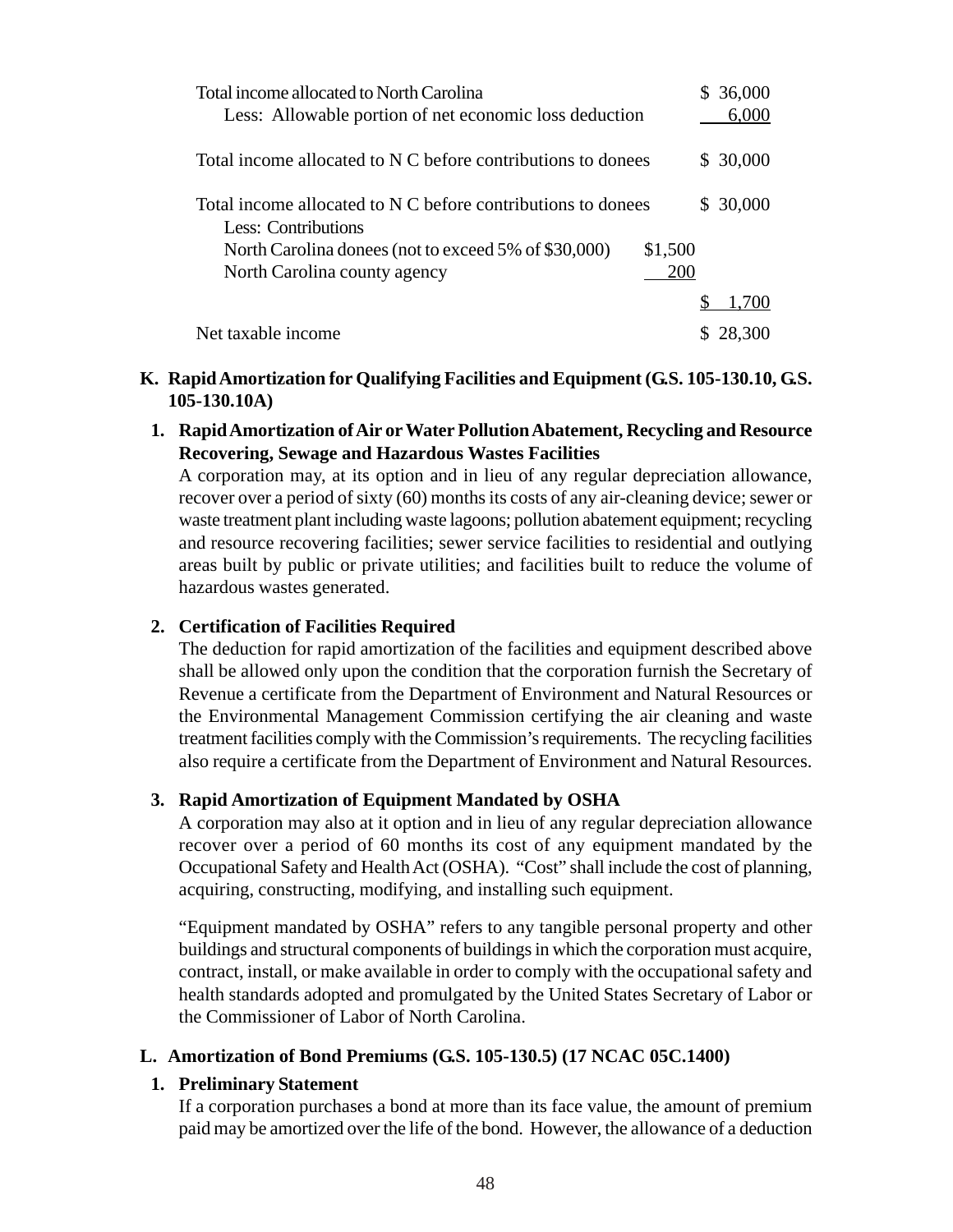against net income for amortization of the premium paid depends upon the type of bond purchased by the corporation.

Amortization of premiums on *tax-exemp*t bonds by a corporation is mandatory with no deduction allowed in computing State net income.

A corporation may at its option amortize the amount of premiums paid on *taxable* bonds over the life of the bonds. If the premium is not amortized by the corporation, it will constitute part of the basis of the bond in determining gain or loss at maturity or sale.

For State income tax purposes, obligations of the United States or its possessions and obligations of the State of North Carolina or any of its subdivisions are tax-exempt. Interest income received by a corporation on such obligations is not taxable; however, a corporation must include in its computation of State net income any gain or loss realized on the disposal of such obligations.

Premiums paid on all bonds acquired prior to January 1, 1963 cannot be amortized but constitute a part of the cost basis of the bonds in determining gain or loss when the bonds are sold.

#### **2. Tax-Exempt Bonds**

The amount of premium paid upon the purchase of a tax-exempt bond is amortized over the life of the bond. Amortization for the taxable year is accomplished by reducing the original cost of the bond by a portion of the premium paid, with no deduction against net income for the year. Therefore, when the bond is sold or otherwise disposed of, the basis for determining gain or loss will always be original cost less the amount of premium amortized for book purposes through the year of disposal.

Example: A corporation pays \$5,100 for a 5-year tax-exempt interest-bearing bond having a par value of \$5,000. The premium of \$100 paid upon the purchase of the bond must be amortized over the life of the bond and cannot be used as a deduction in determining net income. The bond is sold after two years for \$5,100. Although interest earned on the bond is not taxable, the corporation is required to report the sale as follows:

| Sales price             | \$5,100 |
|-------------------------|---------|
| Basis of bond sold:     |         |
| Cost                    | \$5,100 |
| Less: Premium amortized |         |
|                         | \$5,060 |
| Gain                    |         |

### **3. Taxable Bonds**

A portion of the premium paid upon the purchase of a taxable bond may be deducted in the taxable year only if an adjustment is made to the basis of the bond. If a taxpayer elects to amortize the premium, the basis for determining gain or loss will always be original cost less the amount of premium amortized and deducted in its tax returns through the year of disposal. Otherwise, the basis of a taxable bond for determining gain or loss will always be the entire amount paid for the bond.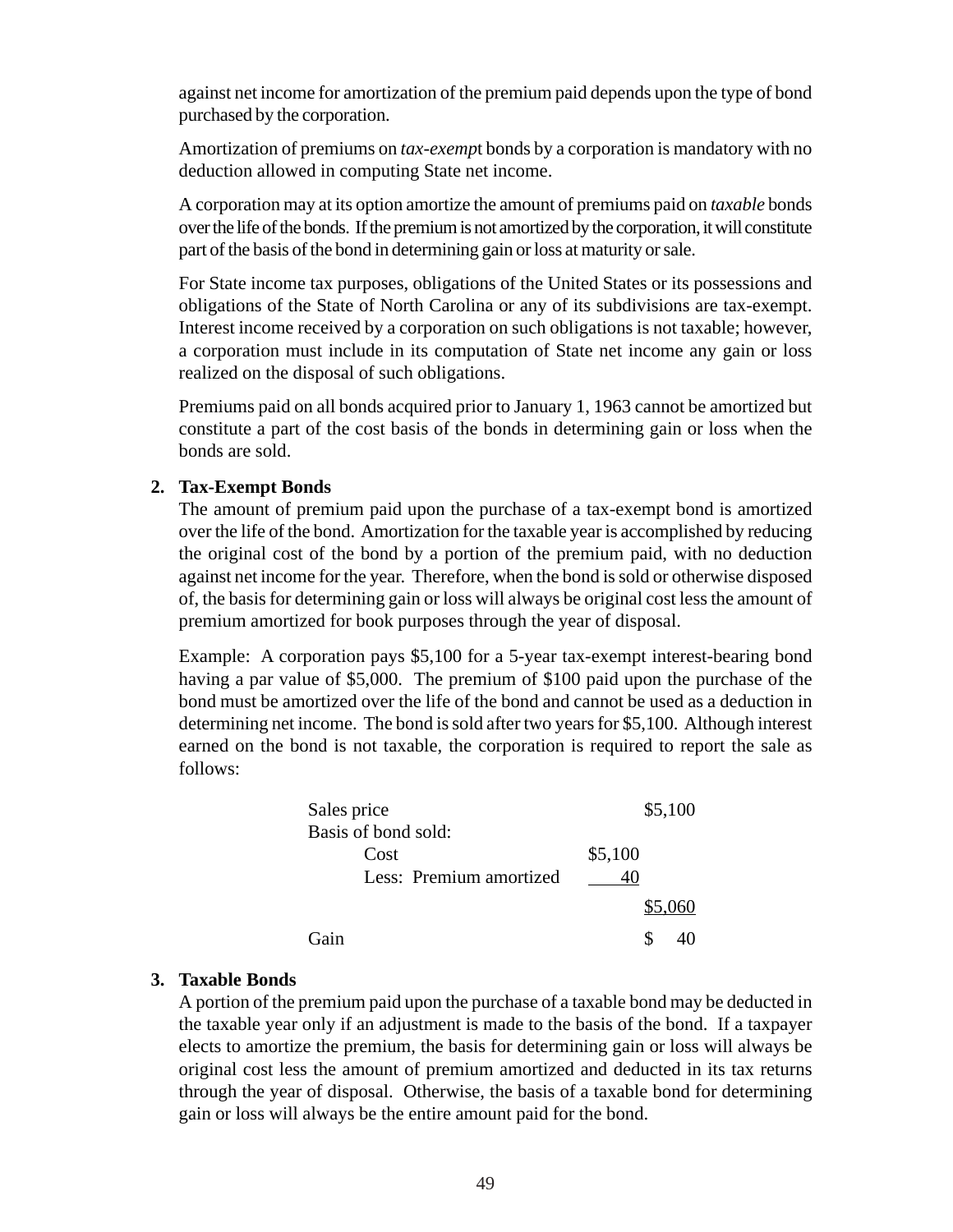#### Examples:

a. A corporation pays \$12,500 for a taxable interest-bearing bond having a par value of \$12,000. The bond matures in ten years. Since the interest from the bond represents taxable income to the corporation, it elects to amortize the premium paid over the life of the bond. One-tenth of the premium, or \$50, is allowable as an annual deduction in determining net income. At the end of five years the corporation sells the bond for \$12,375. The corporation is required to report the sale as follows:

| Sales price             | \$12,375 |
|-------------------------|----------|
| Basis of bond sold:     |          |
| Cost                    | \$12,500 |
| Less: Premium amortized | 250      |
|                         | \$12,250 |
| Gain                    | 125      |

b. In the previous example, if the corporation had elected not to amortize the premium, it would be required to report the sale of bond as follows:

| Sales price                 | \$12,375    |
|-----------------------------|-------------|
| Basis of bond sold:<br>Cost | \$12,500    |
| Loss                        | $($ \$ 125) |

#### **4. Definition of Bond**

The term "bond" means any bond, debenture, note, or certificate or other evidence of indebtedness issued by any corporation and bearing interest and includes any like obligation issued by any government or political subdivision thereof.

#### **M. Net Economic Loss Carryover (G.S. 105-130.8)**

#### **1. Preliminary Statement**

In order that some measure of relief may be granted to corporations which have incurred economic misfortune or which are otherwise materially affected by strict adherence to the annual accounting rule in determining taxable income, the statute provides for the carrying forward of a net economic loss for a period of fifteen (15) years. A net economic loss carried forward from any year shall first be applied to, or offset by, any income taxable or nontaxable of the next succeeding year before any portion of the loss may be carried forward to a succeeding year.

#### **2. Differences Between North Carolina and Federal Provisions**

The loss deduction allowed for North Carolina income tax purposes differs from the loss deduction permitted for Federal income tax purposes in two principal ways:

a. For North Carolina tax purposes, the loss must be a net *economic* loss rather than a net *operating* loss.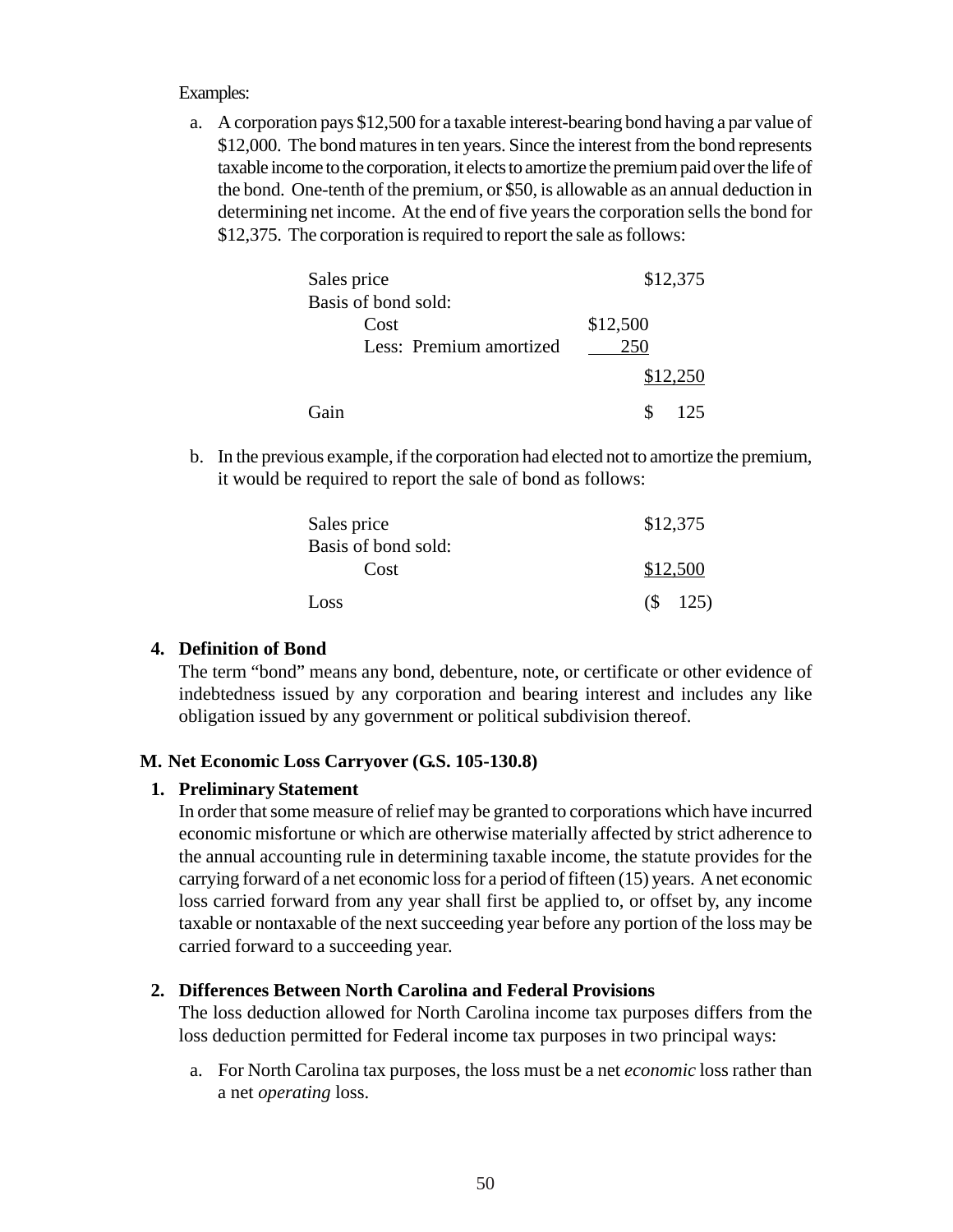b. For North Carolina tax purposes, a loss can *only be carried forward*, whereas under the Federal law a loss may also be carried back to years preceding the loss-year.

#### **3. Definition of Net Economic Loss**

A net economic loss is the amount by which allowable deductions, other than prior years' losses, exceed income from all sources in the year including any *income not taxable*. Dayco Corporation v. Clayton, Commissioner of Revenue (1967), 269 N.C. 490,153 S.E. 2nd 28.

#### **4. Income Not Taxable**

Income not taxable includes any income item that has been deducted in computing State net income under G.S. 105-130.5, any nonapportionable income that has been allocated directly to another state under G.S. 105-130.4, and any other income that is not taxable under State law. (See Dayco Corporation v. Clayton.) The amount of the income item considered income not taxable for corporate income tax is determined after subtracting related expenses for which a deduction was allowed for corporate tax.

#### **5. Procedure for Deducting a Net Economic Loss**

A net economic loss is carried forward from the loss year and deducted from income in the next succeeding year. However, any such loss carried forward must be reduced or offset by any *income not taxable* received in the succeeding year in determining the amount of net economic loss deduction in such succeeding year. Any unused portion of a net economic loss remaining may be carried forward to the next succeeding year. (See Dayco Corporation v. Clayton)

### **6. Corporations Allocating Their Net Income (17 NCAC 05C.1506)**

A corporation required to allocate and apportion its net income or net loss under G.S. 105-130.4 may carry forward only a portion of its net economic loss. After the required adjustments for income not taxable in the next succeeding year have been made, the allocable portion of such determined net economic loss deduction is deducted from the total amount of income allocated to this State. For example, a corporation allocating 50% of its net income or loss to North Carolina in a particular year in which it sustains a total net economic loss of \$1,000 may carry forward only \$500 to a subsequent year.

Where the allocating corporation earns nonapportionable income subject to direct allocation outside North Carolina in a year succeeding the loss year, the portion of the directly allocated income used to offset the loss brought forward is determined by applying to such income the allocation percentage applicable to the succeeding year.

### **7. Corporation Sustaining Loss Entitled to Deduction (17 NCAC 05C.1507)**

In the case of a merger of a loss corporation and a profit corporation, pre-merger losses may be offset against post-merger profits only to the extent that the group of assets that were previously operated at a loss are operated at a profit after the merger. Accounting records must show clearly the income and expenses attributable to such groups of assets. See Good Will Distributors (Northern) Inc. v. Currie, Commissioner of Revenue (1959) 251 N.C. 120, 110 S. E. 2nd 880; Holly Farms Poultry Industries, Inc. v. Clayton, Commissioner of Revenue (1970) 9 N.C. App. 345, 176 S.E. 2nd 367; Fieldcrest Mills, Inc. v. Coble, (1976), 290 N.C. 504, 135 S.E. 2nd 205.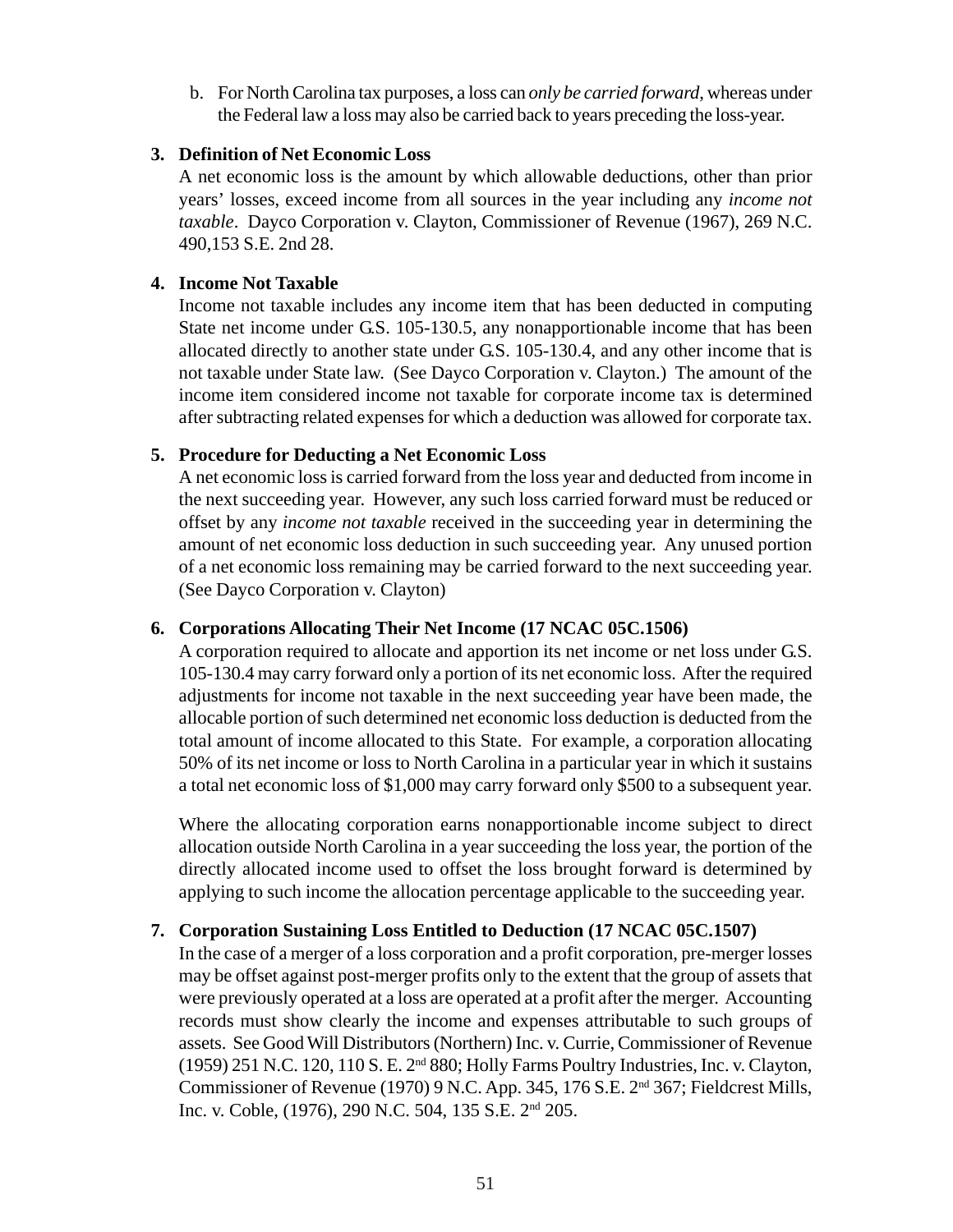#### **8. Examples**

The following examples show the proper method of computing net economic losses and the correct procedure for carrying them forward as deductions.

Example 1: Corporation X, a North Carolina corporation, conducts its entire business in this State. The corporation had a net loss of (\$10,000) in 2003 and net income of \$20,000 in 2004. In each year, the corporation received \$500 from U.S. government obligations and \$500 from State of North Carolina bonds. Interest on North Carolina bonds and interest on U.S. obligations were deducted in computing State net income and net loss.

## **Determination of Net Economic Loss**

| Net loss for 2003                                           |       | $(\$10,000)$ |
|-------------------------------------------------------------|-------|--------------|
| Reduced by income not taxable:<br>U. S. Government interest | \$500 |              |
| N.C. bond interest                                          | 500   |              |
|                                                             |       | 1,000        |
| Net economic loss for 2003                                  |       | (\$9,000)    |
| <b>Computation of Net Economic Loss Deduction</b>           |       |              |
| Net loss brought forward from 2003                          |       | (\$9,000)    |
| Reduced by income not taxable received in 2004:             |       |              |
| U. S. Government interest                                   | \$500 |              |
| N.C. bond interest                                          | 500   |              |
|                                                             |       | 1,000        |
| Net economic loss deduction in 2004                         |       | (\$.8,000)   |
| <b>Computation of 2004 Net Taxable Income</b>               |       |              |
| $\mu$ income for $2004$                                     |       | ፍንስ ስሰስ      |

| Net income for 2004                            | \$20,000 |
|------------------------------------------------|----------|
| Less: Net economic loss deduction (from above) | (8,000)  |
| Net taxable income                             | \$12,000 |

Example 2: Corporation Y is a North Carolina corporation engaged in the business of manufacturing and selling chemicals and related products within and without this State. Its business is directed or managed from its North Carolina offices; therefore its commercial domicile is in this State. The corporation had a net loss of (\$22,500) in 2003 and net income of \$21,500 in 2004.

The arithmetical average of the apportionment factors of property, payroll and sales was 60% in 2003 and 70% in 2004.

The corporation received nontaxable interest of \$800 in 2003 and \$600 in 2004 on U.S. government bonds.

In determining net loss and net income in the above years, the corporation included the following income and deduction items: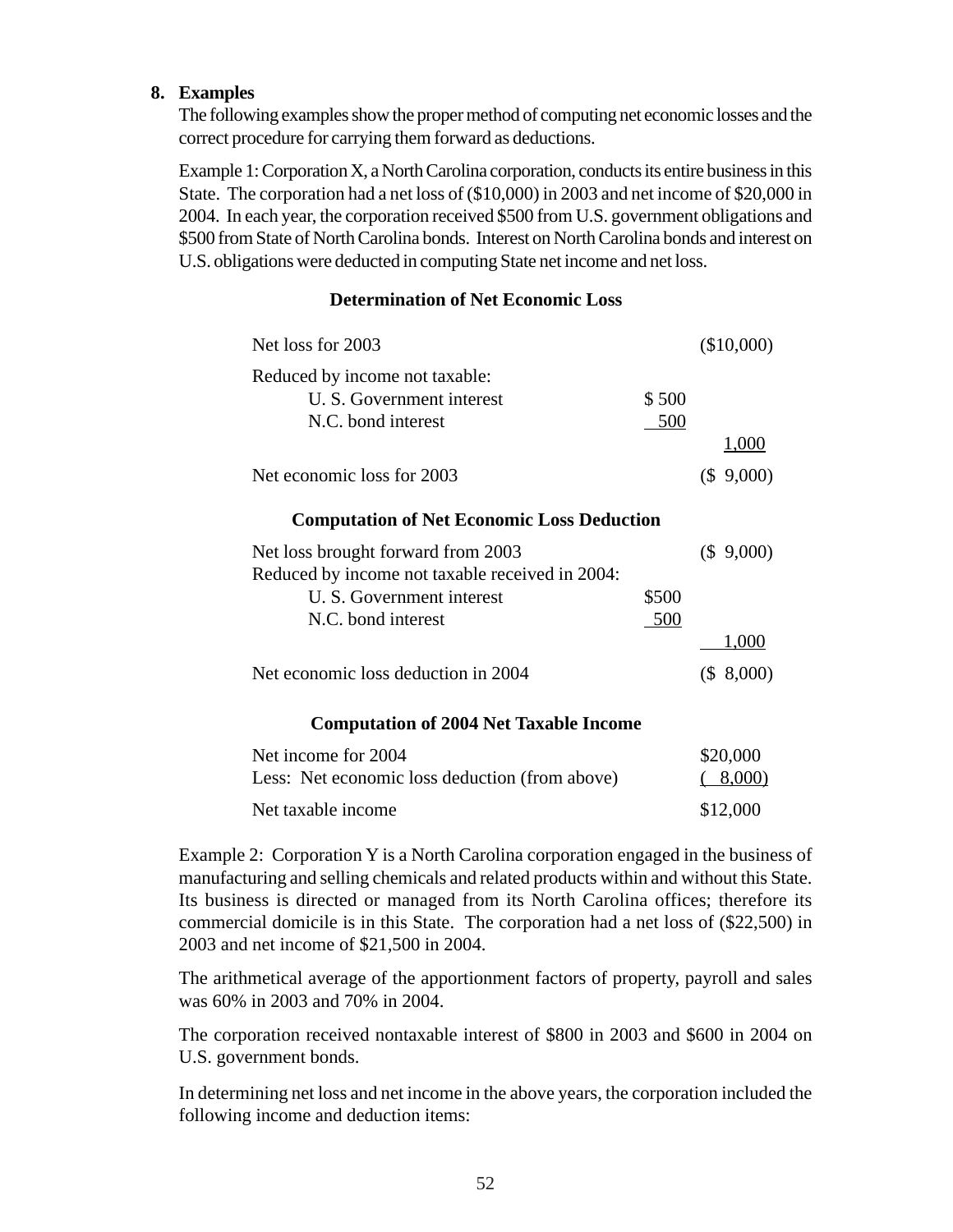- a. Contributions of \$1,000 to North Carolina donees were deducted in each year. Included in this deduction for each year were fully deductible contributions of \$500 to qualified educational institutions in North Carolina.
- b. Nonapportionable rental income, less related expenses, of \$2,000 was received in each year on a building located outside North Carolina. (Note: Since the rental income was received on nonapportionable real property, it is allocated directly to the state in which the property was located.)
- c. A gain of \$500 in 2003 and a loss of (\$500) in 2004 was realized on the sale of U.S. government bonds. (Note: Since the commercial domicile of Corporation Y is in North Carolina, such nonapportionable gains or losses on intangible property are allocated directly to this State.)
- d. Nonapportionable dividend income of \$1,000 (net nonapportionable dividend income) was received in each year. (Note: Since the commercial domicile of Corporation Y is in North Carolina, such net nonapportionable dividend income is allocated directly to this State.)

| Net loss for 2003                                      | $(\$22,500)$      |
|--------------------------------------------------------|-------------------|
| Add: Contributions                                     | 1,000             |
| Total                                                  | $(\$21,500)$      |
| Less total nonapportionable income:                    |                   |
| Net rental income                                      | \$2,000           |
| Gain on bonds sold                                     | 500               |
| Net nonapportionable dividends                         | 1,000             |
|                                                        | <u>3,500</u><br>S |
| Total apportionable income (loss)                      | $(\$25,000)$      |
| Apportionable to North Carolina — 60%                  | (\$15,000)        |
| Add nonapportionable income allocated directly to N C: |                   |
| Gain on bonds sold                                     | \$500             |
| Net nonapportionable dividends                         | 1,000             |
|                                                        | \$1,500           |
| Total                                                  | (\$13,500)        |
| Less: Contributions to educational                     |                   |
| institutions located in N. C                           | \$<br>500         |
| Total                                                  | (\$14,000)        |
| Less income not taxable in North Carolina:             |                   |
| U.S. Government interest (60% of \$800)                | \$<br>480         |
| Net rental income $(60\% \text{ of } $2,000)$          | 1,200             |
|                                                        | 1,680<br>\$       |
| Net economic loss for 2003                             | (\$12,320)        |

#### **Computation of Net Economic Loss**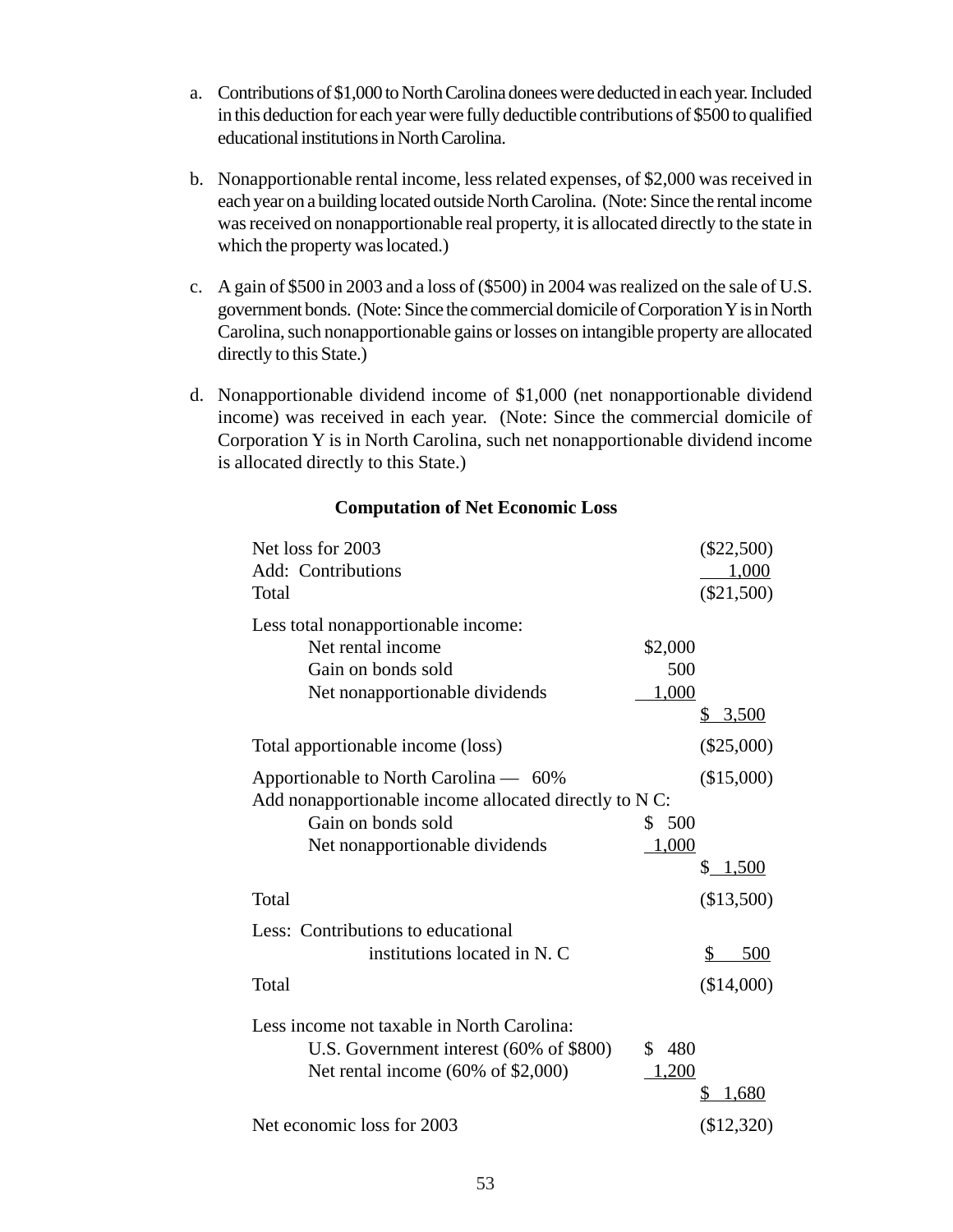| Net economic loss brought forward from 2003                                                                                                                                        | $(\$12,320)$                                           |
|------------------------------------------------------------------------------------------------------------------------------------------------------------------------------------|--------------------------------------------------------|
| Reduced by nontaxable income received in 2004:<br>U.S. Government interest (70% of \$600)<br>Net rental income $(70\% \text{ of } $2,000)$                                         | 420<br>\$<br><u>1,400</u><br><u>\$1,820</u>            |
| Net economic loss deduction in 2004                                                                                                                                                | $(\$10,500)$                                           |
| <b>Computation of 2004 Net Taxable Income</b>                                                                                                                                      |                                                        |
| Net income for 2004<br>Add: Contributions<br>Total                                                                                                                                 | \$21,500<br><u>1,000</u><br>\$22,500                   |
| Less total nonapportionable income:<br>Net rental income<br>Loss on bonds sold<br>Net nonapportionable dividends                                                                   | \$2,000<br>(500)<br>1,000<br>\$2,500                   |
| Total apportionable income<br>Apportionable to North Carolina – 70%<br>Add nonapportionable income allocated directly to N. C.:<br>Loss on bonds sold<br>Net nonbusiness dividends | \$20,000<br>\$14,000<br>\$ (500)<br>1,000<br>500<br>\$ |
| <b>Total allocated to North Carolina</b>                                                                                                                                           | \$14,500                                               |
| <b>Total allocated to North Carolina</b><br>Less: Net economic loss deduction from above<br>Total                                                                                  | \$14,500<br>(10,500)<br>\$4,000                        |
| Less contributions to North Carolina donees:<br>Amount subject to 5% limitation (5% of \$4,000)<br>Amount given to N. C. educational institution                                   | \$<br>200<br>500<br><u>700</u><br>\$                   |
| Net taxable income in 2004                                                                                                                                                         | \$ 3,300                                               |

**Computation of Net Economic Loss Deduction**

Example 3: Corporation Z, a Delaware corporation domesticated in North Carolina, is engaged in the business of manufacturing machinery within and without this State. Its commercial domicile is in New York. The corporation had a net loss of (\$52,500) in 2003 and net income of \$91,100 in 2004.

The arithmetical average of the apportionment factors of property, payrolls and sales was 20% in 2003 and 25% in 2004.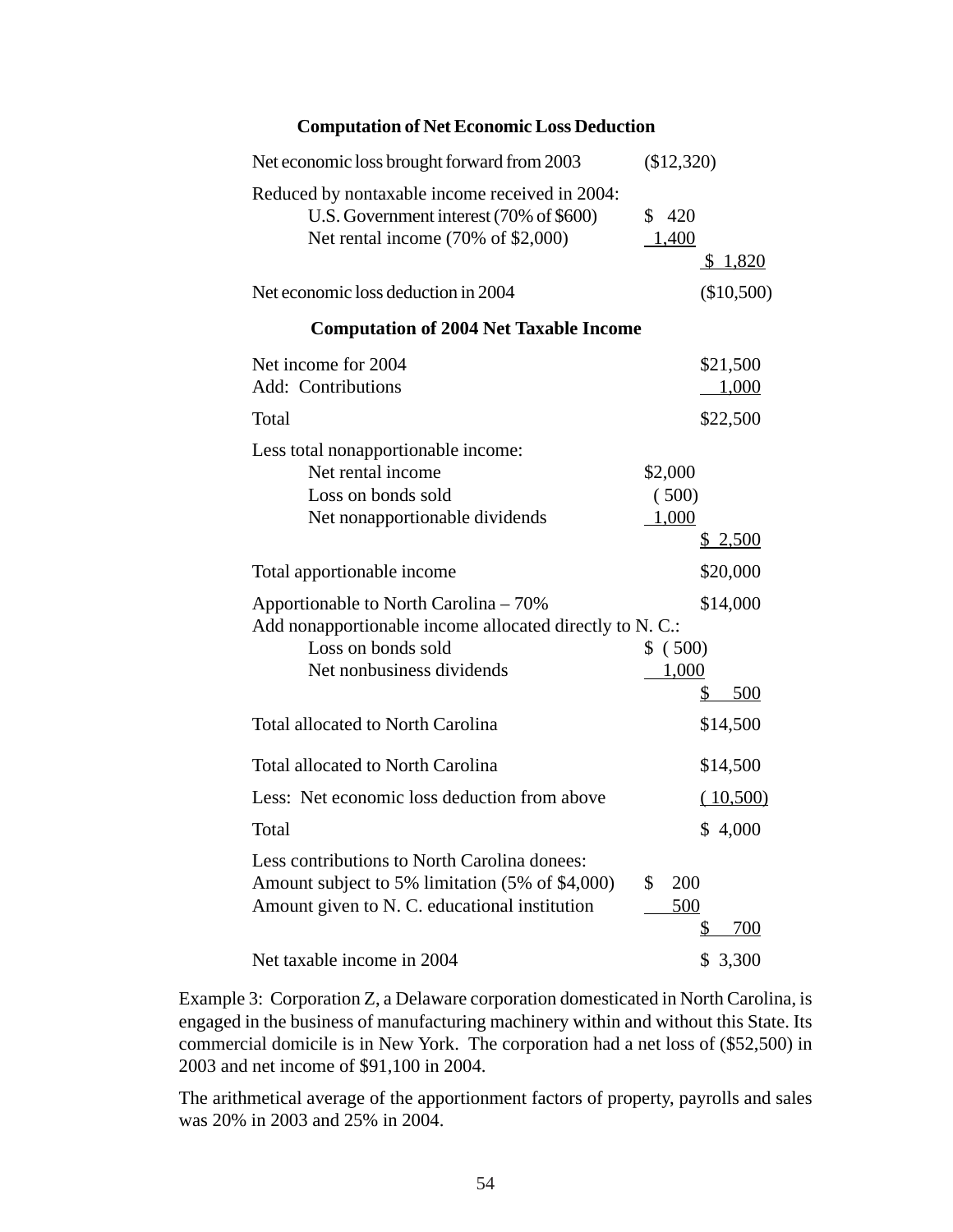Listed below are income and deduction items included in the computation of net loss and net income.

- a. In each year, contributions of \$1,000 to donees outside North Carolina were deducted. In 2004 contributions of \$200 to North Carolina donees were also deducted.
- b. A loss of (\$500) was realized in each year on the sale of corporate bonds acquired and held as an investment. (Note: Since the losses were nonapportionable losses they are not included in apportionble income.)
- c. Nonapportionable interest of \$2,000 was received in each year on bonds acquired and held as an investment. (Note: Since this interest is nonapportionable income, it is not included in apportionable income.)
- d. Nonapportionable dividends of \$10,000 (net nonapportionable dividend income) were received in each year from Corporation A. (Note: Although Corporation Z included the \$10,000 in gross income, these dividends are nonapportionable income and as such are not included in apportionable income.)

| Net loss for 2003<br>Add: Contributions                                                                                                              | $(\$52,000)$<br>1,000                              |  |
|------------------------------------------------------------------------------------------------------------------------------------------------------|----------------------------------------------------|--|
| Total                                                                                                                                                | $(\$51,500)$                                       |  |
| Less total nonapportionable income:<br>Loss on bonds sold<br>Interest<br>Net nonapportionable dividends                                              | \$<br>(500)<br>2 000<br>10,000<br>\$11,500         |  |
| Total apportionable income (loss)                                                                                                                    | $(\$63,000)$                                       |  |
| Apportionable to North Carolina $-20\%$<br>Reduced by income not taxable:<br>Interest $(20\% \text{ of } $2,000)$<br>Net dividends (20% of \$10,000) | (\$12,600)<br>400<br>S.<br>2,000<br><u>\$2,400</u> |  |
| Net economic loss for 2003                                                                                                                           | (\$10,200)                                         |  |
| <b>Computation of Net Economic Loss Deduction</b>                                                                                                    |                                                    |  |
| Net economic loss brought forward from 2003<br>Reduced by nontaxable income received in 2004:<br>$\sim$ $\sim$ $\sim$ $\sim$ $\sim$ $\sim$ $\sim$    | (\$10,200)<br>$\sim$ $\sim$ $\sim$                 |  |

### **Computation of Net Economic Loss**

| Net economic loss brought forward from 2003     | (510,200) |
|-------------------------------------------------|-----------|
| Reduced by nontaxable income received in 2004:  |           |
| Nonapportionable interest (25% of \$2,000)      | 500       |
| Net nonaportionable dividends (25% of \$10,000) | 2,500     |
|                                                 | \$3,000   |
| Net economic loss for 2004                      | (\$7,200) |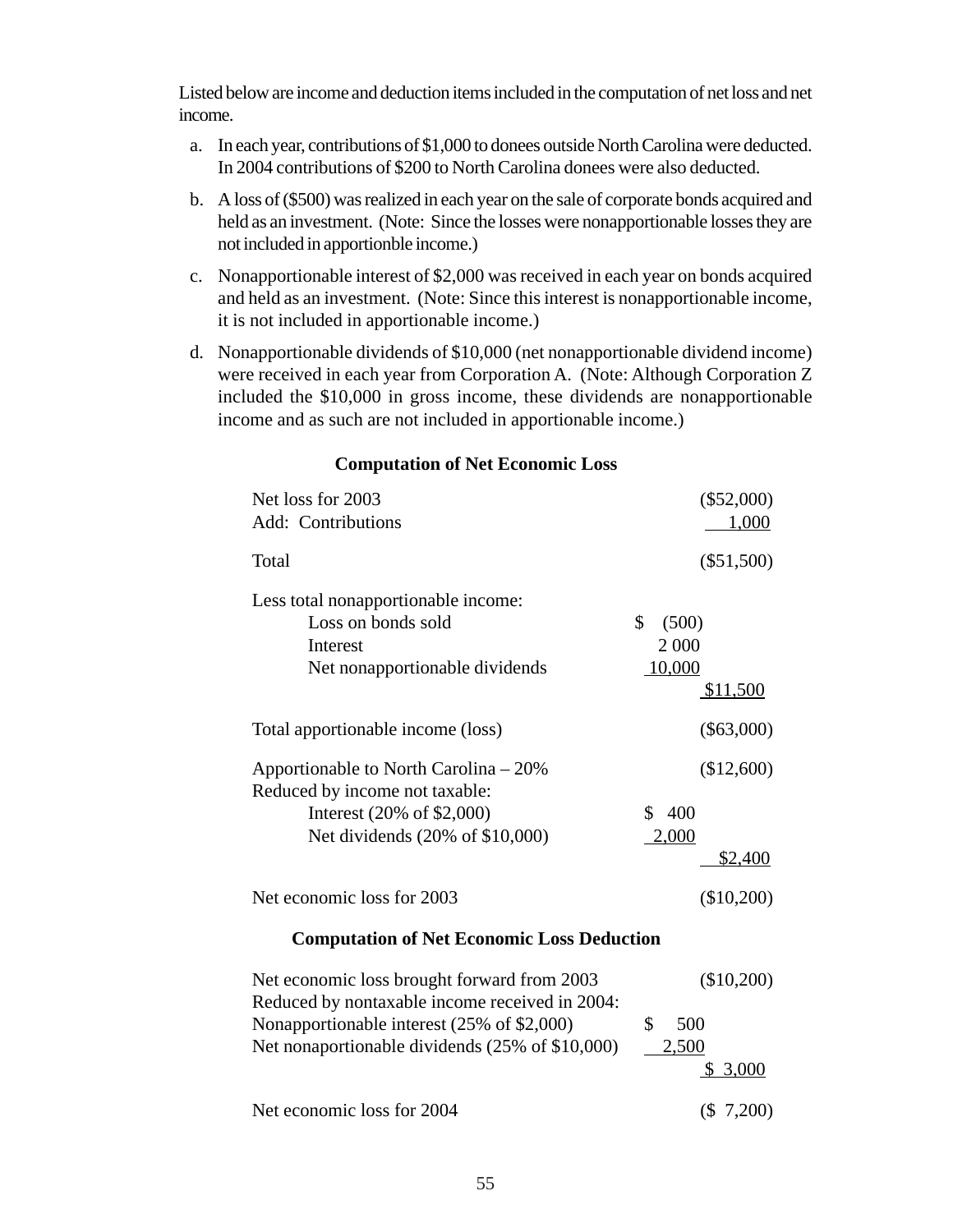#### **Computation of 2004 Net Taxable Income**

| Net income for 2004                                     | \$91,100    |
|---------------------------------------------------------|-------------|
| Add: Contributions to donees located in N C             | 200         |
| Total                                                   | \$91,300    |
| Less total nonapportionable income:                     |             |
| Loss on bonds sold                                      | \$<br>(500) |
| Interest                                                | 2,000       |
| Net nonapportionable dividends                          | 10,000      |
|                                                         | \$11,500    |
| Total apportionable income                              | \$79,800    |
| Apportionable to North Carolina $-25\%$                 | \$19,950    |
| Less: Net economic loss deduction from above            | 7,200)      |
| Total allocated to North Carolina                       | \$12,750    |
| Less: Contributions to donees located in North Carolina | 200         |
| Net taxable income for 2004                             | \$12,550    |

#### **N. Transactions Between Affiliated Corporations and Consolidated Returns (G.S. 105- 130.5 (a) (9), G.S. 105-130.6)**

#### **1. Preliminary Statement**

The law provides certain limitations and restrictions on deductions for payments or charges made in connection with transactions between a parent, subsidiary and affiliated corporation. The purpose of these provisions is to prevent a parent, subsidiary or affiliated corporation from reporting a distorted net income to North Carolina by siphoning off its income properly attributable to its operations in North Carolina to an out-of-state parent, subsidiary or affiliated corporation.

### **2. Deductions for Payments and Charges Must Be Commensurate with Goods and Services Received**

In arriving at its state net income, a taxpayer corporation which is a parent, subsidiary or affiliate of another corporation or group of corporations is required to limit any deductions for payments to, or charges by, its parent, subsidiary or affiliated corporation to amounts which are reasonable in relation to the goods or services received therefor.

#### **3. Consolidated Returns**

Under State law, a corporation is not permitted to file a consolidated income tax return. However, in certain cases, the law does give the Secretary of Revenue authority to require the filing of a consolidated return.

If the Secretary finds that the net income reported by a parent, subsidiary or affiliated corporation does not represent the true earnings of such corporation on its business carried on in this State, the Secretary may require that such corporation file a consolidated return covering the entire operations of the parent and all subsidiary and affiliated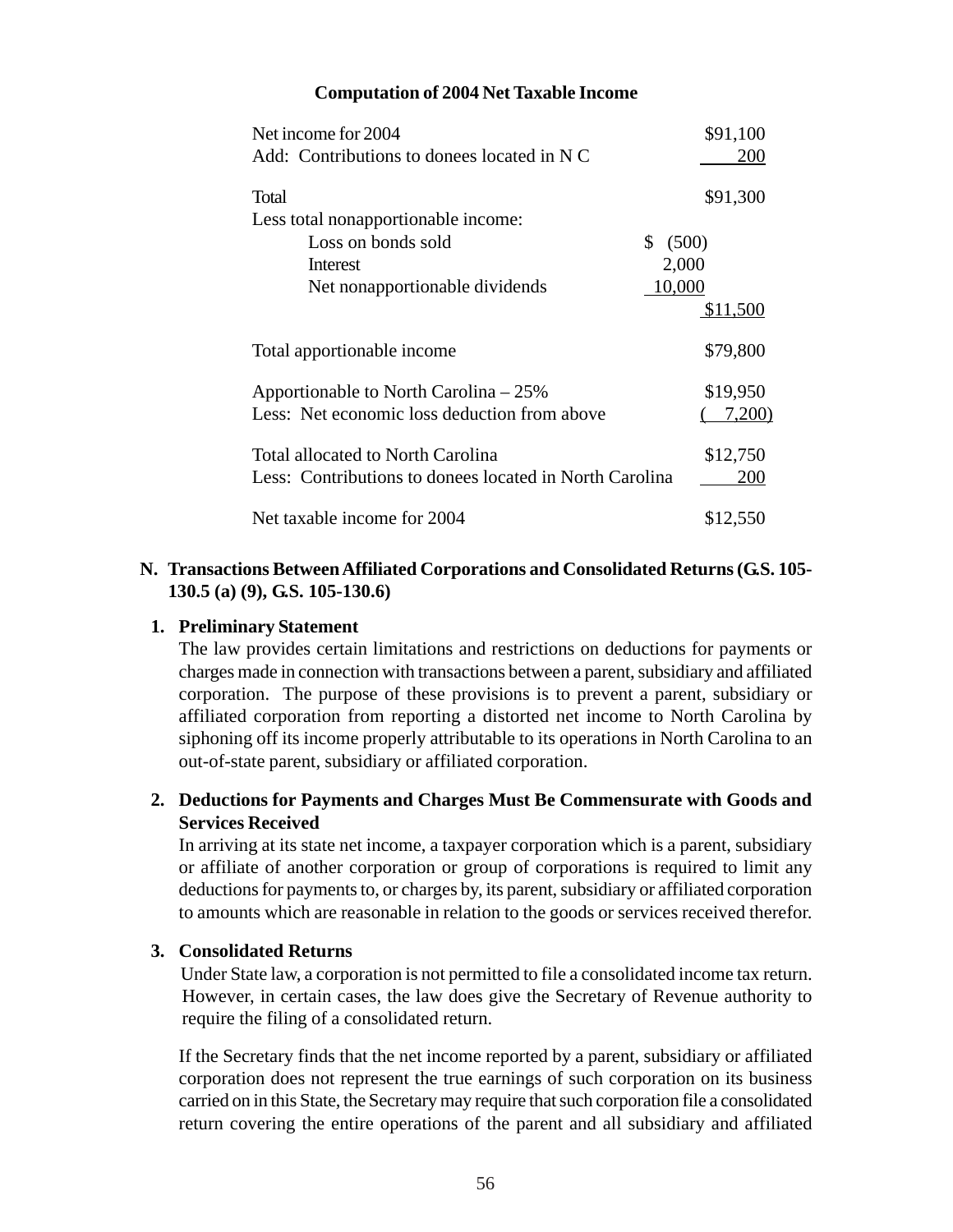corporations which had transactions with the corporation required to file a return in this state. The Secretary shall then determine the true amount of net income earned by the taxpayer in this State.

The combined net income of the parent and all subsidiary and affiliated corporations that had transactions with the corporation required to file a return in this State shall be apportioned to North Carolina by use of the applicable apportionment formula required to be used by the taxpayer under G.S. 105-130.4. In such cases there shall be included in the apportionment formula the property, payrolls and sales of all corporations for which the consolidated return is made.

If the Secretary finds that the determination of the net income of a parent, subsidiary or affiliated corporation under a consolidated return will produce a greater or lesser figure than the amount of income actually earned in the State, the Secretary may readjust the determination by reasonable methods of computation to make it conform to the amount of income earned in North Carolina. If the corporation disagrees with the Secretary's determination, it may, within 30 days after notice of such determination, submit its objections and an alternative method of determination. The Secretary will consider the alternative method proposed in arriving at a conclusive determination.

# **4. Subsidiary and Affiliated Corporations Required to Furnish Information Requested by Secretary**

The law provides that a parent, subsidiary or affiliated corporation shall report, in its income tax return or otherwise, any information the Secretary "may reasonably require for the determination of the net income taxable under this division." Failure to furnish such information within thirty days after demand subjects the corporation to a penalty of \$100 for each day's omission in addition to the penalty provided under G.S. 105- 230.

# **5. Definitions of Subsidiary Corporation, Parent Corporation, and Affiliated Corporation**

For the purpose of the provisions of G.S. 105-130.6, a "subsidiary corporation" is a corporation that is controlled either directly or indirectly by another corporation by stock ownership, interlocking directors, or by any other means whatsoever exercised by the same or associated financial interests, whether such control is direct or through one or more subsidiary, affiliated or controlled corporations. A "parent corporation" is a corporation that, by any of the foregoing means, controls another corporation. An "affiliated corporation" is a member of a group of corporations which are controlled directly or indirectly by the same parent corporation or by the same or associated financial interest by stock ownership, interlocking directors, or by any other means whatsoever, regardless of whether such control is through one or more subsidiary, affiliated, or controlled corporations.

# **6. Transactions Between Affiliated Corporations Closely Examined by the Department**

When examining and auditing corporate income tax returns, the Department's auditors give special attention to income and expense items resulting from transactions between affiliated corporations in order to determine whether the taxpayers have complied with the provisions of G.S. 105-130.6 in reporting their net income.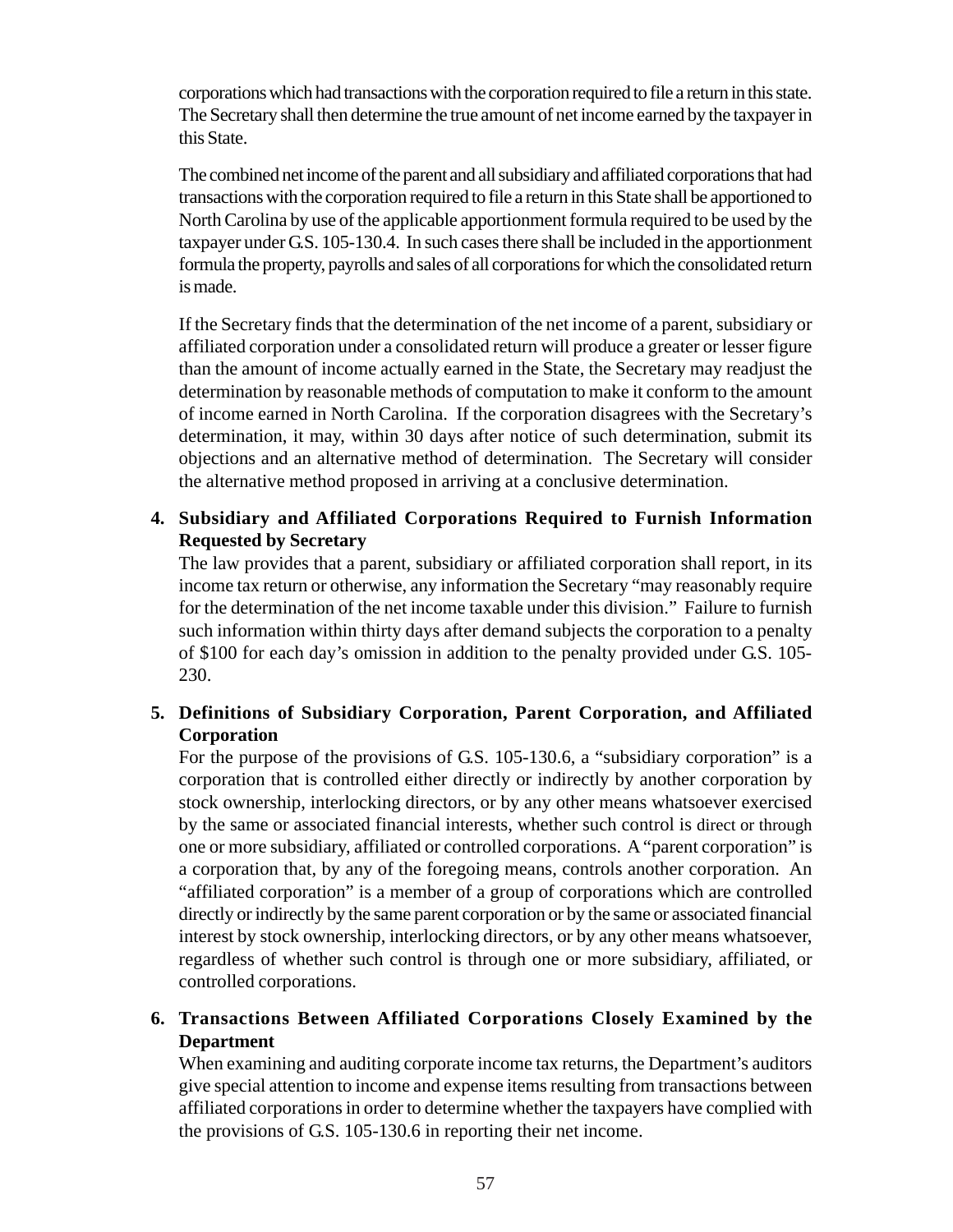### **O. Partnerships and the Corporate Partner (17 NCAC 05C.1700)**

#### **1. Reporting Partnership Net Income**

A corporation that is a member of a partnership or joint venture doing business in North Carolina is subject to North Carolina income tax and is required to include in the total net income subject to apportionment and allocation its share of the partnership's net income or net loss to the same extent required for Federal income tax purposes.

#### **2. Apportionable Income or Nonapportionable Income**

Whether a corporate partner's share of the partnership's net income is classified as apportionable income or nonapportionable income depends upon the facts in each case. In general, all income from transactions and activities that are dependent upon or contribute to the operations of a taxpayer is apportionable. Income from unrelated business activities that make up a discrete business enterprise is "nonbusiness income."

When classified as apportionable income, the corporate partner's apportionment factors shall include its proportionate share of the partnership's property, payrolls and sales. If such income is classified as nonapportionable income, it shall be included in the corporate partner's net taxable income and allocated in accordance with the allocation provisions of G.S. 105-130.4.

#### **P. Filing of Returns and Payment of Taxes**

### **1. Time and Place for Filing**

General business corporation franchise and income tax returns are due on the 15th day of the third month following the close of the income year and are filed on a combination return form. A short period return required as a result of a corporation becoming a member of a consolidated group for federal purposes may be filed on the due date of the federal short period return. However, interest is due beginning seventy-five (75) days following the last day of the short period.

An income year ending on any day other than the last day of the month shall be deemed to end on the last day of the calendar month ending nearest to the last day of a taxpayer's actual income year.

Returns of agricultural cooperatives are due on or before the 15th day of the ninth month following the close of the income year.

Tax-exempt organizations described in G.S.  $105-130.11$  (a)  $(1)$   $(3)(4)$   $(5)$   $(6)$   $(7)$  and (8) which are required to file a return under G.S. 105-130.11(b) shall file a calendar year return on or before May 15 of the following year and a fiscal year return on or before the 15th day of the fifth month following the close of the fiscal year.

Returns should be filed with the North Carolina Department of Revenue, P.O. Box 25000, Raleigh, North Carolina 27640-0500, or at one of the Department's local branch offices located in principal cities throughout the State.

### **2. Extension of Filing Date**

Prior to the date set by statute for filing a corporation's franchise and income tax return, a corporation may apply for an extension of time for filing its return.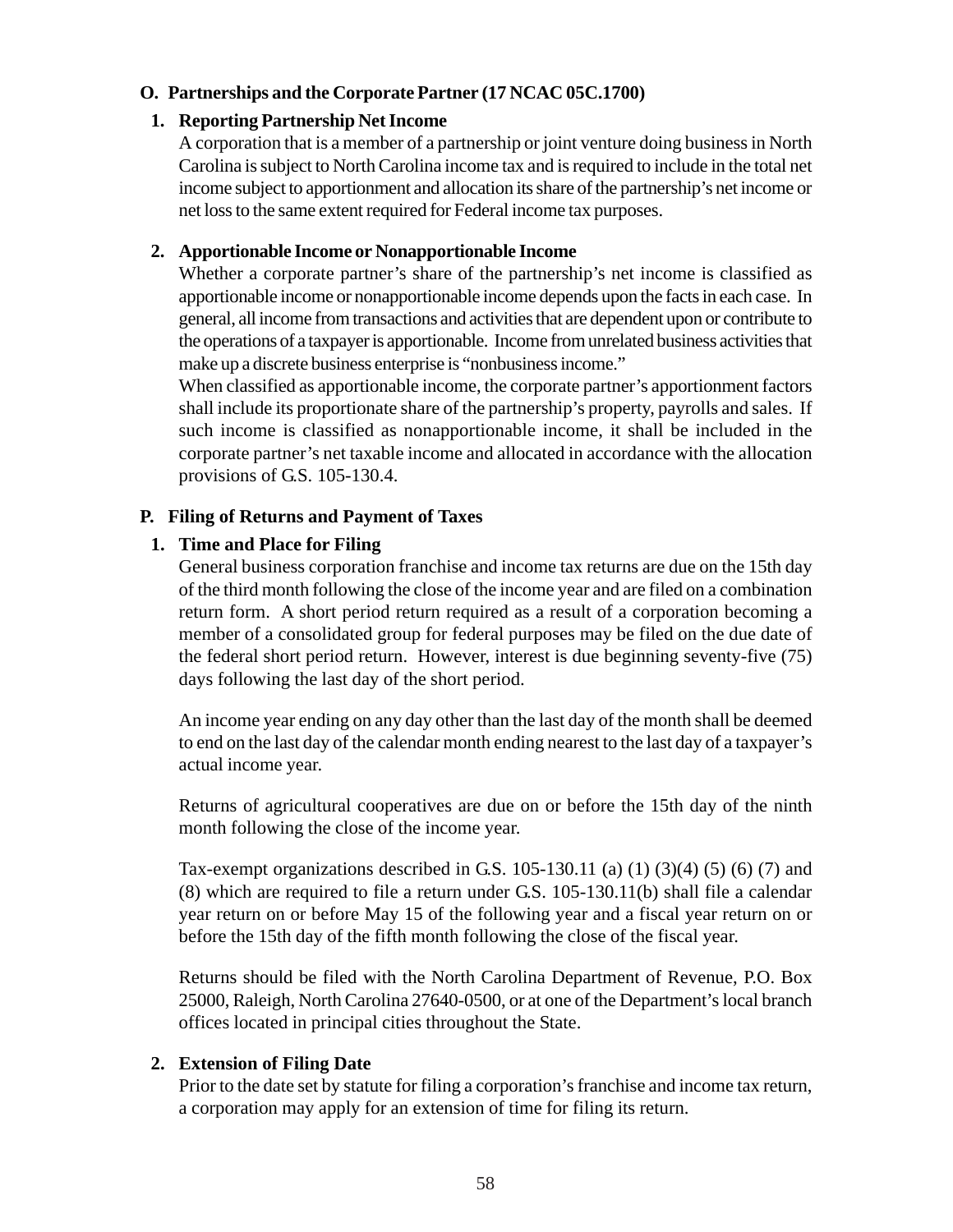For additional detailed information concerning the requirements for obtaining an extension of time for filing a corporate franchise and income tax return, see Subject, "Extension of Time for Filing Return."

### **3. Payment of Taxes**

Except to the extent income tax is required to be paid through estimated tax payments, the full amount of franchise and income taxes is payable as of the filing date. Remittances should be made payable to the *N. C. Department of Revenue.*

# **4. Interest and Penalties (17 NCAC 05C.2003)**

Interest accrues at the rate established pursuant to G.S. 105-241.1 (i) on any tax paid after the date set by statute for filing the return. The statutory due date for filing a corporation franchise and income tax return is on or before the fifteenth day of the third month following the close of the corporation's income year. A failure to file penalty of five percent (5%) of the total taxes due is incurred each month a return is delinquent with the minimum penalty being five dollars (\$5) and the maximum penalty being twenty-five percent (25%). In addition the corporation is subject to the failure to pay by the due date penalty of ten per cent (10%).

# **5. Income Tax Refunds to Wildlife Fund**

A corporation entitled to a refund of income taxes paid may elect to contribute all or any part of such refund to the Wildlife Fund for the support of wildlife management and protection programs administered by the Wildlife Resources Commission.

# **6. Overpayment Credited To Next Year's Tax**

A corporation may elect to have all or a part of an overpayment of income tax and/or franchise tax credited against its estimated income tax for the succeeding year.

# **Q. Extension of Time for Filing Return (G.S. 105-263)**

# **1. Application For Extension (17 NCAC 05C.2004)**

An extension of time to file the franchise and income tax return may be granted for seven (7) months providing an extension application is timely filed.

### **2. Form to be Used**

Form CD-419 is the application for extension form that must be filed before an extension of time to file the return can be granted. The application should be completed in duplicate. The original should be filed with the corporate income and franchise tax division on or before the fifteenth day of the third month following the close of the income year and the duplicate copy attached to the return when filed. An approved copy of the application will not be returned to the taxpayer.

# **3. Payment Due**

Payment of franchise and income tax due is not required with the extension. An extension of time may be granted even if the request for extension is not accompanied by a payment of the taxes due. However, the extension of time for filing a franchise tax return or an income tax return does not extend the time for paying the tax due. The penalty of ten percent (10%) for failure to pay the tax under G.S. 105-236 will be applied to any tax not paid by the original due date. In addition, interest at the statutory rate established under G.S. 105-241.1(i) is accrued from the original due date to the date the tax is paid.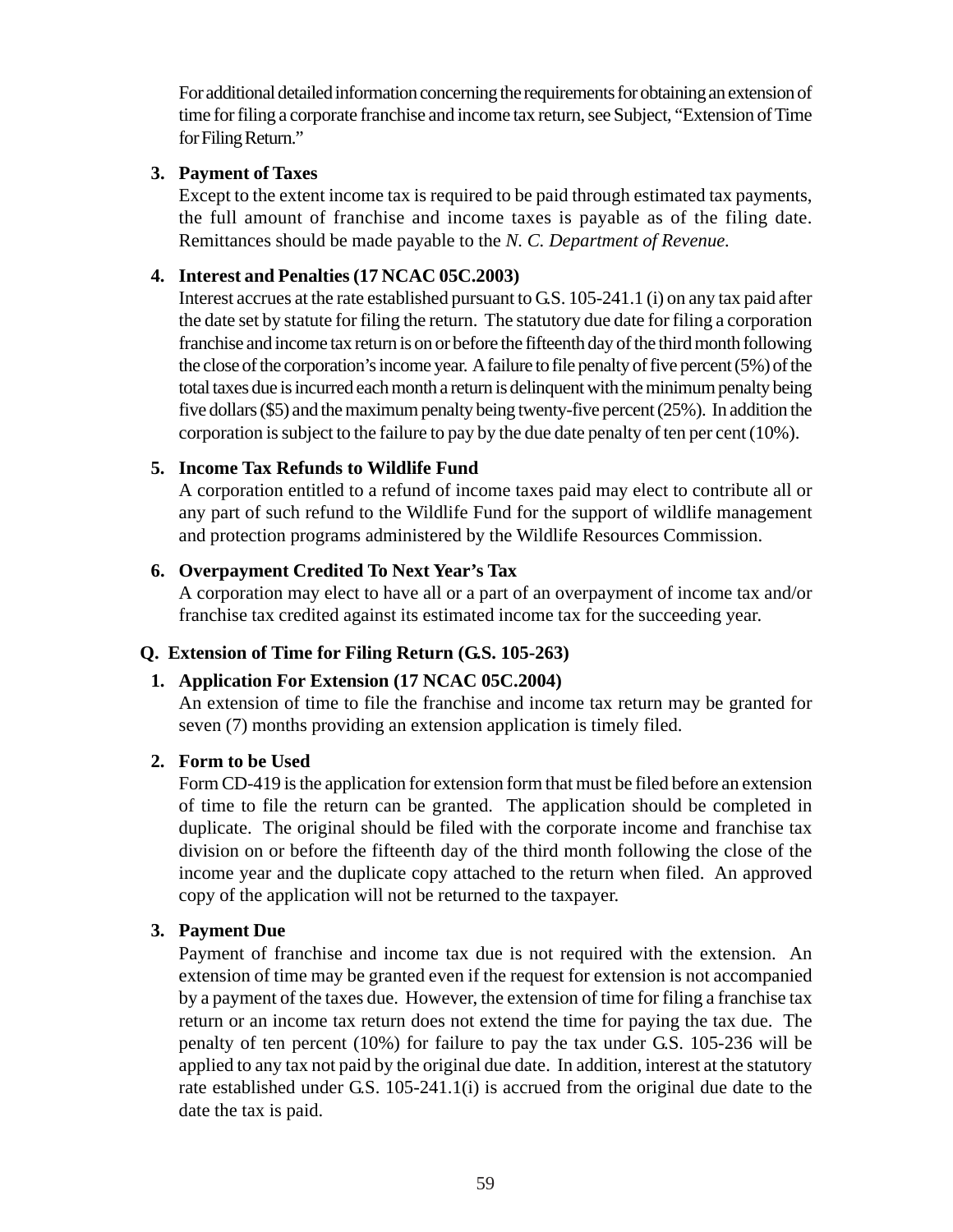### **R. Dissolutions and Withdrawals (G.S. 55-14 & G.S. 55-15 - Articles 14 and 15 of the "Business Corporation Act") (G.S. 105-127)**

#### **1. Dissolutions (17 NCAC 05C.2101)**

#### **a. Voluntary Dissolution**

A corporation is dissolved immediately upon the effective date of filing the articles of dissolution with the Secretary of State. Although a tax clearance is no longer a part of the Secretary of State's voluntary dissolution process, this in no way relieves the corporation of its liability to file all tax reports and returns due and pay all taxes due the Department of Revenue. The Department will continue to notify a corporation of any unfulfilled tax requirements.

After the end of the year in which dissolution occurs, a dissolved corporation is not subject to the annual franchise tax unless the corporation engages in business activities not appropriate to winding up and liquidating its business and affairs.

#### **b. Administrative Dissolution**

The Secretary of State may administratively dissolve corporations for various noncompliance reasons. Once this dissolution occurs, the corporation may apply to the Secretary of State for reinstatement. The administrative dissolution in no way relieves the corporation of its liability to file all reports and returns due and pay all taxes due the Department.

#### **2. Withdrawals**

Before a foreign corporation is permitted to withdraw its certificate of authority to do business in North Carolina, it must file all tax reports and returns due and pay all taxes due. The same general procedure of notifying a corporation that is dissolving of any unfulfilled tax requirements will also be followed for corporations withdrawing from North Carolina.

Note**:** A corporation that is dissolving or withdrawing is required to file an income tax return for the current year within seventy-five days after the close of business in this State. In this final return, the corporation must include in income any unrealized, deferred or unreported profit from installment sales and pay the tax due with such return.

#### **S. Suspensions and Reinstatements**

#### **1. Suspension of Corporate Charter (G.S. 105-230)**

A corporation that fails to file any report or return or to pay any tax or fee as a corporation incorporated under the laws of this State, or as a foreign corporation domesticated in or doing business in this State shall be certified for suspension 90 days after the time prescribed for filing such return, report or payment. The Secretary of Revenue shall certify such facts to the Secretary of State who in turn shall suspend the articles of incorporation of the corporation. All the powers and privileges of the corporation will cease upon the suspension. Corporate powers exercised after the suspension of the articles of incorporation or the certificate of authority will subject the corporation to penalty.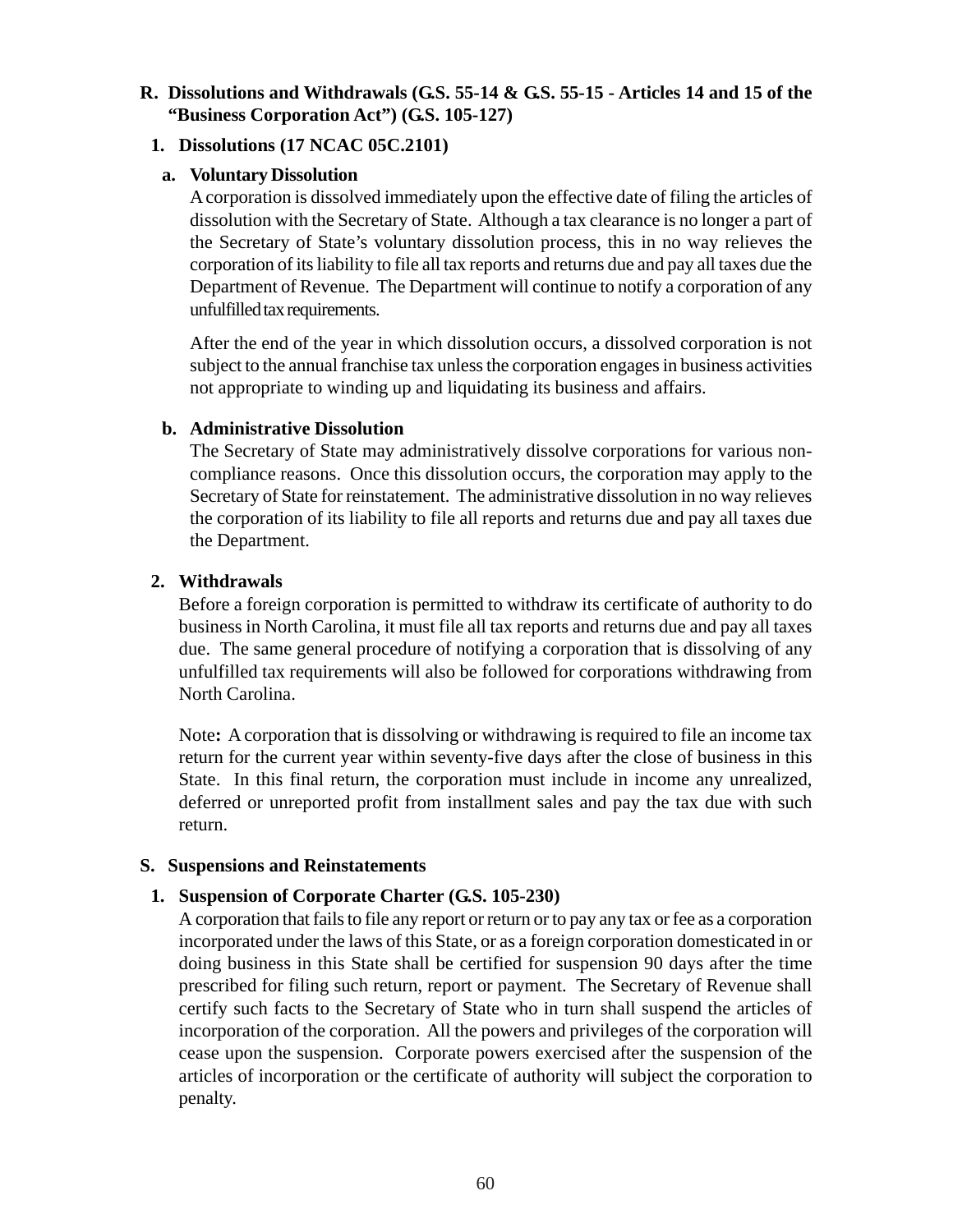## **2. Reinstatement of Corporate Charter (17 NCAC 05C.2600)**

- a. A domestic corporation (incorporated in North Carolina) certified for suspension of its Corporate Charter to the Secretary of State's office with an effective "suspended" date on or after July 2, 1985 may be reinstated without regard to the elapsed suspension period provided all returns are filed with remittance of the tax, interest and penalty due, plus the reinstatement fee of twenty-five dollars (\$25.00).
- b. A foreign corporation (incorporated outside North Carolina) certified for suspension of its Certificate of Authority to the Secretary of State's office may be reinstated without regard to the elapsed suspension period provided all returns for years since securing the Certificate and/or since commencing business in this State are filed with remittance of tax, interest and penalty due, plus the reinstatement fee of twenty-five dollars (\$25.00).

# **T. Exempt Corporations (G.S. 105-125, G.S. 105-130.11, G.S. 105-130.12)**

# **1. Preliminary Statement**

Some types of corporations are fully exempt from income and franchise taxes, whereas others are conditionally or partially exempt, subject to the conditions set out in number 3 of this section.

# **2. Corporations Fully Exempt**

Corporations that have qualified for the full income tax exemption are described in the following subsections.

- a. Insurance companies subject to the tax on gross premiums are exempt from income tax.
- b. Telephone membership corporations organized under Chapter 117 of the General Statutes of North Carolina are exempt from income tax. Electric membership corporations are also exempt from income taxes.

# **3. Corporations Conditionally or Partially Exempt**

The following organizations and any organization exempt from Federal Income Tax under the Code are exempt from both franchise tax and corporation income tax if they are not organized for profit and if no profit inures to the benefit of any member, shareholder or other individual:

- a. Fraternal societies, orders or associations. To qualify for income tax exemption, the organization must (a) operate under the lodge system or for the exclusive benefit of members of a fraternity that is operating under the lodge system; and (b) provide life, sick, accident or other benefits to the members or their dependents.
- b. Corporations organized or trusts created for religious, charitable, scientific or educational purposes, including cemetery corporations and organizations for the prevention of cruelty to children and animals.
- c. Business leagues, chambers of commerce, merchants associations and boards of trade.
- d. Civic leagues or organizations operated exclusively for the promotion of civic welfare.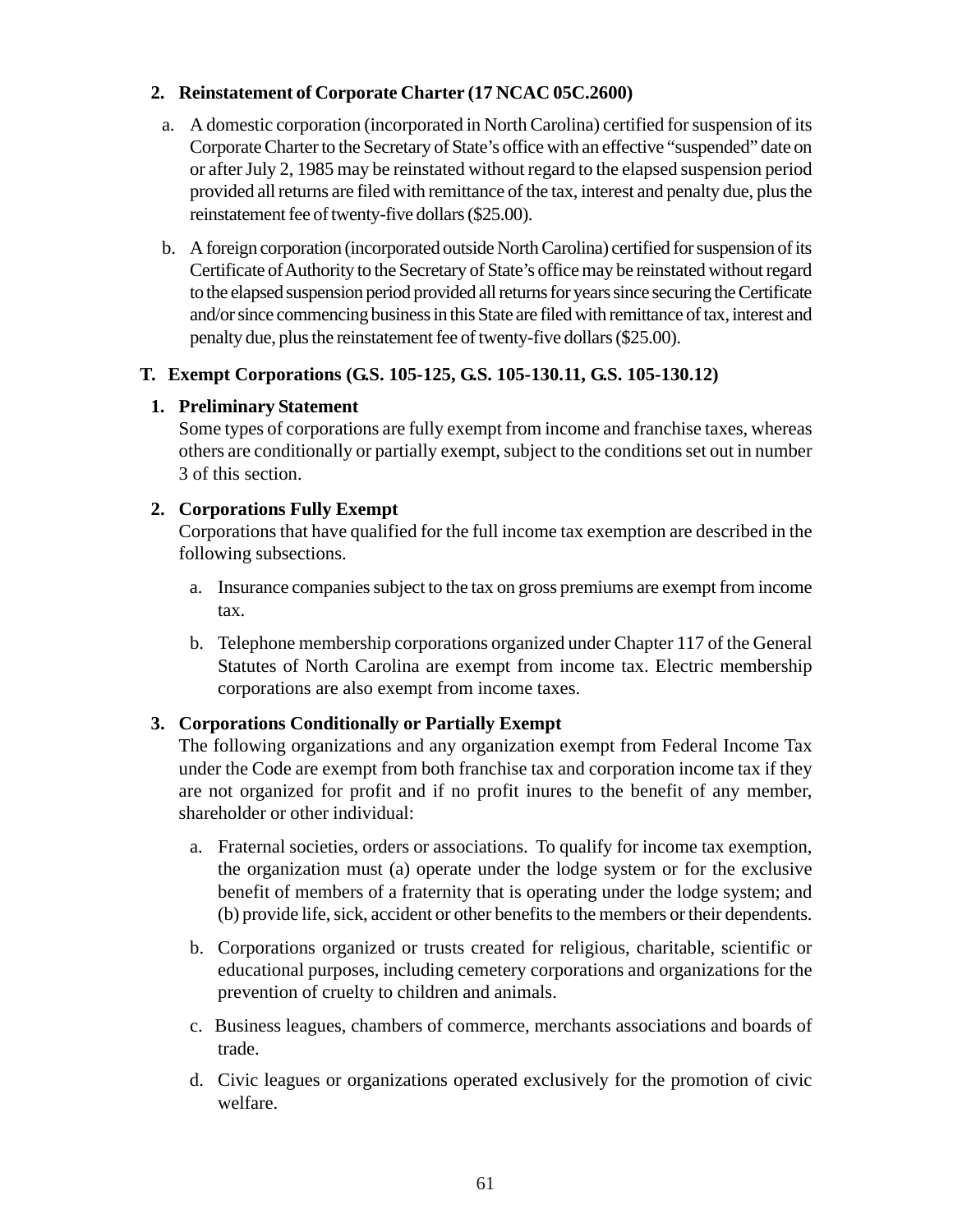- e. Clubs organized and operated exclusively for pleasure, recreation and other non-profit purposes.
- f. Mutual hail, cyclone and fire insurance companies; mutual ditch, irrigation, canning and breeding associations; mutual or cooperative telephone companies; and like organizations of a purely local character which derive their entire income from assessments, dues or fees collected from members for the sole purpose of meeting expenses.
- g. Farmers' marketing associations operating as sales agents to market the products of members or other farmers, and to return to them the proceeds, less the necessary selling expenses, on the basis of the quantity of product furnished by them.
- h. Pension, profit-sharing, stock bonus and annuity trusts established by employers for the purpose of distributing both the principal and income thereof exclusively to eligible employees or the beneficiaries of such employees. There must be no discrimination in favor of any particular employee. The interest of individual employees must be irrevocable and nonforfeitable to the extent of contributions by such employees. Exemption of a trust under the Federal income tax law is a *prima facie* basis for granting exemption from North Carolina franchise and income taxation.
- i. Condominium associations, homeowner associations or cooperative housing corporations not organized for profit.
- j. Cooperative or mutual associations formed under section 54-124 of the General Statutes to conduct agricultural business on the mutual plan, and marketing associations formed under Section 54-129 of the General Statutes are required to file an annual income tax return on form CD-418 and to pay tax on any net income not refunded on a patronage basis on or before the 15th day of the ninth month after close of the income year. They are also required to furnish with this return the names and addresses of all persons paid a patronage refund of \$10.00 or more, and the amount of the refund paid to each.

# **4. Organizations exempt from Federal income tax but not covered by a specific section of the N. C. statutes**

The non-profit organizations and cooperative and mutual associations listed above are not exempt from tax on income received in excess of \$1,000 annually from business activities not substantially related to the functions for which the organizations or associations were formed. However, they are fully exempt from tax on the following income unless such income is classified as unrelated business taxable income under the Code: Interest, royalties, dividends and rentals; income from a business operated without cost to the organization; income from the sale of merchandise donated to the organization; income from a business conducted by a religious, charitable, scientific, or educational organization for the convenience of its members; income derived from research performed by a college, university or hospital, or performed for a governmental unit or agency, or performed by a research organization primarily for the benefit of the public, unless such income is deemed to be related income by the IRS.

Homeowner associations are taxed on gross income (excluding membership income), less allowable deductions. The \$1,000.00 specific deduction does **not** apply to homeowner associations.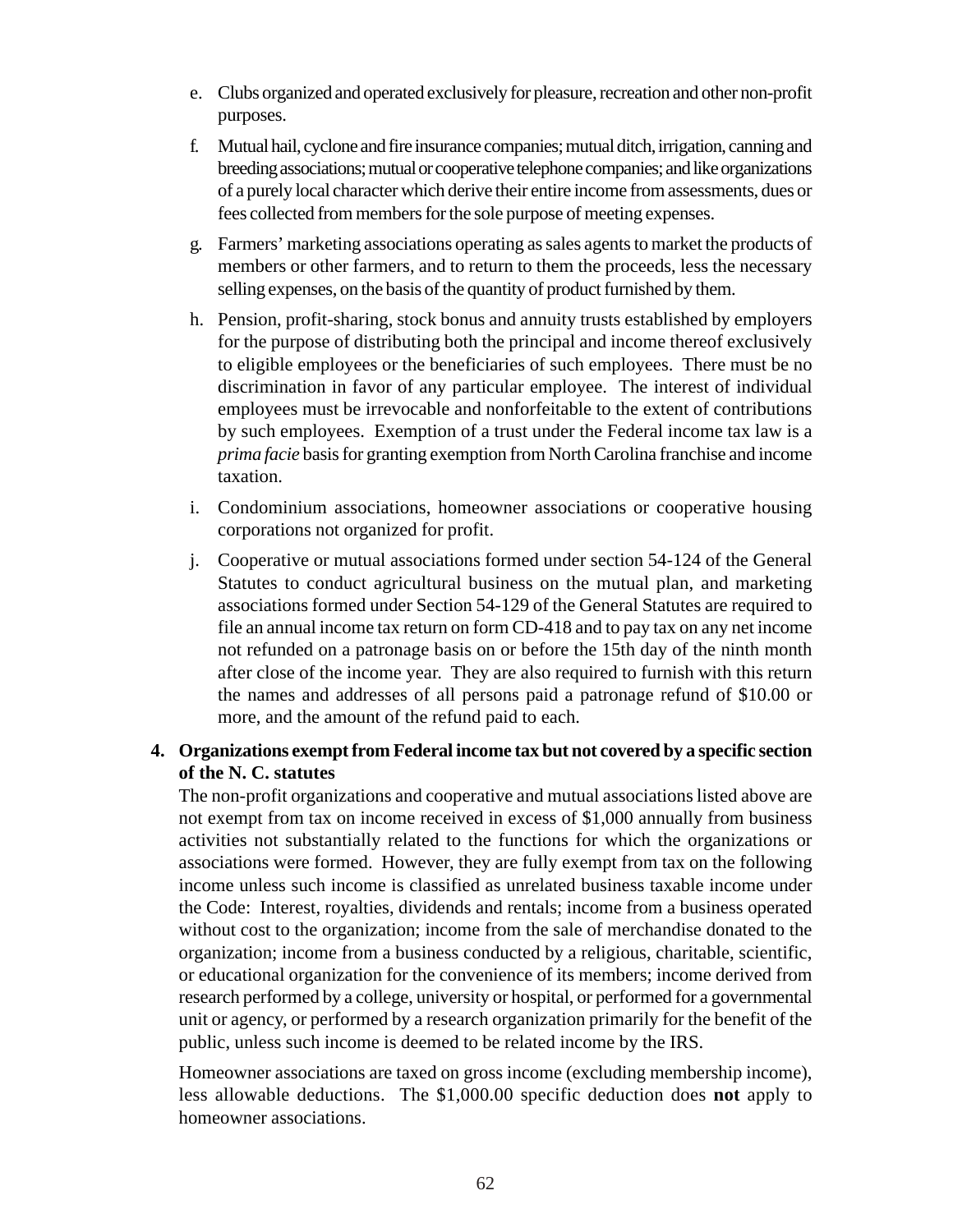### **5. Regulated Investment Companies and Real Estate Investment Trusts**

These are organizations or trusts which qualify under the United States Code as a "regulated investment company" or a "real estate investment trust" and file an election to be treated as such with the Revenue Department an election to be treated as such a company or trust.

They are exempt from income tax only on that part of their net income which is distributed or declared for distribution to shareholders during the income year or by the time required by law for the filing of the return for the income year including the period of any extension of time granted for filing such return.

### **6. Real Estate Mortgage Investment Conduits (REMIC)**

Organizations which qualify under the Code as Real Estate Mortgage Investments Conduits (REMIC) are exempt from franchise tax, and are also exempt from income tax to the extent the REMIC is exempt from income tax under the Code.

### **7. Limited Liability Company (LLC)**

The "North Carolina Limited Liability Company Act" (Chapter 57C of the North Carolina General Statutes) permits the organization and operation of limited liability companies (LLC). A LLC is a business entity that combines the S corporation characteristic of limited liability with the flow-through features of a partnership.

North Carolina recognizes the Internal Revenue Service "check the box" regulations for LLC's. Under the federal regulations, a domestic LLC that is not mandatorily classified nor elects to be classified as a corporation is classified by default as a partnership if it has two or more members. A domestic single-member LLC that is not mandatorily classified nor elects to be classified as a corporation is disregarded as an entity separate from its single owner.

If the only member of a domestic LLC that is disregarded as an entity separate from its single owner is a corporation, the LLC income and expenses are reported on the corporation's return, usually Form 1120 or Form 1120S.

If the only member of the LLC that is disregarded as an entity separate from its single owner is an individual, the activities of the LLC are treated in the same manner as those of a sole proprietorship of the owner.

Each corporate member of an LLC doing business in North Carolina has nexus in North Carolina, however, not every corporate member is required to file North Carolina corporate income and franchise tax returns. The determining factors are the LLC's entity classification and each corporate member's other activities in this State.

If an LLC is treated as a partnership for federal income tax purposes, each corporate member is required to file a corporate income and franchise tax return even if there are no other activities in the State since the LLC's income, assets, and activities flow through to the members of the LLC. The treatment of a corporate member of an LLC that is treated as a partnership is identical to the treatment of a corporation that is a partner in a partnership.

If the LLC is treated as a corporation for federal tax purposes and each corporate member's only connection to North Carolina is its ownership interest in the LLC, the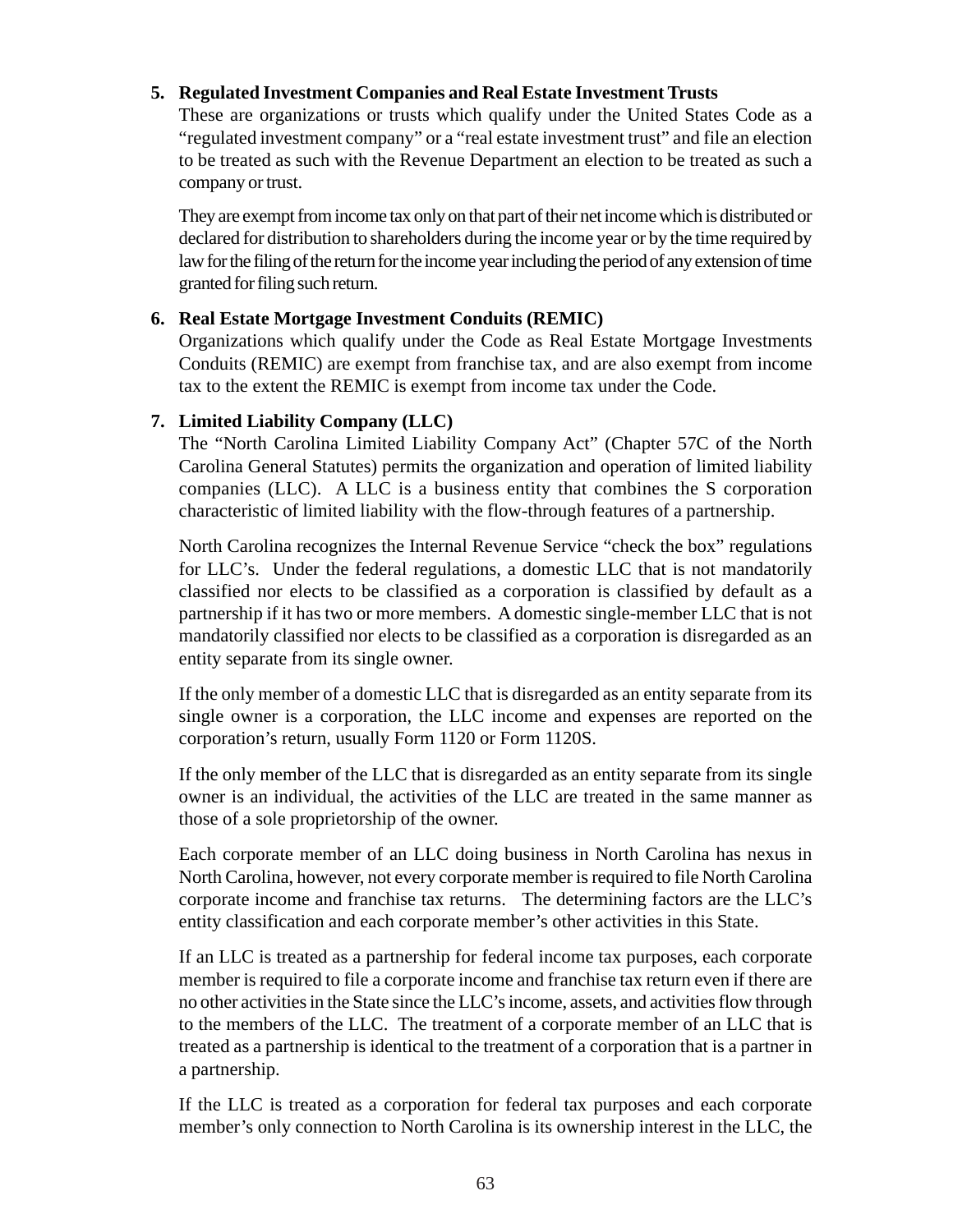corporate member(s) is not required to file a North Carolina corporate income and franchise tax return even though the corporate member(s) has nexus in North Carolina as a result of its membership in the LLC. The corporate member(s) is not required to file in this circumstance because the LLC reports its North Carolina income at the entity level and the apportionment attributes of the LLC do not flow through to the corporate member(s) as is the case when the LLC is disregarded or is treated as a partnership.

If the LLC is treated as a corporation for federal tax purposes and each corporate member has activities in this State, in addition to its ownership interest in the LLC, that make the corporate member subject to the franchise tax, the corporate member(s) is required to file a corporate income and franchise tax return.

An LLC is subject to the same provisions that apply to corporations relating to suspension of charter, penalties for operating with a suspended charter and reinstatement rights after suspension of charter.

#### **8. Proof of Exemption**

A corporation is not exempt from tax merely because it is not organized and operated for profit. Nor does the fact that it is formed under Chapter 55A of the General Statutes (the "Non-Profit Corporation Act) automatically entitle a corporation to exemption.

Every corporation claiming exemption as a non-profit organization or as cooperative or mutual association must furnish the Secretary of Revenue a copy of its Articles of Incorporation and bylaws, and any other document or information, such as a trust agreement, which may be requested. After reviewing the evidence submitted, the Secretary will notify the corporation whether or not it qualifies for exemption.

The principal factors which are considered in determining taxable status are the corporation's character; its purposes, the activities in which it will engage; the sources and disposition of its income; whether any of its net income may inure to any private individual; and what disposition will be made of its assets in the event of dissolution.

It is the policy of the Revenue Department, except when the nonprofit nature and intent of the corporation is otherwise clearly indicated, to require that the Articles of Incorporation or bylaws of the corporation contain a specific stipulation that no part of its net income shall inure to the benefit of any private member, shareholder or other individual, either during the existence of the corporation or in the event of its dissolution.

### **9. Notification of Change In Purposes or Operations**

If any change is made in its purposes or method of operation that affects its taxable status, an exempt corporation should promptly notify the Revenue Department of such change.

### **U. Reporting Federal Changes (G.S. 105-130.20, G.S. 105-241.1)**

### **1. Requirement for Reporting Changes**

If the amount of taxable income of any corporation subject to tax in this State, as reported or reportable to the United States Treasury Department, is changed by the U.S. Government, such corporation must file a return under oath reflecting such change within two years after receipt of the Federal report.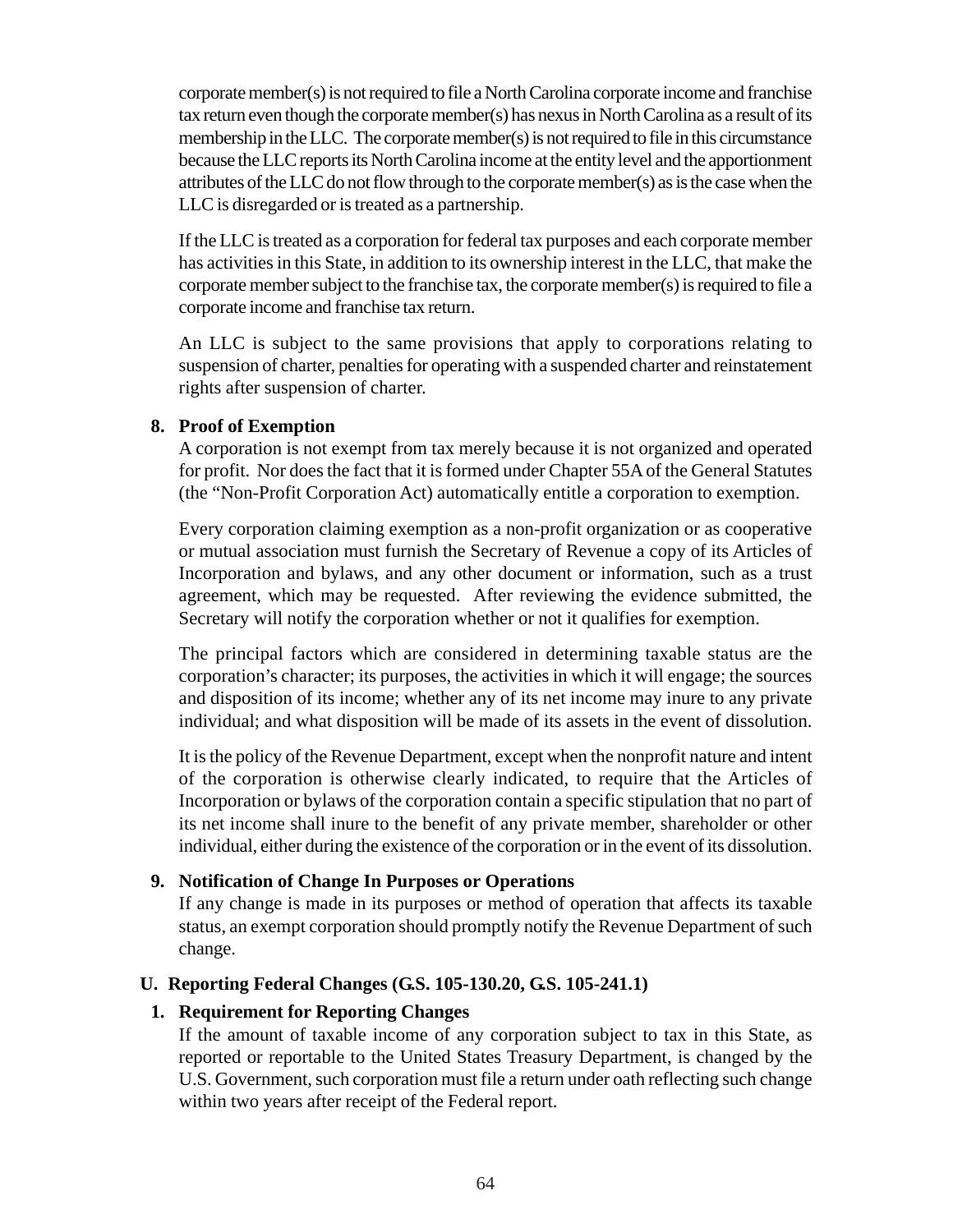#### **2. Assessments or Refunds**

When a corporation files an amended return reflecting a federal determination, an assessment of tax must be proposed within one year after the return is filed or within three years of when the original return was filed or due to be filed, whichever is later.

When the amended return reflecting a federal determination results in an overpayment of tax, the period in which a refund must be demanded or discovered is one year after the return reflecting the federal determination is filed or three years after the original return was filed or due to be filed, whichever is later.

If there is a federal determination and the taxpayer does not file the required return to report the federal changes, an assessment of tax must be proposed within three years from the date of the receipt by the Department of Revenue of the final report of federal determination from the U.S, government.

If the corporation fails to file an amended return reflecting a federal determination, or no final report is received from the Internal Revenue Service, no statute of limitations shall apply. In such case, the corporation shall be subject to all penalties provided in G.S. 105-236 and shall forfeit its right to any refund due because of the federal changes.

### **3. Extent of Changes That May Be Made**

When the Department of Revenue receives an amended return or report reflecting changes made in the net income of a corporation, the Secretary may assess tax or additional tax based on Federal changes and may also make any other adjustments based on any facts or evidence brought to his attention or shall otherwise acquire, whether or not such facts or evidence were considered by the Federal Government. This is the case regardless of whether or not an adjustment has been made previously for the taxable year affected by the federal changes. Franchise tax returns as filed or as amended for reasons other than a settled federal Revenue Agent's Report are not affected by changes made by the IRS to federal taxable income.

### **4. Fraud Provisions on Federal Changes**

When there is a Federal adjustment made in a corporation's income tax return and a fraud penalty is assessed by the Federal Government, the State may open the year for adjustments on the basis of either fraud or the Federal assessment. The penalty for fraud is fifty percent (50%) of the total deficiency. In such case and if the corporation has not filed a State return, the fraud penalty and delinquency penalty of five percent  $(5\%)$  per month (25% maximum – \$5.00 minimum) may be assessed. The fact that no return has been filed, either Federal or State, does not prevent the State from opening the taxable year on the basis of Federal changes.

### **V. Domestic International Sales Corporation (G.S. 105-130.3, G.S. 105-130.4, G.S. 105- 130.6, G.S. 105-130.7, G.S. 105-262)**

### **1. Doing Business Activities of DISC (17 NCAC 05C.2400)**

Every Domestic International Sales Corporation (DISC) doing business in this State shall be subject to income tax in this State. A DISC shall be considered to be doing business in this State if the business activities of the DISC are principally conducted, managed or directed in or from this State. If a DISC transacts substantial business with a supplier, other than its parent company, whose business activities are primarily conducted, managed or directed in or from this State, the DISC shall be considered to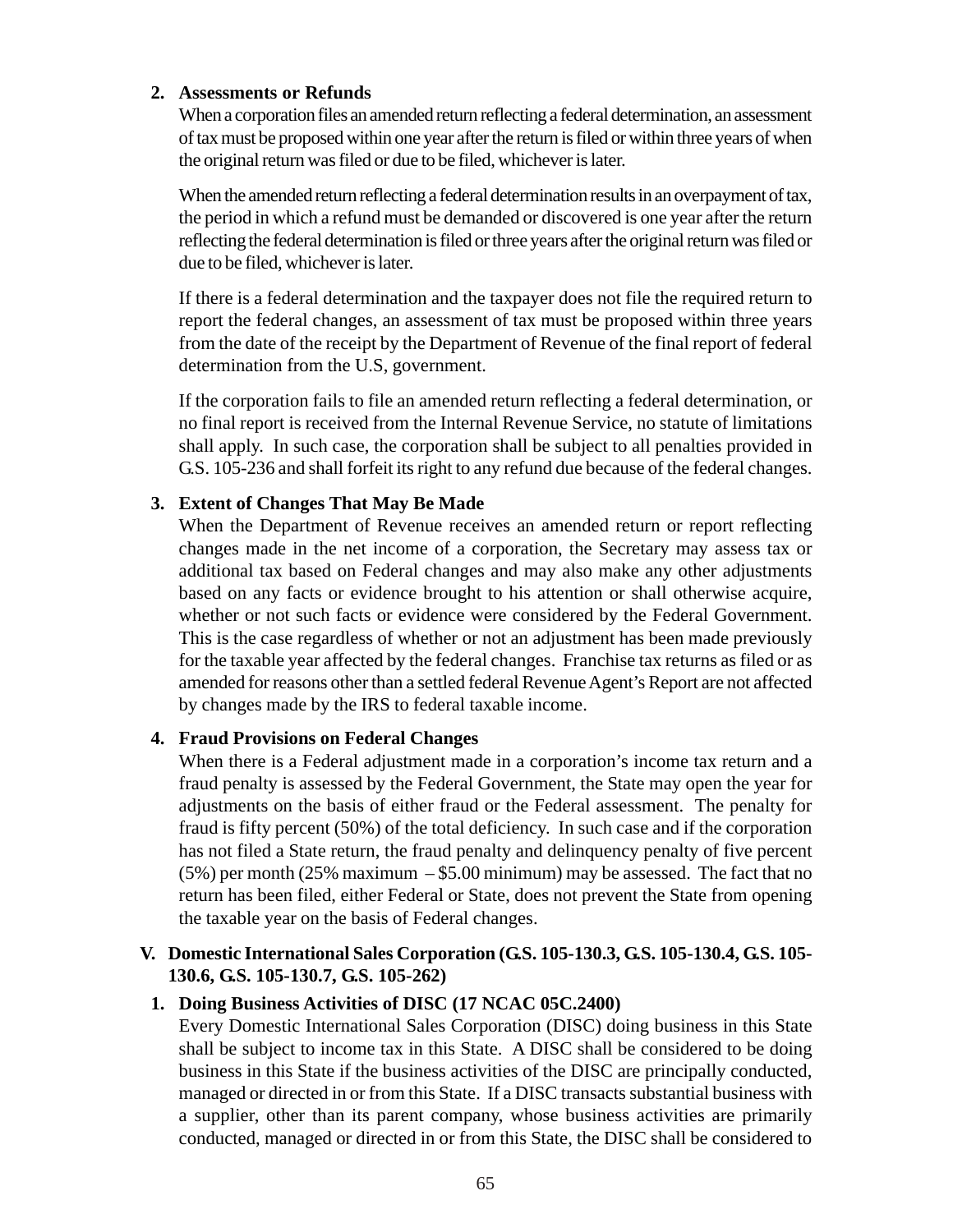be doing business in this State. The entire business of a DISC doing business in this State shall be deemed to have been transacted or conducted within this State if such DISC is not subject to a tax measured by net income in another state or would not be subject to a tax measured by net income in any other state if such other state had a tax measured by net income. That a DISC is incorporated in another state shall not of itself show that it is subject to a tax measured by net income in such other state.

### **2. Determination of DISC Net Income**

The net income of a DISC shall be determined in accordance with the Revenue Laws of this State.

### **3. Apportionment of DISC Net Income**

The net income of a DISC subject to a tax measured by net income both within and without this State shall be apportioned to this State by use of the applicable apportionment formula set out in G.S. 105-130.4. The ratio determined thereunder for apportioning the net income of the DISC shall be computed by including the property, payrolls and sales of the parent corporation in the respective factors of the DISC. Where the DISC conducts substantial business with a supplier(s) other than its parent, the property, payrolls and sales of the supplier(s) may be included in the respective factors of the DISC to the extent prescribed by the Secretary of Revenue. The property, payrolls and sales of the parent corporation or other supplier(s) included in the factors of the DISC shall be for the period ending with or within the income year of the DISC. Further, the Secretary of Revenue may prescribe such other method or methods as may be deemed necessary to attribute to this State a fair and reasonable profit that would normally arise from the operation of such businesses conducted on a true arms-length basis.

### **W. S Corporations (G.S. 105-131)**

### **1. Corporations Required to File**

Every corporation required to file a franchise and income tax return in North Carolina which has a valid "S election" in effect under the Internal Revenue Code Section 1362, must file a North Carolina S corporation return. The filing status is mandatory.

#### **2. Forms to be Used for Filing**

All S corporations doing business in North Carolina use Form CD-401S to report activities.

### **3. Return and Payment Due**

The due date of the S return is the 15th day of the third month following the close of the income year. The liability for franchise tax is payable at the time the return is due and filed. Any income tax payment made on behalf of nonresident shareholders included in a composite return is also due at the time the return is due and filed.

#### **4. Extensions**

An extension of time to file the S corporation's franchise and income tax return will be granted for seven (7) months provided the application is timely filed and the corporation's records reflect no delinquent returns or outstanding tax liability.

#### **5. Election**

There is no separate election to be made for a corporation that is or wishes to be an S corporation for North Carolina purposes. The federal election authorizing S corporation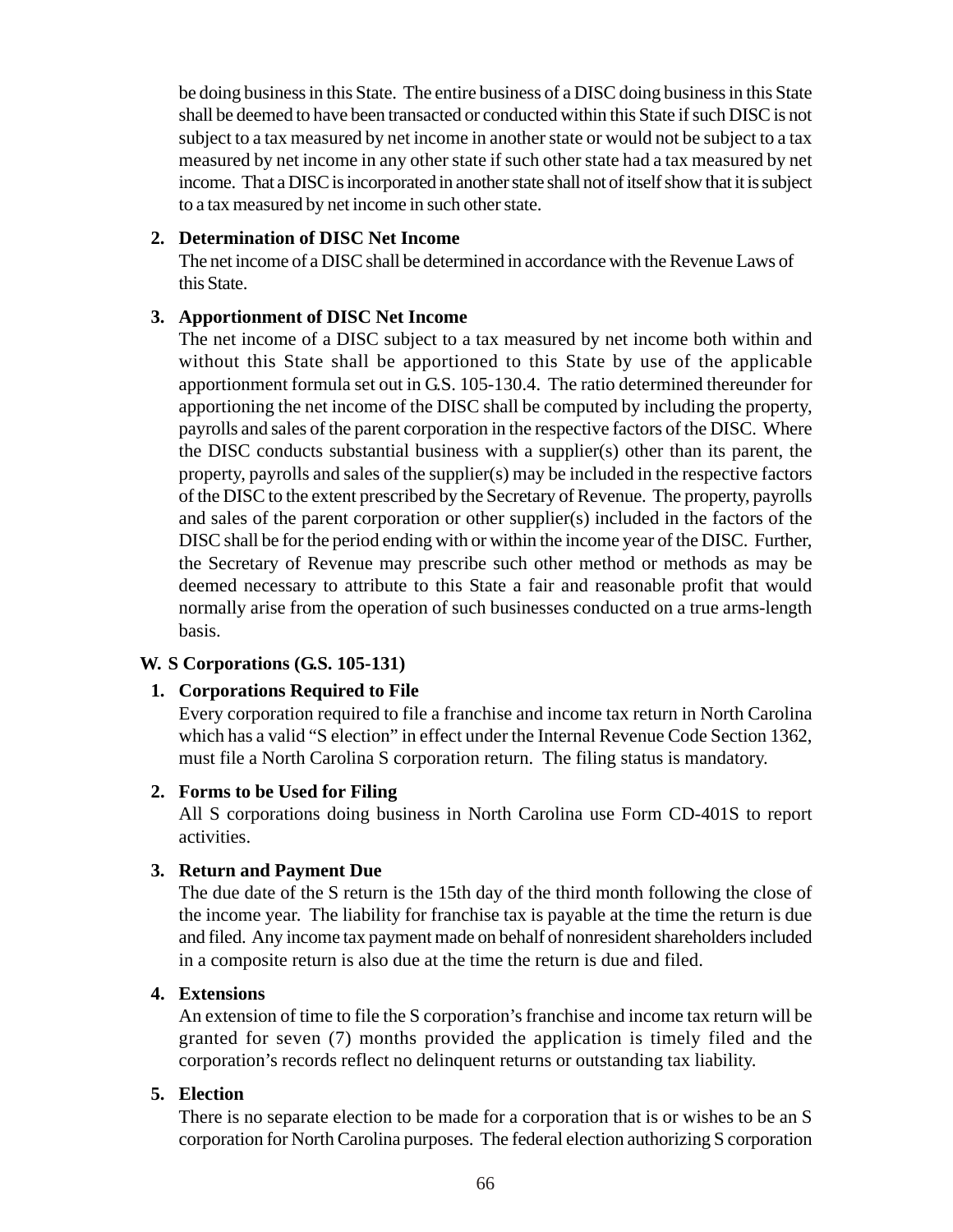status is recognized for state purposes. There is no provision to elect a different filing status for State purposes; each S corporation must file as an S corporation for State income tax purposes. The S corporation status will terminate for North Carolina purposes at the same time and for the same taxable period(s) such termination is effective for federal filing purposes.

#### **6. Nonresident Shareholder Agreement (Form NC-NA)**

An S corporation with nonresident shareholders is required to submit with the first North Carolina S return an agreement for each nonresident shareholder. The agreement, Form NC-NA, is to be signed by the shareholder who agrees to be subject to the income tax laws of this State and to be liable for the tax on the pro rata share of S corporation income attributable to such individual in this State. The individual is liable at the individual rate(s) on the portion of North Carolina income attributed to those nonresident shareholders who have filed Form NC-NA.

Note**:** If the S corporation fails to timely file the shareholder agreement(s) for nonresidents, the corporation becomes liable for income tax at the individual single rate on the portion of the North Carolina income attributed to those shareholders not complying with this requirement.

### **7. Franchise Tax (G.S. 105-122) Schedules A, C, D and E of CD-401S**

S corporations determine their franchise tax liability in the same manner as all other general business corporations. Franchise tax schedules A, C, D and E pertain to the corporation franchise tax base and the amount of tax liability. There is no difference between an S corporation and a C corporation with respect to the franchise tax requirement, liability, etc. Although some of the "net worth" accounts are different due to the labels placed on certain accounts, the fundamental concept of determining the taxable values from the corporation's assets less definite legal liabilities will prevail for all corporations subject to the "general business" franchise tax.

Additional information concerning the computation of the franchise tax schedules can be found under the subject, "General Business Corporations," of the franchise tax section of this publication and in the Corporation Franchise and Income Tax Instructions, CD-415, used by all other corporations.

### **8. Corporate Income of S Corporations Taxed to Shareholders (G.S. 105-131)**

The S corporation's income and expenses are divided among and passed through to its shareholders, who then must report the income and expenses on their State individual return.

### **9. Composite Return for Nonresident Shareholders**

If the S corporation has shareholders who are nonresidents of North Carolina, the corporation may file a composite return that reflects the state taxable income of each nonresident and the amount of tax due. The composite return is available for nonresident shareholders only. A remittance of the total tax due on behalf of nonresident shareholders is made with the return, CD-401S, when filed.

A nonresident shareholder is not required to file a North Carolina individual income tax return if the only income in North Carolina is reported by the S corporation.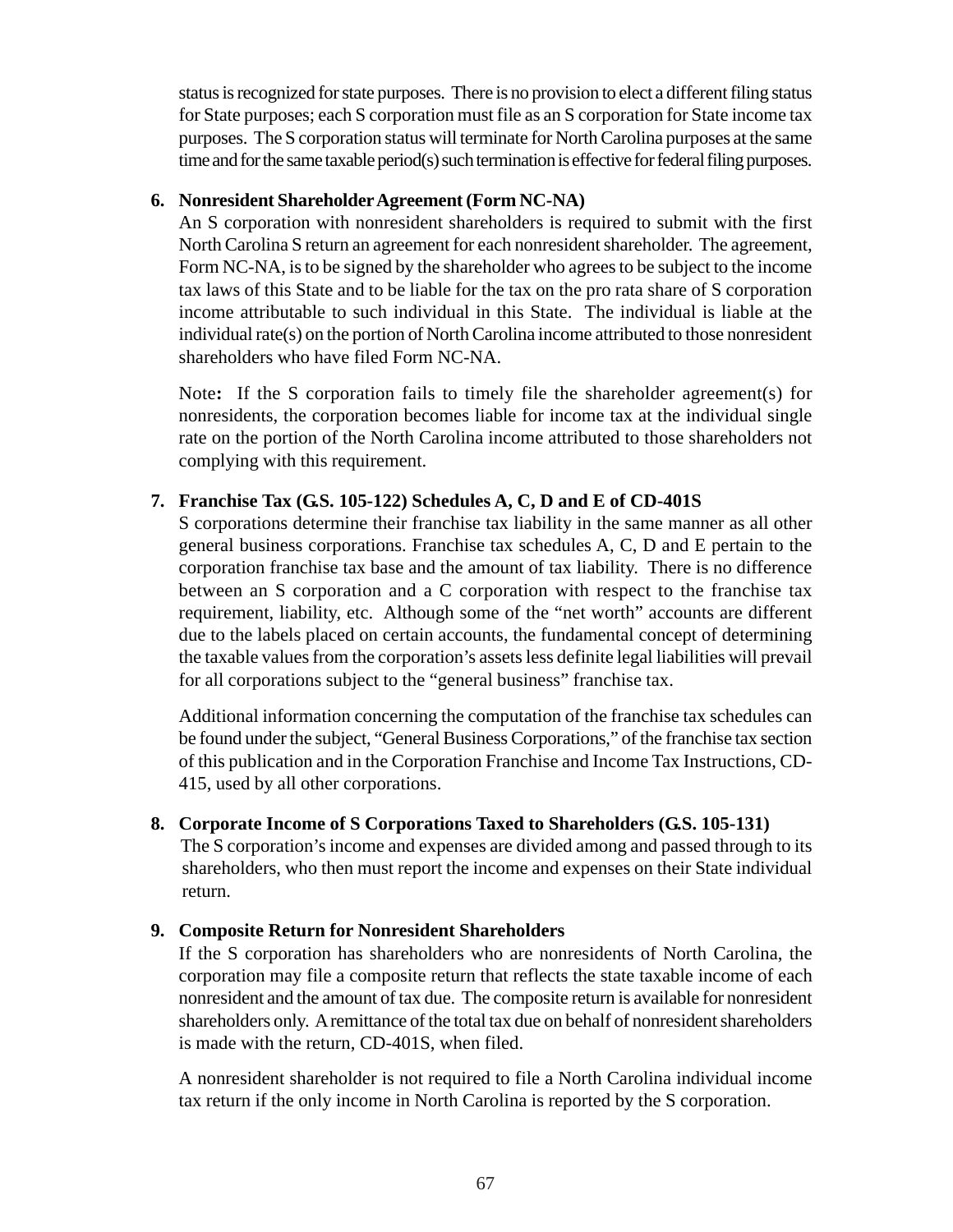#### **10. Computation of Net Income on Composite Returns**

The computation of net income on a composite return is basically the same as for C corporations; i.e., all income subject to tax and all allowable deductions permitted under the Code and under the corporate income tax law of this State will be considered.

#### **X. Qualified Subchapter S Subsidiaries**

#### **1. Preliminary Statement**

The Federal Small Business Job Protection Act of 1996 allows S corporations to own qualified S corporation subsidiaries, (QSSS). The parent must elect qualified S corporation treatment for its 100% owned subsidiary. For federal tax purposes, a QSSS is not treated as a separate corporation, but rather all the subsidiary's assets, liabilities, and items of income, deductions and credits are treated as those of the S corporation parent*.*  $(IRC Section 1361(b)(3)(A))$ . North Carolina follows the federal treatment for income tax purposes and recognizes all the income and expense items as belonging to the parent corporation. (Reference: North Carolina Technical Advice Memorandum dated August 1, 1997, Qualified Subchapter S Subsidiaries, (CTAM 97-13))

#### **2. Parent S Corporation Nexus**

All of the subsidiary's activities will be attributed to the parent for purposes of determining whether the parent is doing business in North Carolina.

#### **3. Apportionment Factors**

The S corporation must aggregate and include the subsidiary's items of income, loss, and deductions before determining the parent's apportionable or allocable income. The S corporation parent must also include the subsidiary's property, payroll and sales in determining the parent's apportionment factors.

#### **4. Franchise Tax Returns**

Each QSSS doing business in this State and each parent S corporation doing business in this State must file a separate franchise tax return for each taxable period based on their own separate attributes. The assets, liabilities, income, deductions or credits of the parent and the qualified S corporation are not combined for this purpose. A franchise tax return must be filed even if the resulting liability is the minimum franchise tax.

### **5. Shareholders**

Shareholders in an S corporation parent with a QSSS doing business in this State must report income attributable to this State in accordance with Part 1A of Article 4 of Chapter 105 of the General Statutes.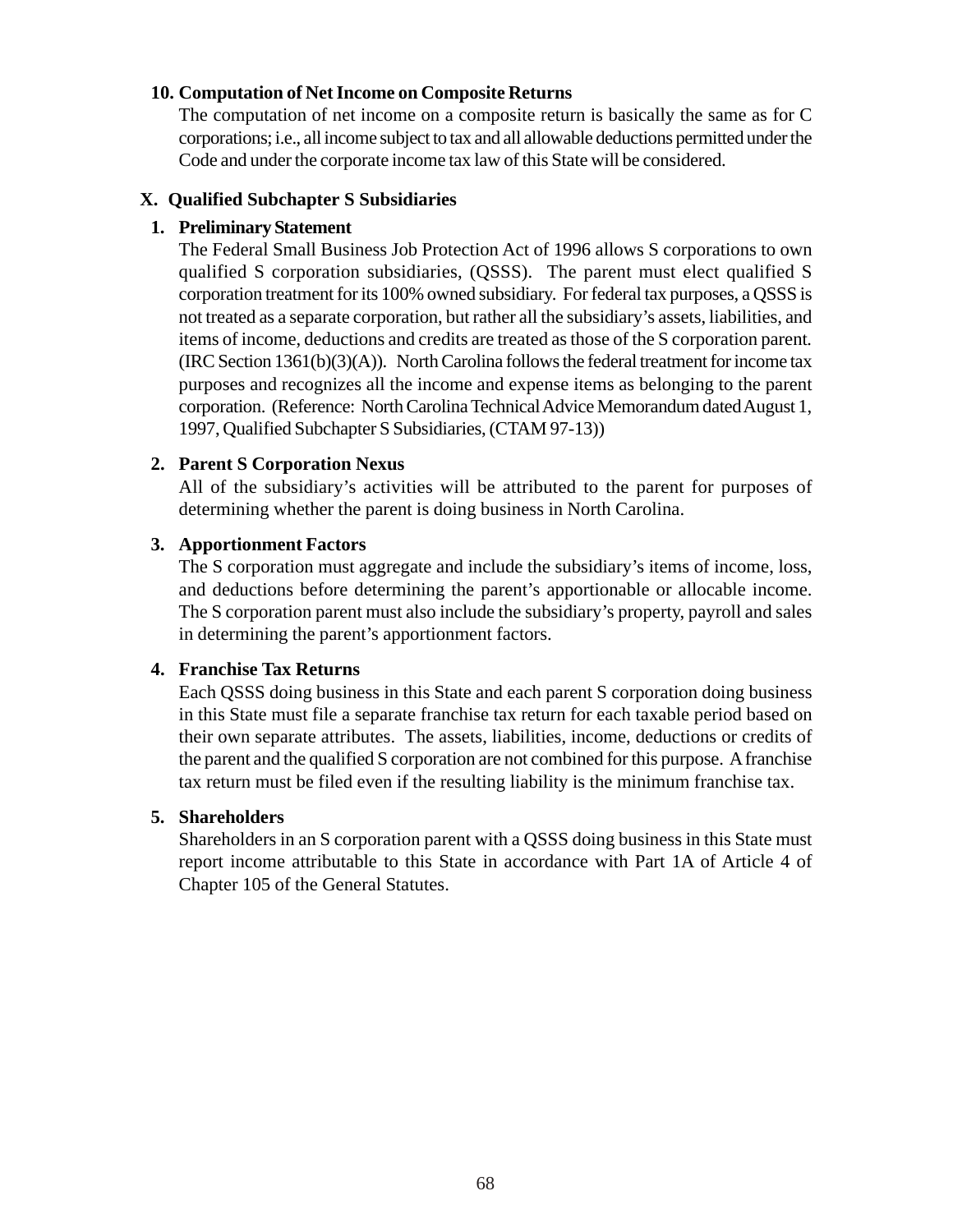### **III. TAX CREDITS (Articles 3A, 3B, 3C, 3D, 3E, and 4)**

#### **A. General Tax Credits**

#### **1. General Information**

#### **a. Franchise, Income, or Gross Premium Tax Election**

The general tax credits allowed in Chapter 105 may be taken against corporate income tax only unless otherwise stated.

#### **b. Forms**

Form CD-425 is used to report credits that are not limited to fifty percent (50%) of the tax. The Form NC-478 series is used to calculate and report tax credits, that are limited to fifty percent (50%) of the taxpayer's tax less the sum of all other credits that the taxpayer claims. Forms NC-478A through NC-478H are used to calculate the specific credits without regard to the fifty percent (50%) limitation. Form NC-478 is used to total the specific credits, to determine if the fifty percent (50%) limitation applies, and, if so, to allocate the limited total credit among the specific credits.

Form CD-425 and, if applicable, both Form NC-478 and the applicable Form NC-478 series form must be filed for any taxable year in which the taxpayer is eligible to claim a credit or an installment of a credit against the taxpayer's tax liability for that year. This requirement applies even if the taxpayer's tax liability for that year is not large enough for the taxpayer to benefit from the credit.

### **2. Credit for Dwelling Units for Handicapped Persons (G.S. 105-130.22)**

### **a. Credit**

Corporate owners of multifamily rental units located in North Carolina are allowed an income tax credit for each dwelling unit for physically handicapped persons constructed during the income year, subject to the limitations set out below.

The allowable credit is \$550 for each dwelling unit that qualifies for use by physically handicapped persons. However, credit is allowed only for the number of such dwelling units completed during the income year that were constructed and required to be built in compliance with Volume I-C of the North Carolina Building Code.

No adjustment is required to be made to the depreciable cost of the unit on account of the allowable credit.

### **b. Carryforward**

In case the allowable income tax credit exceeds the taxpayer's income tax liability reduced by all other credits allowed against North Carolina income tax, the excess may be carried over and deducted by such taxpayer in the next succeeding year only.

### **c. Eligibility**

To qualify for the credit, the units must meet the requirements of Volume I-C of the North Carolina Building Code. Volume I-C is administered by the Building Accessibility Section of the North Carolina Department of Insurance and contains provisions and standards for making buildings and facilities accessible to and usable by physically handicapped persons. This section applies to all buildings and facilities regulated by the North Carolina State Building Code, with the exception of single and two-family dwellings.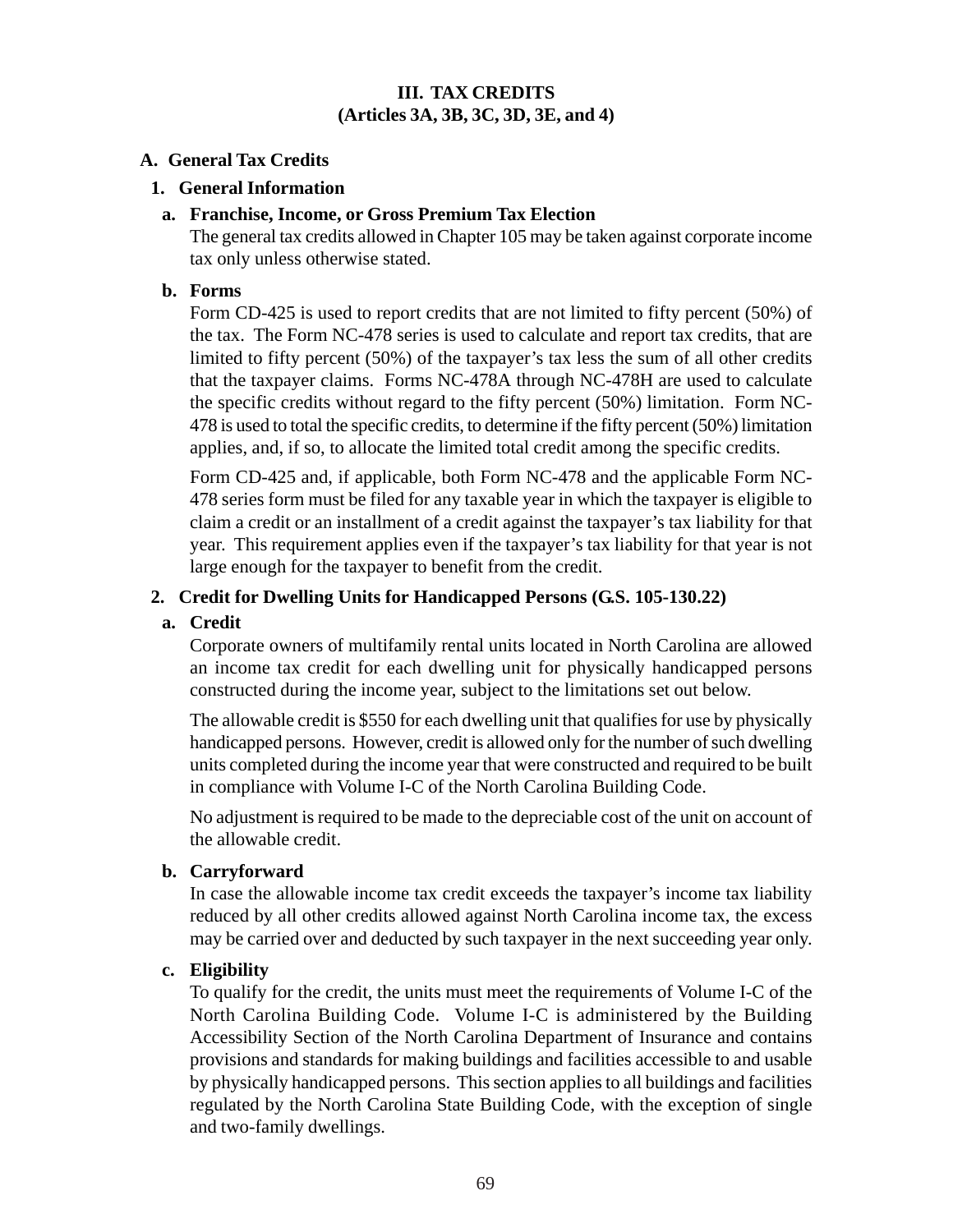#### **d. Substantiation**

In order to secure the credit, the corporation must include with the tax return a copy of the occupancy permit on which the building inspector must record the number of qualified units completed during the income year.

#### **3. Credit for Construction of Cogenerating Power Plant (G.S. 105-130.25)**

#### **a. Credit**

A corporation or partnership, other than a public utility as defined in G.S. 62-3(23), that constructs a cogenerating power plant is allowed a credit for a portion of the cost to purchase and install the electrical or mechanical power generation equipment of that plant. To be eligible for the credit, the corporation or partnership must own or control the power plant at the time of construction.

The allowable credit is equal to ten percent (10%) of the cost paid during the tax year in which the credit is claimed for the purchase and installation of the electrical or mechanical power generation equipment of a cogenerating power plant. The credit may not be taken for the year in which the costs are paid but shall be taken for the taxable year beginning during the calendar year following the calendar year in which the costs are paid.

#### **b. Cogenerating Power Plant Defined**

A cogenerating power plant is a power plant that sequentially produces electrical or mechanical power and useful thermal energy using natural gas as its primary energy source. A plant whose combustion equipment uses residual oil, middle distillate oil, gasoline, or liquid propane gas (LPG) as a primary fuel will not qualify for the credit.

#### **c. Alternative Method**

An eligible taxpayer may elect to treat the costs paid during an earlier year as if they were paid during the year the plant becomes operational. Once made, the election is irrevocable. An election with respect to costs paid by a partnership must be made by the partnership and is binding on any partners to whom the credit is passed through.

If a taxpayer makes this election, the credit may not exceed twenty-five percent (25%) of the amount of tax for the year reduced by the sum of all credits allowed, except payments of tax by or on behalf of the taxpayer. Any unused portion of the credit may be carried forward for the next 10 taxable years. The unused balance must be applied for annually until exhausted or the carryover period expires.

#### **d. Application**

An application is required to be filed with the Secretary on or before April 15 following the calendar year in which the costs were paid without regard to the method elected by the taxpayer. Under either method, the taxpayer applies for the total credit for the first year eligible.

### **e. Ceiling**

The total amount of all tax credits allowed for payments for construction and installation made in a calendar year may not exceed five million dollars (\$5,000,000). If the total amount of credits for eligible payments applied for by all taxpayers exceeds five million dollars (\$5,000,000), in any one calendar year, the maximum allowable credit will be prorated among all applicants proportionally.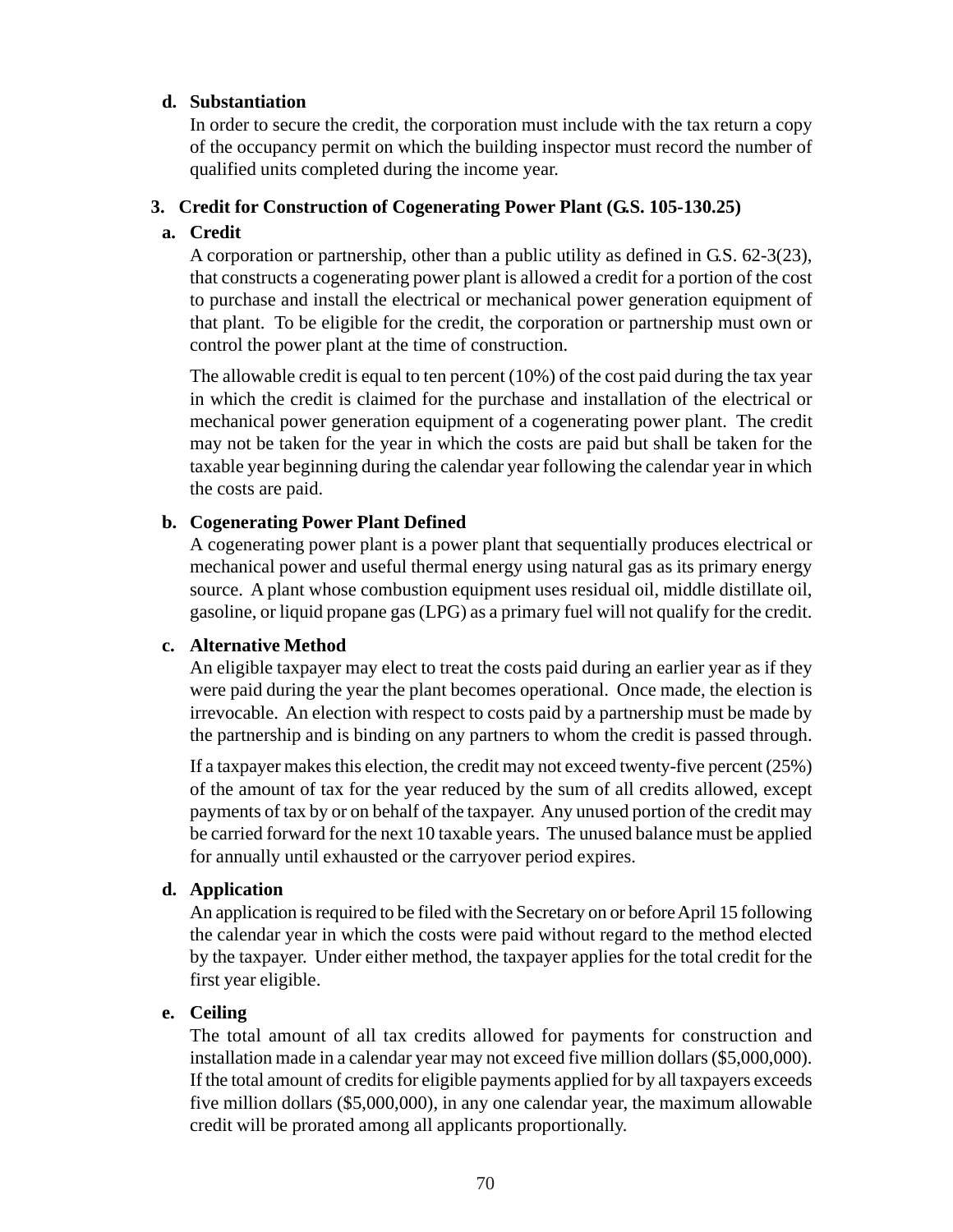### **4. Credit for Construction of Renewable Energy Equipment Facility (G.S. 105-130.28)**

# **a. Credit**

Any corporation that constructs a facility in North Carolina for the manufacture of renewable energy equipment is allowed a credit against its corporate income tax equal to twenty-five percent (25%) of the cost of installation and equipment construction. The corporation must own or control the facility at the time of construction. No credit is allowed for any portion of the cost of installation and equipment construction paid by federal, state, or local grants. The credit must be taken in five equal installments beginning with the taxable year in which the costs are paid.

# **b. Renewable Energy Equipment**

For purposes of this credit, "renewable energy equipment" includes biomass equipment, hydroelectric generators, solar electric or thermal equipment, and wind energy equipment as defined in G.S. 105-130.28 and related G.S. 105-129.16A.

# **c. Cap on Credit**

The credit allowed may not exceed fifty percent (50%) of the amount of corporate income tax for the taxable year reduced by the sum of all other credits, including carryforwards, allowed against North Carolina corporate income tax for the taxable year, except payments of tax made by or on behalf of the taxpayer. Any unused portion of the credit may be carried forward for the succeeding 10 years.

# **d. Restrictions**

Any taxpayer that claims any other credit allowed under G.S. Chapter 105 with respect to construction of a facility for the manufacture of renewable energy equipment may not take the credit allowed in this section with respect to the same facility.

# **5. Credit for Real Property Donated for Conservation Purposes (G.S. 105-130.34)**

### **a. Credit**

Any corporation that makes a qualified donation of an interest in real property located in North Carolina during the taxable year is allowed a credit against its corporate income tax only if the interest in property is donated in perpetuity. The credit is twenty-five percent (25%) of the fair market value of the property interest donated, not to exceed \$500,000.

### **b. Eligible Property Interest**

To be eligible for this credit the donated interest in real property must be useful for public beach access or use, public access to public waters or trails, fish and wildlife conservation, or other similar land conservation purposes, and the interest in real property must be donated in perpetuity to and accepted by the State, a local government, or a body that is both organized to receive and administer lands for conservation purposes and qualified to receive charitable contributions pursuant to G.S. 105-130.9.

Lands required to be dedicated pursuant to local government regulation or ordinance and dedications made to increase building density levels permitted under a regulation or ordinance are not eligible for this credit.

### **c. Substantiation**

The taxpayer must file with its income tax return for the taxable year in which the credit is claimed, a certification by the Department of Environment and Natural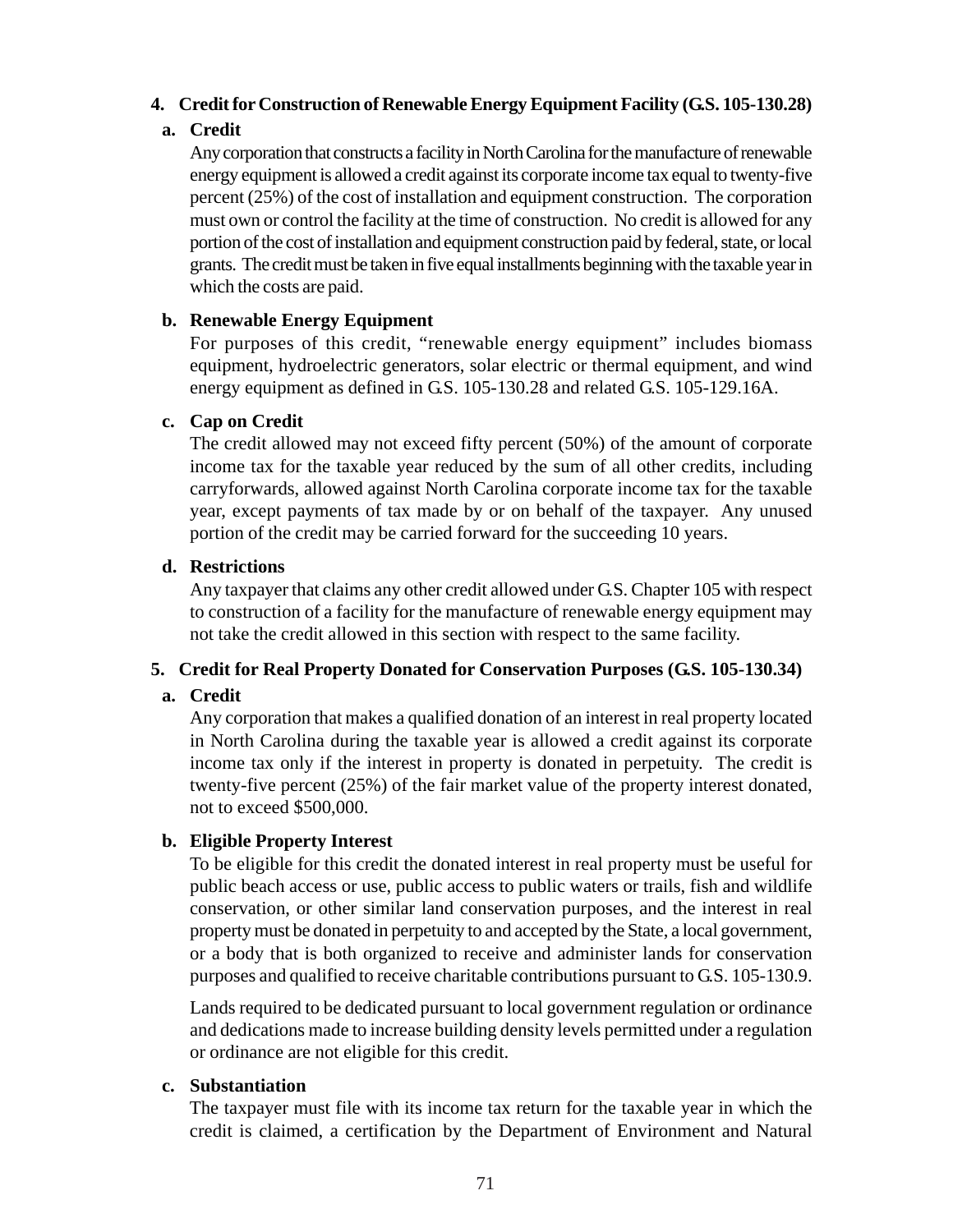Resources that the property donated is suitable for one or more of the valid public benefits set forth in this subsection.

## **d. Carryforward**

In case the allowable income tax credit exceeds the taxpayer's tax liability reduced by all other credits allowed against North Carolina income tax, the excess may be carried forward and deducted in the next five succeeding years.

# **e. Limitations**

The portion of the fair market value of the property allowed as a tax credit is not allowed as a charitable contribution deduction.

# **6. Credit for Conservation Tillage Equipment (G.S. 105-130.36)**

# **a. Credit**

A corporation that purchases conservation tillage equipment for use in a farming business, including tree farming, shall be allowed an income tax credit equal to twentyfive percent (25%) of the cost of the equipment paid during the taxable year.

# **b. Conservation Tillage Equipment Defined**

Conservation tillage equipment means planters such as those commonly known as "no-till" planters designed to minimize disturbance of the soil in planting crops or trees, including equipment that may be attached to equipment already owned by the taxpayer. The term also means equipment designed to minimize disturbance of the soil in reforestation site preparation. The inclusion of reforestation equipment that may be attached to equipment already owned by the taxpayer is limited to those items of equipment generally know as "KG-Blades", "drum-choppers", or "V-Blades".

### **c. Cap on Credit**

This credit may not exceed two thousand five hundred dollars (\$2,500) for any taxable year of any taxpayer.

# **d. Restrictions**

The credit may only be claimed by the first purchaser of the equipment and may not be claimed by a corporation that purchases the equipment for resale or for use outside this State.

### **e. Carryforward**

In case the credit exceeds the taxpayer's income tax liability, the excess may be carried over and claimed in the next five (5) succeeding years.

### **f. Basis Reduction**

The basis in any equipment for which a credit is allowed under this section shall be reduced by such credit.

# **7. Credit for Gleaned Crop (G.S. 105-130.37)**

# **a. Credit**

A corporation that grows and permits the gleaning of the crop shall be allowed an income tax credit equal to ten percent (10%) of the market price of the quantity of the gleaned crop.

# **b. Definitions**

These definitions apply: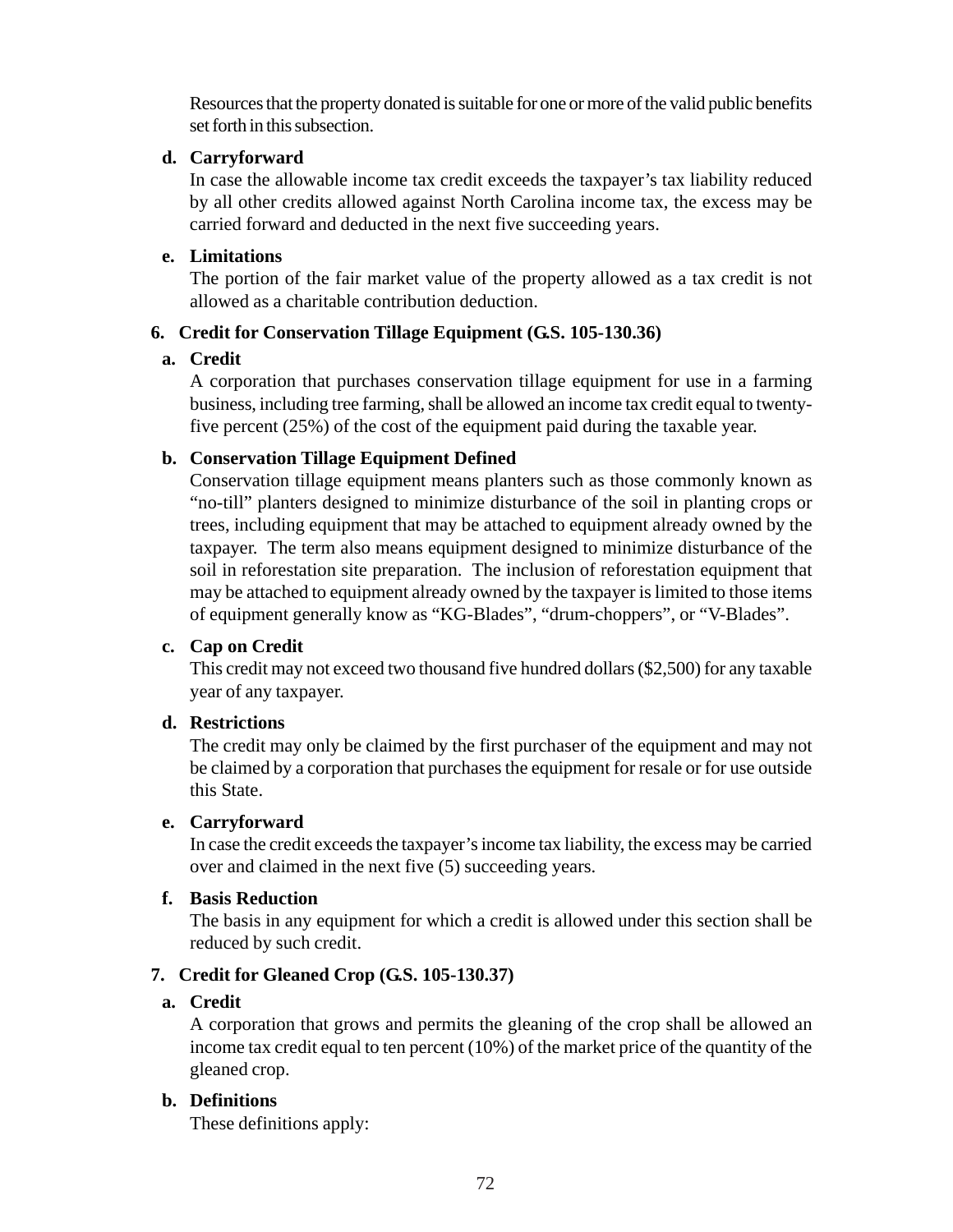# **i. Gleaning**

The harvesting of a crop that has been donated by the grower to the nonprofit organization that will distribute the crop to individuals or other nonprofit organizations it considers appropriate recipients of the food.

## **ii. Market price**

The season average price of the crop as determined by the North Carolina Crop and Livestock Reporting Service in the Department of Agriculture and Consumer Services, or the average price of the crop in the nearest local market for the month in which the crop is gleaned if the Crop and Livestock Reporting Service does not determine the season average price for that crop.

### **iii. Nonprofit organization**

An organization to which charitable contributions are deductible under the Code.

# **c. Cap on Credit**

The allowable credit cannot exceed the taxpayer's tax liability.

# **d. Carryforward**

Any unused portion of the credit may be carried forward for the succeeding five (5) years.

# **e. Restrictions**

A charitable contribution deduction is not allowed under G.S. 105-130.5(b)(5) for any items for which this credit is claimed.

# **8. Credit for Certain Telephone Subscriber Line Charges (G.S. 105-130.39)**

# **a. Credit**

A corporation that provides local telephone services to low income residential customers at reduced rates is allowed a credit equal to the difference between the amount of receipts the corporation would have received from those low-income customers had the regular rates been charged and the amount billed to those low income customers.

### **b. Restrictions**

The credit is allowed only for a reduction in local telephone service rates and fees. No credit is allowed for any reduction in interstate subscriber line charges.

# **c. Cap on Credit**

The credit may not exceed the amount of corporate income tax for the taxable year reduced by the sum of all credits allowable, except tax payments made by or on behalf of the corporation.

# **9. Credit for Property Taxes Paid on Farm Machinery by an S Corporation (G.S. 105-151.21)**

# **a. Credit**

An individual shareholder of an S Corporation engaged in the business of farming is allowed a credit against its pro rata share of the corporate income tax equal to the shareholder's pro rata share of the property taxes the S Corporation paid at par during the taxable year on farm machinery and on attachments and repair parts for farm machinery.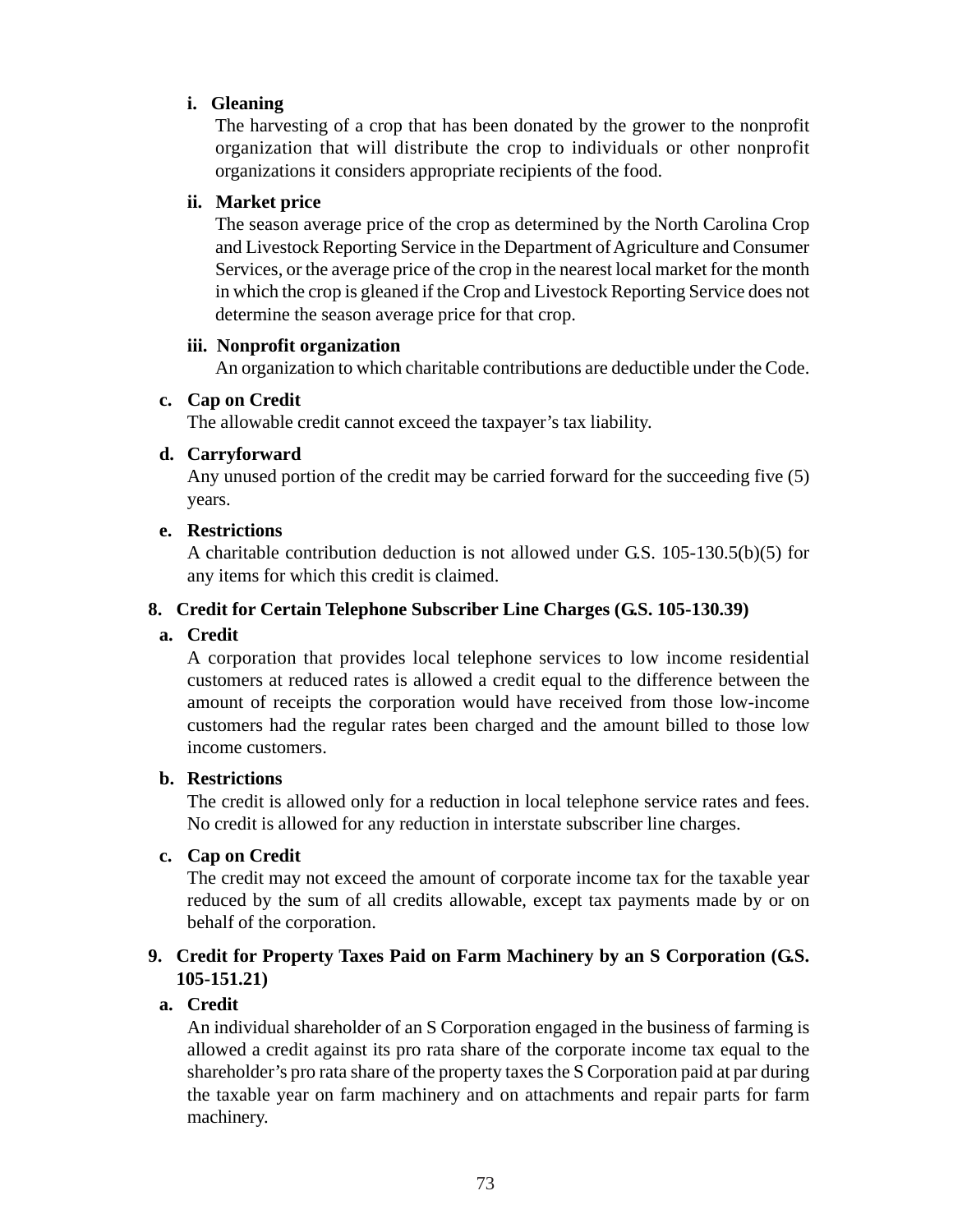### **b. Definitions**

These definitions apply:

#### **i. Farm machinery**

Machinery as defined in G.S. 105-164.4A(s) that is subject to State sales tax at the rate of one percent  $(1\%)$  under G.S. 105-164.4(a)(1d).

#### **ii. Property taxes**

The principal amount of taxes levied and assessed by a taxing unit under Subchapter II of Chapter 105.

#### **iii. Taxing unit**

A county or municipality authorized to levy ad valorem property taxes.

#### **c. Cap on Credit**

The tax credit is limited to the lesser of one thousand dollars (\$1,000) or the amount of tax for the taxable year reduced by the sum of all credits allowable, except payments of tax made by or on behalf of the taxpayer.

#### **d. Substantiation**

To claim this credit, a taxpayer must attach a copy of the tax receipt for the property taxes for which credit is claimed to return on which the credit is claimed. The receipt must show the amount and date of payment of the property taxes.

#### **e. Adjustment**

If a taxing unit gives a taxpayer a credit or refund for any of the property taxes that have been claimed as a credit, the taxpayer must notify the Secretary within 90 days. The Secretary will recompute the credit allowed and adjust taxable income for the year for which the credit was claimed.

### **10. Credit for Use of North Carolina Ports (G.S. 105-130.41)**

### **a. Credit**

An income tax credit is available to a corporation whose waterborne cargo is loaded onto or unloaded from an ocean carrier calling at the North Carolina ports of Wilmington or Morehead City. The credit is allowed against corporate income tax in an amount equal to the excess of the wharfage, handling (in or out) and throughput charges assessed on the cargo for the current taxable year over an amount equal to the average of the charges for the current taxable year and the two preceding taxable years. For purposes of this section, the terms "handling (in and out)" and "wharfage" have the meanings provided in the State Ports Tariff Publications, "Wilmington Tariff, Terminal Tariff #6," and "Morehead City Tariff, Terminal Tariff #1" and the term "throughput" has the same meaning as "wharfage" but applies only to bulk products, both dry and liquid. The credit sunsets for taxable years beginning on or after January 1, 2009.

### **b. Limitations and Carryforward**

The amount of credit is limited to fifty percent (50%) of the income tax liability for the taxable year reduced by the sum of all credits allowable. Any unused portion of the credit may be carried forward and applied to the income tax liability for the five succeeding years. The maximum cumulative credit that may be claimed by a corporation is two million dollars (\$2,000,000).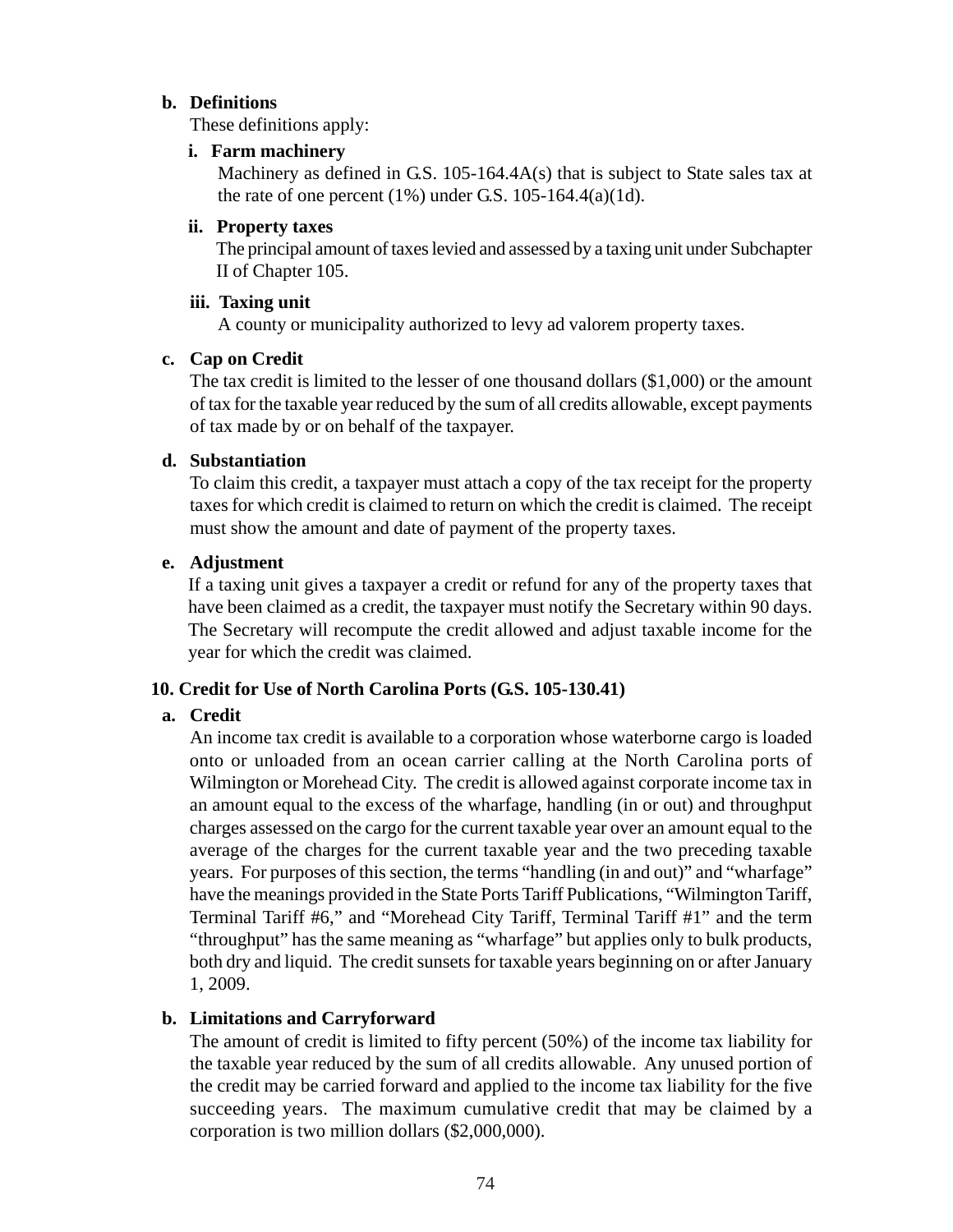#### **c. Substantiation**

To obtain the credit, the taxpayer must provide a statement from the State Ports Authority certifying the amount of charges paid on which the credit is based.

### **11. Credit for Supervisory Fees Paid by Savings and Loan Associations (G.S. 105- 130.43)**

#### **a. Credit**

Savings and loan associations are allowed an income tax credit equal to the amount of supervisory fees paid to the savings and loan division of the Department of Commerce.

#### **b. Cap on Credit**

The credit claimed may not exceed the amount of corporate income tax, reduced by the sum of all credits allowed against the tax, except tax payments made by or on behalf of the taxpayer.

#### **c. Restrictions**

These fees cannot be deducted in determining taxable income if they are claimed as an income tax credit.

### **12. Income Tax Credit for Poultry Composting Facility (G.S. 105-130.44)**

### **a. Credit**

An income tax credit is available to corporations for constructing a poultry composting facility in North Carolina for the composting of poultry carcasses from commercial poultry operations. The credit is equal to twenty-five percent (25%) of the installation, materials and equipment costs of construction paid during the taxable year. The credit allowed does not apply to costs paid with funds provided by a State or federal agency.

### **b. Limitations and Carryforward**

The credit may not exceed one thousand dollars (\$1,000) for any single installation. The credit may not exceed the amount of tax for the taxable year reduced by the sumof all tax credits allowable, except payments of tax by or on behalf of the taxpayer. Any unused portions of the credit may not be carried forward.

### **13. Credit for Manufacturing Cigarettes for Exportation (G.S. 105-130.45)**

### **a. Credit**

An income tax credit is allowed to a corporation engaged in the business of manufacturing cigarettes in the United States for exportation to a foreign country. (Effective for taxable years beginning on or after January 1, 2004, exportation destinations can include a possession of the United States and a commonwealth of the United States that is not a state in addition to a foreign country.) The amount of credit available is based on the current year's exportation volume compared to the base year's exportation volume. In the case of a successor in business, the amount of credit allowed under this section is determined by comparing the exportation volume of the corporation in the year for which the credit is claimed with all of the corporation's predecessor corporations' combined base year exportation volume, rounded to the nearest whole percentage. The amount of credit may not exceed six million dollars (\$6,000,000) and is computed as follows: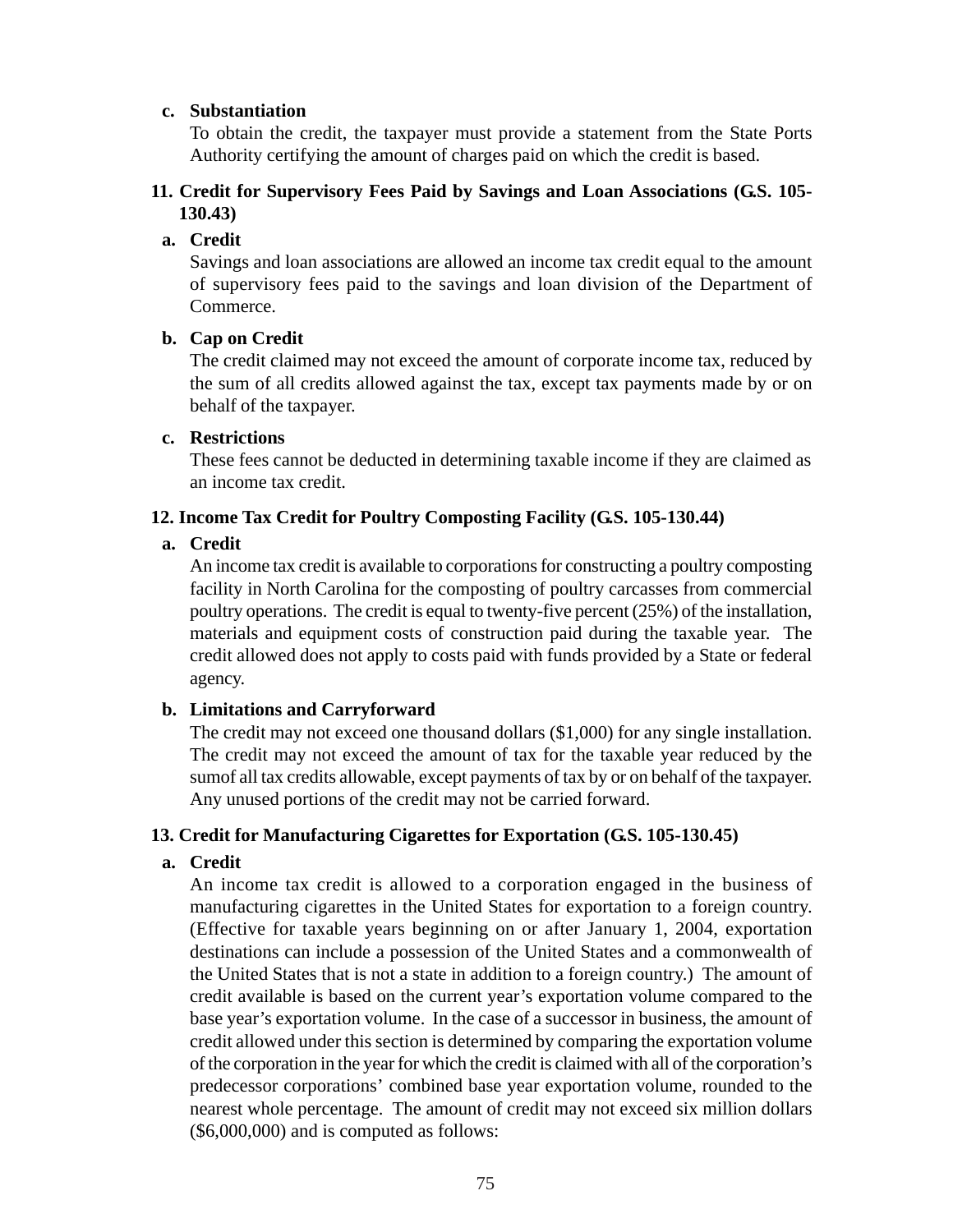| <b>Current Year's Exportation Volume</b><br><b>Compared to its</b> | <b>Amount of Credit</b><br>per 1000 |  |
|--------------------------------------------------------------------|-------------------------------------|--|
| <b>Base Year's Exportation Volume</b>                              | <b>Cigarettes Exported</b>          |  |
| 120% or more                                                       | 40 cents                            |  |
| 119% - 100%                                                        | 35 cents                            |  |
| $99\% - 80\%$                                                      | 30 cents                            |  |
| $79\% - 60\%$                                                      | 25 cents                            |  |
| 59% - 50%                                                          | 20 cents                            |  |
| Less than $50\%$                                                   | None                                |  |

#### **b. Substantiation**

A corporation that claims this credit must include these items with its return:

- i. A statement of the base year exportation volume.
- ii. A statement of the exportation volume on which the credit is based.
- iii. A list of the corporation's export volumes as shown on its monthly reports to the Alcohol and Tobacco Tax and Trade Bureau of the United States Treasury for the months in tha tax year for which the credit is claimed.

#### **c. Limitations and Carryforward**

The maximum eligible credit for cigarettes exported during the taxable year is \$6,000,000. The credit allowed may not exceed 50% of the amount of income tax liability for the taxable year reduced by the sum of all other credits. Any unused credit allowed may be carried forward for the next succeeding 5 years.

**Note:** The second extra session of the 2003 General Assembly made several changes to this credit that are not effective until taxable years beginning on or after January 1, 2005. Another credit for manufacturing cigarettes for exportation while increasing employment, G.S. 105- 130.46, was also enacted for taxable years beginning on or after January 1, 2006. These law changes are not addressed in this publication because the affected tax years are outside the scope of this publication. Information on these law changes is available on the Department's website at www.dor.state.nc.us.

#### **B. Quality Jobs and Business Expansion Credits (Article 3A of Chapter 105)**

### **1. General Information**

#### **a. Purpose**

This section sets out guidelines for the tax credits in Article 3A of Chapter 105 of the General Statutes, also known as the William S. Lee Quality Jobs and Business Expansion Act. The section applies to tax years beginning on or after January 1, 2003. Article 3A has been amended each year since its enactment. This section does not attempt to review the law in effect prior to January 1, 2003.

These guidelines are published by the Department on its website at www.dor.state.nc.us and are updated periodically as issues arise that require clarification. The publication date of the document is set out at the bottom of each page. The first publication date of the document was June 2002. That publication applied to tax years beginning on or after January 1, 2001 and before January 1, 2002. The second publication of the document was dated April 2003 and applied to tax years beginning on or after January 1, 2002 and before January 1, 2003. The updated guidelines may be accessed through the "Business" portal of the DOR web page.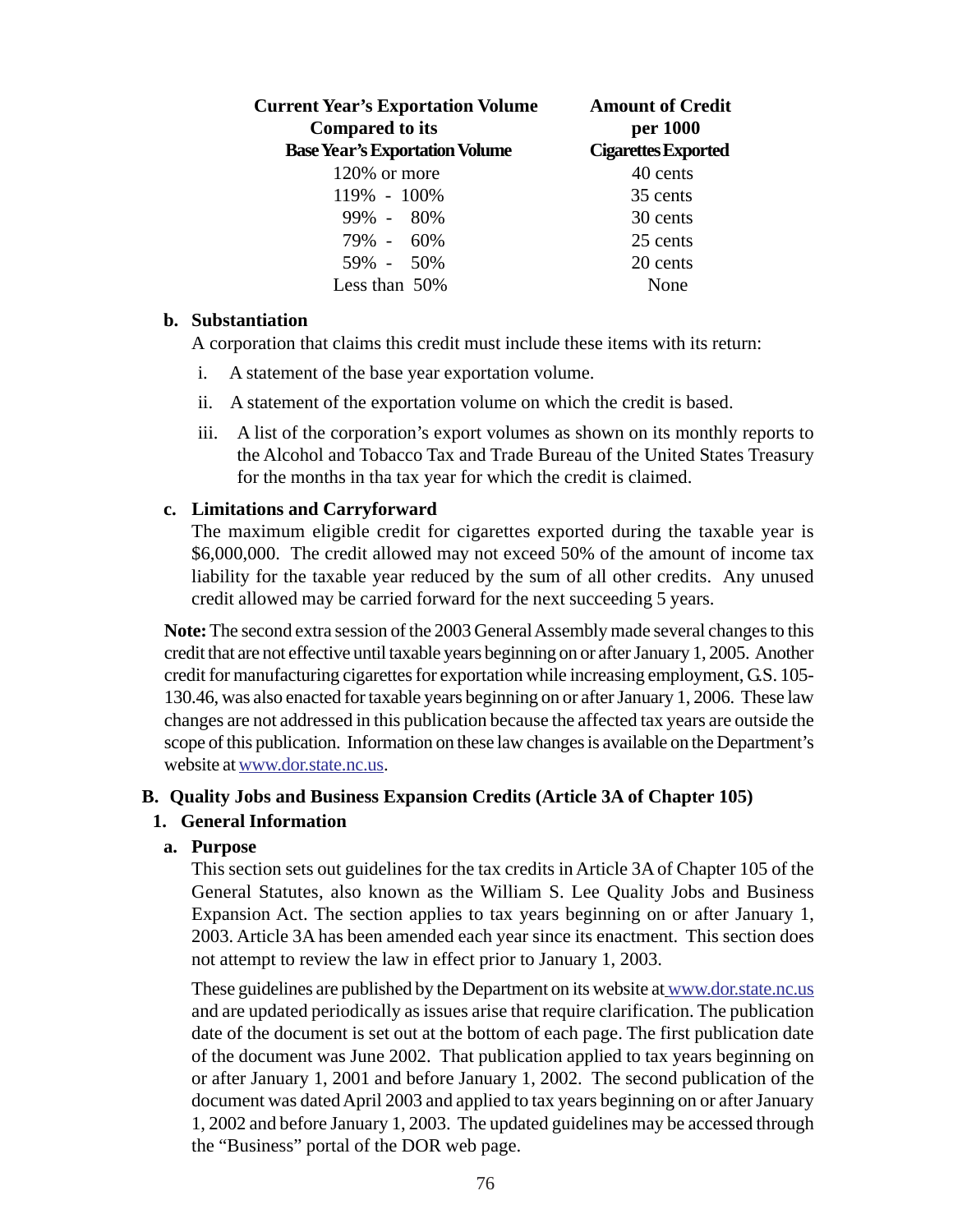#### **b. Overview**

The Article 3A tax credits are designed to attract certain types of new businesses to North Carolina and to foster expansions of certain types of businesses in North Carolina. The credits are based on a system that divides the State into five enterprise tiers, with tier one being the most economically distressed and tier five being the least economically distressed. Eligibility requirements are easier to meet and credits are increased for business expansion occurring in the lower tiers. Each county is assigned a tier designation by the Secretary of Commerce on or before December 31st of each year. Generally, a designation applies only to the calendar year following the designation. A tier one or tier two area, however, may not be redesignated as a highernumbered enterprise tier area until it has been in its designated enterprise tier area for at least two consecutive years. The Department of Commerce publishes a list of the counties and their respective tier designations.

Within each tier, there may be designated development zones. These designations recognize defined areas of economic need within a tier. For purposes of the wage standard requirement, the credit for investing in machinery and equipment, and the credit for worker training, a development zone is considered an enterprise tier one area. Additionally, credits for creating jobs are increased by \$4,000 per job for jobs located within a development zone. Upon the request of a taxpayer or a local government, the Secretary of Commerce will determine whether an area is in a development zone. The determination is based on various economic factors. If an area is designated as a development zone, the designation is effective for 24 months following the date of the designation. The Department of Commerce publishes annually a list of all development zones with a description of their boundaries.

For tax years beginning on or after January 1, 2003, a parcel of property that is partially in a development zone is considered to be entirely within the development zone if all of the following conditions are met:

- i. At least fifty percent of the parcel is located within the development zone.
- ii. The parcel was in existence and under common ownership prior to the most recent federal decennial census.
- iii. The parcel is a portion of land made up of one or more tracts or tax parcels of land that is surrounded by a continuous perimeter boundary.

#### **c. Credits Available**

For tax years beginning on or after January 1, 2003, credits are available for:

- i. Creating jobs
- ii. Investing in machinery and equipment
- iii. Technology commercialization
- iv. Research and development
- v. Worker training
- vi. Investing in central office or aircraft facility property
- vii. Development zone project
- viii. Substantial investment in other property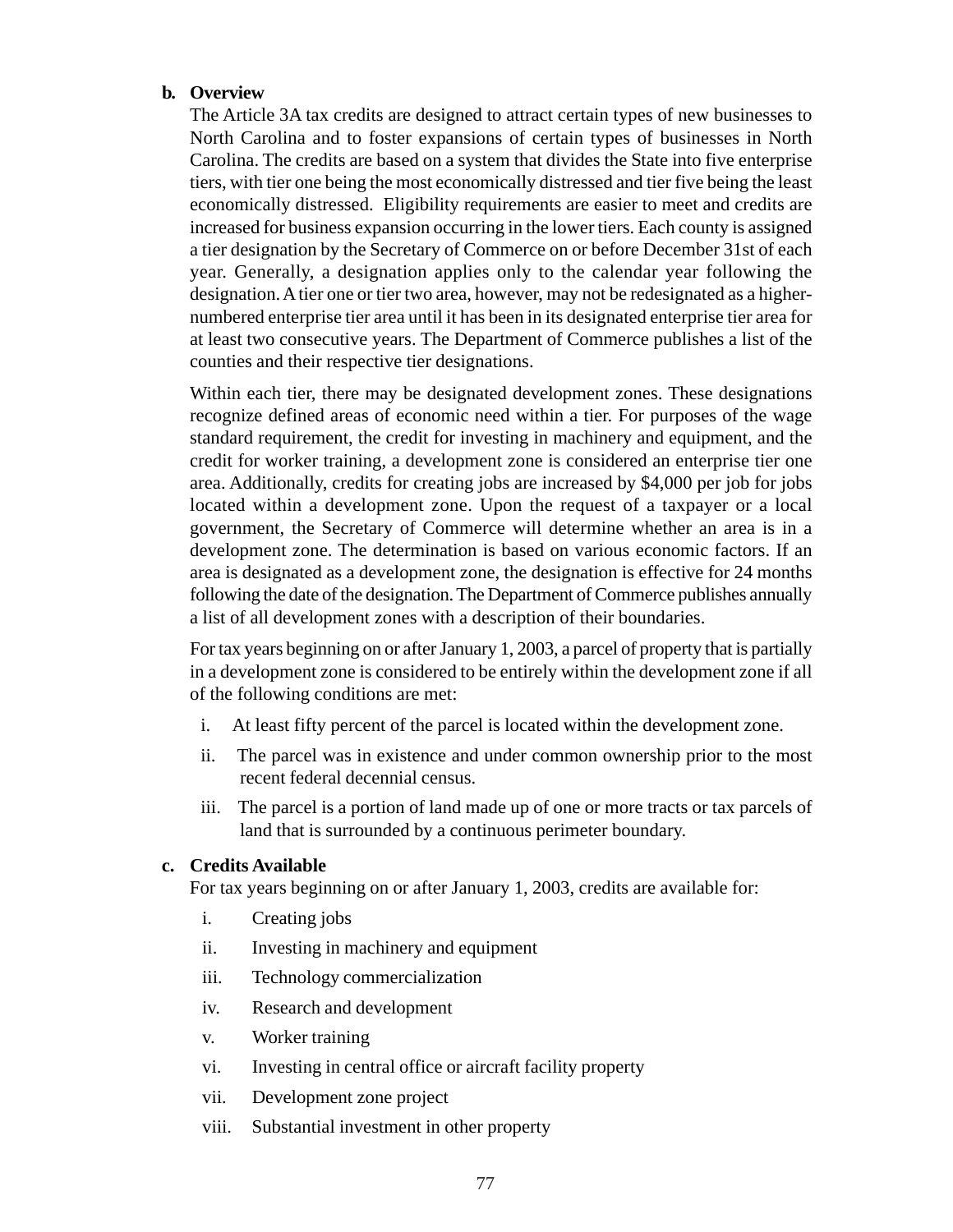### **d. Substantiation (G.S. 105-129.7)**

To claim a credit, the taxpayer must provide any information considered necessary by the Secretary of Revenue to determine and verify the amount of the credit to which the taxpayer is entitled. The burden of proving eligibility for the credit and the amount of the credit rests upon the taxpayer. The taxpayer must submit a portion of the qualifying information with the tax return. That information is reported on the Department of Revenue NC-478 form series. The taxpayer must maintain additional documentation needed to substantiate the credit and make it available for inspection by the Secretary of Revenue.

# **2. General Eligibility Requirements (G.S. 105-129.4)**

The taxpayer must satisfy all general eligibility requirements in order to qualify for any of the credits listed in Section III, except the credit for development zone projects. If a taxpayer is uncertain about its eligibility for a credit, the taxpayer may request specific advice in writing from the Secretary of Revenue.

The general eligibility requirements are listed below, followed by a description of each specific requirement:

- i. Be an eligible business type
- ii. Meet the wage standard specified for the credit
- iii. Provide health insurance for employees as specified for the credit
- iv. Have a good environmental record
- v. Have a good Occupational Safety and Health Act (OSHA) record
- vi. Have no overdue tax debts

### **a. Eligible Business Types (G.S. 105-129.4(a))**

#### **i. Types**

Article 3A allows tax credits only to certain types of businesses. Under the Article, the taxpayer must meet one of the following descriptions to be eligible for a credit. For definitions of the business types described below, see G.S. 105-129.2.

### **a. Central Office or Aircraft Facility**

The taxpayer operates a central office or aircraft facility tht creates at least 40 new jobs and the jobs, investment, and activity with respect to which a credit is claimed are used in that office or facility. Generally, 40 new jobs are created if the taxpayer hires at least 40 additional full-time employees to fill new positions at the office within 12 months after the taxpayer first uses the property as a central office or aircraft facility. If a taxpayer uses temporary space, however, for the central office or aircraft facility functions during completion of the central office or aircraft facility property, the jobs must be created during the period starting 24 months before and ending 12 months after the completion of the property.

#### **b. Air Courier Services or Data Processing**

The primary business of the taxpayer is one of the following and the jobs, investment, and activity with respect to which a credit is claimed are used in that business:

- i. Air courier services
- ii. Data processing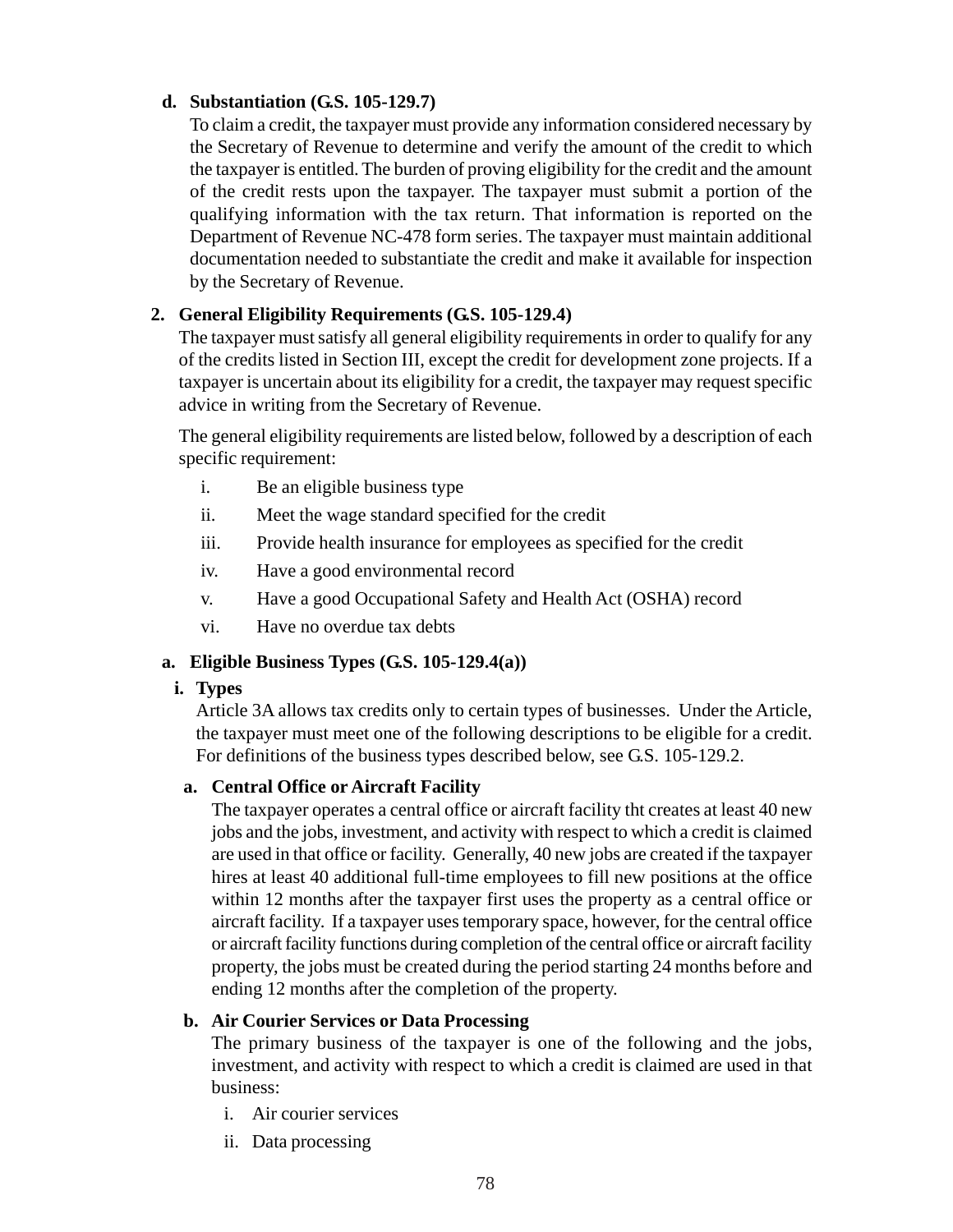#### **c. Manufacturing, Warehousing, or Wholesale Trade**

The primary business of the taxpayer is one of the following and the jobs, investment, and activity with respect to which a credit is claimed are used in any of the listed businesses:

- i. Manufacturing
- ii. Warehousing
- iii. Wholesale trade

#### **d. Computer Services or Electronic Mail Order House**

The primary business of the taxpayer or the primary activity of an establishment of the taxpayer is one of the following and the jobs, investment, and activity with respect to which a credit is claimed are used in that business:

- i. Computer services
- ii. An electronic mail order house that creates at least 250 new jobs and is located in an enterprise tier one, tier two, or tier three area.

### **e. Customer Service Center**

The taxpayer operates a customer service center and meets all of the following conditions:

- i. The taxpayer's primary business is a telecommunications or financial services company as defined by the North American Industry Classification System (NAICS).
- ii. The primary activity of an establishment of the taxpayer is a customer service center located in an enterprise tier one, tier two, or tier three area.
- iii. The jobs, investment, and activity with respect to which a credit is claimed are used in the operation of the customer service center.

### **f. Warehousing at Establishment**

The primary activity of an establishment of the taxpayer is warehousing and the taxpayer meets both of the following conditions:

- i. The warehousing establishment is located in an enterprise tier one, tier two, or tier three area and serves 25 or more establishments of the taxpayer in at least five different counties in one or more states
- ii. The jobs, investment, and activity with respect to which a credit is claimed are used in the warehousing establishment.

### **g. Research and Development**

For the purpose of determining eligibility under this subsection for the credit for research and development in G.S. 105-129.10, the following special rules apply:

- i. If the primary activity of an establishment of the taxpayer in this State is computer services, the taxpayer's qualified research expenditures in this State are considered to be computer services.
- ii. For all other taxpayers, the taxpayer's qualified research expenditures in this State are considered to be used in the primary business of the taxpayer.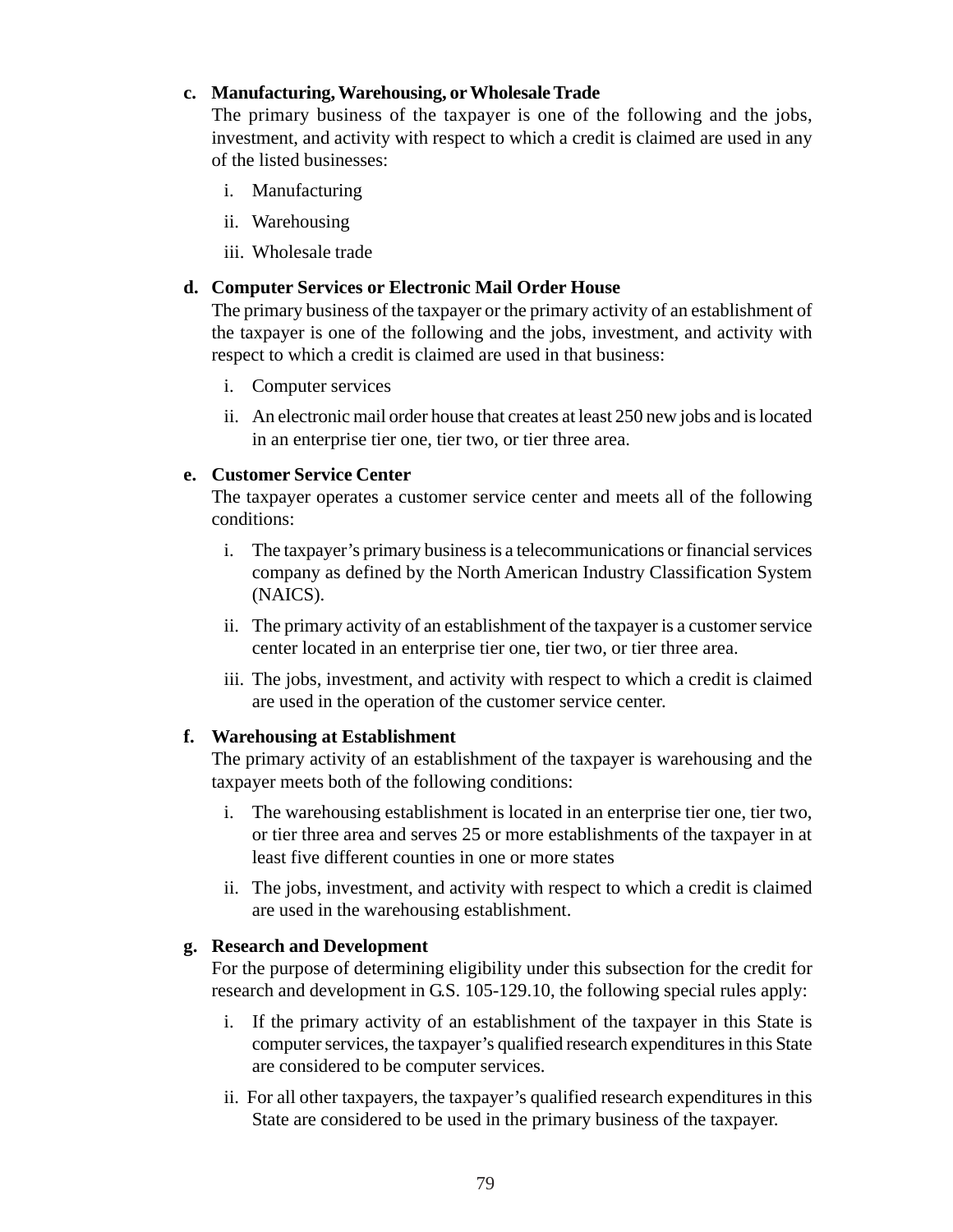#### **ii. Determining Primary Business**

For most of the eligible business types, the law specifies that the taxpayer's primary business must be a designated business. To claim a credit as a taxpayer that provides air courier services or data processing services, for example, the provision of these services must be the primary business of the taxpayer and not just the taxpayer's primary activity at one establishment. Similarly, to claim a credit as a customer service center, the taxpayer's primary business must be telecommunications or financial services.

The determination of whether an activity of a company is its primary business is based on the principal product or group of products the taxpayer produces or distributes or the principal services the taxpayer provides. The principal product or service is determined based on the NAICS guidelines for determining industry classification. The activities at all the taxpayer's establishments are considered in determining the taxpayer's primary business.

#### **iii.Determining Primary Activity at an Establishment**

For a few of the eligible business types, the law only requires the taxpayer's primary activity at an establishment to be a designated business. The eligible business types for providing computer services, operating an electronic mail order house, and engaging in warehousing, for example, set requirements for the taxpayer's primary business activity at an establishment but not the taxpayer's primary business taken overall. The credit for a customer service center sets requirements for the taxpayer's primary business activity at an establishment and sets a different requirement for the taxpayer's primary business.

The determination of whether an activity at an establishment is the primary business activity is based on the proper classification of the establishment under the NAICS Code. If more than one activity is conducted at the same establishment, the primary activity of the establishment is determined based on the NAICS guidelines for determining industry classification.

#### **iv. Determining What Jobs, Investment, and Activity Qualify for Credits**

All the eligible business types require jobs, investment, and activity to be used in a specified aspect of the taxpayer's business. To satisfy this requirement, that aspect must be the primary activity of the taxpayer at the establishment where the credits are claimed.

For some eligible business types, the jobs, investment, and activity that qualify for the credit must be used in the taxpayer's primary business. For these eligible business types, the taxpayer's primary business must be one of the eligible business types and, if the taxpayer has more than one business establishment, the primary activity at the taxpayer's establishment where the credits are claimed must be the same as the taxpayer's primary business. When these conditions are met, the jobs, investment, and activity at the establishment are considered to be part of the taxpayer's primary business and to satisfy the requirement of being used in that business. The eligible business types for air courier services, data processing, manufacturing, warehousing, wholesale trade, computer services, and electronic mail order house fall into this category. The last five of these also fall into other categories due to alternative ways to qualify for the credits.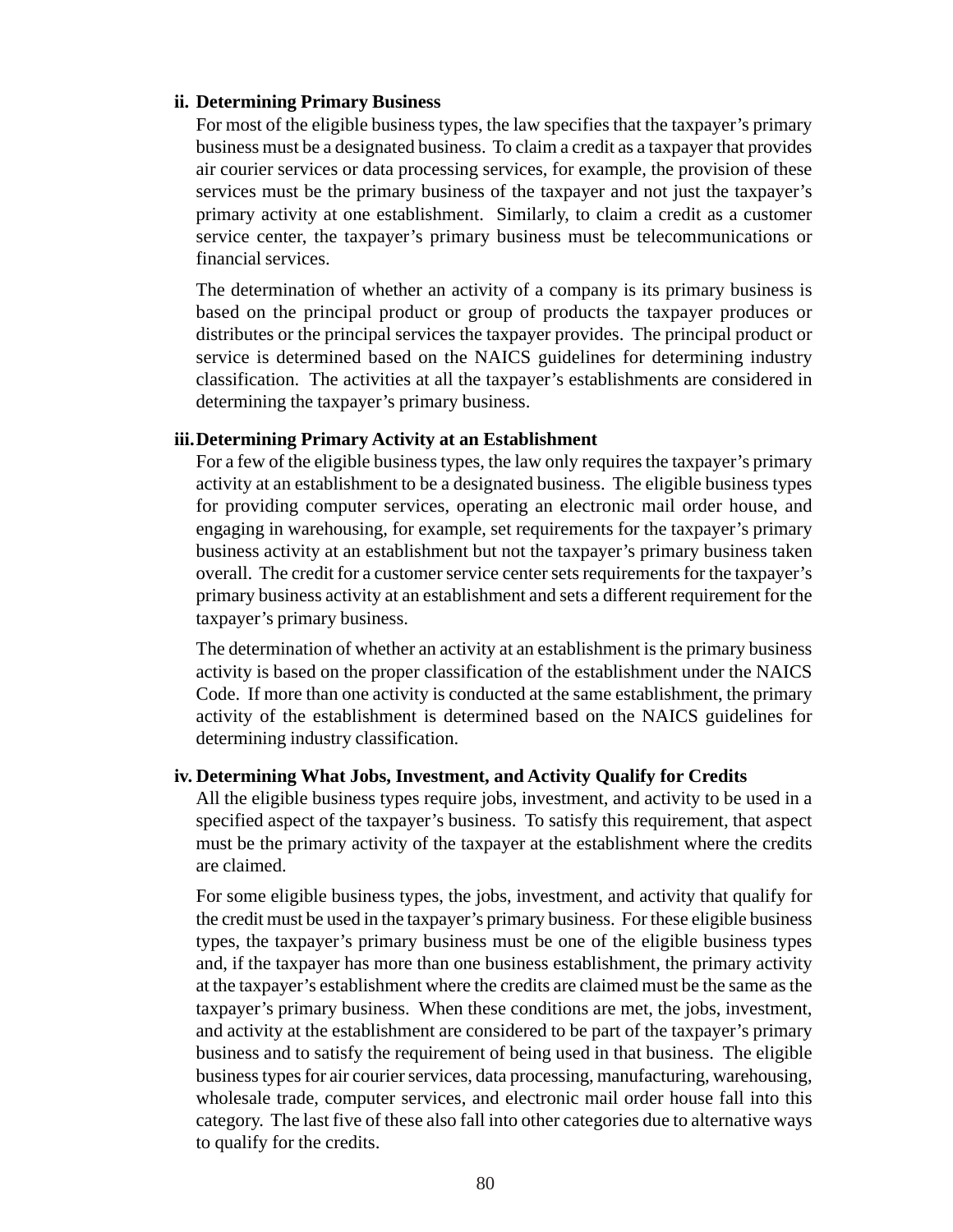Some eligible business types have different requirements for primary business and primary business activity at an establishment. For these eligible business types, the taxpayer's primary business must be the specified type of business, the taxpayer must have more than one business establishment, the taxpayer's primary activity at the establishment where the credits are claimed must be the specified type of activity, and the taxpayer's primary business and the primary business activity at the establishment must be different. When these conditions are met, the jobs, investment, and activity at the establishment are considered to be part of the taxpayer's primary business activity at the establishment and to satisfy the requirement of being used in that specified business activity. The eligible business types for manufacturing, warehousing, wholesale trade, computer services, electronic mail order house, and customer service center fall into this category. The first five of these also fall into other categories due to alternative ways to qualify for the credits.

Some eligible business types set no requirements on the taxpayer's primary business and, instead, set requirements only on the primary business activity at an establishment. For these credits, the primary business activity at the establishment where the credits are claimed must be the specified type of activity. This activity may also be the taxpayer's primary business, but it does not matter if the primary business activity at the establishment and the taxpayer's primary business are the same or are different. If they are different, however, the taxpayer must have more than one establishment. At the establishment, if the primary business activity is the specified type of activity, then the jobs, investment, and activity at the establishment are considered to be part of the primary business activity and to satisfy the requirement of being used in that primary business activity. The eligible business types for computer services, electronic mail order house, and warehousing at an establishment fall into this category. The eligible business types for computer services and electronic mail order house also fall into another category due to alternative ways to qualify for the credits.

Two eligible business types set requirements for a business function of the taxpayer rather than for primary business or primary business activity at an establishment. These two eligible business types are for a central office or an aircraft facility. For these eligible business types, the jobs, investment, and activity must be used in the central office function or the aircraft facility function. In most cases, the establishment where the central office or the aircraft facility is located will have a NAICS Code reflecting a central office or aircraft facility, but a central office or aircraft facility can be located in a building that includes various functions.

In summary, except for the eligible business types for a central office or an aircraft facility, the determination of whether jobs, investment, and activity qualify turns on the primary business activity at an establishment plus, for some eligible business types, the primary business of the taxpayer. When these conditions are met, all the jobs, investment, and activity at the establishment are considered to be used in the qualifying business, even though they may be part of a support function at the establishment.

The following examples illustrate when jobs, investment, and activity satisfy the requirement of being used in a business: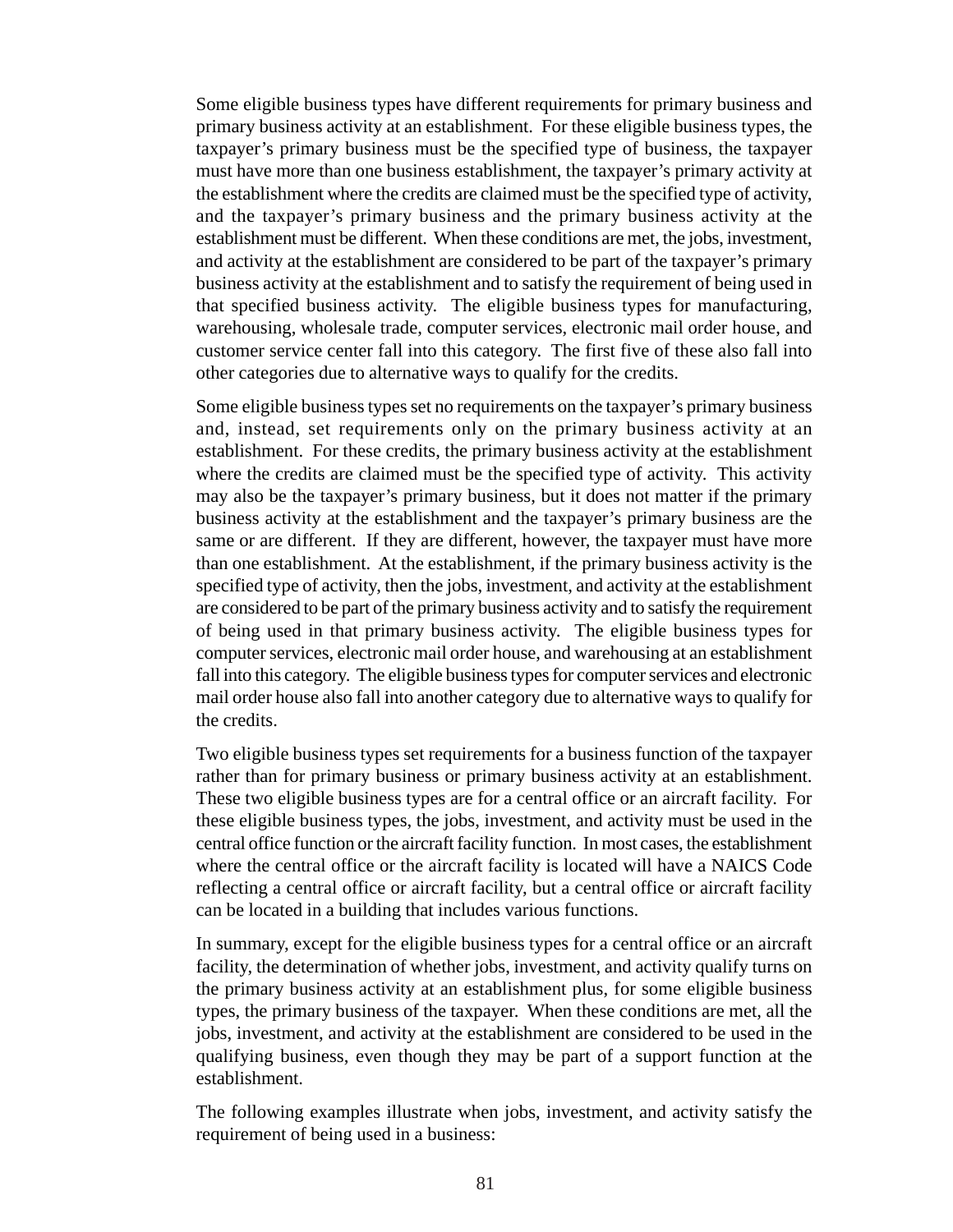#### *>* ABC Manufacturing Company

ABC's primary business is manufacturing. In the 2003 tax year, ABC constructs and begins operating a North Carolina manufacturing facility. The new jobs, investment, and activity at the North Carolina manufacturing facility are eligible for credits, subject to the other requirements of Article 3A. This is because ABC's primary business of manufacturing is an eligible business type and its primary business activity at the North Carolina facility is the same as its primary business. The jobs, investment, and activity at the North Carolina establishment therefore satisfy the requirement of being used in the manufacturing business.

 *>* EFG Manufacturing Company

EFG's primary business is manufacturing. All of EFG's manufacturing plants are located outside North Carolina. In the 2003 tax year, EFG constructs and begins operating a North Carolina warehouse facility. The new jobs, investment, and activity at the North Carolina warehouse facility are eligible for credits, subject to the other requirements of the Act. This is because EFG's primary business is manufacturing, and the jobs, investment, and activity are used in the warehousing business.

*>* XYZ Manufacturing Company

XYZ's primary business is manufacturing. XYZ has one manufacturing plant located in the State. XYZ has previously qualified for credits for new jobs, investment, and activity used in the manufacturing business. During the 2003 tax year, XYZ purchases a facility in North Carolina that conducts marketing, customer service, and product repairs. Additionally, a retail outlet is on site at the newly purchased facility. The new jobs investment, and activity at the newly purchased facility are not eligible for credits. This is because the primary business activity at the facility is not manufacturing, wholesale trade, or warehousing.

#### **b. Wage Standard**

### **i. Wage Standard Test (G.S. 105-129.4(b))**

The taxpayer must satisfy a wage standard test with respect to each potential credit except the worker training credit and the credit for substantial investment in other property. The test is performed by comparing the applicable wage standard for the taxpayer to the wage standard for the relevant county. The county wage standard is obtained from the Department of Commerce. If the taxpayer's tax year is other than a calendar year, the taxpayer must use the wage standard for the calendar year in which the taxpayer's tax year begins. The taxpayer's wage standard must equal or exceed 110% of the county wage standard. The wage standard test does not apply to any credit in a tier one or tier two area or in a development zone.

The wage standard test that applies depends on the credit, as explained below.

#### **a. Credit for Creating Jobs**

The test is a two-part test. The first part requires the combined average weekly wage of the jobs for which the credit is claimed to meet the wage standard. The second part requires the combined average weekly wage of all jobs at the location with respect to which a credit is claimed to meet the wage standard. The average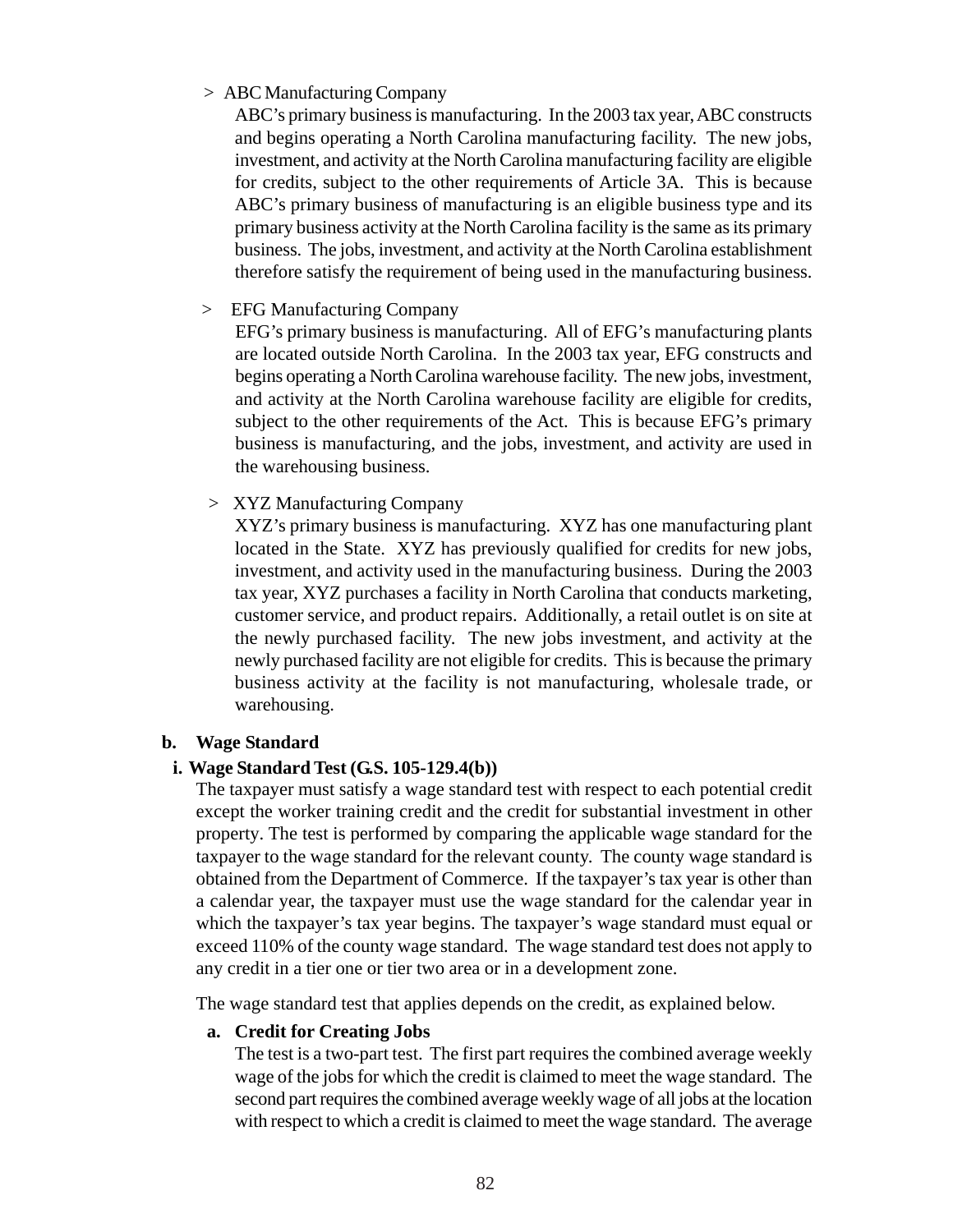wage for both parts of the test is determined for the tax year in which the activity that qualifies for the credit occurs, even if the taxpayer's tax year is not a calendar year. For part-time employees, a full-time equivalency factor must be used. However, all part-time jobs for which the taxpayer provides health insurance, as described in G.S. 105-129.4(b2), are considered to meet the wage standard, regardless of the actual wages for the job. If there are potential credits at more than one location, both tests must be applied separately at each location. No credits are allowed with respect to jobs at a location unless both tests are met.

The following example demonstrates the calculation of the wage standard test when new jobs are created during the year at multiple locations. Assume that the taxpayer meets all the other eligibility requirements in Article 3A.

Taxpayer creates 75 new jobs at a tier four location during the year and 50 new jobs at a tier five location. The combined average weekly wage of the 75 jobs created at the tier four location meets the wage standard and the combined average weekly wage of the 50 jobs created at the tier five location meets the wage standard. The jobs at both locations therefore meet the first part of the test.

The combined average weekly wage of all the jobs at the tier four location meets the wage standard. However, the combined average weekly wage of all the jobs at the tier five location does not meet the wage standard. Consequently, the taxpayer is eligible to claim a credit for the 75 jobs created at the tier four location, but not the 50 jobs created at the tier five location. This is because the jobs at the tier four location meet the second part of the test and the jobs at the tier five location do not.

#### **b. Credit for Worker Training**

The credit for worker training is not subject to a wage standard test.

#### **c. Credit for Substantial Investment in Other Property**

The credit for substantial investment in other property is not subject to a wage standard test.

#### **d. All Other Credits**

Only the second part of the wage standard test for the jobs credit and the worker training credit apply to the other credits. The other credits are the credit for investing in machinery and equipment, the credit for research and development, and the credit for investing in real property for a central office or an aircraft facility. The taxpayer is eligible for these credits if the combined average weekly wage of all jobs at the location with respect to which the credit is claimed meets the wage standard. The average wages of the jobs at the location are determined for the tax year in which the activity that qualifies for the credit occurs, even if the taxpayer's tax year is not a calendar year. For part-time employees, a full-time equivalency factor must be used.

#### **ii. Wage Standard Calculations**

a. One of the wage tests is to determine if the average wage of all jobs at a business location meets the wage standard. To make that determination, complete the following steps: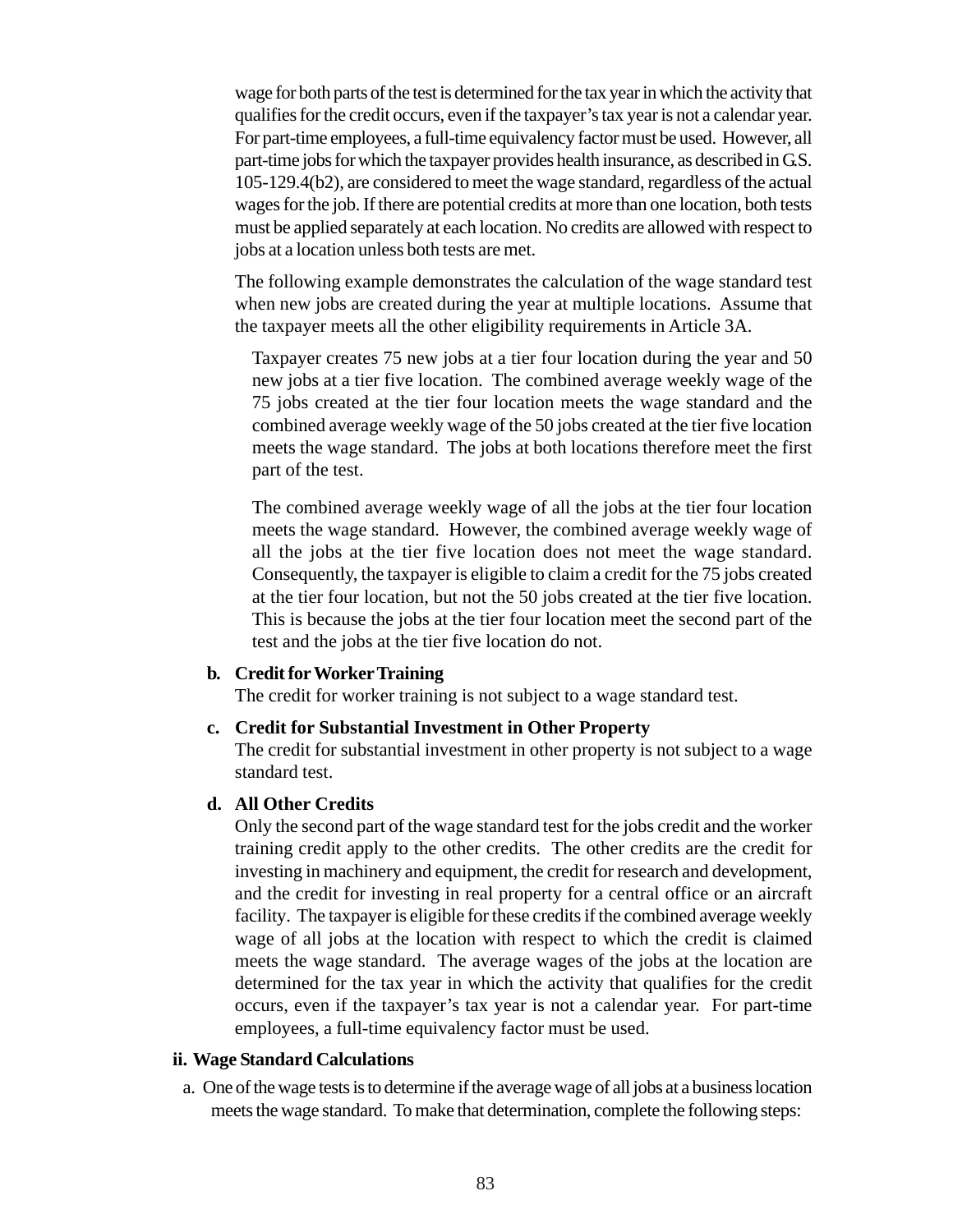- i. For each month in the tax year, identify the number of employees for the location who were included on line 1 of the Employer's Quarterly Tax and Wage Report (NCUI 101) as filed with the Employment Security Commission.
- ii. Add the number of employees identified in *a.i* above for each month and divide that amount by 12.
- iii. Divide the total wages include on line 2 of Form NCUI 101 for each month for this location for the tax year by the number calculated in *a.ii* above.
- iv. Divide the amount calculated in *a.iii* above by 52.
- v. Compare the amount calculated in *a.iv* above to the applicable wage standard for the county where the jobs were located.
- b. The other wage test is to determine if the average wage of jobs for which a potential credit may be claimed meets the wage standard. To make that determination, complete the following steps:
	- i. For each employee, divide the number of hours worked, not including overtime, by 2080. Hours worked included all regular hours for which the employee received pay including vacation and sick time.
	- ii. Divide each employee's total wages for the tax year by the amount calculated in *b.i* above.
	- iii. Divide each amount calculated in *b.ii* above by 52.
	- iv. Sum the amounts calculated in *b.iii* for each employee and divide by the number of employees.
	- v. Compare the amount calculated in *b.iv* above to the applicable wage standard for the county where the jobs were located.

The above calculations are to be used if the taxpayer is in business at the location with respect to which credits are claimed for its entire tax year. If the taxpayer is in business at the location for only a portion of the year, the calculations must be adjusted accordingly. For example, Company X is an existing North Carolina taxpayer that files on a calendar year basis. On April 1, 2004, it expands its operations by opening a new manufacturing plant in North Carolina. Subsection 3 below shows how Company X would determine if the average wage of all jobs at the new location meets the wage standard. Subsection 4 below shows how Company X would determine if the average wage of jobs at the new location for which a potential credit may be claimed meets the wage standard.

- c. To determine if jobs at the Company X New Location meet the wage standard in the 2004 tax year, complete the following steps:
	- i. For the months April through December, identify the number of employees for the location who were included on Line 1 of the Employer's Quarterly Tax and Wage Report (NCUI 101) as filed with the Employment Security Commission.
	- ii. Add the number of employees identified in *c.i* for each month and divide that amount by 9.
	- iii. Divide the total wages included on Line 2 of form NCUI 101 for this location for April through December by the number calculated in *c.ii*.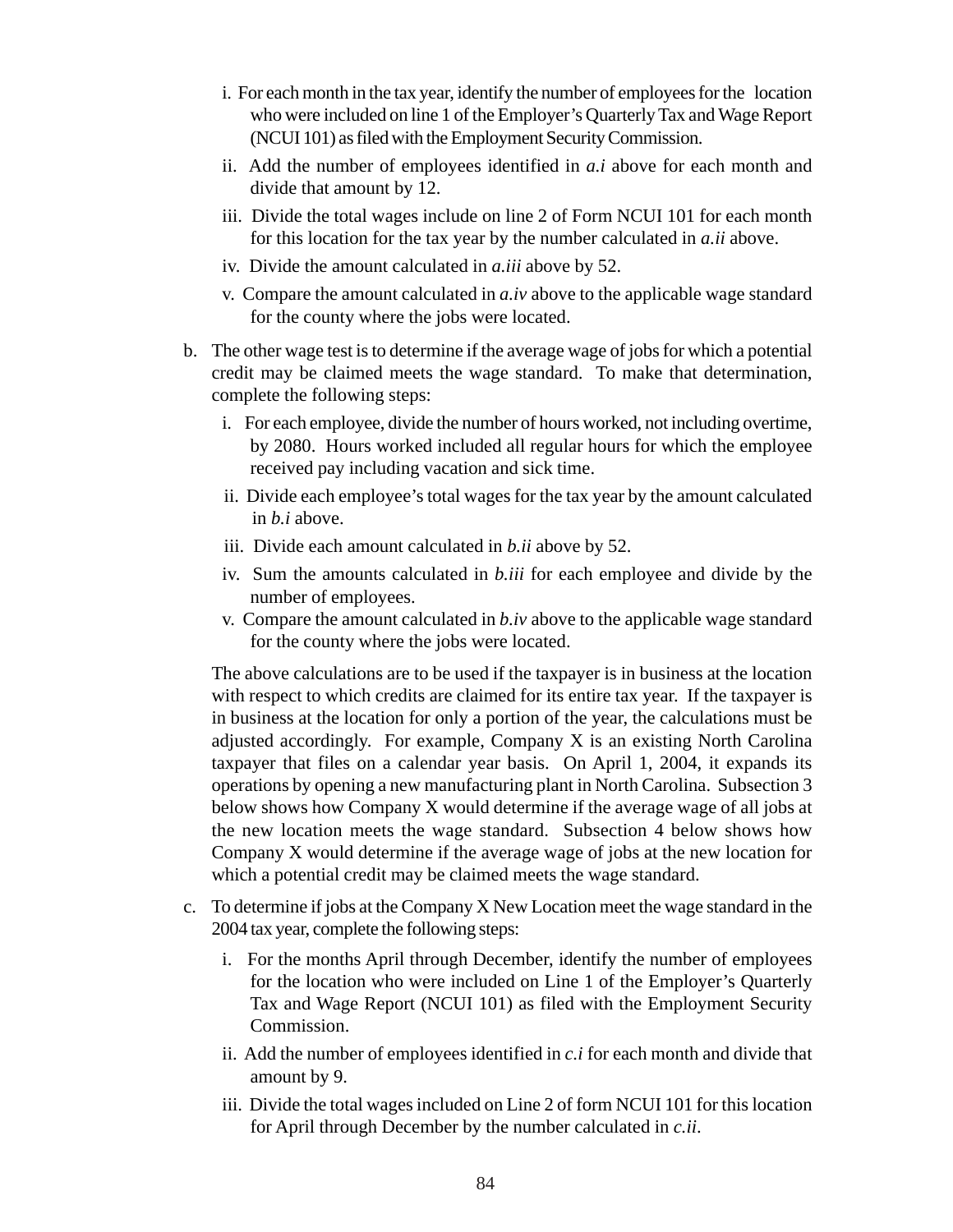- iv. Divide the amount calculated in *c.iii* by 39.
- v. Compare the amount calculated in *c.iv* to the applicable wage standard for the county where the jobs are located.
- d. To determine if jobs at the Company X New Location for which a potential credit may be claimed meet the wage standard in the 2004 tax year, complete the following steps:
	- i. For each employee, divide the number of hours worked, not including overtime, by 1,560 (2,080 times .75). Hours worked includes all regular hours for which the employee received pay including vacation and sick time.
	- ii. Divide each employee's total wages for the months April through December by the amount calculated in *d.i*.
	- iii. Divide each amount calculated in *d.ii* by 39.
	- iv. Sum the amounts calculated in *d.iii* for each employee and divide by the number of employees.
	- v. Compare the amount calculated in *d.iv* to the applicable wage standard for the count where the jobs are located.

### **c. Health Insurance (G.S. 105-129.4(b2))**

Article 3A makes the provision of health insurance a condition for qualifying for the credits. The reason for this is to ensure that the credits are allowed only for quality jobs.

A taxpayer provides health insurance if it pays at least fifty percent (50%) of the premiums for health care coverage that equals or exceeds the minimum provisions of the basic health care plan of coverage recommended by the Small Employer Carrier Committee pursuant to G.S. 58-50-125. The specific health insurance requirements for each credit are described below.

### **i. Credit for Creating Jobs and Credit for Worker Training**

A taxpayer is eligible for a credit for creating jobs or for worker training if the taxpayer provides health insurance for the jobs for which a credit is claimed. The insurance must be provided at the time the jobs are created or the workers are trained and must be maintained in each year the taxpayer claims an installment or a carryforward of the credit. To ensure that a taxpayer satisfies this requirement, the taxpayer must provide with the tax return a certification that the taxpayer provides health insurance for the affected jobs. This applies to the return on which the taxpayer qualifies for the credit, a return claiming an installment of the credit, and a return claiming a carryforward of the credit.

### **ii. All Other Credits**

The health insurance requirement for the jobs credit and the worker training credit differs from the requirement for all the other credits. The other credits are the credit for investing in machinery and equipment, the credit for research and development, the credit for investing in real property for a central office or an aircraft facility, and, the credit for substantial investment in other property. The taxpayer is eligible for these credits if the taxpayer provides health insurance for all of the full-time positions at the location with respect to which a credit is claimed. The insurance must be provided at the time of the activity that qualifies for the credit and must be maintained.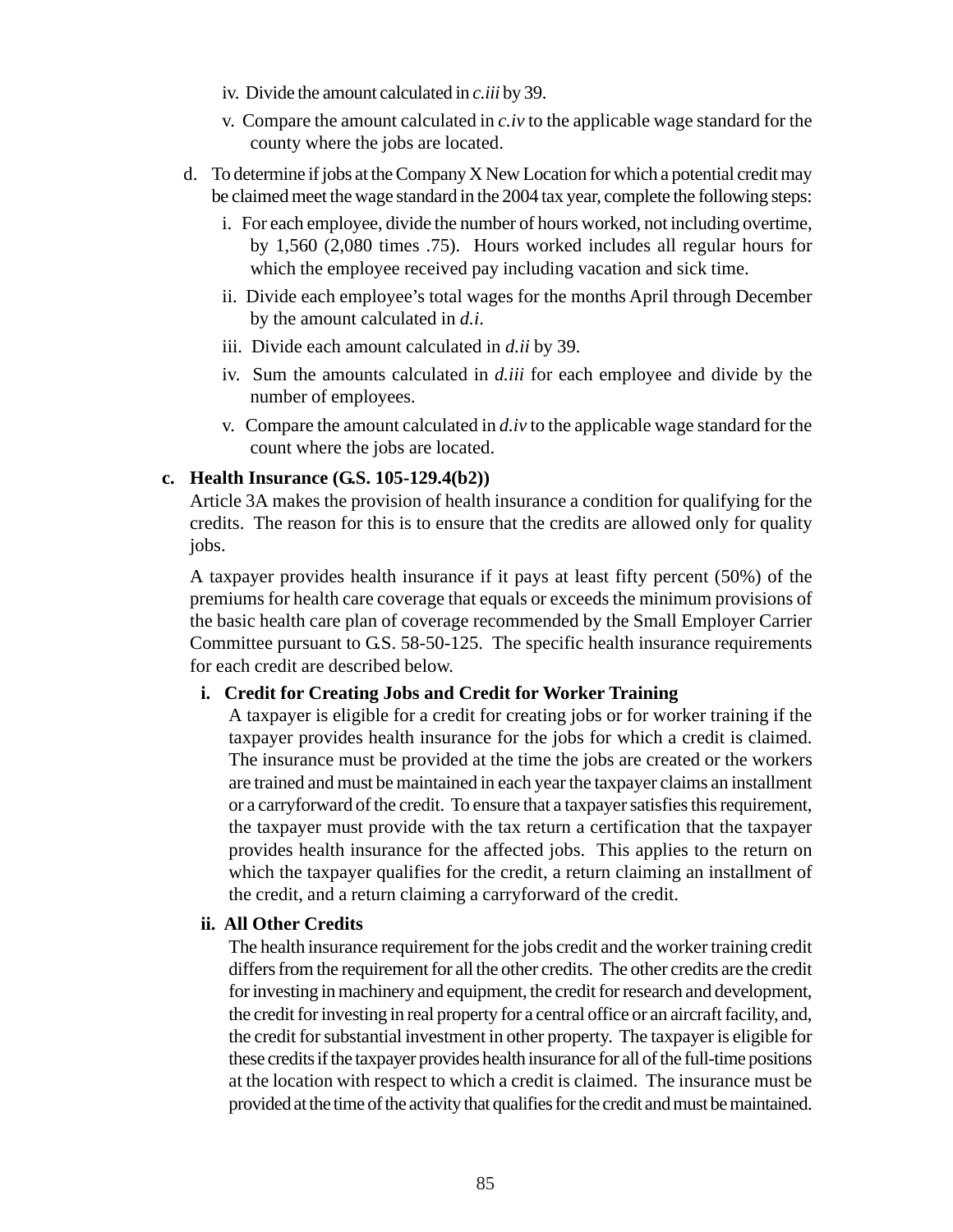The taxpayer must provide with the tax return a certification that the taxpayer provides health insurance for all the full-time positions at the location. This applies to the return on which a taxpayer qualifies for the credit and a return claiming an installment or carryforward of the credit.

#### **d. Environmental Impact (G.S. 105-129.4(b3))**

Article 3A requires recipients of credits to have good environmental records. The environmental requirements are the same for all credits. A taxpayer is eligible for a credit only if the taxpayer certifies that, at the time the taxpayer first claims the credit, the taxpayer has no pending administrative, civil, or criminal enforcement action based on alleged significant violations of any program implemented by an agency of the Department of Environment and Natural Resources, and has had no final determination of responsibility for any significant administrative, civil, or criminal violation of any program implemented by an agency of the Department of Environment and Natural Resources within the last five years. A significant violation is a violation or an alleged violation that does not satisfy any of the conditions of G.S. 143-215.6B(d).

The Department of Revenue receives notification from the Department of Environment and Natural Resources annually of every person that currently has any of these pending actions and every person that has had any of these final determinations within the last five years. The Department of Revenue uses this information when reviewing eligibility for the credits.

The time the taxpayer first claims a credit is the date the taxpayer first files a tax return concerning the credit. The first tax return concerning the credit is the tax return for the year in which the taxpayer engaged in the qualifying activity.

### **e. Occupational Safety and Health Programs (OSHA) (G.S. 105-129.4(b4))**

Article 3A requires recipients of credits to have good occupational safety and health (OSHA) records. The OSHA requirements are the same for all credits. A taxpayer is eligible for a credit only if the taxpayer certifies that, at the business location with respect to which the credit is claimed, the taxpayer has had no citations under the Occupational Safety and Health Act that have become a final order within the past three years for willful serious violations or for failing to abate serious violations. The certification must be made at the time the taxpayer first claims the credit. A "serious violation" is defined in G.S. 95-127.

The Department of Revenue receives notification from the Department of Labor annually of all employers with citations that have become final orders within the past three years. The Department of Revenue uses this information when reviewing eligibility for the credits.

The time the taxpayer first claims a credit is the date the taxpayer first files a tax return concerning the credit. The first tax return concerning the credit is the tax return for the year in which the taxpayer engaged in the qualifying activity.

### **f. Large Investment Enhancements (G.S. 105-129.4(b1))**

A taxpayer who is otherwise eligible for a tax credit under this Article becomes eligible for the large investment enhancements provided for credits under this Article if the Secretary of Commerce makes a written determination that the taxpayer is expected to purchase or lease, and place in service in connection with the eligible business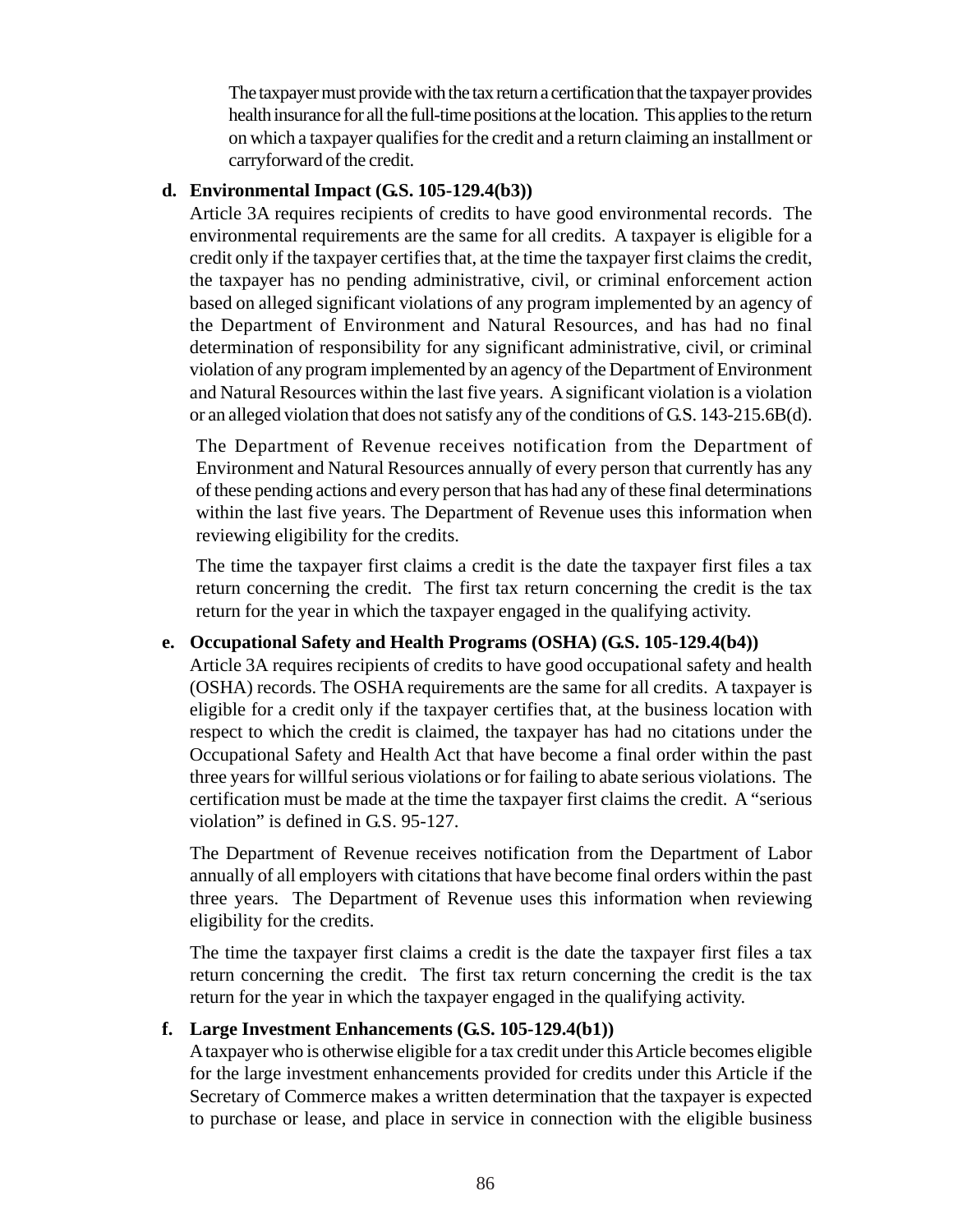within a two-year period, at least one hundred fifty million dollars (\$150,000,000) worth of one or more of the following: real property, machinery and equipment, or central office or aircraft facility property. In the case of an interstate air courier that has or is constructing a hub in this State and, effective for taxable years beginning on or after January 1, 2004, in the case of an eligible major industry, this investment may be placed in service in connection with the eligible business within a seven-year period. To be an eligible major industry, the taxpayer must be primarily engaged in bioprocessing or pharmaceutical and medicine manufacturing, as defined in G.S. 105-164.14(j)(3), and be certified by the Secretary of Commerce as planning to invest at least one hundred million dollars (\$100,000,000) of private funds to acquire, construct, and equip a facility in this State to engage in one or more of those industries.

#### **g. No Overdue Tax**

A taxpayer is ineligible for an Article 3A tax credit if the taxpayer has an overdue tax debt at the time the taxpayer claims an installment or carryforward of a credit. An overdue tax debt is defined in G.S. 105-243.1(a)(1) as "[a]ny part of a tax debit that remains unpaid 90 days or more after the notice of final assessment was mailed to the taxpayer. The term does not include a tax debt, however, if the taxpayer entered into an installment agreement for the tax debt under G.S. 105-237 within 90 days after the notice of final assessment was mailed and has not failed to make any payments due under the installment agreement."

### **3. General Administration**

### **a. Sunset (G.S. 105-129.2A(a), (a1), and (a2))**

Article 3A is repealed for business activities that occur on or after January 1, 2006, with these exceptions:

- i. In the case of an interstate air courier that enters into a real estate lease on or before January 1, 2006, with an airport authority that provides for the lease of at least 100 acres of real property with a lease term in excess of 15 years, this Article is repealed effective for business activities that occur on or after January 1, 2010.
- ii. In the case of a taxpayer that qualifies as an eligible major industry on or before January 1, 2006, this Article is repealed effective for business activities that occur on or after January 1, 2010. (Effective for taxable years beginning on or after January 1, 2004.)

### **b. Expiration (G.S. 105-129.4(a2) and (b2))**

This section addresses general expiration provisions applying to all credits based on failure to continue to meet general eligibility requirements. In addition, there are expiration provisions that apply specifically to each credit. The specific provisions are discussed in the sections devoted to each credit. The general expiration provisions are listed below. When a credit expires, the taxpayer may not take any remaining installments of the credit.

The expiration of a credit may also affect the taxpayer's ability to take carryforwards of a credit. Under the first two circumstances described below, the taxpayer may continue to claim carryforwards of previous installments when a credit expires. Under the third circumstance, the carryforwards as well as the installments expire. See the section on Carryforwards of Unused Credits for additional information.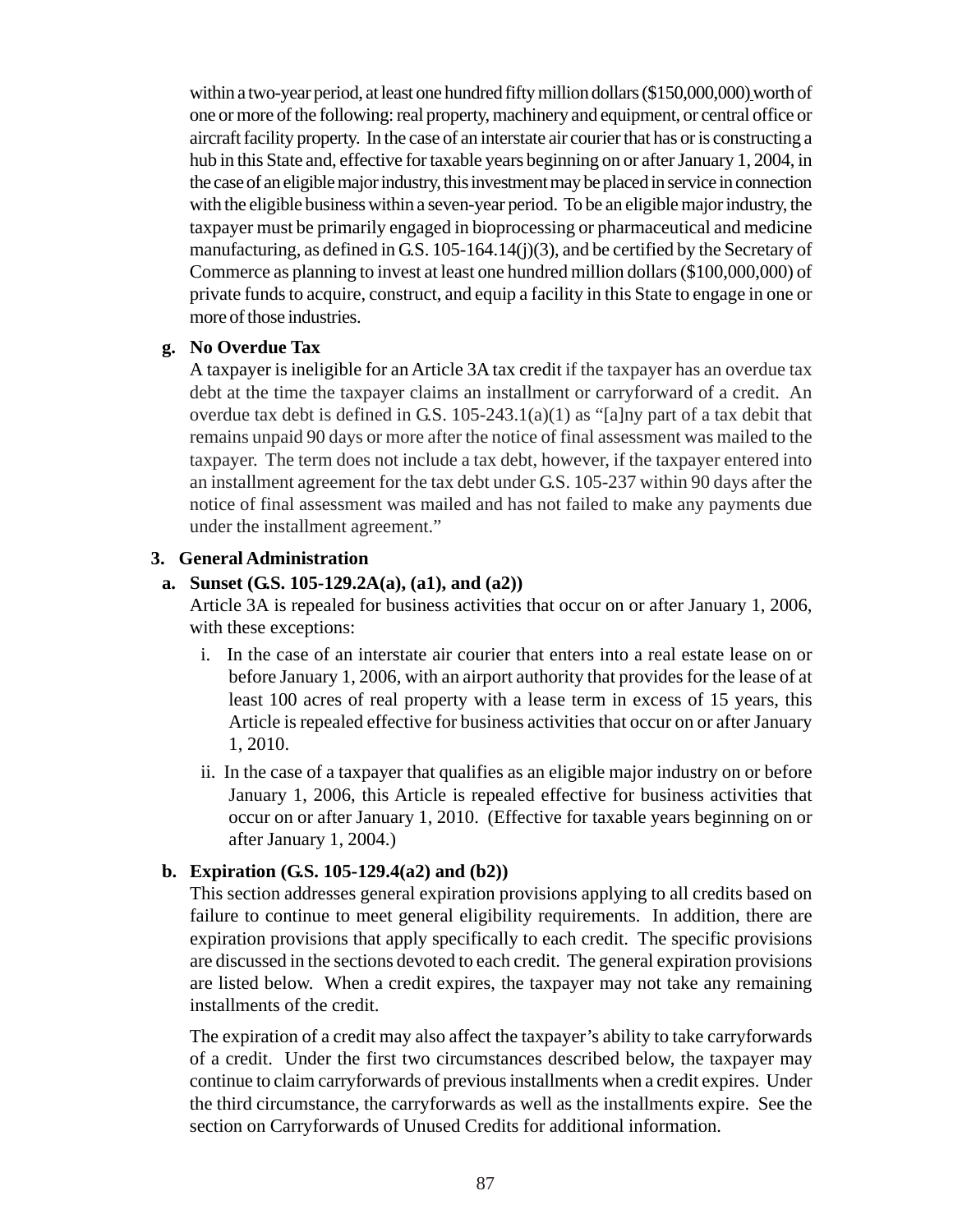The following are circumstances that result in expiration of a credit:

- i. During the period that installments of a credit accrue, the taxpayer no longer meets one of the conditions for an eligible business type.
- ii. During the period that installments of a credit accrue, the number of jobs of an eligible business falls below the minimum number required. When this happens, any credit associated with that business expires; the expiration is not limited to the jobs tax credit.
- iii. The taxpayer ceases to provide health insurance for its employees.

#### **c. Forfeiture (G.S. 105-129.4(d))**

A taxpayer that forfeits a credit is liable for all past taxes avoided as a result of the credit plus interest at the rate established under G.S. 105-241.1(i), computed from the date the taxes would have been due if the credit had not been allowed. The past taxes and interest are due 30 days after the date the credit is forfeited. A taxpayer that fails to pay the past taxes and interest by the due date is subject to the penalties provided in G.S. 105-236. Forfeiture provisions are listed below.

#### **i. All Credits**

A taxpayer forfeits a credit allowed if the taxpayer was not eligible for the credit for the calendar year in which the taxpayer engaged in the activity for which the credit was claimed.

#### **ii. Worker Training**

If a taxpayer forfeits the credit for creating jobs, the technology commercialization credit, or the credit for investing in machinery and equipment, it also forfeits any credit for worker training claimed for the jobs for which the credit for creating jobs was claimed or the jobs at the location with respect to which the technology commercialization credit or the credit for investing in machinery and equipment was claimed.

### **iii. Substantial Investment in Other Property**

A taxpayer forfeits the credit for substantial investment in other property if it fails to timely make the required level of investment or fails to timely create the required number of new jobs.

#### **iv. Technology Commercialization Credit**

A taxpayer forfeits the technology commercialization credit if it fails to timely make the required level of investment or if it fails to meet the terms of its licensing agreement with a research university. If a taxpayer claimed a twenty percent (20%) technology commercialization credit and fails to make the required level of investment for the twenty percent (20%) credit, but does make the required level of investment for the fifteen percent (15%) credit, the taxpayer forfeits one-fourth of the twenty percent (20%) credit.

### **v. Large Investment Enhancements**

A taxpayer forfeits a large investment enhancement of a tax credit if it fails to timely make the required level of investment.

### **d. Change in Ownership of Business (G.S. 105-129.4(e))**

The sale, merger, consolidation, conversion, acquisition, or bankruptcy of a business, or any transaction by which an existing business reformulates itself as another business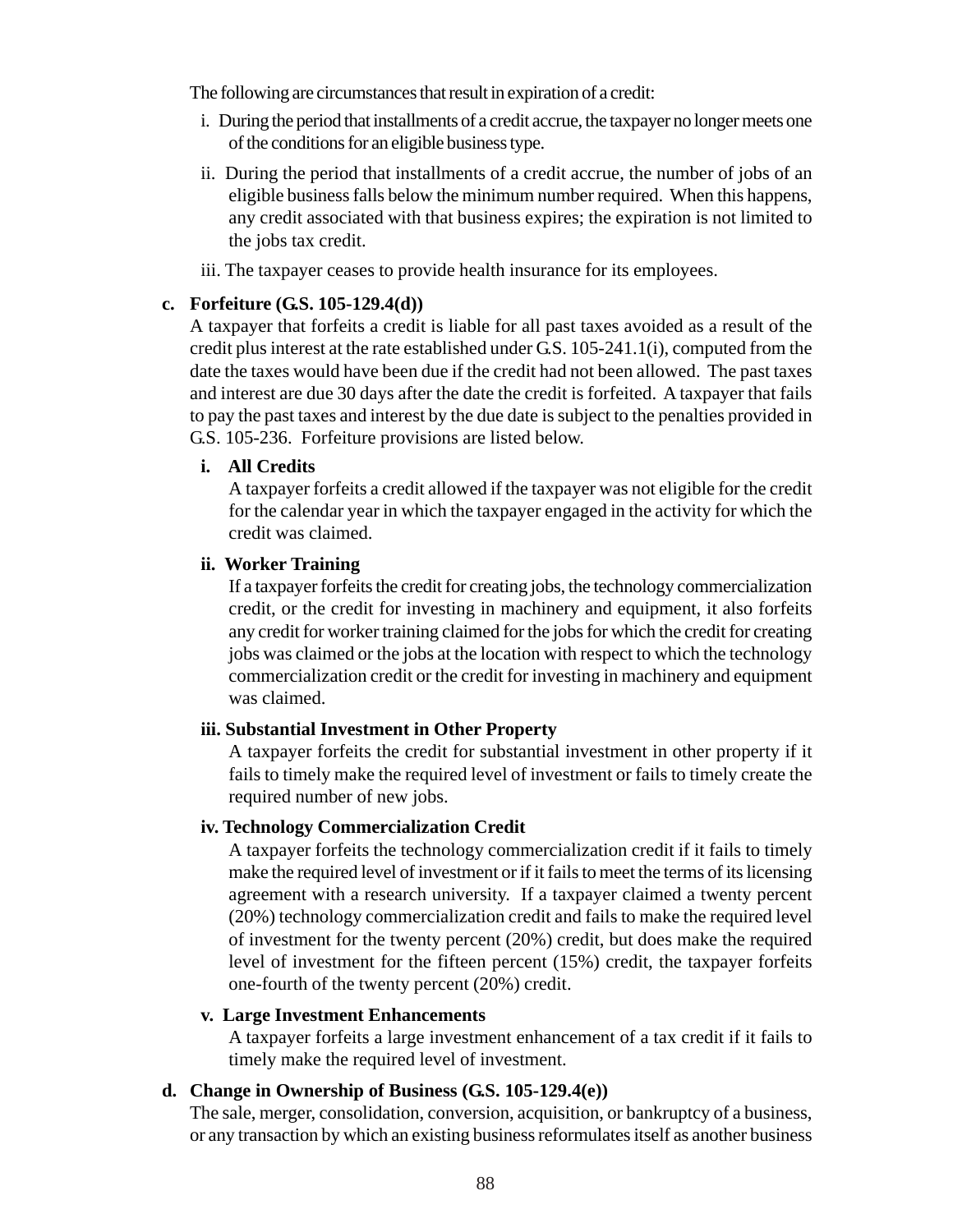does not create new eligibility in a succeeding business with respect to credits for which the predecessor was not eligible. A successor business may, however, take any installment of or carried-over portion of a credit that its predecessor could have taken if it had a tax liability. The acquisition of a business is a new investment that creates new eligibility in the acquiring taxpayer under Article 3A if any of the following conditions are met:

- i. The business closed before it was acquired.
- ii. The business was required to file a notice of plant closing or mass layoff under the federal Worker Adjustment and Retraining Notification Act, 29 U.S.C. §2102, before it was acquired.
- iii. The business was acquired by its employees through an employee stock option transaction or another similar transaction.

The term "business" means a taxpayer or establishment. For example, a taxpayer that purchases one of five plants from an unrelated entity has acquired a business, and must meet one of the three conditions described above in order to create new eligibility for its investment.

#### **e. Tax Election (G.S. 105-129.5)**

The credits are allowed against the franchise tax, the income tax, or the gross premiums tax. The taxpayer elects the tax against which a credit will be claimed when filing the return on which the first installment of the credit is claimed. This election is binding on all future installments and carryforwards of that credit. A special election is provided for the technology commercialization credit. A general election applies to all other credits.

#### **i. Technology commercialization credit**

The technology commercialization credit may be divided between the taxes against which it is allowed. The taxpayer elects the percentage of the credit that will be taken against each tax when filing the return on which the credit is first taken. This election is binding. The percentage of the credit elected to be taken against each tax may be carried forward only against the same tax.

#### **ii. All Other Credits**

The taxpayer must take a credit against only one of the taxes against which it is allowed.

### **f. Fifty Percent (50%) Cap on Credits (G.S. 105-129.5(b))**

The total of all credits may not exceed fifty percent (50%) of the tax against which they are claimed for the taxable year, reduced by the sum of all other credits allowed against that tax, except tax payments made by or on behalf of the taxpayer.

### **g. Carryforward of Unused Credit (G.S. 105-129.5(c))**

Generally, any unused portion of a credit may be carried forward for the succeeding five years. Several credits have longer carryforward periods, however. Those credits and their carryforward periods are listed below.

### **i. 20-Year Carryforward**

Any unused portion of the following credits may be carried forward for 20 years: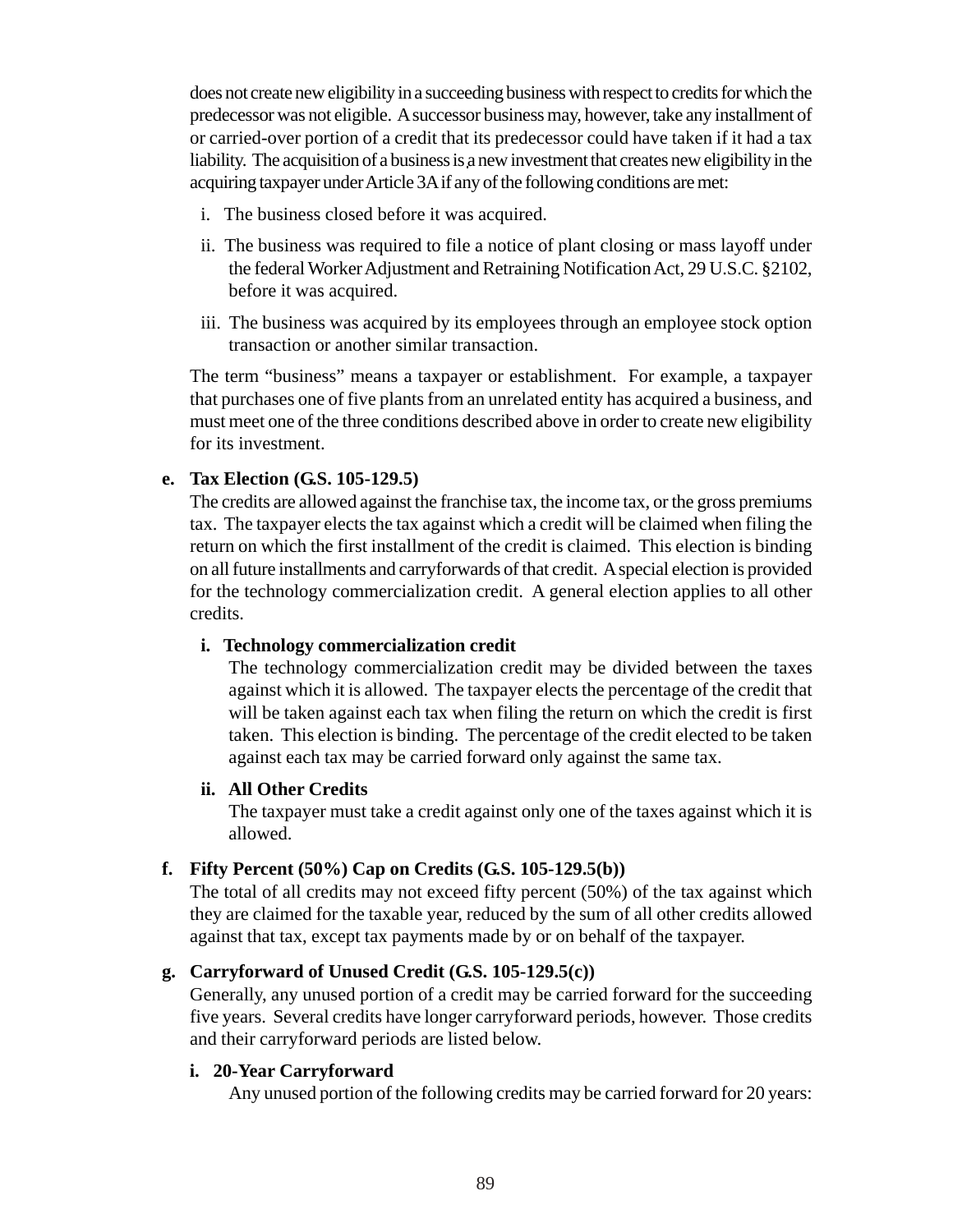- a. Technology commercialization.
- b. Substantial investment in other property.
- c. Credits concerning a "large investment" (\$150,000,000).

A taxpayer is eligible for the large investment enhancement if the Secretary of Commerce makes a written determination that the taxpayer is expected to purchase or lease, and place in service in connection with the eligible business within a two-year period (seven years for interstate air couriers and, effective for taxable years beginning on or after January 1, 2004, eligible major industries), at least \$150,000,000 worth of one or more of the following: real property, machinery and equipment, or central office or aircraft facility property. If the taxpayer fails to make the required level of investment within the two-year period (seven years for interstate air couriers and, effective for taxable years beginning on or after January 1, 2004, eligible major industries), the taxpayer forfeits the longer carryforward period.

#### **ii. 15-Year Carryforward for Research and Development**

Any unused portion of a research and development credit may be carried forward for the succeeding 15 years.

#### **iii. 10-Year Carryforward for \$50,000,000 Investment**

Any unused portion of a credit may be carried forward for the succeeding 10 years if the taxpayer is expected to purchase or lease, and place in service in connection with the eligible business within a two-year period (seven years for interstate air couriers and, effective for taxable years beginning on or after January 1, 2004, eligible major industries), at least \$50,000,000 worth of one or more of the following: real property, machinery and equipment, or central office or aircraft facility property. The Secretary of Commerce must issue a written determination that the required investment is expected to be made in order for this extended carryforward period to apply. If the taxpayer fails to make the required level of investment within the two-year period (seven years for interstate air couriers and, effective for taxable years beginning on or after January 1, 2004, eligible major industries), the taxpayer forfeits the longer carryforward period.

#### **h. Advisory Ruling (G.S. 105-129.4(g))**

A taxpayer may request in writing from the Secretary of Revenue specific advice regarding eligibility for a credit. G.S. 105-264 governs the effect of this advice.

### **i. Statute of Limitations (G.S. 105-129.4(d))**

A taxpayer must claim a credit within six months after the date set by statute for the filing of the return that coincides with the year that the taxpayer qualified for the credit, including any extensions of that date. The following example illustrates this requirement:

A calendar year taxpayer creates 10 new qualifying jobs in 2003. The taxpayer files a timely extension on March 15, 2004, which extends the due date of the tax return to October 15, 2004. Applying the six-month statute of limitations, the taxpayer has until April 15, 2005 to file the NC-478A and report the 2003 credit for creating jobs. If the taxpayer had not filed a timely extension by March 15, 2004, the NC-478A would have had to be filed by September 15, 2004.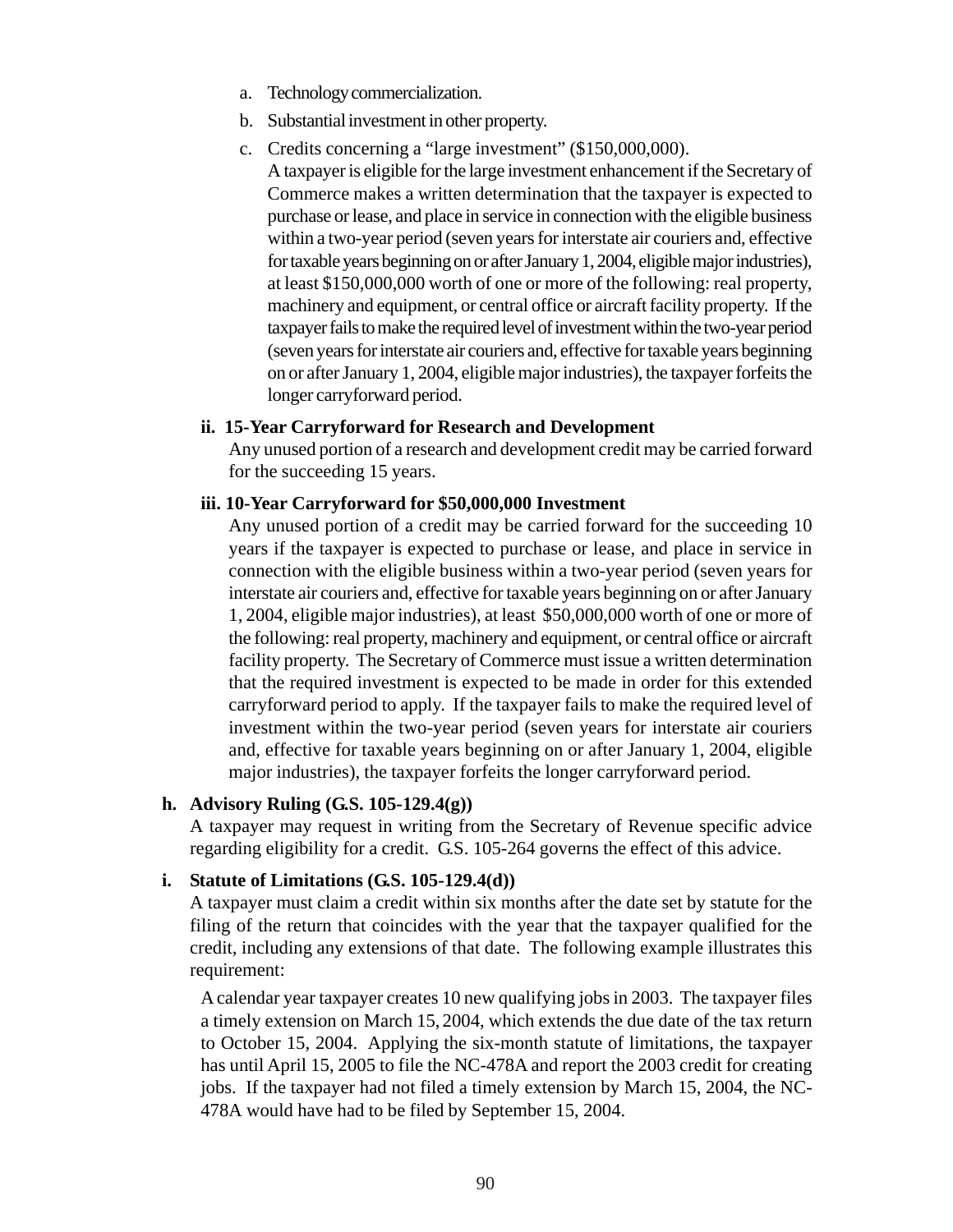### **j. Fees (G.S. 105-129.6)**

A fee of \$500.00 is required for each credit the taxpayer intends to claim with respect to a location that is in an enterprise tier three, tier four, or tier five area, subject to a maximum fee of \$1,500.00. There is no fee for a credit in an enterprise tier one or tier two area. There is also no fee for a credit with respect to a location that is in a development zone. If the taxpayer intends to claim a credit that relates to locations in more than one enterprise tier area, the fee is based on the highest-numbered enterprise tier area. The fee is due at the same time as the tax return and the credit will not be allowed until the fee is paid.

### **k. Forms**

The Form NC-478 series is used to calculate and report tax credits, including the Article 3A tax credits, that are limited to fifty percent (50%) of the taxpayer's tax less the sum of all other credits that the taxpayer claims. Forms NC-478A through NC-478H are used to calculate the specific credits without regard to the fifty percent (50%) limitation. Form NC-478 is used to total the specific credits, to determine if the fifty percent (50%) limitation applies, and, if so, to allocate the limited total credit among the specific credits.

The table below lists the tax credits that are subject to the fifty percent (50%) of tax limitation and the Form NC-478 series form on which the credit is reported. The table also indicates if the credit is an Article 3A credit.

| <b>Credit</b>                         | <b>File Form NC-478</b><br><u>plus Form:</u> | <b>Article 3A?</b> |
|---------------------------------------|----------------------------------------------|--------------------|
| <b>Creating Jobs</b>                  | <b>NC-478A</b>                               | Yes                |
| Investing in Machinery and            |                                              |                    |
| Equipment                             | $NC-478B$                                    | Yes                |
| <b>Research and Development</b>       | <b>NC-478C</b>                               | Yes                |
| <b>Worker Training</b>                | <b>NC-478D</b>                               | Yes                |
| Investing in Central Office or        |                                              |                    |
| <b>Aircraft Facility Property</b>     | <b>NC-478E</b>                               | Yes                |
| <b>Investing in Business Property</b> | <b>NC-478F</b>                               | No; in Art. 3B.    |
| (SEE NOTE BELOW)                      |                                              |                    |
| <b>Investing in Renewable</b>         | <b>NC-478G</b>                               | No; in Art. $3B$ . |
| <b>Energy Property</b>                |                                              |                    |
| Low-income Housing                    | <b>NC-478H</b>                               | No; in Art. $3B$ . |
| Contributing to Development           | No additional form.                          | Yes                |
| Zone Projects                         | Use NC-478, line 11                          |                    |
| Technology Commercialization          | No additional form.                          | Yes                |
|                                       | Use NC-478. line 9                           |                    |
| Investing in Non-hazardous            | No additional form.                          | No; in Art. $3B$ . |
| Dry-cleaning Equipment                | Use NC-478, line 10                          |                    |
| Use of North Carolina Ports           | No additional form.                          | No; in Art. 4.     |
|                                       | Use NC-478, line11                           |                    |
| Renewable Energy Equipment            | No additional form.                          | No; in Art. 4.     |
| Facility - Article 4                  | Use NC-478, line, 11                         |                    |
| Manufacturing Cigarettes for Export   | No additional form.                          | No; in Art. 4.     |
|                                       | Use NC-478, line, 11                         |                    |

Note: The Investing in Business Property credit expired for investments made after December 31, 2001; remaining installments and carryforwards may still be taken.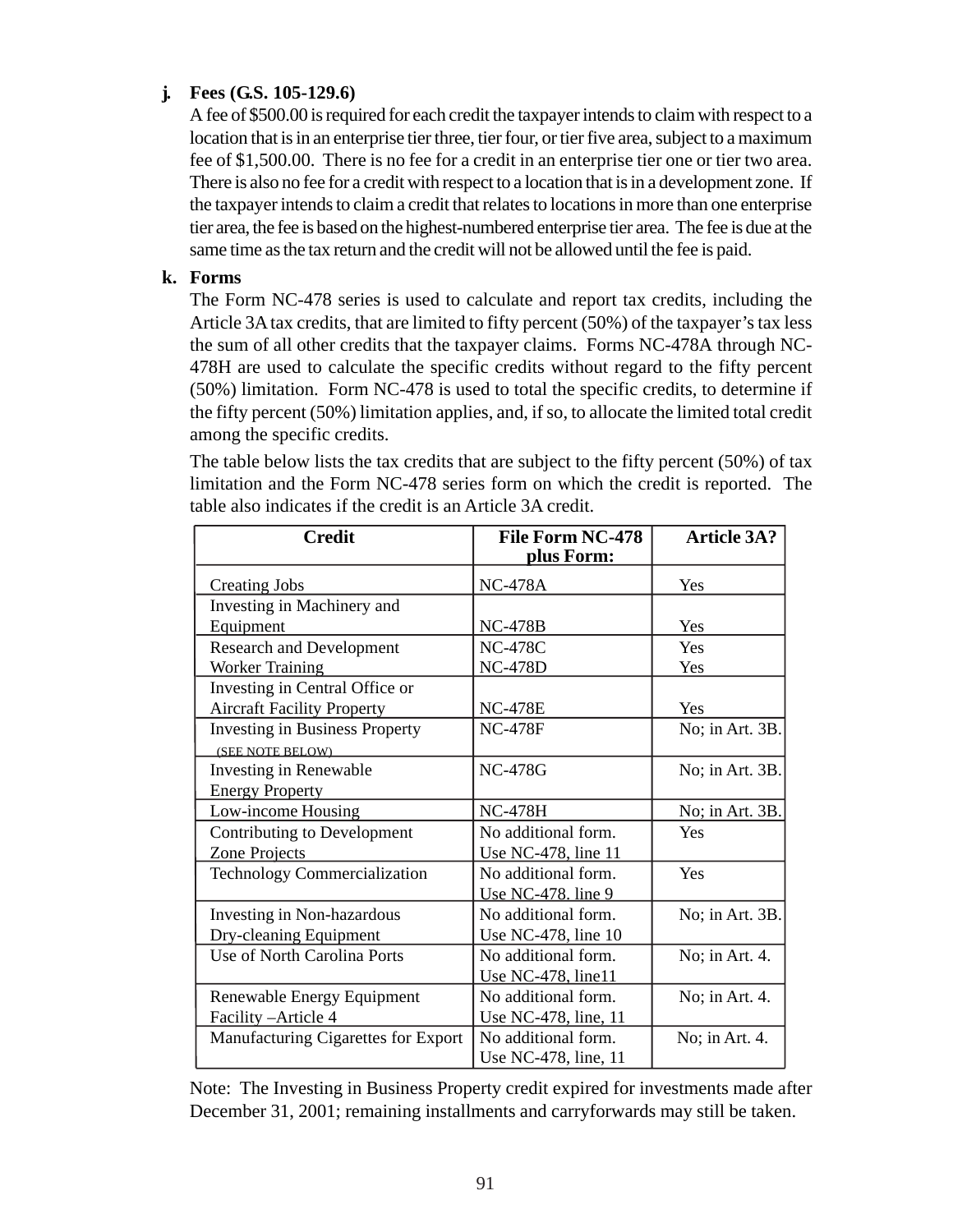Both Form NC-478 and any applicable Form NC-478 series form must be filed for any taxable year in which the taxpayer is eligible to claim a credit or an installment of a credit against the taxpayer's tax liability for that year. This requirement applies even if the taxpayer's tax liability for that year is not large enough for the taxpayer to benefit from the credit. If the taxpayer engages in activities that qualify for the credit for creating jobs, the credit for investing in machinery and equipment, or the credit for investing in central office or aircraft facility property, the taxpayer must complete Part 1 of Form NC-478A, Form NC-478B, or Form NC-478E and file the form with the taxpayer's return for the taxable year in which the taxpayer engages in the activity, even though the first installment of the credit will not be claimed until the following year.

For further information about the Form NC-478 series, see Form NC-478 INST, *Instructions for 2003 Form NC-478 Series*.

#### **l. Overdue Tax Debts**

A taxpayer is ineligible for an Article 3A tax credit if the taxpayer has an overdue tax debt at the time the taxpayer claims an installment or carryforward of a credit. An overdue tax debt is defined in G.S.  $105-243.1(a)(1)$  as "[a]ny part of a tax debit that remains unpaid 90 days or more after the notice of final assessment was mailed to the taxpayer. The term does not include a tax debt, however, if the taxpayer entered into an installment agreement for the tax debt under G.S. 105-237 within 90 days after the notice of final assessment was mailed and has not failed to make any payments due under the installment agreement."

### **4. Credit for Creating Jobs (G.S. 105-129.8)**

#### **a. Eligibility**

To be eligible for a credit for creating jobs, a taxpayer must meet the following conditions:

- i. Meet all general eligibility requirements described in "General Eligibility Requirements."
- ii. Have five or more full-time employees.
- iii. Hire an additional full-time employee during the year to fill a position located in this State.

#### **b. Terms Used**

### **i. Creating a new full-time job**

A taxpayer creates a new full-time job if the taxpayer has an additional full-time employee in this State at the end of the current tax year when compared to the end of the previous year.

#### **ii. Full-time job**

A position that requires at least 1,600 hours of work per year and is intended to be held by one employee during the entire year.

#### **iii. Location of a job**

A job is located in an area if more than fifty percent (50%) of the employee's duties are performed in the area.

#### **c. Credit Amount**

The amount of credit allowed is based upon the enterprise tier of the area in which the position is located as shown below: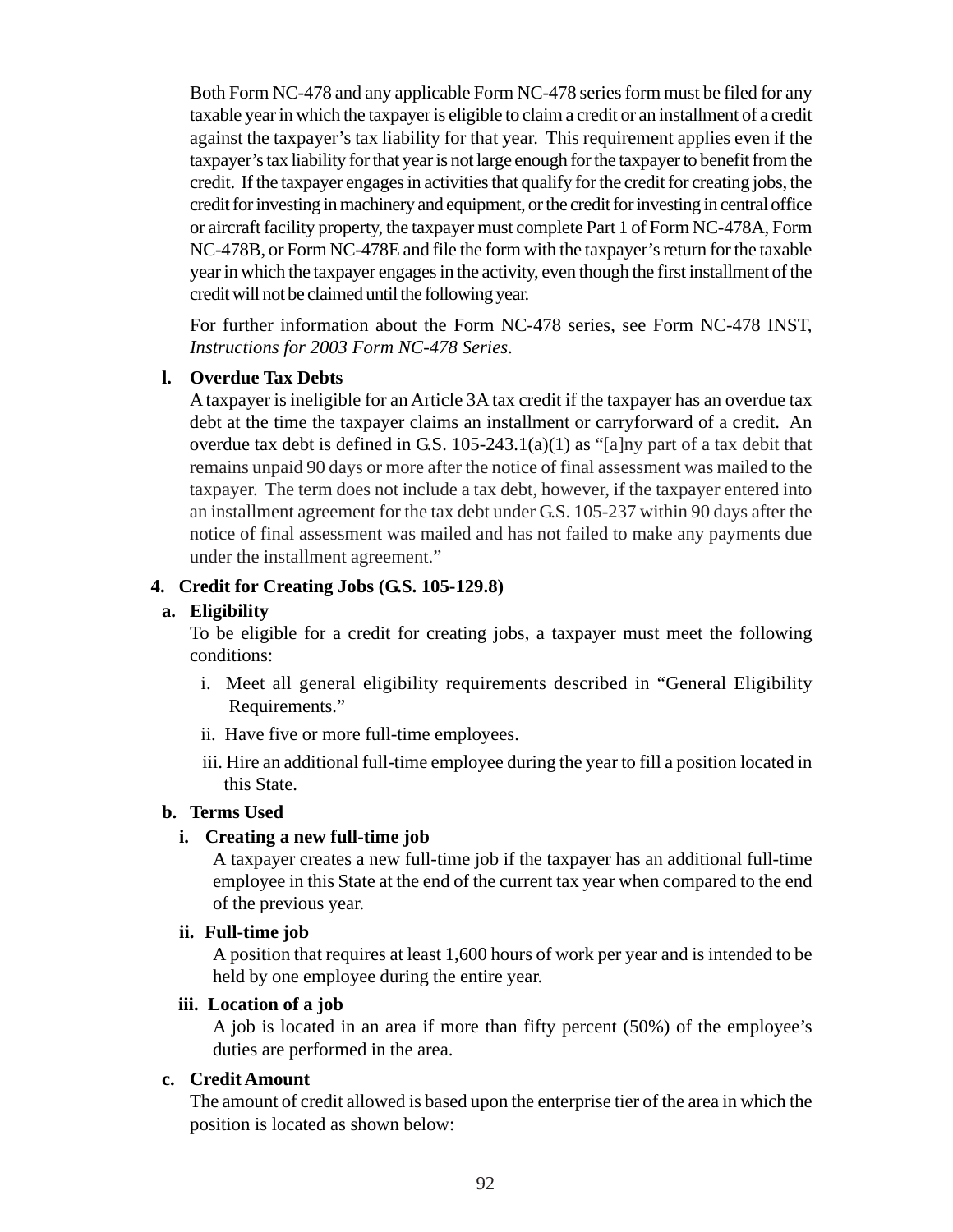| <b>Area Enterprise Tier</b>  | <b>Amount of Credit for Each job</b> |
|------------------------------|--------------------------------------|
| Tier One                     | \$12,500                             |
| Tier Two                     | \$4,000                              |
| Tier Three                   | \$3,000                              |
| Tier Four                    | 1,000<br>S.                          |
| Tier Five                    | \$.<br>500                           |
| Development Zone in Any Tier | \$4,000 plus the amount for the Tier |

#### **d. Taking the Credit**

The credit is taken in four equal installments over the four-year period beginning the year after the taxpayer qualifies for the credit. If a taxpayer is required to file more than one tax return during a year, each return constitutes a year for purposes of taking installments of the credit.

#### **e. Expiration**

If, in one of the four years in which an installment accrues, the number of the taxpayer's full-time employees falls below the number of full-time employees the taxpayer had in the year in which the taxpayer qualified for the credit, the credit expires and the taxpayer may not take any remaining installments of the credit. This calculation is illustrated by the following example:

Taxpayer is claiming a credit for forty jobs in tier four at \$1,000 per job. The installments are \$10,000 each over four years. During the year that the third installment of the credit accrues, the taxpayer loses twelve jobs. The third and fourth installments must be recalculated to recognize the loss of the jobs. After the recalculation, the third and fourth installments that remain to be taken are \$7,000 each, rather than \$10,000 each, computed as follows:

$$
\frac{(40-12)\times \$1,000}{4}
$$

If the taxpayer has carryforwards from the first and second installments attributable to the twelve lost jobs, the taxpayer can continue to take the carryforwards for these even though the installments have expired. When a credit expires, the taxpayer can still take the portion of an installment that accrued in a previous year and was carried forward.

#### **f. Movement of Jobs**

Jobs transferred from one area in the State to another area are not considered new jobs. If a job qualifies for the credit in one tier, but is moved to another enterprise tier, the credit is recomputed as if the job had been created initially in the area to which it was moved.

#### **g. Planned Expansion**

A taxpayer that signs a letter of commitment with the Department of Commerce to create at least 20 new full-time jobs in a specific area within two years (seven years for interstate air couriers and, effective for taxable years beginning on or after January 1, 2004, eligible major industries), of the date the letter is signed qualifies for the credit in the amount allowed based on the area's enterprise tier and development zone designation for that year even though the employees are not hired that year. The credit is available in the taxable year after at least 20 employees have been hired if the hirings are within the two-year (seven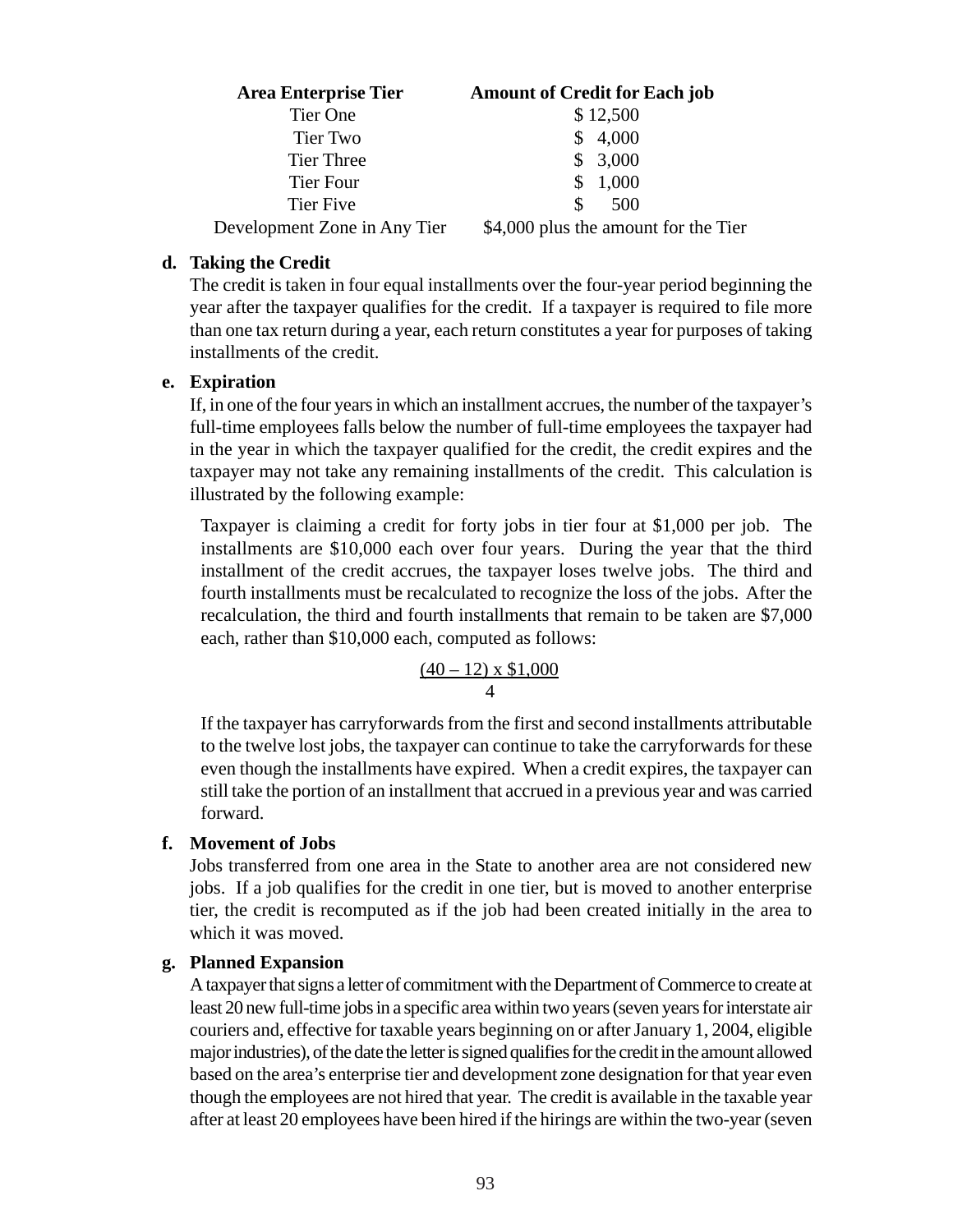years for interstate air couriers and, effective for taxable years beginning on or after January 1, 2004, eligible major industries), commitment period. If the taxpayer does not hire the employees within the two-year period (seven years for interstate air couriers and, effective for taxable years beginning on or after January 1, 2004, eligible major industries), the taxpayer does not get the benefit of the letter of commitment.

Note: Any taxpayer who signed a letter of commitment by February 28, 2002 is entitled to the 2001 tier designation instead of the 2002 designation.

# **5. Credit for Investing in Machinery and Equipment (G.S. 105-129.9)**

#### **a. Eligibility**

To be eligible for a credit for investing in machinery and equipment, a taxpayer must:

- i. Meet all general eligibility requirements described in "General Eligibility Requirements."
- ii. Purchase or lease eligible machinery and equipment.
- iii. Place the eligible machinery and equipment in service during the taxable year.

#### **b. Terms Used**

**i. Cost**

In the case of property owned by the taxpayer, cost is determined pursuant to regulations adopted under section 1012 of the Internal Revenue Code. In the case of property the taxpayer leases from another, cost is valued at eight times the net annual rental rate as described in G.S.  $105-130.4(j)(2)$ .

#### **ii. Eligible machinery and equipment (G.S. 105-129.2(10))**

Machinery and equipment are eligible if they are capitalized by the taxpayer for tax purposes under the Internal Revenue Code and are not leased to another party. Property expensed under section 179 of the Code is not eligible. In the case of a qualifying large investment, machinery and equipment that are not capitalized by the taxpayer are eligible if the taxpayer leases them from another party.

#### **iii.Machinery and equipment**

Engines, machinery, equipment, tools, and implements used or designed to be used in the business for which the credit is claimed. The term does not include real property as defined in G.S. 105-273 or rolling stock as defined in G.S. 105-333.

#### **c. Credit Amount**

The credit is seven percent (7%) of the excess of the eligible investment amount over the applicable threshold if the investment is placed in service in a tier one or tier two area, six percent (6%) for tier three, five percent (5%) for tier four, and four percent (4%) for tier five. Business activities subject to a letter of commitmetn applied for before January 1, 2003, qualify for a seven percent (7%) credit regardless of the tier in which the investment is placed.

The eligible investment amount is the lesser of the following:

- i. The cost of the machinery and equipment.
- ii. The amount by which the cost of all of the taxpayer's machinery and equipment that is in service in North Carolina on the last day of the taxable year exceeds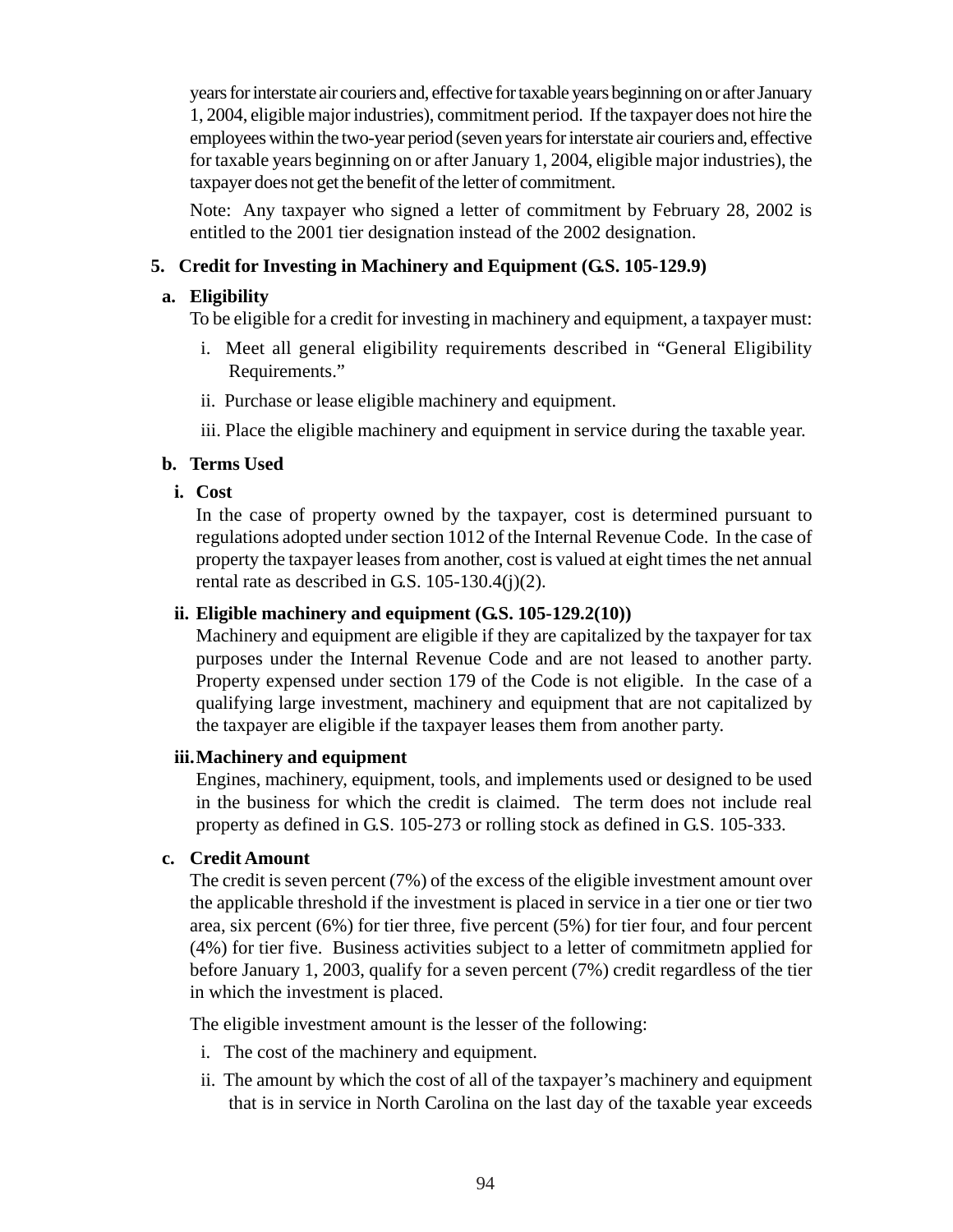the cost of all of the taxpayer's machinery and equipment that was in service in North Carolina on the last day of the base year. The base year is that year, of the three immediately preceding taxable years, in which the taxpayer had the most machinery and equipment in service in North Carolina.

The threshold is based on the enterprise tier of the area where the machinery and equipment are placed in service during the taxable year. Thresholds for tier one through tier five are as follows:

| <b>Enterprise Tier Area</b> | <b>Threshold</b> |           |
|-----------------------------|------------------|-----------|
| <b>Tier One</b>             | \$               | $-()$     |
| <b>Tier Two</b>             |                  | 100,000   |
| <b>Tier Three</b>           |                  | 200,000   |
| <b>Tier Four</b>            |                  | 1,000,000 |
| <b>Tier Five</b>            |                  | 2,000,000 |

For business activities subject to a letter of commitment applied for before January 1, 2003, the threshold in tier four is \$500,000 and the threshold in tier five is \$1,000,000. If the taxpayer places eligible machinery and equipment in service in an area over the course of a two-year period, the applicable threshold for the second taxable year is reduced by the eligible investment amount for the previous taxable year.

If machinery and equipment are placed in service at two or more establishments within the same tier during the taxable year, the threshold must be applied to each establishment.

#### **d. Taking the Credit**

The credit is taken in seven equal installments beginning the year after the taxpayer qualifies for the credit. If a taxpayer is required to file more than one tax return during a year, each return constitutes a year for purposes of taking installments of the credit.

#### **e. Expiration**

Generally, if machinery and equipment are disposed of, taken out of service, or moved out of North Carolina prior to the end of the seven-year period in which the credit is claimed, the amount of credit that relates to the machinery and equipment no longer in service expires and a taxpayer may not take any remaining installment related to this machinery and equipment. However, a taxpayer that replaces or otherwise disposes of machinery and equipment for which a credit was claimed can continue to take the remaining installments of the credit that relate to the machinery and equipment no longer in service if the net reduction in the cost of the taxpayer's eligible machinery and equipment in the enterprise tier does not exceed 20% of the cost of the disposed property. If the net reduction exceeds 20%, the remaining installments of the credit expire. If during a single tax year the taxpayer disposes of machinery and equipment with respect to two or more credits in the same tier, costs are calculated based on all credits affected.

The "net investment reduction" calculation is illustrated by the following example:

• Taxpayer has \$10,000,000 of eligible machinery and equipment in service in Tier 1.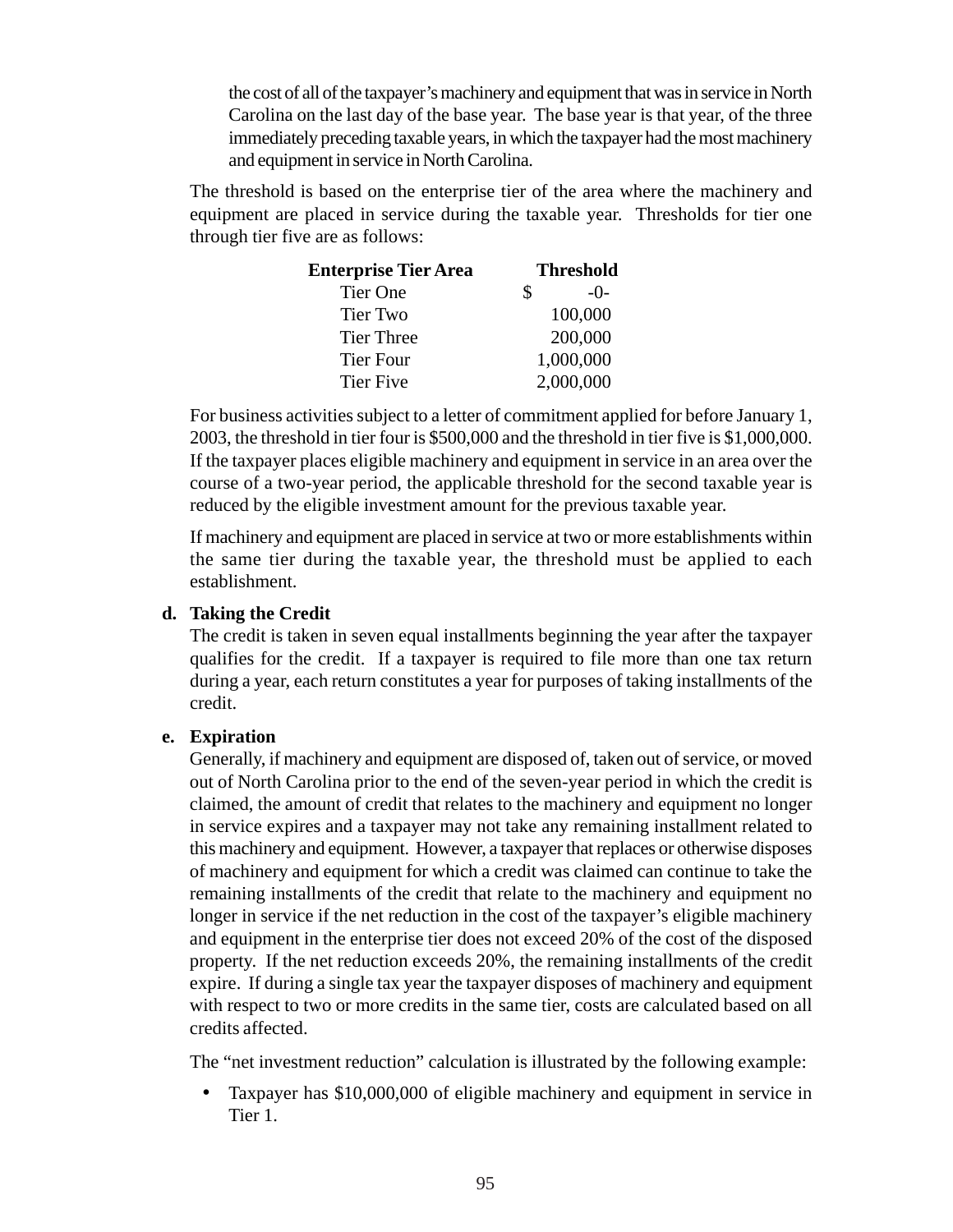- During the tax year, a piece of equipment with a cost of \$2,500,000 is taken out of service.
- There are remaining installments of a credit related to the equipment taken out of service.
- Replacement equipment is placed into service during the same tax year at a cost of \$1,500,000.
- Total cost of eligible equipment at the end of the tax year is \$9,000,000.

The net investment reduction in Tier 1 is \$1,000,000 (\$10 million - \$9 million). Twenty percent of the cost of the equipment taken out of service is \$500,000  $($2,500,000 \times .20)$ . The net reduction in total eligible equipment  $($1 \text{ million})$  is greater than 20% of the cost of the equipment taken out of service (\$500,000). Therefore, the installments related to the \$2,500,000 piece of equipment expire.

If a taxpayer disposes of a portion of the machinery and equipment for which a credit is claimed, and the taxpayer is not entitled to continue taking the installments of the credit in accordance with the "net investment reduction" calculation illustrated above, the amount of the credit associated with the machinery and equipment no longer in service expires. This calculation is illustrated by the following example:

- Taxpayer has \$10,000,000 of eligible machinery and equipment in service in tier 1 where the threshold is \$0.
- Taxpayer is claiming a credit of \$700,000 at \$100,000 per installment based on its \$10,000,000 investment.
- During the year that the third installment of the credit accrues, a piece of equipment for which the credit is claimed with a cost of \$2,500,000 is taken out of service.

The remaining installments beginning in year three are \$75,000 each, computed as follows:

$$
\frac{\$10,000,000 - \$2,500,000 \text{ x } .07}{7}
$$

When a credit expires, a taxpayer can still take a portion of an installment that is related to the machinery and equipment no longer in service and accrued in a previous year and was carried forward.

### **f. Movement to Higher Tier (G.S. 105-129.9(d))**

If machinery and equipment for which a credit has been claimed is later moved to a higher-numbered tier, the credit is recomputed as if the machinery and equipment had been placed originally in the area to which it was moved.

#### **g. Planned Expansion (G.S. 105-129.9(e))**

A taxpayer that signs a letter of commitment with the Department of Commerce to place specific eligible machinery and equipment in service in an area within two years (seven years for interstate air couriers and, effective for taxable years beginning on or after January 1, 2004, eligible major industries) after the date the letter is signed may, in the year the eligible machinery and equipment are placed in service in that area, calculate the credit for which the taxpayer qualifies based on the area's enterprise tier and development zone designation for the year the letter was signed. If the taxpayer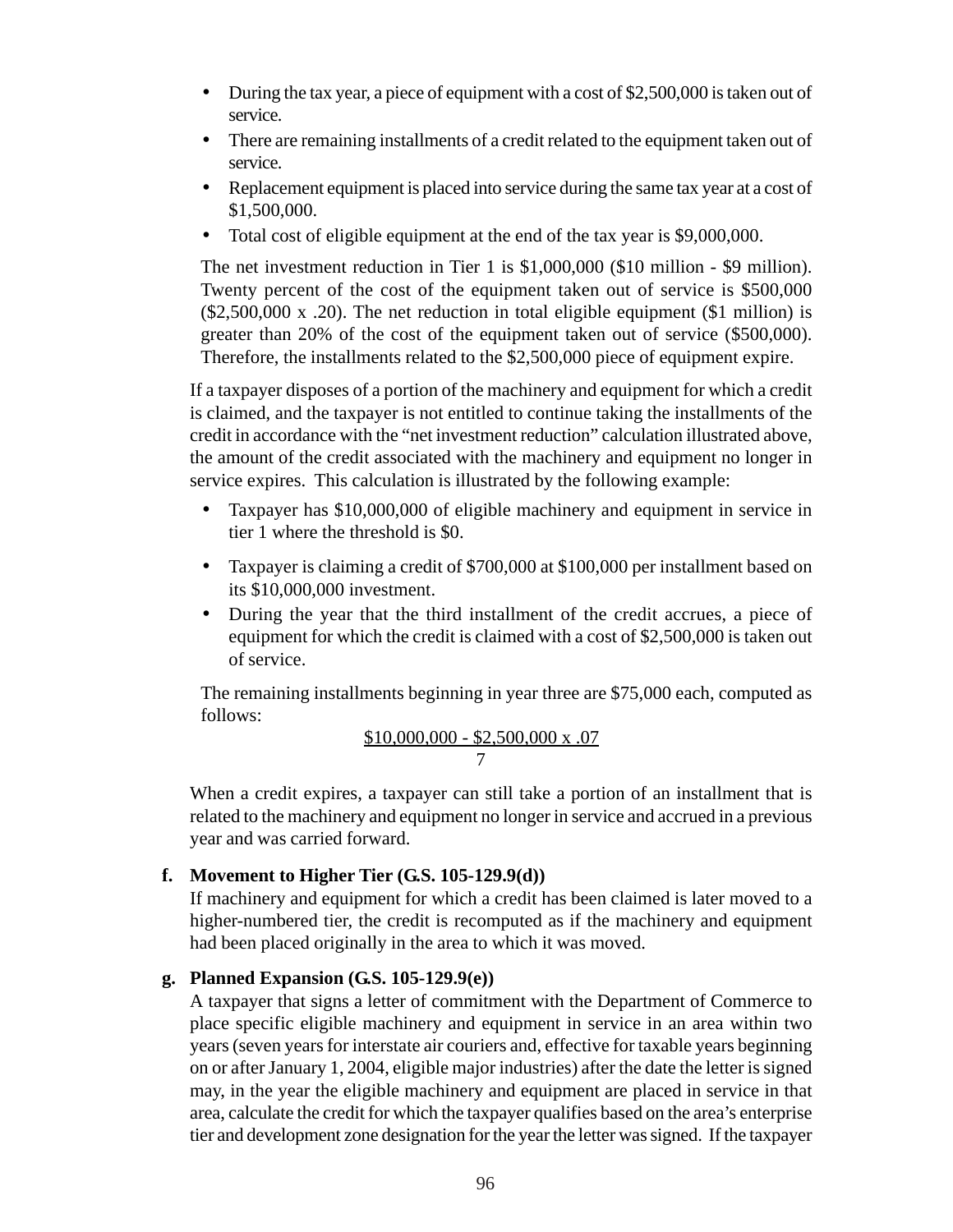does not place part or all of the specified eligible machinery and equipment in service within the two-year period (seven years for interstate air couriers and, effective for taxable years beginning on or after January 1, 2004, eligible major industries), the taxpayer does not qualify for the benefit of the letter of commitment with respect to the machinery and equipment not placed in service within the two-year period (seven years for interstate air couriers and, effective for taxable years beginning on or after January 1, 2004, eligible major industries).

### **6. Credit for Technology Commercialization (G.S. 105-129.9A)**

The credit for technology commercialization is similar to the credit for investing in machinery and equipment, but with higher rates of credit, and with more difficult eligibility requirements.Consequently, except as provided in this section, the provisions that apply to the credit for investing in machinery and equipment also apply to the technology commercialization credit. A taxpayer cannot take the machinery and equipment credit and the technology commercialization credit with respect to the same asset.

#### **a. Eligibility**

To be eligible for a technology commercialization credit, the taxpayer must meet all of the requirements for the credit for investing in machinery and equipment. In addition, the taxpayer must meet all of the conditions listed below:

- i. The eligible machinery and equipment must be directly related to production based on technology developed by and licensed from a research university; or be used to produce resources essential to the taxpayer's production based on technology developed by and licensed from a research university.
- ii. The eligible machinery and equipment must be placed in service in a tier one, two, or three enterprise area.
- iii. The eligible investment amount must be at least \$10,000,000 for the taxable year.
- iv. If qualifying for a twenty-percent (20%) credit, the taxpayer must invest at least \$150,000,000 in eligible machinery and equipment by the end of the fourth year after the year in which eligible machinery and equipment are first placed in service in the area.
- v. If qualifying for a fifteen percent (15%) credit, the taxpayer must invest at least \$100,000,000 in eligible machinery and equipment by the end of the fourth year after the year in which eligible machinery and equipment are first placed in service in the area.
- vi. No more than nine years has passed since the first taxable year the taxpayer claimed a technology commercialization credit with respect to the same location.

#### **b. Terms Used**

#### **i. Eligible machinery and equipment**

Unlike the requirement for the credit for investing in machinery and equipment, a leased piece of machinery and equipment does not have to be capitalized in order to be "eligible" for this credit.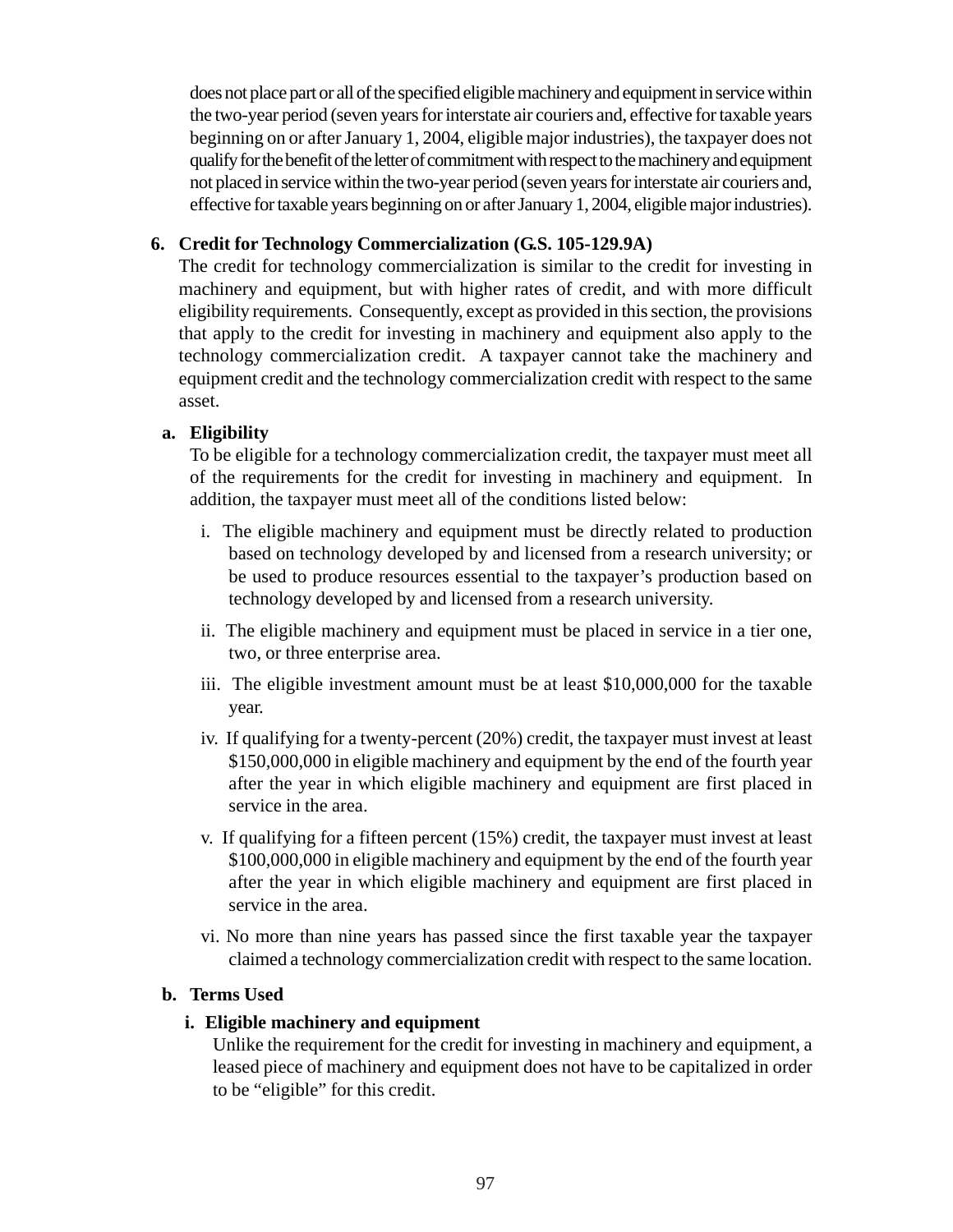#### **ii. Research university**

An institution of higher education classified as a Research I university or a Research II university in the most recent edition of "A Classification of Institutions of Higher Education," the official report of The Carnegie Foundation for the Advancement of Teaching.

### **c. Credit Amount**

The credit is a percentage of the excess of the eligible investment amount over the applicable threshold for the tax year. For a taxpayer whose level of investment is at least \$100,000,000, the percentage is fifteen percent (15%). If the level of investment is at least \$150,000,000 the percentage is twenty percent (20%).

In calculating the eligible investment amount, machinery and equipment that were transferred to another taxpayer or were taken out of service during the three years preceding the tax year may be considered the taxpayer's machinery and equipment if certain conditions are met. See G.S. 105-129.9A(b) for the conditions. If the taxpayer wants to include machinery and equipment under that exception in G.S. 105- 129.9A(b)(2), the taxpayer must first request a ruling by the Department of Revenue as to whether the taxpayer meets the conditions.

### **d. Taking the Credit**

The credit is taken for the taxable year in which the machinery and equipment are placed in service. The credit is not taken in installments.

# **7. Credit for Research and Development (G.S. 105-129.10)**

### **a. Eligibility**

To be eligible for a credit for research and development, a taxpayer must:

- i. Meet all general eligibility requirements described in "General Eligibility Requirements".
- ii. Claim for the taxable year the federal income tax credit for research and development under section  $41(a)$  or section  $41(c)(4)$  of the Internal Revenue Code.

### *Special Rules:*

- i. If the primary activity of an establishment of the taxpayer in this State is computer services, the taxpayer's qualified research expenditures in this State are considered to be computer services.
- ii. For all other taxpayers, the taxpayer's qualified research expenditures in this State are considered to be used in the primary business of the taxpayer.

### **b. Terms Used**

# **i. Base amount and qualified research expenses**

Defined under section 41 of the Code.

**ii. Code**

The Internal Revenue Code enacted as of January 1, 1999.

### **c. Credit Amount**

### **i. General Research and Development Credit**

A taxpayer that claims for the taxable year a federal income tax credit under section 41(a) of the Code for increasing research activities is allowed a credit of five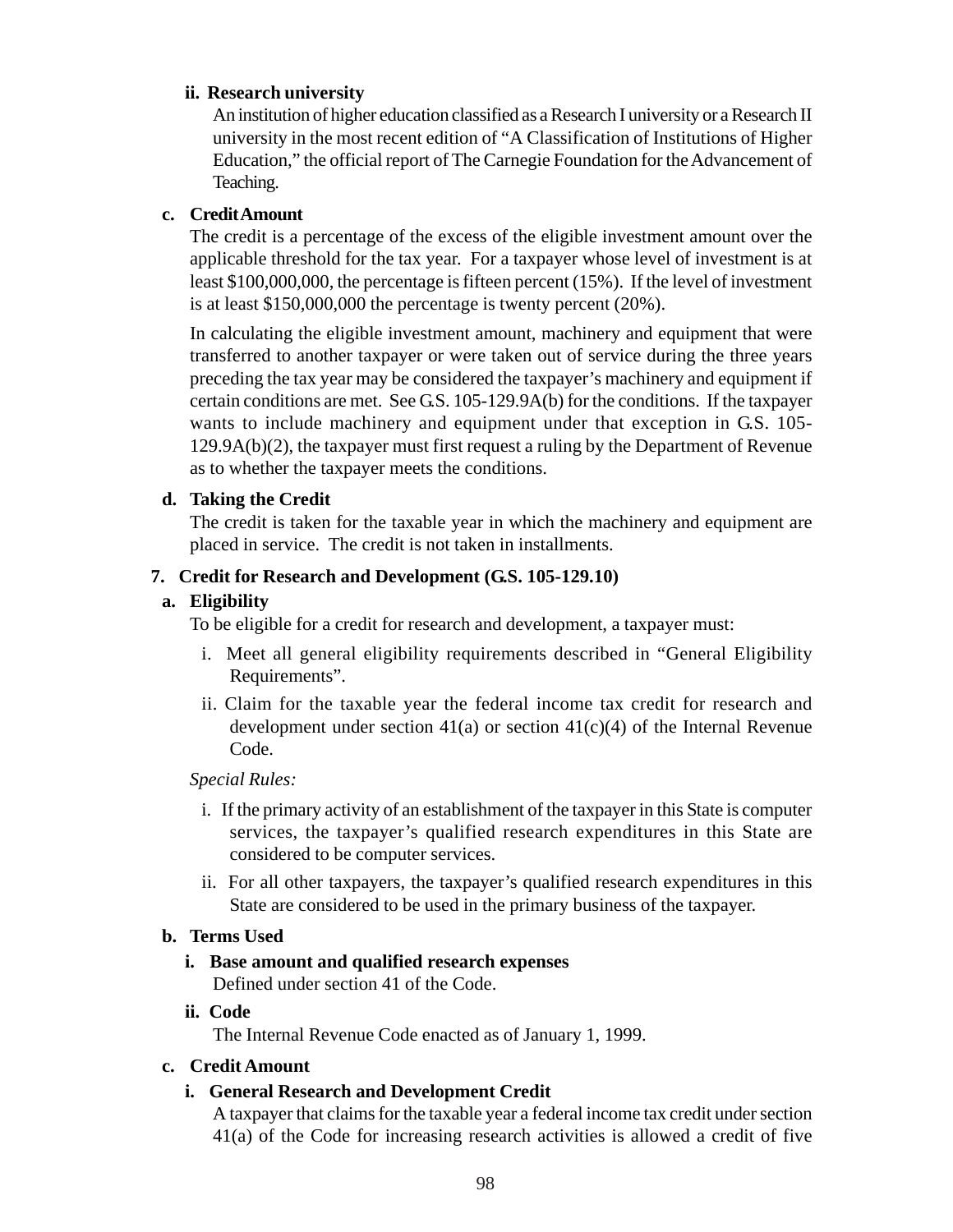percent (5%) of the State's apportioned share of the taxpayer's expenditures for increasing research activities. The State's apportioned share of a taxpayer's expenditures for increasing research activities is the excess of the taxpayer's qualified research expenses for the taxable year over the base amount, multiplied by a percentage equal to the ratio of the taxpayer's qualified research expenses in this State for the taxable year to the taxpayer's total qualified research expenses for the taxable year.

#### **ii. Alternative Research and Development Credit**

A taxpayer that claims the alternative incremental credit under section  $41(c)(4)$  of the Code for increasing research activities is allowed a credit equal to twenty-five percent (25%) of the State's apportioned share of the federal credit claimed. The State's apportioned share of the federal credit claimed is the amount of the alternative incremental credit the taxpayer claimed under section  $41(c)(4)$  of the Code for the taxable year multiplied by a percentage equal to the ratio of the taxpayer's qualified research expenses in this State for the taxable year to the taxpayer's total qualified research expenses for the taxable year. The amount of the alternative incremental credit claimed by a taxpayer is determined without regard to any reduction elected under section 280C(c) of the Code.

#### **d. Taking the Credit**

The credit is taken for the taxable year in which the taxpayer qualifies for the credit. The credit is not taken in installments.

### **8. Credit for Worker Training (G.S. 105-129.11)**

#### **a. Eligibility**

To be eligible for a credit for worker training, a taxpayer must:

- i. Meet all general eligibility requirements described in "General Eligibility Requirements" except for the wage standard test.
- ii. Provide worker training for five or more of its eligible employees during the taxable year.

#### **b. Terms Used**

### **i. Eligible employee**

An employee who is in a full-time position classified as non-exempt under the Fair Labor Standards Act and who meets one or more of the following conditions:

- a. The employee occupies a job for which the taxpayer is eligible to claim an installment of the credit for creating jobs.
- b. The employee is being trained to operate machinery and equipment for which the taxpayer is eligible to claim an installment of the credit for investing in machinery and equipment.

#### **ii. Location of a job**

A job is located in an area if more than fifty percent (50%) of the employee's duties are performed in the area.

#### **c. Credit Amount**

The credit is equal to the wages paid to the eligible employees during the training. Wages paid to an employee performing his or her job while being trained are not eligible for the credit. For positions located in an enterprise tier one area, the credit may not exceed one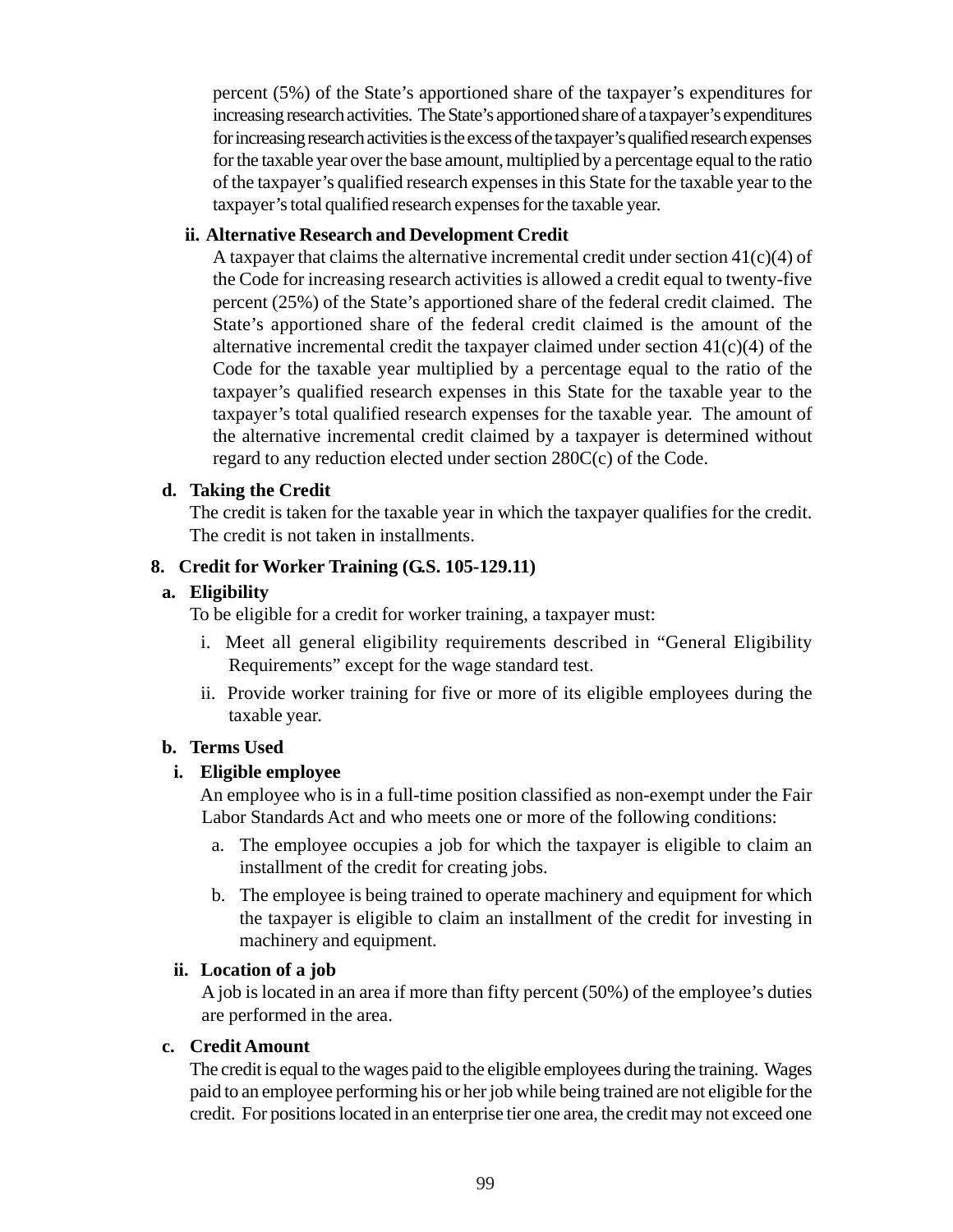thousand dollars (\$1,000) per employee trained during the taxable year. For positions located in other tiers, the credit may not exceed five hundred dollars (\$500) per employee trained during the taxable year.

# **d. Taking the Credit**

The credit is taken during the taxable year the wages are paid to the eligible employees during training. The credit is not taken in installments.

# **9. Credit for Investing in Central Office or Aircraft Facility Property (G.S. 105-129.12)**

## **a. Eligibility**

To be eligible for the credit, a taxpayer must:

- i. Meet all of the general eligibility requirements described in "General Eligibility Requirements."
- ii. Purchase or lease real property in North Carolina.
- iii. Begin to use the property as a central office or an aircraft facility during the taxable year.

# **b. Terms Used**

# **Cost**

In the case of property owned by the taxpayer, cost is determined pursuant to regulations adopted under section 1012 of the Code. In the case of leased property, cost is considered to be the taxpayer's lease payments over a seven-year period, plus any expenditures made by the taxpayer to improve the property before it is used as the taxpayer's central office or aircraft facility if the expenditures are not reimbursed or credited by the lessor.

### **c. Credit Amount**

The credit is seven percent (7%) of the eligible investment amount. The eligible investment amount is the lesser of the following:

- i. The cost of the property.
- ii. The amount by which the cost of all the property the taxpayer is using in North Carolina as central offices or aircraft facilities on the last day of the taxable year exceeds the cost of all the property the taxpayer was using in North Carolina as central offices or aircraft facilities on the last day of the base year. The base year is that year, of the three immediately preceding taxable years, in which the taxpayer was using the most property in North Carolina as central offices or aircraft facilities.

The maximum credit is \$500,000 per taxpayer. The basis in any real property for which a credit is allowed must be reduced by the amount of credit allowable.

# **d. Mixed Use Property**

If the property is used for more than one purpose, the credit is allowed only with respect to the portion of the property that is used as a central office or aircraft facility. This determination is made using the following fraction:

 square footage of the property used as central office or aircraft facility total square footage of the property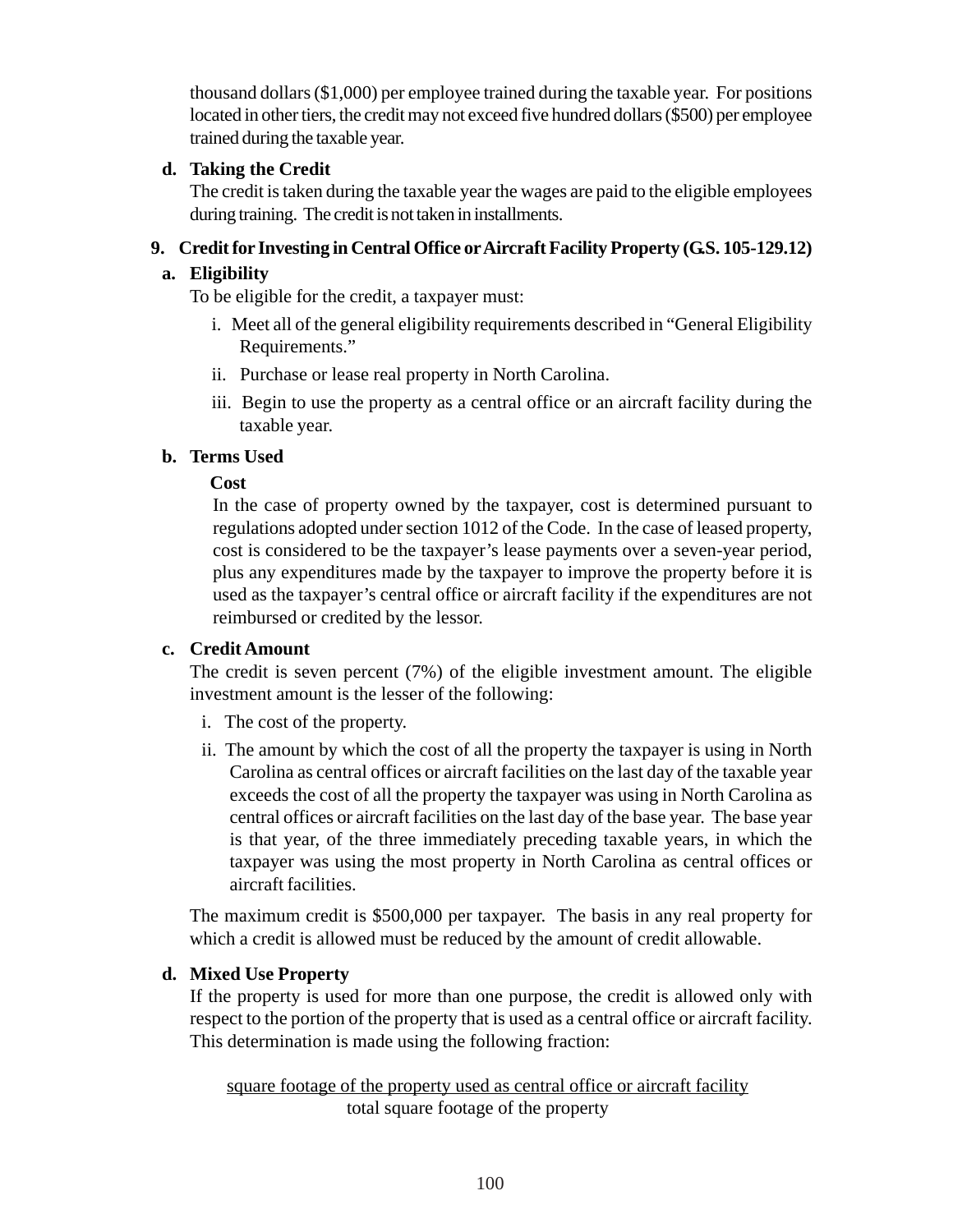### **e. Taking the Credit**

The credit is taken in seven equal installments beginning the year after the taxpayer qualifies for the credit. If a taxpayer is required to file more than one tax return during a year, each return constitutes a year for purposes of taking installments of the credit.

#### **f. Expiration**

The credit expires in the following circumstances:

- i. When the property for which the credit is claimed is no longer used as a central office or an aircraft facility.
- ii. When the total number of employees the taxpayer employs at all of its central offices or aircraft facilities in North Carolina drops below 40.
- iii. When a portion of the property for which the credit is claimed is no longer used as a central office or an aircraft facility. In this circumstance, the amount of the credit associated with the portion no longer used as a central office or an aircraft facility expires. The remaining installments are computed by multiplying the total credit times the fraction described above for mixed-use property.

When a credit expires, the taxpayer can still take the portion of an installment that accrued in a previous year and was carried forward.

#### **10. Credit for Substantial Investment in Other Property (G.S. 105-129.12A)**

#### **a. Eligibility**

To be eligible for the credit, the taxpayer must receive a written determination from the Secretary of Commerce that the Secretary expects the taxpayer to purchase or lease and use in an eligible business at a specific location within a three-year period at least \$10,000,000 of real property, and to create 200 new jobs at that location within two years of the time that the property is first used in an eligible business. This requirement is set out in G.S. 105-129.4(b5). Additionally, the taxpayer must meet all of the eligibility requirements listed below:

- i. Meet all of the general eligibility requirements described "General Eligibility Requirements".
- ii. Purchase or lease real property in an enterprise tier one or two area.
- iii. Begin to use the property in an eligible business during the taxable year.

#### **b. Terms Used**

**i. Cost**

In the case of property owned by the taxpayer, cost is determined pursuant to regulations adopted under section 1012 of the Internal Revenue Code. In the case of leased property, cost is considered to be the taxpayer's lease payments over a seven-year period, plus any expenditures made by the taxpayer to improve the property before the taxpayer uses it if the expenditures are not reimbursed or credited by the lessor.

#### **ii. Property located in an enterprise tier one or two area**

Property is located in an enterprise tier one or two area if the area is designated as tier one or two at the time the taxpayer requests the required written determination from the Secretary of Commerce regarding its expected investment.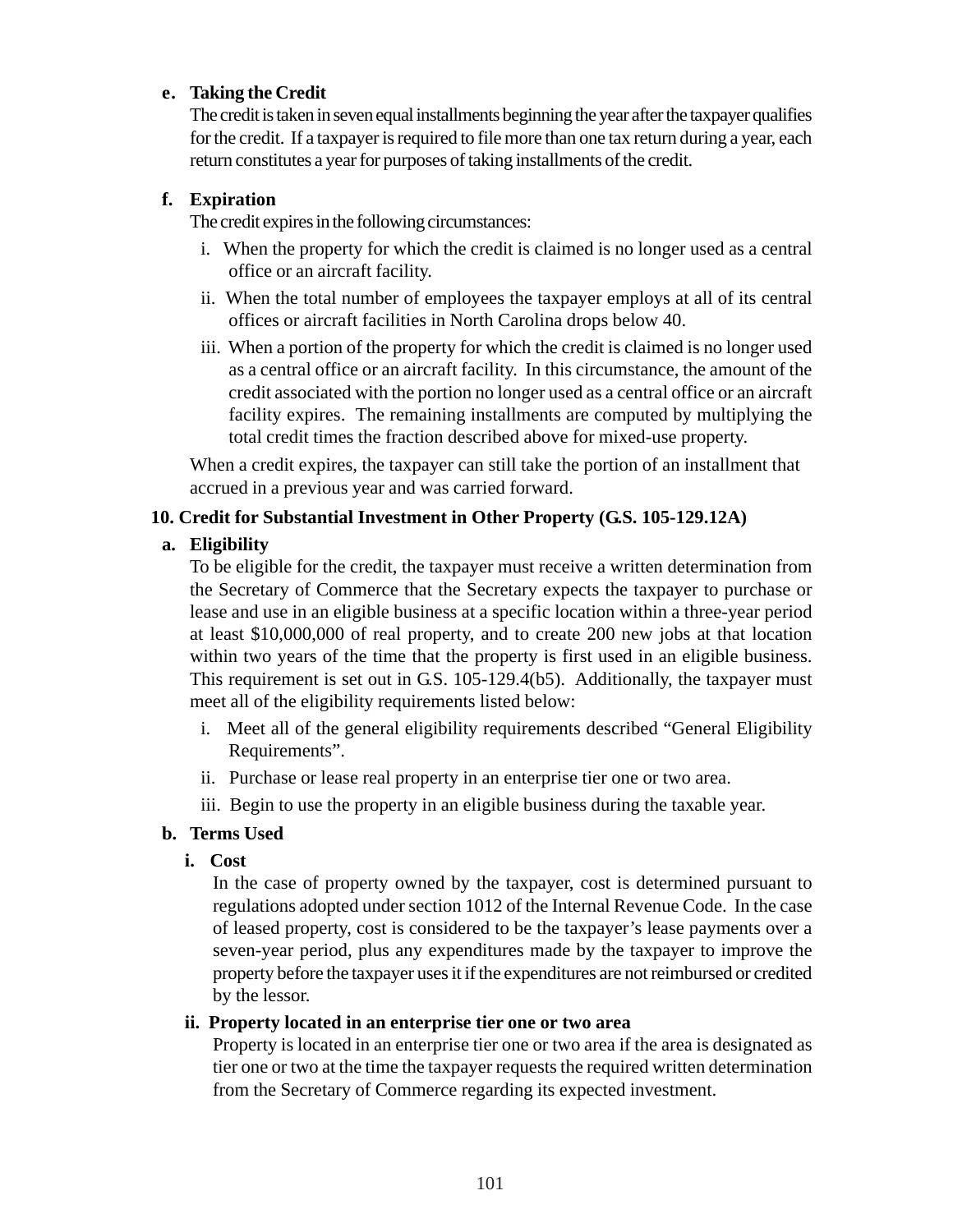#### **c. Credit Amount**

The credit is thirty percent (30%) of the eligible investment amount. The eligible investment amount is the lesser of the following:

- i. The cost of the property.
- ii. The amount by which the cost of all of the real property the taxpayer is using in this State in an eligible business on the last day of the taxable year exceeds the cost of all of the real property the taxpayer was using in this State in an eligible business on the last day of the base year. The base year is that year, of the three immediately preceding taxable years, in which the taxpayer was using the most real property in this State in an eligible business.

When an investment is phased in over the course of more than one tax year, the taxpayer may claim a credit in each year based on the eligible investment amount of the property that is first used in an eligible business for the current tax year. The basis in any real property for which a credit is allowed must be reduced by the amount of credit allowable.

#### **d. Mixed Use Property**

If the property is used for more than one purpose, the credit is allowed only with respect to the portion of the property that is used as a central office or aircraft facility. This determination is made using the following fraction:

square footage of the property used as central office or aircraft facility total square footage of the property

### **e. Taking the Credit**

The credit is taken in seven equal installments beginning the year after the taxpayer qualifies for the credit. If a taxpayer is required to file more than one tax return during a year, each return constitutes a year for purposes of taking installments of the credit.

### **f. Expiration**

The credit expires expires in the following circumstances:

- i. When the property for which the credit is claimed is no longer used in an eligible business.
- ii. When the total number of employees at the property with respect to which the credit is claimed drops below 200.
- iii. When a portion of the property for which the credit is claimed is no longer used in an eligible business. In this circumstance, only the amount of the credit associated with the portion no longer used in an eligible business expires. The remaining installments are computed by multiplying the total credit times the fraction fraction described above for mixed-use property.

When a credit expires, the taxpayer may not take any remaining installments of the credit. The taxpayer can still take the portion of an installment that accrued in a previous year and was carried forward.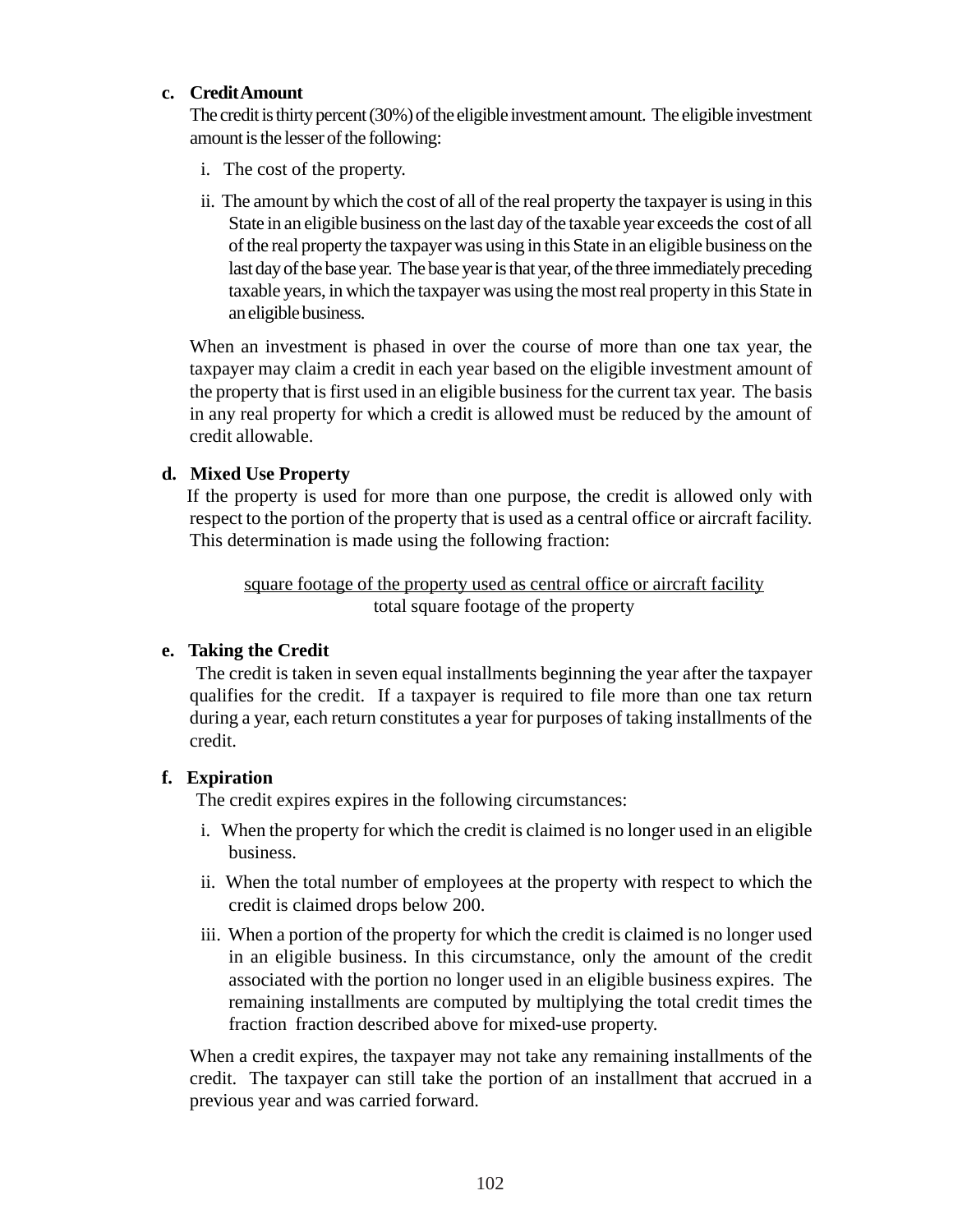## **11. Credit for Development Zone Projects (G.S. 105-129.13)**

## **a. Eligibility**

The general eligibility requirements do not apply to this credit. To be eligible for a credit for a development zone project, the taxpayer must meet the following requirements:

- i. Contribute cash or property to a development zone agency for an improvement project in a development zone.
- ii. Not control, be controlled by, or be under common control with an affiliate of the development zone agency. The taxpayer may not have one of the relationships defined in section 267(b) of the Internal Revenue Code with the development zone agency.
- iii. File an application with the Department of Revenue on or before April 15 of the year following the calendar year in which the contribution was made. The Secretary may grant an extension for filing the application if a taxpayer makes a timely request for an extension. An extension allows the taxpayer to file the application by the following September 15.
- iv. Include with an application submitted a certified appraisal of the value of the property contributed, if the contribution was of property rather than cash.

# **b. Terms Used**

# **i. Control**

A person controls an entity if the person owns, directly or indirectly, more than ten percent (10%) of the voting securities of that entity. The term "voting security" means a security that confers upon the holder the right to vote for the election of members of the board of directors or similar governing body of the business or is convertible into, or entitles the holder to receive upon its exercise, a security that confers such a right to vote. A general partnership interest is a voting security.

### **ii. Development zone agency**

Any of the following agencies that the Department of Commerce certifies will undertake an improvement project in a development zone will qualify:

- A community-based development organization qualified under 24 C.F.R. section 570.204.
- A community action agency that has been officially designated as such pursuant to section 210 of the Economic Act of 1964, Public Law 88-452, 78 Stat. 508.
- A community development corporation.
- A community development financial institution certified by the United States Department of the Treasury under the Community Development Banking and Financial Institutions Act of 1994, 12 U.S.C. section 4701.
- A community housing development organization qualified under the HOME Investment Partnerships Act, 42 U.S.C. section 12701 and 12704, and 24 C.F.R. section 92.2.
- A local housing authority created under Article 1 of Chapter 157 of the General Statutes.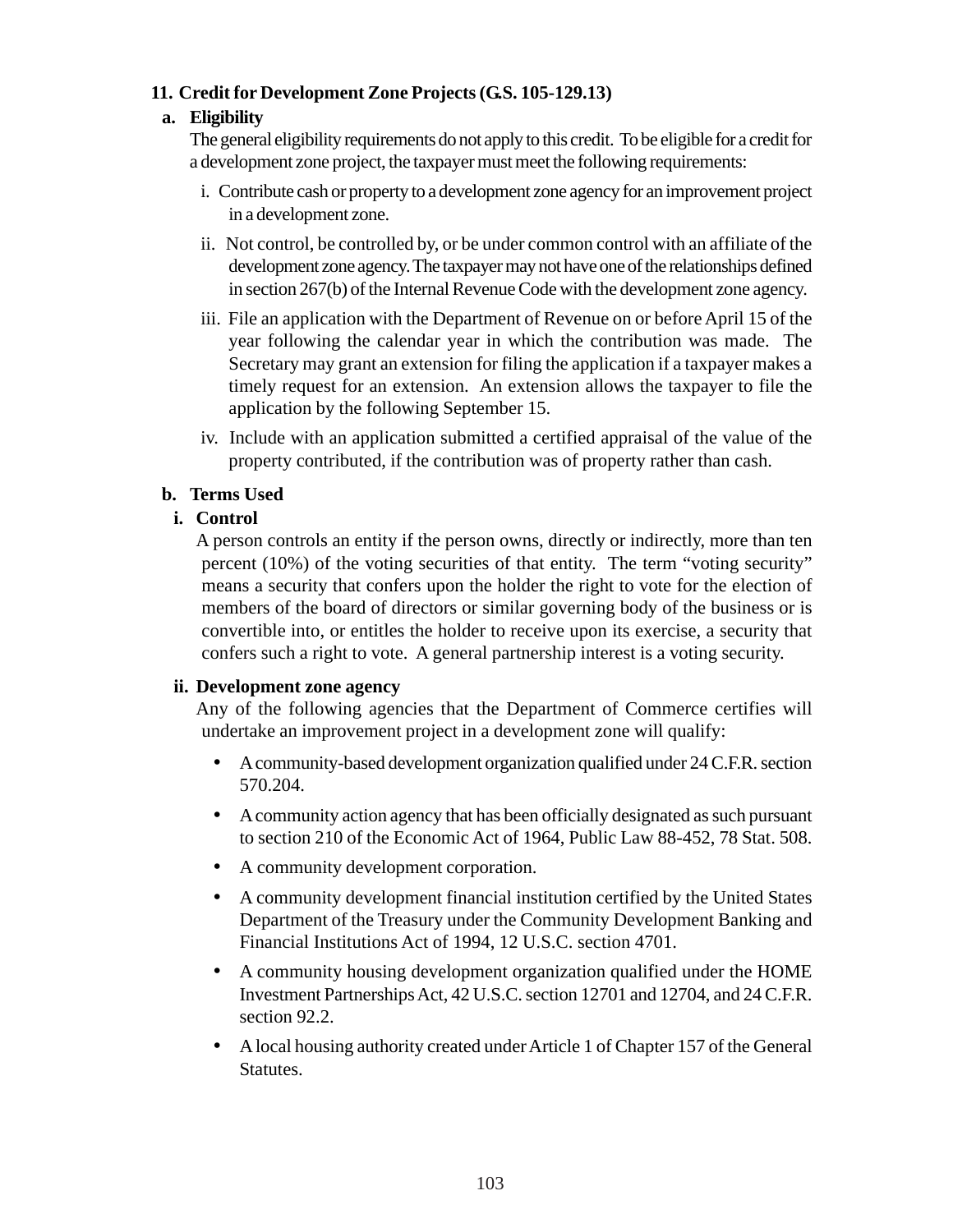#### **iii. Improvement project**

A project to construct or improve real property for community development purposes or to acquire real property and convert it for community development purposes. Construction or improvement includes services provided by a development zone agency directly related to the construction or improvement, and project development fees charged by a developer for the construction or improvement.

#### **c. Credit Amount**

The credit is equal to twenty five percent (25%) of the value of the contribution of cash or property to a development zone agency for an improvement project in a development zone. A contribution is for an improvement project if the agency receiving the contribution contracts is writing to use the contribution for the project and agrees in the contract to repay to the taxpayer, with interest, any part of the contribution not used for the project.

#### **d. Taking the Credit**

The credit may not be taken in the year in which the contribution is made. Instead, the credit must be taken for the taxable year beginning during the calendar year in which the application to the Department of Revenue for the credit becomes effective.

#### **e. Ceiling**

The total amount of all credits for contributions made in a calendar year may not exceed \$4,000,000. If the total amount of credits claimed exceeds \$4,000,000, the Secretary of Revenue must allocate the \$4,000,000 in tax credits in proportion to the size of the credit claimed by each taxpayer. If a credit is reduced because of this ceiling, the Secretary must notify the taxpayer of the amount of the reduction of the credit on or before December 31 of the year the application was filed.

# **f. Forfeiture**

A taxpayer forfeits the credit to the extent the development zone agency uses the taxpayer's contribution for any purpose other than an improvement project.

# **C. Business & Energy Tax Credits (Article 3B of Chapter 105)**

# **1. General Information**

**(***Applies to all credits under this article unless otherwise noted.)*

#### **a. Franchise, Income, or Gross Premium Tax Election (G.S. 105-129.17(a))**

The credits allowed under this article can be taken against franchise or income tax, but not against insurance gross premium tax unless otherwise noted. The taxpayer must elect the tax against which a credit will be claimed when filing the return on which the first installment of the credit is claimed. This election is binding. All future installments and carryforwards of a credit must be claimed against the same tax.

# **b. Cap on Credit (G.S. 105-129.17(b))**

Total credits, including carryforwards, claimed under this article may not exceed fifty percent (50%) of the tax against which they are claimed for the taxable year, reduced by the sum of all other credits, including carryforwards, against that tax, except tax payments made by or on behalf of the taxpayer.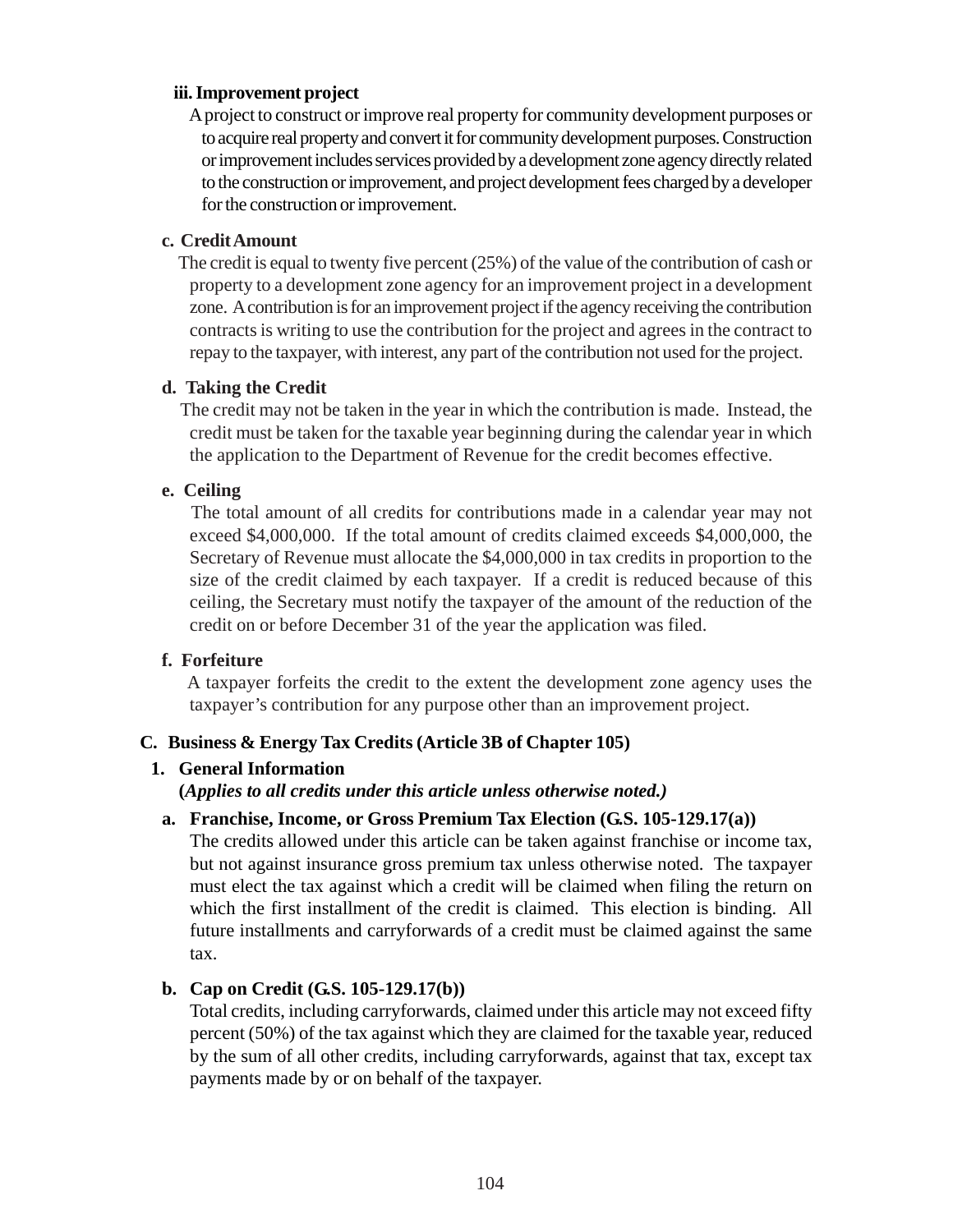#### **c. Credit Carryforward (G.S. 105-129.17(b))**

Unused portions of the credits may be carried forward for the succeeding five years unless otherwise noted, but must be taken against the same tax as on the return on which the credit was first taken.

#### **d. Substantiation (G.S. 105-129.18)**

The burden of proving eligibility for any credit under this article rests upon the taxpayer. Every taxpayer claiming a credit under this article must maintain and make available for inspection by the Secretary of Revenue any records the Secretary considers necessary to determine and verify the amount of the credit to which the taxpayer is entitled. No credit may be allowed to any taxpayer that fails to maintain adequate records or to make them available for inspection.

#### **e. Forms**

The Form NC-478 series is used to calculate and report tax credits, including the tax credits allowed under Article 3B, that are limited to fifty percent (50%) of the taxpayer's tax less the sum of all other credits that the taxpayer claims. Forms NC-478A through NC-478H are used to calculate the specific credits without regard to the fifty percent (50%) limitation. Form NC-478 is used to total the specific credits, to determine if the fifty percent (50%) limitation applies, and, if so, to allocate the limited total credit among the specific credits.

Both Form NC-478 and the applicable Form NC-478 series form must be filed for any taxable year in which the taxpayer is eligible to claim a credit or an installment of a credit against the taxpayer's tax liability for that year. This requirement applies even if the taxpayer's tax liability for that year is not large enough for the taxpayer to benefit from the credit.

# **2. Credit for Investing in Business Property (G.S. 105-129.16)**

# **a. Credit**

This credit was effective for taxable years beginning January 1, 1996 or later, and applicable to property placed in service on or after August 1, 1996. The credit expired effective for business property placed in service on or after January 1, 2002. However, taxpayers can continue to claim installments or carryforwards of unused installments of the credit.

# **b. Expiration of Credit**

If business property is disposed of, taken out of service, or moved out of North Carolina prior to the end of the five year period in which the credit is claimed, the credit expires and a taxpayer may not take any remaining installment of the credit except for the portion of an installment that accrued in a previous year and had been carried forward. (G.S. 105-129.16(b))

# **3. Credit for Investing in Renewable Energy Property (G.S. 105-29.16A)**

*(Effective for taxable years beginning on or after January 1, 2000. The credit sunsets effective for renewable energy property placed in service on or after January 1, 2006)*

**a. Credit**

If a taxpayer that has constructed, purchased, or leased renewable energy property places it in service during the taxable year, the taxpayer is allowed a credit equal to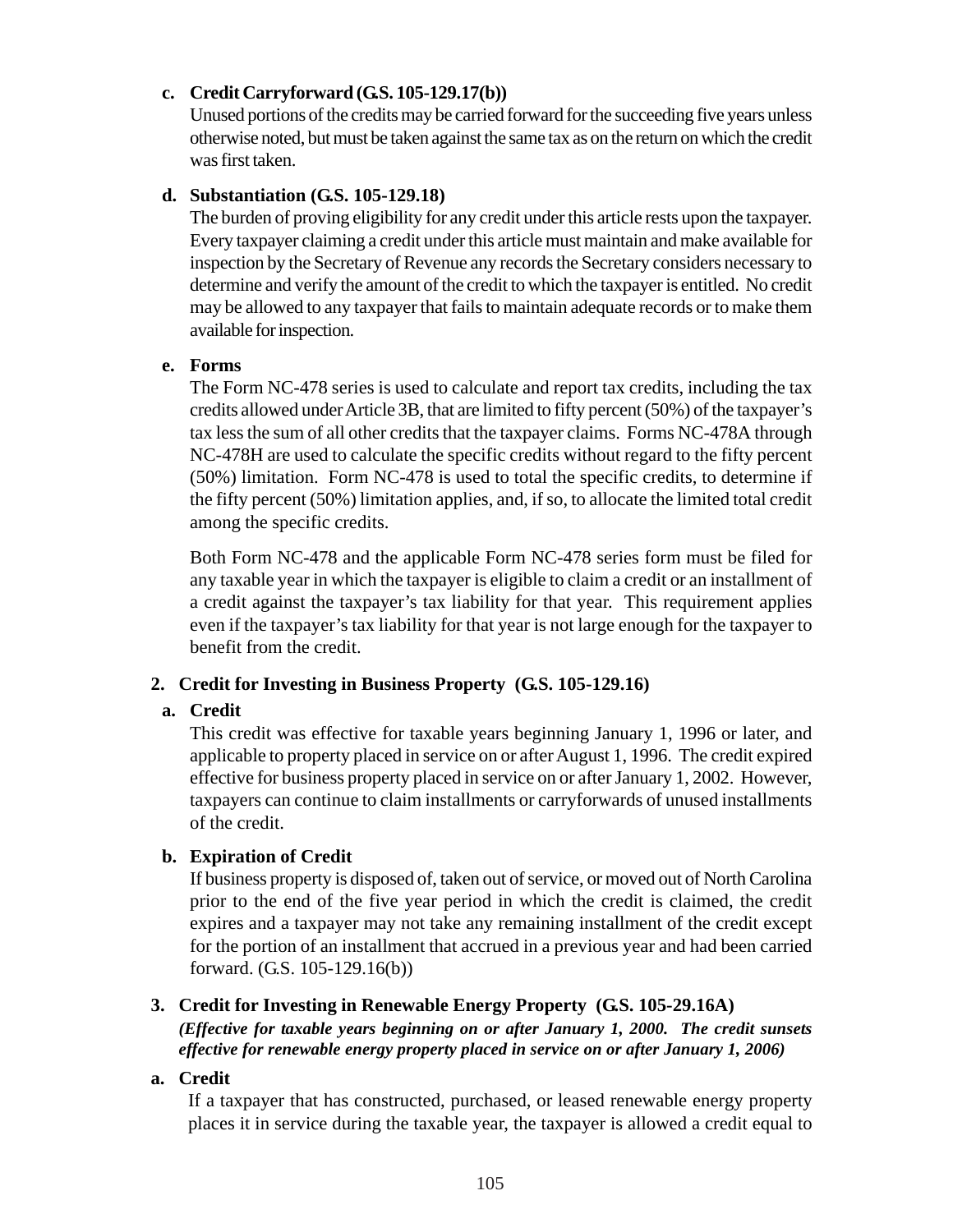thirty-five (35%) of the cost of the property. No credit is allowed to the extent the cost of the renewable energy property was provided by public funds.

If the taxpayer owns the property, the cost is determined in accordance with Section 1012 of the Code and is subject to the limitation on cost provided in section 179 of the Code. If the property is leased, the cost is eight times the net annual rental rate. The net annual rental rate is the annual rental rate paid by the taxpayer less any annual rental rate received by the taxpayer from sub-rentals. The sub-rentals are not deducted if they are business income for the taxpayer.

If the property serves a single-family dwelling, the credit is taken for the taxable year in which the property is placed in service. For all other property, the credit is taken in five equal installments beginning with the year the property is placed in service.

#### **b. Cap on Credit (G.S. 105-129.16A(c))**

The maximum credit allowed for nonresidential property is \$250,000 per installation. The credit ceilings for residential property are:

- i. \$1,400 per dwelling unit for solar energy equipment for domestic water heating
- ii. \$3,500 per dwelling unit for solar energy equipment for active space heating, combined active space and domestic hot water systems, and passive space heating; and
- iii. \$10,500 per installation for any other renewable energy property for residential purposes.

# **c. Eligible Renewal Energy Property (G.S. 105-129.15)**

Any of the following machinery and equipment or real property is considered to be eligible renewable energy property:

- i. Biomass equipment that uses renewable biomass resources for biofuel production of ethanol, methanol, and biodiesel; methane production using agricultural and animal waste or garbage; commercial thermal or electrical generation from renewable energy crops or wood waste material. Includes any equipment used for converting, conditioning and storing the liquid fuels, gas and electricity produced with biomass equipment.
- ii. Hydroelectric generators located at existing dams or waterways and related devices for water supply and control and converting, conditioning, and storing the electricity generated.
- iii. Solar energy equipment that uses solar radiation as a substitute for traditional energy for water heating, active space heating and cooling, passive heating, daylighting, generating electricity, distillation, desalination, detoxification, or the production of industrial or commercial process heat. Includes any equipment used for collecting, storing, exchanging, conditioning, or converting solar energy to other useful forms of energy.
- iv. Wind equipment required to capture and convert wind energy into electricity or mechanical power and related devices.

# **d. Expiration of Credit (G.S. 105-129.16A(b))**

If the property is disposed of, taken out of service, or moved out of North Carolina during the five year installment period, the credit expires and a taxpayer may not take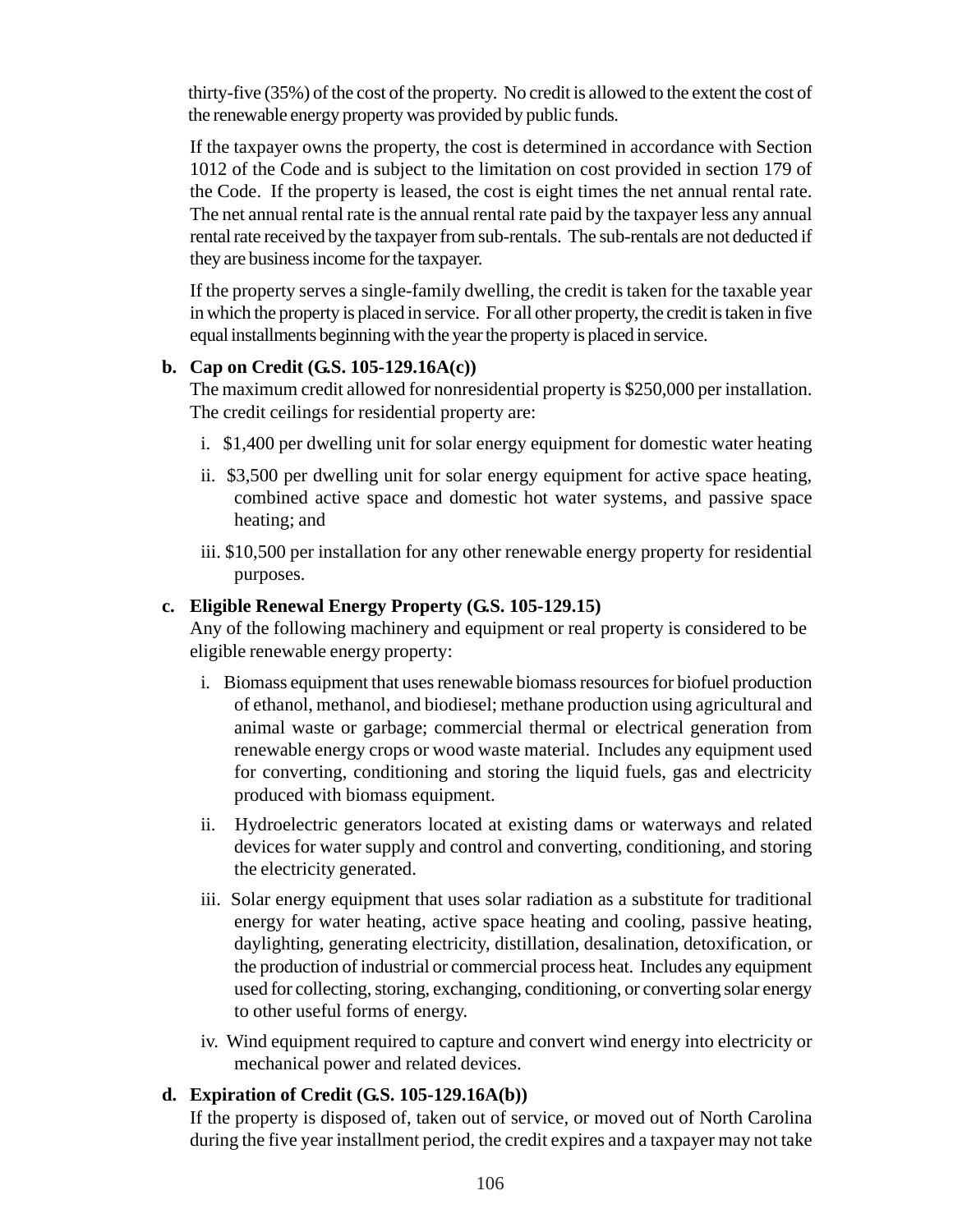any remaining installment of the credit except for the portion of an installment that accrued in a previous year and has been carried forward. No credit is allowed to the extent the cost of the renewable energy property was provided by public funds.

# **e. Credit Availability (G.S. 105-129.16A(d))**

A taxpayer may not claim a credit for renewable energy property under Article 3B if the taxpayer is claiming any other credit allowed in Chapter 105 with respect to renewable energy property. A taxpayer may not take a credit for property the taxpayer leases from another unless the taxpayer obtains the lessor's written certification that the lessor will not claim a credit with respect to the property.

# **4. Credit for Investing in Non-Hazardous Dry Cleaning Equipment (G.S. 105-129.16C)** *(Effective for taxable years beginning on or after July 1, 2001. The credit sunsets effective January 1, 2006.)*

# **a. Credit**

If a taxpayer that has purchased or leased qualified dry-cleaning equipment, places it in service in this State for commercial purposes during the taxable year, the taxpayer is allowed a credit equal to twenty percent (20%) of the cost of the equipment.

# **b. Qualified Equipment**

Qualified dry-cleaning equipment is equipment that is designed and used primarily to dry-clean clothing and other fabric and does not use any hazardous solvent or any other substance that the Department of Environment and Natural Resources determines to pose a threat to human health or the environment.

# **c. Hazardous Solvent**

Hazardous solvent is a solvent, any portion of which consists of a chlorine-based solvent, a hydrocarbon-based solvent, a hazardous substance as defined in G.S. 130A-310(2), or any substance determined by the Administrator of the Environmental Protection Agency or the Director of the National Institute of Occupational Safety and Health to possess carcinogenic potential to humans

# **d. Restrictions (G.S. 105-129.16C(b))**

No credit is allowed to the extent the cost of the equipment was paid with public funds. A taxpayer that claims any other credit allowed under Chapter 105 of the General Statutes with respect to dry-cleaning equipment may not take the credit allowed in this section with respect to the same equipment.

# **e. Substantiation (G.S. 105-129.16C(a))**

To claim the credit, the taxpayer must file, with the tax return on which the credit is claimed, a certification by the Department of Environment and Natural Resources that the equipment purchased or leased by the taxpayer is qualified dry-cleaning equipment.

# **D. Tax Incentives for Recycling Facilities (Article 3C of Chapter 105)**

# **1. General Information**

# **a. Eligibility**

In order for a manufacturing plant to be considered a recycling facility at least seventyfive percent (75%) of its products must be made from materials that consist of at least fifty percent (50%) post-consumer waste material measured by weight or volume.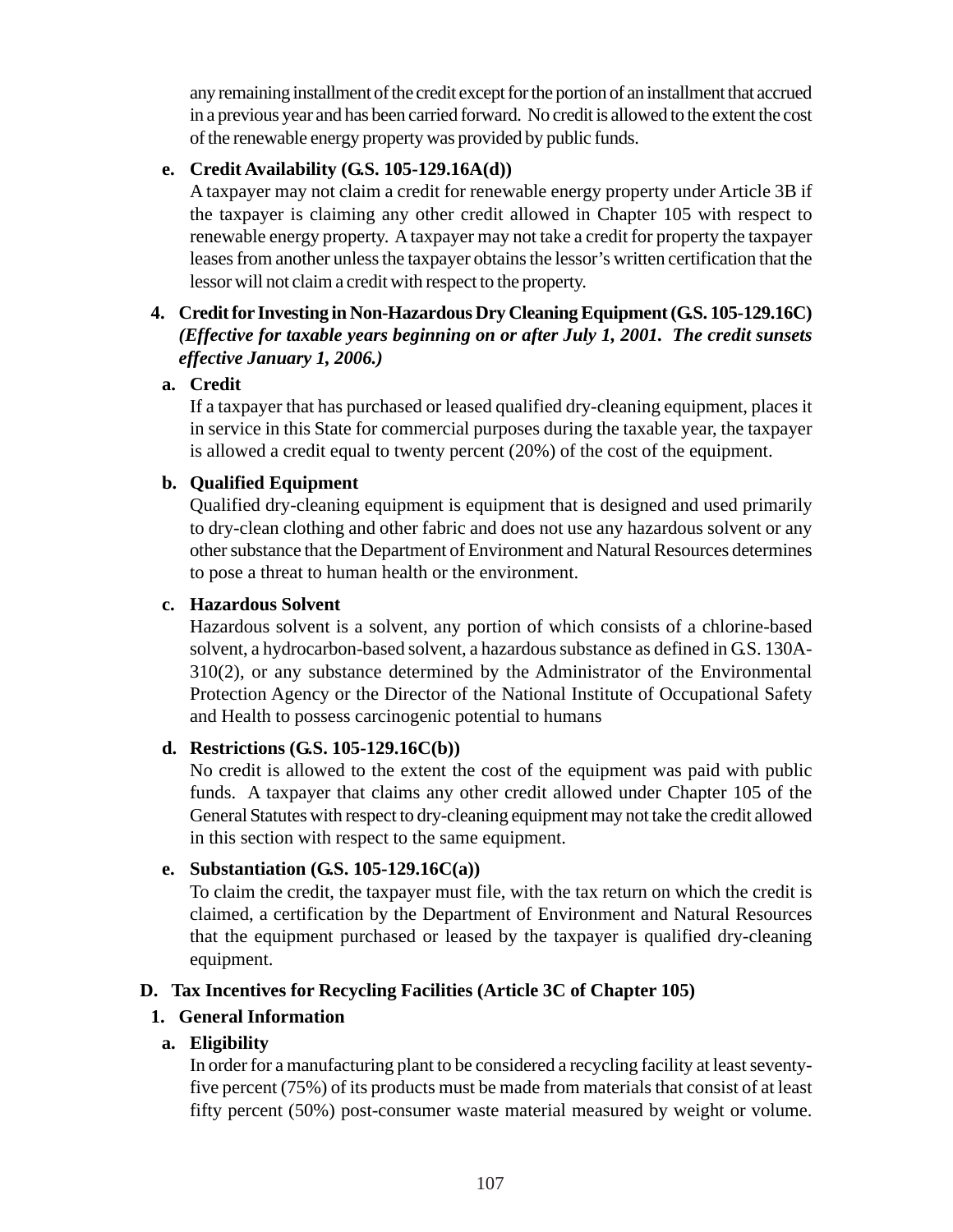The term "recycling facility" includes real and personal property located at or on land in the same county and reasonably near the plant site that are used to perform business functions related to the plant or to transport materials and products to or from the plant. A plant may qualify as either a major recycling facility or a large recycling facility.

# **i. Major Recycling Facility (G.S. 105-129.26(a))**

A recycling facility qualifies for the tax credits provided under Article 3C for major recycling facilities if it meets all of the following conditions:

- a. The facility is located in an area that was an enterprise tier one area at the time the owner began construction of the facility.
- b. The Secretary of Commerce has certified that the owner will, by the end of the fourth year after the year the owner begins construction of the recycling facility, invest at least three hundred million dollars (\$300,000,000) in the facility and create at least 250 new, full-time jobs at the facility.
- c. The jobs at the recycling facility meet the wage standard in effect as of the date the owner begins construction of the facility.

# **ii. Large Recycling Facility (G.S. 105-129.26(b))**

A recycling facility qualifies for the tax credit provided in G.S. 105-129.27 for large recycling facilities if it meets all of the following conditions:

- a. The facility is located in an area that was an enterprise tier one area at the time the owner began construction of the facility.
- b. The Secretary of Commerce has certified that the owner will, by the end of the second year after the year the owner begins construction of the recycling facility, invest at least one hundred fifty million dollars (\$150,000,000) in the facility and creates at least 155 new, full-time jobs at the facility.
- c. The jobs at the recycling facility meet the wage standard in effect as of the date the owner begins construction of the facility.

# **b. Forms**

Form CD-425 is used to report any tax credits claimed under this article. This form must be filed for any taxable year in which a credit or a carryforward of a credit against the taxpayer's tax liability for that year is claimed.

# **c. Substantiation (G.S. 105-129.26(d))**

The burden of proving eligibility for any credit under this article rests upon the taxpayer. Every taxpayer claiming a credit under this article must maintain and make available for inspection by the Secretary of Revenue any records the Secretary considers necessary to determine and verify the amount of the credit to which the taxpayer is entitled. No credit may be allowed to any taxpayer that fails to maintain adequate records or to make them available for inspection.

# **d. Forfeiture (G.S. 105-129.26(c))**

If the owner of a large or major recycling facility fails to make the required minimum investment or create the required number of new jobs within the period certified by the Secretary of Commerce, the recycling facility forfeits all tax credits previously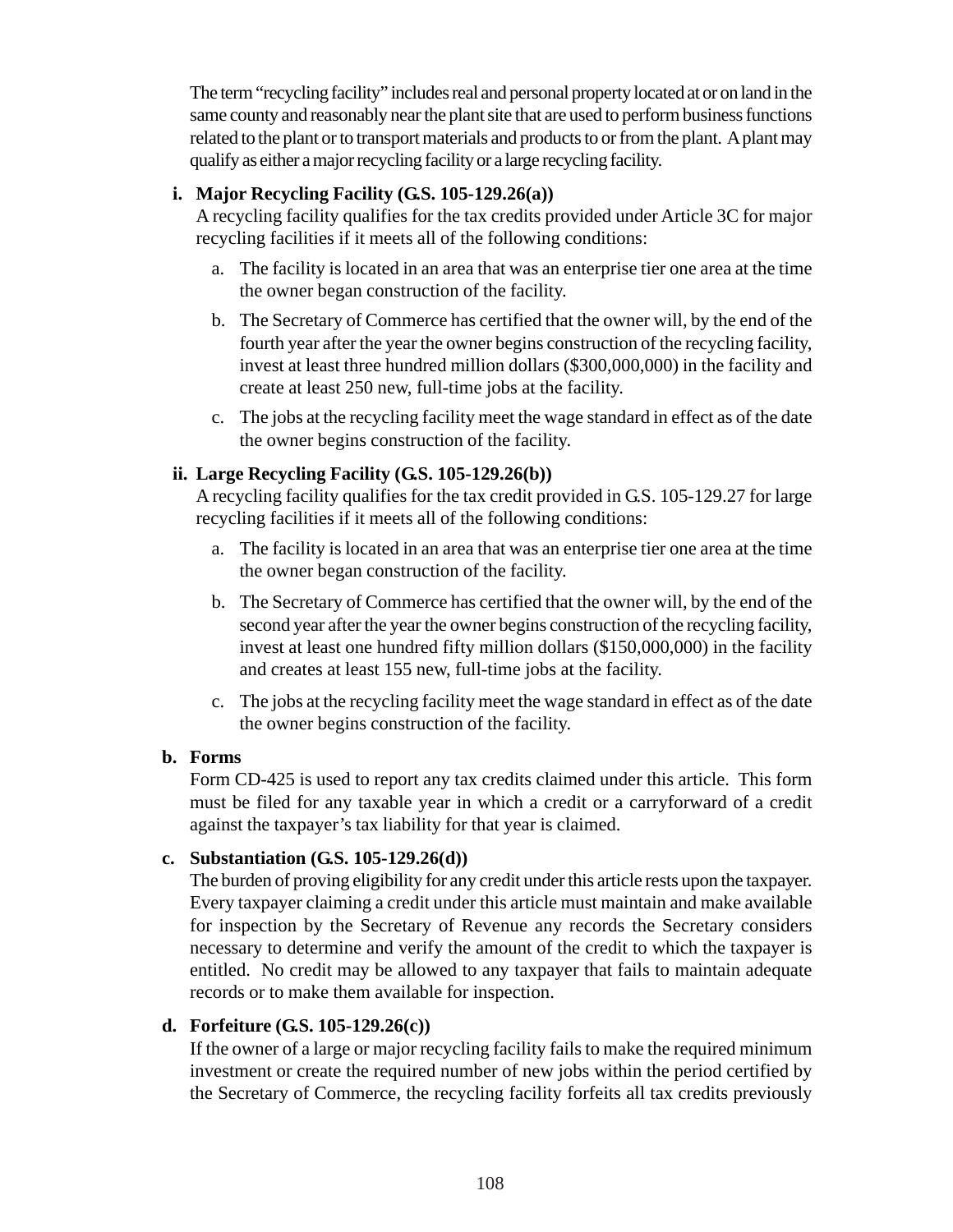received under this Article. Forfeiture does not occur, however if the failure was due to events beyond the owner's control.

Upon forfeiture, the owner is liable for a tax equal to the amount of all past taxes avoided as a result of the tax credits claimed plus interest at the rate established in G. S. 105-241.1(i), computed from the date the taxes would have been due if the tax benefits had not been received. The tax and interest are due 30 days after the date of the forfeiture. An owner that fails to pay the tax and interest is subject to the penalties provided in G.S. 105-236.

# **2. Credit for investing in large or major recycling facility (G.S. 105-129.27)**

# **a. Credit**

An owner that purchases or leases machinery and equipment for a major recycling facility in this State during the taxable year is allowed a credit equal to fifty percent (50%) of the amount payable by the owner during the taxable year to purchase or lease the machinery and equipment.

An owner that purchases or leases machinery and equipment for a large recycling facility in this State during the taxable year is allowed a credit equal to twenty percent (20%) of the amount payable by the owner during the taxable year to purchase or lease the machinery and equipment.

# **b. Taxes Credited (G.S. 105-129.27(b))**

The credit provided in this section is allowed against franchise and income tax. Any other nonrefundable credits allowed the owner are subtracted before the credit allowed by this section. The taxpayer must elect the tax against which a credit will be claimed when filing the return on which the credit is first claimed. All carryforwards of a credit must be claimed against the same tax.

# **c. Credit Carryforward (G.S. 105-129.27(c))**

The credit may not exceed the amount of tax against which it is claimed for the taxable year, reduced by the sum of all other credits allowed against that tax, except tax payments made by or on behalf of the owner. Any unused portion of the credit may be carried forward for the succeeding 25 years.

# **d. Change in Ownership of Facility (G.S. 105-129.27(d))**

The sale, merger, consolidation, conversion, acquisition, or bankruptcy of a recycling facility, or any transaction by which the facility is reformulated as another business, does not create new eligibility in a succeeding owner with respect to a credit for which the predecessor was not eligible under this section. A successor business may, however, take any carried-over portion of a credit that its predecessor could have taken if it had a tax liability.

# **e. Forfeiture (G.S 105-129.27(e))**

If any machinery or equipment for which a credit was allowed under this section is not placed in service within 30 months after the credit was allowed, the credit is forfeited. A taxpayer that forfeits a credit is liable for all past taxes avoided as a result of the credit plus interest at the rate established under G.S. 105-241.1(i), computed from the date the taxes would have been due if the credit had not been allowed. The past taxes and interest are due 30 days after the date the credit is forfeited. A taxpayer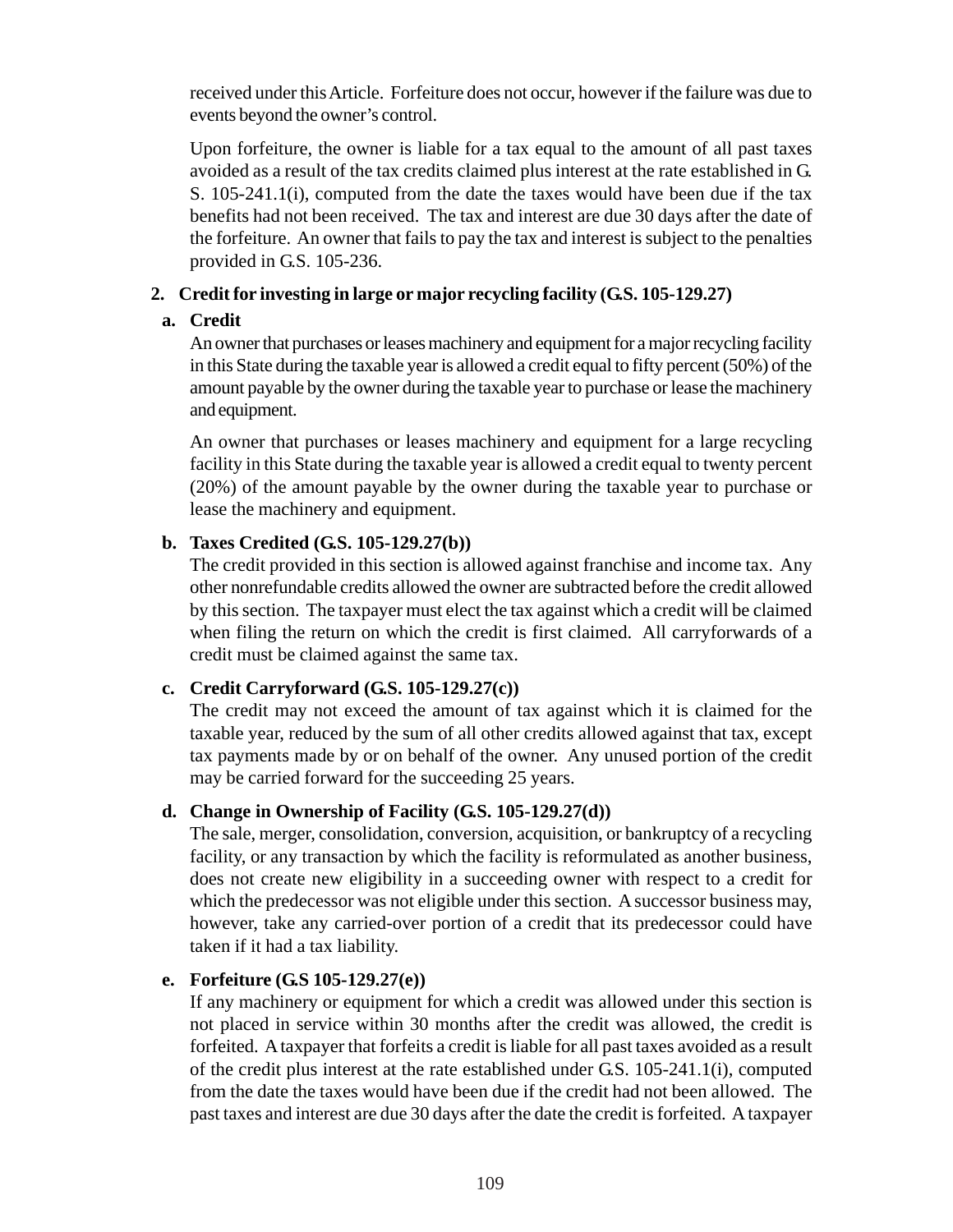that fails to pay the past taxes and interest by the due date is subject to the penalties provided in G.S. 105-236.

# **f. Limitations (G.S. 105-129.27(f))**

A recycling facility that is eligible for the credit allowed in this section is not allowed the credit for investing in machinery and equipment provided in G.S. 105-129.9.

# **3. Credit for Reinvestment (G.S. 105-129.28)** *(Repealed effective for taxable years beginning on or after January 1, 2008)*

#### **a. Credit (G.S. 1105-129.28(a))**

A major recycling facility that is not accessible by ocean barge or ship and that transports materials to the facility or products away from the facility is allowed a credit against corporate income tax. The credit is equal to the additional transportation and transloading expenses incurred by the facility with respect to the materials and products due to its inability to use ocean barges or ships.

The additional expenses for which credit is allowed are expenses due to using river barges and expenses due to having to use another mode of transportation because the quantity that is transported by river barge is insufficient to meet the facility's needs.

To claim the credit allowed by this section, the facility must provide the Secretary of Commerce audited documentation of the amount of its additional transportation and transloading expenses incurred during the taxable year.

#### **b. Cap on Credit (G.S. 105-129.28(b))**

The credit allowed to a major recycling facility may not exceed the applicable annual cap provided in the following table:

| <b>Taxable Year</b> | Cap           |
|---------------------|---------------|
| 1998                | 150,000<br>\$ |
| 1999                | 640,000       |
| 2000                | 3,860,000     |
| 2001                | 8,050,000     |
| 2002                | 9,550,000     |
| 2003                | 10,100,000    |
| 2004-2007           | 10,400,000    |
|                     |               |

# **c. Reduction in Credit (G.S. 105-129.28(c))**

For the first ten taxable years after the owner begins transporting materials and products to and from the major recycling facility, the credit allowed must be reduced by the amount of credit allowed in previous years that was used for a purpose other than an allowable purpose under G.S.105-129.28(d), as certified by the Secretary of Commerce.

# **d. Use of Credited Amount (G.S. 105-129.28(d))**

For the first 10 taxable years after the owner begins construction of the major recycling facility, the owner must use the credit allowed to pay for

- i. Investment in rail or roads associated with the facility.
- ii. Investment in water system infrastructure designed to reduce the expense of transporting materials and products to and from the recycling facility.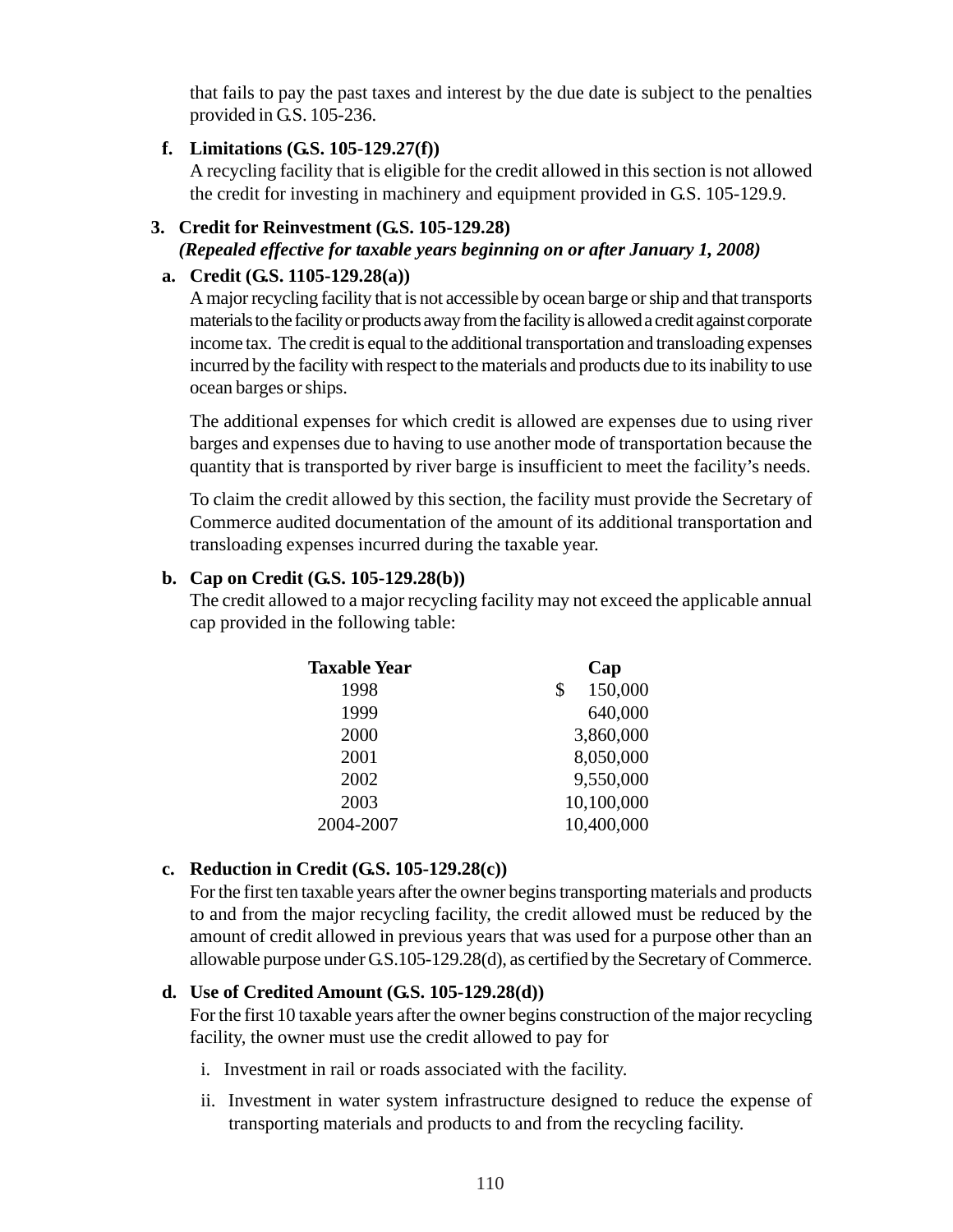iii. Investment at or in connection with the recycling facility above the required investment of three hundred million dollars (\$300,000,000), if the owner determines that there are no reasonable economic opportunities for the expenditures described above.

Expenses incurred for the purposes allowed in this subsection during a taxable year in the 10-year period may be counted toward a credit allowed in a later taxable year in the 10-year period. If the owner is not able to use the entire credit during the taxable year, the excess may be used in subsequent taxable years. After the end of the tenyear period, any unused credit may be used for investment at or in connection with the recycling facility above the \$300,000,000 initial investment.

#### **e. Refundable Credit (G.S. 105-129.28(e))**

If the credit allowed by this section exceeds the corporate income tax liability for the taxable year reduced by the sum of all credits allowable, a refund of the excess will be made to the taxpayer. In computing the amount of tax against which multiple credits are allowed, nonrefundable credits are subtracted before refundable credits.

#### **E. Historic Rehabilitation Tax Credits (Article 3D of Chapter 105)**

#### **1. General Information**

#### **a. Tax Credited (G.S. 105-129.37(a))**

The credits provided in this Article are allowed only against income tax.

#### **b. Credit Limitations (G.S. 105-129.37(b))**

A credit allowed may not exceed the amount of tax against which it is claimed for the taxable year reduced by the sum of all credits allowed, except payments of tax made by or on behalf of the taxpayer.

A credit must be taken in five equal installments beginning with the taxable year in which the property is placed in service. Any unused portion of a credit may be carried forward for the succeeding five years.

#### **c. Forms**

Form CD-425 is used to report any tax credits claimed under this article. This form must be filed for any taxable year in which a credit or an installment of a credit against the taxpayer's tax liability for that year is claimed.

# **2. Credit for Rehabilitating Income-Producing Historic Structure (G.S. 105-129.35) a. Credit (G.S. 105-129.35(a), G.S. 105-129.37(a))**

A taxpayer that is allowed a federal income tax credit under Section 47 of the Code

for making qualified rehabilitation expenditures for a certified historic structure located in North Carolina is allowed a State income tax credit equal to twenty percent (20%) of the expenditures that qualify for the federal credit.

# **b. Allocation (G.S. 105-129.35(b) and (c))**

Notwithstanding the provisions of G.S. 105-131.8 and G.S. 105-269.15, a pass-through entity that qualifies for the credit may allocate the credit among any of its owners at its discretion as long as an owner's adjusted basis in the pass-through entity, as determined under the Code, at the end of the taxable year in which the certified historic structure is placed in service, is at least forty percent (40%) of the amount of credit allocated to that owner. Owners to whom a credit is allocated are allowed the credit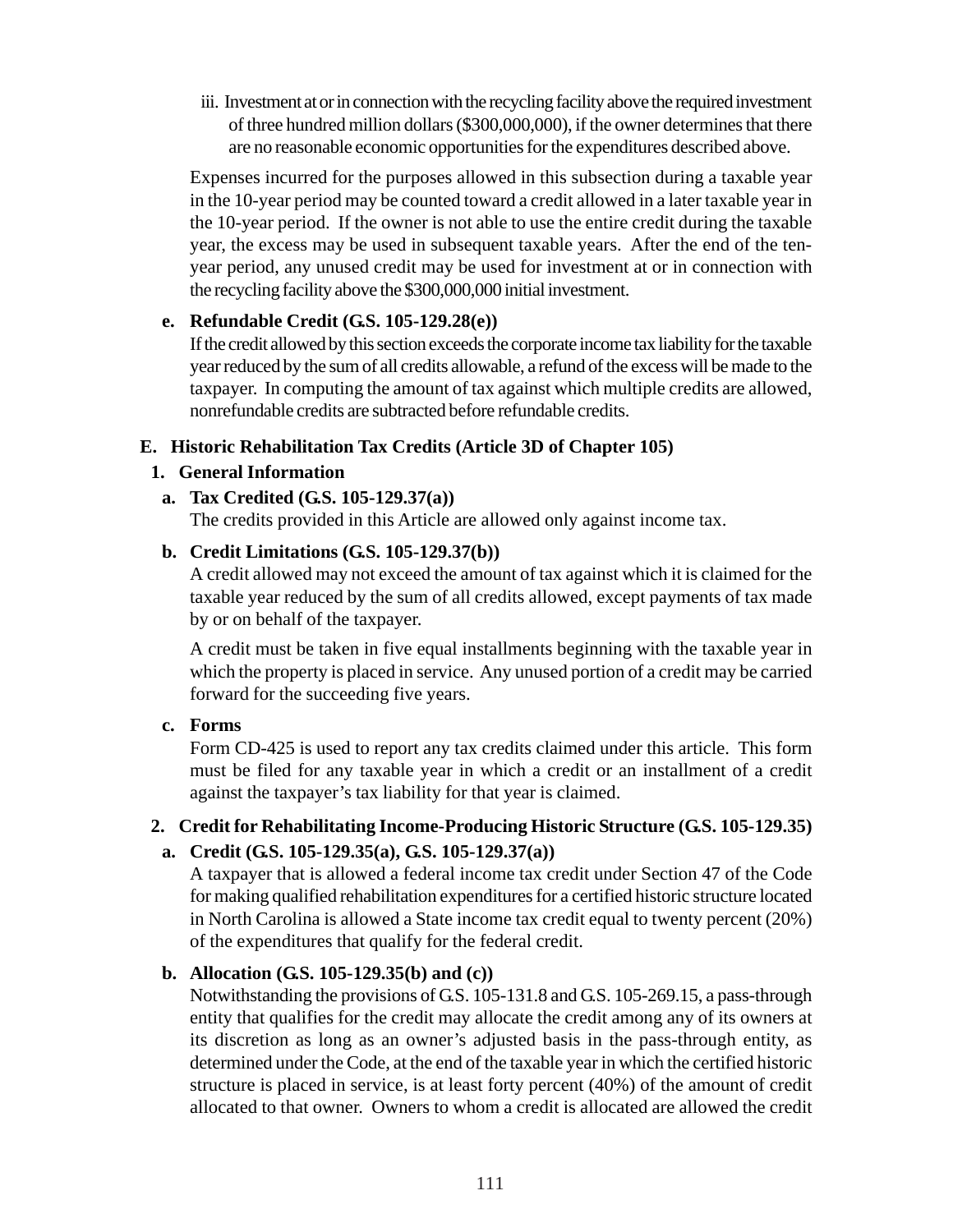as if they had qualified for the credit directly. A pass-through entity and its owners must include a statement of the allocation made by the pass-through entity and the allocation that would have been required under G.S. 105-131.8 or G.S. 105-269.15 with their tax returns for every taxable year in which an allocated credit is claimed. A pass-through entity includes a Subchapter S corporation, a limited liability company, a limited partnership, a general partnership and a joint venture. An owner of a pass-through entity is an individual or entity who is treated as an owner under the federal tax laws.

#### **c. Forfeiture for Disposition (G.S. 105-129.37(c))**

A taxpayer who is required under section 50 of the Code to recapture all or part of the federal credit for rehabilitating an income-producing historic structure located in this State forfeits the corresponding part of the State credit allowed with respect to that historic structure. If the credit was allocated among the owners of a pass-through entity, the forfeiture applies to the owners in the same proportion that the credit was allowed.

#### **d. Forfeiture for Change in Ownership (G.S. 105-129.37(d))**

If an owner of a pass-through entity that has qualified for the credit allowed disposes of all or a portion of the owner's interest in the pass-through entity within five years from the date the rehabilitated historic structure is placed in service and the owner's interest is reduced to less than two-thirds of the owner's interest in the pass-through entity at the time the historic structure was place in service, the owner forfeits a portion of the credit. The amount forfeited is determined by multiplying the amount of credit by the percentage reduction in ownership and then multiplying that product by the forfeiture percentage. The forfeiture percentage equals the recapture percentage found in the table in section  $50(a)(1)(B)$  of the Code. The remaining allowable credit is allocated equally among the five years in which the credit is claimed.

#### **e. Exceptions to Forfeiture (G.S. 105-129.37(e))**

Forfeiture for change in ownership is not required if the change in ownership is the result of any of the following:

- i. The death of the owner.
- ii. A merger, consolidation, or similar transaction requiring approval by the shareholders, partners, or members of the taxpayer under applicable State law, to the extent the taxpayer does not receive cash or tangible property in the merger, consolidation, or other similar transaction.

# **f. Liability from Forfeiture (G.S. 105-129.37(f))**

A taxpayer or an owner of a pass-through entity that forfeits a credit under this section is liable for all past taxes avoided as a result of the credit plus interest at the rate established under G.S. 105-241.1(i), computed from the date the taxes would have been due if the credit had not been allowed. The past taxes and interest are due 30 days after the date the credit is forfeited. A taxpayer or owner of a pass-through entity that fails to pay the taxes and interest by the due date is subject to penalties as provided in G.S. 105-236.

#### **g. Substantiation (G.S. 105-129.35(a))**

A taxpayer claiming this credit must attach a copy of the certification obtained from the State Historic Preservation Officer verifying that the historic structure has been properly rehabilitated to the return.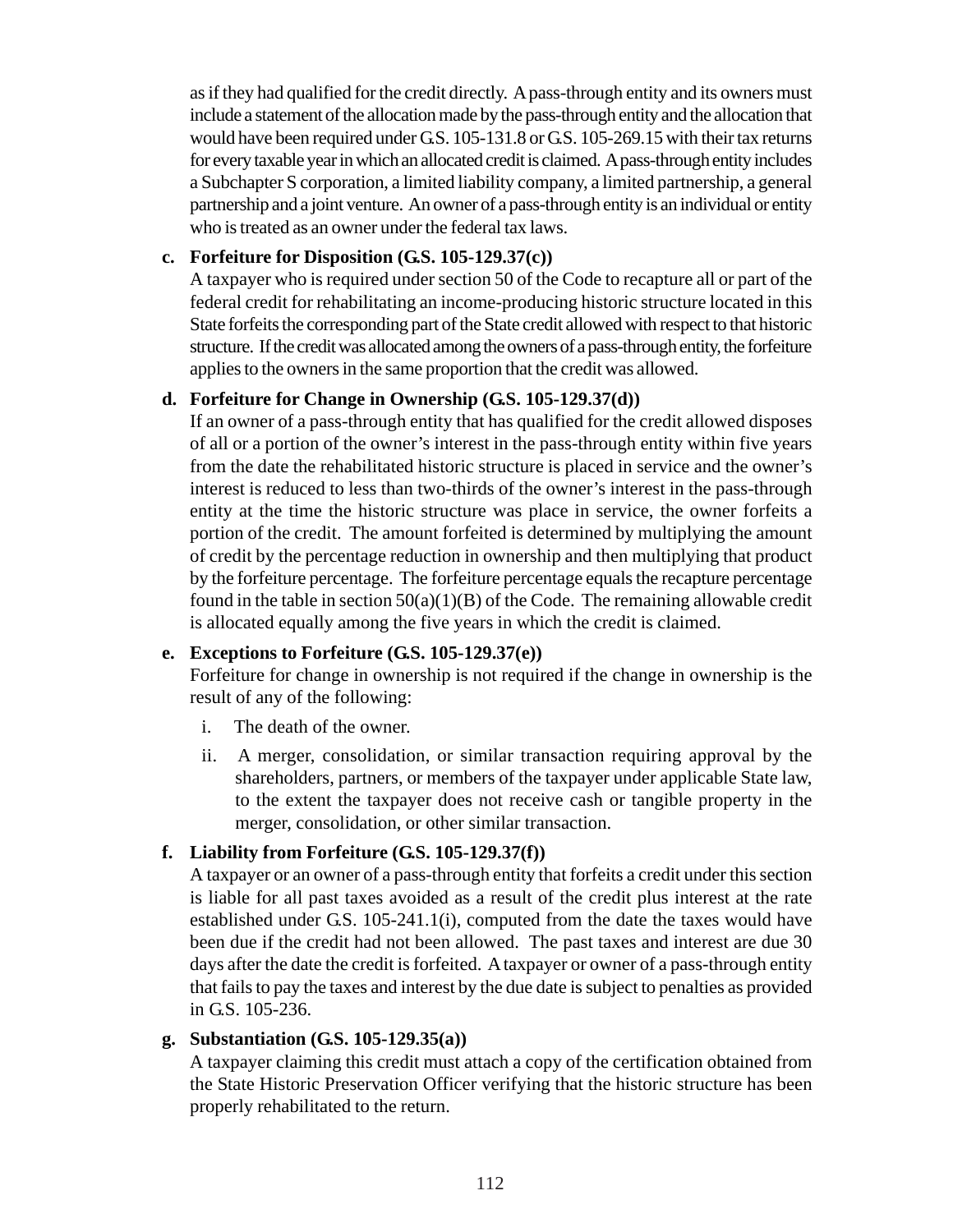# **3. Credit for Rehabilitating Non-income-Producing Historic Structure (G.S. 105-129.36)**

# **a. Credit (G.S. 105-129.36(a), G.S. 105-129.36(b))**

A taxpayer that is not allowed a federal income tax credit under Section 47 of the Code and who incurs rehabilitation expenses for a non-income producing State-certified historic structure is allowed a credit against North Carolina income tax.

The amount of the credit is thirty percent (30%) of the rehabilitation expenses taken in five equal installments beginning with the taxable year in which the property is placed in service.

Rehabilitation expenses do not include the cost of acquiring the property, site work, personal property or cost attributable to the enlargement of the existing property.

# **b. Eligibility (G.S. 105-129.36(a))**

To qualify for the credit, the taxpayer's rehabilitation expenses must exceed twentyfive thousand dollars (\$25,000) within a 24-month period.

# **c. Substantiation (G.S. 105-129.36(a))**

To claim the credit, a taxpayer must attach to the return a copy of the certification issued by the State Historic Preservation Officer. The rehabilitation must be certified prior to the commencement of the work.

# **F. Low-Income Housing Tax Credits (Article 3E of Chapter 105)**

# **1. Credit for Low-income Housing Awarded a Federal Credit Allocation before January 1, 2003 (G.S. 105-129.41)**

# **a. Credit (G.S. 105-129.41(a))**

A taxpayer is allowed a tax credit for low-income housing for North Carolina tax purposes equal to a percentage of the total federal income tax credit allowed for the taxable year under Section 42 of the Code with respect to a qualified North Carolina low-income building.

# **b. Computation of Credit (G.S. 105-129.41(a))**

The amount of the credit is equal to 75% of the total federal credit if the building is located in a tier one or tier two area. For buildings in other tier designations, the credit is equal to 25% of the total federal credit.

The total federal credit is the total allowed during the 10-year federal credit period plus the disallowed first year credit allowed in the 11th year. The total federal credit is calculated based on the qualified basis as of the end of the first year of the credit period and is not recalculated to reflect subsequent increases in the basis.

# **c. Franchise, Income, or Gross Premiums Tax Election (G.S. 105-129.41(a1))**

A taxpayer may claim a credit for low-income housing against franchise, income or insurance gross premiums tax. A taxpayer must elect the tax against which a credit will be claimed when filing the return on which the first installment of the credit is claimed. The election is binding. Any carryforwards of a credit must be claimed against the same tax.

# **d. Cap on Credit and Carryforward Provisions G.S. 105-129.41(a2))**

Total credits claimed under Article 3E may not exceed fifty percent (50%) of the tax against which they are claimed for the taxable year, reduced by the sum of all other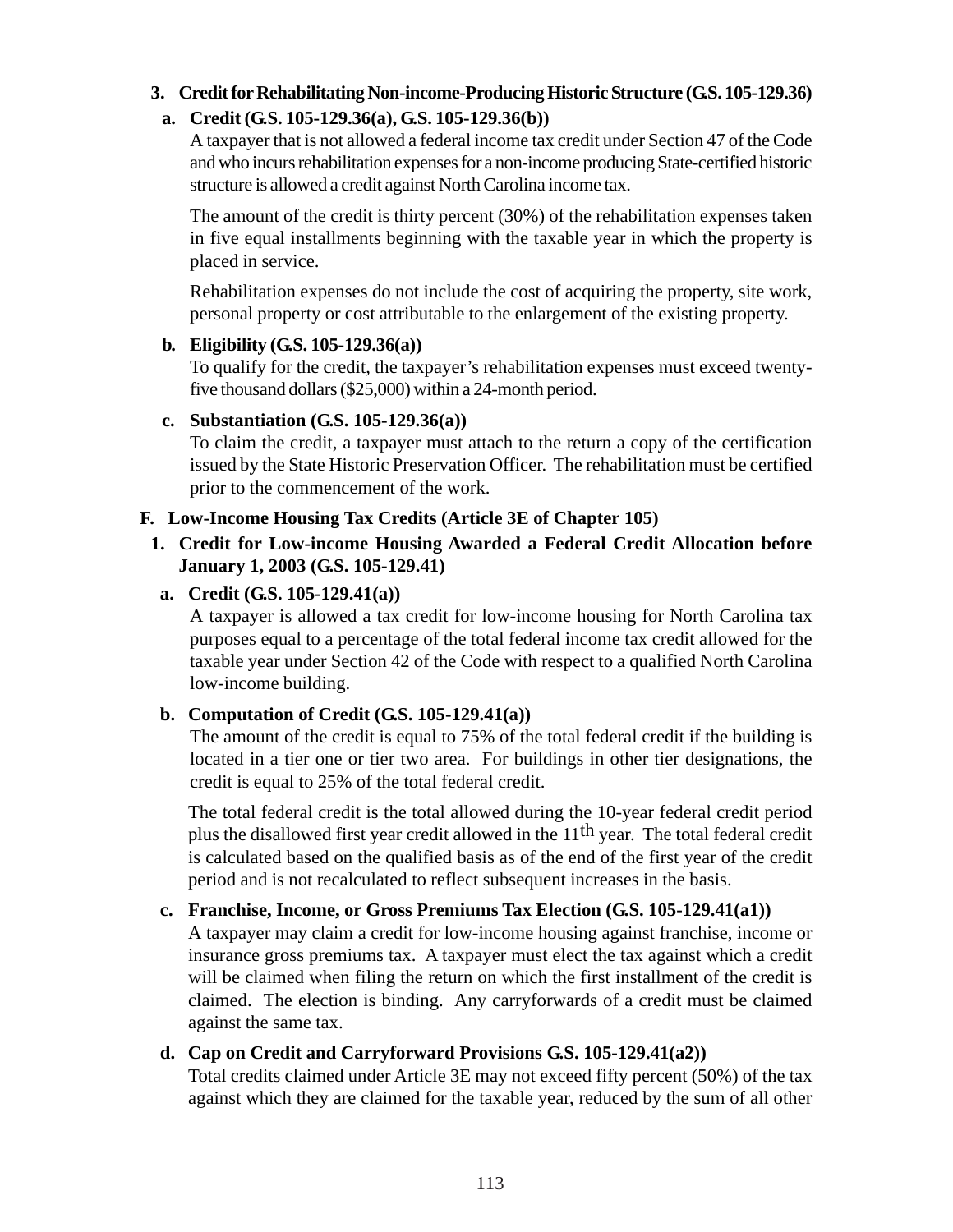credits, including carryforwards, against that tax, except tax payments made by or on behalf of the taxpayer.

Unused portions of the credits may be carried forward for the succeeding five years unless otherwise noted, but must be taken against the same tax as on the return on which the credit was first taken.

#### **e. Timing of Credit (G.S. 105-129.41(b))**

The credit is taken in five equal installments beginning in the first taxable year in which the federal credit is taken. The amount of the installment for the first year must be multiplied by the applicable fraction under Section  $42(f)(2)(A)$  of the Code. Any reduction in the amount of the first installment as a result of this multiplication is carried forward and may be taken in the first taxable year after the fifth installment is allowed.

#### **f. Allocation (G.S. 105-129.41(b1))**

Notwithstanding the provisions of G.S. 105-131.8 and G.S. 105-269.15, a pass-through entity that qualifies for the credit provided in this section may allocate the credit among any of its owners at its discretion as long as the owner's adjusted basis in the pass-through entity, as determined under the Code, at the end of the taxable year in which the federal credit is first claimed is at least forty percent (40%) of the amount of credit allocated to that owner. Owners to whom a credit is allocated are allowed the credit as if they had qualified for the credit directly. A pass-through entity and its owners must include, with their tax returns for every taxable year in which an allocated credit is claimed, a statement of the allocation made by the pass-through entity and the allocation that would have been required under G.S. 105-131.8 or G.S. 105-269.15.

# **g. Qualified Building (G.S. 105-129.41(c)(1), (2) and (3))**

For purposes of the credit, a building is a "qualified North Carolina low-income building" if it was allocated a federal income tax credit under Section 42(h)(1) of the Internal Revenue Code, and meets any of the following conditions:

- i. It is located, at the time the federal credit is allocated to the building, in a tier one or tier two area.
- ii. It is located, at the time the federal credit is allocated to the building, in a tier three or tier four area and 40% of its residential units are both rent-restricted and occupied by individuals whose income is 50% or less of the area median gross income.
- iii. It is located, at the time the federal credit is allocated to the building, in a tier five area and 40% of it's residential units are both rent-restricted and occupied by individuals whose income is 35% or less of area median gross income.

#### **h. Special Provision (G.S.105-129.41(c)(1a)**

Effective for taxable years beginning on or after January 1, 2001, if a taxpayer qualifies for a federal income tax credit for low-income housing under section 42 of the Code and the property is located in a county that, at the time the federal credit is allocated to the building, has been designated as having sustained severe or moderate damage from a hurricane or a hurricane-related disaster, according to the Federal Emergency Management Agency impact map, revised September 25, 1999, the taxpayer is allowed a credit equal to seventy-five percent (75%) of the total federal credit without regard to tier designation. *(This provision expires January 1, 2005.)*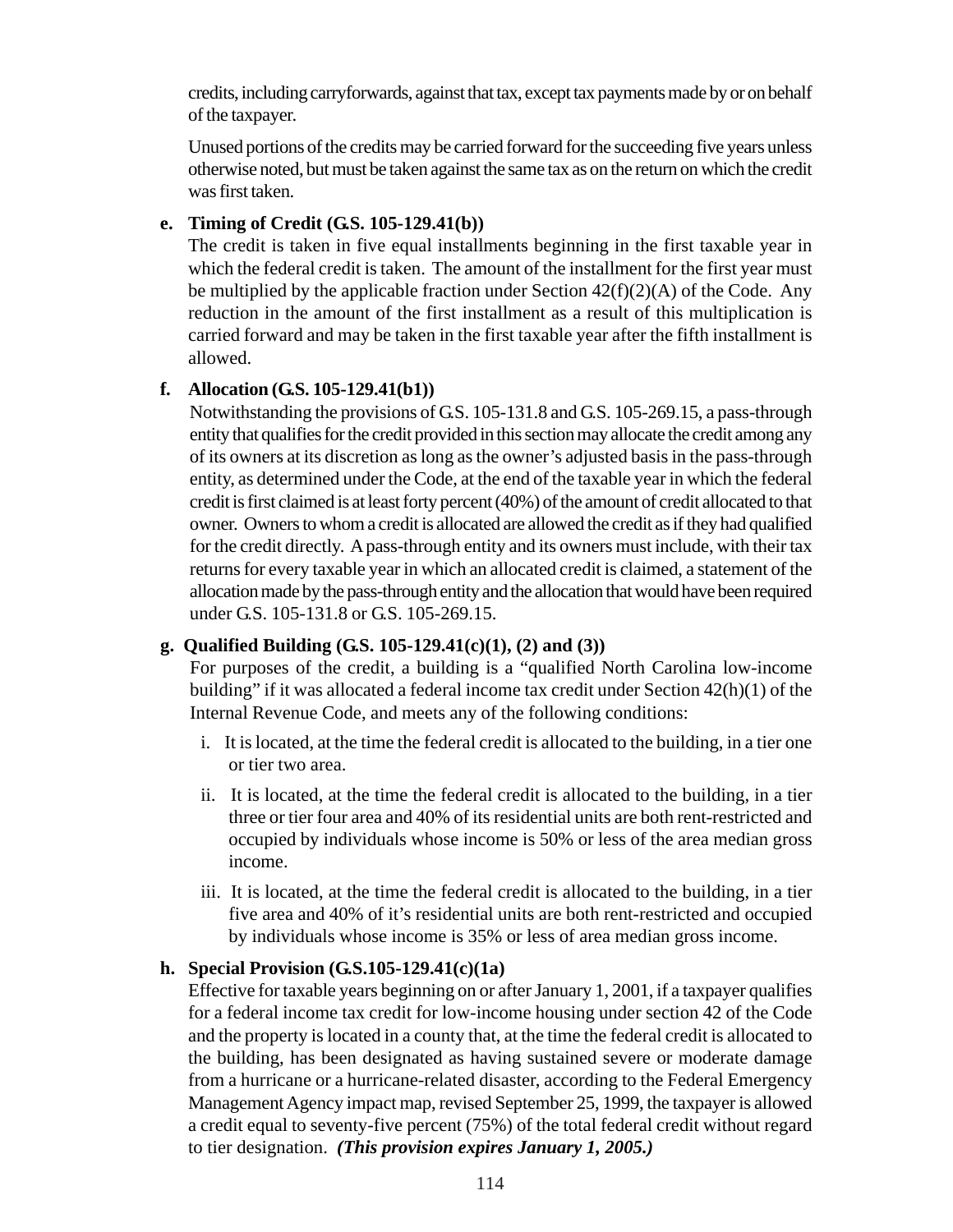# **i. Expiration (G.S. 105-129.41(d))**

If, in one of the five years in which an installment of the credit accrues, the taxpayer becomes ineligible for the federal credit, then the credit expires and the taxpayer may not take any remaining installments of the credit. However, the taxpayer may take the portion of an installment that accrued in a previous year and was carried forward.

#### **j. Forfeiture for Disposition (G.S. 105-129.41(e))**

If the taxpayer is required, under section 42(j) of the Code, to recapture all or part of the federal credit claimed, the taxpayer must report the recapture event to the Secretary and to the Housing Finance Agency and forfeits the corresponding part of the credit allowed for North Carolina purposes. If the credit was allocated among the owners of a pass-through entity, the forfeiture applies to the owners in the same proportion that the credit was allocated. The taxpayer forfeits all or part of the State credit only if the event resulting in federal recapture occurs during the period of time during which the State credit is taken, which is either five or six years. The federal credit is taken over a period of ten or eleven years.

# **k. Forfeiture for Change in Ownership (G.S. 105-129.41(f))**

If an owner of a pass-through entity that has qualified for the credit allowed under this section disposes of all or a portion of the owner's interest in the pass-through entity within five years from the date the federal credit is first claimed and the owner's interest in the pass-through entity is reduced to less than two-thirds of the owner's interest in the pass-through entity at the time the federal credit is first claimed, the owner must report the change in its percentage ownership to the Secretary and to the Housing Finance Agency and forfeits all or a portion of the State credit.

The amount forfeited is determined by multiplying the amount of the credit by the percentage reduction in ownership, and then multiplying that product by the forfeiture percentage. The forfeiture percentage equals the recapture percentage found in the table in Section  $50(a)(1)(B)$  of the Code. The remaining allowable credit is allocated equally among the five years in which the credit is claimed.

Forfeiture as provided in this section is not required if the change in ownership is the result of any of the following:

- i. The death of the owner.
- ii. A merger, consolidation, or similar transaction requiring approval by the shareholders, partners, or members of the taxpayer under applicable State law, to the extent the taxpayer does not receive cash or tangible property in the merger, consolidation, or other similar transaction.

#### **l. Liability from Forfeiture (G.S. 105-129.41(g))**

A taxpayer or an owner of a pass-through entity that forfeits a credit under this section is liable for all past taxes avoided as a result of the credit plus interest at the rate established under G.S. 105-241.1(i) computed from the date the taxes would have been due if the credit had not been allowed. The due date for past taxes and interest is thirty days after the credit is forfeited. A taxpayer or owner of a pass-through entity that fails to pay the past taxes and interest by the due date is subject to the penalties provided in G.S. 105-236.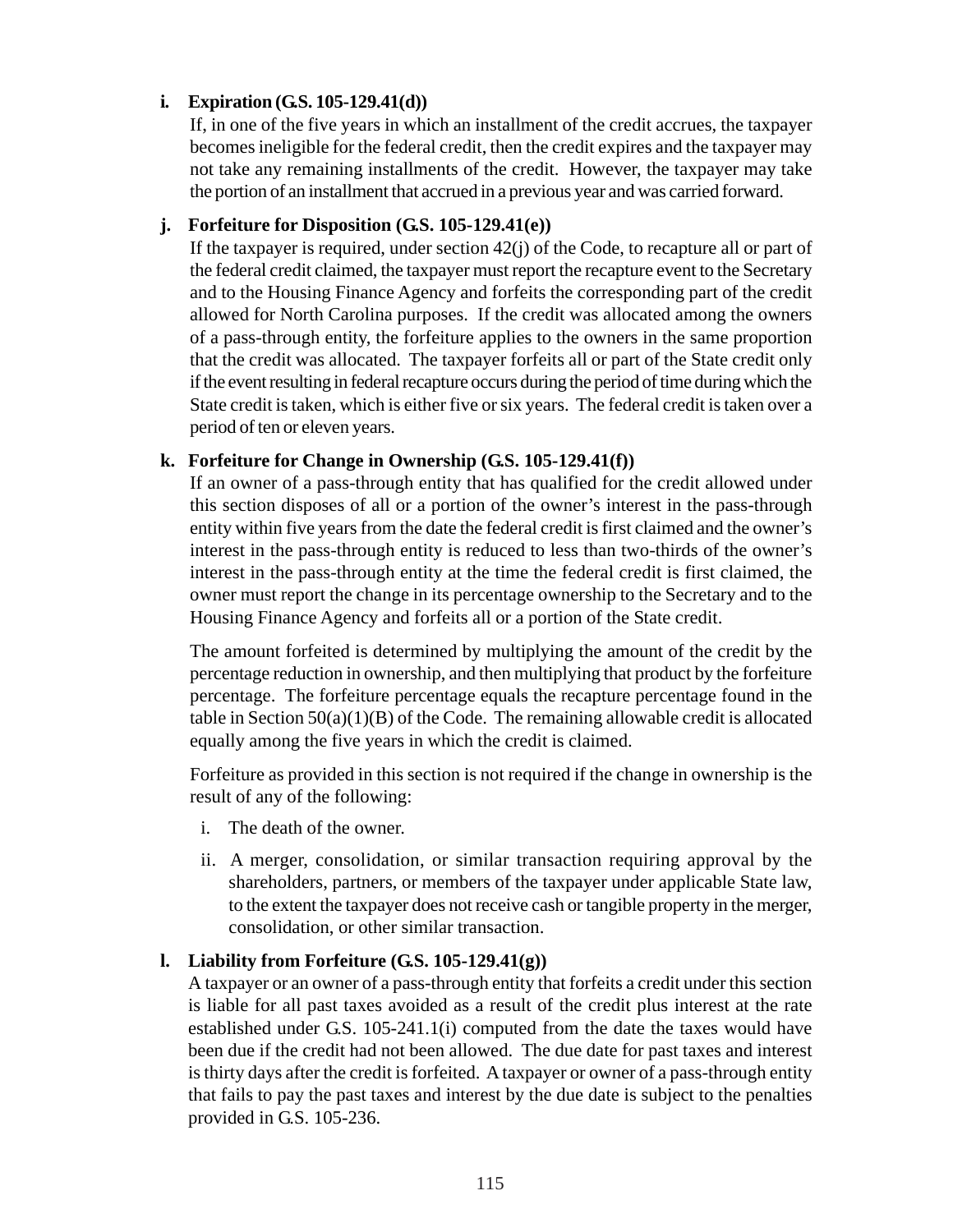# **2. Credit for Low-income Housing Awarded a Federal Credit Allocation on or after January 1, 2003 (G.S. 105-129.42)**

# **a. Credit (G.S. 105-129.42(b))**

A taxpayer who is allocated a federal income tax credit under Section 42 of the Code to construct or substantially rehabilitate a qualified North Carolina low-income housing development is allowed a credit equal to a percentage of the development's eligible basis, as determined pursuant to Section 42(d) of the Code. For the purpose of this section, eligible basis is calculated based on the information contained in the carryover allocation and is not recalculated to reflect subsequent increases or decreases. No credit is allowed for a development that uses tax-exempt bond financing.

# **b. Definitions (G.S. 105-129.42(a))**

These definitions apply:

# **i. Qualified Allocation Plan**

The plan governing the allocation of federal low-income housing tax credits for a particular year, as approved by the Governor after a public hearing and publication in the North Carolina Register.

# **ii. Qualified North Carolina low-income housing development**

A qualified low-income project or building that is allocated a federal tax credit under section 42(h)(1) of the Code and is described in below.

# **iii. Qualified Residential Unit**

A housing unit that meets the requirements of Section 42 of the Code.

# **c. Developments and Amounts (G.S. 105-129.42(c))**

The housing developments that are qualified North Carolina low-income housing developments and the percentage of the development's eligible basis for which a credit is allowed are:

- i. If forty percent (40%) of the qualified residential units are affordable to households whose income is fifty percent (50%) or less of area median income and the units are in a Low-Income county or city, the percentage of the basis for which a credit is allowed is thirty percent (30%).
- ii. If fifty percent (50%) of the qualified residential units are affordable to households whose income is fifty percent (50%) or less of the area median income and the units are in a Moderate-Income county or city, the percentage of the basis for which a credit is allowed is twenty percent (20%).
- iii. If fifty percent (50%) of the qualified residential units are affordable to households whose income is forty percent (40%) or less of the area median income and ten percent (10%) of the units are in a High-Income county or city, the percentage of the basis for which a credit is allowed is ten percent (10%).
- iv. If twenty-five percent (25%) of the qualified residential units are affordable to households whose income is thirty percent (30%) or less of the area median income and ten percent (10%) of the units are in a High-Income county or city, the percentage of the basis for which a credit is allowed is ten percent (10%).

The designation of a county or city as Low Income, Moderate Income, or High Income and determinations of affordability are made by the Housing Finance Agency in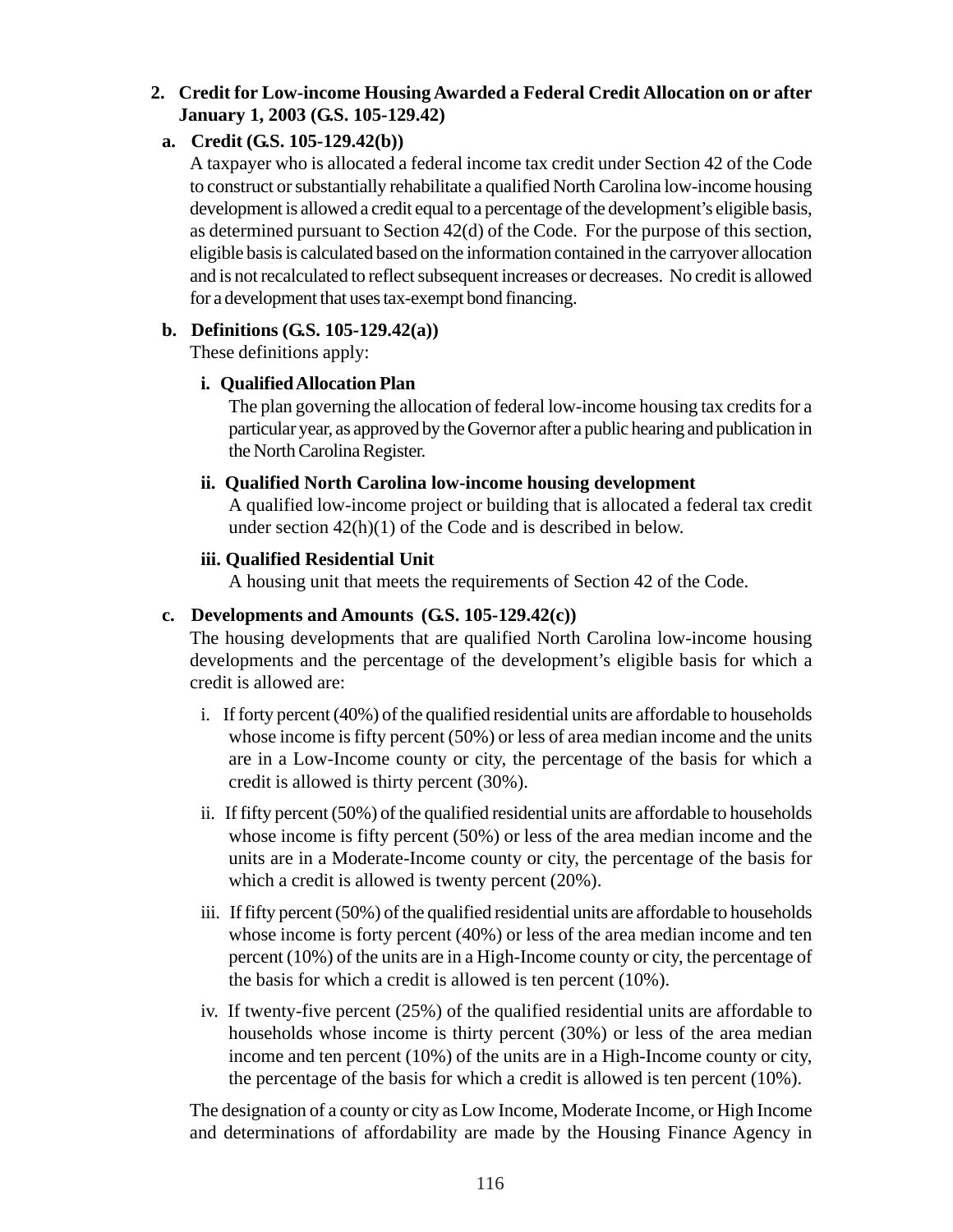accordance with the Qualified Allocation Plan in effect as of the time the federal credit is allocated. A change in the income designation of a county or city after a federal credit is allocated does not affect the percentage of the developer's eligible basis for which the credit is allowed. The affordability requirements apply for the duration of the federal tax credit compliance period.

#### **d. Election of Method for Receiving Tax Credit (G.S. 105-129.42(d))**

When a taxpayer to whom a federal low-income housing credit is allocated submits a request to receive a carryover allocation for that credit to the Housing Finance Agency, the taxpayer must elect to receive the tax credit in the form of either a direct tax refund or a loan generated by transferring the credit to the Housing Finance Agency. Neither a direct tax refund nor a loan received as the result of the transfer of the credit is considered taxable income.

# **e. Exception When No Carryover (G.S. 105-129.42(e))**

If a taxpayer does not submit a request to receive a carryover allocation to the Housing Finance Agency, the taxpayer must elect the method for receiving the credit allowed when the taxpayer files federal Form 8609 with the Agency. The credit is claimed for the taxable year in which the federal Form 8609 is filed.

# **f. Pass-Through Entity (G.S. 105-129.42(f))**

Notwithstanding the provisions of G.S. 105-131.8 and G.S. 105-269.15, a pass-through entity that qualifies for the credit does not distribute the credit among any of its owners. The pass-through entity is considered the taxpayer for purposes of claiming the credit. If a return filed by a pass-through entity indicates that the entity is paying tax on behalf of the owners of the entity, the credit allowed does not affect the entity's payment of tax on behalf of its owners.

# **g. Return and Payment (G.S. 105-129.42(g))**

A taxpayer may claim the credit allowed on a return filed for the taxable year in which the taxpayer receives a carryover allocation of a federal low-income housing credit. The return must state the name and location of the qualified low-income housing development for which the credit is claimed.

If a taxpayer chooses the loan method for receiving the credit, the Secretary must transfer the amount of credit allowed the taxpayer to the Housing Finance Agency. The Agency must loan the taxpayer the amount of the credit on terms consistent with the Qualified Allocation Plan. The Housing Finance Agency is not required to make a loan to a qualified North Carolina low-income housing development until the Secretary transfers the credit amount to the Agency.

If the taxpayer chooses the direct tax refund method for receiving the credit allowed, the Secretary must transfer the refundable excess of the credit allowed the taxpayer to the Housing Finance Agency. The Agency holds the refund due the taxpayer in escrow, with no interest accruing to the taxpayer during the escrow period. The Agency must release the refund to the taxpayer upon the occurrence of the earlier of the following:

- i. The Agency determines that the taxpayer has complied with the Qualified Allocation Plan and has completed at least fifty percent (50%) of the eligible activities included in the development's eligible base.
- ii. Within 30 days after the development is placed in service date.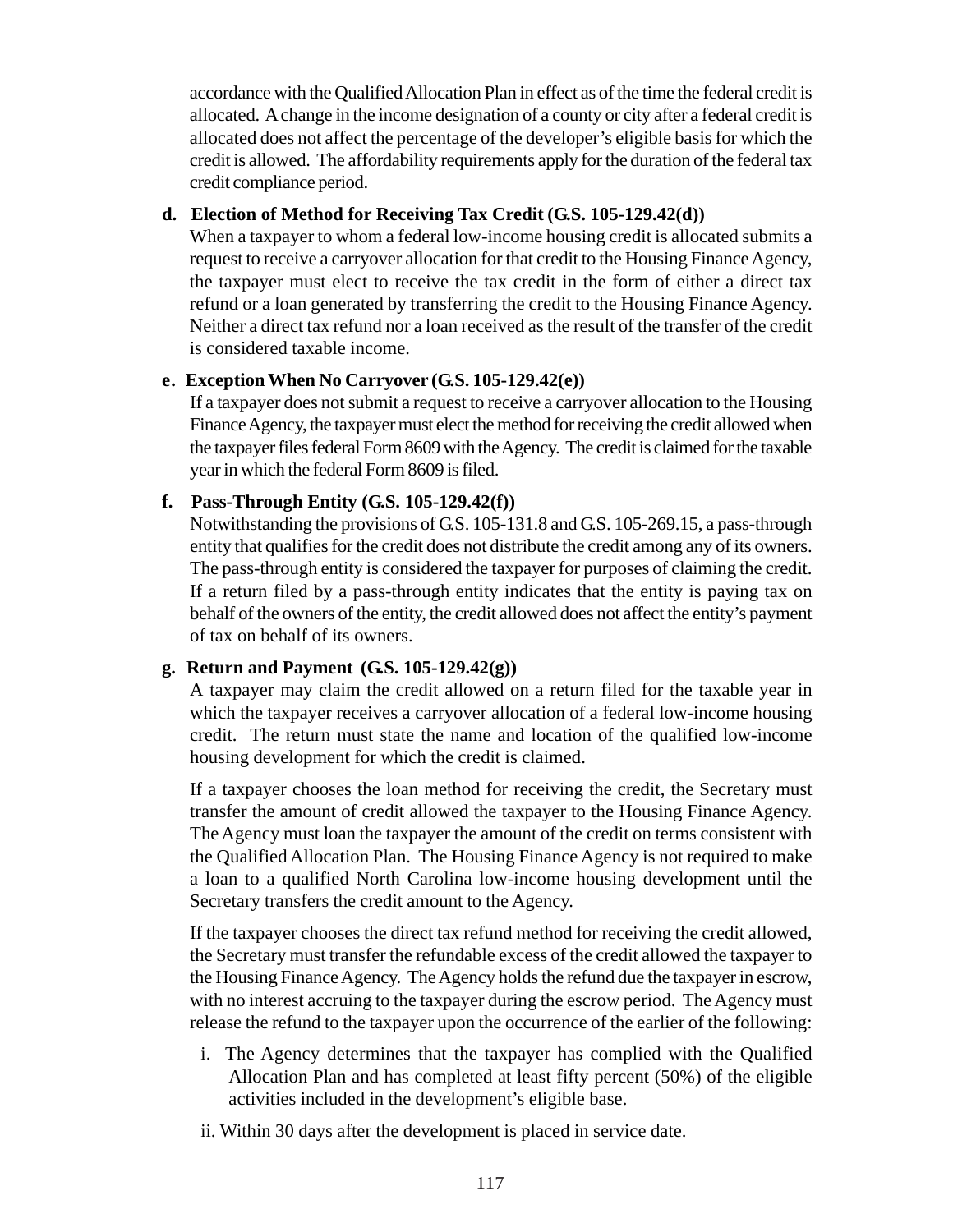#### **h. Forfeiture (G.S. 105-129.42(c) and (h))**

The credit is forfeited if, in any tax year, the taxpayer fails to meet the affordability requirements, as determined by the Housing Finance Agency.

A taxpayer that receives a credit under this section must immediately report any recapture event under Section 42 of the Code to the Housing Finance Agency. If the taxpayer or any of its owners are required, under Section 42(j) of the Code, to recapture all or part of a federal credit with respect to a qualified North Carolina low-income development, the taxpayer forfeits the corresponding part of the credit allowed under this section. This requirement does not apply in the following circumstances:

- i. When the recapture of part or all of the federal credit is the result of an event that occurs in the sixth or subsequent calendar year after the calendar year in which the development was awarded a federal credit allocation.
- ii. The taxpayer elected to transfer the credit allowed to the Housing Finance Agency.

#### **i. Liability from Forfeiture (G.S. 105-129.42(i))**

A taxpayer that forfeits all or part of the credit allowed is liable for all past taxes avoided and any refund claimed as a result of the credit plus interest at the rate established under G.S. 105-241.1(i). The interest rate is computed from the date the Secretary transferred the credit amount to the Housing Finance Agency. The past taxes, refund and interest are due 30 days after the date the credit is forfeited. A taxpayer that fails to pay the taxes, refund, and interest by the due date is subject to the penalties provided in G.S. 105-236.

#### **3. Substantiation (G.S. 105-129.43)**

A taxpayer allowed a credit under Article 3E must maintain and make available for inspection any information or record required by the Secretary or the Housing Finance Agency. The burden of proving eligibility for a credit and the amount of the credit rests upon the taxpayer.

#### **4. Sunset (G.S. 105-129.45)**

Article 3E is repealed effective January 1, 2006. The repeal applies to developments to which federal credits are allocated on or after January 1, 2006.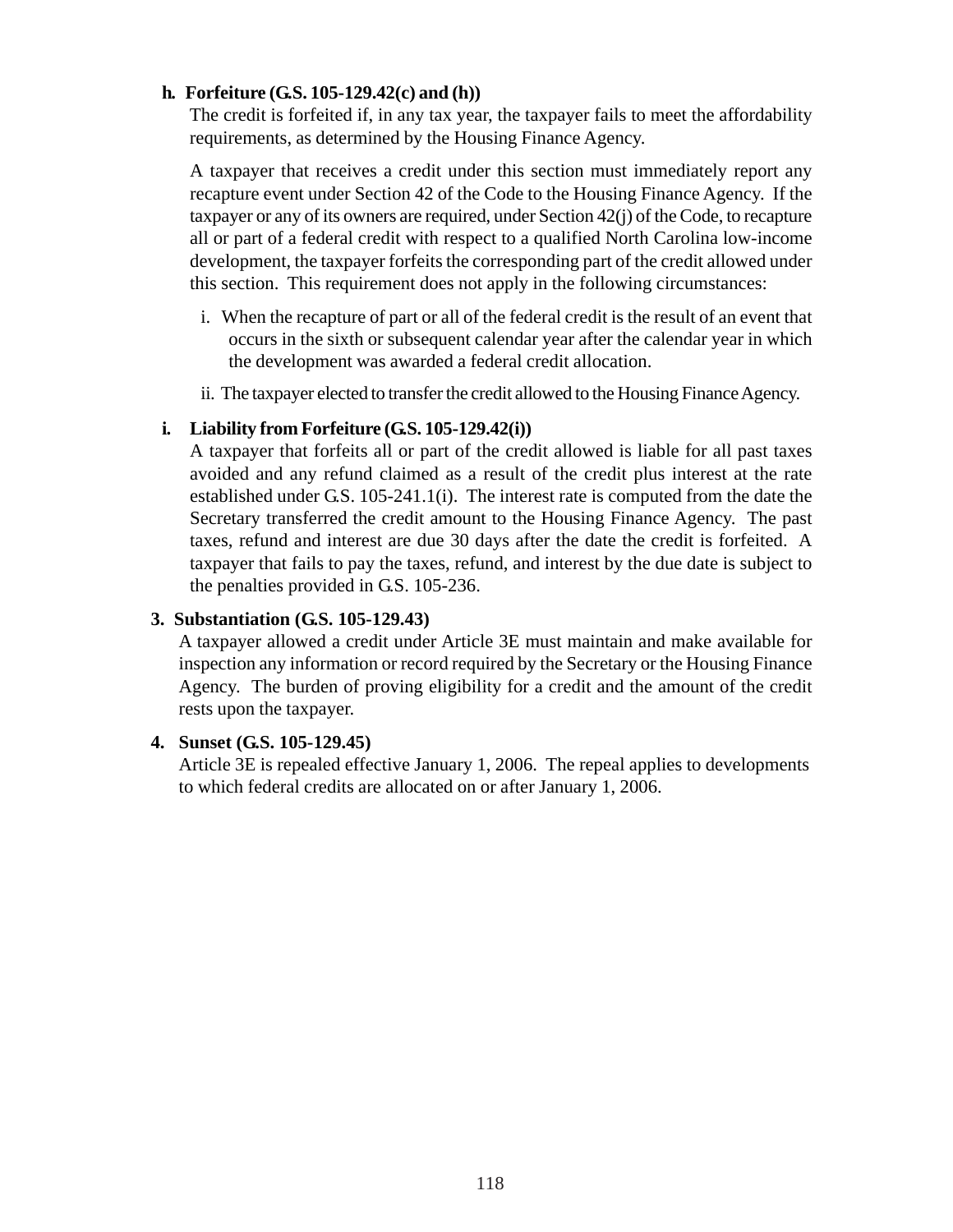# **IV. DECLARATION OF ESTIMATED INCOME TAX BY CORPORATIONS (Article 4C)**

#### **A. Declaration of Estimated Income Tax Required**

A declaration of estimated tax must be filed by a corporation for each taxable year in which it can reasonably be expected to have an income tax liability to North Carolina of at least \$500.

The term "estimated tax" means the amount of income tax the corporation expects to owe for the taxable year after subtracting any tax credits.

The term "taxable year," for the purpose of filing declarations of estimated tax, means the calendar or fiscal year in which the company expects to earn the income upon which the estimated tax is based.

#### **B. Payment and Due Dates**

#### **1. Form of Payment**

Form CD-429, Corporate Estimated Income Tax, is used to pay corporate estimated income tax. A personalized Form CD-429 can be obtained from the Department's website, www.dor.state.nc.us.

A corporation that is required to pay its federal estimated income tax by electronic funds transfer must pay its State estimated income tax by electronic funds transfer. For information on payments by electronic funds transfer see subsection G, Electronic Funds Transfer (EFT) Requirement, below and the "General Administration" section.

# **2. When Due**

Declaration returns and payments of tax are due to be filed on or before the 15th day of the 4th, 6th, 9th and 12th months of the taxable year.

# **C. Penalty for Failure to Pay and/or File Estimated Tax**

Failure to pay the required amount of estimated income tax will subject the corporation to the underpayment penalty. Use Form CD-429B to calculate the penalty.

# **D. "No Penalty" Tests**

No penalty for underpayment will be assessed if the estimated tax paid on or before the estimated tax due date is at least as large as the payment that would be due if the estimated tax fell into one of the following categories: (Note: Large corporations as defined in IRS Code Section 6655 are excluded from the exceptions in *1.* or *2*.)

- 1. It amounts to as much as the tax paid on the return of the preceding taxable year of 12 months.
- 2. It amounts to as much as the tax would be by applying the current year's income tax rate to the corporation's taxable income in the previous year. (Note: This provision has no effect for 2003 because the tax rates are the same as in 2002.)
- 3. It amounts to 90% of the tax shown on the current annual income tax return.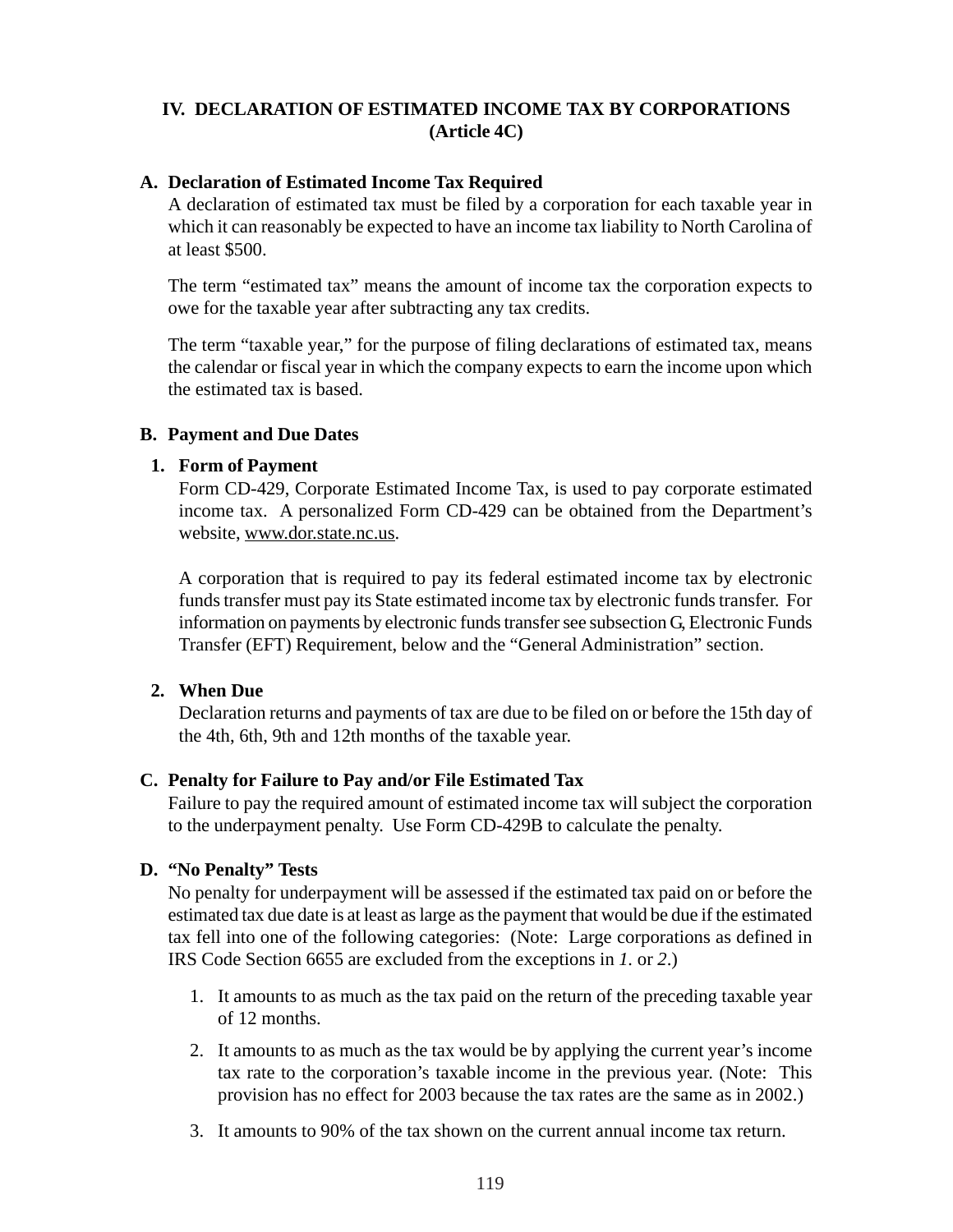4. It amounts to 90% of the tax that would be due on the basis of current income up to a specified cut-off date, annualized for the year.

# **E. Short Taxable Years**

No estimated tax is required if the short period is less than four months, or the requirements to make an estimated payment are not met before the first day of the last month in the short tax year.

# **F. Overpayment of Tax**

Upon the request of the taxpayer, any overpayment of tax resulting from an overstatement of estimated tax may be refunded or applied to the subsequent year's estimated income tax liability only after the corporation's annual income tax return has been filed. Any amount of tax credited as estimated tax is considered payment of tax made on the subsequent return.

- **G. Electronic Funds Transfer (EFT) Requirement (G.S. 105-163.40, G.S. 105-241(b))** A corporation subject to State estimated tax is required to make the payments of its estimated tax liability by electronic funds transfer (EFT) if either of the following conditions exist:
	- 1. The corporation is required under the Internal Revenue Code to pay its federal estimated corporate income tax by electronic funds transfer.
	- 2. The corporation has paid estimated corporate income tax installments of \$240,000 or more in a twelve-month period. This \$20,000 monthly average threshold applies separately to the corporate tax liability and is not a combination of tax liabilities from other taxing schedules.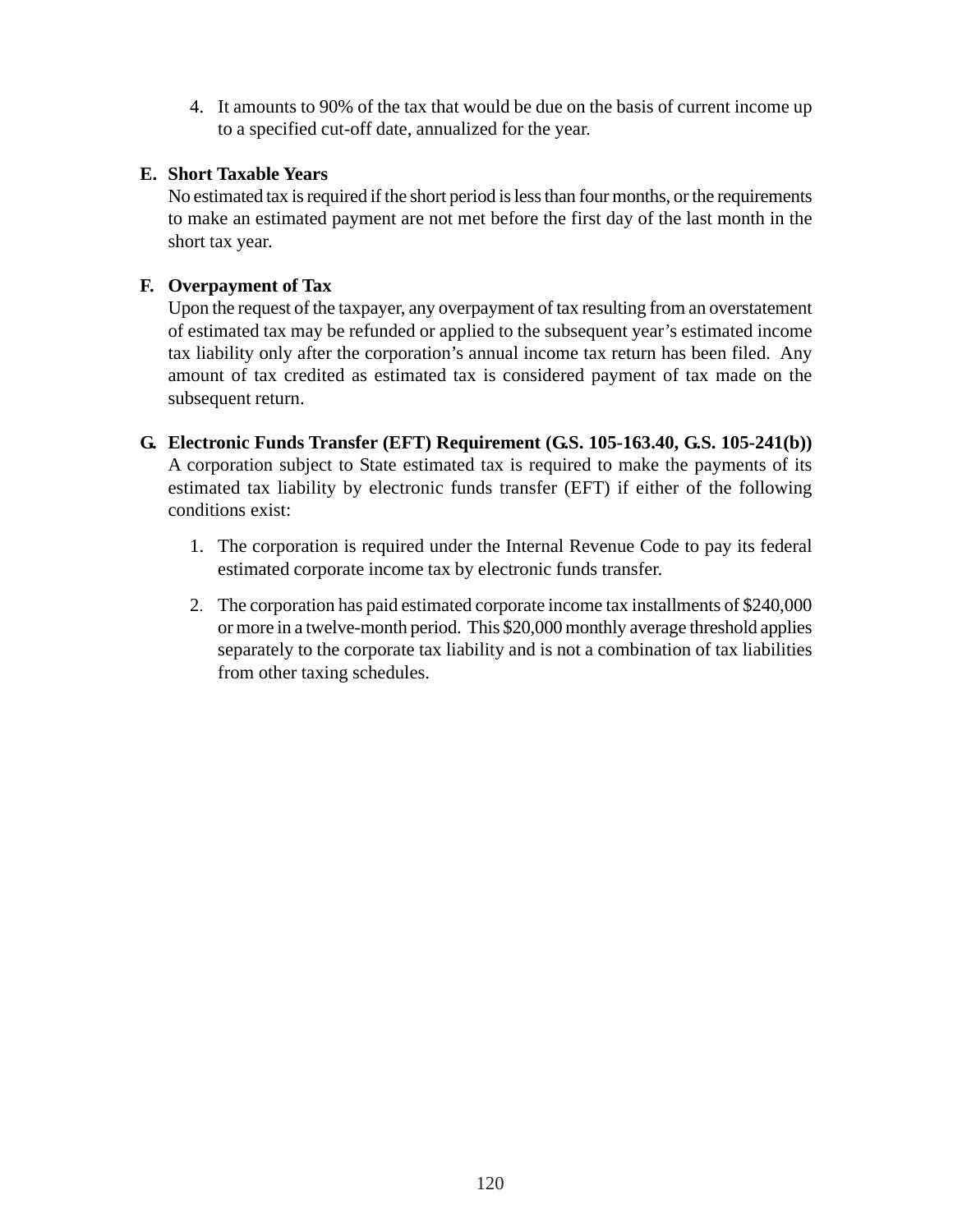# **V. EXCISE TAX (Articles 2A, 2C, and 5E)**

#### **A. Tobacco Products Excise Tax (G.S. 105-113.2 - G.S. 105-113.40)**

#### **1. Scope (G.S. 105-113.3)**

The taxes on cigarettes and other tobacco products are collected only once on the same tobacco product. A city or county may not levy a privilege license tax on the sale of tobacco products except as permitted by this Article.

#### **2. Cigarette Distributor Licenses (G.S. 105-113.4A, G.S. 105-113.11, G.S. 105-113.12) (17 NCAC 04C.0201 & .0205)**

To obtain a license required by this Article, an applicant must apply to the Secretary on Application for Cigarette Distributor's License (Form B-A-1) and pay the tax due for the license. The application must be signed and verified by oath or affirmation by:

- a. The owner, if a natural person
- b. A member or partner, if an association or a partnership, or
- c. An executive officer, or any other person authorized in writing by the corporation, if a corporation

The distributor must notify the Secretary in writing of any changes in the information previously provided on the license application as such changes occur. Additionally, each cigarette distributor must notify the cigarette manufacturers from whom nontax-paid cigarettes are purchased or received of the cigarette distributor's license issued by the Secretary and of any subsequent changes to the license.

A license is required for each place of business. "Place of business" means any place where a distributor receives or stores non-tax-paid cigarettes. The distributor must notify the Secretary in writing of the exact location and telephone number of all warehouse or storage facilities where non-tax-paid cigarettes are received or stored before such facilities are placed in use. A license is not transferable or assignable and must be displayed at the place of business for which it is issued. The tax due for the license cannot be prorated.

A refund of a license tax is allowed only when the tax was collected and paid in error. No refund is allowed when a license holder surrenders a license or the Secretary revokes a license.

A license holder may obtain a duplicate license, without charge, if it is established that the original license has been lost, destroyed, or defaced. An amended license may be obtained, without charge, if it is established that the location of the place of business for which the license was issued has changed. Each duplicate or amended license will state that it is a duplicate or amended license, as appropriate.

# **3. Revocation of Licenses (G.S. 105-113.4B)**

The Secretary may revoke the license of any license holder who violates this Article or any Administrative Rule made pursuant to the provisions of this Article, or who engages in the illegal sale of cigarettes (G.S. 14-401.18). A license issued under this Article may be canceled upon written request of the license holder or if the Secretary finds that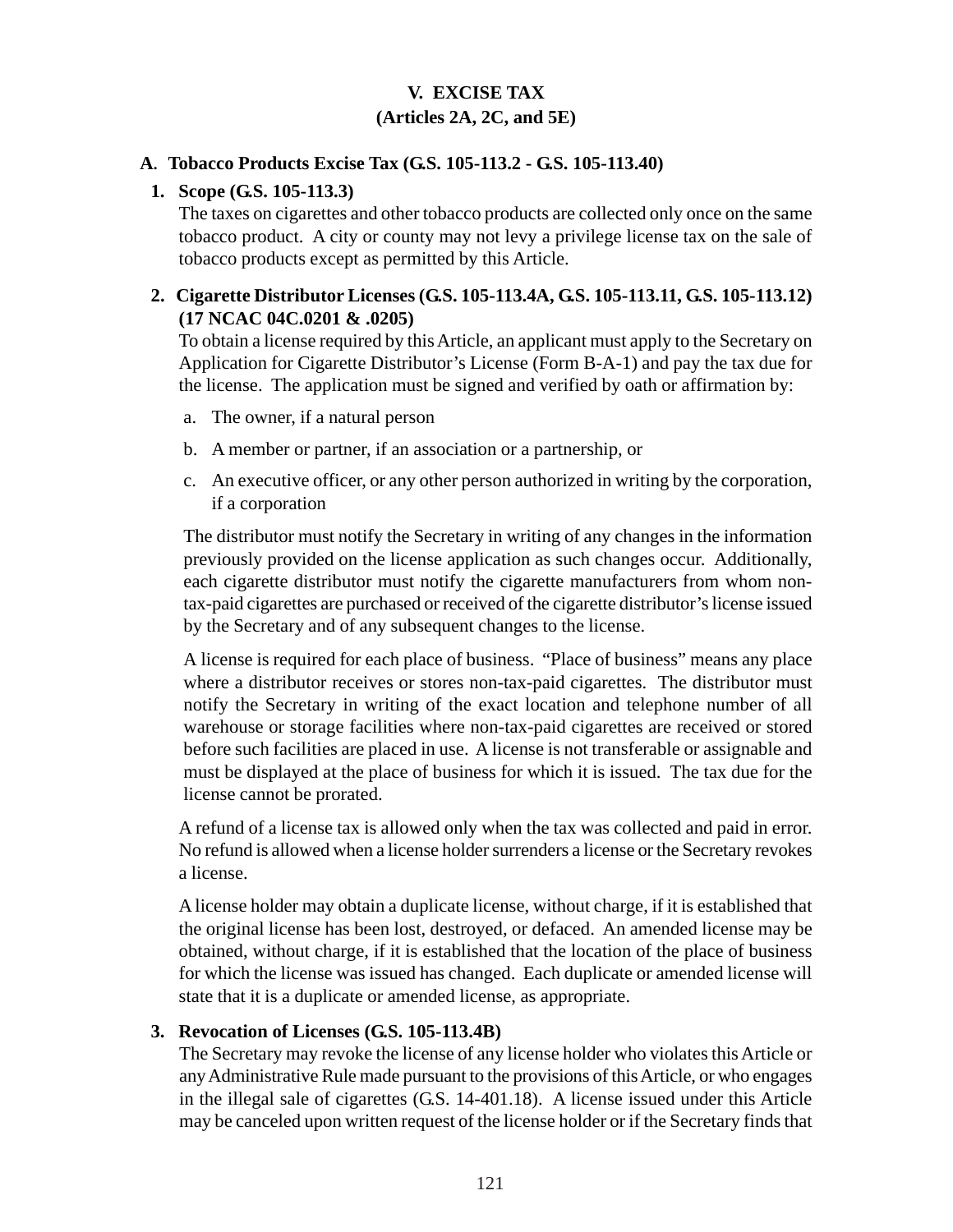the license holder is incurring liability for the tax imposed under this Article after failing to pay a tax when due under this Article.

The license holder is allowed a hearing before the license is revoked. The Secretary must give a person whose license may be cancelled after a hearing at least ten (10) days written notice of the date, time and place of the hearing. The notice of a summary license cancellation and a notice of hearing must be sent by registered mail to the last known address of the license holder.

It is illegal for any distributor whose license has been suspended or revoked to sell cigarettes or permit the same to be sold during the period of such suspension or revocation on any premises occupied by said distributor, or upon other premises controlled by said distributor or others in any other manner or form whatever.

No disciplinary, penal, or regulatory proceeding or action will be barred or abated by the expiration, transfer, surrender, continuance, renewal, or extension of any license issued under the provisions of this Article.

If any person licensed under the provisions of G.S. 105-164.4, G.S. 105-164.5, G.S. 105-164.6, and G.S. 105-164.29 is convicted by any court of competent jurisdiction in the State of any offense under this Article, the Secretary is authorized to revoke any or all licenses issued to such person under the provisions of the aforesaid sections of Chapter 5 of the General Statutes.

# **4. Master Settlement Agreement (G.S. 105-113.4C)**

The Master Settlement Agreement between the states and the tobacco product manufacturers, incorporated by reference into the consent decree referred to in S.L. 1999-2, requires each state to diligently enforce Article 37 of Chapter 66 of the General Statutes. The Secretary must require the taxpayers of the tobacco excise tax to identify the amount of tobacco products of nonparticipating manufacturers sold by the taxpayers, and may impose this requirement as provided in G.S. 66-290(10). The Secretary must determine the amount of State tobacco excise taxes attributable to the products of nonparticipating manufacturers, based on the information provided by the taxpayers, and must report this information to the Office of the Attorney General.

# **5. Tax on Cigarettes (G.S. 105-113.5)**

An excise tax is levied on the sale or possession for sale in this State, by a distributor, of all cigarettes at the rate of two and one-half mills (.0025) per individual cigarette. Distributors are responsible for the tax on all packages of cigarettes received by them and should consider the desirability of insuring their cigarette inventories against loss by theft or otherwise, since distributors are liable for the tax upon any non-tax-paid cigarettes which are stolen or otherwise unaccounted for.

It is the responsibility of each wholesale cigarette dealer and retail dealer who purchases cigarettes from a distributor to determine that the tax is indicated as paid by the wording "North Carolina Cigarette Excise Tax Paid" on each invoice for cigarettes. If non-taxpaid cigarettes are received, such wholesale cigarette dealer or retail dealer must immediately notify the distributor from whom said cigarettes are purchased, with a copy to the Department. Upon such notification, the distributor from whom said cigarettes were purchased must immediately determine if the tax has been paid and make the necessary invoice changes to their customer as well as make any payment corrections to the Department with applicable penalty and interest.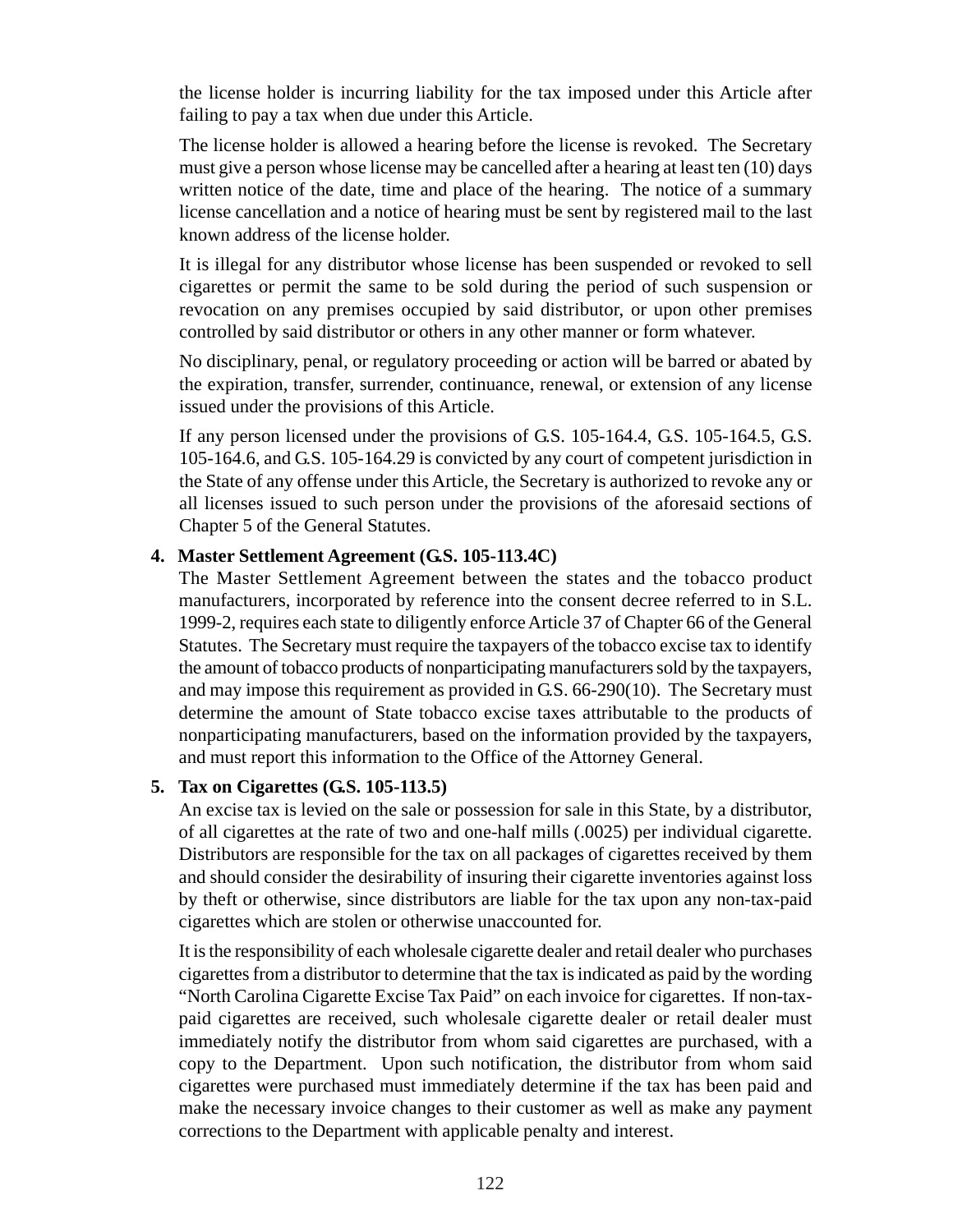The excise tax does not apply to sample cigarettes distributed without charge in packages containing five or fewer cigarettes or to cigarettes in a package of cigarettes given without charge by the manufacturer of the cigarettes to an employee of the manufacturer who works in a factory where cigarettes are made, if the cigarettes are not taxed by the federal government. Such complimentary packages of cigarettes containing over five cigarettes given to factory employees must be so marked by the manufacturer.

Exemption from the cigarette tax does not apply to packages of cigarettes given to employees of such cigarette manufacturer working in office buildings; nor does such exemption extend to employees in warehouses, or in plants manufacturing only cigars or pipe tobacco, if such packages contain more than five cigarettes.

#### **6. Use Tax Levied (G.S. 105-113.6)**

A tax is levied upon the sale or possession for sale by a person other than a distributor, and upon the use, consumption, and possession for use or consumption of cigarettes within this State at the rate set in G.S. 105-113.5. This tax does not apply, however, to cigarettes upon which the tax levied in G.S.105-113.5 has been paid.

Railroads operating interstate are permitted to sell cigarettes by the pack, but such carriers must procure permission from the Secretary to sell cigarettes and must report all sales made within North Carolina to the Department on or before the  $20<sup>th</sup>$  day of each month. The reports must be filed on forms prescribed by the Secretary and must state the amount of non-tax-paid cigarettes sold on the train in this State during the immediately preceding month. A remittance of the excise tax due the State on such sales must be submitted with the report.

Non-tax-paid cigarettes may be sold for use or consumption by or on ocean-going vessels which leave the continental United States and which ply the high seas in interstate or foreign commerce in the transport of freight or passengers for hire exclusively when delivered to an officer or agent of such vessel for use by or on such vessel accordingly. Receipt for delivery of such non-tax-paid cigarettes shall be signed for by an authorized officer or agent of such vessel, and such signed receipts shall be retained by the distributor for a period of three years; also, a copy of same shall be appended to the appropriate monthly tax report of the distributor. Only North Carolina tax-paid cigarettes may be sold by such vessels while in port or within the territorial limits of this State.

# **7. Tax on Inventory When Tax Rate Increases (G.S. 105-113.7)**

Every distributor subject to the taxes levied in this Article who, on the effective date of a tax increase under this Article, has on hand any cigarettes shall file a complete inventory of the cigarettes within 20 days after the effective date of the increase, and shall pay an additional tax to the Secretary when filing the inventory. The amount of tax due is the amount due based on the difference between the former tax rate and the increased tax rate.

#### **8. Federal Constitution and Statutes (G.S. 105-113.8)**

Any activities which this Article may purport to tax in violation of the Constitution of the United States or any federal statute are hereby expressly exempted from taxation under this Article.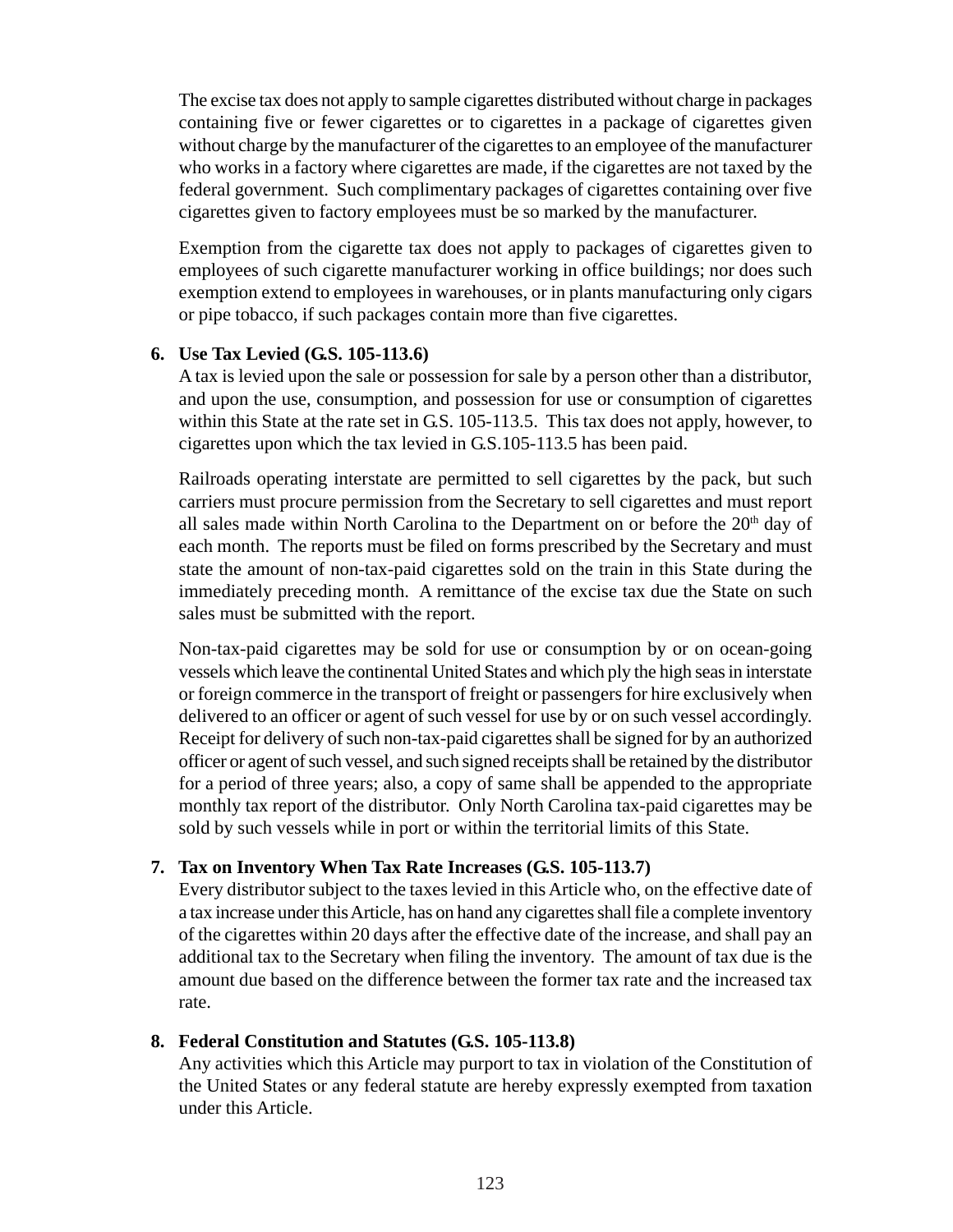Non-tax-paid cigarettes may be sold to the federal government and its instrumentalities, such as the Armed Forces Exchange Services, but sales by such services shall be limited to members of the armed forces and their dependents who hold identification cards entitling them to make purchases through armed forces exchange services.

Whenever deliveries of non-tax-paid cigarettes are made by distributors to armed forces exchange services, the person making such delivery shall have in his actual possession invoices for such cigarettes which shall show date, invoice number, name and address of distributor, and the name and address of the purchaser and the quantity and brands of cigarettes being transported. If these conditions are not complied with, the non-taxpaid cigarettes shall be subject to confiscation, and the distributor taxed on such sales or deliveries made in an unauthorized manner. In the event of such deliveries of nontax-paid cigarettes, the cigarettes shall be physically delivered by the distributor's conveyance or a duly authorized common carrier directly to the situs where the installation of the governmental agency is located. Upon such delivery the distributor shall require a duly receipted invoice or copy thereof from the governmental agent designated to accepted delivery. Distributors shall have a bona fide bill of lading, if delivery is made by common carrier.

No sales of non-tax-paid cigarettes on military installations may be made through vending machines, other than those owned and operated by the federal government or instrumentalities thereof.

Members of the armed forces or their dependents authorized to purchase through armed forces exchange services cannot sell, offer for sale, or redistribute in any manner nontax-paid cigarettes purchased on or thorugh military installations. All such non-taxpaid cigarettes handled in violation of the cigarette law and its rules are subject to confiscation and the person(s) are subject to the tax, interest, and all penalties.

If a person engages in the sale of cigarettes on a military reservation, regardless of the fact that he may have a contract with the federal government, whereby the federal government will receive a commission, flat fee or some other type of compensation on such sales, same does not exempt the sale of such cigarettes from the cigarette excise tax. In such instance, such sales would not be made by the federal government or an instrumentality of the federal government. Instead, on all such sales, the cigarette tax is due.

#### **9. Out-of-state Shipments (G.S. 105-113.9)**

Any distributor engaged in interstate business shall be permitted to set aside part of the stock as necessary to conduct interstate business without paying the tax otherwise required by this Part, but only if the distributor complies with the requirements prescribed by the Secretary concerning keeping of records, making of reports, posting of bond, and other matters for administration of this Part.

"Interstate business" as used in this section means:

- a. The sale of cigarettes to a nonresident where the cigarettes are delivered by the distributor to the business location of the nonresident purchaser in another state;
- b. The sale of cigarettes to a nonresident wholesaler or retailer registered through the Secretary who has no place of business in North Carolina and who purchases the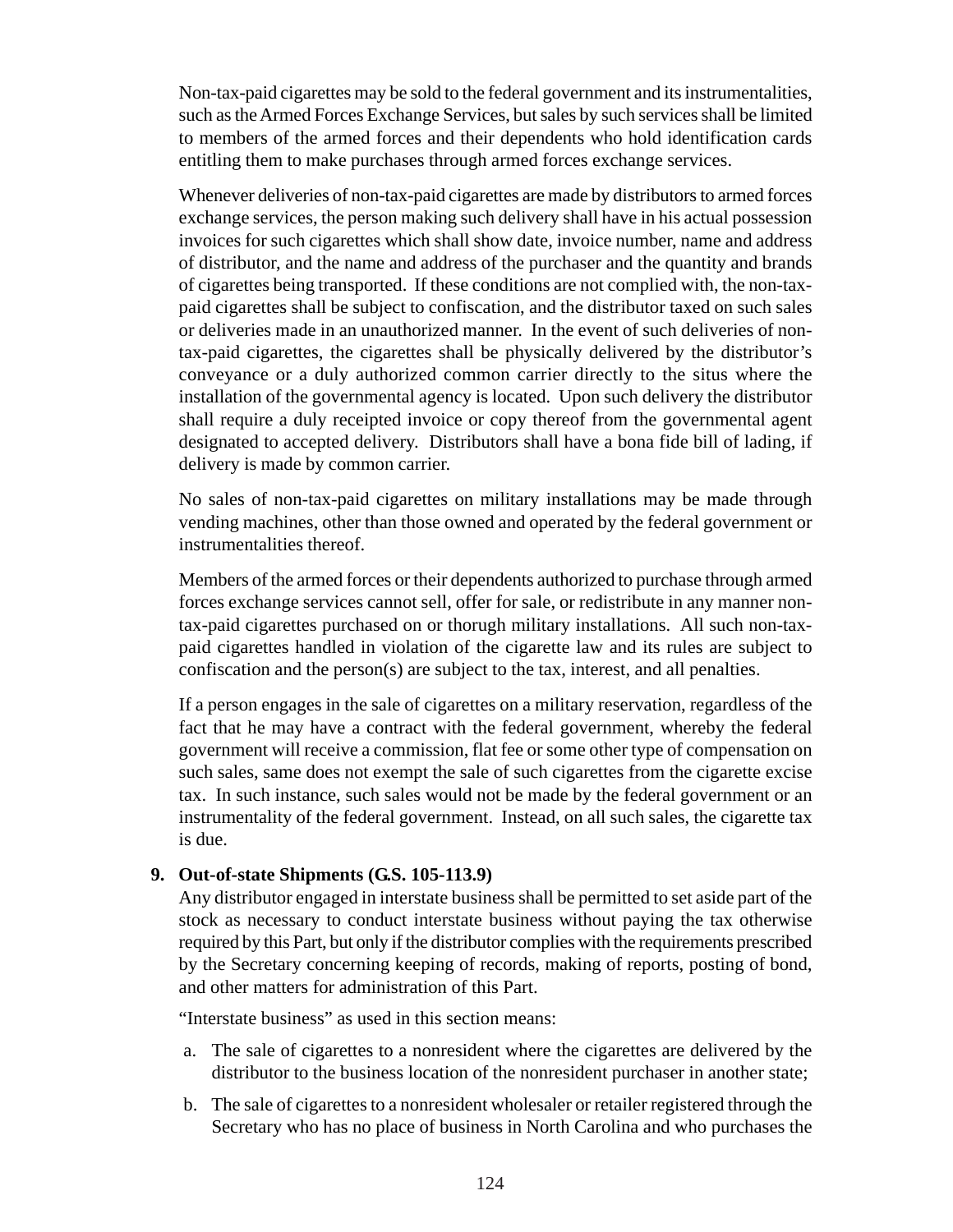cigarettes for the purposes of resale not within this State and where the cigarettes are delivered to the purchaser at the business location in North Carolina of the distributor who is also licensed as a distributor under the laws of the state of the nonresident purchaser.

Only licensed North Carolina cigarette distributors may make out-of-state sales of nontax-paid cigarettes to nonresident retail or wholesale cigarette dealers. Generally, these sales of non-tax-paid cigarettes by a licensed North Carolina distributor to nonresident retail or wholesale dealers must be delivered by the North Carolina distributor to the business location of the nonresident in another state to qualify as an out-of-state sale exempted from the North Carolina cigarette excise tax. However, a nonresident dealer may accept delivery of cigarette purchases in this State provided:

- a. The nonresident dealer has no place of business in North Carolina.
- b. The nonresident dealer is purchasing cigarettes for the purpose of resale outside on North Carolina.
- c. The nonresident dealer's cigarette purchases must have affixed thereto by the North Carolina distributor the tax-paid cigarette indicia of the state of the nonresident purchaser where required.

Cigarettes sold and delivered outside this state must have affixed thereto by the North Carolina cigarette distributor selling same the tax-paid cigarette indicia of the state of the nonresident purchaser where required.

Cigarette distributors, wholesalers, and retailers must comply with all applicable State and federal laws regarding the sale and distribution of cigarettes, such as the Federal Contraband Act, the Federal Jenkins Act, and all state and federal laws prohibiting the sale of cigarettes to minors.

# **10. Manufacturers (G.S. 105-113.10)**

Manufacturers are hereby required to forward the Secretary copies of all invoices, or equivalent information, of shipments of cigarettes to distributors, wholesalers or retail dealers in this State on a monthly basis, or at the time of shipment. An invoice is also required on gratis cigarettes by licensed distributors on behalf of the manufacturer.

No manufacturer may make shipments of cigarettes, including drop shipments, to any person in this State not qualified as a distributor without the manufacturer being licensed as a North Carolina cigarette distributor, keeping records, filing reports, and remitting tax as required.

The Secretary will permit the manufacturer to file monthly reports on complimentary cigarettes given by the manufacturer, which are not otherwise exempt under G.S. 105- 113.5, when such packages of cigarettes have imprinted thereon the proper words reflecting that the cigarette excise tax has been paid. Remittance covering the cigarette tax must accompany the monthly report, which is due no later than the  $20<sup>th</sup>$  day of the month following the close of the preceding month.

Any manufacturer shipping cigarettes to other distributors who are licensed under G.S. 105-113.12 may, upon application to the Secretary and upon compliance with requirements prescribed by the Secretary, be relieved of paying the taxes levied in this Part.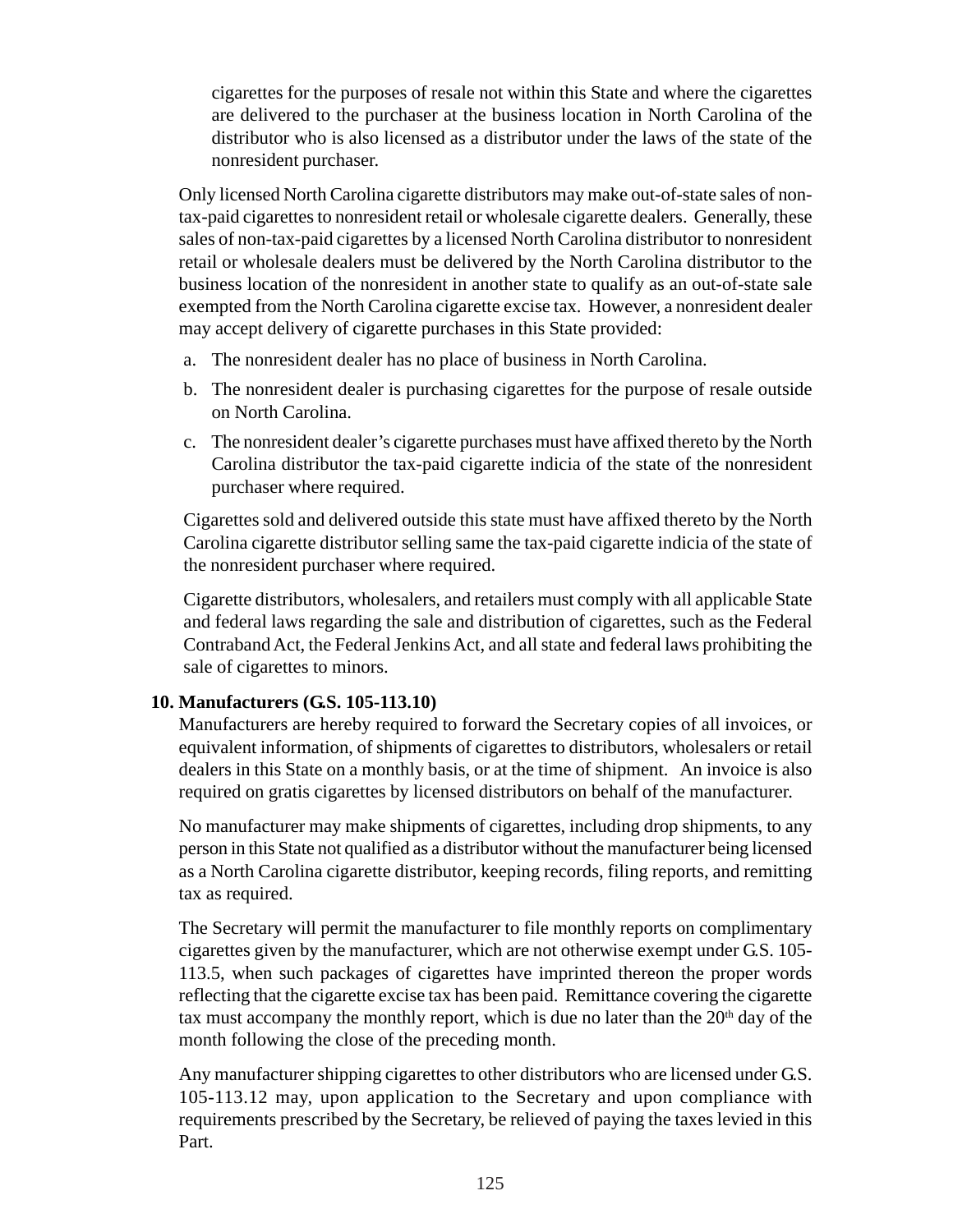Manufacturers may also qualify as distributors under this Article, and set aside a portion of their stock of cigarettes accordingly for that purpose. Such inventory must be reported as required of all distributors under this Article. When a manufacturer qualifies as a distributor and makes shipments into North Carolina, the invoice must indicate payment of the excise tax by the wording, "North Carolina Cigarette Excise Tax Paid." A copy of each invoice or charge-out by the manufacturer to its distributor operation must be forwarded to the Department on a monthly basis accordingly.

#### **11. Licenses Required (G.S. 105-113.11)**

No person can legally engage in business as a distributor in this State, without having first obtained from the Secretary the appropriate license for that purpose as prescribed herein. Any license required by this Article shall be in addition to any and all other licenses which may be required by law.

#### **12. Distributor Must Obtain License (G.S. 105-113.12)**

A distributor shall obtain for each place of business a continuing distributor's license and shall pay a tax of twenty-five dollars (\$25.00) for the license. For the purposes of this section, a "place of business" is a place where a distributor receives or stores nontax-paid cigarettes. An out-of-state distributor may obtain a distributor's license upon compliance with the provisions of G.S. 105-113.24 and payment of a tax of twentyfive dollars (\$25.00).

#### **13. Investigation of Applicant and Bond Requirement (G.S. 105-113.13)**

The Secretary may investigate an applicant for a distributor's license to determine if the information the applicant submits with the application is accurate and if the applicant is eligible to be licensed as a distributor. The Secretary may decline to issue a distributor's license to an applicant when the Secretary has reasonable cause to believe any of the following:

- a. That the applicant has willfully withheld information requested by the Secretary for the purpose of determining the applicant's eligibility for the license.
- b. That information submitted with the application is false or misleading.
- c. That the application is not made in good faith.

The Secretary may require a distributor to furnish a bond in an amount that adequately protects the State from loss if the distributor fails to pay taxes due under this Part. A bond shall be conditioned on compliance with this Part, shall be payable to the State, and shall be in the form required by the Secretary. The Secretary shall set the bond amount based on the anticipated tax liability of the distributor. The Secretary shall periodically review the sufficiency of bonds required of the distributor and shall increase the amount of a required bond if the bond amount no longer covers the anticipated tax liability of the distributor. The Secretary shall decrease the amount of a required bond if the Secretary finds that a lower bond amount will protect the State adequately from loss.

#### **14. Identification of Dispensers (G.S. 105-113.17)**

Each vending machine that dispenses cigarettes must be marked to identify its owner in the manner required by the Secretary.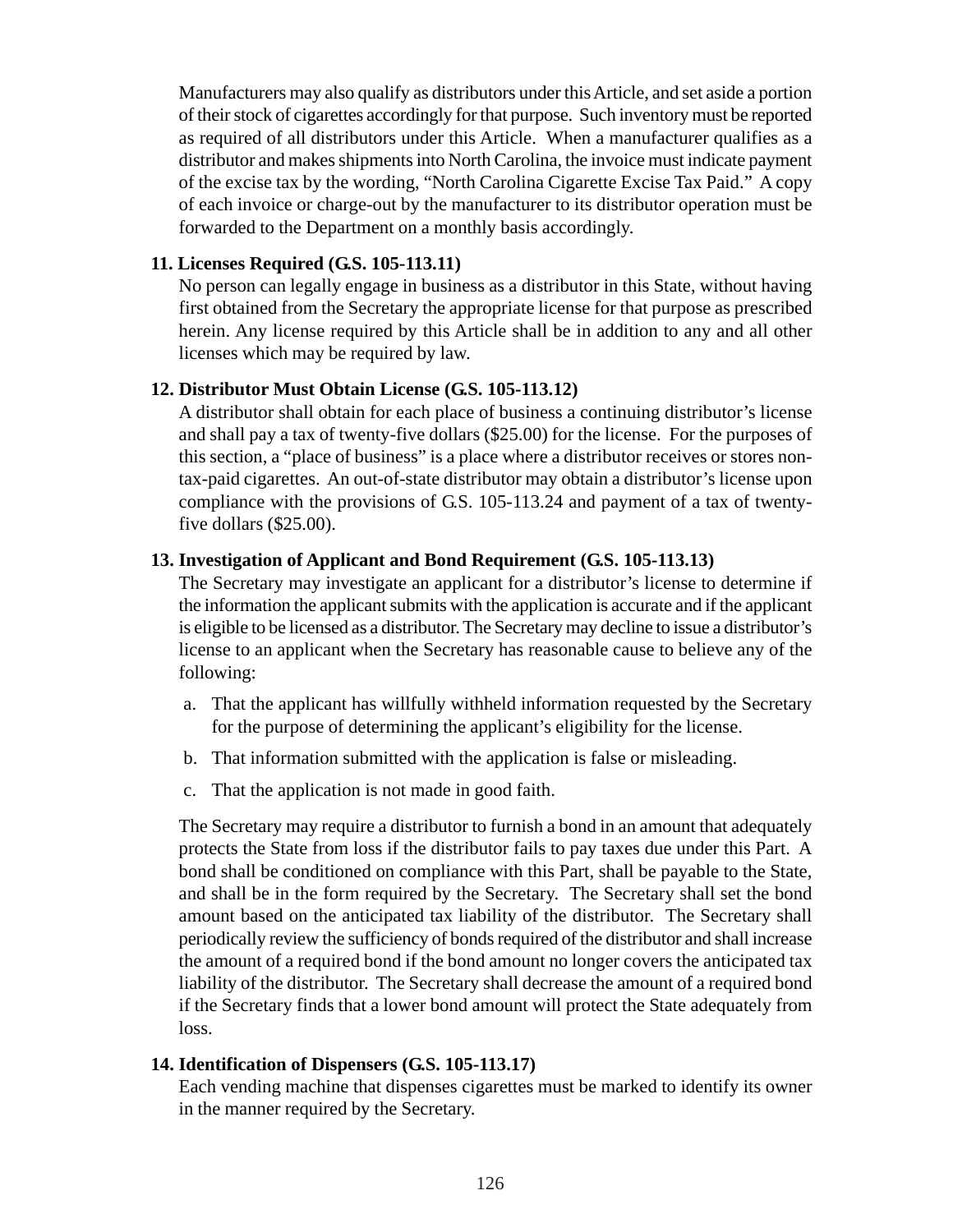Distributors, wholesalers or retail dealers owning, leasing, furnishing or operating cigarette vending machines shall affix to each such machine in a conspicuous place an identification sticker or device, which shall show the name, address and telephone number of the operator owning and placing such machine on location. The owner of the business wherein such machine is located shall also be responsible for seeing that such vending machine is so identified. No cigarette-dispensing machine shall be allowed to operate in this State that does not have affixed thereto the identification required under G.S.105-113.17.

It shall be the duty of any person, firm or corporation operating cigarette vending machines to have available for the Department information as to the location of any and all vending machines so operated by such operator and make such information available at any time to the secretary or his authorized agent.

#### **15. Payment of Tax and Required Reports (G.S. 105-113.18)**

The taxes levied in this Part are payable when a report is required to be filed. The following reports are required to be filed with the Secretary:

#### **a. Distributor's Report**

A distributor shall file a monthly report in the form prescribed by the Secretary. The report covers sales and other activities occurring in a calendar month and is due within 20 days after the end of the month covered by the report. The report shall state the amount of tax due and shall identify any transactions to which the tax does not apply. Every licensed resident distributor shall file a report , Form B-A-5, on or before the  $20<sup>th</sup>$  day of each month. Non-tax-paid cigarettes shipped, delivered, or sold outside the State during the month shall be reported on supplemental Form B-A-5, Schedule I. Cigarettes returned to the manufacturer during the month shall be reported on supplemental Form B-A-5, Schedule J. Every licensed nonresident distributor shall file a report, Form B-A-6 on or before the 20<sup>th</sup> day of each month.

#### **b. Report of Free Cigarettes**

A manufacturer who distributes cigarettes without charge shall file a monthly report in the form prescribed by the Secretary. The report covers cigarettes distributed without charge in a calendar month and is due within 20 days after the end of the month covered by the report. The report shall state the number of cigarettes distributed without charge and the amount of tax due.

#### **c. Use Tax Report**

Every other person who has acquired non-tax-paid cigarettes for sale, use, or consumption subject to the tax imposed by this Part must, within 96 hours after receipt of the cigarettes, file a report in the form prescribed by the Secretary showing the amount of cigarettes so received and any other information required by the Secretary. The report must be accompanied by payment of the full amount of the tax.

#### **d. Shipping Report**

Any person, except a licensed distributor, who transports cigarettes upon the public highways, roads, or streets of this State, upon notice from the Secretary, shall file a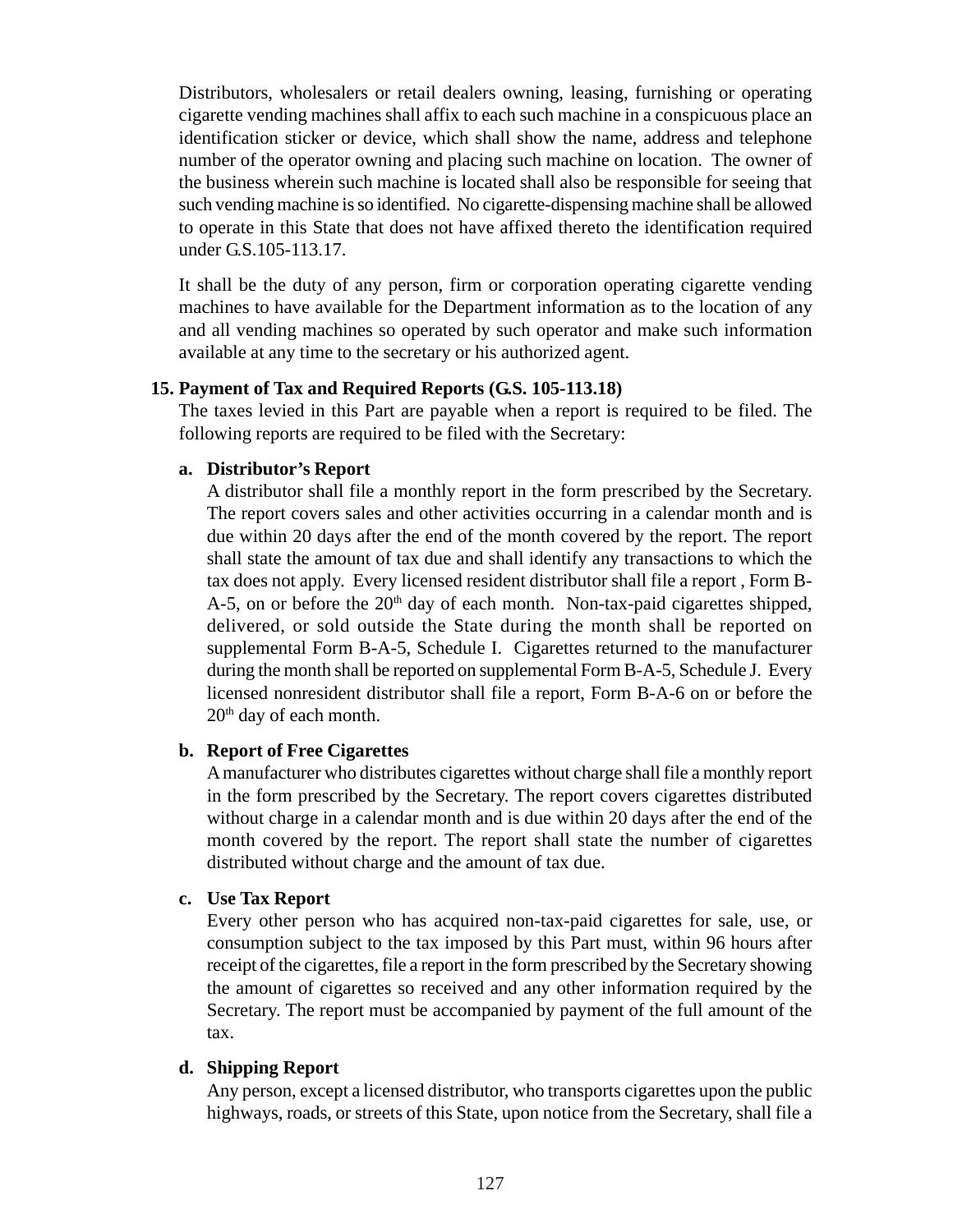report in the form prescribed by the Secretary and containing the information required by the Secretary.

# **16. Refund (G.S. 105-113.21)**

A distributor in possession of packages of stale or otherwise unsalable cigarettes upon which the tax has been paid may return the cigarettes to the manufacturer and apply to the Secretary for refund of the tax. The application shall be in the form prescribed by the Secretary and shall be accompanied by an affidavit from the manufacturer stating the number of cigarettes returned to the manufacturer by the applicant.

Any spoiled packages of tax-paid cigarettes in the hands of a retailer or wholesaler should be returned to its respective distributors, as refunds of the cigarette excise tax will only be made to the distributor.

#### **17. Registration of Out-of-state Distributors and Tax Remittance (G.S. 105-113.24)**

The Secretary may authorize any distributor outside this State engaged in the business of selling and shipping cigarettes into the State to obtain a license and report and pay taxes required by this Part.

A nonresident distributor must agree to submit the distributor's books, accounts, and records to reasonable examination by the Secretary or the Secretary's duly authorized agents. Any nonresident distributor applying for a license as a North Carolina distributor who does not have any located place of business in the State from which such business is being conducted will be required by the Secretary to post a bond as provided for under G.S. 105-113.13, before such nonresident license is issued. The minimum bond amount will be five thousand dollars (\$5,000).

Each such nonresident distributor, other than a foreign corporation which has qualified with the Secretary of State as doing business in this State shall, by a duly executed instrument filed in the office of the Secretary of State, constitute and appoint the Secretary of State his lawful attorney in fact upon whom any original process in any action or legal proceeding against such nonresident distributor arising out of any matter relating to this Article may be served, and therein agree that any original process against him so served shall be of the same force and effect as if served on him within this State, and that the authority thereof shall continue in force irrevocably so long as any such nonresident distributor shall remain liable for any taxes, interest and penalties under this Article.

Any nonresident distributor who shall comply with the provisions of this section may be licensed as a distributor.

# **18. Reports and Records (G.S. 105-113.26, G.S. 105-113.30)**

Every licensed distributor must file a report on or before the  $20<sup>th</sup>$  day of each month with tax remittance on form prescribed by the Secretary showing transactions for the preceding month, and such other information as required by the report. Monthly reports are required whether or not any tax is shown to be due.

Distributors who operate in a period, other than a calendar month, must provide the Tobacco Products Excise Tax Unit of the Department a list of the period ending dates for each coming year. This period ending schedule is due in November of each year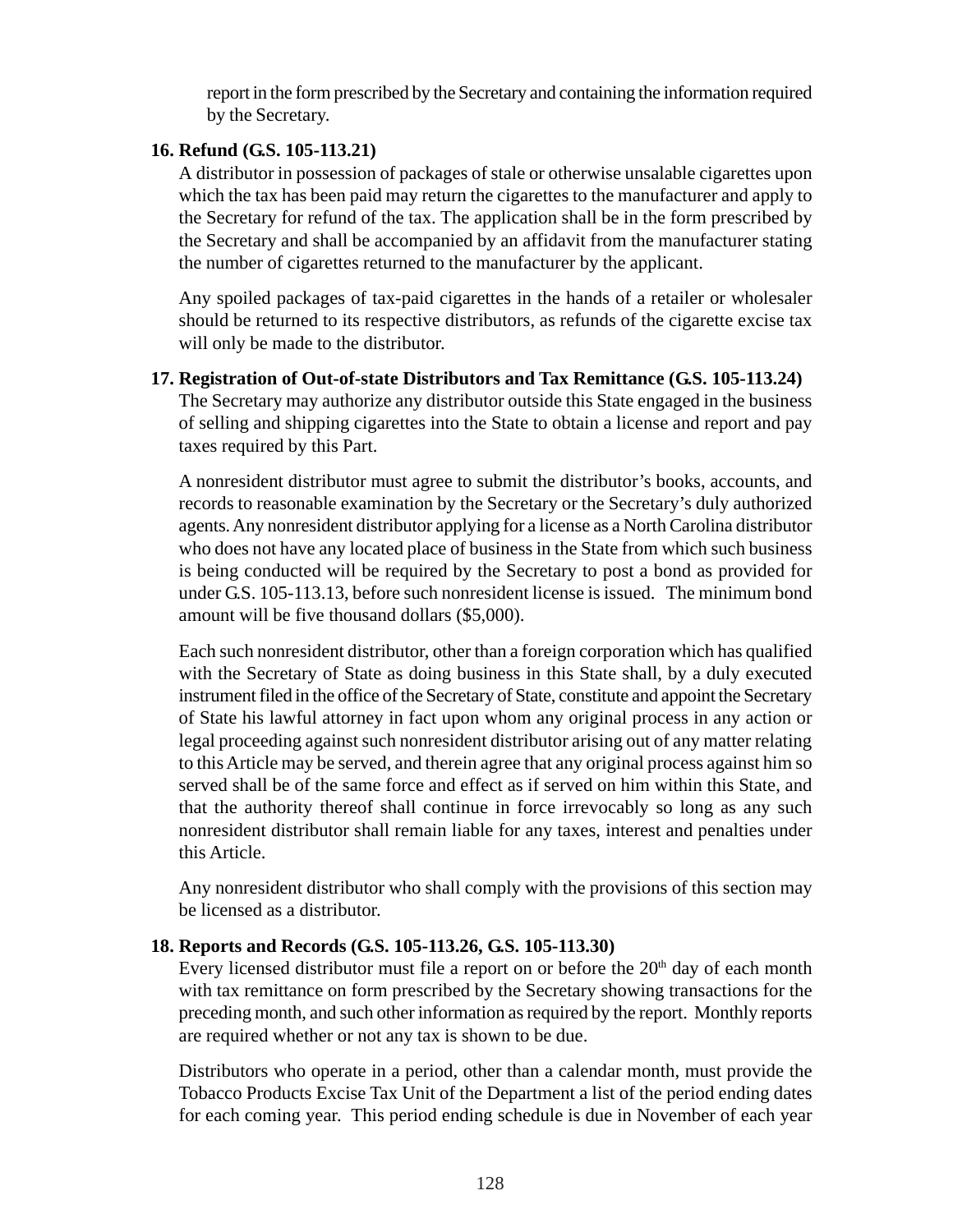unless advised otherwise. The cigarette monthly report is due within 20 days after the particular period ends.

Every person required to be licensed under this Article and every person required to make reports under this Article shall keep complete and accurate records of all sales and other information as required under this Article. The records shall be in the form prescribed by the Secretary. These records shall be safely preserved for a period of three years in a manner to ensure their security and accessibility for inspection by the Department. The Secretary may consent to the destruction of any records at any time within this three-year period.

It shall be unlawful for any person who is required under the provisions of this Article to keep records or make reports, to fail to keep such records, refuse to keep such reports, make false entries in such records, fail to produce such records for inspection by the Secretary or his duly authorized agents, fail to file a report, or make a false or fraudulent report or statement.

Each sale of cigarettes at wholesale, including cash and credit transactions, and regardless of whether the sale is made to another distributor, wholesale dealer, retail dealer, or is a transfer to a self-owned outlet or an agency or agent, must be accompanied by a completed invoice indicating the person to whom the cigarettes were sold, the address of the purchaser, the date of the sale, the quantity sold, and the price charged.

Sales invoices of distributors, whether resident or nonresident, must indicate payment of the excise tax by the wording, "North Carolina Cigarette Excise Tax Paid."

If a distributor is also a retail dealer and sells cigarettes to consumers, an invoice or an memorandum must be prepared showing the transfer of all cigarettes from the distributor to the retail activity. Cigarette excise tax is applicable at the point of transfer and the required documents must reflect payment of the tax by the wording, "North Carolina Cigarette Excise Tax Paid."

#### **19. Non-tax-paid Cigarettes (G.S. 105-113.27)**

Except as otherwise provided in this Article, no person may legally possess non-taxpaid cigarettes in this State. Only licensed distributors may receive non-tax-paid cigarettes. Licensed distributors are not allowed to sell, borrow, loan, or exchange non-tax-paid cigarettes to, from, or with other licensed distributors. Under no circumstances may non-tax-paid cigarettes be sold in North Carolina.

The possession of more than six hundred cigarettes on which tax has been paid to another state or country, by any person other than a licensed distributor, is prima facie evidence that the cigarettes are possessed in violation of this Part.

#### **20. Unlicensed Place of Business (G.S. 105-113.29)**

It shall be unlawful for any person to maintain a place of business within this State required by this Article to be licensed to engaged in the business of selling or offering for sale cigarettes without first obtaining such licenses.

# **21. Possession and Transportation of Non-tax-paid Cigarettes (G.S. 105-113.31)**

It shall be unlawful for any person to transport non-tax-paid cigarettes in violation of this Part. The Secretary may adopt rules allowing quantities of non-tax-paid cigarettes, not exceeding six hundred, to be brought into this State by a transient, a tourist, or a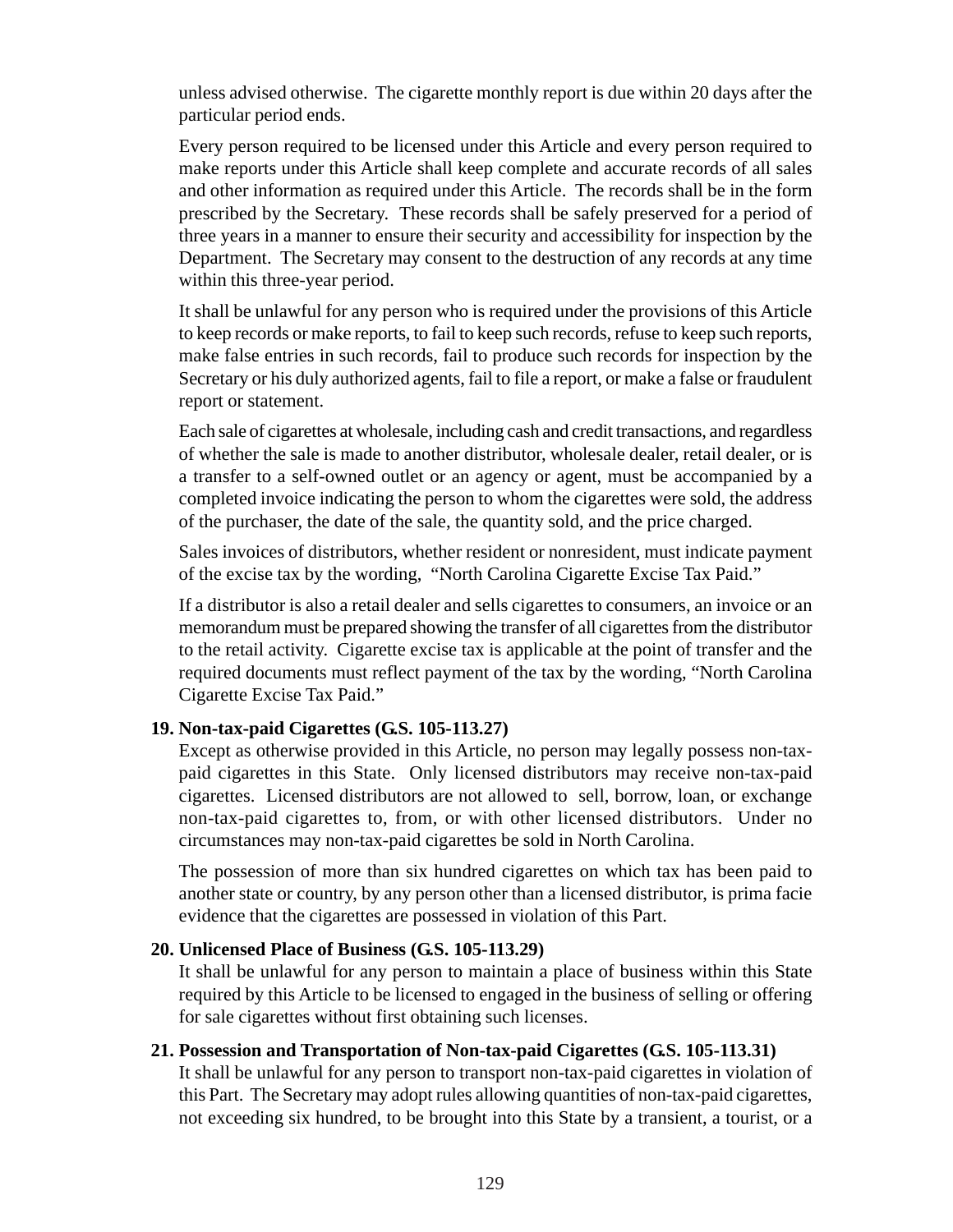person returning to this State after traveling outside this State, for their own use. The possession or transportation of these cigarettes is not subject to the penalties imposed by this section.

Every person who transports non-tax-paid cigarettes on the public highways, roads, streets, or waterways of this State must transport with the cigarettes invoices or delivery tickets for the cigarettes showing the true name and complete and exact address of the consignee or purchaser, the quantity and brands of the cigarettes transported, and the true name and complete and exact address of the person who has paid or who will pay the tax imposed by this Part or the tax, if any, of the state or foreign country at the point of ultimate destination.

A common carrier that has issued a bill of lading for a shipment of cigarettes and is without notice to itself or to any of its agents or employees that the cigarettes are nontax-paid in violation of this Part is considered to have complied with this Part and the vehicle or vessel in which the cigarettes are being transported is not subject to confiscation under this section. In the absence of the required invoices, delivery tickets, or bills of lading, the cigarettes so transported, the vehicle or vessel in which the cigarettes are being transported, and any paraphernalia or devices used in connection with the non-tax-paid cigarettes are declared to be contraband goods and may be seized by any officer of the law, who shall take possession of the vehicle or vessel and cigarettes and shall arrest any person in charge of the vehicle or vessel and cigarettes.

The officer shall at once proceed against the person arrested, under the provisions of this Part, in any court having competent jurisdiction; but the vehicle or vessel shall be returned to the owner upon execution by the owner of a good and valid bond, with sufficient sureties, in a sum double the value of the property, which bond shall be approved by the officer and shall be conditioned to return the property to the custody of the officer on the day of trial to abide the judgment of the court. All non-tax-paid cigarettes seized under this section shall be held and shall, upon the acquittal of the person so charged, be returned to the established owner.

Unless the claimant can show that the non-tax-paid cigarettes seized were not transported in violation of this Part and that the property seized belongs to the claimant or that in the case of property other than cigarettes, the property was used in transporting nontax-paid cigarettes in violation of this Part without the claimant's knowledge or consent, with the right on the part of the claimant to have a jury pass upon this claim, the court shall order a sale by public auction of the property seized, and the officer making the sale, after deducting the cost of the tax due, which the officer shall pay upon sale, expenses of keeping the property, the fee for the seizure, and the costs of the sale, shall pay all liens according to their priorities, which are established, by intervention or otherwise, at the hearing or in another proceeding brought for the purpose as being bona fide and as having been created without the lien or having any notice that the vehicle or vessel was being used for the unlawful transportation of non-tax-paid cigarettes, and shall pay the balance of the proceeds to the State Treasurer for the General Fund.

All liens against property sold under the provisions of this section shall be transferred from the property to the proceeds of the sale of the property. If, however, no one is found claiming the cigarettes, or the vehicle or vessel, then the taking of the cigarettes,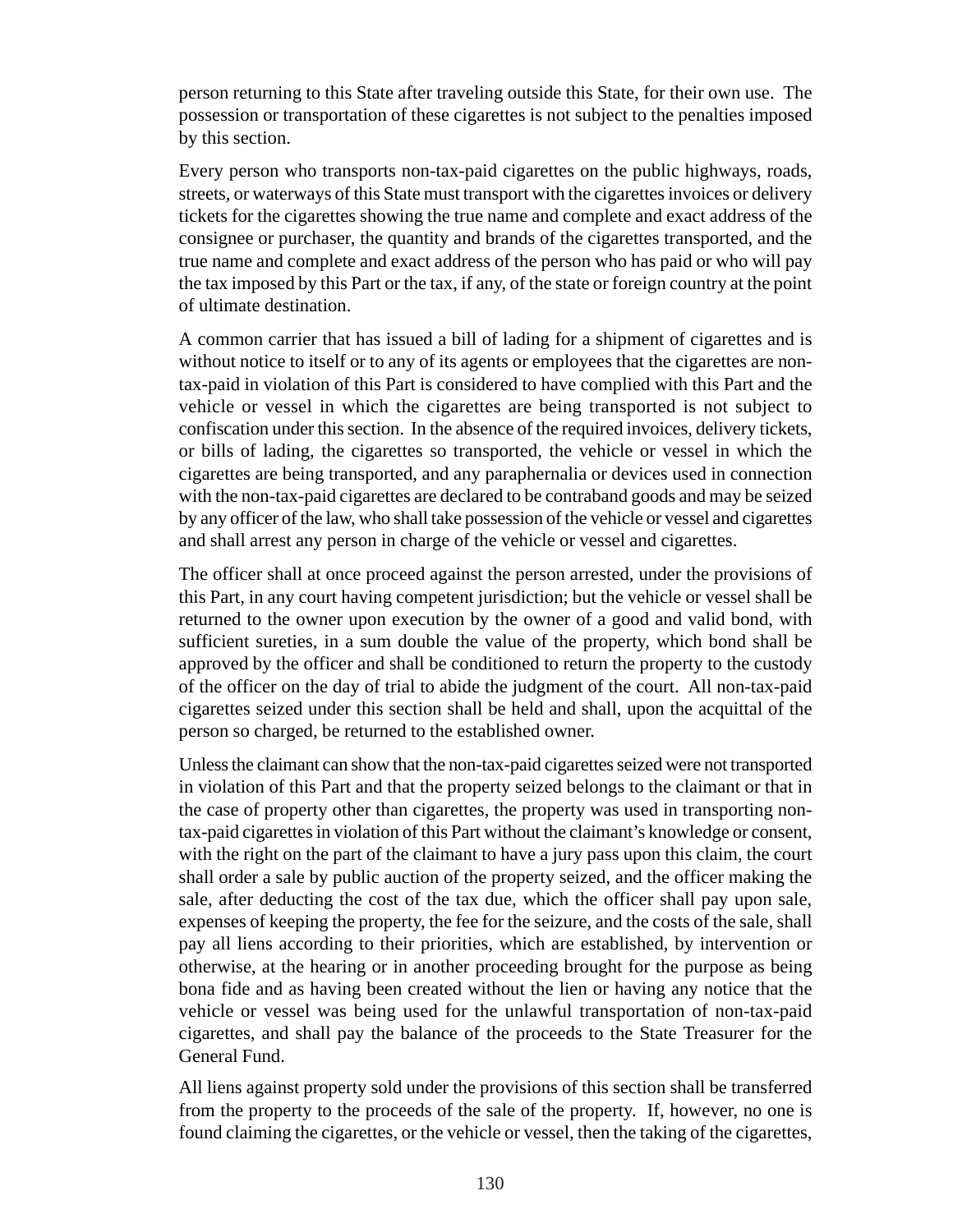vehicle, or vessel, along with a description, shall be advertised in a newspaper having circulation in the county where the items were taken, once a week for two weeks and by notices posted in three public places near the place of seizure, and if no claimant appears within ten days after the last publication of the advertisement, the property shall be sold, and the proceeds, after deducting the expenses and costs, shall be paid to the State Treasurer for the General Fund.

This section does not authorize an officer to search any vehicle or vessel or baggage of any person without a search warrant duly issued, except where the officer has knowledge that there are non-tax-paid cigarettes in the vehicle or vessel.

#### **22. Non-tax-paid Cigarettes Subject to Confiscation (G.S. 105-113.32)**

All non-tax-paid cigarettes subject to the tax imposed by this Part, together with any container in which they are stored or displayed for sale (including but not limited to vending machines), are declared to be contraband goods and may be seized by any officer of the law. The officer shall arrest any person in charge of the contraband goods and shall at once proceed against the person arrested, under the provisions of this Part, in any court having competent jurisdiction. The disposition of the seized cigarettes and container shall be governed by the provisions of G.S. 105-113.31.

#### **23. Criminal Penalties (G.S. 105-113.33)**

Any person who violates any of the provisions of this Article for which no other punishment is specifically prescribed shall be guilty of a Class 1 misdemeanor.

#### **24. Tax on Tobacco Products Other Than Cigarettes (G.S. 105-113.35)**

An excise tax is levied on tobacco products other than cigarettes at the rate of two percent (2%) of the cost price of the products. "Cost price" means the actual gross purchase price of the other tobacco products before any discounts, rebates, or allowances and before the excise tax is applied. Additional charges which are included and are not set out separately on the invoice, such as freight charges that are not separately stated, are considered part of the cost price and the tax is applied to the total invoice amount before any deductions.

This tax does not apply to the following:

- a. A tobacco product sold outside the State.
- b. A tobacco product sold to the federal government.
- c. A sample tobacco product distributed without charge.

The wholesale dealer or retail dealer who first acquires or otherwise handles other tobacco products subject to the tax imposed by this section is liable for the tax imposed by this section. A wholesale dealer or retail dealer who brings into this State a tobacco product made outside the State is the first person to handle the tobacco product in this State. A wholesale dealer or retail dealer who is the original consignee of a tobacco product that is made outside the State and is shipped into the State is the first person to handle the tobacco product in this State.

#### Examples are:

a. The out-of-state wholesale dealer or retail dealer who brings such products into the State on its own truck.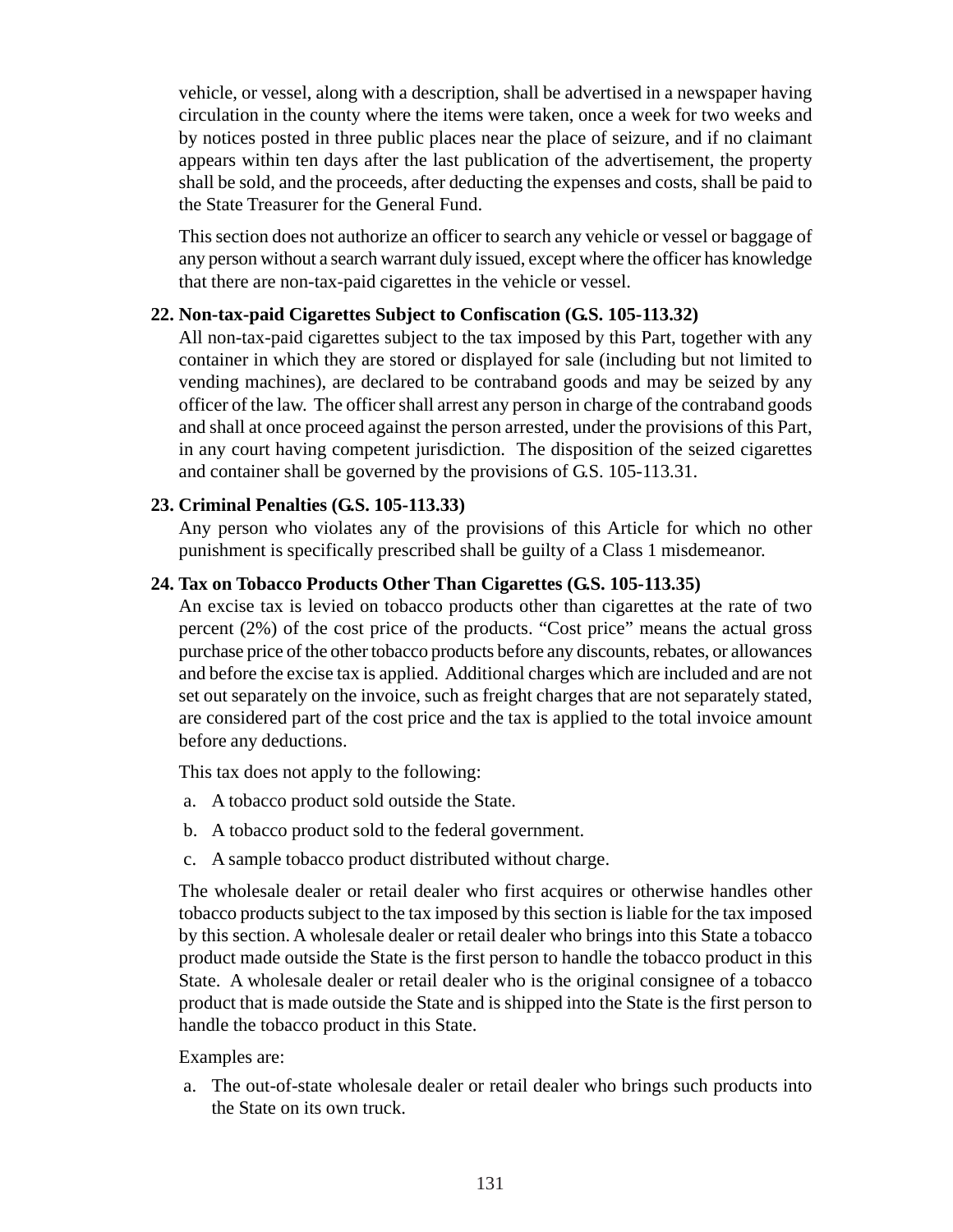- b. The in-state wholesale dealer or retail dealer who brings such products into the State on its own truck.
- c. The in-state wholesale dealer or retail dealer who first receives such products from outside the State by common carrier or contract carrier.

A retail dealer who acquires non-tax-paid other tobacco products subject to the tax imposed by this section from a wholesale dealer is liable for any tax due on the tobacco products.

A manufacturer who is not a retail dealer and who ships tobacco products other than cigarettes to either a wholesale dealer or retail dealer licensed under this Part may apply to the Secretary to be relieved of paying the tax imposed by this section on the tobacco products. Once granted permission, a manufacturer may choose not to pay the tax until otherwise notified by the Secretary. To be relieved of payment of the tax imposed by this section, a manufacturer must comply with the requirements set by the Secretary.

Other tobacco products sold to the federal government and its instrumentalities, such as the Armed Forces Exchange Services, are exempt from the excise tax. However, to qualify for exemption, sales of other tobacco products by such services must be limited to members of the armed forces and their dependents who hold identification cards entitling them to make purchases through armed forces exchange services.

Whenever tax-exempt deliveries of other tobacco products are made by dealers to armed forces exchange services, the dealer must require a duly receipted invoice or copy thereof from the governmental agent designated to accept delivery.

If a person engages in the sale of any other tobacco products on a military reservation, regardless of the fact that he may have a contract with the federal government, whereby the federal government will receive a commission, flat fee, or some other type of compensation on such sales, same does not exempt the sale of such products from the excise tax. In such instances, such sales would not be made by the federal government or an instrumentality thereof. Instead, all such sales are subject to the excise tax.

# **25. Manufacturers of Other Tobacco Products (G.S. 105-113.35)**

No manufacturer may make shipments of other tobacco products directly to a person in this State not qualified and licensed as a wholesale or retail dealer of other tobacco products.

Any manufacturer of other tobacco products shipping such products to other wholesale or retail dealers who are licensed pursuant to G.S. 105-113.36 for payment of the other tobacco products excise tax is relieved of the requirement of paying tax.

A retail dealer who manufacturers other tobacco products and sells those products to consumers in this State is liable for the tax except for those transactions in other tobacco products which meet exemption from the tax under G.S. 105.113.35.

# **26. Wholesale Dealer and Retail Dealer Must Obtain License (G.S. 105-113.36)**

Wholesale dealers and retail dealers, liable for excise tax on other tobacco products under G.S. 105-113.35, must obtain a continuing Other Tobacco Products Tax License for each place of business. "Place of business" means any place where a wholesale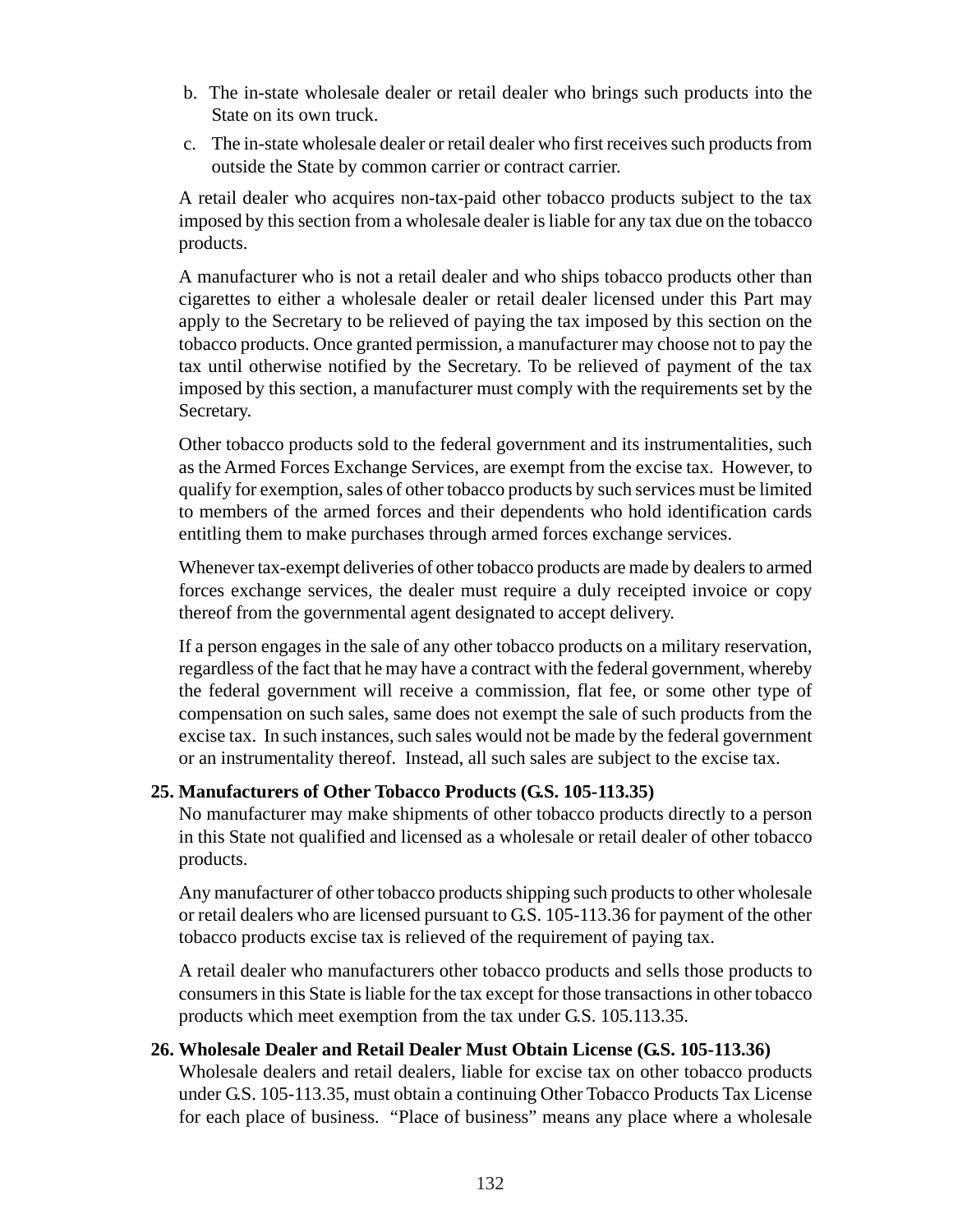dealer or a retail dealer makes tobacco products other than cigarettes or a wholesale dealer or a retail dealer receives or stores non-tax-paid tobacco products other than cigarettes.

The application for each license must be on a form prescribed by the Secretary and the appropriate license tax, twenty-five dollars (\$25) for wholesale dealers and ten dollars (\$10) for retail dealers, must accompany the application form.

The application for license must be signed and verified by oath or affirmation by the owner, if an natural person, and in the case of an association or partnership, by a member or partner thereof, and in the case of a corporation, by an executive officer thereof or by any person specifically authorized by the corporation to sign the application to which shall be attached the written evidence of his authority.

The licensee must notify the Secretary in writing of any changes in the information previously provided on the license application as such changes occur. Additionally, the licensee is responsible for notifying the manufacturers from whom other tobacco products are purchased or received of the other tobacco products license issued by the Secretary and of any subsequent change relative to the license.

The license is not assignable or transferable and the license tax is not prorated.

#### **27. Payment of Tax (G.S. 105-113.37)**

Except for tax on sales designated as tax-exempt under G.S. 105-113.35, the taxes levied by this Article are payable when a report is required to be filed. Monthly reports covering sales and other activities occurring in a calendar month are due within 20 days after the end of the month covered by the report. Each report must be filed on a form provided by the Secretary and must contain the information required by the Secretary. A return must be filed each month even if no tax is due for that month.

Wholesale dealers and retail dealers who operate in a period other than a calendar month, must provide the Tobacco Products Excise Tax Unit of the Department a list of the period ending dates for each coming year. This period ending schedule is due in November of each year unless advised otherwise. The other tobacco products monthly report and tax remittance are due within 20 days after the particular period ends.

Sales invoices of wholesale dealers, whether resident or nonresident, liable for the tax must indicate payment of the excise tax on other tobacco products by the wording "North Carolina Other Tobacco Products Tax Paid."

All sales invoices of nonresident wholesale dealers must show the point of origin and mode of transportation for all shipments of other tobacco products into this State.

A wholesale dealer who sells a tobacco product to a person who has notified the wholesale dealer in writing that the person intends to resell the item in a transaction that is exempt from tax under G.S.  $105-113.35(a)(1)$  or  $(2)$  may, when filing a monthly report, designate the quantity of tobacco products sold to the person for resale. A wholesale dealer must report all designated sales during a taxable period on Form B-A-101. The wholesale dealer must separately invoice and indicate the other tobacco products designated for exempt transactions. For example, sales designated for customers with other tobacco product sales outside North Carolina must be invoiced to read, "Designated for Sale Outside North Carolina". A wholesale dealer is not required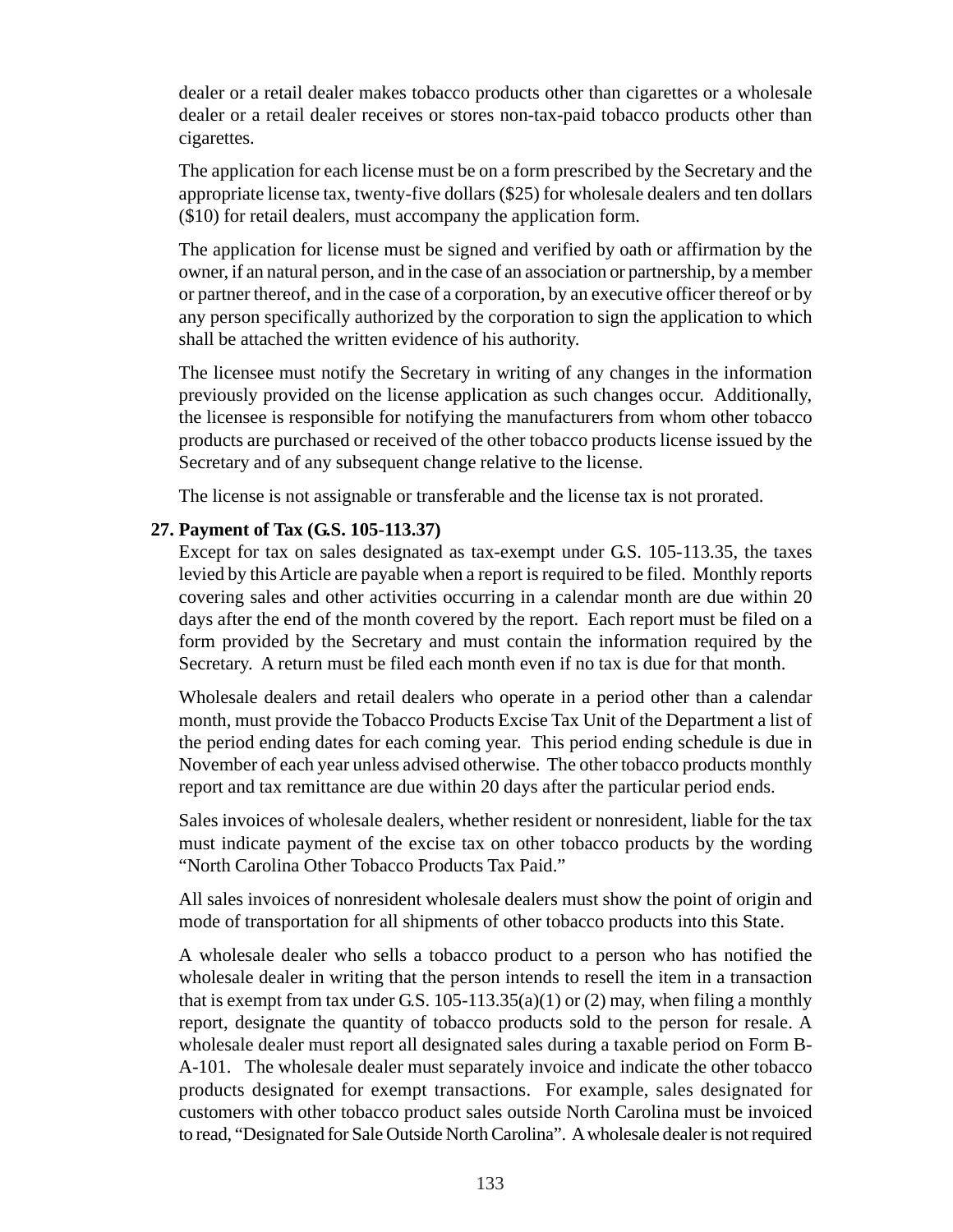to pay tax on a designated sale when filing a monthly report. However, where prior written notification is not provided, the wholesale dealer must remit applicable tax.

The wholesale dealer must pay the tax due on all other sales in accordance with this section. A wholesale dealer or a customer of a wholesale dealer may not delay payment of the tax due on a tobacco product by failing to pay tax on a sale that is not a designated sale or by overstating the quantity of tobacco products that will be resold in a transaction exempt under G.S. 105-113.35(a)(1) or (2).

A person who does not sell a tobacco product in a transaction exempt under G.S. 105- 113.35(a)(1) or (2) after a wholesale dealer has failed to pay the tax due on the sale of the item to the person in reliance on the person's written notification of intent is liable for the tax and any penalties and interest due on the designated sale. If the Secretary determines that a tobacco product reported as a designated sale is not sold as reported, the Secretary will assess the person who notified the wholesale dealer of an intention to resell the item in an exempt transaction for the tax due on the sale and any applicable penalties and interest. A wholesale dealer who does not pay tax on a tobacco product in reliance on a person's written notification of intent to resell the item in an exempt transaction is not liable for any tax assessed on the item.

The tax liability plus penalties and interest will be held against the wholesaler's customer who sells other tobacco products designated exempt in a taxable transaction. Customers violating designation procedures can expect full penalties to be held on designated products improperly handled.

Once other tobacco products are designated as tax exempt under G.S. 105-113.35, they must be sold in tax-exempt transactions.

#### **28. Bond (G.S. 105-113.38)**

The Secretary may require a wholesale dealer or a retail dealer to furnish a bond in an amount that adequately protects the State from loss if the dealer fails to pay taxes due under Part 3 of the Tobacco Products Tax Act. A bond must be conditioned on compliance with this Part, must be payable to the State, and must be in the form required by the Secretary. The Secretary will proportion a bond amount to the anticipated tax liability of the wholesale dealer or retail dealer. The Secretary will periodically review the sufficiency of bonds required of dealers, and will increase the amount of a required bond when the amount of the bond furnished no longer covers the anticipated tax liability of the wholesale dealer or retail dealer. The Secretary will decrease the amount of a required bond when the Secretary determines that a smaller bond amount will adequately protect the State from loss.

#### **29. Records (G.S. 105-113.40)**

Every wholesale dealer, every retail dealer and their customers must keep accurate records of inventories, purchases, and sales of tobacco products for at least three years. These records and inventories must be maintained separately in such a manner as can be inspected and audited by the Secretary or duly authorized representative at any time without having to go through and separate or segregate all sales of the taxpayer in order to arrive at the amount of exempt sales or inventories. These records must be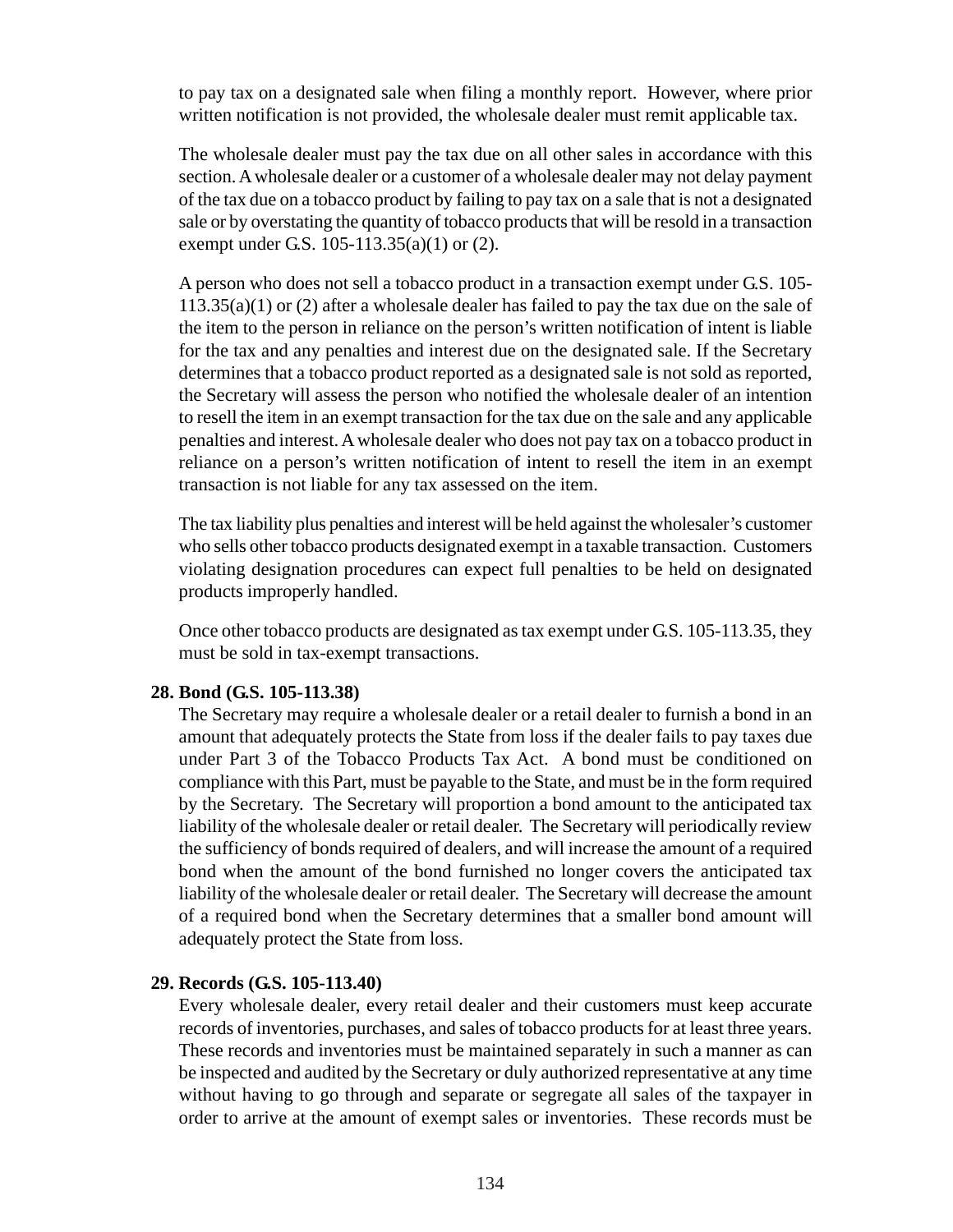open at all times for inspection by the Secretary or an authorized representative of the Secretary.

#### **30. Other Tobacco Products Vending Machines**

No other tobacco products dispensing machine will be allowed to operate in this State that does not have affixed thereto the identification required under the Tobacco Products Tax Article.

Wholesale dealers or retail dealers owning, leasing, furnishing or operating other tobacco products vending machines must affix to each machine in a conspicuous place an identification sticker or device, which shows the name, address and telephone number of the operator owning and placing such machine on location. The owner of the business wherein such machine is located is also responsible for seeing that such vending machine is so identified.

It is the duty of any person, firm or corporation operating other tobacco products vending machines to have available for the Department information as to the location of any and all vending machines so operated by such operator, and make such information available at any time to the Secretary or his authorized agent.

# **31. Refund of Overpaid Tax**

A wholesale dealer or a retail dealer who pays tax to the Department on other tobacco products that are exempt from the excise tax may obtain a refund for the net amount of tax paid by filing an application for refund form provided by the Secretary. Applications for refund must be submitted within the time allowed by G.S. 105-266 or G.S. 105- 266.1

# **32. Interest and Penalties (G.S. 105-236, G.S. 105-241.1(i))**

Interest, at the rate set by the Secretary, is applicable to all late payments of the tobacco products excise tax and to all assessments of additional tax due.

The North Carolina Statutes provide both civil and criminal penalties for failure to comply with the tax laws. See Section VIII General Administration for additional information. Also, see Item 24 above for information on penalties specific to this Article.

# **B. Alcoholic Beverage License and Excise Tax (G.S. 105-113.68 - G.S. 105-113.89)**

# **1. Excise Tax on Beer, Wine, and Liquor (G.S. 105-113.68(b))**

# **a. Levy of Tax**

An excise tax is levied on all alcoholic beverages sold in and/or shipped into this State unless the exemptions provided in G.S. 105-113.81 apply. This excise tax also applies to wine sold and shipped by holders of ABC-issued wine shipper permits.

The excise taxes on malt beverages and wine are payable by the resident wholesaler or importer who first handles the beverages in this State since the tax is levied only once on the same beverages.

# **b. Wine Shipper Permittees**

Effective October 1, 2003, wine shipper permittees (resident and nonresident wineries that hold the required ABC permits) may sell and ship not more than two cases of wine per month to any person in North Carolina to whom alcoholic beverages may be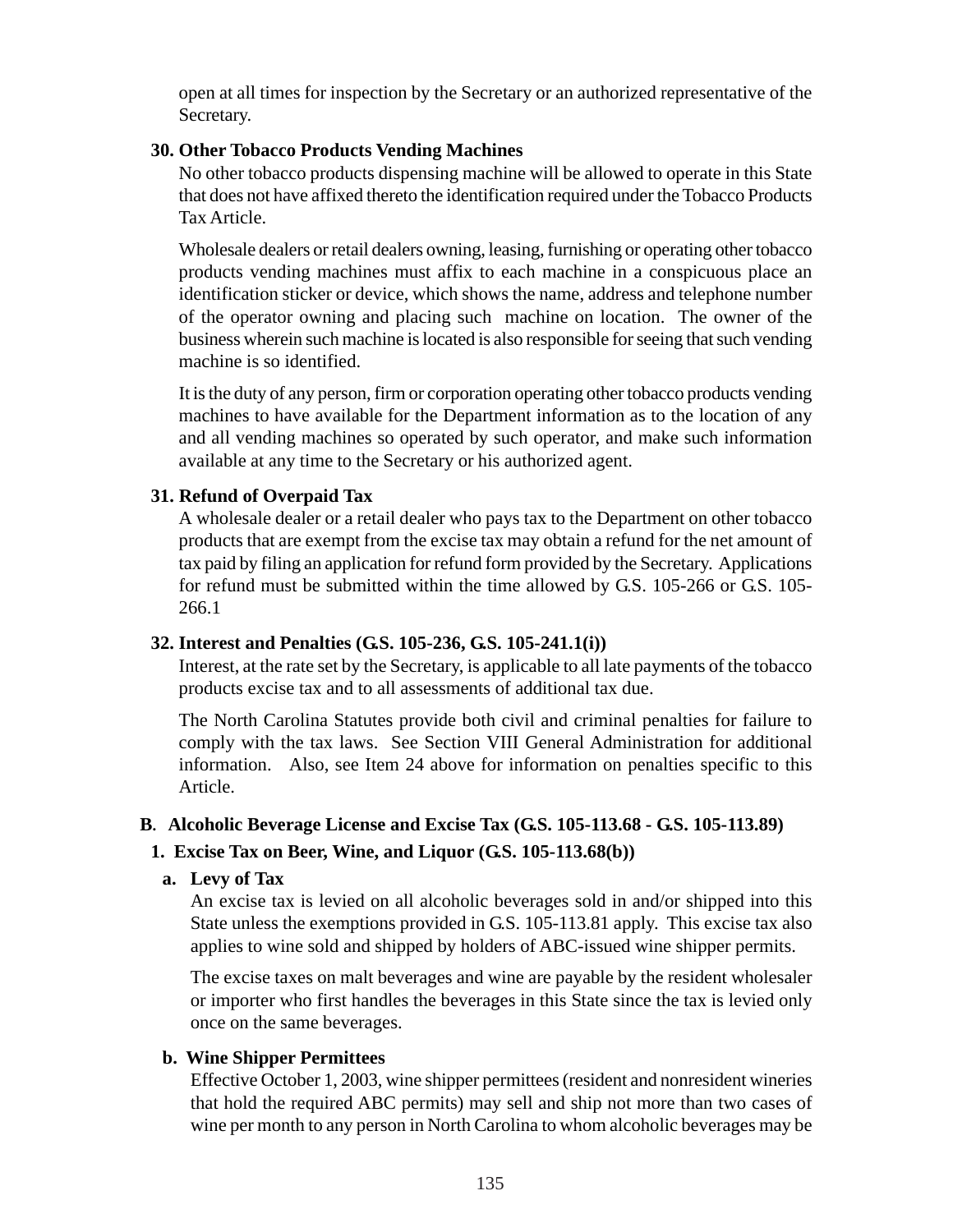sold. All sales and shipments must be for personal use only and not for resale. A case of wine is defined as any combination of packages containing not more than nine liters of wine. Each wine shipper permittee is responsible for the excise tax on wine levied under G. S. 105-113.80(b).

#### **2. Tax Rates (G.S. 105-113.80)**

The tax rates on beer, wine, and liquor are:

#### **a. Beer**

Fifty-three and one hundred seventy-seven one thousandths cents  $(53.177\phi)$  per gallon.

#### **b. Wine**

Twenty-one cents  $(21¢)$  per liter of unfortified wine and twenty-four cents  $(24¢)$ per liter of fortified wine.

#### **c. Liquor**

Twenty-five percent (25%) on liquor sold in ABC stores. The tax is computed on the distiller's price plus the state ABC warehouse freight and bailment charges and a markup for local ABC boards.

#### **3. Exemptions (G.S. 105-113.81)**

# **a. Major Disaster (G.S. 105-113.81(a)) (17 NCAC 04E.0205)**

Wholesalers and importers of malt beverages and wine are not required to remit excise taxes on malt beverages or wine rendered unsalable by a major disaster.

Losses from a "major disaster" as defined in G.S. 105-113.81(a) must be verified by an agent of the Department of Revenue and Form B-C-750 must be completed before the losses can be claimed by the wholesaler or importer on his monthly report. Several small disasters cannot be accumulated and then classified as a major disaster. A major disaster is classified as one event only in which such loss occurs, and not an accumulation of events. Any missing beverage inventory that cannot be classified as a major disaster will be considered as beer or wine sold and subject to the excise tax accordingly, unless otherwise provided.

#### **b. Spoilage or Destruction of Non-tax-paid Beer or Wine (17 NCAC 04E.0301)**

Where the spoilage, breakage, or destruction of nontaxpaid beer or wine in the inventory of the resident wholesaler or importer is a lesser amount than that defined as a "major disaster" in G.S. 105-113.81(a), there shall be no deduction from the excise tax as compensation for such loss.

# **c. Spoilage of Tax-paid Beer or Wine (17 NCAC 04E.0302)**

Spoilage, breakage, or other losses of any tax-paid beer or wine may not be claimed as a deduction from the excise tax due.

# **d. Destruction When in Transit (17 NCAC 04E.0303)**

Destruction of non-tax-paid beer or wine in transit from the brewery or winery to the resident wholesaler or importer when such beer or wine is in the hands of the common carrier, even though such common carrier may be considered as the agent of the resident wholesaler or importer, and when such beer or wine is accounted for by the common carrier by payment of such beverage loss to the resident wholesaler or importer, will not be considered as part of the taxable inventory of the resident wholesaler or importer, and thus not subject to the beverage excise tax.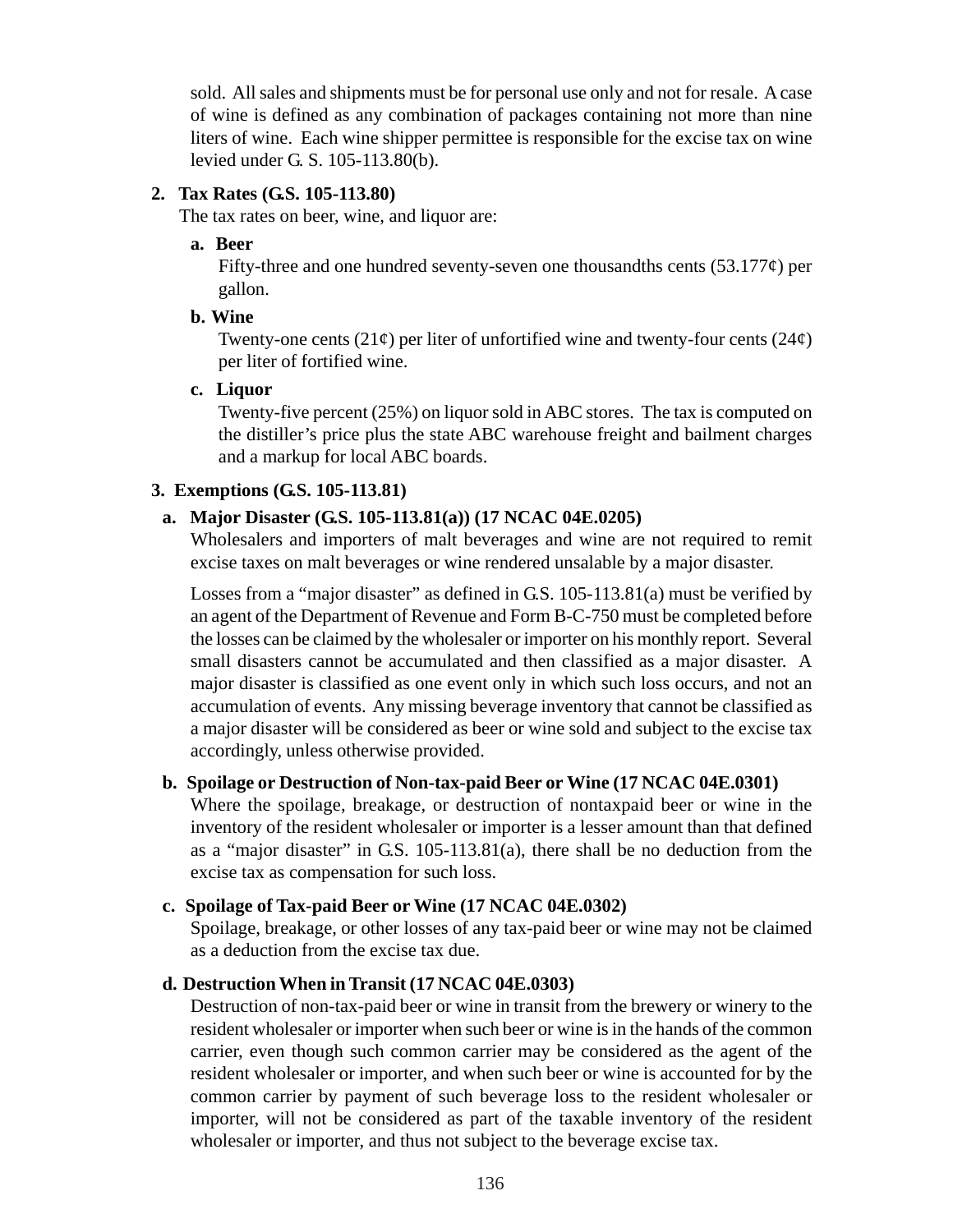#### **e. Sales to Oceangoing Vessels (G.S. 105-113.81(b)) (17 NCAC 04E.0502)**

Wholesalers and importers of malt beverages and wine are not required to remit excise taxes on malt beverages and wine sold and delivered for use on oceangoing vessels. An oceangoing vessel is a ship that plies the high seas in interstate or foreign commerce, in the transport of freight or passengers, or both, for hire exclusively. To qualify for this exemption the beverages must be delivered to an officer or agent of the vessel for use on that vessel. Sales made to officers, agents, crewmen, or passengers for their personal use are not exempt. Receipt for delivery of non-tax-paid beer to ocean-going vessels must be signed for by an authorized officer or agent of such vessel, and such signed receipts must be retained by the wholesaler for a period of three years.

#### **f. Sales to Armed Forces (G.S. 105-113.81(c))**

Wholesalers and importers are not required to remit excise taxes on malt beverages and wine sold to the United States Armed Forces. The Secretary may require malt beverages and wine sold to the Armed Forces to be marked "For Military Use Only" to facilitate identification of those beverages.

#### **g. Out-of-State Sales (G.S. 105-113.81(d)) (17 NCAC 004E.0204)**

Wholesalers and importers are not required to remit excise taxes on malt beverages and wine shipped out of this State for resale outside the State. Records of out-ofstate shipments by the resident wholesaler or importer must be maintained that can be properly checked by the Secretary of Revenue, and bills of lading must also be kept on such out-of-state shipments. If delivered by the wholesaler's or importer's own truck, the signature, address and social security number of the person receiving beer or wine from the wholesaler or importer must be kept for verification by the secretary. Such sales must be imported on the monthly report form in the space provided.

#### **h. Tasting (G.S. 105-113.81(e))**

Resident breweries and wineries are not required to remit excise taxes on malt beverages and wine given free of charge to customers, visitors, and employees on the manufacturer's licensed premises for consumption on those premises.

#### **4. Distribution of Portion of Wine Excise Taxes Attributable to North Carolina Wine (G.S. 105-113.81A)**

The Secretary must, on a quarterly basis, credit to the Department of Agriculture and Consumer Services the net proceeds of the excise tax collected on unfortified wine and fortified wine bottled in North Carolina during the previous quarter. and the net proceeds of the excise tax collected on fortified wine bottled in North Carolina during the previous quarter, except that the The total amount credited to the Department of Agriculture and Consumer Services cannot under this section will not exceed three hundred fifty thousand dollars (\$350,000) per fiscal year.

#### **5. Distribution of Part of Beer and Wine Excise Tax (G.S. 105-113.82) (17 NCAC 04E.0703)**

The Department annually notifies each county and city of whether it is eligible to receive a share of the distribution of the State excise taxes on beer, unfortified wine, or fortified wine. Each county or city must review the notice to determine if the notice is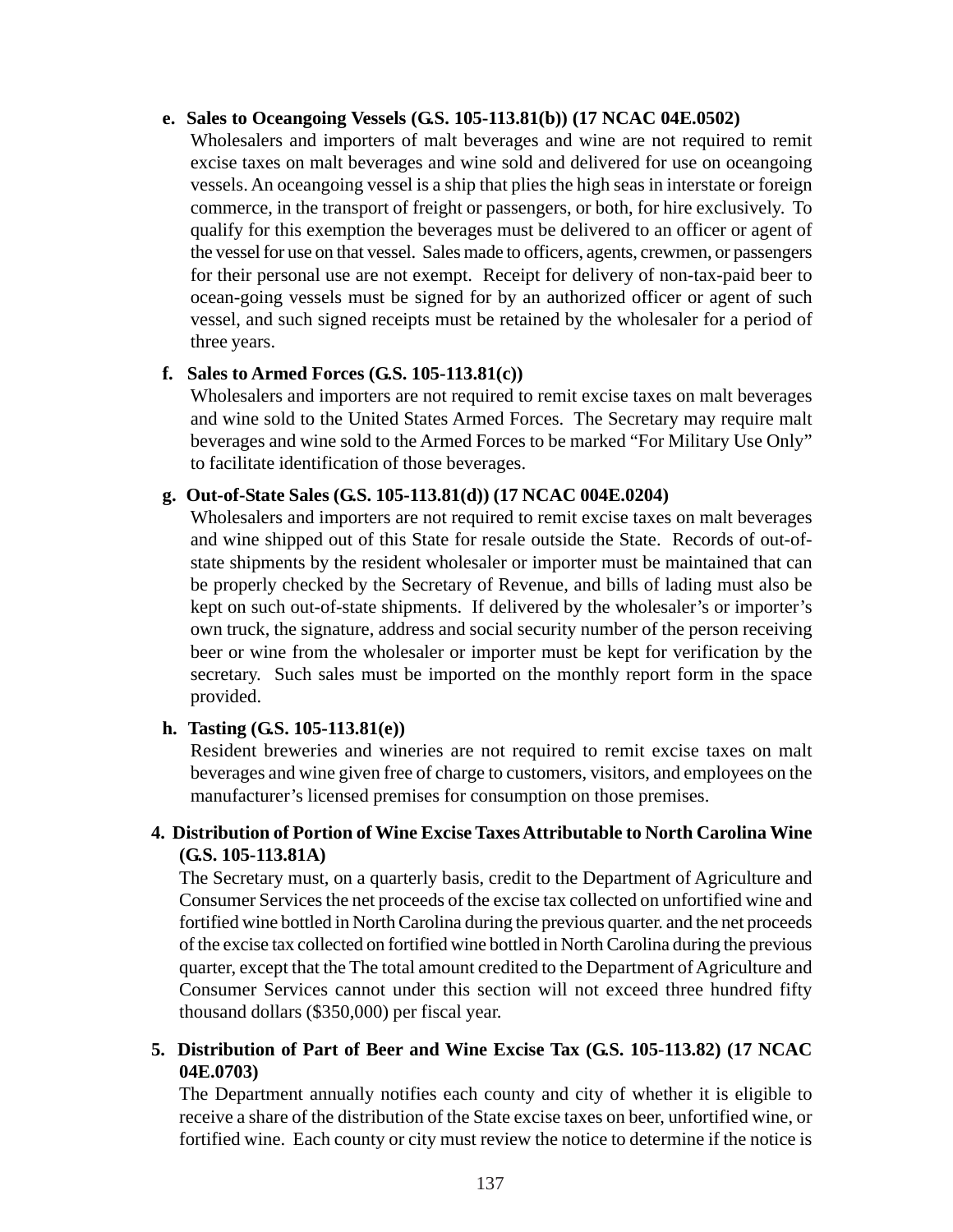correct. If the notice is correct, an official of the county or city must sign the notice and return it to the Department. If the notice is not correct, an official of the county or city must write the correct information on the notice or attach a statement of correction to the notice and then sign the corrected notice and return it to the Department.

# **6. Payment of Excise Tax (G.S. 105-113.83)**

#### **a. Beer and Wine (G.S. 105-113.83(b))**

The excise taxes on malt beverages and wine are payable to the Secretary by the resident wholesaler or importer who first handles the beverages in this State. The taxes on malt beverages and wine are levied only once on the same beverages.

The excise tax on wine levied under G.S. 105-113.80(b) shipper directly to consumers pursuant to G.S. 18B-1001.1 must be paid by the wine shipper permittee.

The tax must be paid on or before the 15th day of the month following the month in which the beverage is first sold or otherwise disposed of in this State by the wholesaler, importer, or wine shipper permittee.

When excise taxes are paid on wine or malt beverages, the wholesaler, importer, or wine shipper permittee must submit to the Secretary verified reports on forms provided by the Secretary detailing sales records for the month for which the taxes are paid. The report must indicate the amount of excise tax due, indicate separately any transactions to which the excise tax does not apply, and include all the information required by the Secretary.

#### **b. Liquor (G.S. 105-113.83(a))**

The excise tax on liquor is payable monthly by the local ABC board to the Secretary. The tax is due on or before the  $15<sup>th</sup>$  day of the month following the month in which the tax was collected.

#### **c. Railroad Sales (G.S. 105-113.83(c))**

Each person operating a railroad train in this State on which alcoholic beverages are sold must submit monthly reports of the amount of alcoholic beverages sold in this State and must remit the applicable excise tax due on the sale of these beverages when the report is submitted. The report is due on or before the 15th day of the month following the month in which the beverages are sold. The report must be made on a form prescribed by the Secretary.

#### **d. Wholesaler Buying From Wholesaler (17 NCAC 04E.0206)**

When a resident wholesaler or importer purchases beer or wine from another wholesaler or importer in this state, the beverages must be reported separately as taxpaid beverages in the space provided on the monthly report filed by the purchasing resident wholesaler or importer since the selling resident wholesaler or importer, being the first in the State to receive or handle the product, is liable for the tax and must include the same product in their monthly report and pay the tax due.

#### **7. Reports (G.S. 105-113.84)**

A resident brewery, resident winery, nonresident vendor, and wine shipper permittee must file a monthly report with the Secretary. The report must list the amount of beverages delivered to North Carolina wholesalers, importers, and purchasers under G.S. 18B-1001.1 during the month. The report is due by the 15th day of the month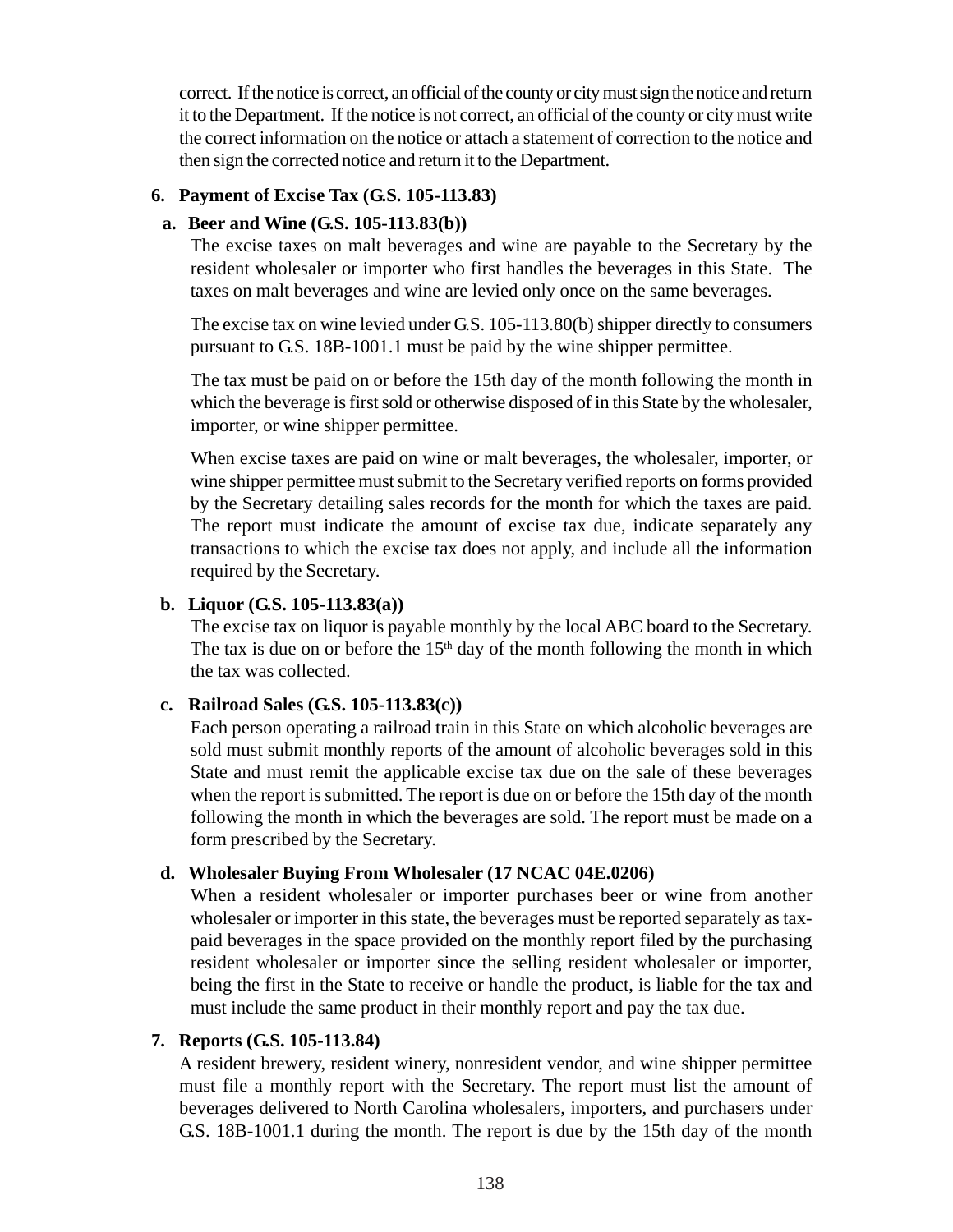following the month covered by the report. The report must be filed on a form approved by the Secretary and must contain the information required by the Secretary.

#### **8. Bonds (G.S. 105-113.86)**

# **a. Wholesalers and Importers (G.S. 105-113.86(a)) (17 NCAC 04E.0601)**

A resident wholesaler and importer must furnish a bond in an amount of at least five thousand dollars (\$5,000) and not more than fifty thousand (\$50,000). The bond must be payable to the State, must be in a form acceptable to the Secretary, and must be secured by a corporate surety or by a pledge of obligations of the federal government, the State, or a political subdivision of the State. The bond amount is in proportion to the anticipated tax liability of the wholesaler or importer and may vary yearly, based upon a review by the Alcoholic Beverages Excise Tax Unit of the wholesaler's or importer's tax payments during the best three months of the previous twelve-month period. Bond requirements are as follows:

- i. Where the combined tax due for any three months of the previous twelve months exceeds forty thousand dollars (\$40,000), the amount of the bond will be fifty thousand dollars (\$50,000).
- ii. Where the combined tax due for any three months of the previous twelve months exceeds twenty-five thousand dollars (\$25,000), but does not exceed forty thousand dollars (\$40,000), the amount of the bond will be forty thousand dollars (\$40,000).
- iii. Where the combined tax due for any three months of the previous twelve months exceeds twelve thousand five hundred dollars (\$12,500), but does not exceed twenty-five thousand dollars (\$25,000), the amount of the bond will be twenty-five thousand dollars (\$25,000).
- iv. Where the combined tax due for any three months of the previous twelve months exceeds five thousand dollars (\$5,000), but does not exceed twelve thousand five hundred dollars (\$12,500), the amount of the bond will be twelve thousand five hundred dollars (\$12,500).
- v. Where the combined tax due for any three months of the previous twelve months does not exceed five thousand (\$5,000), the amount of the bond will be five thousand (\$5,000).

# **b. New Wholesaler or Importer Bond (17 NCAC 04E.0602)**

In the case of a new wholesaler subject to the excise tax, or where operation has been conducted for less than twelve months prior to January 1, the amount of the bond is determined by the Secretary for the remainder of the calendar year or the ensuing calendar year based upon the wholesaler's anticipated business volume as evident by inventory, but will not be less than five thousand dollars (\$5,000).

# c. **Nonresident Vendors (G.S. 105-113.86(b))**

The Secretary may require the holder of a nonresident vendor ABC permit to furnish a bond in an amount not to exceed two thousand dollars (\$2,000). The bond must be payable to the State, must be in a form acceptable to the Secretary, and must be secured by a corporate surety or by a pledge of obligations of the federal government, the State, or a political subdivision of the State.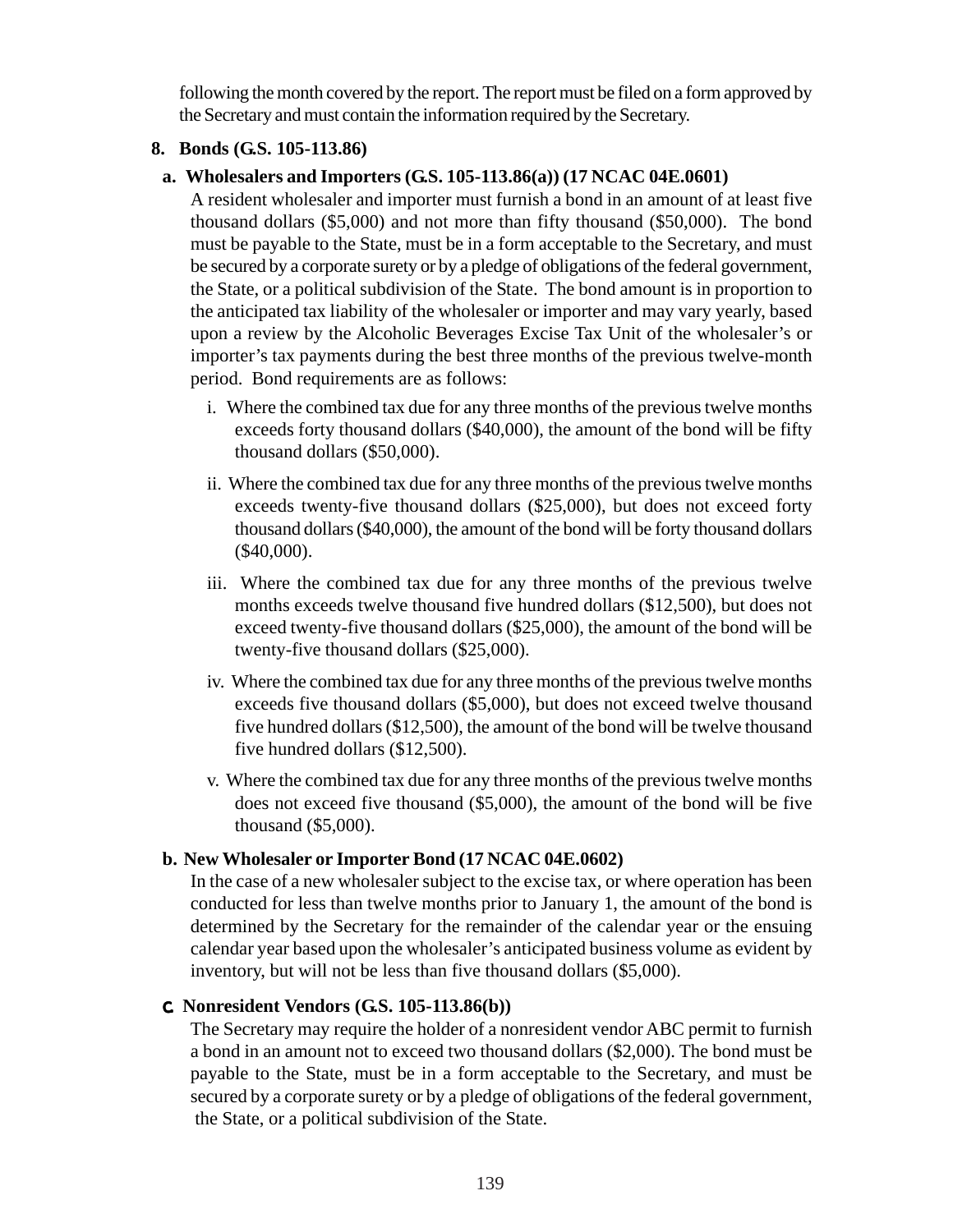### **9. Refund of Excise Tax Paid on Sacramental Wine (G.S. 105-113.87)**

A person who purchases unfortified or fortified wine for the purpose stated in G.S. 18B-103(8) may obtain a refund from the Secretary for the amount of the excise tax levied under this Article. An applicant for a refund must file a written request for the refund due for the prior calendar year on or before April 15. Refunds are made annually. No refund will be made if the application is filed more than three years after the date it is due.

### **10. Records (G.S. 105-113.88)**

A person who is required to file a report or return under this Article must keep a record of all documents used to determine information the person provides in a report or return. The records must be kept for three years from the due date of the report or return to which the records apply.

### **11. Other Applicable Administrative Provisions (G.S. 105-113.89)**

The administrative provisions of Article 9 of Chapter 105 apply to this Article. See the section, "General Administration" for additional information.

# **C. Piped Natural Gas Excise Tax (G.S. 105-187.41)**

# **1. Basis for Taxation**

An excise tax is imposed effective July 1, 1999 on piped natural gas received for consumption in this State. This tax is in lieu of the 3% sales tax and the 3.22% franchise gross receipts tax on piped natural gas. The tax is computed on a monthly therm volume of piped natural gas received by the end-user with a declining block rate structure as follows:

| <b>Monthly Volume of</b>  |                       |
|---------------------------|-----------------------|
| <b>Therms Received</b>    | <b>Rate per Therm</b> |
| First 200 therms          | \$0.047               |
| $201 - 15,000$ therms     | 0.035                 |
| $15,001 - 60,000$ therms  | 0.024                 |
| $60,001 - 500,000$ therms | 0.015                 |
| Over 500,000 therms       | 0.003                 |

# **2. Who is Subject to Tax?**

- a. Piped natural gas delivered by a local distribution company to a sales or transportation customer, the tax is payable by the local distribution company.
- b. Piped natural gas delivered by a person who is not a local distribution company to a sales or transportation customer, the tax is payable by that person.
- c. Piped natural gas received by a person by means of a direct access to an interstate gas pipeline for consumption by that person, the tax is payable by that person.

# **3. Due Date of the Report and Tax**

The returns are required quarterly and are due by the last day of the month following the end of the calendar quarter. The quarterly return will include, (a) the piped natural gas delivered during the quarter to sales or transportation customers in each city in the State and, (b) the piped natural gas received during the month in each city in the State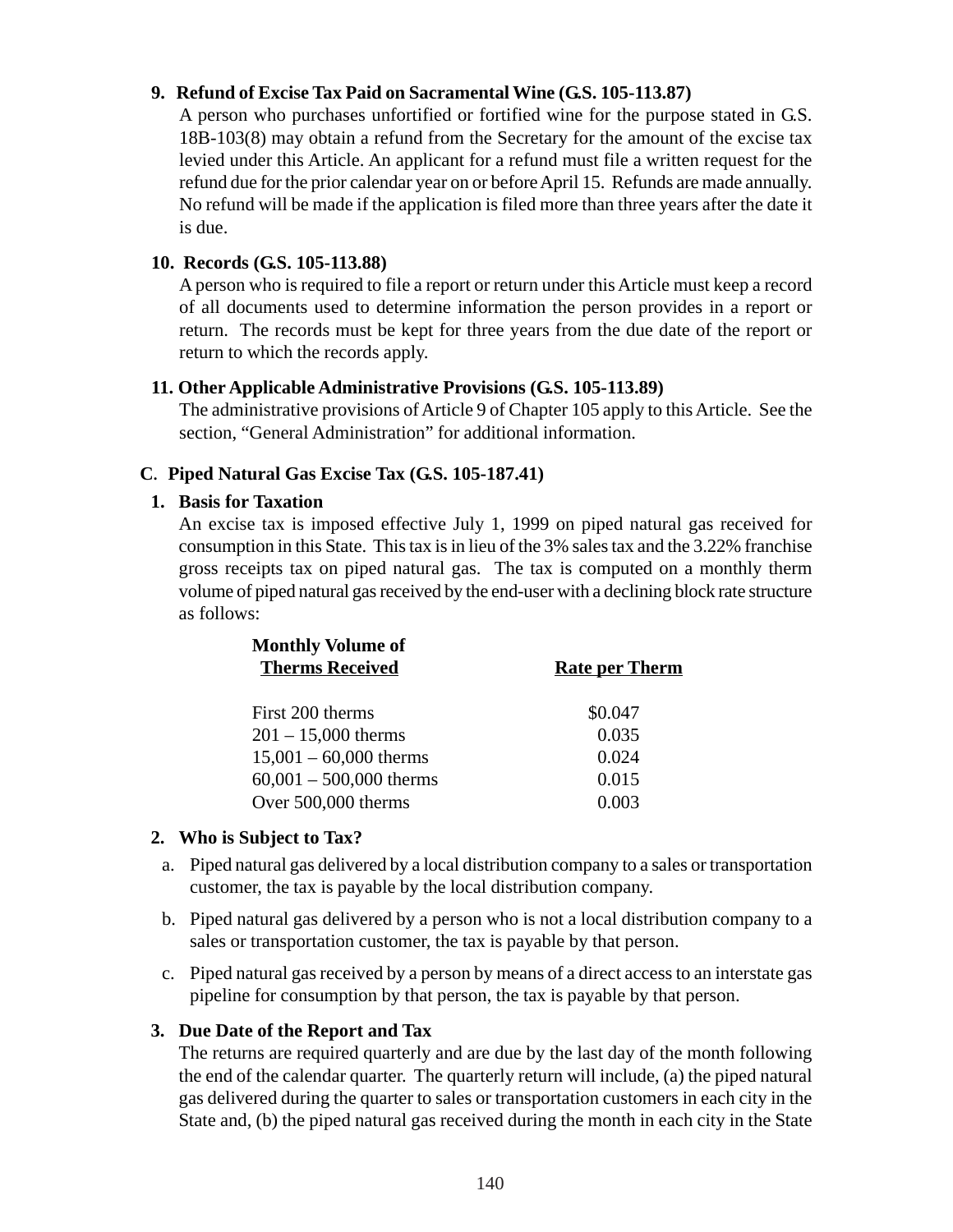by persons who have direct access to an interstate gas pipeline and who receive the gas for their own consumption.

Tax on gas delivered through the end of 2001 is due monthly by the last day of the month that follows the month in which the tax accrues. Payments of tax by EFT are required if the average amount of tax is at least \$20,000 a month. Effective January 1, 2002, a taxpayer must pay the piped natural gas excise tax in accordance with the same schedule by which it pays sales and use tax. A semimonthly payment for the period from the first of the month to the  $15<sup>th</sup>$  day of the month is due by the  $25<sup>th</sup>$  of the month. A semimonthly payment that covers the period from the  $16<sup>th</sup>$  day of the month to the end of the month is due by the  $10<sup>th</sup>$  day of the following month. All semimonthly payments are required to be paid by EFT. The taxpayer is not subject to penalties for a semimonthly or monthly amount due if the taxpayer timely pays at least 95% of the amount due and includes the underpayment with the quarterly return for those semimonthly or monthly payment periods.

### **4. Form Used for Filing**

Form CD-312 is to be used by piped natural gas companies.

### **5. Distribution to Municipalities**

The amount to be distributed to each city will be one-half of the amount of tax attributable to that city for the quarter. Distribution to the cities will be within 75 days after the end of each calendar quarter.

### **6. Credit Against General Business Franchise Tax Imposed by G.S. 105-122 (G.S. 105-122(d1))**

A corporation subject to the excise tax on piped natural gas is also subject to the general business franchise tax. In computing the franchise tax, the corporation is allowed a credit of one-half of the piped natural gas excise tax paid during the taxable year as a credit against the general business franchise tax. The credit is limited to the amount of franchise tax.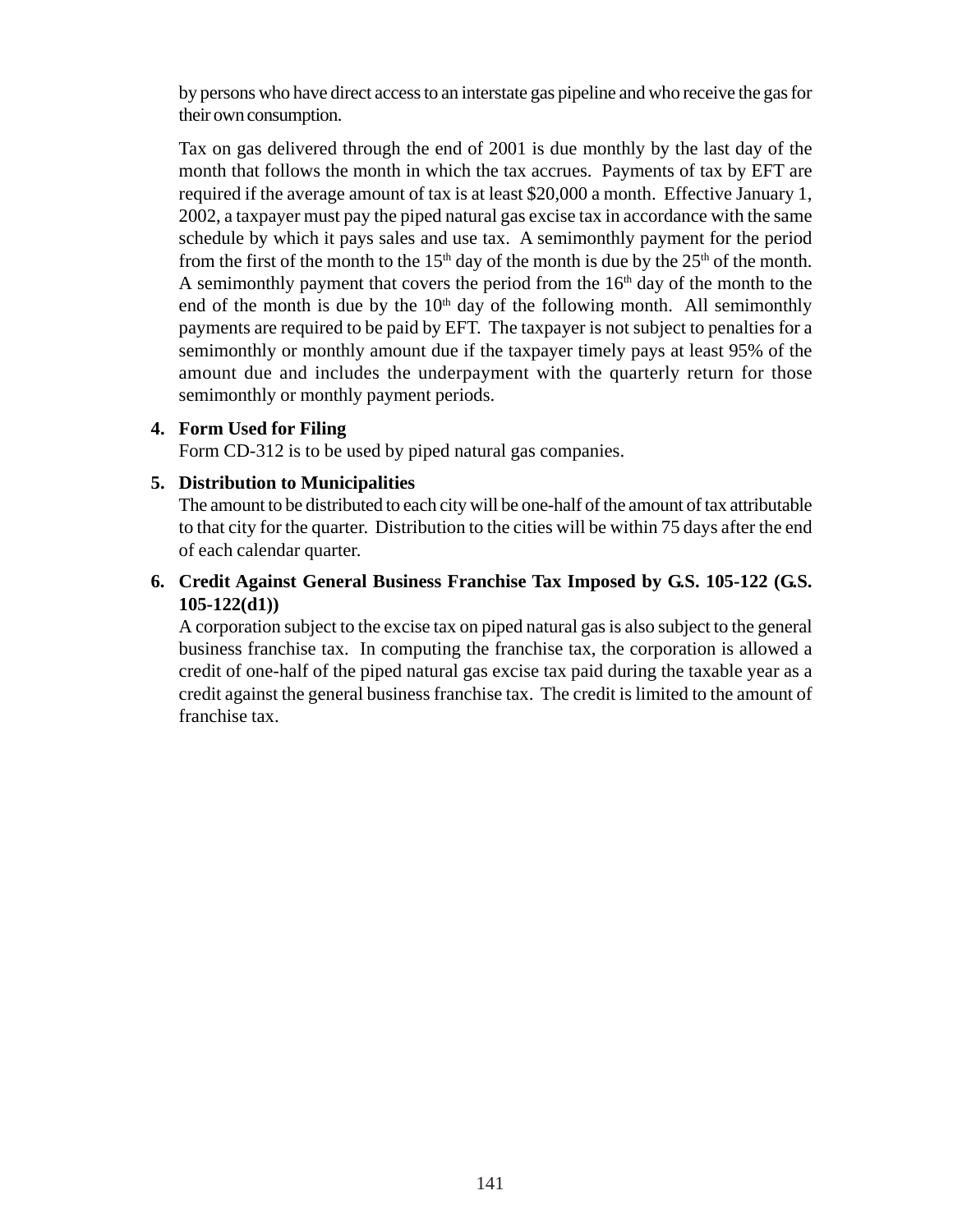### **VI. PRIVILEGE TAXES (Article 2)**

#### **A. General Information (G.S. 105-33)**

#### **1. Scope and Nature (G.S. 105-33)**

State privilege license taxes are imposed for the privilege of carrying on the business, exercising the privilege or doing the act named in Article 2 of the Revenue Laws of North Carolina. These taxes are in addition to any regulatory or qualification requirements to engage in the practice of a profession, business or trade.

#### **2. License Required (G.S. 105-103, G.S. 105-104, G.S. 105-109)**

Before a person may engage in a business, trade or profession for which a license is required under this Article, the person must be licensed by the Department. A license must be displayed conspicuously at the location of the licensed business, trade, or profession. A required license should be applied for (Form B-202A) before beginning business. Licenses issued under G.S. 105-41 are personal privilege licenses and must be issued in the name of the individual with the individual's social security number.

# **3. Tax Year (G.S. 105-33, G.S. 105-104)**

The privilege license tax is an annual tax and is due by July 1 of each year. The license tax is not prorated, instead, the full amount of the license tax is due when a person begins to engage in an activity for which a license is required at any time during the fiscal year, July 1 – June 30. Licenses are renewable annually (Form B-202) by July 1 and no grace period is allowed before penalty accrues.

#### **4. Engaged in More than One Business (G.S. 105-105)**

Where any person, firm, or corporation is engaged in more that one business, trade, employment, or profession that is subject to State license taxes under the provisions of this Article, such persons, firms, or corporations must pay the license tax prescribed in this Article for each separate business, trade, employment, or profession.

#### **5. Penalty (G.S. 105-103, G.S. 105-109, G.S. 105-236)**

It is unlawful to engage in business without obtaining a required privilege license. The penalty for failure to obtain a license is the greater of five dollars (\$5) or five percent (5%) of the tax due for each 30 days or fraction thereof from the time the tax is due until the tax is paid, up to a maximum not to exceed twenty-five percent (25%). The penalty for failure to pay the tax when due is the greater of five dollars (\$5) or ten percent (10%) of the tax due.

The Secretary may collect a tax due under this Article in any manner allowed under Article 9 of Chapter 105. The penalty and provisions of this section for the collection of delinquent license taxes apply to taxes levied by counties, cities, and towns of the State under the authority of this Article, or any other provision of law, in the same manner and to the same extent as they apply to taxes levied by the State.

#### **6. Effect of Change in Name of Firm (G.S. 105-106)**

A firm, partnership, or corporation, will be regarded as continuing when the name of the firm, partnership, or corporation is changed, a new partner is taken in, or one or more partners withdraw from the firm, if any one or more of the partners remain, or if there is change in ownership of less than a majority of the stock.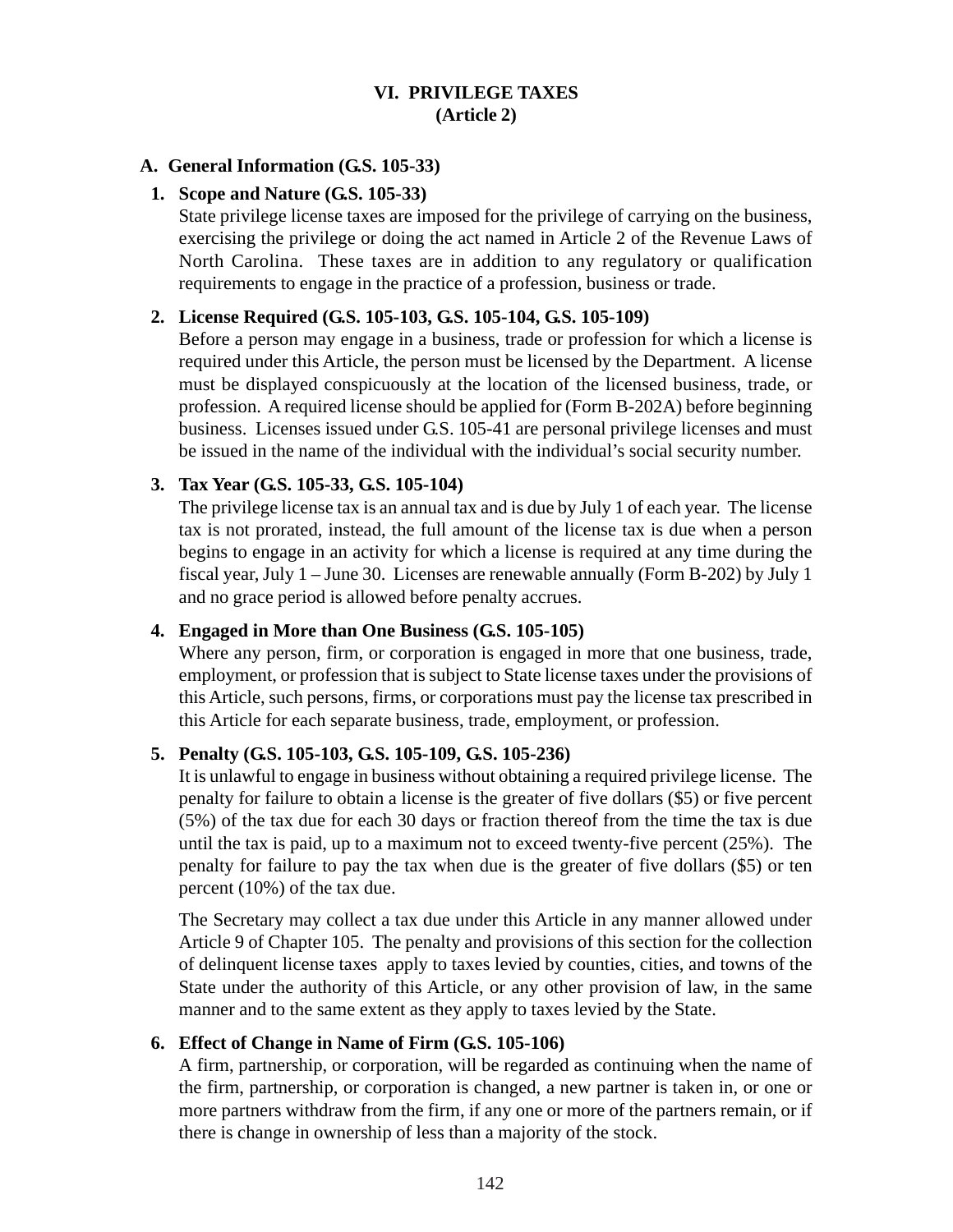# **7. Liability upon Transfer of Business (G.S. 105-33(h))**

A grantee, transferee, or purchaser of any business or property subject to the privilege taxes imposed in this Article must make diligent inquiry as to whether the State tax has been paid. If the business or property has been granted, sold, transferred, or conveyed to an innocent purchaser for value and without notice that the vendor owed or is liable for any of the State taxes imposed under this Article, the property, while in the possession of the innocent purchaser, is not subject to any lien for the taxes.

**8. Property used in a Licensed Business not Exempt from Taxation (G.S. 105-108)** A State license, issued under any of the provisions of this Article will not be construed to exempt the property employed in such licensed business, employment, or profession from other forms of taxation.

### **B. Dances, Athletic Events, Shows, Exhibitions, and Other Entertainment (G.S. 105- 37.1)**

### **1. Scope**

A privilege tax is imposed on the gross receipts of a person who is engaged in any of the following:

- a. Giving, offering, or managing a dance or an athletic contest for which an admission fee in excess of fifty cents  $(50¢)$  is charged.
- b. Giving, offering, or managing a form of amusement or entertainment that is not taxed by another provision of Article 2 of Chapter 105 of the General Statutes and for which an admission is charged.
- c. Exhibiting a performance, show, or exhibition, such as a circus or dog show that is not taxed by another provision of Article 2 of Chapter 105 of the General Statutes.

### **2. Rate and Payment of Tax**

#### **a. Computation**

The privilege tax rate is three percent (3%) of the gross receipts from the activities described above and is computed on the admission price of the amusements, less any federal tax included in the admission price.

Gross receipts taxes are not deducted from the admission price to determine the tax base. (17 NCAC 04B.0302)

A fee charged by a person, firm or corporation engaged in a business taxed under G.S. 105-37.1 for a "membership card" entitling the holder to admission to an amusement is an admission charge subject to the three percent (3%) gross receipts tax. (17 NCAC 04B.0303)

A night club making a charge for both food and entertainment, with sales tax added covering only part of this charge for food, is subject to the three percent (3%) gross receipts tax on the remainder of the charge, and a separate gross receipts report must be filed. (17 NCAC 04B.0304)

The exemption in G. S. 105-40 for the first one thousand dollars (\$1,000) of receipts derived by a civic organization from a dance or another amusement promoted and managed by the organization applies separately to each dance or other amusement. (17 NCAC 04B.0306)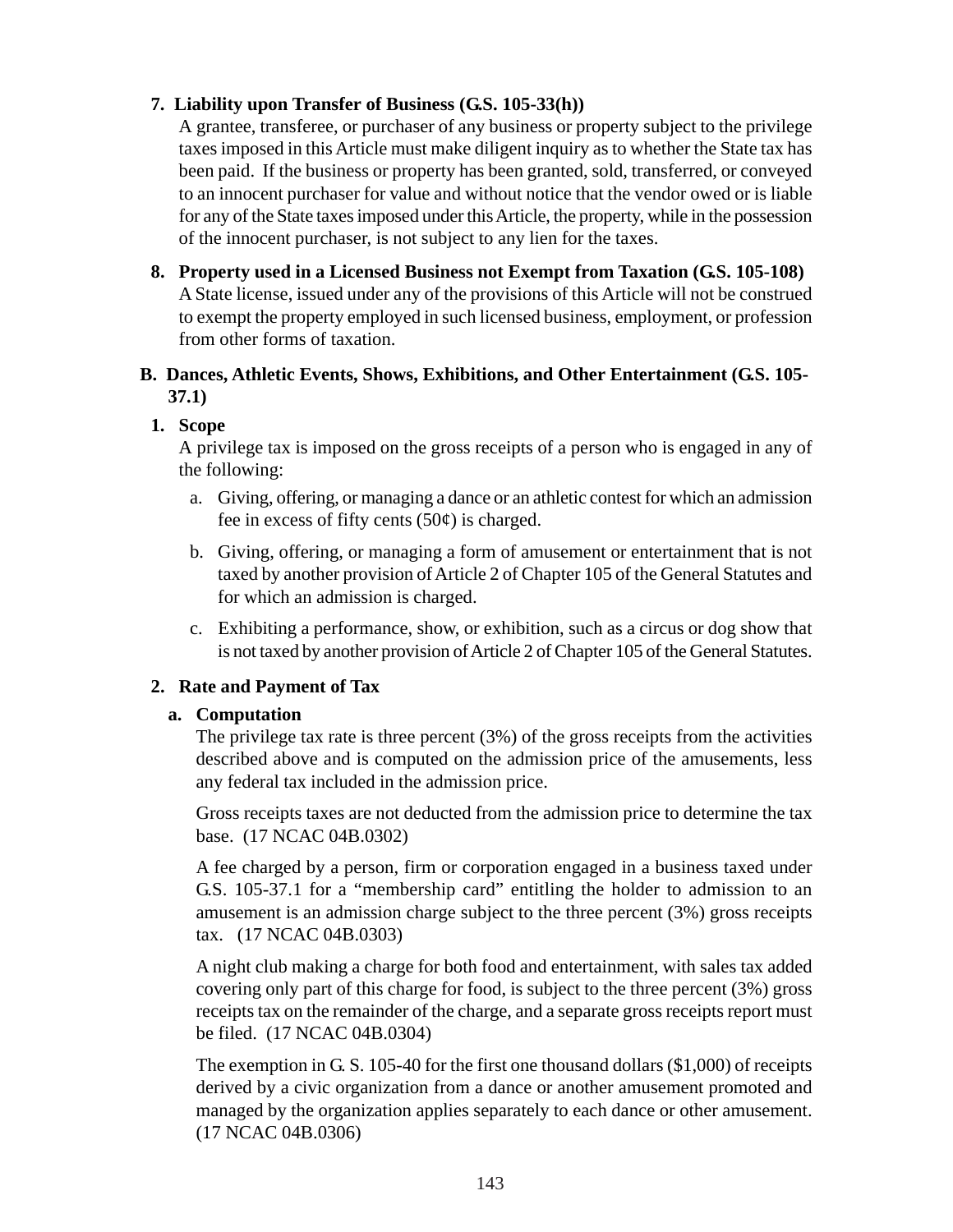A drag strip operation or a go-cart race for which an admission is charged to the spectators is subject to the gross receipts tax imposed under G.S. 105-37.1. If a person operates a drag strip or a go-cart track where spectator fees are not charged, but a fee is charged to individuals for the use of the strip or track for their own entertainment, the fees are not subject to the gross receipts tax. (17 NCAC 04B.0308)

An admission charge to a fishing pier is subject to the gross receipts tax imposed under G.S. 105-37.1 if the charge is for being a spectator on a pier. (17 NCAC 04B.0310)

An admission charge to a horse or dog show is subject to the gross receipts tax imposed under G.S. 105-37.1. (17 NCAC 04B.0311)

A rattlesnake milking exhibition for which an admission fee is charged is subject to the gross receipts tax imposed under G.S. 105-37.1. (17 NCAC 04B.0312)

### **b. Payment**

The gross receipts taxes imposed on amusements must be reported on Form B-205. The tax is due when a return is due. A return is due by the  $10<sup>th</sup>$  day after the end of each month and covers the gross receipts received during the previous month.

### **3. Advance Report**

A person who owns or controls a performance, show or exhibition subject to the tax imposed by this section and who plans to bring the performance to this State from outside the State must file a statement with the Secretary that lists the dates, times, and places of the performance, show or exhibition. The statement must be filed no less than five days before the first performance, show, or exhibition in this State.

### **C. Motion Picture Shows (G.S. 105-38.1)**

#### **1. Scope**

A privilege tax is imposed on the gross receipts of a person who is engaged in the business of operating a motion picture show for which an admission is charged.

#### **2. Rate and Payment of Tax**

The privilege tax is one percent (1%) of the gross receipts from admissions. The tax is due when a return is due. A return is due by the  $10<sup>th</sup>$  day after the end of each month and covers gross receipts received during the previous month.

#### **3. Alternate Basis of Tax**

If a person offers an entertainment or amusement that includes both a motion picture taxable under G.S. 105-38.1 and an entertainment or amusement taxable under G.S. 105-37.1, the tax in that statute applies to the entire gross receipts and the tax levied in this section does not apply.

### **D. Amusements – Certain Exhibitions, Performances, and Entertainment Exempt (G.S. 105-40)**

The following forms of amusements are exempt from the taxes imposed under Article 2 of Chapter 105 of the General Statutes:

1. All exhibitions, performances, and entertainments, except those expressly mentioned in Article 2 as not exempt, produced by local talent exclusively, for the benefit of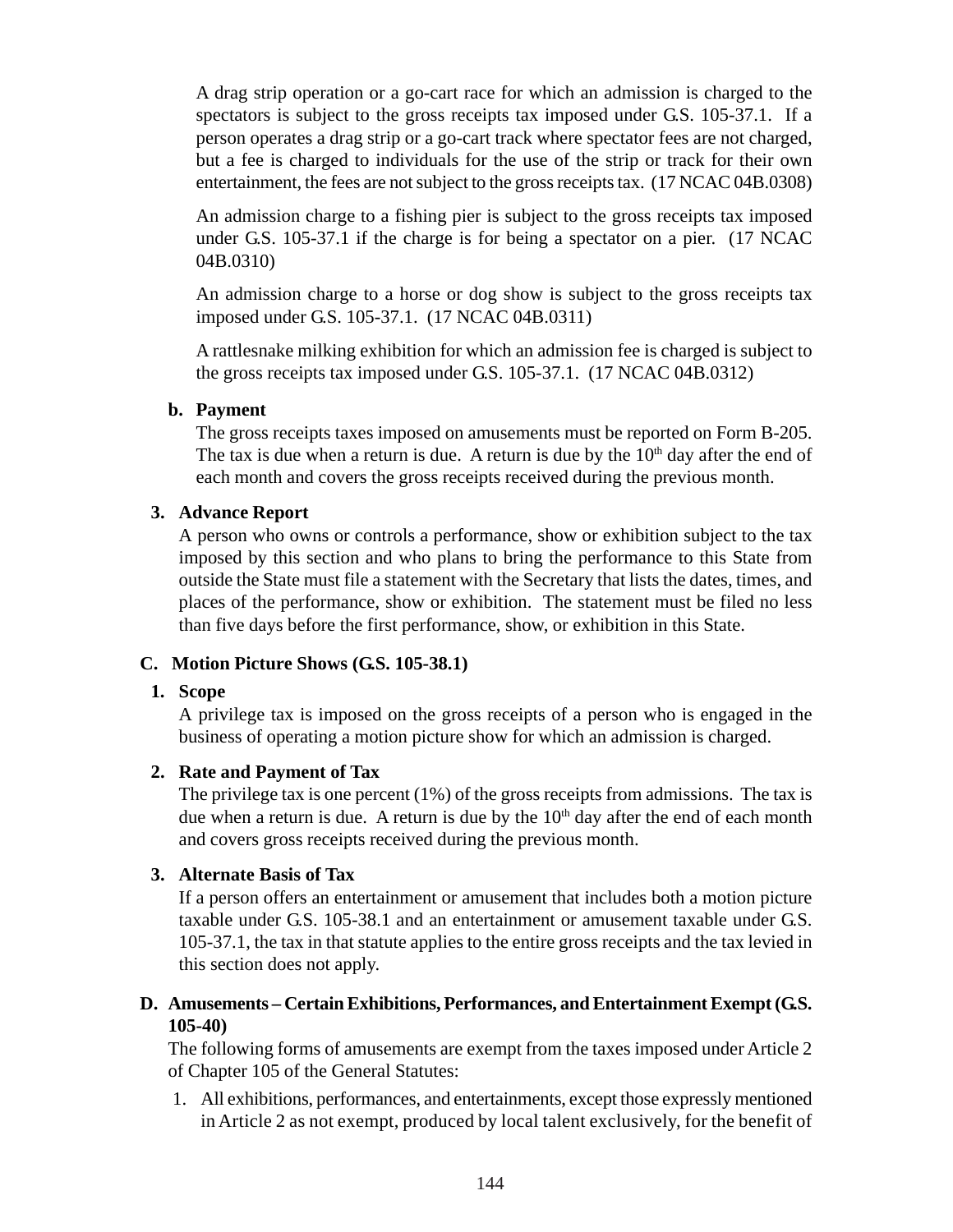religious, charitable, benevolent or educational purposes, as long as no compensation is paid to the local talent.

- 2. The North Carolina Symphony Society, Incorporated, as specified in G.S. 140-10.1.
- 3. All exhibits, shows, attractions, and amusements operated by a society or association organized under the provisions of Chapter 106 of the General Statutes where the society or association has obtained a permit from the Secretary to operate without the payment of taxes under Article 2.
- 4. All outdoor historical dramas, as specified in Article 19C of Chapter 143 of the General Statutes.
- 5. All elementary and secondary school athletic contests, dances, and other amusements.
- 6. The first one thousand dollars (\$1,000) of gross receipts derived from dances and other amusements *actually promoted and managed* by civic organizations when the entire proceeds of the dances or other amusements are used exclusively for civic and charitable purposes of the organizations and not to defray the expenses of the organization conducting the dance or amusement. The exemption applies separately to each dance or other amusement (17 NCAC 04B.0306). The mere sponsorship of a dance or another amusement by a civic or fraternal organization does not exempt the dance or other amusement, because the exemption applies only when the dance or amusement is *actually managed and conducted* by the civic or fraternal organization.
- 7. All dances, motion picture shows, and other amusements promoted and managed by a qualifying corporation that operates a center for the performing and visual arts if the dance or other amusement is held at the center. "Qualifying corporation" means a corporation that is exempt from income tax under G.S.  $105-130.11(a)(3)$ . "Center for the performing and visual arts" means a facility, having a fixed location, that provides space for dramatic performances, studios, classrooms, and similar accommodations to organized arts groups and individual artists. This exemption does not apply to athletic events.
- 8. A person that is exempt from income tax under Article 4 of Chapter 105 and is engaged in the business of operating a teen center. A "teen center" is a fixed facility whose primary purpose is to provide recreational activities, dramatic performances, dances, and other amusements exclusively for teenagers.
- 9. All entertainment or amusements offered or given on the Cherokee Indian reservation when the person giving, offering, or managing the entertainment or amusement is authorized to do business on the reservation and pays the tribal gross receipts levy to the tribal council.
- 10. Arts festivals held by a person that is exempt from income tax under Article 4 of Chapter 105 and that meets the following conditions:
	- a. The person holds no more than two arts festivals during a calendar year.
	- b. Each of the person's arts festivals last no more than seven days.
	- c. The arts festivals are held outdoors on public property and involve a variety of exhibitions, entertainments, and activities.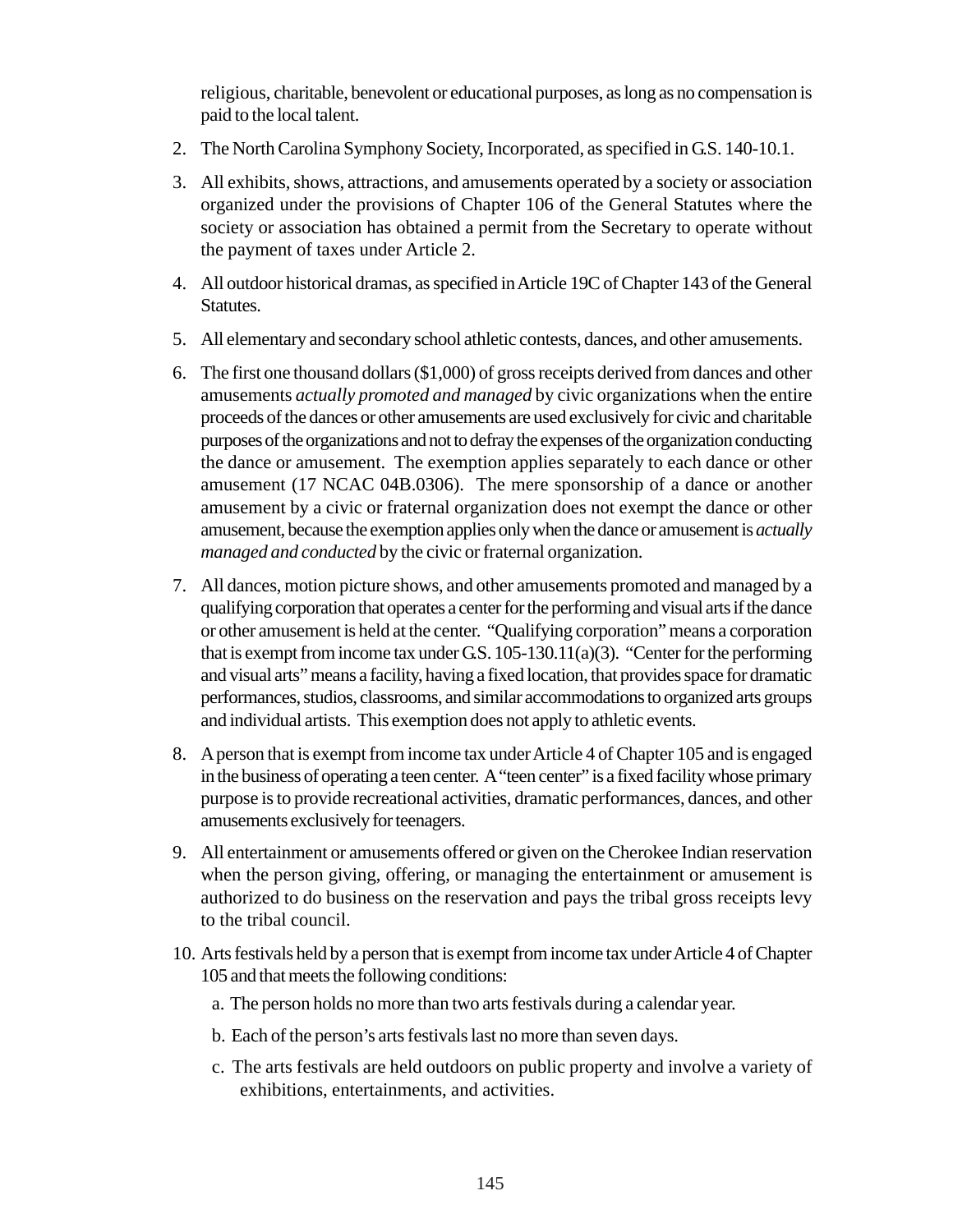- 11. Community festivals held by a person who is exempt from income tax under Article 4 of Chapter 105 and that meets all of the following conditions:
	- a. The person holds no more than one community festival during a calendar year.
	- b. The community festival lasts no more than seven days.
	- c. The community festival involves a variety of exhibitions, entertainments, and activities, the majority of which are held outdoors and are open to the public.
- 12. An admission charge to a fishing pier is not subject to the tax if the charge is for fishing on the pier. (17 NCAC 04B.0310)

### **E. Attorneys-at-law and Other Professionals (G.S. 105-41)**

Every individual in this State who practices a profession or engages in a business and is included in the following list must obtain a statewide license for the privilege of practicing the profession or engaging in the business from the Secretary. A license required by this section is not transferable to another person. The tax for each license is fifty dollars (\$50.00).

#### **1. Professions and/or businesses requiring a privilege license:**

a. An attorney-at-law.

Effective July 1, 2003, in addition to the tax, an attorney may make a voluntary contribution of \$50.00 to the North Carolina Public Financing Fund established by G.S. 163-278.63 to support a nonpartisan court system. Payment of the contribution is not required, is not considered part of the tax owed, and is not subject to penalties and interest.

b. A physician, a veterinarian, a surgeon, an osteopath, a chiropractor, a chiropodist, a dentist, an ophthalmologist, an optician, an optometrist, or another person who practices a professional art of healing.

G.S. 90-236 states that "fitting glasses on the face" constitutes practicing as a dispensing optician. Therefore, dispensing opticians fitting frames to customers' faces, and making adjustments thereto, are subject to optician's privilege license tax. (17 NCAC 04B.0609)

A physical therapist who independently applies physical therapy for a reward is practicing the art of healing and are therefore subject to privilege license. (17 NCAC 04B.0610)

A psychologist who engages in the art of healing for a fee or reward is subject to privilege license. The psychologist license is not levied on the practice of psychology, as such, but on persons engaged in the art of healing which does include psychologists if they engage in such activity. (17 NCAC 04B.0614)

In addition to the regulatory license issued by the State Board of Medical Examiners, a practicing physician shall apply for and obtain from the Secretary of Revenue a statewide physician privilege license. Varying situations involving a physician and the applicability of the physician privilege license tax for these situations are as follows: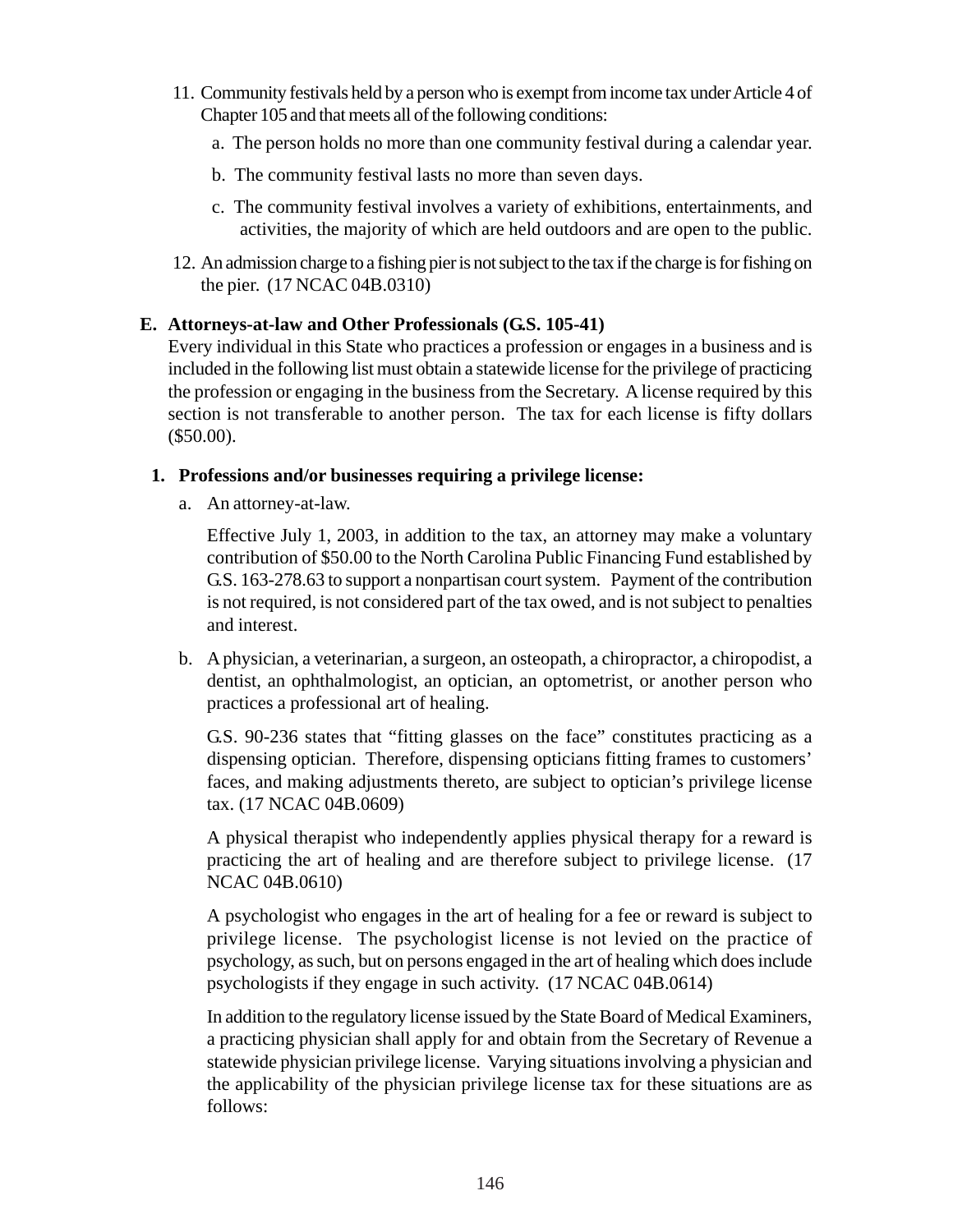- i. A physician in private practice, either exclusively or partially, is subject to the physician privilege license tax;
- ii. A physician practicing his profession and compensated in part from a fund or "pool" derived in part or in full from fees charged for his services is subject to the physician privilege license tax notwithstanding the fact that some of his compensation may also come from appropriations, grants, business income (income from a "business" in the non-professional sense; for example, a physician employed by an industrial plant to attend its industrial employees at its plant), or other "non-fee" sources.
- c. A professional engineer, as defined in G.S. 89C-3.
- d. A registered land surveyor, as defined in G.S. 89C-3.
- e. An architect, including any architect employed by another architect, who renders architectural services.
- f. A landscape architect, including any architect employed by another architect, who renders architectural services.
- g. A photographer, a canvasser for any photographer, or an agent of a photographer in transmitting photographs to be copied, enlarged, or colored. A licensed photographer having a located place of business in this State is liable for the license tax on each agent or solicitor employed by the photographer for soliciting business.
- h. A real estate broker or a real estate salesman, as defined in G.S. 93A-2. A real estate broker or a real estate salesman who is also a real estate appraiser is required to obtain only one license under this section to cover both activities.
- i. A real estate appraiser, as defined in G.S. 93E-1-4. A real estate appraiser who is also a real estate broker or a real estate salesman is required to obtain only one license under this section to cover both activities.
- j. A person who solicits or negotiates loans on real estate as agent for another for a commission, brokerage, or other compensation.
- k. A mortician or embalmer licensed under G.S. 90-210.25.
- l. Public practice of accounting:

Every person engaged in the public practice of accounting as a principal, or as a manager of the business of public accountant, shall pay for such license fifty dollars (\$50.00), and in addition, shall pay a license tax of twelve dollars and fifty cents (\$12.50) for each person employed who is engaged in the capacity of supervising or handling the work of auditing, devising or installing systems of accounts.

A bookkeeper who acts as an independent contractor preparing tax returns for small business firms, as well as individuals, and charges for his services, is subject to accountant's privilege license, as such work requires training and skill in accounting. Also, an independent contractor who prepares income tax returns, other than the simplified individual returns, and charges for such work, is subject to accountant's privilege license. (17 NCAC 04B.0603)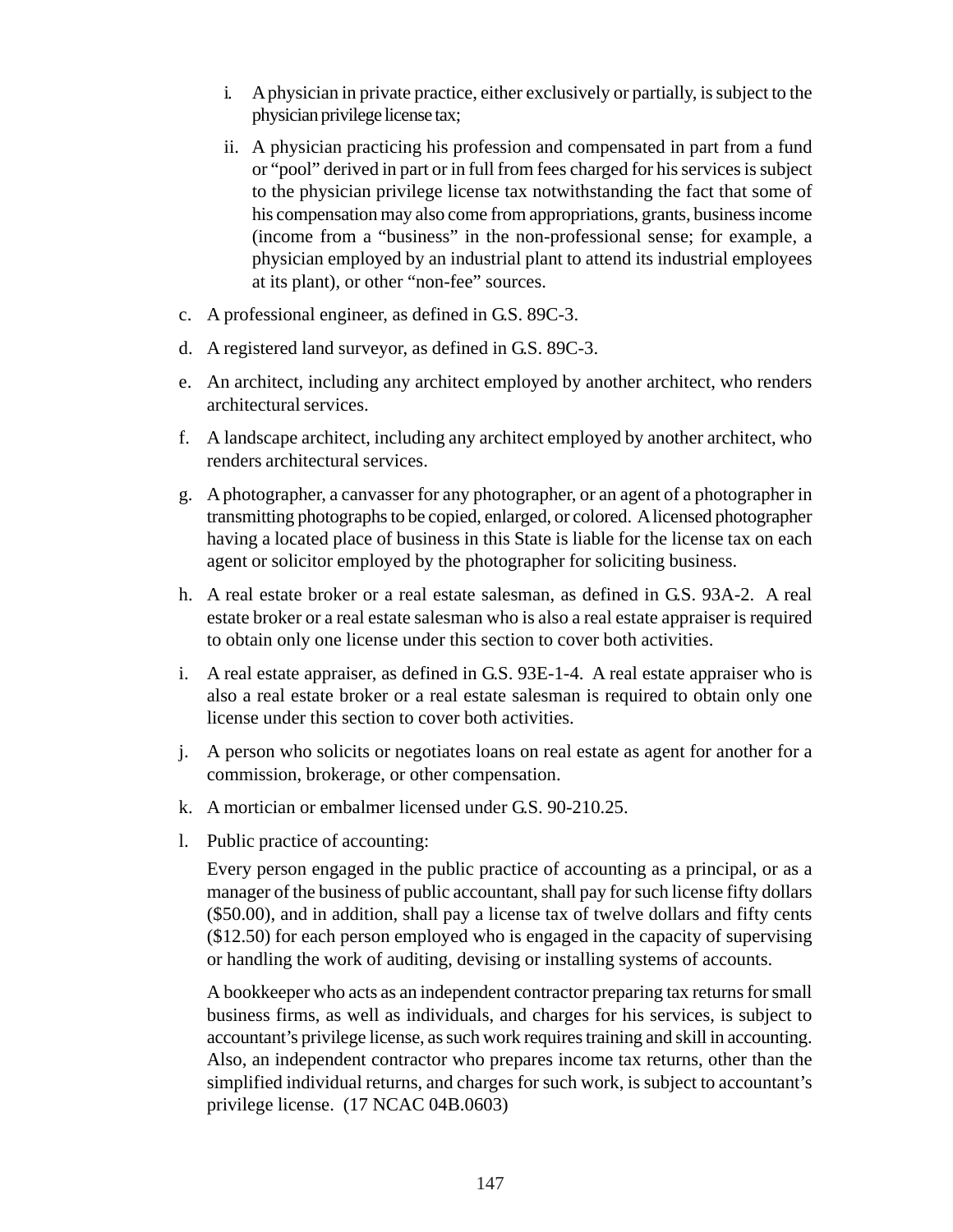G.S. 105-41 is purely a revenue measure and does not purport to be a regulatory measure. Certified public accountants have written into their statute a provision limiting the issuance of CPA privilege licenses to applicants who are duly licensed by their regulatory body, but this is not true with respect to other professions covered by G.S. 105-41, nor to accountants who are not certified public accountants as defined in said regulatory laws. (17 NCAC 04B.0603)

### **2. Persons exempt from the tax**

The following persons are exempt from the tax:

- a. A person who is at least seventy-five (75) years old.
- b. A person practicing the professional art of healing for a fee or reward, if the person is an adherent of an established church or religious organization and confines the healing practice to prayer or spiritual means.
- c. A blind person engaging in a trade or profession as a sole proprietor. A "blind person" means any person who is totally blind or whose central visual acuity does not exceed 20/200 in the better eye with correcting lenses, or field subtends an angle no greater than 20 degrees. This exemption does not extend to any sole proprietor who permits more than one person other than the proprietor to work regularly in connection with the trade or profession for remuneration or recompense of any kind, unless the other person in excess of one so remunerated is a blind person.
- d. A physician employed exclusively by the federal, state or local government(s) and not holding himself/herself out to the public and does not share in the fees paid. (17 NCAC 04B.0612)
- e. A physician practicing his/her profession but wholly compensated from appropriations, grants, business income (income from a "business" in the nonprofessional sense; for example, a physician employed by an industrial plant to attend its industrial employees at it plant), or from sources other than funds generated by fees charged for his/her services. (17 NCAC 04B.0611)
- f. A physician licensed by the State Board of Medical Examiners but not performing duties appropriate to his/her profession; for example, is the head of a State agency and has no medical practice). (17 NCAC 04B.0611)
- g. A physical therapist who works only under the orders and direction of registered physicians and does not attempt to diagnose and independently apply physical therapy. (17 NCAC 04B.0610)
- h. A masseur or masseuse. (17 NCAC 04B.0608)
- i. A person employed by an architect as a draftsman only, and fees paid for his services are not for architectural services rendered. (17 NCAC 04B.0605)
- j. A person who sells grave plots only, even though a deed is given. (17 NCAC 04B.0606)
- k. A land surveyor employed by a civil engineer who does not both survey the area and draw the description. (17 NCAC 04B.0607)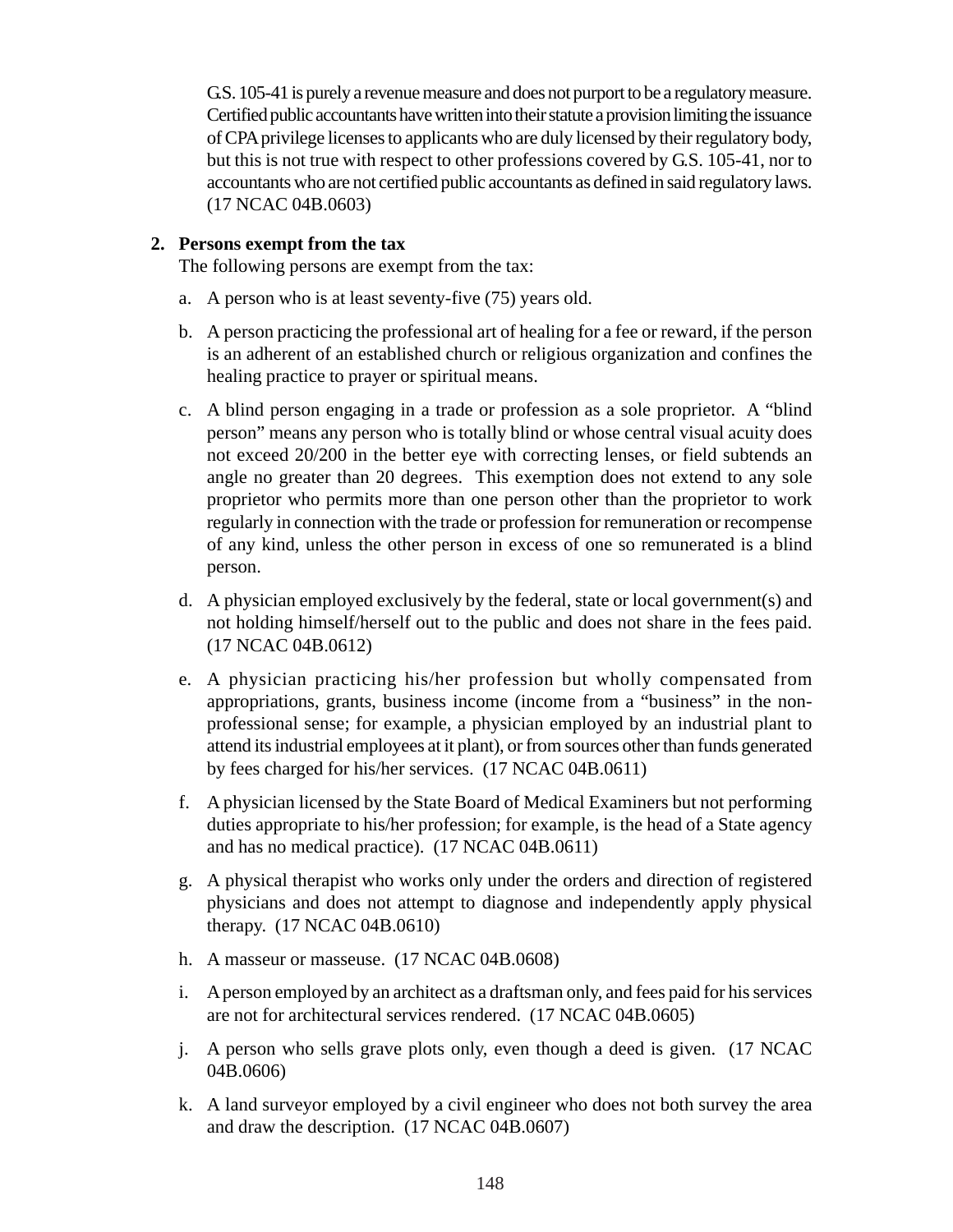### **3. Licenses**

Licenses issued under this section are issued as personal privilege licenses and will not be issued in the name of a firm or corporation. If any person engages in more than one of the activities for which a privilege tax is levied by this section, the person is liable for a privilege tax with respect to each activity engaged in.

Counties and cities may not levy any license tax on the business or professions taxed under this section.

Obtaining a license required by this Article does not of itself authorize the practice of a profession, business, or trade for which a State qualification license is required.

### **F. Installment Paper Dealers (G.S. 105-83)**

### **1. Basis for Taxation**

Every person engaged in the business of dealing in, buying, or discounting installment paper, notes, bonds, contracts, or evidences of debt, where at the time of or in connection with the execution of said instruments, a lien is reserved or taken upon personal property located in this State to secure the payment of such obligations, is subject to the installment paper dealers tax. The primary factors in determining liability are: (a) three party transactions, (b) obligations concerning personal property and (c) liens reserved upon personal property in this State to secure payment of such obligations.

Example: A motor vehicle dealer sells an automobile (personal property) and accepts a retail installment contract from the customer. A lien is reserved on the title of the vehicle. The dealer sells or assigns the retail installment contract to a third party. The purchaser of the retail installment contract from the dealer is liable for the installment paper dealers' tax.

### **2. Additional Tax and Reports (17 NCAC 04B.2903 & .2904)**

Form B-203, Installment Paper Dealer Quarterly Report, is used to remit the tax at the rate of .277 percent of the total face value of paper subject to the tax. Face value is normally the amount financed, excluding finance charges. The quarterly report, with remittance, is due no later than the twentieth day of January, April, July and October of each year.

### **3. Nonresident Engaged in Business (17 NCAC 04B.2905)**

This tax is not imposed on the business of dealing in, buying and/or discounting installment paper which is engaged in exclusively in a foreign state. When any of the activity incident to such business occurs in North Carolina, the tax applies. Such activities include the promotion and solicitation of such business by employees or agents within this State, whether or not the transfer of such paper is consummated in this State.

### **4. Liability for Direct Loans (17 NCAC 04B.2902)**

A person who is engaged in the business of making direct loans (two party transactions) and also purchases installment paper (three party transactions) is subject to both the tax on installment paper dealers (G.S. 105-83) and the tax on loan agencies (G.S. 105- 88).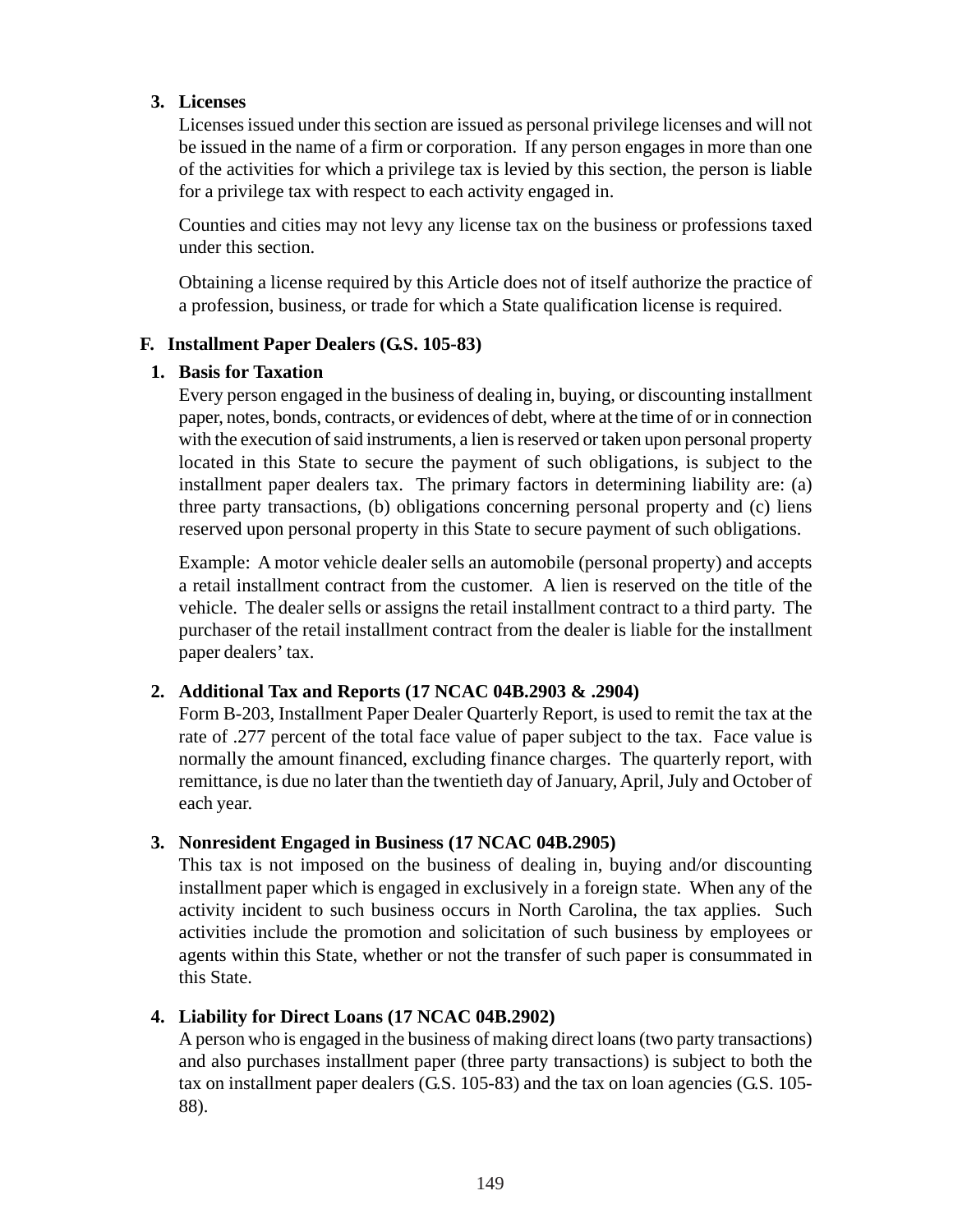### **G. Loan Agencies or Brokers, including Pawnbrokers and Check Cashers (G.S. 105- 88)**

### **1. Privilege Tax**

An annual privilege tax of two hundred and fifty dollars (\$250.00) is levied on every person, firm, or corporation engaged in any of the following businesses for each location at which the business is conducted:

- a. The business of making loans or lending money, accepting liens on, or contracts of assignments of, salaries or wages, or any part thereof, or other security or evidence of debt for repayment of such loans in installment payment or otherwise.
- b. The business of check cashing regulated under Article 22 of Chapter 53 of the General Statutes.
- c. The business of pawnbroker regulated under Chapter 91A of the General Statutes.

### **2. Real Estate Loans - Loaning Own Funds**

A person who, as agent, engages in the business of negotiating real estate loans using funds belonging to his loan correspondents is subject to real estate license under G.S. 105-41. A person making real estate loans in his own name with his own funds and selling those loans to insurance companies and other loan investment companies is subject to loan agency license under G.S. 105-88 unless meeting the exemption described below. A person engaging in both activities is subject to both licenses. (17 NCAC 04B.3301)

### **3. Real Estate Loans - Personal Property Collateral**

A person who negotiates real estate loans for others and also includes as part of the collateral mortgages on automobiles or other personal property is subject to loan agency license under G.S. 105-88 and real estate license under G.S. 105-41. (17 NCAC 04B.3302)

#### **4. Loan Statement Required**

At the time of making any such loan, the person, or officer of the firm or corporation making the loan, must give to the borrower in writing in convenient form a statement showing the amount received by the borrower, the amount to be paid back by the borrower, the time in which the amount is to be paid, and the rate of interest and discount agreed upon.

#### **5. Exempt Entities**

G.S. 105-88 does not apply to banks, industrial banks, trust companies, savings and loan associations, cooperative credit unions, the business of negotiating loans on real estate as described in G.S. 105-41, or insurance premium finance companies licensed under Article 35 of Chapter 58 of the General Statutes.

#### **6. Noncompliance with G.S. 105-88**

A loan made by a person who does not comply with G.S. 105-88 is not collectible at law under G.S. 105-269.13.

### **H. Banks (G.S. 105-102.3)**

**1. Scope**

An annual privilege tax is imposed upon every bank or banking association, including each national banking association, that is operating in this State as a commercial bank,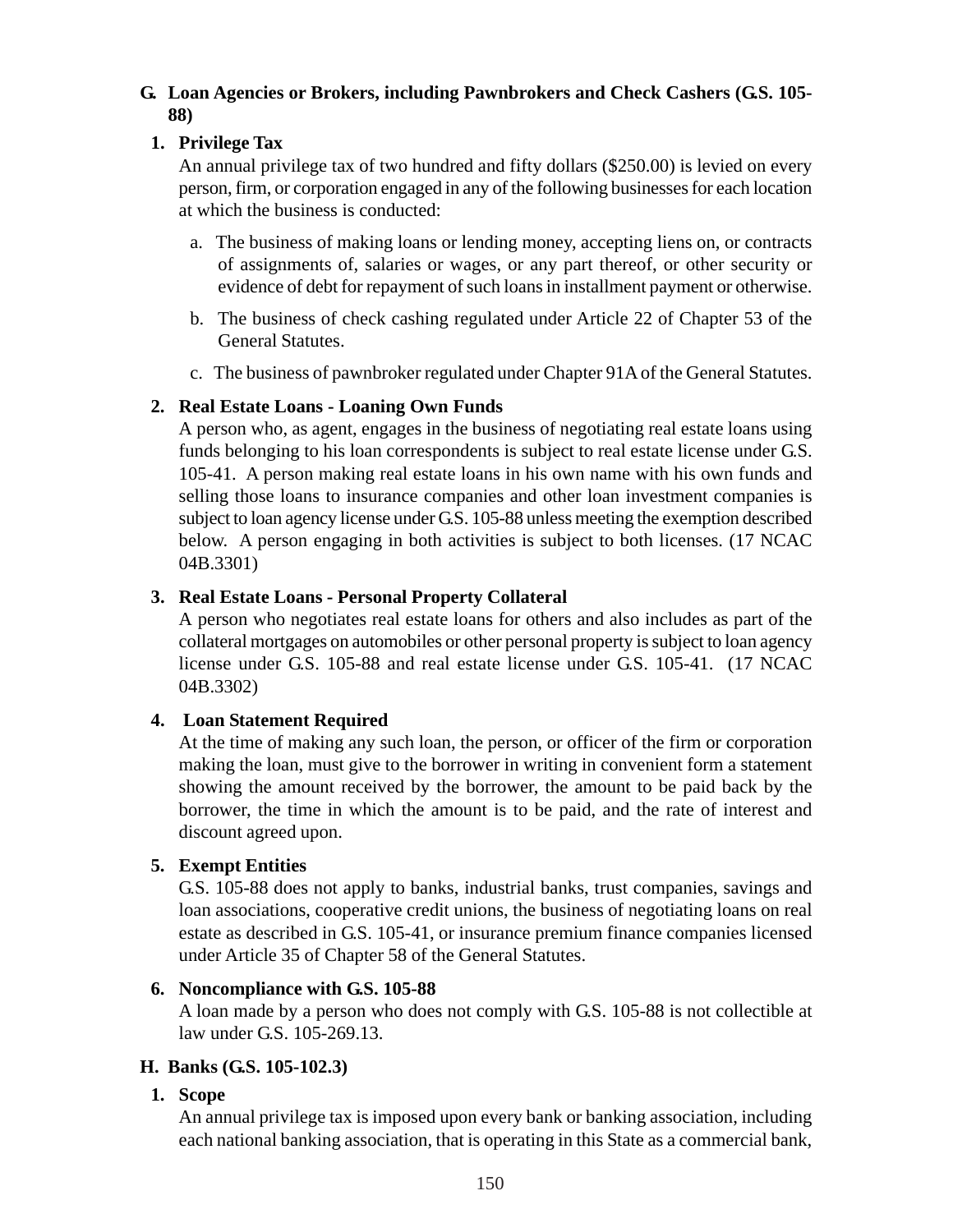an industrial bank, a savings bank created other than under Chapter 54B or 54C of the General Statutes or the Home Owners' Loan Act of 1933 (12 U.S.C. §§ 1461-68), a trust company, or any combination of such facilities or services. The annual privilege tax applies whether such bank or banking association, hereinafter referred to as a bank or banks, is organized, under the laws of the United States or the laws of North Carolina, in the corporate form or in some other form of business organization.

### **2. Report, Tax Basis and Tax Rate**

A report and the privilege tax are due by the first day of July of each year on forms provided by the Secretary. The tax rate is thirty dollars (\$30.00) for each one million dollars (\$1,000,000) or fractional part thereof of total assets held as provided. The assets upon which the tax is levied is determined by averaging the total assets shown in the four quarterly call reports of condition (consolidating domestic subsidiaries) for the preceding calendar year as required by bank regulatory authorities. If a bank has been in operation less than a calendar year, then the assets upon which the tax is levied is determined by multiplying the average of the total assets by a fraction, the denominator of which is 365 and the numerator of which is the number of days of operation.

# **3. International Banking Facility**

If a bank operates an international banking facility, as defined in G.S. 105-130.5(b)(13), the assets upon which the tax is levied will be reduced by the average amount for the taxable year of all assets of the international banking facility which are employed outside the United States, as computed pursuant to G.S. 105-130.5(b)(13)c.

### **4. Multistate Operations**

For an out-of-state bank with one or more branches in this State, or for an in-state bank with one or more branches outside this State, the assets of the out-of-state bank or of the in-state bank upon which the tax is levied will be reduced by the average amount for the taxable year of all assets of the out-of-state bank or of the in-state bank which are employed outside this State. The tax imposed in this section will be for the privilege of carrying on the businesses herein defined on a statewide basis regardless of the number of places or locations of business within the State.

### **I. Publishers of Newsprint Publications (G.S. 105-102.6)**

### **1. Scope**

Publishers of newsprint publications are encouraged to use newsprint that contains recycled content. Any publisher as defined in G.S. 105-102.6(a)(4) who does not meet the State's minimum recycled content percentage is subject to a privilege tax on the tonnage consumed that is below the required minimum.

### **2. Minimum Recycled Content Percentage**

The State's minimum recycled content percentage of newsprint consumed by a publisher is thirty-five percent (35%) through December 31, 2004. The percentage increases to forty percent (40%) effective January 1, 2005.

### **3. Recycling Program Partial Credit**

A publisher who has developed and operated or contracts for the operation of a newspaper or magazine recycling program will receive partial credit toward the recycled content percentage requirements on the basis of one ton of credit toward its taxable total recycled content tonnage for each ton of recycling tonnage.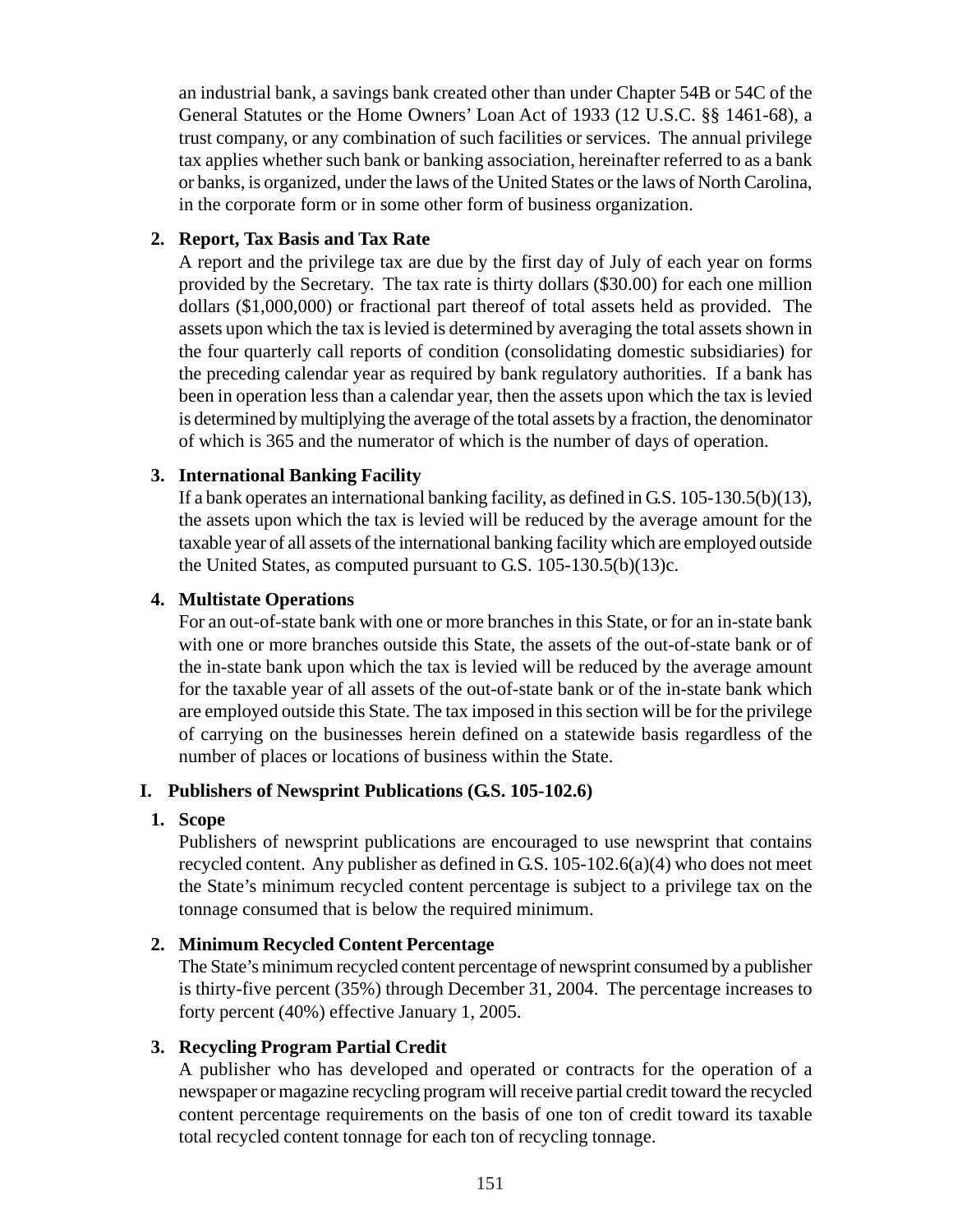# **4. Tax Reporting Number, Tax Report, and Tax**

Every publisher must apply for and obtain from the Secretary a newsprint publisher tax reporting number. The State assigns a tax reporting number identical to the publisher's federal employer identification number for State reporting purposes.

Every publisher must file an annual report on Form B-302 with the Secretary by January 31 of each year. The report must include all the information required by statute for the preceding calendar year.

In addition, each publisher whose recycled content percentage for a calendar year is less than the applicable minimum recycled content percentage must pay a tax of fifteen dollars (\$15.00) on each ton by which the required minimum recycled content tonnage exceeds the publisher's recycled content tonnage consumed. This tax is due when the report is filed.

### **5. Exemption**

Each publisher is allowed an exemption of otherwise taxable tonnage to the extent the amount being exempted is attributable solely to the publisher's inability to obtain sufficient recycled content newsprint because

- a. Recycled content newsprint was not available at a price comparable to the price of virgin newsprint;
- b. Recycled content newsprint of a quality comparable to virgin newsprint was not available; or
- c. Recycled content newsprint was not available within a reasonable period of time during the reporting period.

Each publisher claiming the exemption must provide all the information required by statute to the Secretary.

### **6. Use of Proceeds**

The Secretary must, on or before April 15 of each year, credit the net proceeds of the tax imposed by G.S. 105-102.6 to the Solid Waste Management Trust Fund created in G.S. 130A-309.12.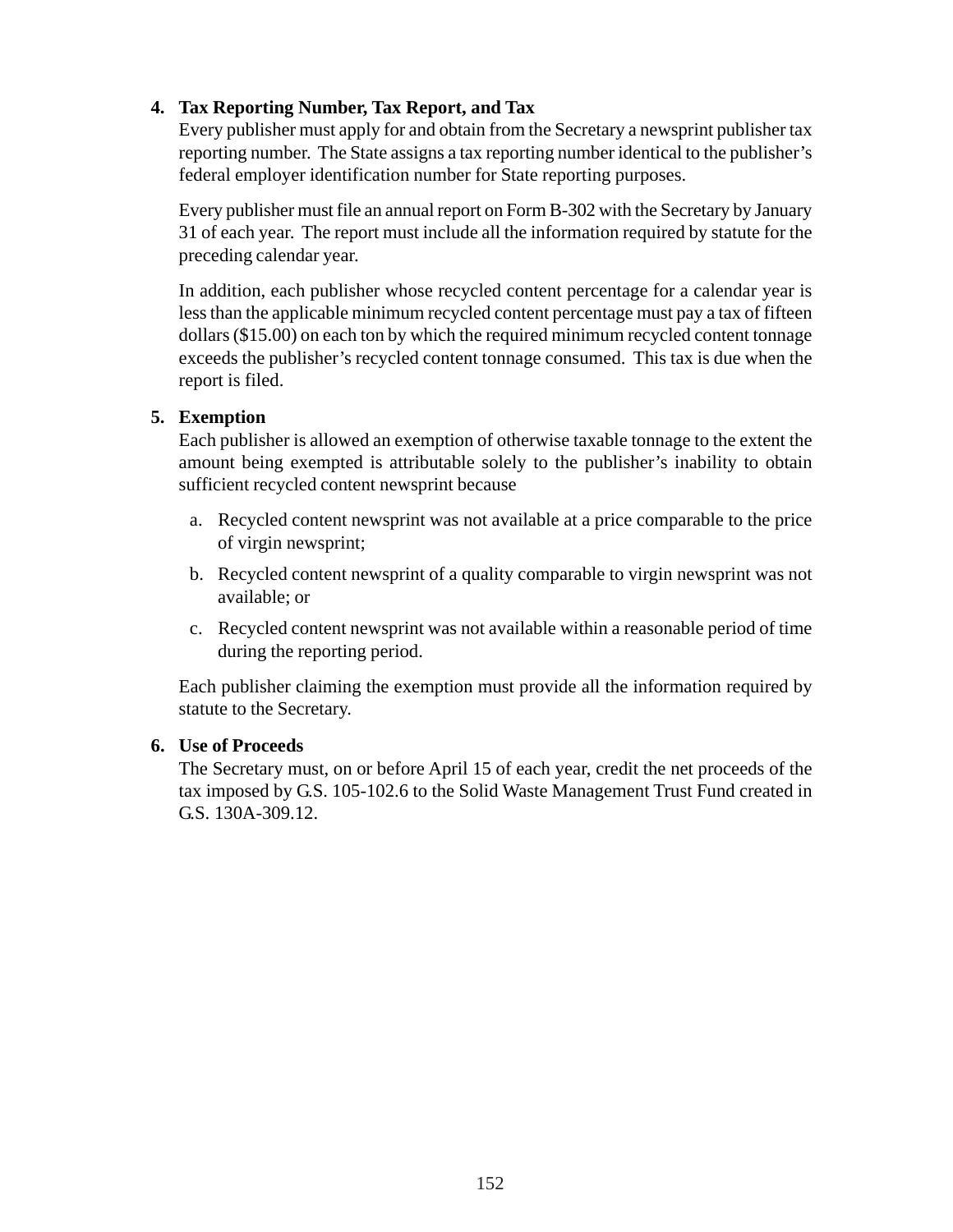### **VII. INSURANCE PREMIUM TAX (Article 8B)**

### **A. General Information (G.S. 105-228.5, G.S. 105-228.8)**

North Carolina levies several types of insurance premium tax upon insurers, both domestic and foreign, for the privilege of engaging in insurance business. Foreign insurers are subject to retaliatory provisions.

#### **B. Insurance Companies Subject to the Tax (G.S. 105-228.5)**

Article 65 corporations (hospital, medical, and dental service corporations), health maintenance organizations, insurers and self-insurers are subject to various types of insurance premium tax.

### **C. Tax Basis (G.S. 105-228.5)**

The tax imposed on an insurer shall be measured by gross premiums from business done in this State during the calendar year. Finance charges are included in gross premiums. When insurers are ordered by the Department of Insurance to establish escrow accounts of possible premium overcharges, reductions in gross premiums are allowed after any refunds have been paid to insureds, not when the escrows are established.

### **D. Types of Tax and Charges (G.S. 105-228.5, G.S. 58-84-1, G.S. 58-6-25)**

There are several types of insurance premium tax applied, according to the type of insurance company and the type of insurance written. Gross and Retaliatory Premium Tax, Additional Statewide Fire and Lightning Tax, and Additional Local Fire and Lightning Tax are types of insurance premium tax reported. Tax rates, according to the type of insurance written, apply to each type of tax. Printed returns are generated from a computer program provided by the NC Department of Revenue. Printed returns and the completed diskette provided by the Department must be submitted. Other sources of the computer program, if used, must obtain prior approval.

Insurers, Article 65 corporations, health maintenance organizations, and self-insurers are required to pay an Insurance Regulatory Charge in addition to all other fees and taxes. For insurers and self-insurers, the Insurance Regulatory Charge is a percentage of the gross premium tax liability, exclusive of any additional taxes imposed by G.S. 105- 228.8, any credits allowed under G.S. 105-228.5A or G.S. 97-133(a), and any other credits allowed under Chapter 105 of the General Statutes, for the taxable year. For Article 65 corporations and health maintenance organizations, the Insurance Regulatory Charge is a percentage of a presumed tax liability for the year calculated as if the corporation or organization were an insurer providing health insurance. The same exclusions apply for Article 65 corporations and health maintenance organizations that apply for insurers and self-insurers.

# **E. Tax Rates and Charges (G.S. 105-228.5, G.S. 58-6-25)**

Tax rates and charges are as follows: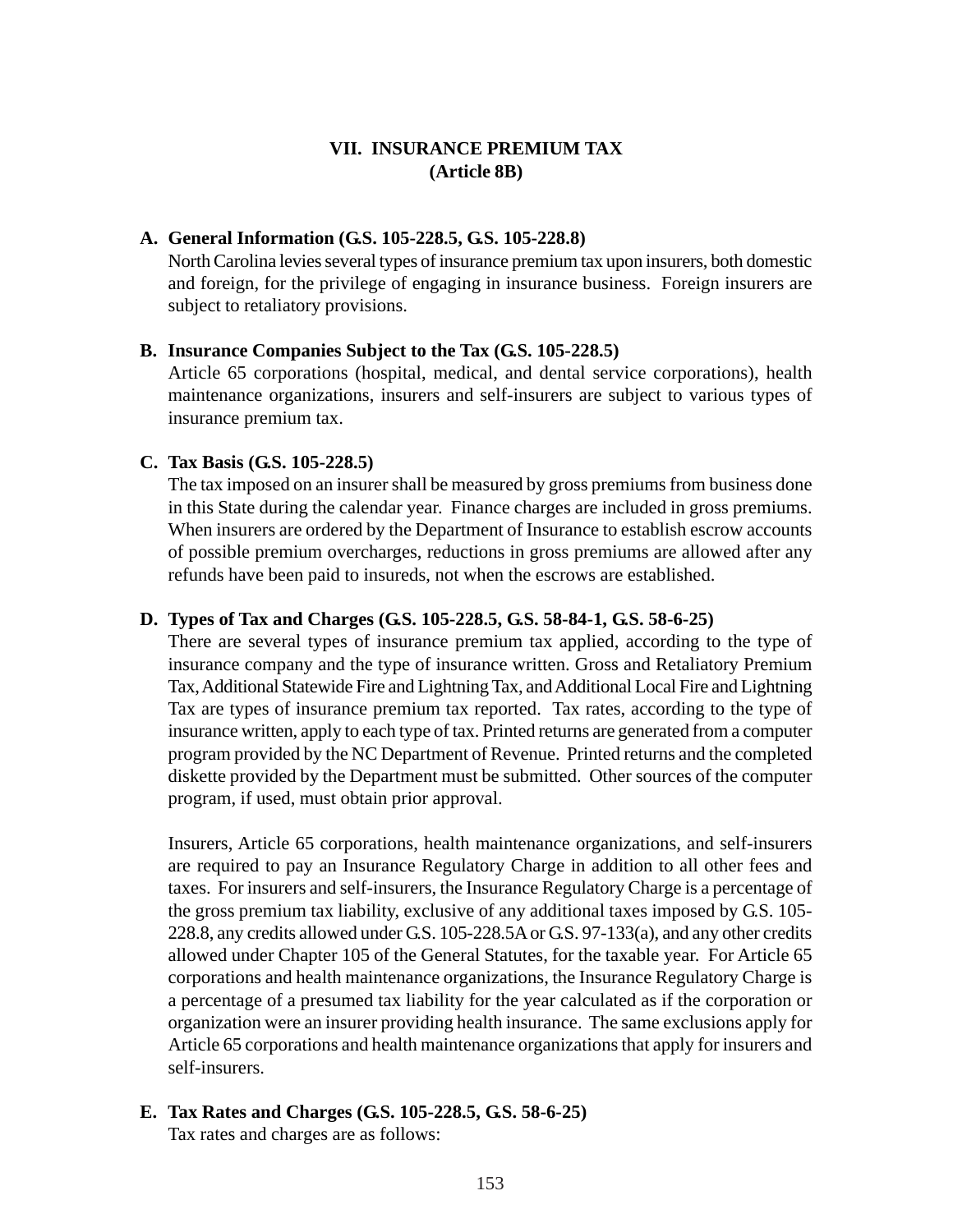| Workers' Compensation                     | 2.50%  |
|-------------------------------------------|--------|
| Other taxable contracts                   | 1.90%  |
| Additional Statewide Fire and Lightning   |        |
| (excluding auto and marine)               | 1.33%  |
| Additional Local Fire and Lightning       | .50%   |
| Article 65 Corporations (2003)            | 1.10%  |
| Article 65 Corporations (2004)            | 1.90%  |
| Health Maintenance Organizations (2003)   | 1.10%  |
| Health Maintenance Organizations (2004)   | 1.00%  |
| <b>Insurance Regulatory Charge (2003)</b> | 5.00%* |

\*Subject to change each year and is established by the General Assembly based on a proposed percentage rate submitted by the NC Department of Insurance sufficient to defray the estimated cost of the operations of the NC Department of Insurance for each upcoming fiscal year.

#### **F. Retaliatory Provisions (G.S. 105-228.8)**

When the laws of any other state impose, or would impose, any premium taxes, upon North Carolina companies doing business in the other state that are, on an aggregate basis, in excess of the premium taxes directly imposed upon similar companies by the statutes of this State, the Secretary of Revenue shall impose the same premium taxes, on an aggregate basis, upon the companies chartered in the other state doing business or seeking to do business in North Carolina. Retaliatory tax is reported and paid with the annual Gross Premium Tax return. Special purpose obligations or assessments based on premiums imposed in connection with particular kinds of insurance, the special purpose regulatory charge and dedicated special purpose taxes based on premiums are excluded from retaliatory computations. Seventy-five percent (75%) of the Additional Statewide Fire and Lightning tax is included in the retaliatory computations.

#### **G. Installment Payments (G.S. 105-228.5(f))**

Insurers, Article 65 corporations, health maintenance organizations, and self-insurers that have a premium tax liability, not including the additional local fire and lightning tax, of ten thousand dollars or more for business done in North Carolina during the immediately preceding year must remit three equal installments with each installment equal to at least thirty-three and one-third percent (33 1/3%) of the premium tax liability incurred in the immediately preceding taxable year. **However**, for tax year 2003, Article 65 corporations and health maintenance organizations that have an estimated premium tax liability, not including the additional local fire and lightning tax, of tne thousand dollars (\$10,000) or more for business done in North Carolina, must remit two estimated tax payments with each payment equal to fifty percent (50%) of the estimated tax liability for tax year 2003. The estimated payments are due on or before April 15, 2003 and June 15, 2003. For tax years 2004 and 2005, Article 65 corporations must remit two estimated tax payments with each payment equal to fifty percent (50%) of the estimated tax liability for each year respectively. The due dates are April 15 and June 15 of each year. For tax years 2004 and later, health maintenance orgainzations must follow the same guidelines as insurers and self-insurers. Article 65 corporations must follow the same guidelines as insurers and self-insurers for tax years 2006 and later.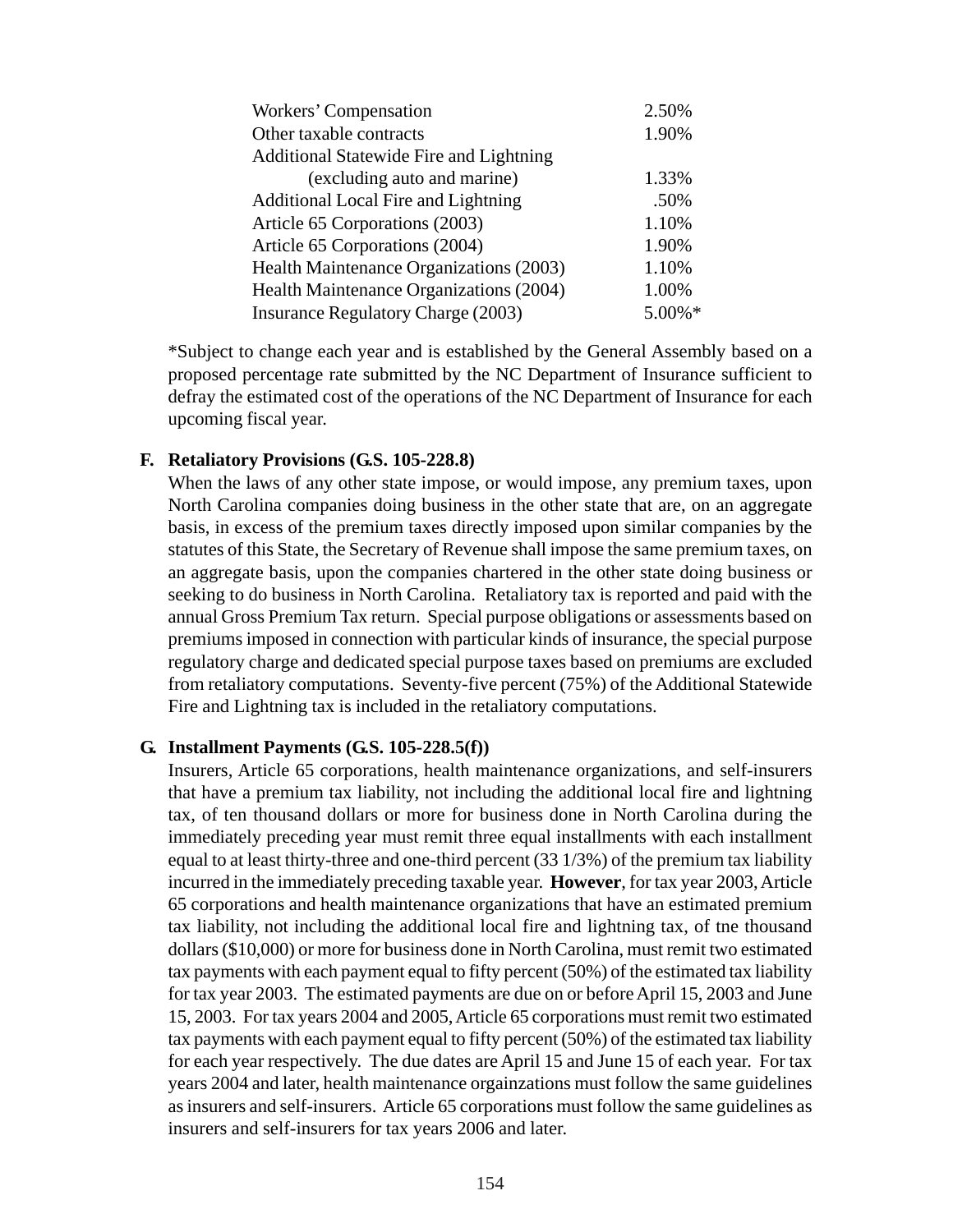Any insurer, corporation, self-insurer, or organization required to make premium tax installments, must also make installment payments of the Insurance Regulatory Charge. Each installment of the Insurance Regulatory Charge must be at least thirty-three and one-third percent (33 1/3%)of the Regulatory Charge for the immediately preceding taxable year. The installment payments are due on or before April 15, June 15 and October 15 of each taxable year. **However**, for tax years 2003 through 2005, Article 65 corporations and health maintenance organizations must follow the same percentage and due date guidelines applicable to estimated installment payments of premium tax in calculating and paying the insurance regulatory charge.

The balance of premium tax and insurance regulatory charge due is remitted by the following March 15 along with the annual tax return. The Secretary of Revenue may permit an Insurance company to pay less than the required installment amount when the insurer reasonably believes that the total estimated payments made for the current year will exceed the total anticipated tax liability for the year. An underpayment of an installment payment shall bear interest.

### **H. Due Dates (G.S. 105-228.5(e))**

Annual returns along with payment of tax are due on or before March 15 of each year. Installment returns (if required) along with payment of tax are due on or before April 15, June 15, and October 15 of each year. **However**, for health maintenance organizations, the installment returns along with payment of tax for tax year 2003 are due on or before April 15 and June 15. For Article 65 corporations, the installment returns along with payment of tax for tax years 2003 through 2005 are due on or before April 15 and June 15.

#### **I. Electronic Funds Transfer (EFT) Requirement (G.S. 105-241, G.S. 105-236(lb))**

Insurance companies paying premium tax of \$240,000 or more in a fiscal year are required to remit this tax by EFT beginning with payments made in the following calendar year. Insurance companies will be notified by the Department if required to make EFT payments. Payments received in the wrong form are subject to a penalty equal to 5 percent of the tax. For additional information on EFT, refer to the subject, "Payments of Tax by EFT" under "General Administration."

#### **J. Exempt Insurance Companies (G.S. 105-228.5(g))**

The insurance premium tax requirements do not apply to farmers' mutual assessment fire insurance companies, to fraternal orders or societies that do not operate for a profit and do not issue policies on any person except members or to health maintenance organizations. Effective January 1, 2003, health maintenance organizations are subject to insurance premium tax.

#### **K. Exclusions (G.S. 105-228.5)**

The following premiums may be excluded when computing a taxable premium base:

1. Premiums properly reported and properly allocated as being received from business done in some other nation, territory, state, or states.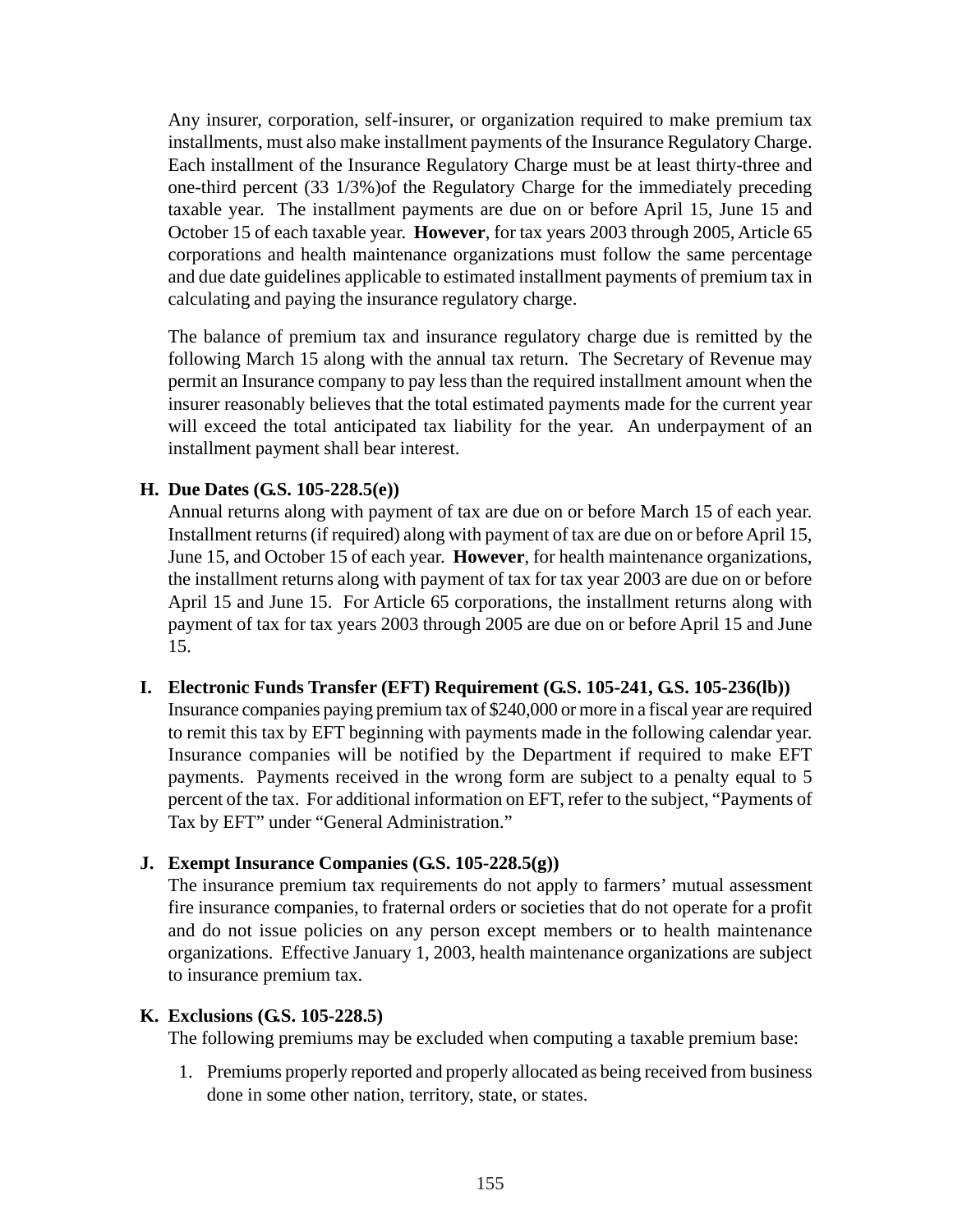- 2. Premiums from policies written in federal areas for persons in military service who pay premiums by assignment of service pay.
- 3. Premiums from policies or contracts issued in connection with the funding of a pension, annuity, or profit-sharing plan qualified or exempt un section 401, 403, 404, 408, 457 or 501 of the IRS Code.
- 4. Premiums or considerations received from annuities, as defined in G.S. 58-7-15.
- 5. Funds or considerations received in connection with funding agreements, as defined in G.S. 58-7-16.
- 6. Medicaid or Medicare premiums, to the extent federal law prohibits their taxation.

### **L. Tax Credits (G.S. 105-228.5A, G.S. 97-29.1, G.S. 105-129.16B, Article 3A of Chapter 105)**

### **1. Guaranty Assessment Credits**

North Carolina Guaranty Association assessments paid by insurers may be used as a credit against premium tax. The credit is 20% per year for a period of five years beginning with the year after payment of the assessment. Applies to all insurance Guaranty Association and Life and Accident and Health Insurance Guaranty Association assessments paid. The credit may not exceed the premium tax liability for the year. Self-Insured Guaranty Association assessments paid may be applied as a 100% credit for the year in which it is paid.

#### **2. Supplemental Workers' Compensation Credits**

Supplemental workers' compensation benefits paid to NC residents may be applied as a credit.

#### **3. Tax Incentive Credits**

Tax credits provided under Article 3A are allowed to be taken against gross premiums tax. The Article 3A credits are the tax incentives for new and expanding businesses. These various credits can be taken against the gross premiums tax effective for taxable years beginning on or after January 1, 1999.

#### **4. Tax Credit for Low-income Housing**

Effective for taxable years beginning on or after January 1, 2001, for buildings placed in service on or after that date, the tax credit for low-income housing may be taken against gross premium tax. See "Credit for Low-income Housing" in the "Credits" section for further information about this credit.

#### **M. Insurance Tax Administered by Department of Insurance (G.S. 105-228.9)**

Surplus lines tax, tax on risk retention groups not chartered in the State, and tax on persons procuring insurance directly with an unlicensed insurer are still administered by the NC Department of Insurance. Licensing and filing fees of insurers are also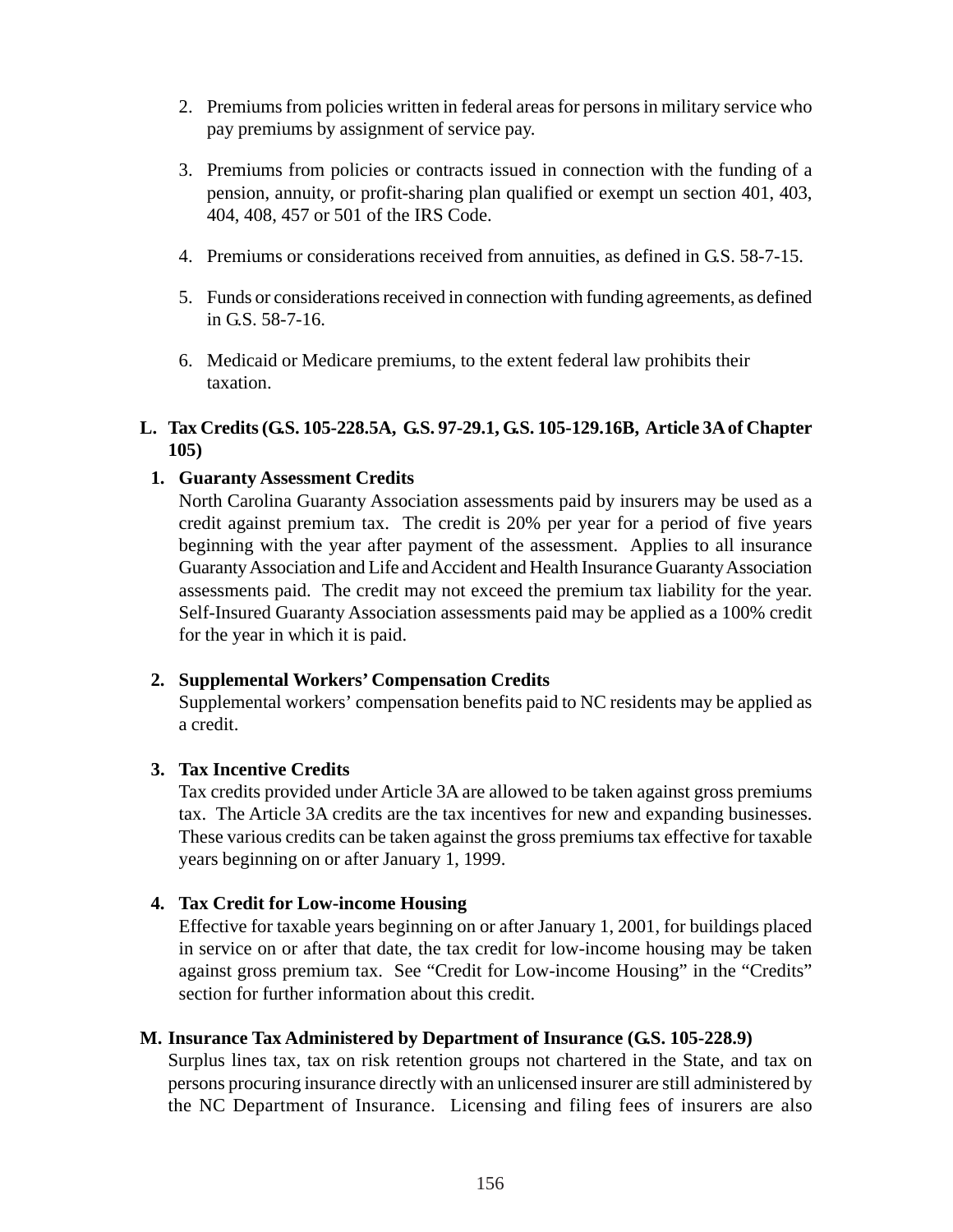administered by the NC Department of Insurance along with the financial reporting requirements for insurers.

### **N. No Additional Local Taxes (G.S. 105-228.10)**

No county, city, or town shall be allowed to impose any additional tax, license, or fee, other than ad valorem taxes, upon any insurance company or association paying the fees and taxes levied under the insurance premium tax statutes.

### **O. Exemption From Franchise or Corporate Income Tax (G.S. 105-228.5(a))**

An insurer, Article 65 corporation, or health maintenance organization that is subject to the insurance premium tax is not required to file or pay franchise or corporate income tax.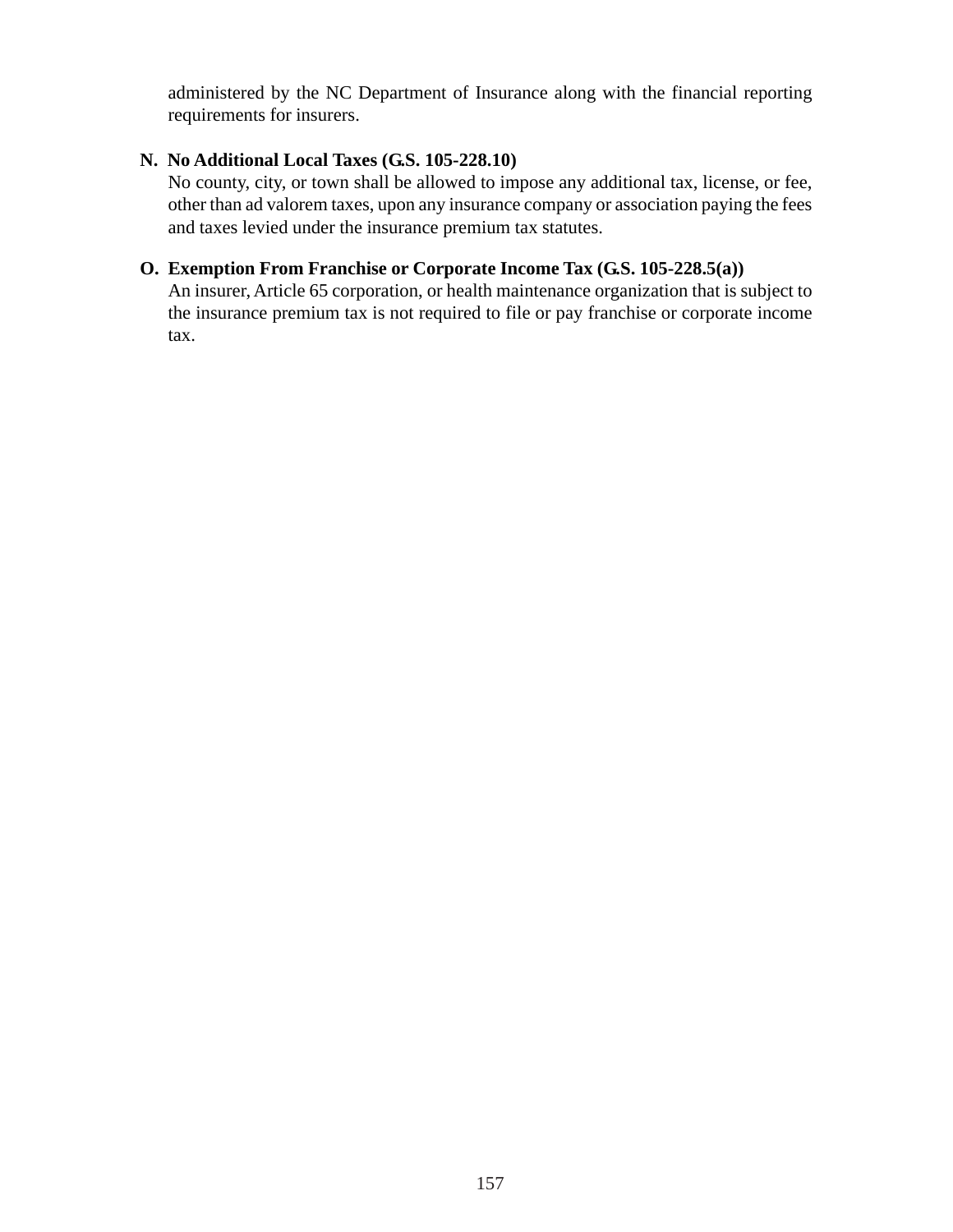### **VIII. GENERAL ADMINISTRATION (Article 9)**

### **A. Statute of Limitations; Assessment Procedure; Appeal and Recovery Actions (G.S. 105-241.1, G.S. 105-241.2, G.S. 105-241.3, G.S. 105-266, G.S. 105-267)**

### **1. Statute of Limitations for Assessments (G.S. 105-241.1(e))**

If a return is filed and no fraud is involved, the statute of limitations for an assessment is three years from the date the return was filed or the date the return was due to have been filed, whichever is later.

Any tax or additional tax due from the taxpayer may be assessed at any time if (1) no proper application for a license or no return has been filed, (2) a false or fraudulent application or return has been filed, or (3) there has been an attempt in any manner to fraudulently defeat or evade tax.

**2. Procedure for Proposing Assessment and Filing Objection Thereto (G.S. 105- 241.1(a), (b) & (c))**

The Secretary and his agents have the power to examine the books, records, and other relevant data to determine the taxes owed by a corporation. Where it is impossible to obtain accurate and reliable information, an assessment may be made from the best information available.

Upon determining that the taxpayer owes tax or additional tax, the Secretary notifies the taxpayer in writing of the kind and amount of tax due. The assessment thus proposed becomes final at the expiration of 30 days and the tax is collectible at that time, **UNLESS**:

- a. The taxpayer objects to the proposed assessment and makes written request for a hearing (See "Hearing Before the Secretary of Revenue" below) before the Secretary of Revenue within 30 days after the mailing or delivery of the notice of proposed assessment, or
- b. The taxpayer within the 30 day period requests of the Secretary a written statement of the information and evidence upon which the proposed assessment is based. *This information must be furnished to the taxpayer within 45 days after the request is filed.* If at this time a hearing is desired, the taxpayer must file a written request for a hearing (See "Hearing Before the Secretary of Revenue" below) within 30 days after the written statement was mailed.

### **3. Hearing Before the Secretary of Revenue**

### **a. Place, Date & Time Requirements**

The Secretary must set the time and place for the hearing and notify the taxpayer of the time and place within 60 days after the request for a hearing and at least 10 days before the date set for the hearing. The date set for the hearing must be within 90 days after the timely request for the hearing was filed or at a later date mutually agreed upon by the taxpayer and the Secretary. The date set for the hearing may be postponed once at the request of the taxpayer and once at the request of the Secretary for a period of up to 90 days or for a longer period mutually agreed upon by the taxpayer and the Secretary.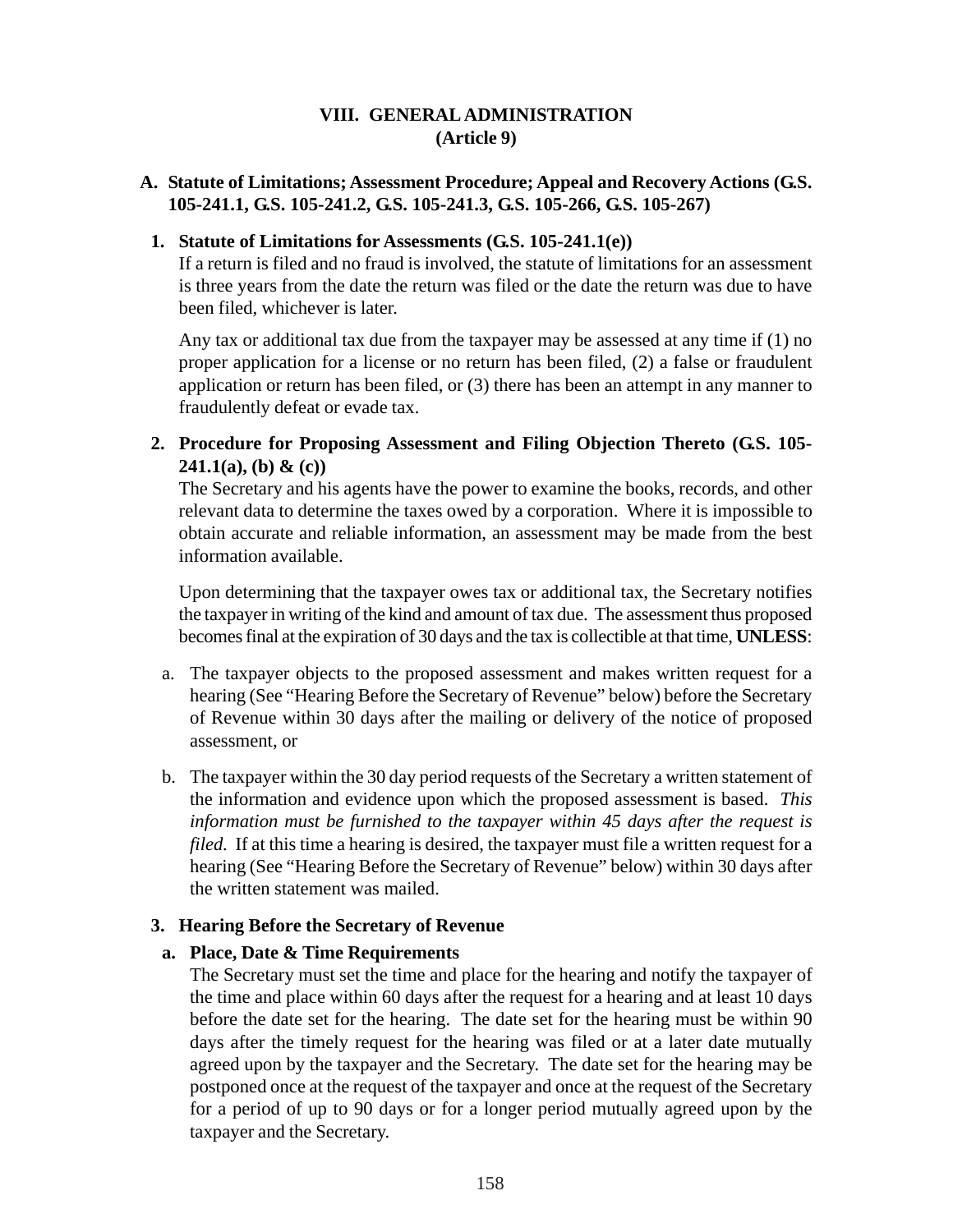#### **b. Hearing Decision**

The Secretary, within 90 days after a hearing is conducted on a proposed assessment, must make a decision on the proposed assessment and notify the taxpayer of the decision. When a taxpayer requests a hearing, the proposed assessment does not become due and collectible until the Secretary has held a hearing and rendered a decision affirming the assessment; **HOWEVER**, if the Secretary feels that the immediate assessment of a tax is necessary to protect the State's interest, the Secretary may make a jeopardy assessment under G.S. 105-241.1(g).

### **4. Appeal and Recovery Actions**

### **a. Civil Suit, Recovery of Taxes**

Within 30 days after the Secretary's decision affirming the assessment, the corporation may pay the assessment and bring civil suit for its recovery as provided in Section 105-267 of the General Statutes.

### **b. Administrative Review from Tax Review Board**

Without paying the assessment, the corporation may obtain an administrative review with respect to the corporation's liability for the tax or additional tax assessed by the Secretary. This review may be obtained only if the corporation has obtained a hearing before the Secretary and the Secretary has rendered a final decision on the corporation's tax liability. To obtain this review the corporation must take the following actions:

- i. Within 30 days of the Secretary's final decision, file with the Board a notice of intent to file a petition for review, with a copy furnished to the Secretary of Revenue.
- ii. Within 60 days after filing a notice of intent with the Board, file with the Board a petition requesting an administrative review and stating in concise terms the basis upon which the review is sought, with a copy furnished to the Secretary of Revenue.

### **c. Place, Date and Time Requirements for Tax Review Board**

Within 60 days after a timely petition for administrative review has been filed and at least 10 days before the date set for the hearing, the Board will notify the corporation and the Secretary in writing of the time and place of the hearing. The hearing will be held in Raleigh and the date set for the hearing shall be within 90 days after the petition for administrative review was filed or at a later day mutually agreed upon by the corporation and the Secretary. The hearing may be postponed once at the request of the corporation and once at the request of the Secretary for a period of up to 90 days or for a longer period agreed upon by the corporation and the Secretary.

### **d. Decision of Tax Review Board**

Within 90 days after conducting a hearing, the Board shall confirm, modify, reverse, reduce, or increase the assessment or decision of the Secretary. In the event the Board's decision does not result in the reduction of the tax liability or if the Board dismisses the petition as a frivolous petition under G.S. 105-241.2(c), the costs of the proceedings shall be added to and become a part of the tax liability to be collected by the Secretary.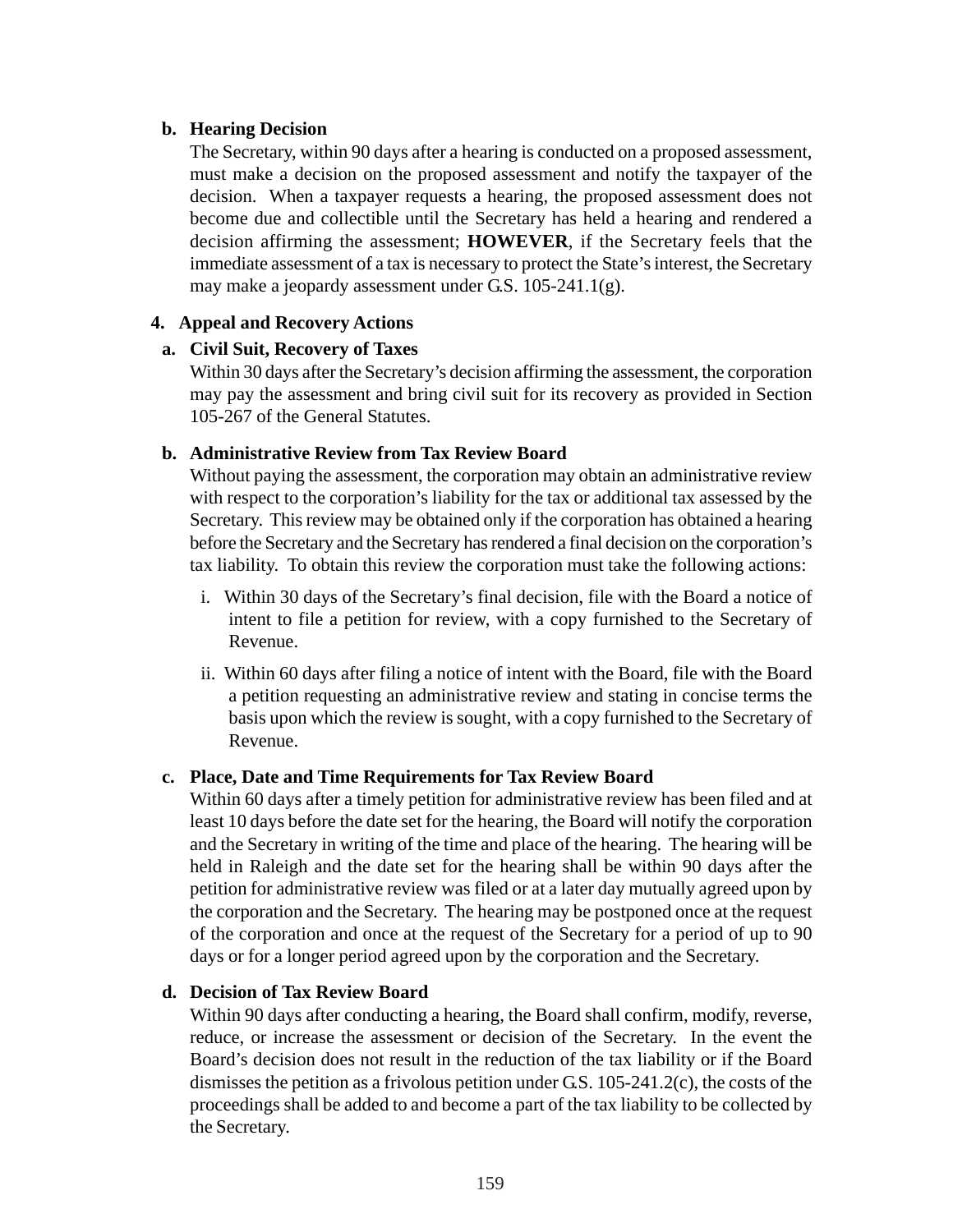### **e. Appeal of Tax Review Board**

The corporation may choose to pay the assessment sustained by the Tax Review Board (or file a bond with the Secretary on the amount of the assessment) and appeal the Board's decision to the Superior Court under Article 4 of Chapter 150B of the General Statutes; or it may choose to pay the assessment and bring civil action for recovery as provided in Section 105-267 of the General Statutes.

### **5. Statute of Limitations for Refunds (G.S. 105-266)**

The statute of limitations for filing a claim for refund of overpayment of taxes is three years from the statutory due date of the applicable return or six months from the date of overpayment whichever is later. Refund claims must be submitted in writing.

### **B. Payment of Taxes by Electronic Funds Transfer (EFT) (G.S. 105-241)**

### **1. EFT Payments Required**

The Department of Revenue requires taxpayers making tax payments in excess of certain dollar amounts to make payment by Electronic Funds Transfer (EFT). If the average amount of the taxpayer's required payments of tax is at least \$20,000 a month, the taxpayer is required to remit the tax by EFT. The \$20,000 threshold applies separately to each taxing schedule. The applicable period for a tax is a 12-month period, designated by the Secretary, preceding the imposition or review of the payment requirement.

There is an additional EFT requirement for corporations subject to State estimated payments. If the corporation is required under the Internal Revenue Code to pay its federal estimated corporate income tax by EFT it must also pay its State estimated tax by EFT.

### **2. Notification & Assistance**

In each situation, corporations will be notified if they are required to make EFT payments. Once selected, corporations will make EFT payments for a minimum of one year or until released from that obligation by the Department. If the tax liability falls below the threshold, the corporations will be notified that they are no longer required to pay by EFT. If there are questions or you need assistance, you may reach the Department's EFT Help Line at 1-877-308-9103 or (919) 733-7307.

#### **3. Penalties, G.S. 105-236**

- a. If a taxpayer is required to make payments by EFT, but remits payment in another form, a penalty of 5% of the amount of tax (maximum of \$1,000) will be assessed.
- b. If a taxpayer cannot complete a transfer as a result of insufficient funds or the nonexistence of an account, a penalty for bad electronic funds transfer of 10% of the amount of tax (maximum of \$1,000) will be assessed.

### **C. Penalties and Interest (G.S. 105-228.90 - G.S. 105-236, G.S. 105-241.1, G.S. 105-253)**

### **1. General**

The North Carolina Statutes provide both civil and criminal penalties for failure to comply with the tax laws.

In addition to any applicable penalty, all assessments of taxes or additional taxes bear interest at the rate established pursuant to G.S. 105-241.1(i).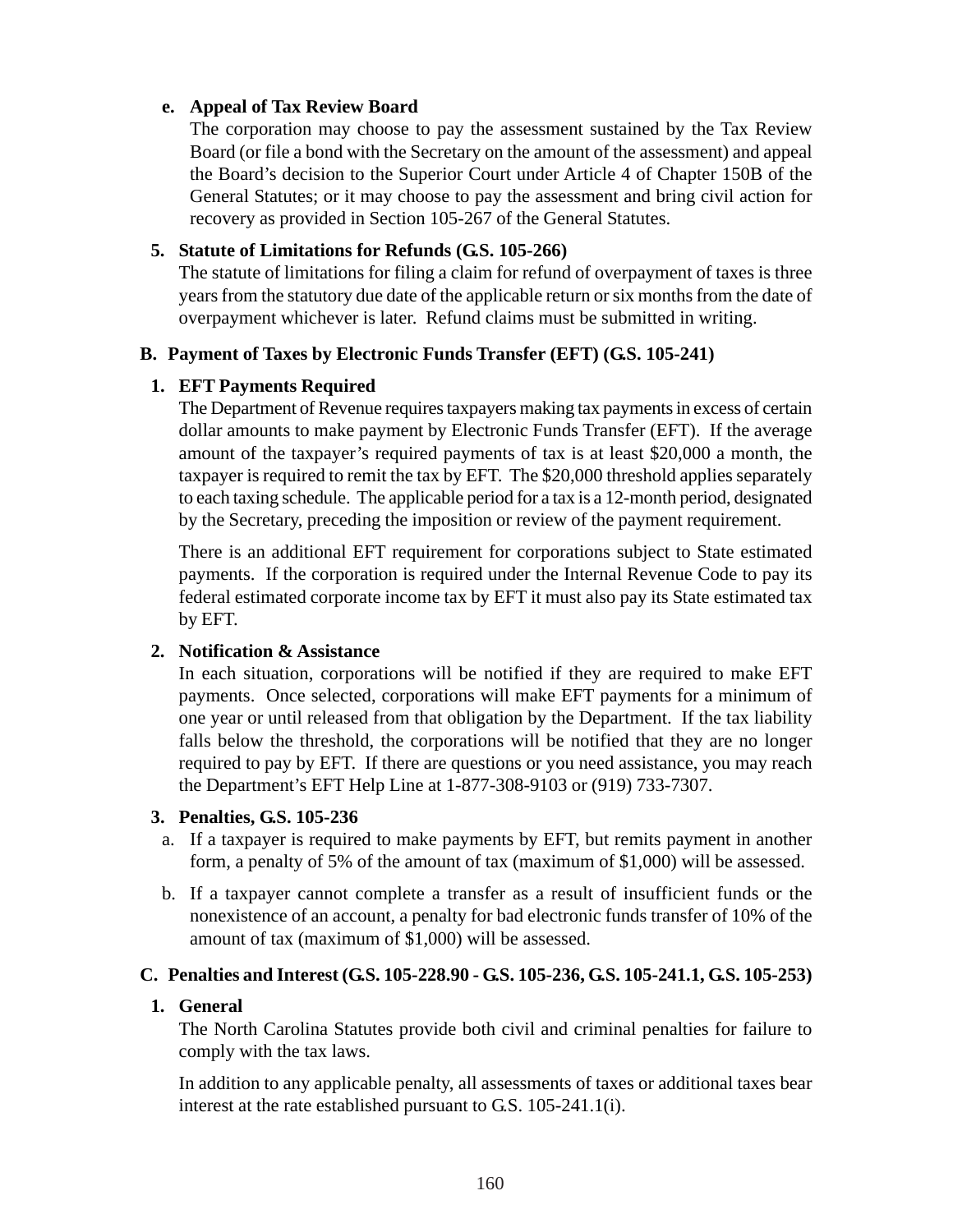### **2. Failure to File and Failure to Pay Penalties**

Under the provisions of G.S. 105-236, both the late filing and late payment penalties can be applied for the same month. If the return is filed late without payment of the tax shown due, both the late filing and late payment penalties will be assessed at the same time.

The penalty for failing to file any return on the date it is due, is equal to five percent (5%) of the amount of the tax if the failure is for not more than one month, with an additional five percent (5%) for each additional month, or fraction thereof, until the return is filed. If the return is filed under extension, the late filing penalty will be assessed from the extended filing date rather than from the original due date. The penalty shall not exceed twenty-five percent (25%) of the tax due or be less than five dollars (\$5.00). Failure to file any return by the date it is due could result in the suspension of the taxpayer's Articles of Incorporation or Certificate of Authority.

The late payment penalty is the greater of five dollars (\$5.00) or ten percent (10%) of the tax not paid by the original due date of the return and will apply on any remaining balance due if the tax paid by the original due date of the return is less than ninety percent (90%) of the total amount of tax due. If the ninety percent (90%) rule is met, any remaining balance due, including interest, must be paid with the tax return on or before the expiration of the extension period to avoid the late payment penalty.

The late payment penalty will not be assessed if the amount shown due on an amended return is paid with the return. Proposed assessments of additional tax due are subject to the ten percent (10%) late payment penalty if payment of the tax is not received within 30 days of the assessment.

The failure of officers, trustees and receivers to pay taxes due or accrued before allowing funds in their custody to be paid out is subject to the penalty policy of the Department.

### **3. Penalty for Bad Check**

When any uncertified check submitted to the Department of Revenue by a taxpayer is returned because of insufficient funds or the nonexistence of an account of the drawer, a penalty equal to ten percent (10)%) of the check is assessed. The penalty shall not be less than one dollar (\$1.00) or more than one thousand dollars (\$1,000). This penalty does not apply if the Secretary finds that, when the check was presented for payment, the drawer of the check had sufficient funds in an account at a financial institution in this State to pay the check and, inadvertently, failed to draw the check on the account that had sufficient funds.

### **4. Penalty for Bad Electronic Funds Transfer**

When an electronic funds transfer cannot be completed due to insufficient funds or the nonexistence of an account of the transferor, a penalty equal to ten percent (10%) of the amount of the transfer will be assessed. The penalty shall not be less than one dollar (\$1.00) or greater than one thousand dollars (\$1,000).

#### **5. Making Payment in Wrong Form**

If a taxpayer makes a payment of tax in a form other than the form required by the Secretary a penalty equal to five percent (5%) of the amount of the tax will be assessed. The penalty shall not be less than one dollar (\$1.00) or greater than one thousand dollars (\$1,000).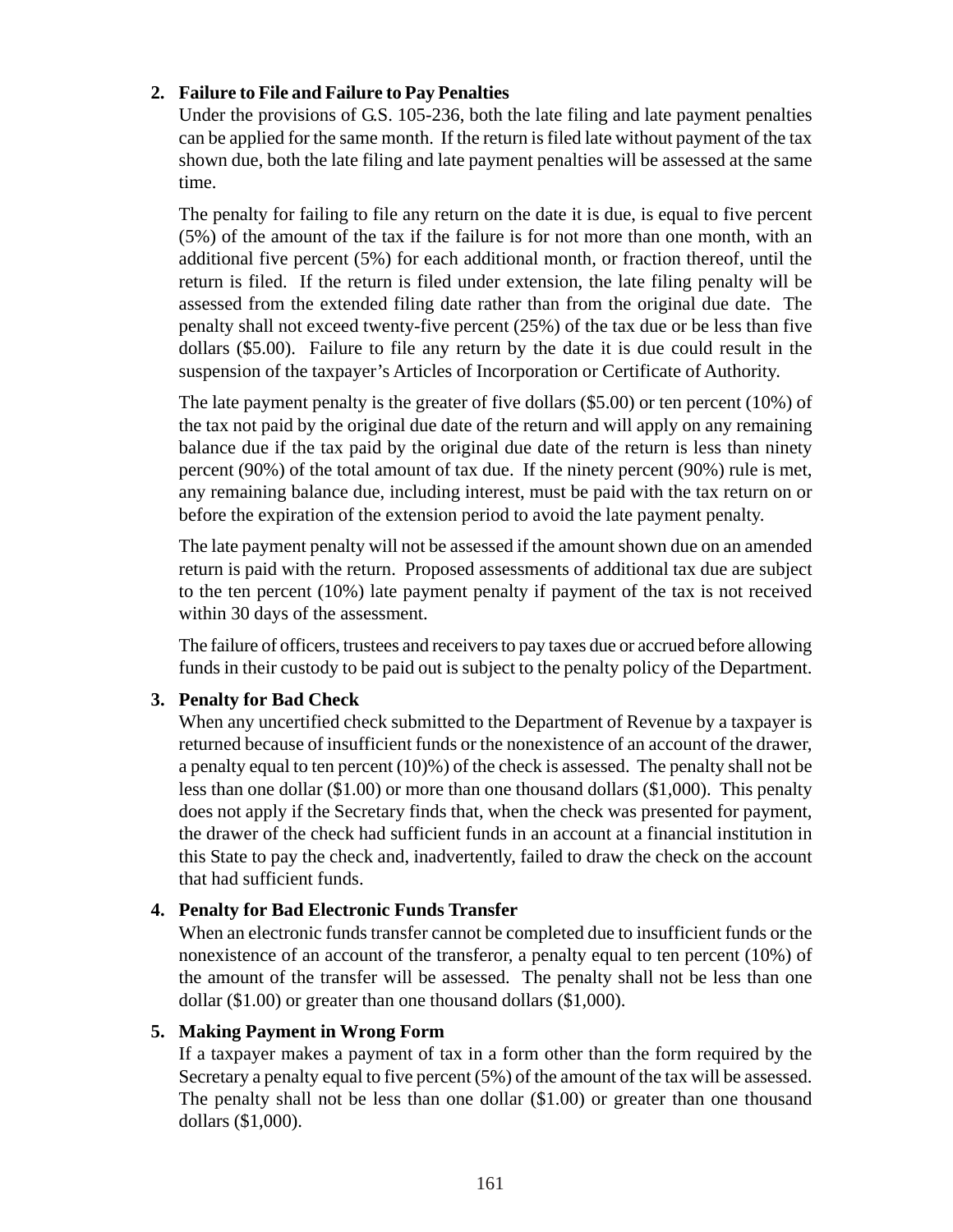### **6. Negligence Penalties**

If a taxpayer fails to comply with the tax laws, without intent to defraud, a penalty equal to ten percent (10%) of any tax deficiency is assessed. However, if either taxable income or the tax liability is understated by twenty-five percent (25%) or more, the penalty is twenty-five percent (25%) of the tax deficiency.

A negligence penalty cannot be assessed when the fraud penalty has been assessed with respect to the same deficiency. There is no minimum dollar amount of negligence penalty.

### **7. Failure to Report Federal Changes**

Any taxpayer that receives a federal revenue agent's report or other final determination of taxable income and fails to report these federal changes within two years from the date of receipt of the federal report or determination is subject to the failure to file penalty and forfeits the right to any refund as a result of the federal changes. The failure to file penalty begins at the expiration of the two-year period.

### **8. Fraud**

If there is a deficiency or delinquency in payment of any tax because of fraud with intent to evade the tax, a penalty equal to fifty percent (50%) of the total deficiency is assessed.

### **9. Criminal Penalties**

Any taxpayer that willfully attempts, or any person who aids or abets any taxpayer to attempt in any manner, to evade or defeat a tax or its payment, shall, in addition to other penalties provided by law, be guilty of a Class H felony.

Any taxpayer required to pay any tax, to file any return, to keep any records, or to supply any information, that willfully fails to pay the tax, file the return, keep the records, or supply the information, at the time or times required by law, or rules pursuant thereto, shall, in addition to other penalties provided by law, be guilty of a Class 1 misdemeanor. Notwithstanding any other provision of law, no prosecution for a violation brought under this subdivision shall be barred before the expiration of six years after the date of the violation.

Any person, pursuant to or in connection with the revenue laws, who willfully aids, assists in, procures, counsels, or advises the preparation of a return, affidavit, claim, or any other document that the person knows is fraudulent or false as to any material matter, whether or not the falsity or fraud is with the knowledge or consent of the person authorized or required to present or file the return, affidavit, claim, or other document, shall be guilty of a Class H felony.

Any officer, agent, and/or employee of any person, firm or corporation subject to the revenue laws of this State, who willfully fails, refuses, or neglects to make out, file, and/or deliver any reports or blanks, as required, or to answer any question in the reports or blanks, or who knowingly and willfully gives a false answer to any question that is within the scope of his/her knowledge, or refuses to make any information requested available shall be guilty of a Class 3 misdemeanor and assessed a fine of not less than one hundred dollars (\$100) or more than one thousand dollars (\$1,000) for each offense.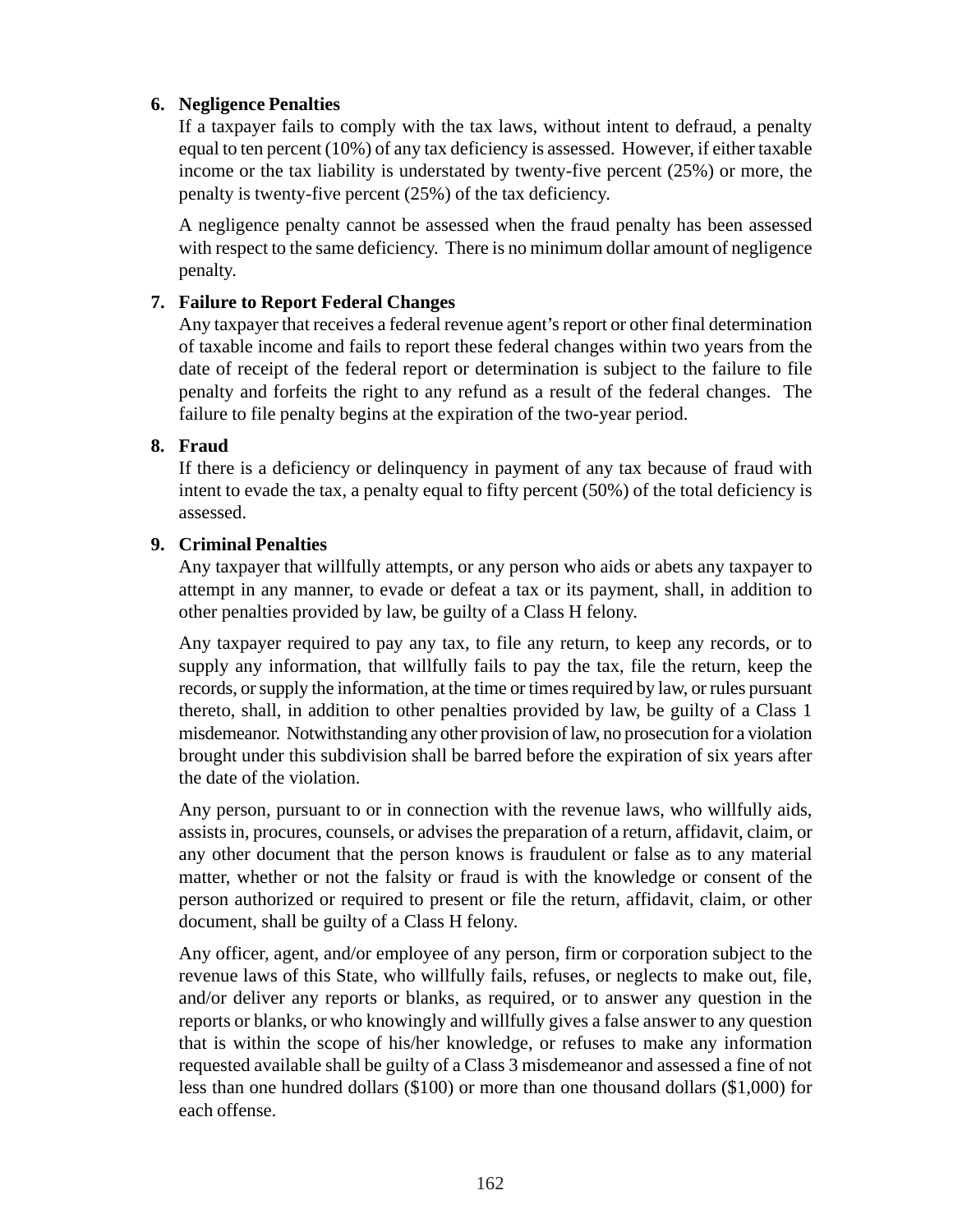#### **10. Collection Assistance Fee**

Any tax, penalty, and interest not paid within 90 days after a final notice of assessment has been mailed is subject to a twenty percent (20%) collection assistance fee. The fee will not apply if payments are being made pursuant to an installment agreement that became effective within 90 days after the final notice was mailed.

### **11. Interest**

Interest accrues on tax not paid by the original due date even though a taxpayer may have an extension of time for filing the return. Interest on overpayments accrues beginning 45 days after the latest of (1) the date the final return was filed, (2) the date the final return was due to be filed, or (3) the date of the overpayment. The law requires the interest rate to be determined on or before June 1, for the following six-month period beginning on July 1 and on or before December 1 for the following six-month period beginning January 1. The current rate of interest may be obtained by contacting the Department of Revenue.

### **12. Underpayment of Estimated Income Tax**

The computation of penalty for underpayment of estimated income tax should be made on Form CD-429B. A taxpayer does not need to file this form with the return to which it pertains, but should include any penalty due in the payment of tax due.

### **13. Waiver of Penalty**

Any penalty may be waived by the Secretary of Revenue pursuant to the Department of Revenue penalty policy. A request for waiver or reduction of penalty must be in writing and must include an explanation for the request. The Department's Penalty Waiver Policy and form to request waiver (Form NC-5500) are available on the Deparment's website, www.dor.state.nc.us. Interest on the tax cannot be waived or reduced.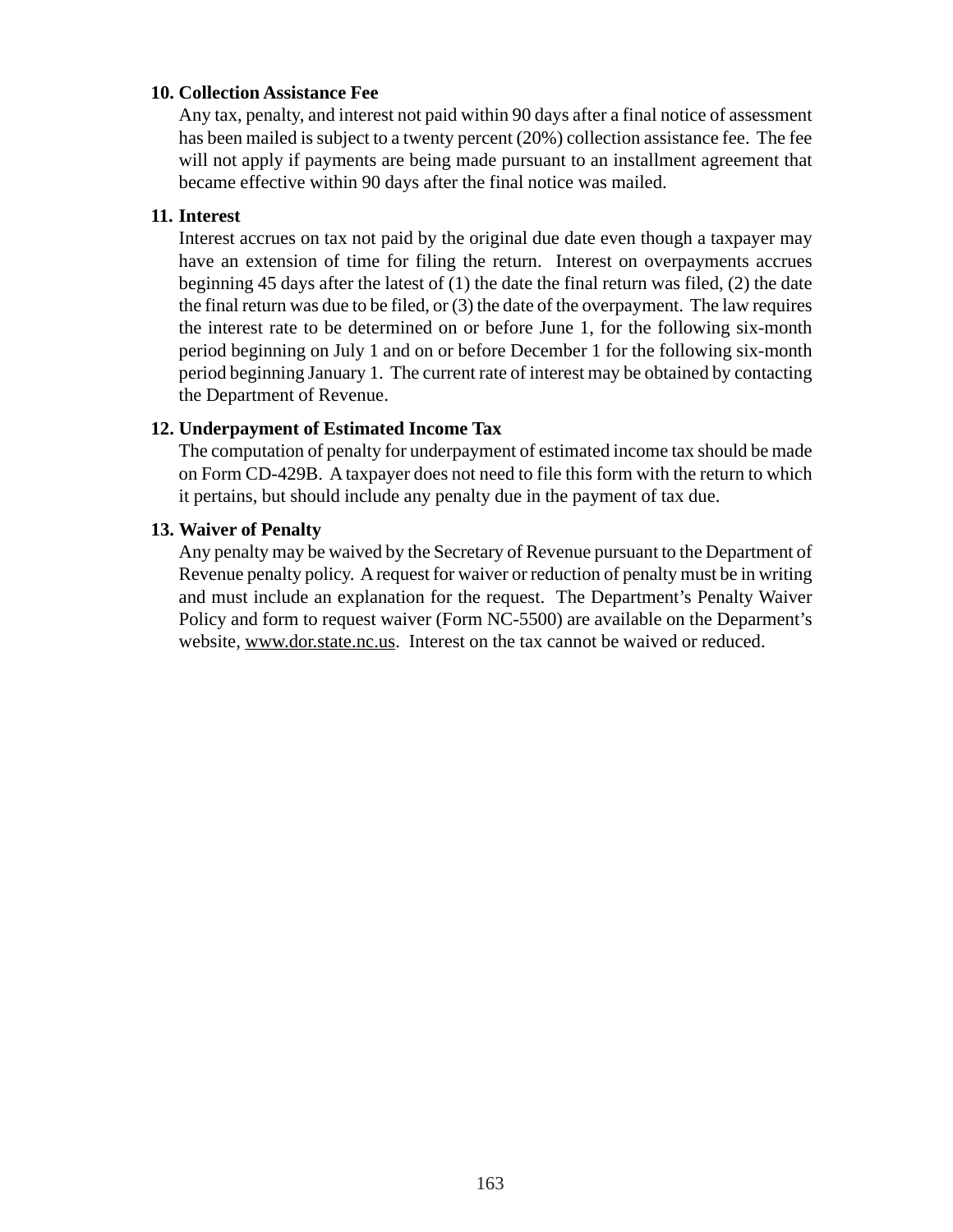# **INDEX**

| <b>ACTIONS</b>                                                                                  |
|-------------------------------------------------------------------------------------------------|
| Overpayment of tax<br>Action to recover (105-266.1(c))  65, 120, 160                            |
| Recovery of taxes (105-239, 105-241.4, 105-243,                                                 |
| <b>Refunds</b>                                                                                  |
| Suit for recovery of refund demanded (105-267)  159, 160<br><b>ADDITIONAL TAXES</b> (105-241.1) |
| Additional nature of provisions $(105-241.1(j))$ 158<br>Hearings                                |
| Finality in absence of (105-241.1(d))  158                                                      |
| Interest                                                                                        |
| <b>Jeopardy assessments</b> (105-241.1(g))  158                                                 |
| Limitation of actions (105-241.1(e)) 158                                                        |
|                                                                                                 |
|                                                                                                 |
| AIRCRAFT FACILITY PROPERTY TAX CREDIT                                                           |
| <b>ALCOHOLIC BEVERAGES TAX</b>                                                                  |
| Applicability of tax (105-113.68(b)) 135<br>Beer, wine and liquor                               |
| Excise tax. See within this heading, "Excise taxes."                                            |
| Bonds, surety<br>Nonresident vendors (105-113.86(b)) 139                                        |
| Wholesalers and importers (105-113.86(a)) 139                                                   |
| <b>Excise taxes</b>                                                                             |
| Beer wine and liquor                                                                            |
|                                                                                                 |
|                                                                                                 |
|                                                                                                 |
| Refund for tax paid on sacramental wine                                                         |
| Distribution                                                                                    |
| Wine tax attributable to North Carolina wine                                                    |
|                                                                                                 |
| Beer and wine tax                                                                               |
| Sacramental wine                                                                                |
|                                                                                                 |
| Recordkeeping requirements (105-113.88) 140<br>Report by resident brewery or winery and         |
| nonresident vendor (105-113.84) 138                                                             |
| Wine shippers                                                                                   |
| Direct shipments into state (105-113.83)  138                                                   |
| <b>AMUSEMENT TAXES</b>                                                                          |
| <b>Athletic contests</b>                                                                        |
| <b>Charities</b>                                                                                |
| Circuses                                                                                        |
| Dances                                                                                          |
|                                                                                                 |
| Dog shows<br>Imposition of tax (105-37.1(a))  143, 144                                          |
|                                                                                                 |
| <b>Exhibitions</b>                                                                              |
| Gross receipts tax                                                                              |
| Imposition of privilege tax on gross receipts                                                   |
| <b>Motion pictures</b>                                                                          |
|                                                                                                 |
| Determination when privilege or amusement tax applies                                           |

| Performances                                                                                          |
|-------------------------------------------------------------------------------------------------------|
|                                                                                                       |
| Religious societies                                                                                   |
| Reports                                                                                               |
| Advance reports<br>Out of state shows, performances, etc.                                             |
| Shows                                                                                                 |
|                                                                                                       |
| <b>Sports events</b>                                                                                  |
| <b>APPEALS</b>                                                                                        |
| Action to recover tax paid (105-241.4)  159, 160<br><b>Administrative review</b><br>Tax review board. |
| See within this heading, "Tax review board."                                                          |
| Overpayment of tax<br>Actions for recovery (105-266.1(d))  65, 120,160                                |
| Tax review board                                                                                      |
| Administrative review                                                                                 |
| Frivolous petitions (105-241.2(c)) 159                                                                |
|                                                                                                       |
|                                                                                                       |
| Levy of assessment against taxpayer seeking review                                                    |
| Petition for $(105-241.2(a))$                                                                         |
| Action to recover tax paid in lieu of petition                                                        |
| Appeal without payment of tax from tax review                                                         |
|                                                                                                       |
|                                                                                                       |
| <b>ARCHITECTS</b><br>Licenses                                                                         |
| Statewide license for privilege to practice (105-41). 147                                             |
| <b>ARCHIVES AND HISTORY</b><br>Outdoor historical dramas                                              |
| Amusement tax exemptions (105-40)  145                                                                |
| <b>ARTS FESTIVALS</b><br>Amusement license taxes                                                      |
| <b>ASSESSMENTS</b>                                                                                    |
| <b>Additional taxes</b>                                                                               |
| <b>ATHLETIC CONTESTS</b>                                                                              |
| Amusement taxes                                                                                       |
| <b>ATTORNEYS AT LAW</b><br>Licenses                                                                   |
| Statewide license for privilege to practice (105-41). 146<br><b>BAD CHECKS</b>                        |
| Penalty for bad checks in payment (105-236) 161                                                       |
| <b>BANKS</b>                                                                                          |
| Privilege taxes $(105-102.3)$                                                                         |
| Installment paper dealers (105-83)  149<br>Loan agency taxation (105-88)  150                         |
| Exemption of banks (105-88(b))  150                                                                   |
| <b>BEVERAGES</b>                                                                                      |
| Alcoholic beverages tax (105-113.68 - 105-113.89)<br>See ALCOHOLIC BEVERAGES TAX                      |
| BIOMASS EQUIPMENT MANUFACTURING FACILITY<br>Corporate income tax credit, construction                 |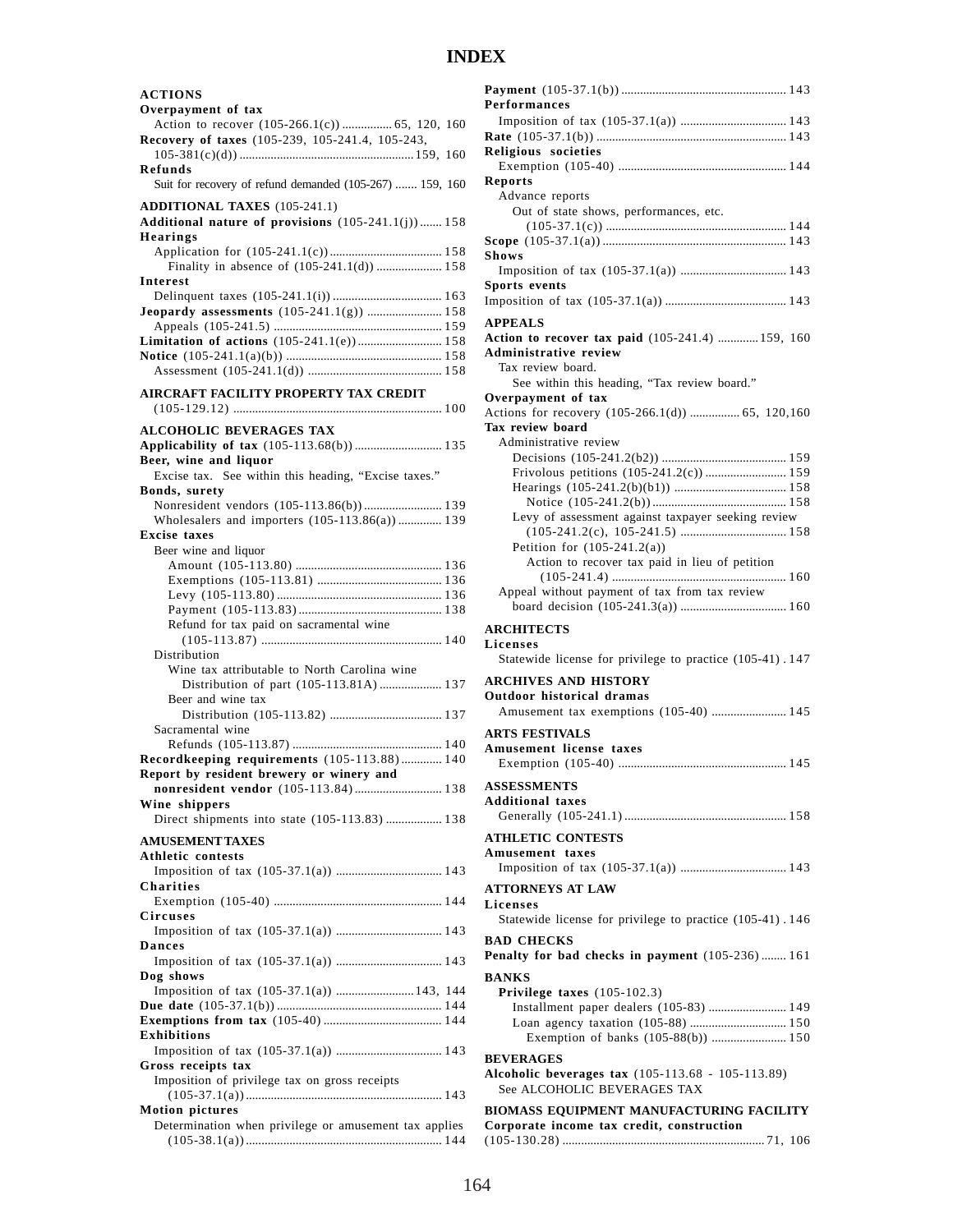| <b>BONDS, SURETY</b>                                                                                                                                               |
|--------------------------------------------------------------------------------------------------------------------------------------------------------------------|
| Alcoholic beverages tax<br>Nonresident vendors (105-113.86(b)) 139                                                                                                 |
| Wholesalers and importers (105-113.86(a))  139                                                                                                                     |
| Cigarette and tobacco products                                                                                                                                     |
| Tobacco products tax<br>Dealers                                                                                                                                    |
| Wholesale dealer or retail dealer (105-113.38) 134                                                                                                                 |
| <b>BURDEN OF PROOF</b>                                                                                                                                             |
| <b>Business tax credits</b>                                                                                                                                        |
| Eligibility and amount of credit (105-129.18)  105<br>Tax incentives for new and expanding businesses<br>Eligibility for credit and amount of credit (105-129.7)78 |
| <b>BURIAL</b>                                                                                                                                                      |
| Franchise tax                                                                                                                                                      |
| <b>BUSINESS AND ENERGY TAX CREDITS</b>                                                                                                                             |
| Low-income housing                                                                                                                                                 |
| Allocation by pass-through entity (105-129.41(b1))  114<br>Forfeiture for change in ownership (105-129.41(f)) 115<br>Liability for forfeiture (105-129.41(g))  115 |
| <b>BUSINESS INVESTMENTS</b>                                                                                                                                        |
| Tax credit for qualified business investments<br>See INVESTMENTS                                                                                                   |
| <b>BUSINESS TAX CREDITS</b> (105-129.15 - 105-129.19)                                                                                                              |
| Burden of proving eligibility and amount (105-129.18). 105                                                                                                         |
| Election of tax against which credit claimed                                                                                                                       |
|                                                                                                                                                                    |
| Expiration of credit (105-129.16(b))  105<br>Franchise tax                                                                                                         |
| Election of tax against which credit claimed                                                                                                                       |
|                                                                                                                                                                    |
|                                                                                                                                                                    |
| Income tax                                                                                                                                                         |
| Election of tax against which credit claimed                                                                                                                       |
| Information required to supplied secretary of revenue                                                                                                              |
|                                                                                                                                                                    |
| Low-income housing credit                                                                                                                                          |
| Expiration of credit (105-129.41(d))  115                                                                                                                          |
|                                                                                                                                                                    |
| Installment credits (105-129.41(b))  114                                                                                                                           |
| Low-income housing awarded a federal credit allocation                                                                                                             |
| on or after January 1, 2003                                                                                                                                        |
| Developments and amounts (105-129.42(c)) 116                                                                                                                       |
|                                                                                                                                                                    |
| Exception when no carryover $(105-129.42(e))$ 117                                                                                                                  |
|                                                                                                                                                                    |
|                                                                                                                                                                    |
| Pass-through entity (105-129.42(f))  117                                                                                                                           |
|                                                                                                                                                                    |
|                                                                                                                                                                    |
|                                                                                                                                                                    |
| Renewable energy property investments                                                                                                                              |
|                                                                                                                                                                    |
| Double credits prohibited (105-129.16A(d))  107                                                                                                                    |
|                                                                                                                                                                    |
| Maximum amount of credit (105-129.16A(c))  106                                                                                                                     |
| <b>BUSINESS TAX INCENTIVES</b><br>Business tax credits (105-129.15 - 105-129.19)                                                                                   |
| See BUSINESS TAX CREDITS                                                                                                                                           |
| Tax incentives for new and expanding businesses                                                                                                                    |
| $(105-129.2 - 105-129.13)$<br>See TAX INCENTIVES FOR NEW AND EXPANDING                                                                                             |

| <b>CAP ON TAX CREDITS</b>                                                         |
|-----------------------------------------------------------------------------------|
| <b>CENTRAL OFFICE OR AIRCRAFT FACILITY</b>                                        |
| PROPERTY TAX CREDIT (105-129.12)  100<br><b>CERTIFIED PUBLIC ACCOUNTANTS</b>      |
| License taxes<br>Statewide license for privilege to practice (105-41). 147        |
| <b>CHARITIES</b>                                                                  |
| Amusements<br>License taxes                                                       |
|                                                                                   |
| Exemption from tax (Const. N. C., art. V, §2)  61                                 |
| Franchise tax                                                                     |
| <b>CHECK CASHING BUSINESS</b>                                                     |
| Privilege taxes                                                                   |
| <b>CHECKS</b>                                                                     |
| Bad checks in payment (105-236) 161<br><b>CHICKENS</b>                            |
| Poultry composting facilities                                                     |
| Corporate income tax credit (105-130.44)  75<br><b>CHIROPODISTS</b>               |
| Licenses                                                                          |
| Statewide license for privilege to practice (105-41) 146                          |
| <b>CHIROPRACTORS</b><br>Licenses                                                  |
| Statewide license for privilege to practice (105-41) 146                          |
| <b>CIGARETTES AND TOBACCO PRODUCTS</b><br>Bonds, surety                           |
| Tobacco products tax<br>Dealers                                                   |
| Wholesale dealer or retail dealer (105-113.38)  134                               |
| Cigarette tax (105-113.5 - 105-113.33)<br>Confiscation                            |
| Non-tax-paid cigarettes (105-113.32) 131                                          |
| Vehicles or vessels transporting $(105-113.31(b))130$<br>Conflict of laws         |
| Federal constitution and statutes (105-113.8) 123                                 |
| <b>Distributors</b>                                                               |
| See within this subheading, "Licenses."<br>Licenses.<br>Out-of-state distributors |
| Examination of books, accounts, and records                                       |
| Licenses (105-113.12(c), 105-113.24(d))  126, 128                                 |
| Service of process<br>Secretary of State as attorney for (105-113.24)  128        |
| Exemptions                                                                        |
| Activities tax in violation of federal constitution and                           |
| Manufacturers shipping to distributors (105-113.10) 125                           |
| Identification of dispensers on vending machines                                  |
| Imposition of taxes (105-113.5, 105-113.6)122, 123                                |
| Inventories<br>Tax with respect to inventory on effective date of                 |
|                                                                                   |
| Levy of taxes (105-113.5, 105-113.6) 122, 123                                     |
| Distributors                                                                      |
| Investigation of applicants $(105-113.13(a))$ 128                                 |
| Out-of-state distributors (105-113.12(c),                                         |
| Place of business                                                                 |
|                                                                                   |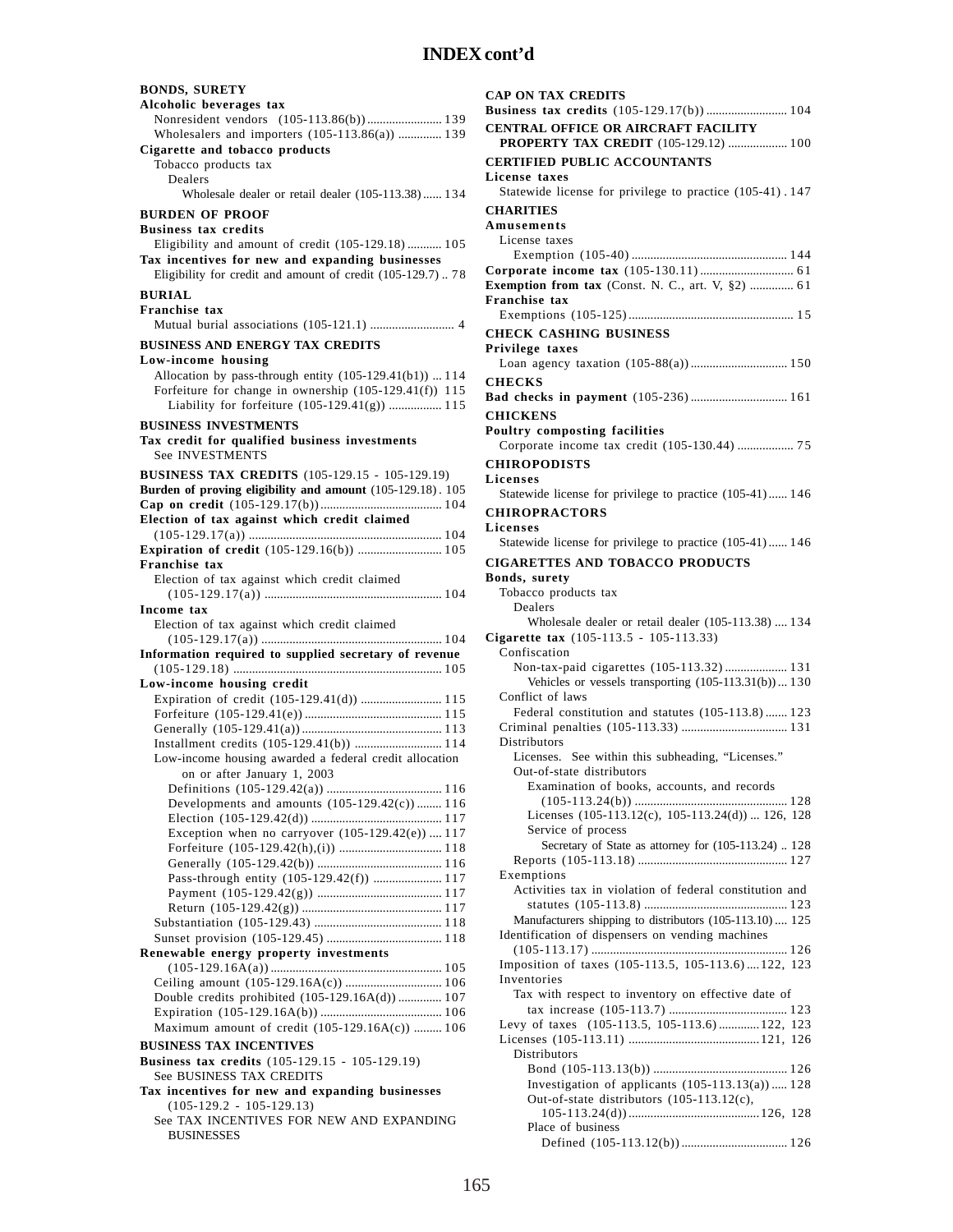| Unlicensed place of business                             |  |
|----------------------------------------------------------|--|
|                                                          |  |
|                                                          |  |
| Manufacturers shipping to distributors                   |  |
|                                                          |  |
| Non-tax-paid cigarettes                                  |  |
|                                                          |  |
|                                                          |  |
| Vehicle or vessel transporting (105-113.31(b)) 130       |  |
| Possession                                               |  |
| Prima facie evidence (105-113.27(c)) 129                 |  |
|                                                          |  |
| Prohibited acts (105-113.27, 105-113.31(a)) 129          |  |
| Sale                                                     |  |
| Prohibited acts (105-113.27(a)(b)) 129                   |  |
| Transportation (105-113.31(a)) 129                       |  |
|                                                          |  |
| Requirements (105-113.31(b))  129                        |  |
| Seizure and confiscation of vehicle or vessel            |  |
|                                                          |  |
| Out-of-state shipments (105-113.9)  124                  |  |
|                                                          |  |
| Prohibited acts                                          |  |
| Criminal penalties (105-113.33) 131                      |  |
| Non-tax-paid cigarettes (105-113.27, 105-113.31(a)). 129 |  |
| Records and reports (105-113.30)  128                    |  |
|                                                          |  |
| Unlicensed place of business (105-113.29)  129           |  |
| Records                                                  |  |
|                                                          |  |
|                                                          |  |
|                                                          |  |
|                                                          |  |
| Reports                                                  |  |
|                                                          |  |
|                                                          |  |
|                                                          |  |
|                                                          |  |
| Use tax                                                  |  |
|                                                          |  |
|                                                          |  |
| Vending machines                                         |  |
| Identification of dispensers (105-113.17)  126           |  |
| <b>Conflict of laws</b>                                  |  |
| Cigarette tax                                            |  |
|                                                          |  |
| Federal constitution and statutes (105-113.8) 123        |  |
| Corporate income tax                                     |  |
| Credit for cigarette manufacture for export              |  |
|                                                          |  |
|                                                          |  |
| Definitions                                              |  |
|                                                          |  |
|                                                          |  |
| Place of business                                        |  |
|                                                          |  |
|                                                          |  |
| Tobacco products tax (105-113.4)  121                    |  |
| Inventories                                              |  |
| Cigarette tax                                            |  |
|                                                          |  |
| Tax with respect to inventory on effective date of       |  |
|                                                          |  |
| Tobacco products                                         |  |
| Recordkeeping requirements (105-113.40)  134             |  |
|                                                          |  |
| Licenses                                                 |  |
| Cancellation                                             |  |
|                                                          |  |
|                                                          |  |
|                                                          |  |
| Cigarette tax.                                           |  |
| See within this heading, "Cigarette tax."                |  |
| Duplicate or amended license (105-113.4A(c))  121        |  |
|                                                          |  |
| Refund of license taxes (105-113.4A(b))  121             |  |
|                                                          |  |
| Tobacco products tax                                     |  |
| Wholesale dealer or retail dealer                        |  |
|                                                          |  |
|                                                          |  |
|                                                          |  |
| Requirement of license (105-113.36) 132                  |  |
| Master settlement                                        |  |
| Enforcement of tobacco master settlement                 |  |
|                                                          |  |

| Non-tax-paid cigarettes                                                          |
|----------------------------------------------------------------------------------|
| Cigarette tax.                                                                   |
| See within this heading, "Cigarette tax."                                        |
| Purchases                                                                        |
| Tobacco products tax                                                             |
| Recordkeeping requirements (105-113.40)  134                                     |
| Records                                                                          |
| Cigarette tax                                                                    |
|                                                                                  |
|                                                                                  |
| Tobacco products tax                                                             |
| Recordkeeping requirements<br>Sales, inventories, and purchases (105-113.40) 134 |
| Reports                                                                          |
| Cigarette tax                                                                    |
| Required reports (105-113.18)  127                                               |
|                                                                                  |
| <b>Sales</b>                                                                     |
| Tobacco products tax                                                             |
| Recordkeeping requirements (105-113.40)  134                                     |
| Stale or unsaleable cigarettes                                                   |
|                                                                                  |
| Tobacco products tax                                                             |
| $(105-113.2 - 105-113.4, 105-113.35 - 105-113.40)$                               |
| Dealers                                                                          |
| Wholesale dealer or retail dealer                                                |
| Bond requirement (105-113.38) 134                                                |
| Liability for tax imposed $(105-113.35(b)(c))$ 131                               |
| License required (105-113.36)  132                                               |
| Amount of tax (105-113.36)  132                                                  |
| Places of business (105-113.36)  132                                             |
|                                                                                  |
| Recordkeeping requirements                                                       |
| Sales, inventories, and purchases (105-113.40) 134                               |
| Reporting requirements                                                           |
| Resale exempt from tax (105-113.37(b)) 133<br>Definitions (105-113.4)            |
|                                                                                  |
| Form                                                                             |
| Payment of tax (105-113.37(a))  133                                              |
| Inapplicability of tax (105-113.35(a))  132                                      |
| Levy of excise tax (105-113.35(a))  131                                          |
| Manufacturer's option (105-113.35(d)) 132                                        |
|                                                                                  |
| Reporting requirements                                                           |
| Payment of tax (105-113.37(a)) 133                                               |
| Resale exempt from tax (105-113.37(b))  133                                      |
|                                                                                  |
| Tobacco reserve fund                                                             |
| Enforcement of master settlement (105-113.4C)  122                               |
| <b>CIRCUSES</b>                                                                  |
| Amusement taxes                                                                  |
|                                                                                  |
| <b>CIVIC ORGANIZATIONS</b>                                                       |
| Amusement tax exemptions (105-40)  144                                           |
|                                                                                  |
| <b>COLLECTION OF TAXES</b>                                                       |
| Actions for recovery of taxes (105-239, 105-243)159                              |
| <b>CONFLICT OF LAWS</b>                                                          |
| Cigarettes and tobacco products                                                  |
| Cigarette tax                                                                    |
| Federal constitution and statutes (105-113.8) 123                                |
| <b>CONSERVATION TILLAGE EQUIPMENT</b>                                            |
|                                                                                  |
| <b>CORPORATE INCOME TAX</b>                                                      |
|                                                                                  |
| Air and water transportation corporations                                        |
| Allocation and apportionment of income                                           |
|                                                                                  |
| Air-cleaning devices                                                             |
|                                                                                  |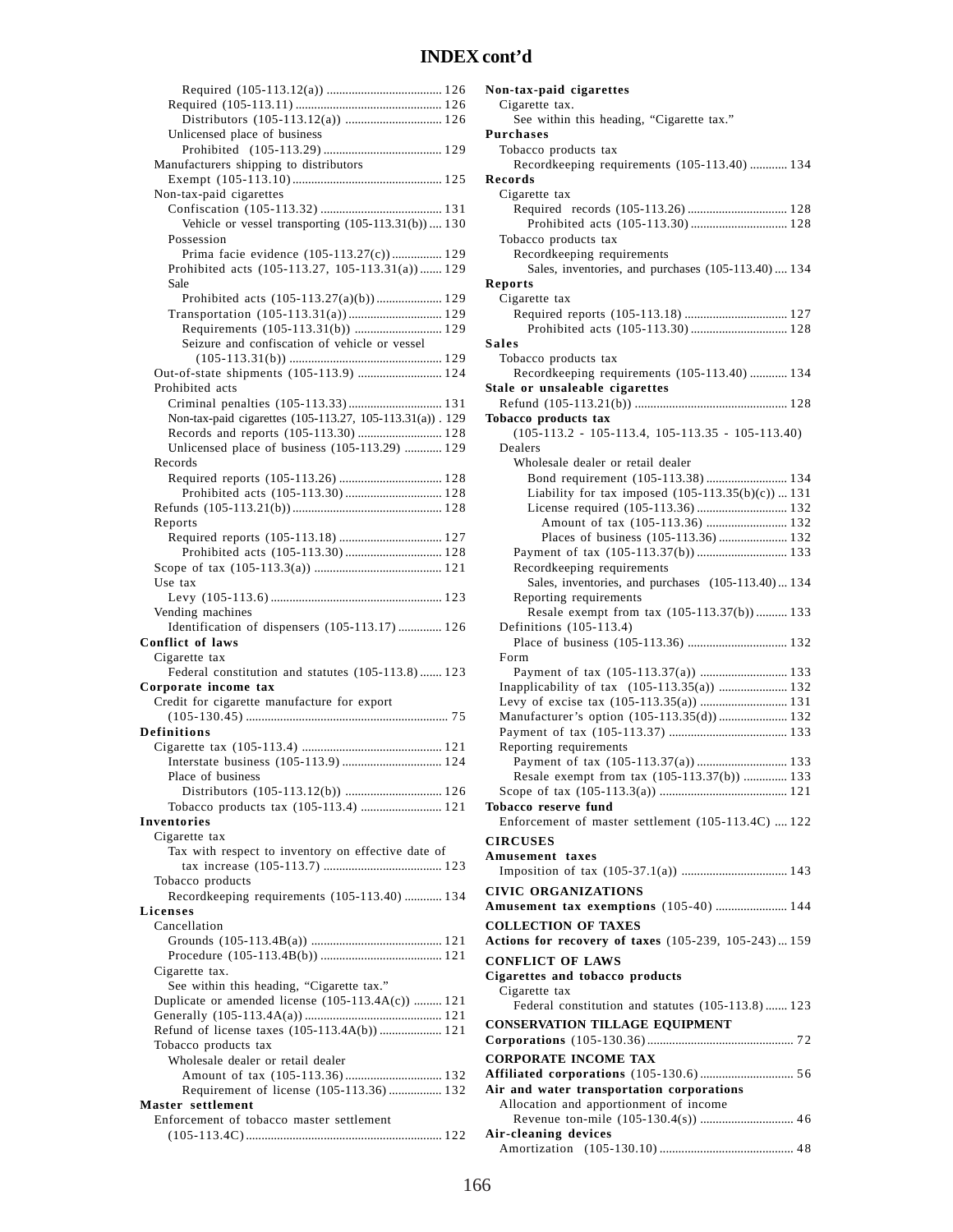| Allocation and apportionment of income (105-130.4(b))                                  |
|----------------------------------------------------------------------------------------|
| Air and water transportation corporations                                              |
|                                                                                        |
| Business income $(105-130.4(i))$                                                       |
| Excluded corporations (105-130.4(r))  45                                               |
| Motor carrier of passengers (105-130.4(p)) 45                                          |
| Motor carriers of property (105-130.4(o))  45                                          |
|                                                                                        |
|                                                                                        |
| Railroad companies (105-130.4(m))  45                                                  |
| Telegraph companies (105-130.4(q))  45                                                 |
|                                                                                        |
|                                                                                        |
| Nonbusiness income $(105-130.4(c)$ to $(h)$ )                                          |
| Intangible property                                                                    |
| Royalties or similar income received from use of                                       |
|                                                                                        |
| Sale or other disposition of real property (105-130.4(e)). 43                          |
| Sale or other disposition of real property (105-130.4(e))  43                          |
| Amortization                                                                           |
|                                                                                        |
| Equipment mandated by OSHA                                                             |
|                                                                                        |
|                                                                                        |
|                                                                                        |
| Waste treatment facilities (105-130.10) 48<br>Biomass equipment manufacturing facility |
|                                                                                        |
| <b>Chambers of commerce</b>                                                            |
|                                                                                        |
| <b>Charities</b>                                                                       |
| Contributions                                                                          |
|                                                                                        |
| Exemption of charitable corporations                                                   |
| Charter                                                                                |
| Suspension                                                                             |
| Reports                                                                                |
|                                                                                        |
| Cigarettes and tobacco products                                                        |
| Credit for cigarette manufacture for export (105-130.45) 75                            |
| Civic leagues                                                                          |
| Cogenerating power plants                                                              |
|                                                                                        |
| Condominium associations                                                               |
|                                                                                        |
|                                                                                        |
| Contributions                                                                          |
|                                                                                        |
| Cooperative associations                                                               |
|                                                                                        |
| Credits                                                                                |
| Cigarettes manufactured for export (105-130.45(b))  75                                 |
|                                                                                        |
|                                                                                        |
| Conservation tillage equipment                                                         |
| Definition of "conservation tillage equipment"                                         |
|                                                                                        |
|                                                                                        |
| Creation of jobs in severely distressed county (105-129.8(a))                          |
|                                                                                        |
| Gleaned crop                                                                           |
|                                                                                        |
| Handicapped persons<br>Construction of dwelling units for (105-130.22)  69             |

| Job creation                                                 |
|--------------------------------------------------------------|
| Severely distressed county (105-129.8)  92                   |
| Ports authority wharfage and handling charges on exports     |
|                                                              |
|                                                              |
|                                                              |
| Poultry composting facility (105-130.44)  75                 |
|                                                              |
| Renewable energy equipment manufacturing                     |
| facility, construction (105-130.28(a))  71                   |
|                                                              |
| Double credit prohibited (105-130.28(d))  71                 |
| Savings and loan associations                                |
|                                                              |
| Telephones                                                   |
| Providing service to low-income residential consumers        |
|                                                              |
| Deductions                                                   |
|                                                              |
|                                                              |
|                                                              |
| Definitions $(105-130.2, 105-130.4(a))$                      |
| Conservation tillage equipment (105-130.36(b))  72           |
|                                                              |
| Ports authority wharfage and handling charges on exports     |
|                                                              |
| Depreciation                                                 |
| Recapture of depreciation required under internal            |
| revenue code                                                 |
| Inclusion in state net income $(105-130.5(e))$ 25            |
| <b>Dividends</b>                                             |
| Adjustment for expenses related to                           |
| Bank holding companies (105-130.6A(c), (e), (f))  28         |
|                                                              |
| Electric power holding companies (105-130.6A(d), (g))  28    |
|                                                              |
| Limitation on credits (105-130.6A(h))  28                    |
| Allocation and apportionment of income                       |
| Interest and net dividends (105-130.4(f))  44                |
| <b>Estimated</b> tax                                         |
|                                                              |
| Electronic payment                                           |
| When required (105-163.40(d)) 120                            |
| Filing                                                       |
| Short taxable year (105-163.40(c)) 120                       |
|                                                              |
| Form of payment (105-163.40(d))  119                         |
|                                                              |
|                                                              |
| Payment of tax                                               |
| Overpayment                                                  |
|                                                              |
|                                                              |
|                                                              |
|                                                              |
| Penalties                                                    |
|                                                              |
| Refund of overpayment (106-163.43)  120                      |
| Underpayment                                                 |
|                                                              |
| When not imposed (106-163.41(d)) 119                         |
| Period of underpayment (106-163.41(c))  119                  |
|                                                              |
| <b>Exemptions</b>                                            |
| Organizations exempt (105-130.11(a))  61, 62, 63             |
| Conditional exemptions (105-130.11(b))  61, 63               |
| Federal taxable income                                       |
| Additions in determining state net income (105-130.5(a))  21 |
| Adjustments in determining state net income                  |
|                                                              |
| Corrections                                                  |
| Assessment by secretary of revenue                           |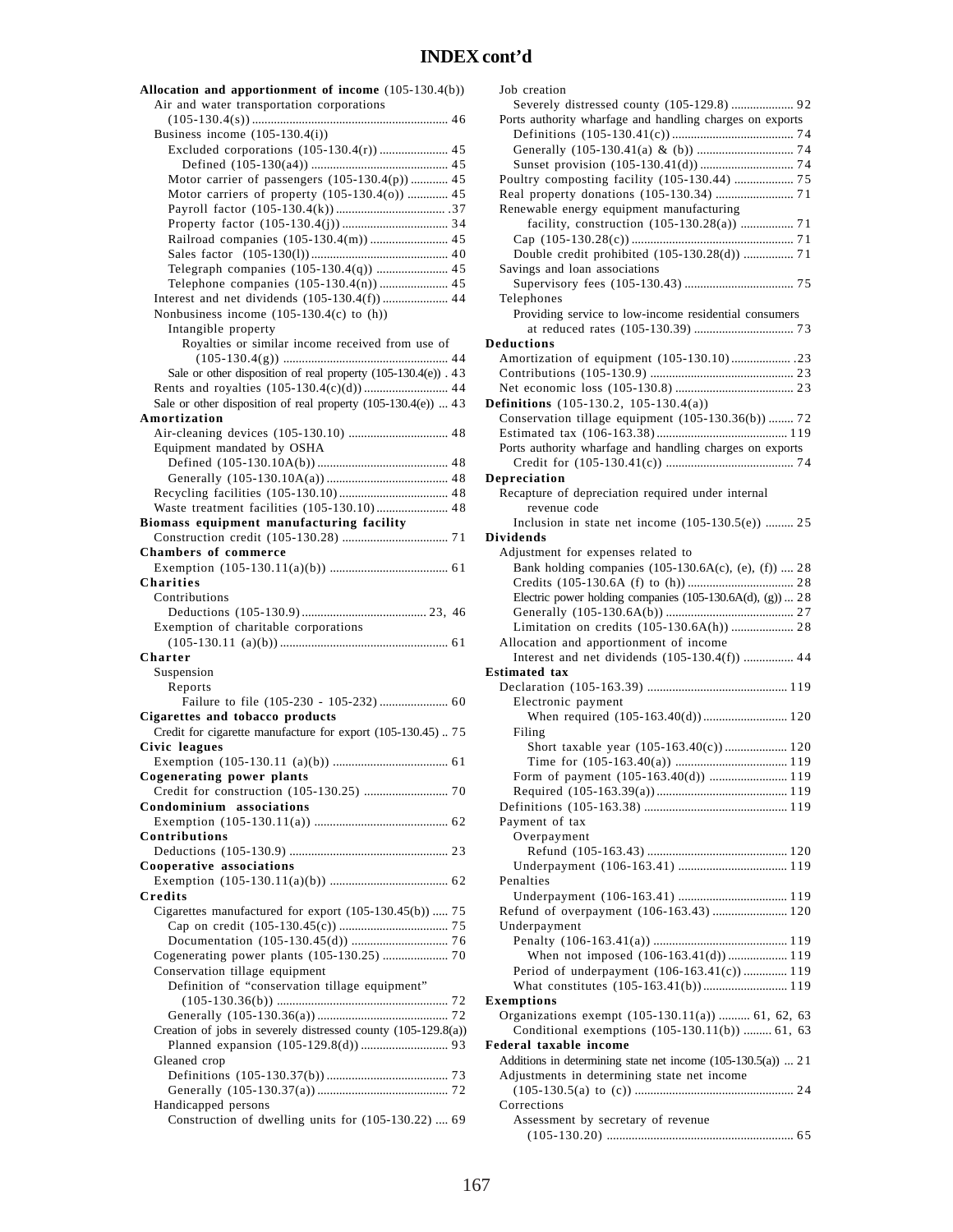| Deductions in determining state net income                                                                  |
|-------------------------------------------------------------------------------------------------------------|
| Foreign corporations                                                                                        |
|                                                                                                             |
| Franchise tax<br>General provisions (105-114 - 105-129)                                                     |
| See FRANCHISE TAX                                                                                           |
| Fraternal beneficiary societies                                                                             |
| Exemption (105-130.11(a) & (b))  15, 61<br><b>Handicapped persons</b>                                       |
| Dwelling units for                                                                                          |
| Credit for construction of (105-130.22)  69                                                                 |
| Historic rehabilitation tax credits<br>Credit against income tax (105-129.37(a))  111                       |
| Hydroelectric generator manufacturing facility                                                              |
|                                                                                                             |
| Income vear                                                                                                 |
| Change of income year (105-130.15(b))  14<br>Insurance companies                                            |
|                                                                                                             |
| Intangible property                                                                                         |
| Royalties or similar income received from use of<br>Allocation and apportionment of income (105-130.4(g))44 |
| Interest                                                                                                    |
| Allocation and apportionment of income                                                                      |
| Interest and net dividends $(105-130.4(f))$ 44                                                              |
| <b>Job</b> creation<br>Credits                                                                              |
| Job creation in severely distressed county (105-129.8)  92                                                  |
| Merger or consolidation                                                                                     |
| Corporation using installment method of reporting                                                           |
| Motor carriers                                                                                              |
| Allocation and apportionment of income                                                                      |
| Business income of motor carriers (105-130.4(o) & (p))  45                                                  |
| Net income                                                                                                  |
|                                                                                                             |
| Federal taxable income                                                                                      |
| Adjustments in determining state net income                                                                 |
| Recapture of depreciation required under internal revenue                                                   |
| code                                                                                                        |
| Inclusion in state net income $(105-130.5(e))$ 25<br>Subsidiary and affiliated corporations (105-130.6)  56 |
|                                                                                                             |
| Petition, tax review board                                                                                  |
| Allocation and apportionment of income                                                                      |
| Ports authority                                                                                             |
| Credit for ports authority wharfage and handling                                                            |
| charges on exports                                                                                          |
|                                                                                                             |
|                                                                                                             |
| Poultry composting facility                                                                                 |
| <b>Railroads</b>                                                                                            |
| Application and apportionment of income                                                                     |
| Business income of railroad companies                                                                       |
|                                                                                                             |
| Real estate investment trust (105-130.12)  63                                                               |
| Real estate mortgage investment conduits                                                                    |
|                                                                                                             |
| <b>Recycling facilities</b>                                                                                 |
| Regulated investment companies (105-130.12)  23, 63                                                         |
| Renewable energy equipment manufacturing facility                                                           |
|                                                                                                             |

| Rents and royalties                                                              |
|----------------------------------------------------------------------------------|
| Allocation and apportionment of income                                           |
|                                                                                  |
| Reports                                                                          |
| Failure to report                                                                |
| Suspension of corporate charter (105-230 - 105-232)  .60                         |
| Returns $(105-130.16(a), 105-130.21(a))$                                         |
| Consolidated returns for federal income tax purposes                             |
|                                                                                  |
| Savings and loan associations                                                    |
| S corporations (105-131, 105-131.1 - 105-131.8)                                  |
| Composite return for nonresident shareholders  67                                |
| Computation of net income for composite returns 68                               |
|                                                                                  |
|                                                                                  |
|                                                                                  |
|                                                                                  |
| Forms 66                                                                         |
|                                                                                  |
|                                                                                  |
| Shareholders                                                                     |
|                                                                                  |
| Shareholders                                                                     |
| S corporations                                                                   |
| See within this heading, " S corporations"                                       |
| Solar electric equipment manufacturing facility                                  |
| Subchapter S                                                                     |
|                                                                                  |
|                                                                                  |
|                                                                                  |
|                                                                                  |
|                                                                                  |
|                                                                                  |
|                                                                                  |
| Taxable year                                                                     |
|                                                                                  |
| Telegraph companies                                                              |
| Allocation and apportionment of income                                           |
| Business income of telegraph companies                                           |
|                                                                                  |
| <b>Telephone Companies</b>                                                       |
| Allocation and apportionment of income<br>Business income of telephone companies |
|                                                                                  |
| Thermal electric equipment manufacturing facility                                |
|                                                                                  |
| Waste treatment facilities                                                       |
|                                                                                  |
| Wind energy equipment manufacturing facility                                     |
| Withdrawal from state                                                            |
| Corporation using installment method of reporting income                         |
|                                                                                  |
| <b>CORPORATIONS</b>                                                              |
| Articles of incorporation                                                        |
| Suspension                                                                       |
| Failure to file tax report or return or pay tax or fee                           |
| Suspension of articles of incorporation                                          |
|                                                                                  |
| Invalidity of acts performed during suspension                                   |
|                                                                                  |
| Reinstatement of articles (105-232(a))  61                                       |
| Royalties<br>Corporate income tax                                                |
| Payments received on use of trademarks                                           |
| Option methods of reporting (105-130.7A)  22, 24                                 |

#### **Enterprise tier**

Tax incentives for new and expanding businesses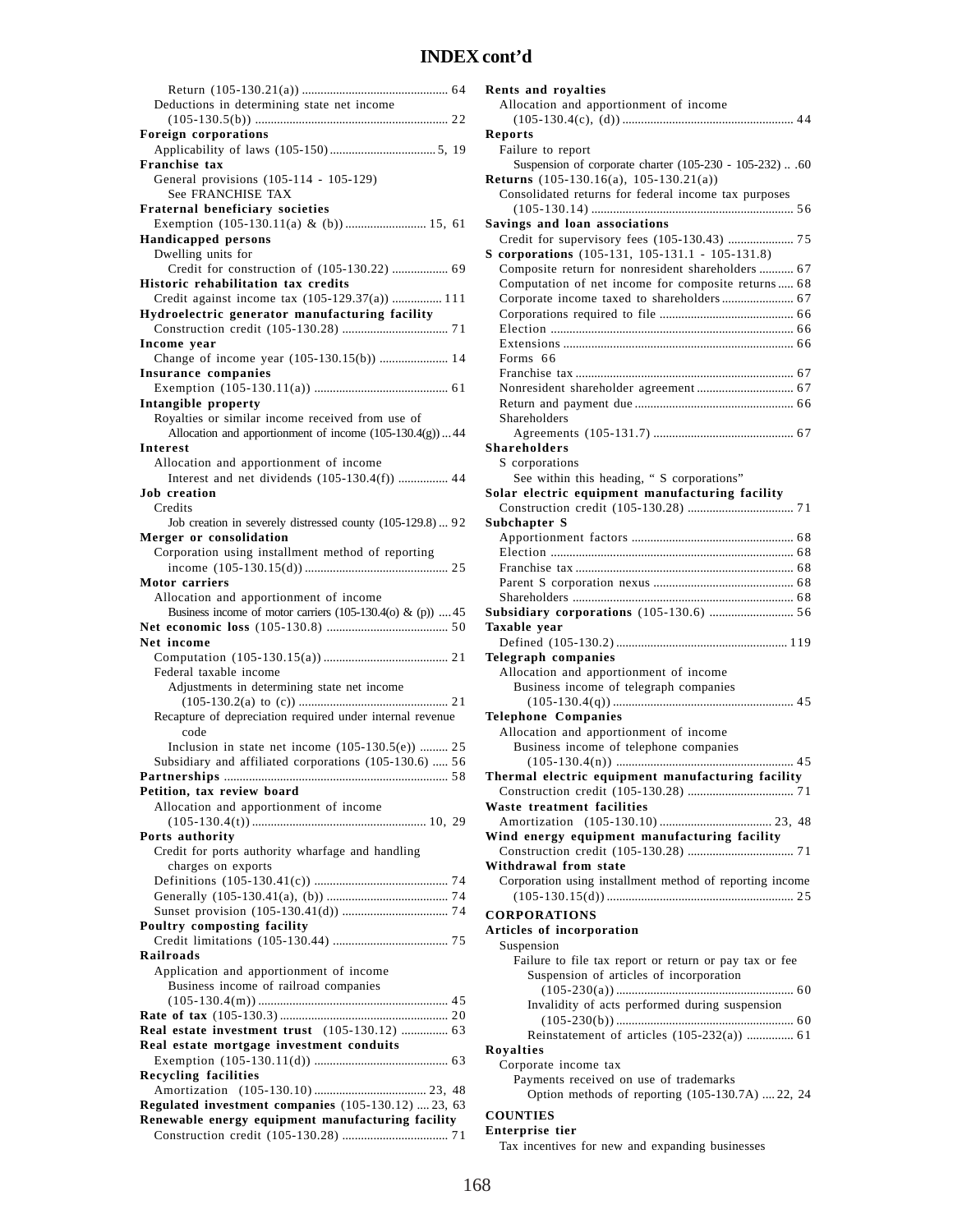| License taxes                                                 |
|---------------------------------------------------------------|
| General provisions (105.33 - 105-109)                         |
| See PRIVILEGE TAXES                                           |
| Privilege taxes                                               |
| General provisions (105.33 - 105-109)                         |
| See PRIVILEGE TAXES                                           |
|                                                               |
|                                                               |
| Tax incentives for new and expanding businesses               |
|                                                               |
| <b>CREDITS</b>                                                |
|                                                               |
| Corporate income tax                                          |
| See CORPORATE INCOME TAX                                      |
| Historic property rehabilitation tax credits                  |
|                                                               |
|                                                               |
| <b>CREDIT UNIONS</b>                                          |
| Privilege taxes                                               |
| Loan agency taxation                                          |
| Exemption of banks, etc. (105-88(b))  150                     |
|                                                               |
| <b>CRIMINAL LAW AND PROCEDURE</b>                             |
| Attempt to evade or defeat tax as felony (105-236)162         |
| Cigarettes and tobacco products                               |
| Cigarette tax                                                 |
| Violations as misdemeanors (105-113.33)  131                  |
| Willful failure to file return, supply information or pay tax |
|                                                               |
|                                                               |
| <b>DANCES</b>                                                 |
| Amusement taxes                                               |
|                                                               |
|                                                               |
| Exemption from amusement tax (105-40)  145                    |
| <b>DEFINED TERMS</b>                                          |
| Base amount                                                   |
| Tax incentives for new and expanding businesses, research     |
|                                                               |
| and development credit (105-129.10(c))  98                    |
| <b>Business</b>                                               |
|                                                               |
| Casual sale of property                                       |
| Corporate income tax (105-130.4(a))  40                       |
| Compensation                                                  |
|                                                               |
| Control                                                       |
|                                                               |
| Tax incentives for new and expanding businesses,              |
|                                                               |
| credit for development zone projects (105-129.13(b)). 103     |
| Corporations (105-130.2, 105-130.4(a))                        |
|                                                               |
| Conservation tillage equipment $(105-130.36(b))$ 72           |
|                                                               |
|                                                               |
| Cost                                                          |
| Tax incentives for new and expanding businesses               |
|                                                               |
| Cost price                                                    |
|                                                               |
|                                                               |
| Development zone agency                                       |
| Tax incentives for new and expanding businesses, credit for   |
| development zone projects (105-129.13(b))  103                |
|                                                               |
|                                                               |
| <b>Excise</b> taxes                                           |
| Piped natural gas tax (105-187.40 - 105-187.46)               |
| See PIPED NATURAL GAS TAX                                     |
|                                                               |
|                                                               |
| Full-time job                                                 |
| Tax incentives for new and expanding businesses               |
|                                                               |
|                                                               |
| <b>Handling</b>                                               |
| Ports authority                                               |
| Wharfage and handling charges and exports                     |

| <b>Improvement</b> project                                  |
|-------------------------------------------------------------|
| Tax incentives for new and expanding businesses, credit for |
| development zone projects (105-129.13(b))  104              |
|                                                             |
| Owned indirectly                                            |
| Franchise tax                                               |
| Limited liability companies (105-114.1(a)) 63               |
| Pass-through entity                                         |
| Historic rehabilitation tax credits, income producing       |
|                                                             |
| Low-income housing tax credits (105-129.40(b))  117         |
|                                                             |
|                                                             |
| Qualified allocation plan                                   |
| Business tax credits, low-income housing credit             |
|                                                             |
| Qualified North Carolina low-income building                |
|                                                             |
| Business tax credits, low-income housing credit             |
|                                                             |
| Qualified North Carolina low-income housing development     |
| Business tax credits, low-income housing credit             |
|                                                             |
| Qualified research expenses                                 |
| Tax incentives for new and expanding businesses,            |
| research and development credit (105-129.10(c))  98         |
| <b>Oualified residential unit</b>                           |
| Business tax credits, low-income housing credit             |
|                                                             |
| <b>Qualifying corporations</b>                              |
| Amusement tax exemptions (105-40)  145                      |
| <b>Recycling facility</b>                                   |
|                                                             |
| <b>Rehabilitation expenses</b>                              |
| Historic rehabilitation tax credits, non-income             |
| producing structures (105-129.36(b))  113                   |
| Renewable energy equipment                                  |
| Corporate income tax credit (105-130.28(b))  71             |
| Renewable energy property                                   |
|                                                             |
| Sale                                                        |
| Corporate income tax (105-130.4(a))  40                     |
| Solar energy equipment                                      |
| Corporate income tax credit (105-130.28(a)) 71              |
|                                                             |
| Teen center                                                 |
| Amusement tax exemptions (105-40)  145                      |
|                                                             |
| Throughput                                                  |
| Ports authority wharfage and handling charges               |
|                                                             |
| Warehousing                                                 |
| Tax incentives for new and expanding businesses             |
|                                                             |
| Wharfage                                                    |
| Corporate income tax                                        |
| Ports authority wharfage and handling charges               |
|                                                             |
| Wine shipper permittee                                      |
| Alcoholic beverages tax (105-113.68)  135                   |
|                                                             |
| <b>DENTISTS</b>                                             |
| Licenses                                                    |
|                                                             |
| Statewide license for privilege to practice (105-41) 146    |
|                                                             |
| DEVELOPMENT ZONE PROJECTS                                   |
|                                                             |
| DOG SHOWS                                                   |
| Amusement taxes                                             |
|                                                             |
|                                                             |
| ELECTION OF TAX AGAINST WHICH CREDIT<br><b>CLAIMED</b>      |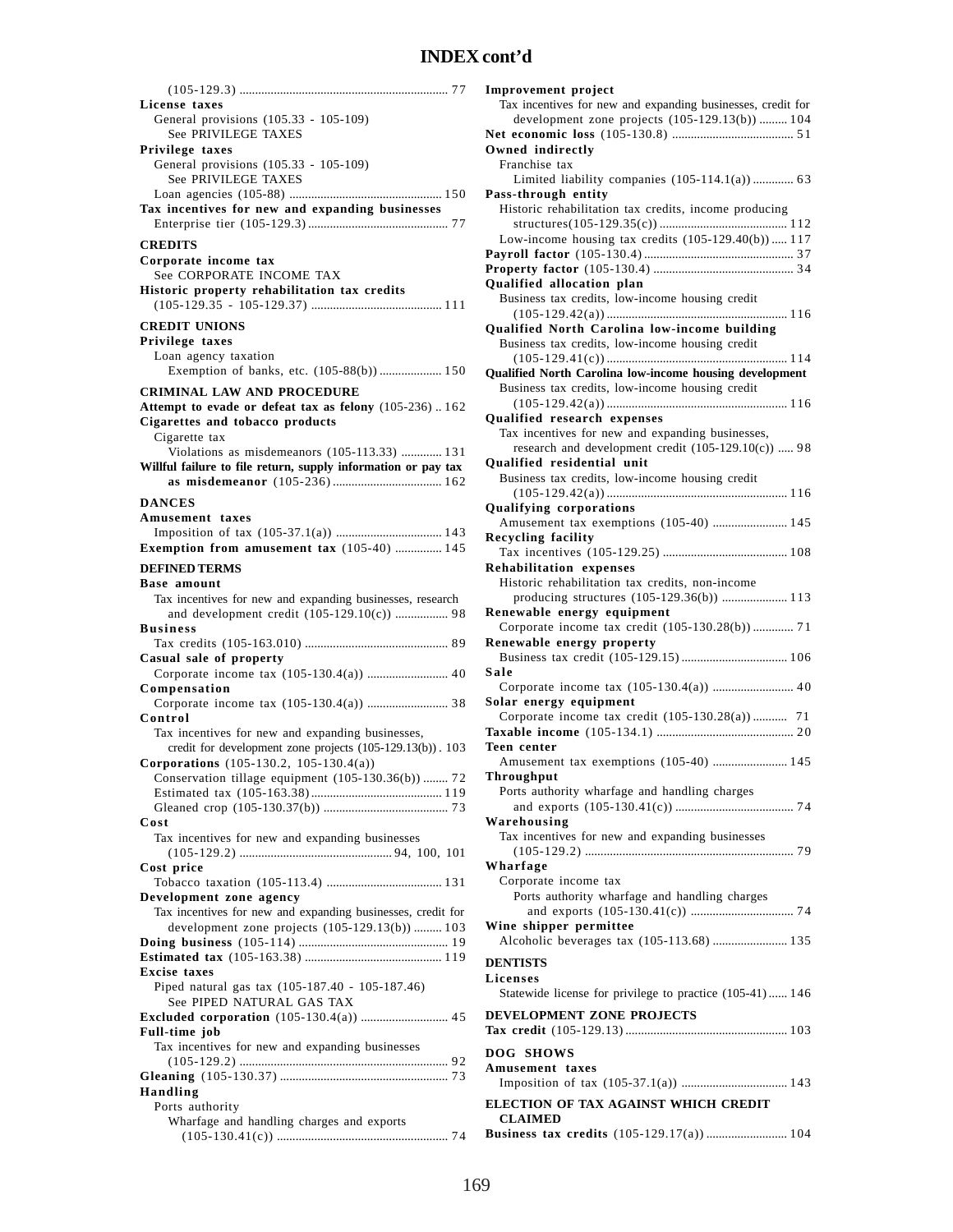| Tax incentives for new and expanding businesses                                                                                                                                        |
|----------------------------------------------------------------------------------------------------------------------------------------------------------------------------------------|
| ELECTRIC POWER, WATER AND SEWERAGE<br><b>COMPANIES</b>                                                                                                                                 |
| Franchise or privilege tax                                                                                                                                                             |
| <b>ELECTRONIC FUNDS TRANSFER</b><br>Taxation                                                                                                                                           |
| <b>EMBALMERS</b>                                                                                                                                                                       |
| Licenses<br>Statewide license for privilege to practice (105-41)  147                                                                                                                  |
| <b>ENERGY</b>                                                                                                                                                                          |
| Renewable energy investment credit                                                                                                                                                     |
| <b>ENGINEERS</b>                                                                                                                                                                       |
| Licenses<br>Statewide license for privilege to practice (105-41) 147                                                                                                                   |
| <b>ENTERPRISE TIERS</b><br>Tax incentive for new and expanding businesses generally<br>See TAX INCENTIVES FOR NEW AND EXPANDING<br><b>BUSINESSES</b>                                   |
| <b>ESTIMATED INCOME TAX</b><br>Corporate income tax (105-163.38 - 105-163.43)<br>See CORPORATE INCOME TAX                                                                              |
| <b>EXHIBITIONS</b>                                                                                                                                                                     |
| Amusement taxes                                                                                                                                                                        |
| <b>EXPANDING BUSINESSES</b><br>Tax incentive for new and expanding businesses generally<br>$(105-129.2 - 105-129.13)$<br>See TAX INCENTIVES FOR NEW AND EXPANDING<br><b>BUSINESSES</b> |
| <b>FEES</b>                                                                                                                                                                            |
| License taxes<br>General provisions (105-33 - 105-109)<br>See PRIVILEGE TAXES                                                                                                          |
| Privilege taxes<br>General provisions (105-33 - 105-109)                                                                                                                               |
| See PRIVILEGE TAXES                                                                                                                                                                    |
| Tax incentives for new and expanding business                                                                                                                                          |
| <b>FELONIES</b><br>Attempt to evade or defeat tax (105-236)  162                                                                                                                       |
| Franchise tax<br>Underpayment of tax                                                                                                                                                   |
| Limited liability companies $(105-114.1(d))$ 13<br>Fraud                                                                                                                               |
| <b>FOREIGN CORPORATIONS</b>                                                                                                                                                            |
| <b>FORFEITURES</b>                                                                                                                                                                     |
| Tax incentives for new and expanding businesses<br>Credits allowed under provisions (105-129.4(d))  88                                                                                 |
| <b>FRANCHISE TAX</b><br>Burial                                                                                                                                                         |
| Business tax credits (105-129.15 - 105-129.19)  104                                                                                                                                    |
| <b>Charities</b>                                                                                                                                                                       |
| Cooperative associations                                                                                                                                                               |
| Exemptions from provisions (105-125)  16                                                                                                                                               |
| Corporations<br>Corporations subject to levy $(105-114(a1))$ 1, 5                                                                                                                      |
|                                                                                                                                                                                        |

| Dissolved domestic corporations (105-127(f))  2                       |
|-----------------------------------------------------------------------|
|                                                                       |
|                                                                       |
|                                                                       |
|                                                                       |
|                                                                       |
|                                                                       |
|                                                                       |
| Nonprofit corporations                                                |
|                                                                       |
|                                                                       |
|                                                                       |
|                                                                       |
|                                                                       |
|                                                                       |
|                                                                       |
| Change of income year (105-122(e))  14                                |
| Stock, surplus, and undivided profits                                 |
|                                                                       |
| Determination of total amount (105-122(b))  . 6                       |
|                                                                       |
|                                                                       |
| Credits                                                               |
| Business tax credits (105-129.15 - 105-129.19)                        |
| See BUSINESS TAX CREDITS                                              |
| Tax incentives for new and expanding businesses generally             |
|                                                                       |
| $(105-129.2 - 105-129.13)$                                            |
| See TAX INCENTIVES FOR NEW AND EXPANDING                              |
| <b>BUSINESSES</b>                                                     |
| Definitions $(105-114(b))$                                            |
|                                                                       |
|                                                                       |
| Electric power, water and sewerage companies (105-116)                |
| Distribution to cities                                                |
|                                                                       |
| Payment, return, report (105-116(b))  3, 4                            |
|                                                                       |
|                                                                       |
|                                                                       |
| Gross receipts taxes collected on electric power                      |
|                                                                       |
| Holding companies (105-120.2)                                         |
|                                                                       |
|                                                                       |
|                                                                       |
| Limitation of tax amount $(105-120.2(a)(b1),$                         |
|                                                                       |
|                                                                       |
|                                                                       |
| Limited liability companies (105-114.1)  13, 17                       |
|                                                                       |
| Controlled companies (105-114.1(b)) 13, 17                            |
| Corporate or related members (105-114.1)  13, 17                      |
|                                                                       |
|                                                                       |
| Mutual burial associations (105-121.1)  4                             |
|                                                                       |
| New and expanding businesses                                          |
| Tax incentives generally (105-129.2 - 105-129.13)                     |
| See TAX INCENTIVES FOR NEW AND EXPANDING                              |
| <b>BUSINESSES</b>                                                     |
|                                                                       |
| Payment                                                               |
| Condition for doing business in state (105-114(a2))  1                |
| Real estate mortgage investment conduits                              |
|                                                                       |
| Religious societies                                                   |
|                                                                       |
|                                                                       |
| <b>Reports</b>                                                        |
|                                                                       |
|                                                                       |
| Returns                                                               |
|                                                                       |
|                                                                       |
| Change of income year (105-122(e))  14                                |
|                                                                       |
| Tax incentives for new and expanding businesses generally             |
| $(105-129.2 - 105-129.13)$                                            |
| See TAX INCENTIVES FOR NEW AND EXPANDING                              |
|                                                                       |
| <b>BUSINESSES</b>                                                     |
|                                                                       |
| Underpayment of tax<br>Limited liability companies (105-114.1(d))  13 |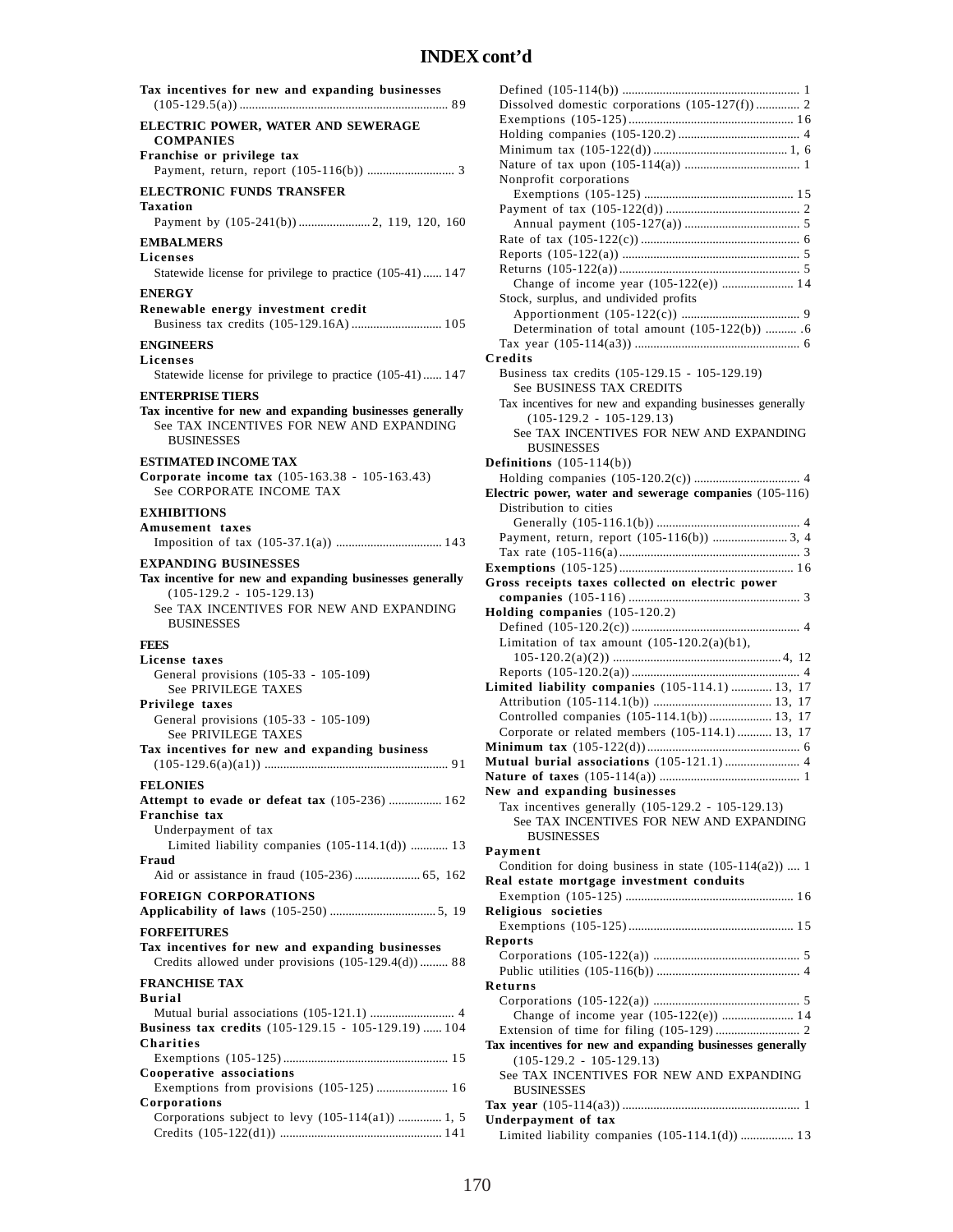| <b>FRAUD</b><br><b>Penalties</b> (105-236)                                                                                                                 | Т                 |
|------------------------------------------------------------------------------------------------------------------------------------------------------------|-------------------|
| Aid or assistance in fraud (105-236)  65, 162                                                                                                              |                   |
| <b>GROSS PREMIUMS TAX</b>                                                                                                                                  |                   |
| Insurance<br>Credit against assessments paid (105-228.5A) 156<br>Generally                                                                                 | $\mathbf{I}$<br>C |
| See INSURANCE                                                                                                                                              |                   |
| <b>GROSS RECEIPTS TAX</b>                                                                                                                                  |                   |
| Amusement taxes                                                                                                                                            |                   |
| Imposition of privilege tax on gross receipts<br>Collection of tax on electric power companies, natural gas<br>companies and telephone companies (105-116) |                   |
| License taxes generally $(105-33 - 105-109)$<br>See PRIVILEGE TAXES                                                                                        | G                 |
| Privilege taxes generally (105-33 - 105-109)<br>See PRIVILEGE TAXES                                                                                        |                   |
| <b>HEALING ARTS PROFESSIONALS</b><br>Licenses                                                                                                              | Ŀ                 |
| Statewide license for privilege to practice (105-41)146, 148<br><b>HEARINGS</b>                                                                            | L                 |
| Appeals                                                                                                                                                    |                   |
| Tax review board                                                                                                                                           | R                 |
| Administrative review (105-241.2(b)(b1)) 159                                                                                                               | $\mathbf I$<br>D  |
| <b>HISTORICAL DRAMAS</b>                                                                                                                                   | R                 |
| Amusement tax exemptions (105-40)  145                                                                                                                     | $\mathbf{I}$      |
| <b>HISTORIC REHABILITATION TAX CREDITS</b>                                                                                                                 | C                 |
| Corporate income tax<br>Credit against income tax (105-129.37(a))  11                                                                                      |                   |
| Forfeiture of credit                                                                                                                                       |                   |
| Exceptions to forfeiture for change in ownership                                                                                                           |                   |
|                                                                                                                                                            | П<br>B            |
| Recapture of federal credit (105-129.37(c))  112<br>Income producing structures                                                                            | N                 |
| Allocation of credit among multiple owners                                                                                                                 |                   |
|                                                                                                                                                            |                   |
| Installment taking of credit (105-129.37(b))  111                                                                                                          | $\mathbf{J}$      |
| Nonincome producing structures $(105-129.36(a))$ 113                                                                                                       | A                 |
| <b>HOLDING COMPANIES</b><br>Franchise tax $(105-120.2)$                                                                                                    | A                 |
|                                                                                                                                                            |                   |
| Limitation of tax amount $(105-120.2(a)(b1))$ ,                                                                                                            | J <sub>0</sub>    |
|                                                                                                                                                            | Т                 |
| <b>HOSPITALS</b>                                                                                                                                           |                   |
| Article 65 corporations                                                                                                                                    |                   |
| HYDROELECTRIC GENERATOR MANUFACTURING                                                                                                                      | L<br>L            |
| <b>FACILITY</b><br>Corporate income tax credit, construction                                                                                               | L                 |
|                                                                                                                                                            | L                 |
| <b>INCOME TAX</b><br><b>Business tax credits</b> (105-129.15 - 105-129.19)  104<br>Corporations                                                            | L                 |
| Estimated tax                                                                                                                                              | P                 |
| Payment<br>Electronic funds transfer (105-241(b))  119, 120, 160<br>Royalty payments for use of trademarks                                                 | R<br>т            |
| Corporations<br>Optional methods for reporting income                                                                                                      | L                 |
|                                                                                                                                                            | A                 |

| Tax incentives for new and expanding businesses generally                                       |
|-------------------------------------------------------------------------------------------------|
| $(105-129.2 - 105-129.13)$<br>See TAX INCENTIVES FOR NEW AND EXPANDING                          |
| <b>BUSINESSES</b>                                                                               |
| <b>INSURANCE</b>                                                                                |
| Companies                                                                                       |
| Corporate income tax                                                                            |
|                                                                                                 |
| Gross premiums tax (105-228.5, 105-228.5A,                                                      |
| Municipal corporations                                                                          |
| No additional local taxes (105-228.10)  157                                                     |
| Premium tax                                                                                     |
| Credit against for certain assessments (105-228.5A). 156                                        |
|                                                                                                 |
| Retaliatory premium taxes (105-228.8)  154                                                      |
| Gross premiums tax                                                                              |
| Generally (105-228.5, 105-228.6)  153<br>Life and health insurance guaranty association         |
| Credit against assessments paid to (105-228.5A) . 156                                           |
| Insurance guaranty association                                                                  |
| Gross premiums tax                                                                              |
| Credit against assessments paid (105-228.5A)  156                                               |
| Life and health insurance guaranty association                                                  |
| Gross premiums tax                                                                              |
| Credit against assessments paid (105-228.5A)  156<br>Retaliatory premium taxes (105-228.8)  154 |
|                                                                                                 |
| <b>INTEREST</b>                                                                                 |
| Refund of overpayment (105-266)  163                                                            |
|                                                                                                 |
| <b>INVENTORIES</b><br>Cigarettes and tobacco products                                           |
| Cigarette tax                                                                                   |
| Tax with respect to inventory on effective date of tax                                          |
|                                                                                                 |
| Tobacco products tax                                                                            |
| Recordkeeping requirements (105-113.40)  134                                                    |
| <b>INVESTMENTS</b>                                                                              |
| <b>Business tax credits generally</b> (105-129.15 - 105-129.19)                                 |
| See BUSINESS TAX CREDITS                                                                        |
| New and expanding businesses<br>Tax incentives generally (105-129.2 - 105-129.13)               |
| See TAX INCENTIVES FOR NEW AND EXPANDING                                                        |
| <b>BUSINESSES</b>                                                                               |
| <b>JEOPARDY ASSESSMENTS</b>                                                                     |
| Additional taxes (105-241.1(g), 105-241.5)  159                                                 |
| <b>Administrative review</b>                                                                    |
|                                                                                                 |
| JOB TRAINING, EDUCATION AND PLACEMENT                                                           |
| <b>INFORMATION MANAGEMENT</b>                                                                   |
| Tax incentives for new and expanding businesses                                                 |
| Tax incentives generally (105-129.2 - 105-129.13)                                               |
| See TAX INCENTIVES FOR NEW AND EXPANDING                                                        |
| <b>BUSINESSES</b>                                                                               |
| <b>LANDSCAPE ARCHITECTS</b>                                                                     |
| Licenses                                                                                        |
| Statewide license for privilege to practice (105-41) 147                                        |
| <b>LAND SURVEYORS</b>                                                                           |
| Licenses                                                                                        |
| Statewide license for privilege to practice (105-41) 147                                        |
| <b>LICENSES</b>                                                                                 |
| Privilege taxes                                                                                 |
|                                                                                                 |
| Tax incentives for new and expanding business                                                   |
| Time limit on claiming credit (105-129.5(d))  90                                                |
| <b>LIMITED LIABILITY COMPANIES</b>                                                              |
|                                                                                                 |

171

**Articles of organization**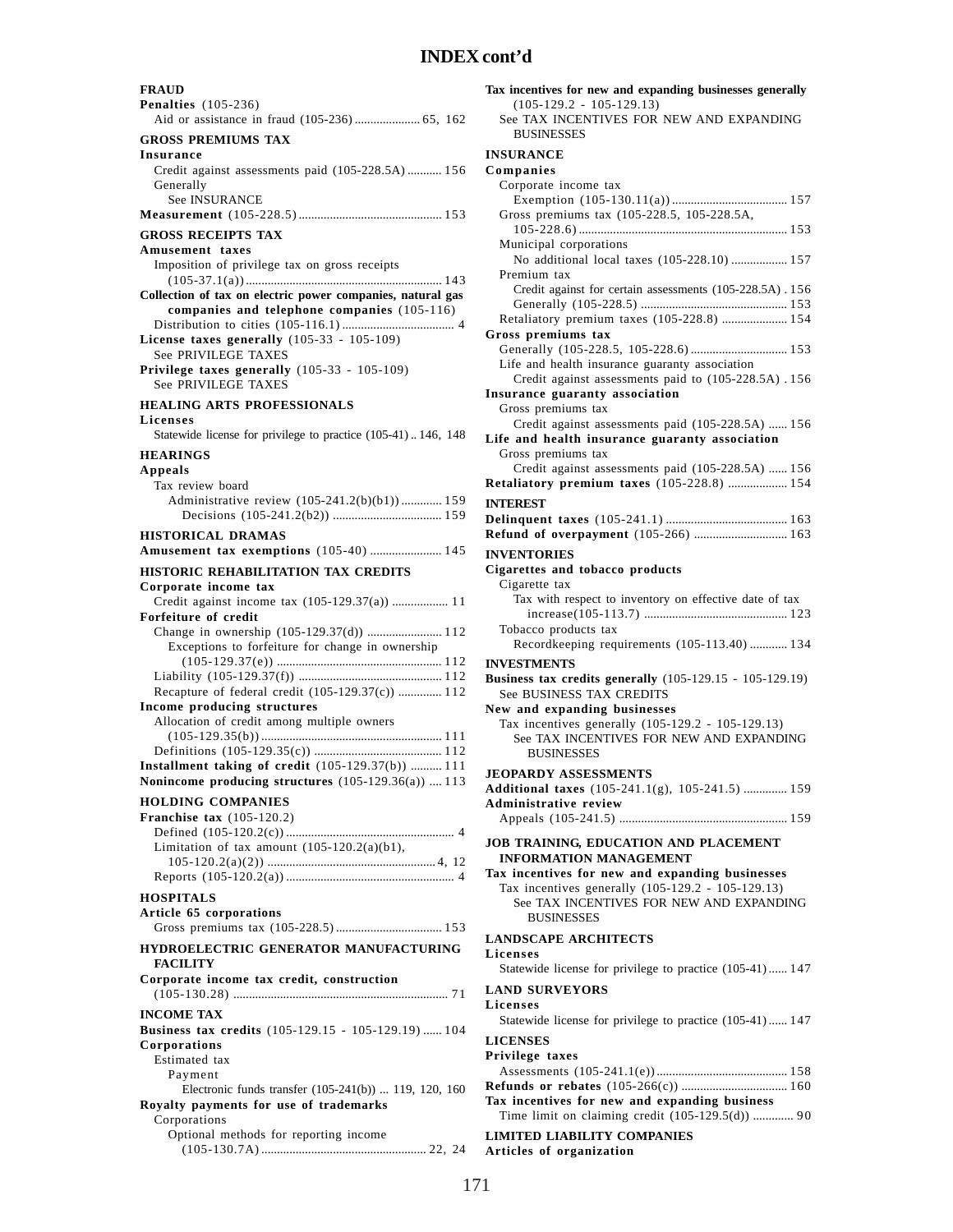| Suspension                                                                              |
|-----------------------------------------------------------------------------------------|
| Failure to file tax report or return or pay tax or fee                                  |
| Invalidity of acts performed during suspension                                          |
|                                                                                         |
|                                                                                         |
| <b>LOANS</b>                                                                            |
| Privilege taxes<br>Loan agencies                                                        |
|                                                                                         |
| Collection of loan                                                                      |
| Nonpayment of tax bars legal collection of loan                                         |
|                                                                                         |
| <b>LOW-INCOME HOUSING CREDIT</b><br>Business tax credits (105-129.40 - 105-129.45)  113 |
| <b>MACHINERY ACT</b>                                                                    |
| Tax incentives for new and expanding businesses<br>$(105-129.9)$                        |
| Technology commercialization credit (105-129.9A)  97                                    |
| <b>MASTER SETTLEMENT</b>                                                                |
| Cigarettes and tobacco products                                                         |
| Enforcement of tobacco master settlement agreement                                      |
| <b>MISDEMEANORS</b>                                                                     |
| Cigarettes and tobacco products                                                         |
| Cigarette tax                                                                           |
| Violations of provisions (105-113.33)  131<br>Officers, agents and employees            |
|                                                                                         |
| Aiding and/or abetting (105-234)  162                                                   |
| Willful failure to collect, withhold or pay over tax                                    |
|                                                                                         |
| Willful failure to file return, supply information                                      |
|                                                                                         |
| <b>MORTICIANS</b>                                                                       |
| Licenses                                                                                |
| Statewide license for privilege to practice (105-41) 147<br><b>MOTION PICTURES</b>      |
| Amusement taxes                                                                         |
| Determination when privilege or amusement tax applies                                   |
| Privilege taxes                                                                         |
| Imposition of privilege taxes (105-38.1(a))  144                                        |
| <b>MUNICIPAL TAXES</b>                                                                  |
| <b>Franchise taxes</b>                                                                  |
| Electric power, natural gas, water and sewerage companies                               |
| Distribution of gross receipts tax to cities (105-116.1) 2<br><b>NEGLIGENCE</b>         |
| Penalties for negligent failure to comply with provisions                               |
|                                                                                         |
| <b>NET INCOME</b><br>See CORPORATE INCOME TAX                                           |
| <b>NEW BUSINESSES</b>                                                                   |
| Tax incentives generally (105-129.2 - 105-129.13)                                       |
| See TAX INCENTIVES FOR NEW AND EXPANDING<br><b>BUSINESSES</b>                           |
| <b>NEWSPAPERS</b>                                                                       |
| Privilege taxes                                                                         |
| Publishers of newsprint publications (105-102.6)  151                                   |
| <b>NEWSPRINT MEDIA</b><br>Privilege taxes                                               |
| Publishers of newsprint publications (105-102.6)  151                                   |
| NORTH CAROLINA SYMPHONY SOCIETY<br>Exemption from amusement tax (105-40)  145           |

| Appeals                                                     |
|-------------------------------------------------------------|
| Tax review board                                            |
| Administrative review                                       |
|                                                             |
| <b>OPHTHALMOLOGISTS</b>                                     |
| <b>Licenses</b>                                             |
|                                                             |
| Statewide license for privilege to practice (105-41) 146    |
| <b>OPTICIANS</b>                                            |
| Licenses                                                    |
| Statewide license for privilege to practice (105-41) 146    |
|                                                             |
| <b>OPTOMETRISTS</b>                                         |
| Licenses                                                    |
| Statewide license for privilege to practice (105-41) 146    |
| <b>OSTEOPATHS</b>                                           |
| Licenses                                                    |
| Statewide license for privilege to practice (105-41) 146    |
|                                                             |
| <b>OUTDOOR HISTORICAL DRAMAS</b>                            |
| Amusement tax exemption (105-40)  145                       |
| <b>PAWNBROKERS</b>                                          |
|                                                             |
| Privilege taxes                                             |
|                                                             |
| <b>PAYMENT</b>                                              |
| Electronic funds transfer (105-241(b))  160                 |
| <b>Penalties</b>                                            |
| Failure to pay tax when due                                 |
| Willful failure (105-236)  160, 162                         |
|                                                             |
| <b>PENALTIES</b>                                            |
|                                                             |
| Discretion of secretary of revenue over penalties (105-237) |
|                                                             |
| Evasion                                                     |
|                                                             |
|                                                             |
| Attempt to evade or defeat tax (105-236) 162                |
|                                                             |
| Aid or assistance in fraud (105-236) 162                    |
| Licenses                                                    |
|                                                             |
| Negligent failure to comply with provisions                 |
|                                                             |
|                                                             |
| Officers, agents and employees                              |
|                                                             |
|                                                             |
| Payment                                                     |
| Failure to pay tax when due                                 |
|                                                             |
| <b>Reports</b>                                              |
| Suspension of corporate charter for failure to file         |
|                                                             |
| Exercising corporate functions after suspension             |
|                                                             |
| Returns                                                     |
|                                                             |
|                                                             |
| Willful failure to file return, supply information          |
| or                                                          |
| <b>PERFORMANCES</b>                                         |
| Amusement taxes                                             |
|                                                             |
|                                                             |
| PHOTOGRAPHY AND PHOTOSTATING                                |
| License taxes                                               |
| Professional licenses generally (105-41) 147                |
|                                                             |
| PHYSICIANS AND SURGEONS                                     |
| Licenses                                                    |
| Statewide license for privilege to practice (105-41) 146    |
| PIPED NATURAL GAS (105-187.40 - 105-187.46) 140             |
|                                                             |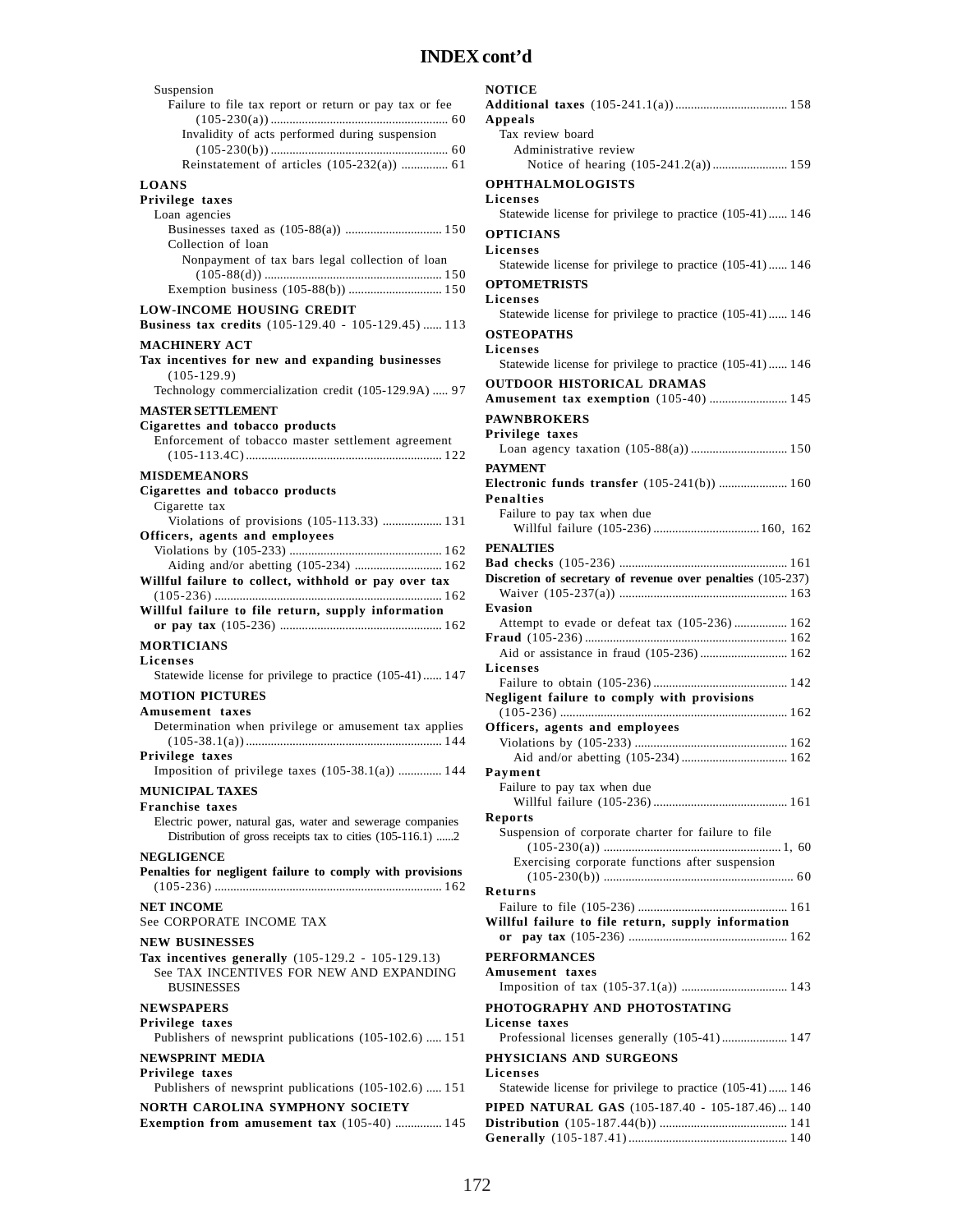| <b>Information returns</b> (105-187.45(b))  140           |
|-----------------------------------------------------------|
|                                                           |
| L                                                         |
| Persons responsible for payment (105-187.42) 140<br>L     |
|                                                           |
| N                                                         |
|                                                           |
| Returns<br>N                                              |
| Quarterly returns (105-187.43(c))  140                    |
|                                                           |
| N<br><b>PODIATRISTS</b>                                   |
| Licenses                                                  |
| Statewide license for privilege to practice (105-41). 146 |
| N                                                         |
| PORTS AUTHORITY                                           |
| Corporate income tax                                      |
| N<br>Credits                                              |
|                                                           |
| Ports authority wharfage and handling charges on exports  |
|                                                           |
|                                                           |
|                                                           |
|                                                           |
| POULTRY COMPOSTING FACILITIES                             |
| Corporate income tax credit (105-130.44)  75<br>C         |
| C                                                         |
| <b>PRIVILEGE TAXES</b> (105-33 - 105-109)<br>Р            |
| Alcoholic beverages tax                                   |
| See ALCOHOLIC BEVERAGES TAX                               |
| P<br>Amusements                                           |
| P                                                         |
|                                                           |
|                                                           |
|                                                           |
| Reports                                                   |
| Advance reports                                           |
|                                                           |
| Out of state shows, performances, etc.                    |
|                                                           |
|                                                           |
| Application for license (105-104(a))  142                 |
|                                                           |
| R<br>Loan agency taxation                                 |
|                                                           |
| Exemption of banks (105-88(b))  150                       |
| Change of name of firm                                    |
| R                                                         |
| S<br>Check cashing business                               |
|                                                           |
|                                                           |
| Cigarettes and tobacco products<br>Ί                      |
| Distributors                                              |
| General provisions (105-133.5 - 105-133.33)               |
| See CIGARETTES AND TOBACCO PRODUCTS                       |
| T<br>Duplicate or amended license $(105-113.4A(c))$ 121   |
|                                                           |
|                                                           |
| Tobacco products tax                                      |
| Wholesale dealer or retail dealer<br>R                    |
| Requirement of license (105-113.36) 132<br>L              |
| <b>Credit unions</b>                                      |
|                                                           |
| Loan agency taxation<br>R                                 |
| Exemption of banks, etc. (105-88(b))  150<br>L            |
| Criminal law and procedure                                |
| See CRIMINAL LAW AND PROCEDURE                            |
| R<br><b>Distributors</b>                                  |
| L                                                         |
| Cigarette tax                                             |
| General provisions (105-113.5 - 105-113.33)<br>P          |
| See CIGARETTES AND TOBACCO PRODUCTS                       |
|                                                           |
|                                                           |
|                                                           |
| Failure to obtain license                                 |
| R                                                         |
| C                                                         |
| Installment paper dealers (105-83)  149                   |
|                                                           |
|                                                           |
| Licenses                                                  |
| Application for license (105-104(a))  142                 |
|                                                           |
|                                                           |
| Penalties for non-compliance with article<br>S            |

| Requirement of license (105-109(b)) 142                                                  |
|------------------------------------------------------------------------------------------|
| Significance of license requirement (105-103)  142                                       |
| License taxes under article (105-33(b)) 142                                              |
|                                                                                          |
| <b>Motion pictures</b>                                                                   |
| Imposition of privilege taxes $(105-38.1(a))$ 144                                        |
| <b>Multiple businesses</b>                                                               |
| Payment of tax on each (105-105)  142                                                    |
| Names                                                                                    |
| Change of name of firm                                                                   |
|                                                                                          |
| Newspapers<br>Publishers of newsprint publications (105-102.6)  151                      |
| <b>Newsprint publishers</b>                                                              |
|                                                                                          |
| Disposition of net proceeds (105-102.6(f))  152                                          |
|                                                                                          |
| Recycled content percentage (105-102.6(c))  151                                          |
| Reporting requirements (105-102.6(d)(e))  152                                            |
| Tax reporting number (105-102.6(d)) 152                                                  |
| Operation without license (105-103)  142                                                 |
|                                                                                          |
| <b>Pawnbrokers</b>                                                                       |
|                                                                                          |
| Penalties for non-compliance with article (105-109(d)) 142                               |
| Professional licenses (105-41(a)) 146                                                    |
|                                                                                          |
| County and city taxes prohibited (105-41(h)) 149                                         |
| Exemptions                                                                               |
|                                                                                          |
|                                                                                          |
| Personal privilege licenses (105-41(e)) 149                                              |
| Practice of profession not authorized solely on                                          |
| authority conferred by license under provisions                                          |
|                                                                                          |
| Real estate loan negotiation business                                                    |
|                                                                                          |
|                                                                                          |
| Loan agency taxation                                                                     |
| Exemption of banks, etc. (105-88(b)) 150                                                 |
|                                                                                          |
| Savings and loan associations                                                            |
| Loan agency taxation                                                                     |
| Exemption of banks, etc. (105-88(b)) 150                                                 |
| Transfer of business or property                                                         |
| Liability of transferee to investigate tax liability                                     |
|                                                                                          |
| <b>Trust companies</b>                                                                   |
| Loan agency taxation                                                                     |
| Exemption of banks, etc. (105-88(b)) 150                                                 |
| <b>REAL ESTATE APPRAISERS</b>                                                            |
| Licenses                                                                                 |
| Statewide license for privilege to practice (105-41). 147                                |
| <b>REAL ESTATE BROKERS AND SALESMEN</b>                                                  |
| Licenses                                                                                 |
| Statewide license for privilege to practice (105-41). 147                                |
|                                                                                          |
| REAL ESTATE LOAN NEGOTIATION BUSINESS                                                    |
| Licenses                                                                                 |
| Statewide license for privilege to practice (105-41). 141                                |
| Privilege taxes                                                                          |
| Loan agency taxation                                                                     |
|                                                                                          |
| <b>RECORDS</b>                                                                           |
| Cigarettes and tobacco products                                                          |
| Cigarette tax                                                                            |
|                                                                                          |
|                                                                                          |
| Tobacco products tax                                                                     |
| Recordkeeping requirements                                                               |
| Sales, inventories, and purchases (105-113.40) 134                                       |
| Secretary of revenue (105-255)<br>Examination of records of taxpayers $(105-258(a))$ 134 |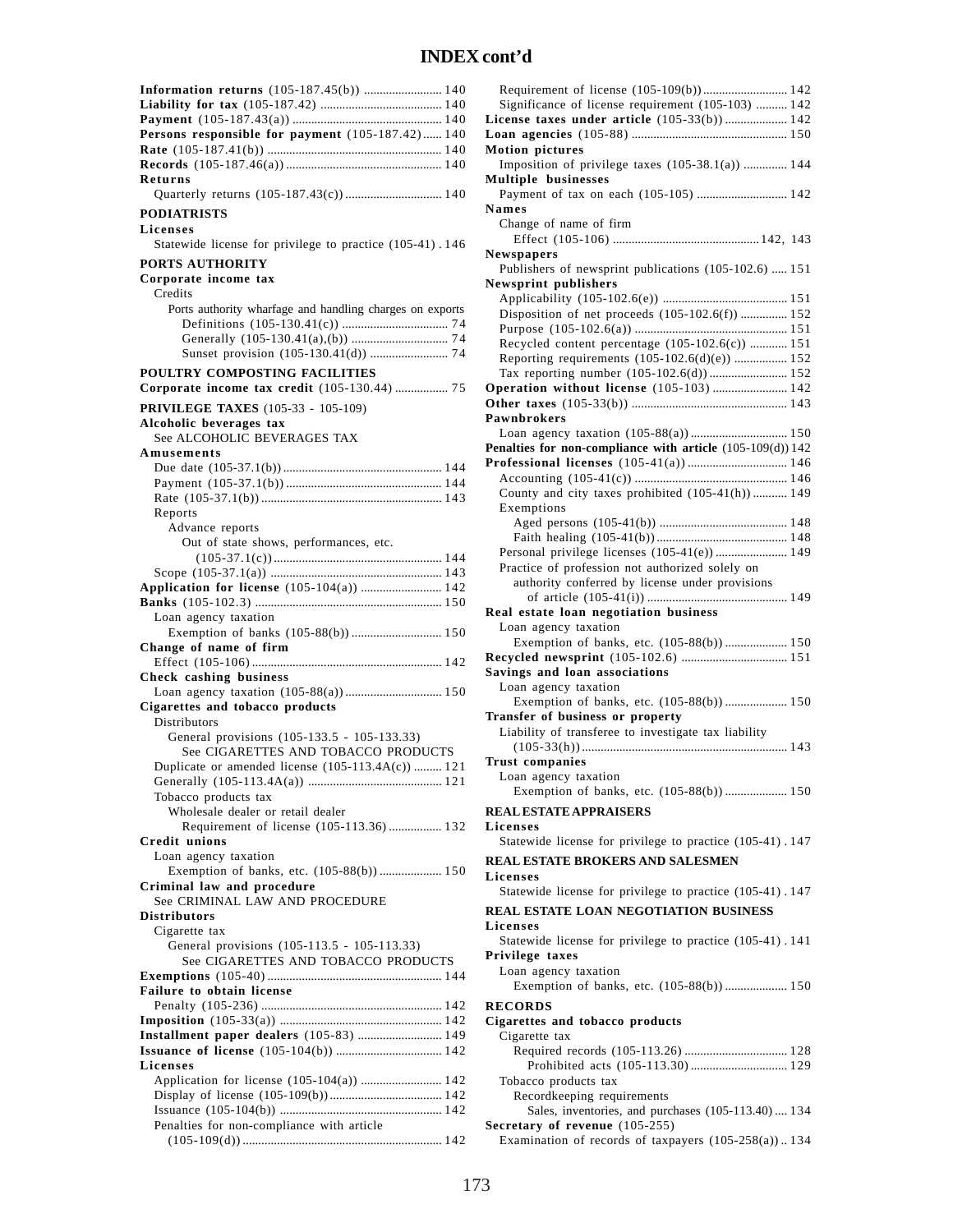### **RECYCLING**

| Tax incentives for recycling facilities                                                      |
|----------------------------------------------------------------------------------------------|
|                                                                                              |
| Credit for reinvestment (105-129.28)  110                                                    |
|                                                                                              |
| Large facilities, credit for investing in (105-129.27) 109                                   |
| Major recycling facilities, credit for investing in                                          |
|                                                                                              |
|                                                                                              |
| Reinvestment credit (105-129.28)  110                                                        |
| <b>REFUNDS OR REBATES</b>                                                                    |
| Application of refund to following year's tax                                                |
|                                                                                              |
| Contribution to wildlife fund (105-269.5)  59                                                |
|                                                                                              |
| Election to apply refund to following year's tax                                             |
|                                                                                              |
| Overpayment of taxes                                                                         |
| Action for recovery of overpayment (105-266.1(c))159                                         |
| Additional nature of provisions (105-266.1(e))  158                                          |
|                                                                                              |
|                                                                                              |
| REHABILITATION OF HISTORIC PROPERTIES                                                        |
| <b>OR STRUCTURES</b>                                                                         |
| Historic property rehabilitation tax credits                                                 |
|                                                                                              |
| <b>RELIGION</b>                                                                              |
| <b>Alcoholic beverages</b>                                                                   |
| Sacramental wine                                                                             |
| Refund for tax paid on wine (105-113.87) 140                                                 |
| <b>RELIGIOUS ORGANIZATIONS AND SOCIETIES</b>                                                 |
| Amusements                                                                                   |
| License taxes                                                                                |
|                                                                                              |
|                                                                                              |
| <b>Franchise tax</b>                                                                         |
|                                                                                              |
|                                                                                              |
| RENEWABLE ENERGY EQUIPMENT<br><b>MANUFACTURING FACILITY</b>                                  |
| Corporate income tax credit, construction                                                    |
|                                                                                              |
| <b>RENEWABLE ENERGY INVESTMENT CREDIT</b>                                                    |
| Business tax credits (105-129.16A)  105                                                      |
|                                                                                              |
| <b>REPORTS</b>                                                                               |
| Amusement taxes                                                                              |
| Advance reports                                                                              |
| Out of state shows, performances, etc. (105-37.1(c))  144<br>Cigarettes and tobacco products |
| Cigarette tax                                                                                |
| Required reports (105-113.18)  127                                                           |
|                                                                                              |
| Corporate income tax                                                                         |
| Failure to report                                                                            |
| Suspension of corporate charter (105-230 - 105-232)  60                                      |
| 59                                                                                           |
| <b>Failure to file</b>                                                                       |
| Suspension of corporate charter (105-230) 60                                                 |
| Penalty for exercising corporate functions after                                             |
|                                                                                              |
| Reinstatement of corporate rights (105-232)  61                                              |
| <b>Franchise tax</b>                                                                         |
|                                                                                              |
| Penalties                                                                                    |
| Suspension of corporate charter for failure to file                                          |
| Exercising corporate functions after suspension  60                                          |

| RESEARCH AND DEVELOPMENT TAX CREDIT                                            |
|--------------------------------------------------------------------------------|
| $(105-129.10)$<br>Tax incentives for new and expanding businesses              |
|                                                                                |
|                                                                                |
| <b>RETAIL INSTALLMENT SALES</b><br>Dealers in installment paper                |
| Privilege taxes                                                                |
|                                                                                |
| <b>RETURNS</b>                                                                 |
| Corporations<br>See CORPORATE INCOME TAX                                       |
| Extensions of time for filing (105-263) 2, 59                                  |
| <b>Failure to file</b>                                                         |
| Informational returns (105-236)  161                                           |
| Willful failure to file (105-236) 162                                          |
| <b>Franchise tax</b>                                                           |
| <b>Penalties</b>                                                               |
|                                                                                |
| Informational returns (105-236)  161                                           |
| Piped natural gas tax                                                          |
| Quarterly returns (105-187.43(c)) 140                                          |
| Tax incentives for new and expanding businesses                                |
|                                                                                |
| <b>SACRAMENTAL WINE</b>                                                        |
| Alcoholic beverages<br>Refund for tax paid on wine (105-113.87)  140           |
| <b>SALES</b>                                                                   |
| Cigarettes and tobacco products                                                |
| Tobacco products tax                                                           |
| Recordkeeping requirements (105-113.40)  134<br>SAVINGS AND LOAN ASSOCIATIONS  |
| Corporate income tax                                                           |
|                                                                                |
| Fees<br>Supervisory fees                                                       |
|                                                                                |
| Privilege taxes                                                                |
| Installment paper dealers<br>Exemption of banks, etc. (105-88(b)) 150          |
| Loan agency taxation                                                           |
| Exemption of banks, etc. (105-88(b))  150                                      |
| <b>S CORPORATIONS</b>                                                          |
| See CORPORATE INCOME TAX                                                       |
| <b>SEWERAGE COMPANIES</b><br>Franchise or privilege tax                        |
|                                                                                |
| <b>SHOWS</b>                                                                   |
| Amusement taxes                                                                |
|                                                                                |
| SOLAR ENERGY EQUIPMENT MANUFACTURING<br><b>FACILITY</b>                        |
| Corporate income tax credit, construction                                      |
| <b>SPORTS EVENTS</b>                                                           |
| Amusement taxes                                                                |
|                                                                                |
| <b>STATUTE OF LIMITATIONS</b><br>Tax incentives for new and expanding business |
|                                                                                |
| <b>SUBCHAPTER S CORPORATIONS</b><br>See CORPORATE INCOME TAX                   |
| <b>TAXATION</b>                                                                |
| <b>Electronic funds transfer</b>                                               |
| Payment by (105-241(b)) 2, 3, 119, 120, 141, 155, 160, 161                     |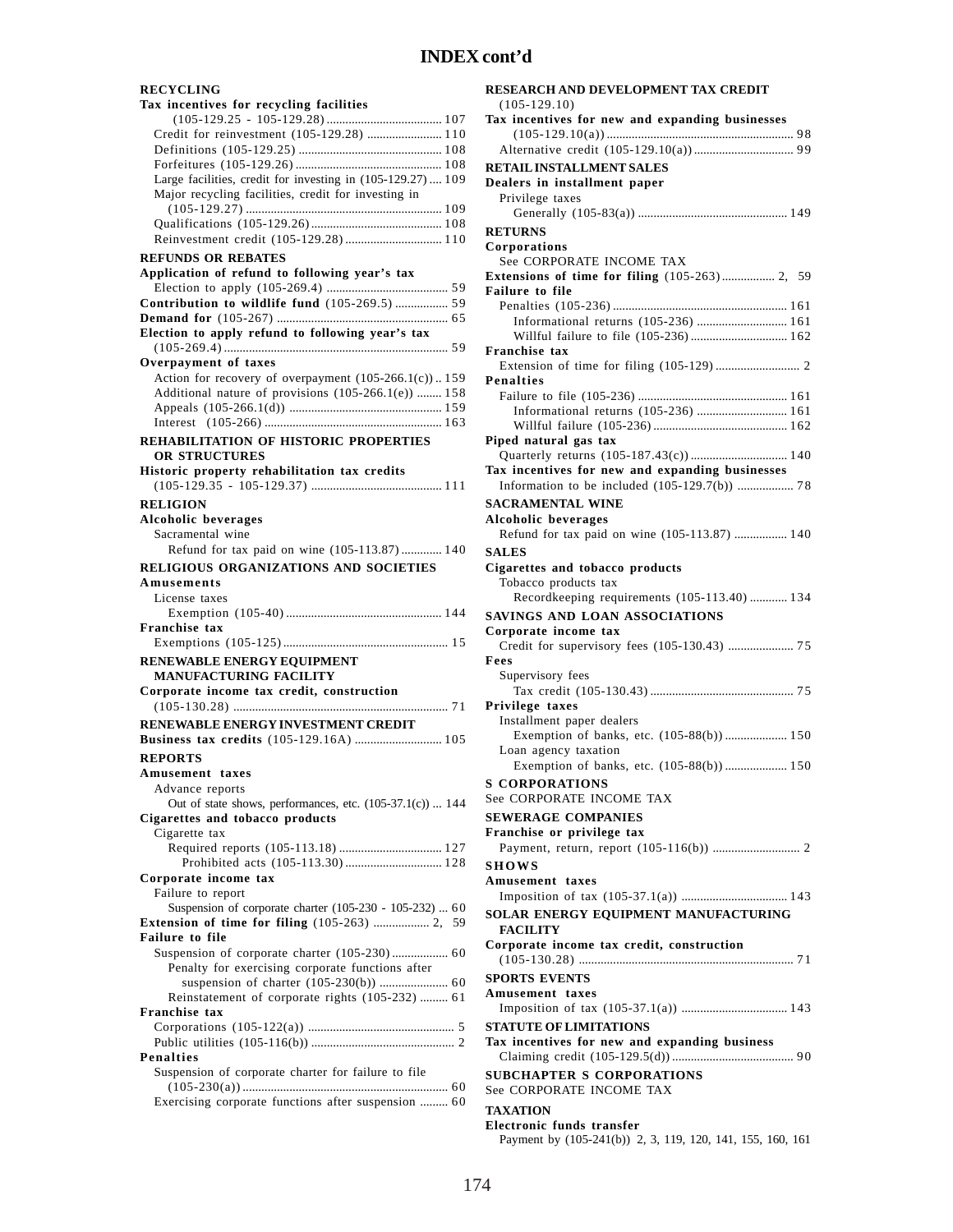| Overdue tax debt                                            |
|-------------------------------------------------------------|
|                                                             |
| Payment                                                     |
| Electronic funds transfer (105-241(b))  160                 |
| TAX INCENTIVES FOR NEW AND EXPANDING                        |
|                                                             |
| <b>BUSINESSES</b> (105-129.2 - 105-129.13)                  |
| Application for certification of eligibility                |
|                                                             |
| Assignment of enterprise factor to each county              |
|                                                             |
| Burden of proving eligibility for credit and amount         |
|                                                             |
|                                                             |
|                                                             |
| Central administrative property investments                 |
|                                                             |
| Credit for investments (105-129.12(a))  100                 |
|                                                             |
|                                                             |
|                                                             |
| Central office or aircraft property credit                  |
|                                                             |
|                                                             |
| Mixed use property (105-129.12(b)) 100                      |
| Certification of eligibility                                |
|                                                             |
|                                                             |
| Classification of enterprise tiers $(105-129.3(a))$ 77      |
| Creating jobs credit $(105-129.8(a))$                       |
|                                                             |
| Letter of commitment to create jobs, qualification          |
|                                                             |
|                                                             |
| Planned expansion, qualification for credit                 |
|                                                             |
| Definitions                                                 |
|                                                             |
|                                                             |
|                                                             |
|                                                             |
|                                                             |
| Credit for development zone projects (105-129.13) 103       |
|                                                             |
|                                                             |
|                                                             |
|                                                             |
| Credit for investing in central office or aircraft property |
|                                                             |
|                                                             |
| Credit for investing in machinery and equipment             |
|                                                             |
|                                                             |
|                                                             |
| Eligible machinery and equipment  94                        |
|                                                             |
| Credit for research and development (105-129.10) 98         |
| Base amount and qualified research expenses  98             |
|                                                             |
| Credit for substantial investment in other property         |
|                                                             |
|                                                             |
|                                                             |
| Property located in an enterprise tier one or two area  101 |
| Credit for technology commercialization (105-129.9A)  97    |
|                                                             |
|                                                             |
|                                                             |
|                                                             |
|                                                             |
|                                                             |
| Development zone project credit (105-129.13(a))  103        |
|                                                             |
|                                                             |
|                                                             |
|                                                             |
|                                                             |
| Inapplicability of general eligibility requirements         |
|                                                             |
|                                                             |
|                                                             |
| Total amount of credits allowed in calendar year            |
|                                                             |

| Election of tax against which credit claimed                                                                    |
|-----------------------------------------------------------------------------------------------------------------|
| <b>Eligibility for credits</b>                                                                                  |
| Average wage, wage standard (105-129.4(b))  83, 84<br>Change or reformulation                                   |
| New eligibility not created (105-129.4(e))  88<br>Conditions for determining (105-129.4(a)). 78, 79, 80, 81, 82 |
| Environmental impact<br>Certification that taxpayer not subject action                                          |
| based on significant violations $(105-129.4(b3))$ 86<br>Health insurance provided for positions for which       |
| Large investments enhancements $(105-129.4(b1))$ 86<br>Occupational health and safety act violations            |
| Certification taxpayer not subject to action for                                                                |
| Substantial investments in other property                                                                       |
|                                                                                                                 |
| <b>Enterprise tier</b><br>Data to be used in designation (105-129.3(b1)) 77                                     |
| Development zone designation                                                                                    |
| Relationship with enterprise tiers (105-129.3A(c))  77<br>Enterprise factor assigned annually to each county    |
| Exception<br>Certain small counties (105-129.3(e))  77                                                          |
|                                                                                                                 |
| Two-county industrial park (105-129.3(d))  77                                                                   |
| Exemption for Tier One Areas (105-129.3(c))  77                                                                 |
|                                                                                                                 |
|                                                                                                                 |
| Two-county industrial park (105-129.3(d)) 77                                                                    |
| Enterprise tier one or two area                                                                                 |
| Substantial investment credit (105-129.12A)  101                                                                |
| <b>Environmental impact</b>                                                                                     |
| Eligibility for credits                                                                                         |
| Certification that taxpayer not subject action based on                                                         |
| significant violations (105-129.4(b3))  86                                                                      |
| Existing business reformulating itself as another business                                                      |
| New eligibility not created in succeeding business                                                              |
|                                                                                                                 |
|                                                                                                                 |
|                                                                                                                 |
|                                                                                                                 |
| <b>Franchise tax</b>                                                                                            |
| Election of tax against which credit claimed<br>Health insurance provided for positions for which credit        |
| claimed                                                                                                         |
| Income tax                                                                                                      |
| Election for tax against which credit claimed                                                                   |
| Information required to be supplied to claim credit<br>Inspection of records by secretary of revenue            |
| Investing in machinery and equipment credit                                                                     |
|                                                                                                                 |
| Applicable threshold amount, table $(105-129.9(c))$ 94                                                          |
| Eligible investment amount (105-129.9(b))  94                                                                   |
|                                                                                                                 |
|                                                                                                                 |
| Large investment enhancements                                                                                   |
|                                                                                                                 |
|                                                                                                                 |